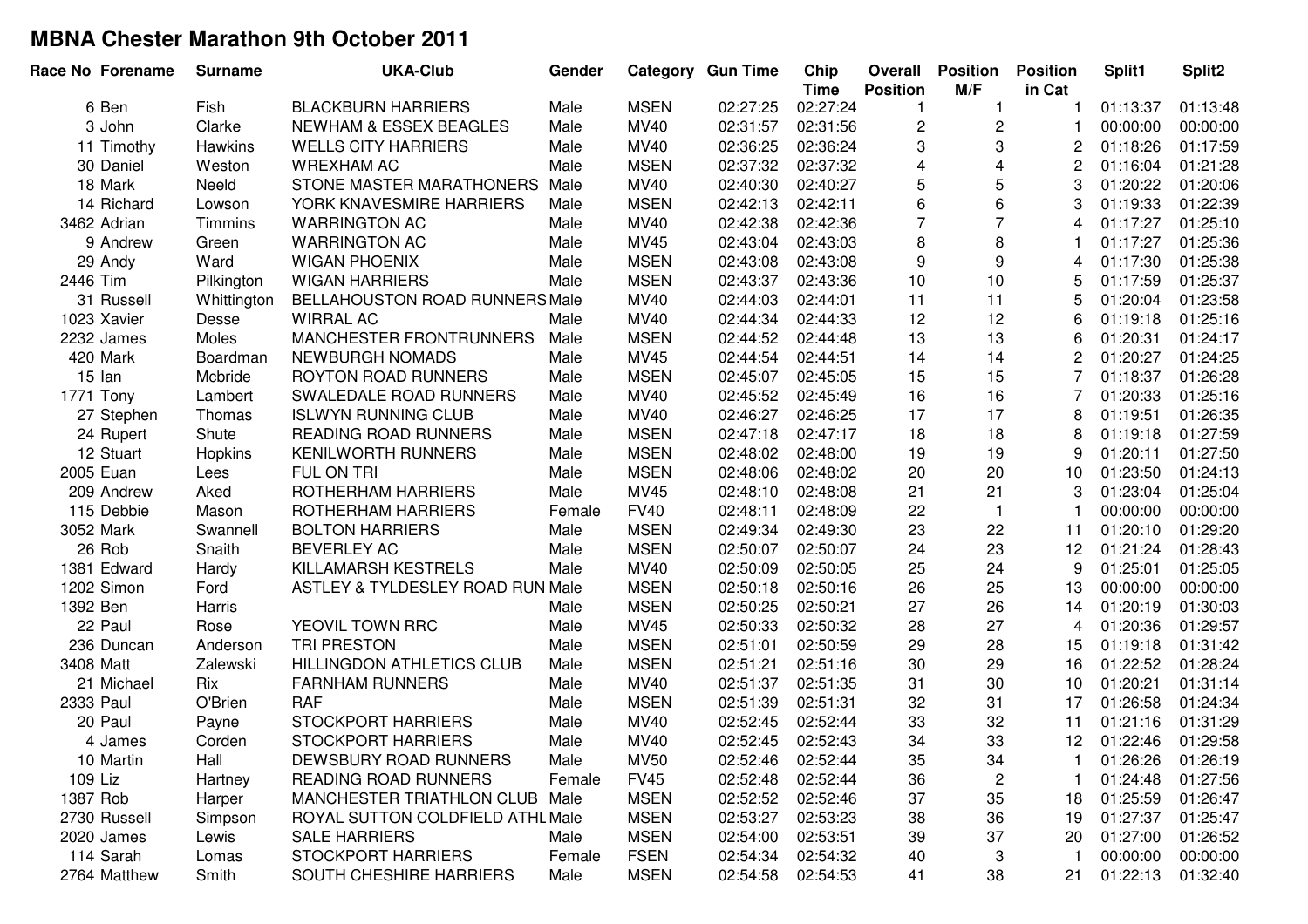| Race No Forename | <b>Surname</b>  | <b>UKA-Club</b>                       | Gender |             | <b>Category Gun Time</b> | Chip<br><b>Time</b> | Overall<br><b>Position</b> | <b>Position</b><br>M/F | <b>Position</b><br>in Cat | Split1   | Split <sub>2</sub> |
|------------------|-----------------|---------------------------------------|--------|-------------|--------------------------|---------------------|----------------------------|------------------------|---------------------------|----------|--------------------|
| 1750 Fabrice     | Klein           |                                       | Male   | <b>MSEN</b> | 02:54:59                 | 02:54:57            | 42                         | 39                     | 22                        | 01:25:43 | 01:29:15           |
| 3049 Dan         | <b>Summers</b>  |                                       | Male   | <b>MSEN</b> | 02:55:01                 | 02:54:57            | 43                         | 40                     | 23                        | 01:23:34 | 01:31:24           |
| 4206 Amanda      | Crook           | SOUTHPORT WATERLOO                    | Female | <b>FSEN</b> | 02:55:48                 | 02:55:43            | 44                         | $\overline{4}$         | 2                         | 01:26:10 | 01:29:34           |
| 1684 Stephen     | Jones           | <b>STOCKPORT HARRIERS</b>             | Male   | MV45        | 02:56:00                 | 02:55:56            | 45                         | 41                     | 5                         | 01:27:00 | 01:28:57           |
| 3180 Richard     |                 | Vandermark ABBEY RUNNERS              | Male   | <b>MSEN</b> | 02:56:22                 | 02:56:16            | 46                         | 42                     | 24                        | 00:00:00 | 00:00:00           |
| 1033 Jason       | Dickinson       | <b>TROTS</b>                          | Male   | MV40        | 02:56:51                 | 02:56:44            | 47                         | 43                     | 13                        | 01:27:35 | 01:29:10           |
| 1783 Steve       | Large           | <b>HORSFORTH HARRIERS</b>             | Male   | MV45        | 02:57:19                 | 02:57:14            | 48                         | 44                     | 6                         | 01:26:55 | 01:30:20           |
| 220 Gavin        | Allen           | <b>BRAINTREE AC</b>                   | Male   | <b>MSEN</b> | 02:57:23                 | 02:57:16            | 49                         | 45                     | 25                        | 01:24:57 | 01:32:20           |
| 1709 Colin       | Gell            | <b>SALE ROAD RUNNERS</b>              | Male   | <b>MSEN</b> | 02:57:27                 | 02:57:22            | 50                         | 46                     | 26                        | 01:21:06 | 01:36:17           |
| 2536 Bob         | Reid            | <b>BELLAHOUSTON ROAD RUNNERS Male</b> |        | <b>MSEN</b> | 02:57:27                 | 02:57:20            | 51                         | 47                     | 27                        | 01:24:44 | 01:32:37           |
| 2032 Keith       | Littlewood      | <b>BARNSLEY AC</b>                    | Male   | MV40        | 02:57:35                 | 02:57:29            | 52                         | 48                     | 14                        | 00:00:00 | 00:00:00           |
| 2696 Steve       | Sharpe          |                                       | Male   | MV40        | 02:57:37                 | 02:57:32            | 53                         | 49                     | 15                        | 01:26:54 | 01:30:39           |
| 2249 Trevor      | Morris          | <b>WILMSLOW RC</b>                    | Male   | <b>MV50</b> | 02:58:00                 | 02:57:58            | 54                         | 50                     | $\overline{c}$            | 01:26:05 | 01:31:53           |
| 108 Helen        | Cross           | POCKLINGTON RUNNERS                   | Female | <b>FSEN</b> | 02:58:00                 | 02:57:57            | 55                         | $\overline{5}$         | 3                         | 01:28:15 | 01:29:42           |
| 3292 Neil        | Wicks           | STRATFORD AC                          | Male   | <b>MSEN</b> | 02:58:02                 | 02:57:52            | 56                         | 51                     | 28                        | 01:28:12 | 01:29:41           |
| 513 Alexander    | <b>Buckley</b>  | SHELTON STRIDERS                      | Male   | <b>MSEN</b> | 02:58:03                 | 02:58:00            | 57                         | 52                     | 29                        | 01:21:32 | 01:36:29           |
| 2002 Stuart      | Le'Clere        |                                       | Male   | <b>MSEN</b> | 02:58:08                 | 02:58:00            | 58                         | 53                     | 30                        | 01:26:38 | 01:31:22           |
| 2135 David       | Mcbride         | <b>ROYTON ROAD RUNNERS</b>            | Male   | <b>MSEN</b> | 02:58:14                 | 02:58:10            | 59                         | 54                     | 31                        | 01:24:34 | 01:33:37           |
| 1436 Patrik      | Hegelbach       | FREE RUNNERS GRENCHEN                 | Male   | MV40        | 02:58:33                 | 02:58:31            | 60                         | 55                     | 16                        | 01:23:21 | 01:35:10           |
| 3449 Michael     | Mcgrory         |                                       | Male   | MV40        | 02:58:49                 | 02:58:42            | 61                         | 56                     | 17                        | 01:25:22 | 01:33:20           |
| 3205 Henry       | Walker          |                                       | Male   | <b>MSEN</b> | 02:58:54                 | 02:58:45            | 62                         | 57                     | 32                        | 01:26:17 | 01:32:28           |
| 3459 Alexander   | Rushton         |                                       | Male   | <b>MSEN</b> | 02:58:55                 | 02:58:52            | 63                         | 58                     | 33                        | 01:27:35 | 01:31:17           |
| 1751 Krzysztof   | Klidzia         | STRIDERS OF CROYDON                   | Male   | MV45        | 02:59:05                 | 02:58:55            | 64                         | 59                     | 7                         | 01:28:49 | 01:30:06           |
| 104 Michelle     | <b>Buckle</b>   | NEWCASTLE (STAFFS) A C                | Female | <b>FV35</b> | 02:59:05                 | 02:59:03            | 65                         | 6                      | $\mathbf 1$               | 01:28:43 | 01:30:20           |
| 1579 Peter       | Hutchinson      | <b>WOLDS VETERAN RC</b>               | Male   | <b>MV50</b> | 02:59:20                 | 02:59:13            | 66                         | 60                     | 3                         | 01:29:08 | 01:30:06           |
| 1681 Richard     | Jones           | <b>GARSTANG RUNNING CLUB</b>          | Male   | <b>MSEN</b> | 02:59:26                 | 02:59:19            | 67                         | 61                     | 34                        | 01:28:34 | 01:30:46           |
| 1610 Martin      | James           | DONCASTER AC                          | Male   | <b>MSEN</b> | 02:59:30                 | 02:59:23            | 68                         | 62                     | 35                        | 00:00:00 | 00:00:00           |
| 2384 Raj         | Paranandi       | <b>SERPENTINE</b>                     | Male   | <b>MSEN</b> | 02:59:40                 | 02:59:29            | 69                         | 63                     | 36                        | 01:28:29 | 01:31:00           |
| 3192 David       | <b>Vickers</b>  | SCUNTHORPE AND DISTRICT AC            | Male   | MV40        | 03:00:21                 | 03:00:14            | 70                         | 64                     | 18                        | 01:29:08 | 01:31:07           |
| 1046 Colin       | Doig            |                                       | Male   | <b>MSEN</b> | 03:00:25                 | 03:00:15            | 71                         | 65                     | 37                        | 01:26:58 | 01:33:17           |
| 3007 Konrad      | <b>Steinert</b> |                                       | Male   | MV40        | 03:01:13                 | 03:01:06            | 72                         | 66                     | 19                        | 01:28:23 | 01:32:43           |
| 8 Andrew         | Grant           | HARROGATE HARRIERS & AC               | Male   | MV40        | 03:02:20                 | 03:02:17            | 73                         | 67                     | 20                        | 01:23:58 | 01:38:19           |
| 3293 Paul        | Wilcock         | <b>ACCRINGTON ROAD RUNNERS</b>        | Male   | <b>MSEN</b> | 03:02:34                 | 03:02:27            | 74                         | 68                     | 38                        | 01:26:25 | 01:36:03           |
| 1270 Peter       | Gillespie       | REDHILL ROAD RUNNERS                  | Male   | <b>MV45</b> | 03:02:39                 | 03:02:35            | 75                         | 69                     | 8                         | 01:27:20 | 01:35:16           |
| 3363 Andrew      | Fletcher        |                                       | Male   | MV45        | 03:02:46                 | 03:02:35            | 76                         | 70                     | 9                         | 01:30:28 | 01:32:08           |
| 1636 Andy        | John            |                                       | Male   | <b>MSEN</b> | 03:02:53                 | 03:02:47            | 77                         | 71                     | 39                        | 01:31:37 | 01:31:11           |
| 2310 David       | Nield           |                                       | Male   | <b>MV50</b> | 03:03:03                 | 03:02:57            | 78                         | 72                     | 4                         | 01:29:59 | 01:32:59           |
| 105 Michelle     | Clarke          | TELFORD ATHLETICS CLUB                | Female | <b>FV35</b> | 03:03:12                 | 03:03:06            | 79                         | 7                      | 2                         | 01:30:05 | 01:33:01           |
| 4985 Nicola      | Shaw            |                                       | Female | <b>FV40</b> | 03:03:19                 | 03:03:15            | 80                         | 8                      | 2                         | 01:29:30 | 01:33:46           |
| 1213 Andy        | Fowler          | <b>STOCKPORT HARRIERS</b>             | Male   | MV40        | 03:04:01                 | 03:03:57            | 81                         | 73                     | 21                        | 01:28:52 | 01:35:05           |
| 334 Lee          | Barratt         | <b>STOCKPORT HARRIERS</b>             | Male   | MV40        | 03:04:02                 | 03:03:57            | 82                         | 74                     | 22                        | 01:28:53 | 01:35:04           |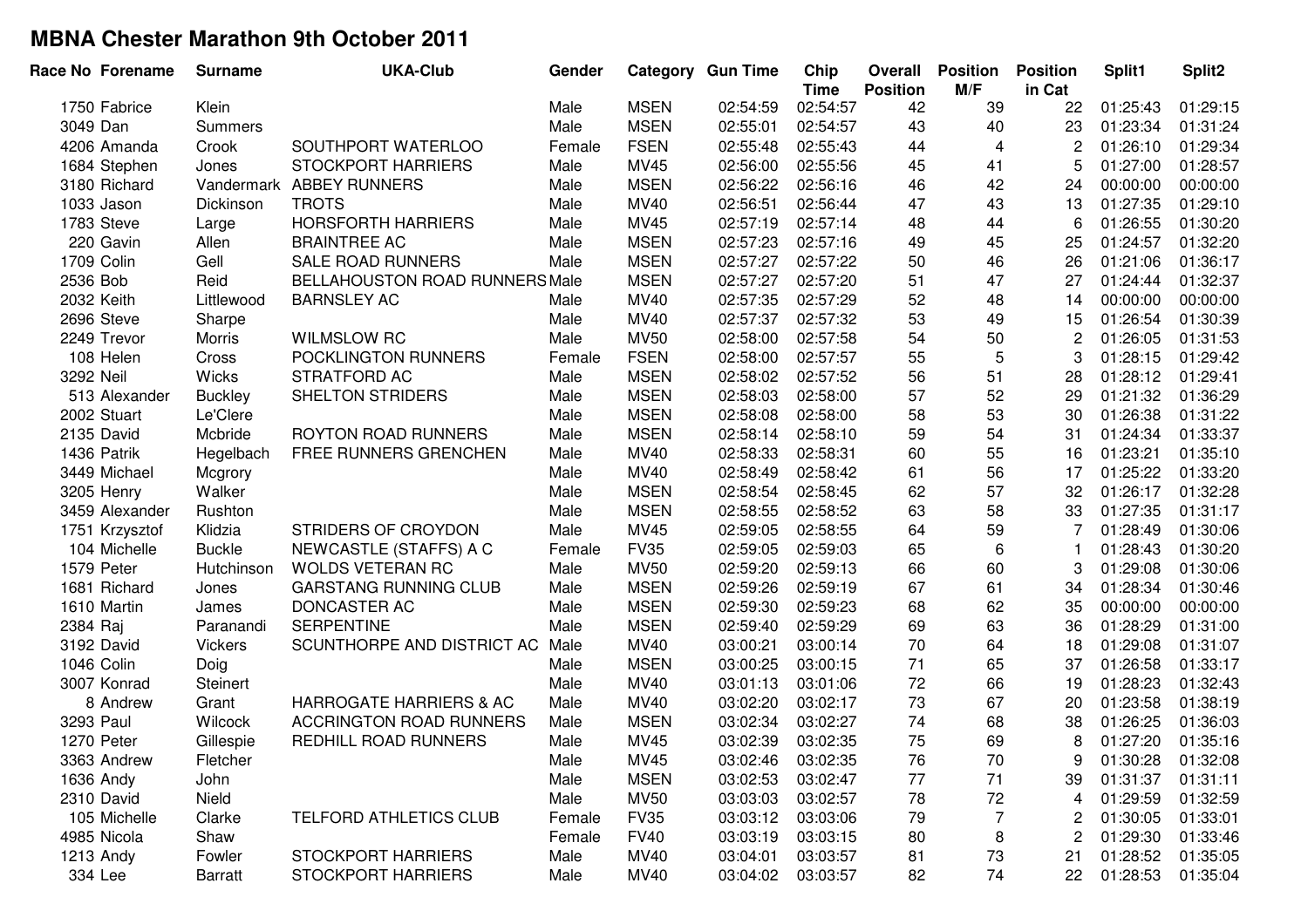| Race No Forename | <b>Surname</b> | <b>UKA-Club</b>                             | Gender |             | <b>Category Gun Time</b> | Chip<br><b>Time</b> | Overall<br><b>Position</b> | <b>Position</b><br>M/F | <b>Position</b><br>in Cat | Split1   | Split2   |
|------------------|----------------|---------------------------------------------|--------|-------------|--------------------------|---------------------|----------------------------|------------------------|---------------------------|----------|----------|
| 7 Dan            | Fisher         | <b>VALLEY STRIDERS</b>                      | Male   | <b>MSEN</b> | 03:04:20                 | 03:04:19            | 83                         | 75                     | 40                        | 01:19:53 | 01:44:27 |
| 671 David        | Collins        | <b>WIGAN HARRIERS</b>                       | Male   | <b>MV50</b> | 03:04:26                 | 03:04:22            | 84                         | 76                     | 5                         | 01:28:12 | 01:36:10 |
| 1646 Paul        | Johnston       | <b>STOCKPORT HARRIERS</b>                   | Male   | <b>MSEN</b> | 03:04:31                 | 03:04:27            | 85                         | 77                     | 41                        | 01:29:04 | 01:35:24 |
| 1654 Ben         | Jones          |                                             | Male   | <b>MSEN</b> | 03:04:36                 | 03:04:30            | 86                         | 78                     | 42                        | 01:25:39 | 01:38:51 |
| 678 Kevin        | Conchar        | <b>DUMFRIES RUNNING CLUB</b>                | Male   | <b>MSEN</b> | 03:04:39                 | 03:04:35            | 87                         | 79                     | 43                        | 01:28:54 | 01:35:42 |
| 1337 Oscar       | Guallar        | <b>SCARBOROUGH AC</b>                       | Male   | <b>MSEN</b> | 03:05:03                 | 03:04:48            | 88                         | 80                     | 44                        | 01:29:56 | 01:34:53 |
| 2722 Neil        | Sibley         | <b>GREAT YARMOUTH ROAD RUNNE Male</b>       |        | MV45        | 03:05:20                 | 03:05:14            | 89                         | 81                     | 10                        | 01:30:35 | 01:34:40 |
| 1764 Steve       | Laker          | <b>WIRRAL AC</b>                            | Male   | <b>MSEN</b> | 03:05:32                 | 03:05:22            | 90                         | 82                     | 45                        | 01:34:19 | 01:31:03 |
| 711 Russ         | Corsini        | <b>DARWEN DASHERS</b>                       | Male   | <b>MV50</b> | 03:05:37                 | 03:05:32            | 91                         | 83                     | 6                         | 01:29:02 | 01:36:31 |
| 1445 David       | Herdsman       |                                             | Male   | <b>MSEN</b> | 03:05:41                 | 03:05:29            | 92                         | 84                     | 46                        | 01:29:02 | 01:36:28 |
| 3326 Stephen     | Williams       | <b>BROMSGROVE AND REDDITCH ATMale</b>       |        | MV40        | 03:05:55                 | 03:05:36            | 93                         | 85                     | 23                        | 01:31:22 | 01:34:14 |
| 3145 Philip      | Townsend       |                                             | Male   | <b>MSEN</b> | 03:06:08                 | 03:05:56            | 94                         | 86                     | 47                        | 01:32:47 | 01:33:10 |
| 2146 Malcolm     | Mcdonald       |                                             | Male   | MV40        | 03:06:36                 | 03:06:28            | 95                         | 87                     | 24                        | 01:29:21 | 01:37:07 |
| 1274 Richard     | Ginn           | POCKLINGTON RUNNERS                         | Male   | MV40        | 03:06:41                 | 03:06:38            | 96                         | 88                     | 25                        | 01:27:49 | 01:38:49 |
| 1530 Michael     | Howard         |                                             | Male   | MV40        | 03:06:48                 | 03:06:28            | 97                         | 89                     | 26                        | 01:33:58 | 01:32:30 |
| 3090 Stephen     | Taylor         |                                             | Male   | <b>MV50</b> | 03:07:09                 | 03:07:00            | 98                         | 90                     | 7                         | 01:32:27 | 01:34:33 |
| 1164 Roger       | Farrington     |                                             | Male   | MV45        | 03:07:14                 | 03:06:55            | 99                         | 91                     | 11                        | 01:28:57 | 01:37:58 |
| 2570 Dewi Wyn    | Roberts        | <b>BRO DYSYNNI AC</b>                       | Male   | MV40        | 03:07:18                 | 03:07:12            | 100                        | 92                     | 27                        | 01:26:56 | 01:40:16 |
| 2665 Paul        | Schofield      | <b>MANCHESTER TRIATHLON CLUB</b>            | Male   | MV40        | 03:07:29                 | 03:07:21            | 101                        | 93                     | 28                        | 01:25:58 | 01:41:24 |
| 120 Kerrie       | Wood-Doyle     | <b>STOCKPORT HARRIERS</b>                   | Female | <b>FV45</b> | 03:07:36                 | 03:07:34            | 102                        | $\boldsymbol{9}$       | $\overline{c}$            | 01:31:21 | 01:36:13 |
| 3255 lain        | Wedge          | <b>WEST CHESHIRE AC</b>                     | Male   | MV40        | 03:07:45                 | 03:07:41            | 103                        | 94                     | 29                        | 00:00:00 | 00:00:00 |
| 1395 Luke        | Harris         | ALDERSHOT & FARNHAM                         | Male   | <b>MSEN</b> | 03:07:51                 | 03:07:46            | 104                        | 95                     | 48                        | 01:29:19 | 01:38:27 |
| 2052 Chris       | Lowe           | ROYTON ROAD RUNNERS                         | Male   | MV40        | 03:07:56                 | 03:07:48            | 105                        | 96                     | 30                        | 01:29:09 | 01:38:39 |
| 2691 Robert      | Sharam         | <b>WHITCHURCH WHIPPETS</b>                  | Male   | <b>MSEN</b> | 03:07:59                 | 03:07:52            | 106                        | 97                     | 49                        | 01:29:01 | 01:38:51 |
| 2450 Steve       | Pitt           | <b>WEST BROMWICH HARRIERS</b>               | Male   | MV40        | 03:08:00                 | 03:07:28            | 107                        | 98                     | 31                        | 01:28:55 | 01:38:34 |
| 3235 Robert      | Wardlaw        |                                             | Male   | <b>MV50</b> | 03:08:01                 | 03:07:51            | 108                        | 99                     | 8                         | 01:32:10 | 01:35:42 |
| 1482 Roger       | Hobbs          |                                             | Male   | <b>MV50</b> | 03:08:03                 | 03:07:54            | 109                        | 100                    | 9                         | 00:00:00 | 00:00:00 |
| 4752 Sakiko      | Robson         |                                             | Female | <b>FSEN</b> | 03:08:13                 | 03:08:08            | 110                        | 10                     | 4                         | 01:32:17 | 01:35:51 |
| 3301 Anthony     | Wilkinson      | LONDON HEATHSIDE AC                         | Male   | MV40        | 03:08:13                 | 03:08:03            | 111                        | 101                    | 32                        | 00:00:00 | 00:00:00 |
| 2082 Angus       | Malcolm        |                                             | Male   | <b>MSEN</b> | 03:08:14                 | 03:08:05            | 112                        | 102                    | 50                        | 01:30:02 | 01:38:03 |
| 4343 Lisa        | Grantham       | <b>WIRRAL AC</b>                            | Female | <b>FV35</b> | 03:08:21                 | 03:08:19            | 113                        | 11                     | 3                         | 01:31:13 | 01:37:07 |
| 2477 Stuart      | Prestney       | <b>BRAINTREE AC</b>                         | Male   | <b>MSEN</b> | 03:08:27                 | 03:08:16            | 114                        | 103                    | 51                        | 01:34:01 | 01:34:16 |
| 4345 Amy         | Green          | KEIGHLEY & CRAVEN AC                        | Female | <b>FSEN</b> | 03:08:40                 | 03:08:36            | 115                        | 12                     | 5                         | 01:29:47 | 01:38:49 |
| 255 Tom          | Armstrong      | VALE ROYAL AC                               | Male   | <b>MSEN</b> | 03:08:41                 | 03:08:38            | 116                        | 104                    | 52                        | 01:29:11 | 01:39:28 |
| 1154 Kenneth     | Fancett        | <b>BECKENHAM RC</b>                         | Male   | <b>MV60</b> | 03:08:43                 | 03:08:40            | 117                        | 105                    |                           | 01:33:54 | 01:34:46 |
| 379 Stephen      | <b>Bentley</b> |                                             | Male   | <b>MSEN</b> | 03:09:00                 | 03:08:53            | 118                        | 106                    | 53                        | 01:25:14 | 01:43:39 |
| 3362 Gary        |                | Wolstencroft MANCHESTER TRIATHLON CLUB Male |        | <b>MV40</b> | 03:09:02                 | 03:08:56            | 119                        | 107                    | 33                        | 01:29:03 | 01:39:54 |
| 2738 Stefan      | Skrimshire     | MANCHESTER TRIATHLON CLUB Male              |        | <b>MSEN</b> | 03:09:05                 | 03:08:53            | 120                        | 108                    | 54                        | 01:32:47 | 01:36:07 |
| 1444 Andrew      | Herbert        | <b>TATA MULTI-SPORTS</b>                    | Male   | MV40        | 03:09:07                 | 03:08:49            | 121                        | 109                    | 34                        | 01:29:37 | 01:39:13 |
| 1795 Charles     | Layfield       |                                             | Male   | <b>MSEN</b> | 03:09:21                 | 03:09:17            | 122                        | 110                    | 55                        | 01:29:27 | 01:39:50 |
| 2511 Andy        | Ratcliffe      | BLACKWATER VALLEY RUNNERS Male              |        | <b>MSEN</b> | 03:09:21                 | 03:09:18            | 123                        | 111                    | 56                        | 01:31:47 | 01:37:32 |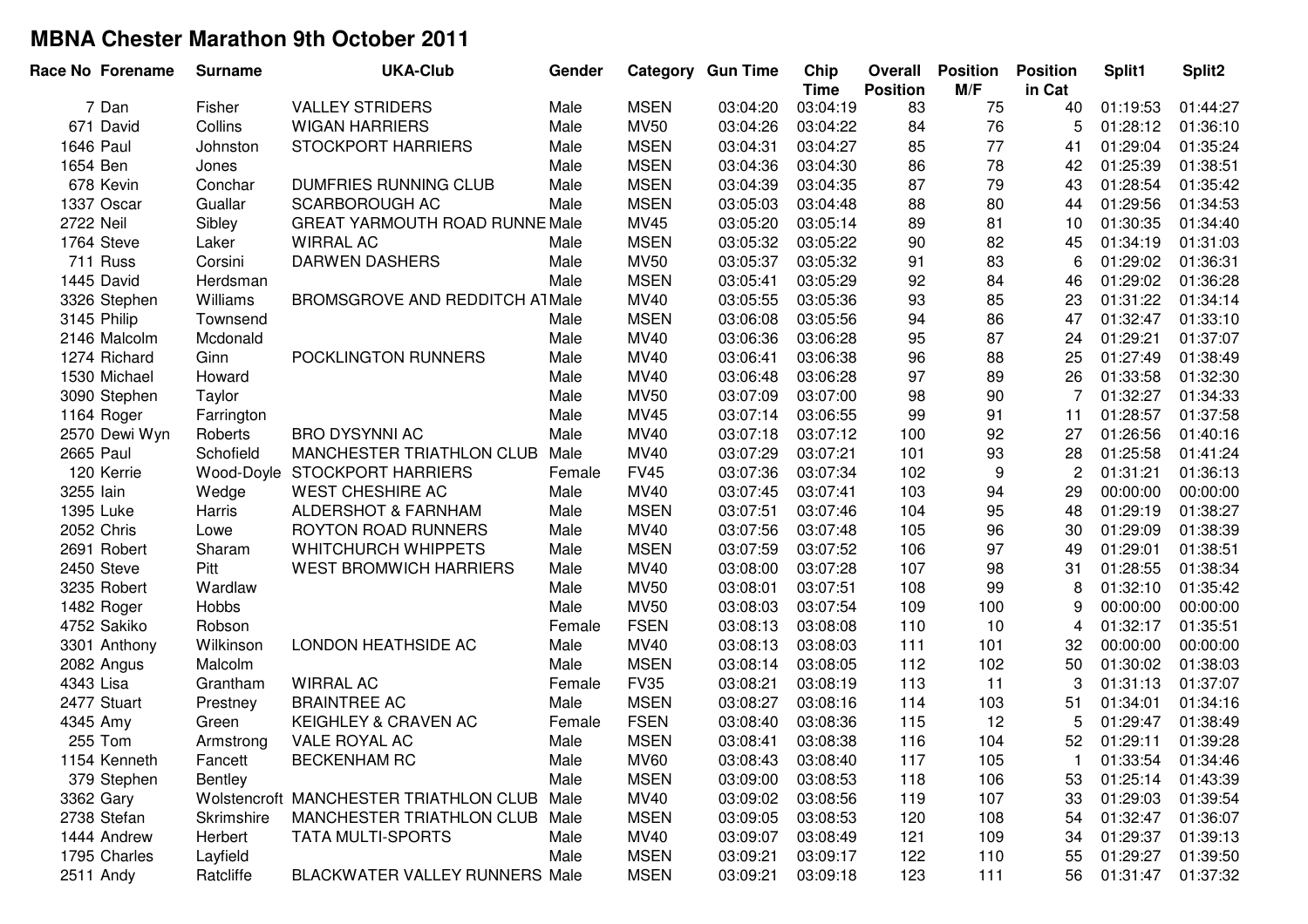| Race No Forename | <b>Surname</b> | <b>UKA-Club</b>                            | Gender |             | <b>Category Gun Time</b> | Chip<br><b>Time</b> | Overall<br><b>Position</b> | <b>Position</b><br>M/F | <b>Position</b><br>in Cat | Split1   | Split2   |
|------------------|----------------|--------------------------------------------|--------|-------------|--------------------------|---------------------|----------------------------|------------------------|---------------------------|----------|----------|
| 3373 Lee         | Woods          | <b>SALE HARRIERS</b>                       | Male   | <b>MV40</b> | 03:09:40                 | 03:09:35            | 124                        | 112                    | 35                        | 01:27:55 | 01:41:41 |
| 1784 Tim         | Larke          | STOWMARKET STRIDERS RC                     | Male   | <b>MSEN</b> | 03:09:45                 | 03:09:36            | 125                        | 113                    | 57                        | 01:28:59 | 01:40:37 |
| 2546 Matthew     | Richards       | <b>WOLVERHAMPTON &amp; BILSTON AC Male</b> |        | <b>MSEN</b> | 03:09:46                 | 03:09:46            | 126                        | 114                    | 58                        | 01:29:10 | 01:40:37 |
| 4579 Sarah       | May            | <b>TODMORDEN HARRIERS</b>                  | Female | <b>FSEN</b> | 03:09:53                 | 03:09:44            | 127                        | 13                     | 6                         | 01:31:40 | 01:38:05 |
| 3419 Paul        | <b>Burton</b>  |                                            | Male   | <b>MV45</b> | 03:10:03                 | 03:09:40            | 128                        | 115                    | 12                        | 01:33:33 | 01:36:08 |
| 3572 Graham      | Wright         |                                            | Male   | <b>MSEN</b> | 03:10:05                 | 03:09:49            | 129                        | 116                    | 59                        | 01:33:17 | 01:36:33 |
| 4847 Jayne       | Taylor         | <b>WIGAN HARRIERS</b>                      | Female | <b>FV50</b> | 03:10:12                 | 03:10:09            | 130                        | 14                     | $\mathbf{1}$              | 01:31:39 | 01:38:30 |
| 1777 Kevin       | Langan         | YORK KNAVESMIRE HARRIERS                   | Male   | <b>MV45</b> | 03:10:19                 | 03:10:11            | 131                        | 117                    | 13                        | 00:00:00 | 00:00:00 |
| 2706 Peter       | Shelley        |                                            | Male   | <b>MSEN</b> | 03:10:30                 | 03:10:25            | 132                        | 118                    | 60                        | 01:30:21 | 01:40:05 |
| 3223 Richard     | Walsh          | <b>WORCESTER ATHLETIC CLUB</b>             | Male   | <b>MSEN</b> | 03:10:34                 | 03:10:29            | 133                        | 119                    | 61                        | 00:00:00 | 00:00:00 |
| 2260 Chris       | Mullen         |                                            | Male   | <b>MSEN</b> | 03:10:39                 | 03:10:16            | 134                        | 120                    | 62                        | 01:33:33 | 01:36:44 |
| 3341 Bob         | Wilson         | WHITCHURCH WHIPPETS                        | Male   | <b>MSEN</b> | 03:10:44                 | 03:10:36            | 135                        | 121                    | 63                        | 01:30:06 | 01:40:30 |
| 2669 Dominic     | Scott          |                                            | Male   | <b>MV45</b> | 03:10:56                 | 03:10:53            | 136                        | 122                    | 14                        | 01:33:54 | 01:37:00 |
| 3457 Lyn         | Richards       |                                            | Male   | <b>MV45</b> | 03:11:21                 | 03:11:05            | 137                        | 123                    | 15                        | 01:32:16 | 01:38:50 |
| 1119 Stewart     | Ellis          | <b>BRAINTREE AC</b>                        | Male   | <b>MSEN</b> | 03:11:31                 | 03:11:20            | 138                        | 124                    | 64                        | 01:35:04 | 01:36:17 |
| 1131 Danny       | Evans          | <b>SNEYD STRIDERS</b>                      | Male   | <b>MV40</b> | 03:11:44                 | 03:11:41            | 139                        | 125                    | 36                        | 01:29:10 | 01:42:32 |
| 4612 Diane       | Mitson         | SOUTH CHESHIRE HARRIERS                    | Female | <b>FV35</b> | 03:11:47                 | 03:11:34            | 140                        | 15                     | 4                         | 01:35:00 | 01:36:35 |
| 441 Peter        | <b>Bowles</b>  | <b>SERPENTINE</b>                          | Male   | <b>MV40</b> | 03:11:52                 | 03:11:32            | 141                        | 126                    | 37                        | 01:36:07 | 01:35:26 |
| 2496 Andy        | Quicke         | MANCHESTER TRIATHLON CLUB                  | Male   | <b>MSEN</b> | 03:12:16                 | 03:12:09            | 142                        | 127                    | 65                        | 01:29:02 | 01:43:07 |
| 2077 Alan        | Maddock        |                                            | Male   | <b>MV45</b> | 03:12:16                 | 03:12:04            | 143                        | 128                    | 16                        | 01:36:12 | 01:35:52 |
| 2485 David       | Prodger        |                                            | Male   | <b>MSEN</b> | 03:12:17                 | 03:12:02            | 144                        | 129                    | 66                        | 01:36:24 | 01:35:39 |
| 3179 Rob         | Valentine      | SOUTH CHESHIRE HARRIERS                    | Male   | <b>MV40</b> | 03:12:25                 | 03:12:12            | 145                        | 130                    | 38                        | 01:34:59 | 01:37:13 |
| 1088 Philip      | Eccleston      | <b>HORWICH RMI HARRIERS</b>                | Male   | <b>MSEN</b> | 03:12:30                 | 03:12:19            | 146                        | 131                    | 67                        | 00:00:00 | 00:00:00 |
| 1153 Jamie       | Falconer       |                                            | Male   | <b>MSEN</b> | 03:12:37                 | 03:12:19            | 147                        | 132                    | 68                        | 01:35:45 | 01:36:35 |
| 207 Peter        | Agnew          | <b>DENBIGH HARRIERS</b>                    | Male   | <b>MV45</b> | 03:12:41                 | 03:12:31            | 148                        | 133                    | 17                        | 01:30:31 | 01:42:01 |
| 2727 Gary        | Simpson        | <b>RAF</b>                                 | Male   | <b>MV40</b> | 03:12:41                 | 03:12:25            | 149                        | 134                    | 39                        | 01:35:57 | 01:36:29 |
| 1469 Keith       | Hill           | <b>WESTBURY HARRIERS</b>                   | Male   | <b>MV50</b> | 03:12:42                 | 03:12:26            | 150                        | 135                    | 10                        | 01:35:20 | 01:37:06 |
| 1234 Richard     | Garbett        | <b>OSWESTRY OLYMPIANS</b>                  | Male   | <b>MV40</b> | 03:12:52                 | 03:12:39            | 151                        | 136                    | 40                        | 01:28:59 | 01:43:40 |
| 2386 David       | Parker         |                                            | Male   | <b>MSEN</b> | 03:12:59                 | 03:12:24            | 152                        | 137                    | 69                        | 01:31:09 | 01:41:16 |
| <b>2677 Paul</b> | Seddon         | <b>WIGAN PHOENIX</b>                       | Male   | <b>MSEN</b> | 03:13:00                 | 03:12:50            | 153                        | 138                    | 70                        | 01:33:34 | 01:39:16 |
| 4980 Kim         | Masson         | <b>CAMBRIDGE &amp; COLERIDGE</b>           | Female | <b>FV45</b> | 03:13:06                 | 03:12:44            | 154                        | 16                     | 3                         | 01:36:42 | 01:36:02 |
| 1620 Mark        | Jefford        | ROAD RUNNERS CLUB                          | Male   | MV45        | 03:13:08                 | 03:12:56            | 155                        | 139                    | 18                        | 01:32:33 | 01:40:24 |
| 1575 Nick        | Huskinson      |                                            | Male   | <b>MSEN</b> | 03:13:10                 | 03:12:50            | 156                        | 140                    | 71                        | 01:37:32 | 01:35:18 |
| 2137 John        | Mccabe         | <b>STOCKPORT HARRIERS</b>                  | Male   | <b>MV40</b> | 03:13:37                 | 03:13:34            | 157                        | 141                    | 41                        | 01:29:21 | 01:44:13 |
| 4289 Sally       | Ford           |                                            | Female | <b>FSEN</b> | 03:13:40                 | 03:13:22            | 158                        | 17                     |                           | 01:35:11 | 01:38:12 |
| 738 Mark         | Crook          | <b>CAMBRIDGE &amp; COLERIDGE</b>           | Male   | <b>MSEN</b> | 03:13:43                 | 03:13:41            | 159                        | 142                    | 72                        | 01:26:22 | 01:47:19 |
| 3253 Neil        | Webster        |                                            | Male   | MV40        | 03:13:50                 | 03:13:32            | 160                        | 143                    | 42                        | 01:36:45 | 01:36:48 |
| 2415 Alan        | Pearson        | <b>SANDBACH STRIDERS</b>                   | Male   | MV40        | 03:13:52                 | 03:13:17            | 161                        | 144                    | 43                        | 01:32:13 | 01:41:05 |
| 1182 Andrew      | Filmer         |                                            | Male   | <b>MSEN</b> | 03:13:56                 | 03:13:45            | 162                        | 145                    | 73                        | 01:35:40 | 01:38:05 |
| 2144 Billy       | Mccartney      | <b>SALFORD HARRIERS</b>                    | Male   | <b>MSEN</b> | 03:14:00                 | 03:13:51            | 163                        | 146                    | 74                        | 01:28:53 | 01:44:58 |
| 2595 Sam         | Roden          | MANCHESTER TRIATHLON CLUB Male             |        | <b>MV40</b> | 03:14:03                 | 03:13:50            | 164                        | 147                    | 44                        | 01:33:41 | 01:40:09 |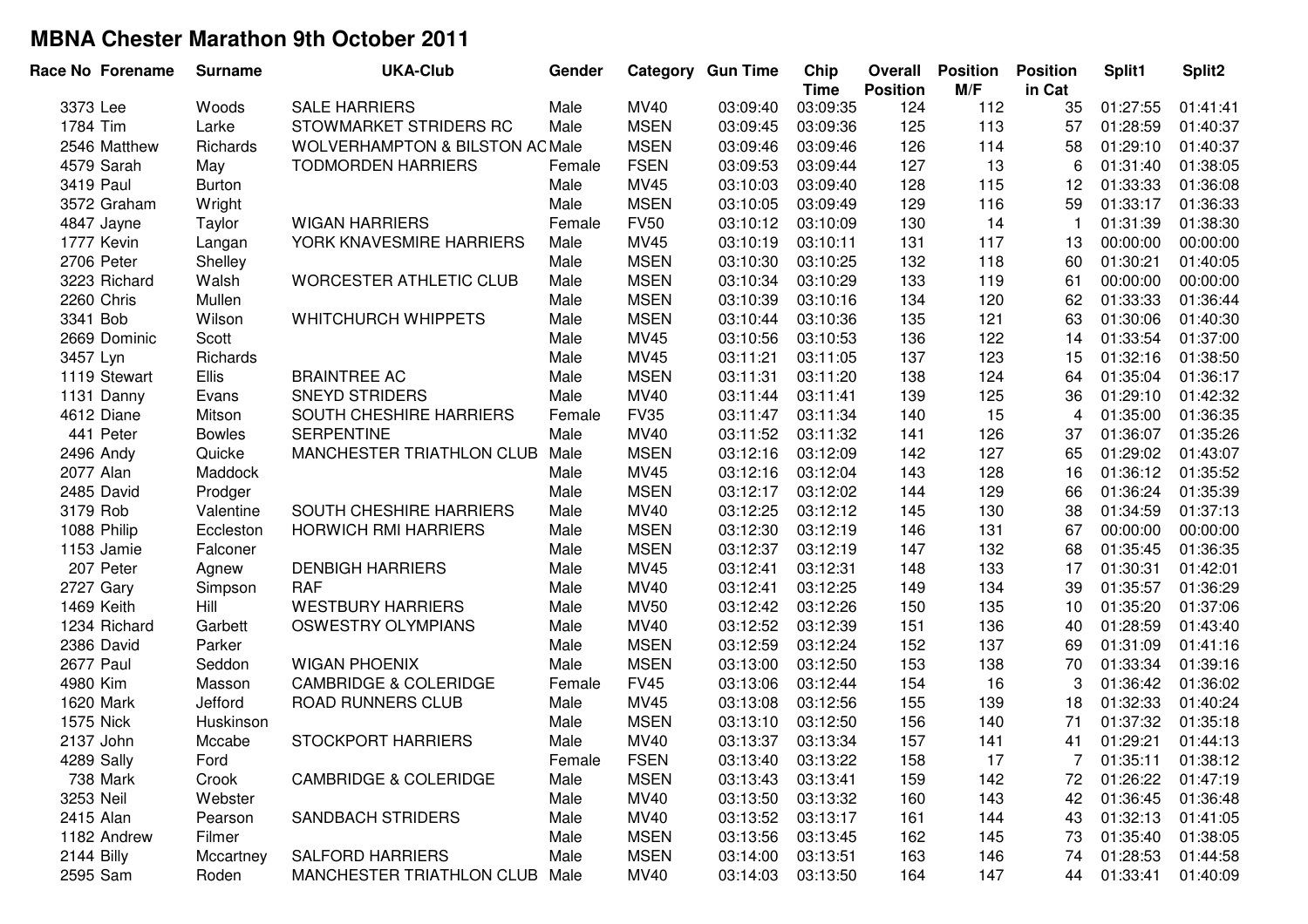| Race No Forename | <b>Surname</b> | <b>UKA-Club</b>                       | Gender |             | <b>Category Gun Time</b> | Chip<br><b>Time</b> | Overall<br><b>Position</b> | <b>Position</b><br>M/F | <b>Position</b><br>in Cat | Split1   | Split <sub>2</sub> |
|------------------|----------------|---------------------------------------|--------|-------------|--------------------------|---------------------|----------------------------|------------------------|---------------------------|----------|--------------------|
| 2756 James       | Smith          |                                       | Male   | <b>MSEN</b> | 03:14:04                 | 03:13:57            | 165                        | 148                    | 75                        | 01:29:09 | 01:44:48           |
| 3356 Mark        | Windsor        | SAN DOMENICO RRC                      | Male   | <b>MSEN</b> | 03:14:06                 | 03:14:02            | 166                        | 149                    | 76                        | 01:28:47 | 01:45:16           |
| 3413 Alan        | Appleby        | PRESTON HARRIERS                      | Male   | <b>MV60</b> | 03:14:08                 | 03:14:01            | 167                        | 150                    | 2                         | 01:35:45 | 01:38:17           |
| 3348 Graham      | Wilson         | <b>CROSSGATES HARRIERS</b>            | Male   | MV40        | 03:14:11                 | 03:13:52            | 168                        | 151                    | 45                        | 01:35:39 | 01:38:13           |
| 23 Matthew       | Shaw           | <b>SALFORD HARRIERS</b>               | Male   | <b>MSEN</b> | 03:14:13                 | 03:14:12            | 169                        | 152                    | 77                        | 01:16:09 | 01:58:04           |
| 1156 Lee         | Farnell        |                                       | Male   | <b>MV40</b> | 03:14:16                 | 03:13:56            | 170                        | 153                    | 46                        | 01:33:18 | 01:40:39           |
| 3378 David       | Worrall        |                                       | Male   | <b>MSEN</b> | 03:14:20                 | 03:14:12            | 171                        | 154                    | 78                        | 00:00:00 | 00:00:00           |
| 372 David        | Bembo          |                                       | Male   | MV45        | 03:14:20                 | 03:13:50            | 172                        | 155                    | 19                        | 01:34:41 | 01:39:10           |
| 591 Alistair     | Chambers       | <b>IVANHOE RUNNERS</b>                | Male   | MV45        | 03:14:21                 | 03:14:15            | 173                        | 156                    | 20                        | 01:30:00 | 01:44:16           |
| 2236 Stuart      | Moore          | <b>WYE VALLEY RUNNERS</b>             | Male   | MV40        | 03:14:28                 | 03:14:20            | 174                        | 157                    | 47                        | 01:27:57 | 01:46:23           |
| 226 Paul         | Allen          |                                       | Male   | <b>MSEN</b> | 03:14:31                 | 03:14:21            | 175                        | 158                    | 79                        | 01:34:31 | 01:39:51           |
| 1260 Mike        | Gibbs          | <b>PUDSEY PACERS</b>                  | Male   | <b>MSEN</b> | 03:14:33                 | 03:14:07            | 176                        | 159                    | 80                        | 00:00:00 | 00:00:00           |
| 101 Louise       | Blizzard       | <b>BELGRAVE HARRIERS</b>              | Female | <b>FV35</b> | 03:14:41                 | 03:14:39            | 177                        | 18                     | 5                         | 01:29:30 | 01:45:09           |
| 3510 Roy         | Woodland       |                                       | Male   | <b>MV55</b> | 03:14:44                 | 03:14:27            | 178                        | 160                    | -1                        | 01:35:49 | 01:38:39           |
| 1090 Paul        | Edgar          | SCUNTHORPE AND DISTRICT AC            | Male   | MV45        | 03:14:48                 | 03:14:42            | 179                        | 161                    | 21                        | 01:30:49 | 01:43:54           |
| 3127 Graeme      | Thorpe         | SUNDERLAND STROLLERS                  | Male   | <b>MSEN</b> | 03:14:50                 | 03:14:46            | 180                        | 162                    | 81                        | 01:30:34 | 01:44:13           |
| 415 Richard      | Blake          | <b>GREAT YARMOUTH ROAD RUNNE Male</b> |        | <b>MV60</b> | 03:14:52                 | 03:14:43            | 181                        | 163                    | 3                         | 01:35:02 | 01:39:42           |
| 1649 Denis       | Jolly          |                                       | Male   | <b>MV55</b> | 03:15:02                 | 03:14:39            | 182                        | 164                    | $\overline{c}$            | 01:36:09 | 01:38:30           |
| 1574 Tony        | Hurst          |                                       | Male   | <b>MV50</b> | 03:15:16                 | 03:14:44            | 183                        | 165                    | 11                        | 01:37:04 | 01:37:41           |
| 2120 Tony        | Mason          | DARTFORD ROAD RUNNERS                 | Male   | <b>MV50</b> | 03:15:17                 | 03:14:46            | 184                        | 166                    | 12                        | 01:38:07 | 01:36:40           |
| 413 David        | Blackledge     |                                       | Male   | <b>MV50</b> | 03:15:22                 | 03:15:16            | 185                        | 167                    | 13                        | 01:32:10 | 01:43:07           |
| 3000 Paul        | Stamp          |                                       | Male   | <b>MSEN</b> | 03:15:25                 | 03:15:10            | 186                        | 168                    | 82                        | 01:34:35 | 01:40:35           |
| 3262 Paul        | Wetton         |                                       | Male   | <b>MV50</b> | 03:15:27                 | 03:15:14            | 187                        | 169                    | 14                        | 01:34:12 | 01:41:03           |
| 4544 Rhiannon    | Llewellyn      |                                       | Female | <b>FSEN</b> | 03:15:32                 | 03:15:01            | 188                        | 19                     | 8                         | 01:35:49 | 01:39:12           |
| 2330 Gerry       | O'Brien        | SOUTH DERBYSHIRE ROAD RUNN Male       |        | <b>MSEN</b> | 03:15:37                 | 03:15:31            | 189                        | 170                    | 83                        | 01:33:47 | 01:41:45           |
| 4037 Tina        | Bailey         |                                       | Female | <b>FV35</b> | 03:15:46                 | 03:15:32            | 190                        | 20                     | 6                         | 01:37:33 | 01:37:59           |
| 2694 Carl        | Sharma         |                                       | Male   | <b>MSEN</b> | 03:15:52                 | 03:15:34            | 191                        | 171                    | 84                        | 00:00:00 | 00:00:00           |
| 2754 Gareth      | Smith          |                                       | Male   | MV40        | 03:15:53                 | 03:15:44            | 192                        | 172                    | 48                        | 01:29:41 | 01:46:03           |
| 3305 Mark        | Willett        | LYTHAM ST ANNES ROAD RUNNIN Male      |        | <b>MSEN</b> | 03:16:01                 | 03:15:44            | 193                        | 173                    | 85                        | 01:35:46 | 01:39:58           |
| 2273 Kevin       | Murray         | <b>SERPENTINE</b>                     | Male   | <b>MV50</b> | 03:16:11                 | 03:15:48            | 194                        | 174                    | 15                        | 01:33:10 | 01:42:39           |
| 224 Matthew      | Allen          |                                       | Male   | <b>MSEN</b> | 03:16:15                 | 03:16:07            | 195                        | 175                    | 86                        | 01:31:41 | 01:44:26           |
| 2359 William     | Oram           |                                       | Male   | <b>MSEN</b> | 03:16:19                 | 03:16:05            | 196                        | 176                    | 87                        | 01:30:58 | 01:45:07           |
| 726 Billy        | Craig          | <b>STOCKPORT HARRIERS</b>             | Male   | MV40        | 03:16:21                 | 03:16:02            | 197                        | 177                    | 49                        | 00:00:00 | 00:00:00           |
| 2015 Glynne      | Lever          |                                       | Male   | <b>MSEN</b> | 03:16:25                 | 03:16:08            | 198                        | 178                    | 88                        | 01:36:35 | 01:39:34           |
| 2087 Nick        | Malpeli        | NORTH HERTS ROAD RUNNERS              | Male   | MV45        | 03:16:30                 | 03:16:23            | 199                        | 179                    | 22                        | 01:29:15 | 01:47:09           |
| 1730 Shafiq      | Khan           | <b>BLACKBURN ROAD RUNNERS</b>         | Male   | <b>MSEN</b> | 03:16:30                 | 03:16:03            | 200                        | 180                    | 89                        | 01:37:16 | 01:38:47           |
| 258 Tom          | Arnold         | MANCHESTER FRONTRUNNERS               | Male   | <b>MSEN</b> | 03:16:34                 | 03:16:22            | 201                        | 181                    | 90                        | 01:35:06 | 01:41:16           |
| 2574 lan         | Roberts        | MANCHESTER FRONTRUNNERS               | Male   | <b>MSEN</b> | 03:16:45                 | 03:16:33            | 202                        | 182                    | 91                        | 01:36:47 | 01:39:46           |
| 112 Jayne        | Lawton         | <b>STOCKPORT HARRIERS</b>             | Female | <b>FV40</b> | 03:16:45                 | 03:16:43            | 203                        | 21                     | 3                         | 01:34:29 | 01:42:15           |
| 1171 Simon       | Fennell        |                                       | Male   | MV40        | 03:16:48                 | 03:16:41            | 204                        | 183                    | 50                        | 01:29:59 | 01:46:42           |
| 2010 Robert      | Lennox         |                                       | Male   | MV40        | 03:16:54                 | 03:16:34            | 205                        | 184                    | 51                        | 01:36:08 | 01:40:26           |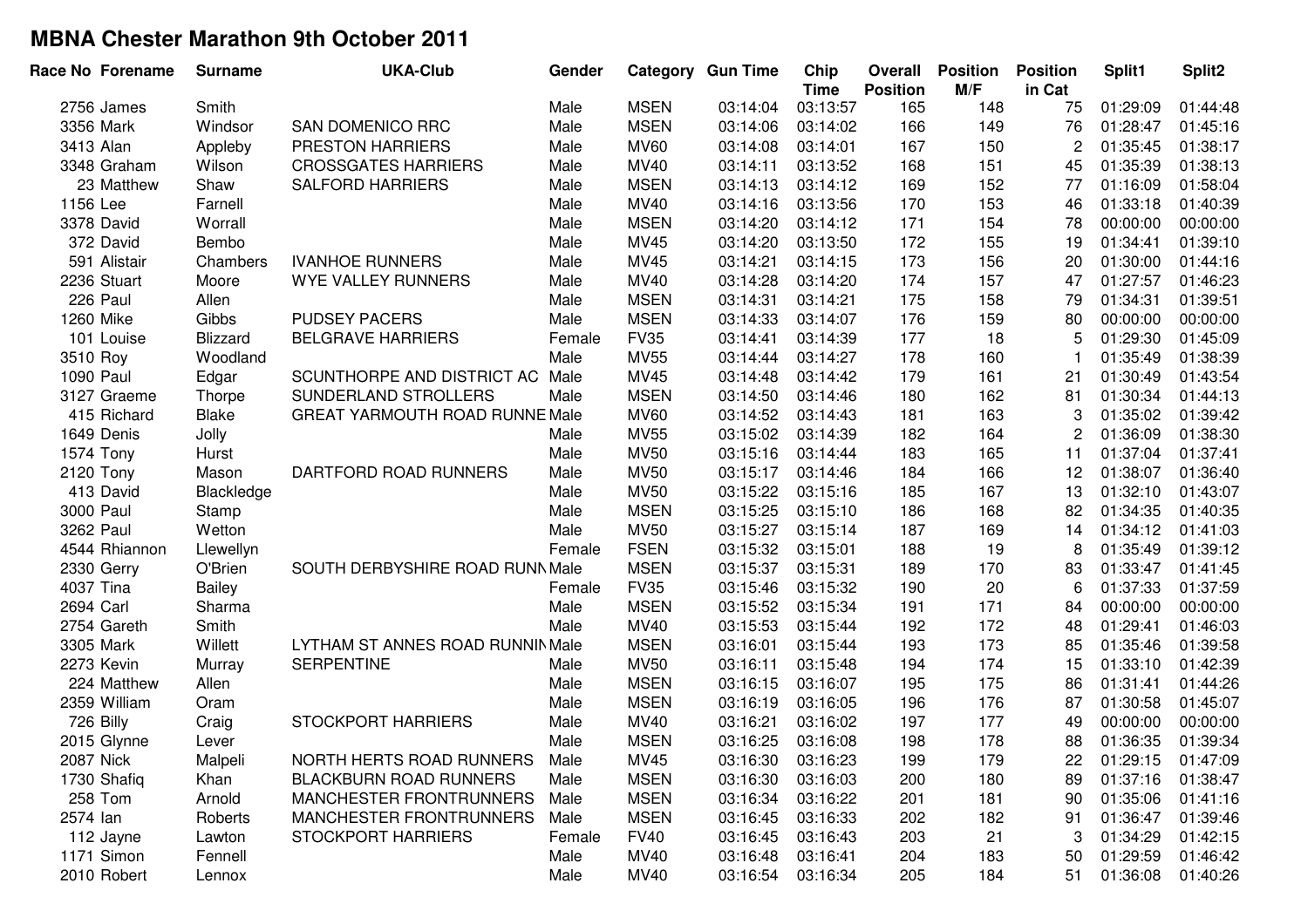|            | Race No Forename | <b>Surname</b> | <b>UKA-Club</b>                    | Gender |             | <b>Category Gun Time</b> | Chip<br><b>Time</b> | Overall<br><b>Position</b> | <b>Position</b><br>M/F | <b>Position</b><br>in Cat | Split1   | Split2   |
|------------|------------------|----------------|------------------------------------|--------|-------------|--------------------------|---------------------|----------------------------|------------------------|---------------------------|----------|----------|
| 2711 Rob   |                  | <b>Shiels</b>  | RADCLIFFE AC                       | Male   | <b>MSEN</b> | 03:16:57                 | 03:16:42            | 206                        | 185                    | 92                        | 01:32:54 | 01:43:49 |
| 1044 Mike  |                  | Dodd           |                                    | Male   | <b>MSEN</b> | 03:16:57                 | 03:16:18            | 207                        | 186                    | 93                        | 01:37:56 | 01:38:22 |
| 3274 Ade   |                  | White          | <b>ISLWYN RUNNING CLUB</b>         | Male   | MV45        | 03:16:59                 | 03:16:46            | 208                        | 187                    | 23                        | 01:34:23 | 01:42:24 |
|            | 1071 Johnny      | Dunkley        |                                    | Male   | <b>MSEN</b> | 03:17:04                 | 03:16:44            | 209                        | 188                    | 94                        | 01:35:54 | 01:40:50 |
|            | 4077 Serena      | Bignell        | HOLME PIERREPONT RC                | Female | <b>FV45</b> | 03:17:14                 | 03:17:00            | 210                        | 22                     | 4                         | 01:35:45 | 01:41:15 |
|            | 1729 Jason       | Keys           |                                    | Male   | MV40        | 03:17:19                 | 03:16:33            | 211                        | 189                    | 52                        | 01:37:50 | 01:38:44 |
|            | 1726 David       | Ketley         |                                    | Male   | MV45        | 03:17:22                 | 03:17:22            | 212                        | 190                    | 24                        | 00:00:00 | 00:00:00 |
|            | 3454 Darryl      | Pyper          |                                    | Male   | <b>MSEN</b> | 03:17:40                 | 03:17:29            | 213                        | 191                    | 95                        | 01:32:09 | 01:45:21 |
|            | 723 Alan         | Cox            |                                    | Male   | <b>MV55</b> | 03:17:59                 | 03:17:38            | 214                        | 192                    | 3                         | 01:35:05 | 01:42:33 |
|            | 2629 Bryan       | Rudd           |                                    | Male   | <b>MSEN</b> | 03:18:10                 | 03:18:01            | 215                        | 193                    | 96                        | 01:31:39 | 01:46:22 |
| 3148 Tim   |                  | Tree           |                                    | Male   | MV40        | 03:18:13                 | 03:17:35            | 216                        | 194                    | 53                        | 01:40:55 | 01:36:40 |
|            | 1727 James       | Ketley         | <b>SALE HARRIERS</b>               | Male   | <b>MSEN</b> | 03:18:19                 | 03:17:40            | 217                        | 195                    | 97                        | 01:39:51 | 01:37:49 |
| 3347 Gary  |                  | Wilson         | RADCLIFFE AC                       | Male   | MV45        | 03:18:27                 | 03:18:13            | 218                        | 196                    | 25                        | 01:34:37 | 01:43:36 |
|            | 349 Richard      | Bason          |                                    | Male   | <b>MSEN</b> | 03:18:28                 | 03:18:15            | 219                        | 197                    | 98                        | 01:31:18 | 01:46:58 |
|            | 2616 Robert      |                | Rossborough GARSCUBE HARRIERS      | Male   | <b>MV55</b> | 03:18:33                 | 03:18:23            | 220                        | 198                    | $\overline{4}$            | 01:32:25 | 01:45:58 |
| 1484 Giles |                  | Hodges         | SANDBACH STRIDERS                  | Male   | <b>MSEN</b> | 03:18:49                 | 03:18:14            | 221                        | 199                    | 99                        | 00:00:00 | 00:00:00 |
|            | 666 Steve        | Coleman        | ASTLEY & TYLDESLEY ROAD RUN Male   |        | <b>MV50</b> | 03:18:57                 | 03:18:40            | 222                        | 200                    | 16                        | 00:00:00 | 00:00:00 |
|            | 1604 Steven      | Jackson        |                                    | Male   | <b>MSEN</b> | 03:19:00                 | 03:18:47            | 223                        | 201                    | 100                       | 00:00:00 | 00:00:00 |
|            | 717 Simon        | Couchman       |                                    | Male   | <b>MSEN</b> | 03:19:03                 | 03:18:54            | 224                        | 202                    | 101                       | 01:31:12 | 01:47:42 |
|            | 92 Rob           |                | Cunningham ILKLEY HARRIERS AC      | Male   | <b>MSEN</b> | 03:19:14                 | 03:19:05            | 225                        | 203                    | 102                       | 01:33:09 | 01:45:56 |
| 2109 Brian |                  | Martin         | QUAKERS RUNNING CLUB               | Male   | <b>MV55</b> | 03:19:16                 | 03:19:03            | 226                        | 204                    | 5                         | 01:37:02 | 01:42:01 |
|            | 673 Paul         | Collins        |                                    | Male   | MV40        | 03:19:17                 | 03:18:54            | 227                        | 205                    | 54                        | 01:32:49 | 01:46:05 |
|            | 2513 Anthony     | Ratcliffe      |                                    | Male   | MV40        | 03:19:17                 | 03:18:30            | 228                        | 206                    | 55                        | 00:00:00 | 00:00:00 |
| 1167 Keith |                  | Fawcett        |                                    | Male   | <b>MSEN</b> | 03:19:18                 | 03:18:48            | 229                        | 207                    | 103                       | 01:37:28 | 01:41:21 |
|            | 2036 Shaun       | Livesey        | <b>ACCRINGTON ROAD RUNNERS</b>     | Male   | <b>MSEN</b> | 03:19:19                 | 03:19:14            | 230                        | 208                    | 104                       | 01:22:08 | 01:57:07 |
|            | 1052 Charlie     | Dott           | CAMPBELTOWN RUNNING CLUB Male      |        | MV45        | 03:19:43                 | 03:19:28            | 231                        | 209                    | 26                        | 01:36:50 | 01:42:39 |
|            | 4561 Josie       | Maley          | ASTLEY & TYLDESLEY ROAD RUN Female |        | <b>FSEN</b> | 03:19:44                 | 03:19:26            | 232                        | 23                     | 9                         | 01:42:10 | 01:37:17 |
|            | 653 Shaun        | Moran          | ASTLEY & TYLEDESLEY ROAD RU Male   |        | <b>MV50</b> | 03:19:44                 | 03:19:27            | 233                        | 210                    | 17                        | 01:42:10 | 01:37:17 |
|            | 317 Greg         | Barber         | <b>BELLE VUE RACERS</b>            | Male   | <b>MSEN</b> | 03:19:50                 | 03:19:27            | 234                        | 211                    | 105                       | 01:37:51 | 01:41:37 |
|            | 2027 Peter       | Lighting       |                                    | Male   | <b>MSEN</b> | 03:19:55                 | 03:19:26            | 235                        | 212                    | 106                       | 01:42:32 | 01:36:54 |
|            | 116 Alison       | Reid           |                                    | Female | <b>FV35</b> | 03:20:08                 | 03:20:05            | 236                        | 24                     | 7                         | 01:37:16 | 01:42:50 |
|            | 2038 Daniel      | Lloyd          |                                    | Male   | <b>MSEN</b> | 03:20:10                 | 03:19:53            | 237                        | 213                    | 107                       | 01:34:02 | 01:45:51 |
|            | 4392 Christine   | Heaton         | HOLME PIERREPONT RC                | Female | <b>FV45</b> | 03:20:23                 | 03:20:07            | 238                        | 25                     | 5                         | 01:36:37 | 01:43:31 |
|            | 110 Jacki        | Jarvis         | <b>OSWESTRY OLYMPIANS</b>          | Female | <b>FV45</b> | 03:20:26                 | 03:20:23            | 239                        | 26                     | 6                         | 01:39:56 | 01:40:28 |
|            | 773 Adam         | Davies         |                                    | Male   | <b>MSEN</b> | 03:20:33                 | 03:20:17            | 240                        | 214                    | 108                       | 01:34:47 | 01:45:31 |
|            | 1602 Simon       | Jackson        | <b>SALE HARRIERS</b>               | Male   | <b>MSEN</b> | 03:20:37                 | 03:20:21            | 241                        | 215                    | 109                       | 01:33:48 | 01:46:33 |
|            | 2207 Chris       | Millington     | <b>SPECTRUM STRIDERS</b>           | Male   | <b>MV40</b> | 03:20:39                 | 03:20:18            | 242                        | 216                    | 56                        | 01:29:51 | 01:50:27 |
|            | 2725 Dave        | Simmonds       |                                    | Male   | MV40        | 03:20:43                 | 03:20:40            | 243                        | 217                    | 57                        | 01:24:07 | 01:56:34 |
|            | 4484 Sheena      | Keates         | <b>RUNNYMEDE RUNNERS</b>           | Female | <b>FV35</b> | 03:20:44                 | 03:20:20            | 244                        | 27                     | 8                         | 01:38:14 | 01:42:06 |
| 1294 Karl  |                  | Gordon         |                                    | Male   | <b>MSEN</b> | 03:20:45                 | 03:20:21            | 245                        | 218                    | 110                       | 01:36:33 | 01:43:49 |
| 1081 Colin |                  | Earl           | KIMBERWORTH STRIDERS               | Male   | MV45        | 03:20:47                 | 03:20:28            | 246                        | 219                    | 27                        | 01:39:04 | 01:41:25 |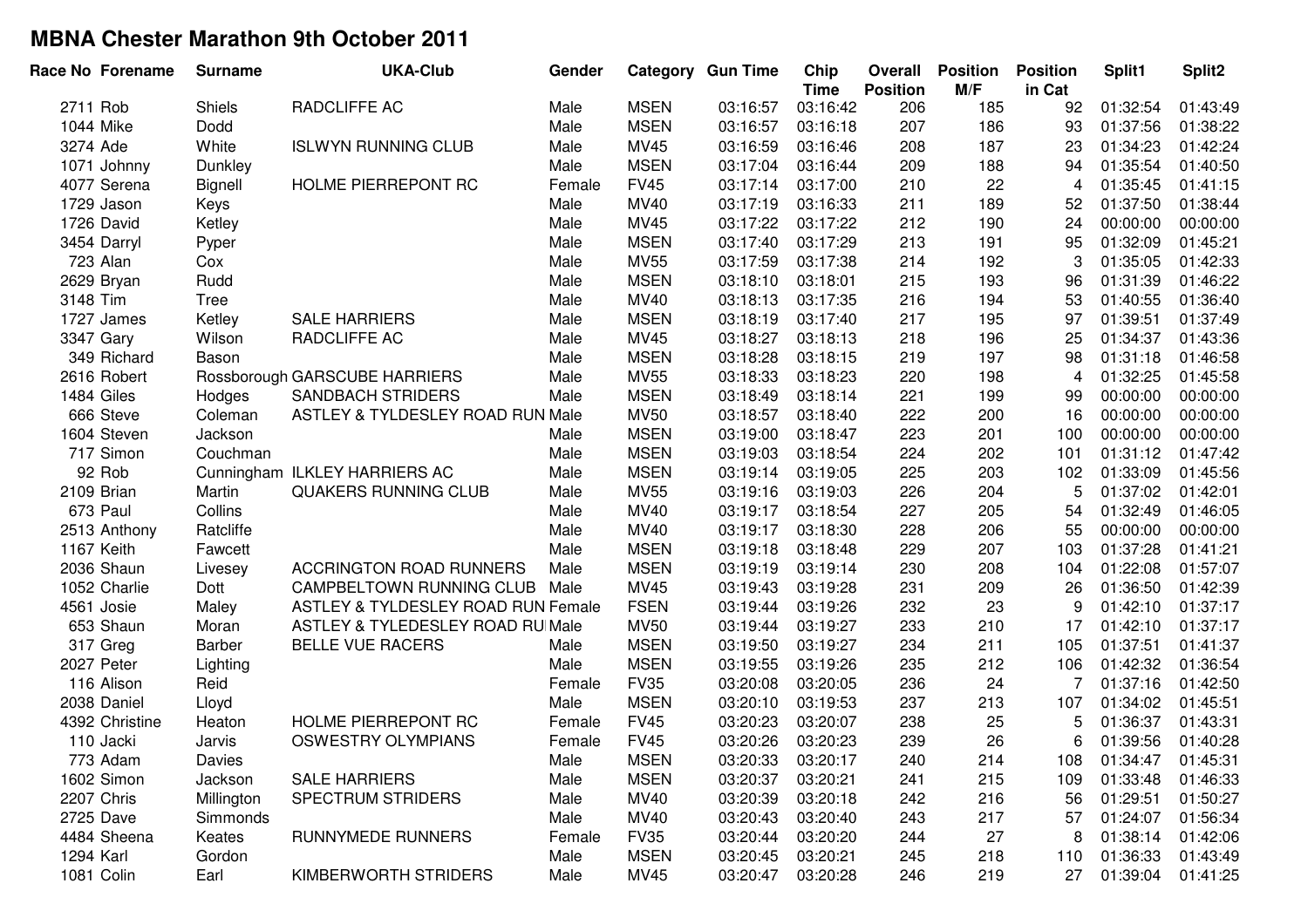|           | Race No Forename | <b>Surname</b>  | <b>UKA-Club</b>                | Gender |             | <b>Category Gun Time</b> | Chip<br><b>Time</b> | Overall<br><b>Position</b> | <b>Position</b><br>M/F | <b>Position</b><br>in Cat | Split1   | Split <sub>2</sub> |
|-----------|------------------|-----------------|--------------------------------|--------|-------------|--------------------------|---------------------|----------------------------|------------------------|---------------------------|----------|--------------------|
|           | 781 John         | <b>Davies</b>   |                                | Male   | <b>MSEN</b> | 03:20:49                 | 03:20:41            | 247                        | 220                    | 111                       | 01:32:31 | 01:48:11           |
|           | 1439 Jeffrey     | Helmore         | GT YARMOUTH ROAD RUNNERS       | Male   | <b>MV50</b> | 03:20:55                 | 03:20:46            | 248                        | 221                    | 18                        | 01:35:04 | 01:45:43           |
|           | 107 Angela       | Copson          | <b>RUGBY &amp; NORTHAMPTON</b> | Female | <b>FV60</b> | 03:20:58                 | 03:20:56            | 249                        | 28                     | -1                        | 01:37:37 | 01:43:20           |
|           | 121 Melanie      | Young           | NEWCASTLE (STAFFS) A C         | Female | <b>FSEN</b> | 03:21:04                 | 03:21:01            | 250                        | 29                     | 10                        | 01:36:22 | 01:44:39           |
|           | 663 Martin       | Coleman         | <b>SANDBACH STRIDERS</b>       | Male   | MV40        | 03:21:04                 | 03:20:42            | 251                        | 222                    | 58                        | 01:36:03 | 01:44:40           |
|           | 4889 Joanne      | Walker          |                                | Female | <b>FV35</b> | 03:21:17                 | 03:20:45            | 252                        | 30                     | 9                         | 01:39:47 | 01:40:58           |
| 3221 Mark |                  | Walsh           | <b>SNEYD STRIDERS</b>          | Male   | <b>MV50</b> | 03:21:22                 | 03:20:37            | 253                        | 223                    | 19                        | 01:35:51 | 01:44:46           |
|           | 2521 Adrian      | Read            | <b>SNEYD STRIDERS</b>          | Male   | <b>MV50</b> | 03:21:30                 | 03:20:43            | 254                        | 224                    | 20                        | 01:34:51 | 01:45:53           |
|           | 658 Richard      | Cockburn        |                                | Male   | <b>MSEN</b> | 03:21:36                 | 03:21:28            | 255                        | 225                    | 112                       | 01:36:38 | 01:44:50           |
|           | 122 Caroline     | Hemming         | SPECTRUM STRIDERS              | Female | <b>FV45</b> | 03:21:40                 | 03:21:31            | 256                        | 31                     | $\overline{7}$            | 01:37:47 | 01:43:45           |
|           | 460 Aaron        | Brandon-Tyrrell |                                | Male   | <b>MSEN</b> | 03:21:40                 | 03:21:03            | 257                        | 226                    | 113                       | 01:34:01 | 01:47:03           |
|           | 4361 Linda       | Haley           |                                | Female | <b>FV40</b> | 03:21:47                 | 03:21:42            | 258                        | 32                     | 4                         | 01:38:33 | 01:43:10           |
|           | 3367 Kevin       | Wood            |                                | Male   | <b>MV50</b> | 03:21:54                 | 03:21:30            | 259                        | 227                    | 21                        | 01:35:46 | 01:45:45           |
|           | 2219 Matthew     | Milsom          | <b>HALLAMSHIRE HARRIERS</b>    | Male   | <b>MSEN</b> | 03:21:58                 | 03:21:42            | 260                        | 228                    | 114                       | 01:41:42 | 01:40:01           |
|           | 1465 Thomas      | Hiles           |                                | Male   | <b>MSEN</b> | 03:21:59                 | 03:21:51            | 261                        | 229                    | 115                       | 01:36:24 | 01:45:27           |
| 1568 Rob  |                  | Hunt            |                                | Male   | MV45        | 03:22:02                 | 03:21:39            | 262                        | 230                    | 28                        | 01:38:14 | 01:43:25           |
|           | 484 Anthony      | <b>Brookes</b>  | <b>SALE HARRIERS</b>           | Male   | <b>MSEN</b> | 03:22:10                 | 03:21:55            | 263                        | 231                    | 116                       | 01:37:19 | 01:44:36           |
|           | 3160 Chris       | Tully           | PRESTON HARRIERS               | Male   | <b>MSEN</b> | 03:22:15                 | 03:22:09            | 264                        | 232                    | 117                       | 01:29:09 | 01:53:01           |
|           | 3063 Chris       | Talbot          | TELFORD ATHLETICS CLUB         | Male   | <b>MSEN</b> | 03:22:19                 | 03:22:05            | 265                        | 233                    | 118                       | 01:36:43 | 01:45:23           |
|           | 2463 Stephen     | Pottage         | MANCHESTER FRONTRUNNERS        | Male   | <b>MSEN</b> | 03:22:21                 | 03:22:08            | 266                        | 234                    | 119                       | 01:36:48 | 01:45:21           |
| 1507 Mark |                  | Homer           | DUDLEY KINGSWINFORD RC         | Male   | <b>MV50</b> | 03:22:33                 | 03:22:13            | 267                        | 235                    | 22                        | 00:00:00 | 00:00:00           |
|           | 4818 Kirsty      | Stephenson      | <b>STAFFORD HARRIERS</b>       | Female | <b>FSEN</b> | 03:22:36                 | 03:22:10            | 268                        | 33                     | 11                        | 01:34:40 | 01:47:30           |
|           | 1599 Darren      | Jackson         | MANCHESTER FRONTRUNNERS        | Male   | <b>MSEN</b> | 03:22:42                 | 03:22:30            | 269                        | 236                    | 120                       | 01:34:39 | 01:47:52           |
|           | 626 Derek        | Clarke          |                                | Male   | MV40        | 03:22:51                 | 03:22:12            | 270                        | 237                    | 59                        | 01:33:41 | 01:48:31           |
|           | 4960 Hannah      | Wylie           |                                | Female | <b>FSEN</b> | 03:23:11                 | 03:22:57            | 271                        | 34                     | 12                        | 01:36:58 | 01:45:59           |
|           | 2128 Trevor      | Mayren          | <b>BOLTON TRI</b>              | Male   | <b>MV50</b> | 03:23:17                 | 03:23:08            | 272                        | 238                    | 23                        | 01:34:45 | 01:48:23           |
|           | 3335 Chris       | Willman         | <b>BUCKLEY RUNNERS</b>         | Male   | <b>MSEN</b> | 03:23:19                 | 03:22:53            | 273                        | 239                    | 121                       | 01:40:43 | 01:42:11           |
|           | 2054 David       | Lowe            |                                | Male   | <b>MSEN</b> | 03:23:25                 | 03:22:53            | 274                        | 240                    | 122                       | 01:36:12 | 01:46:42           |
| 3420 Paul |                  | Cameron         |                                | Male   | <b>MSEN</b> | 03:23:32                 | 03:23:24            | 275                        | 241                    | 123                       | 00:00:00 | 00:00:00           |
| 2578 Karl |                  | Roberts         |                                | Male   | <b>MSEN</b> | 03:23:42                 | 03:23:11            | 276                        | 242                    | 124                       | 01:38:05 | 01:45:07           |
| 4715 Sue  |                  | Ransome         | <b>PUDSEY PACERS</b>           | Female | <b>FV50</b> | 03:23:43                 | 03:23:16            | 277                        | 35                     | $\overline{c}$            | 01:37:32 | 01:45:45           |
|           | 2213 Darren      | Mills           |                                | Male   | <b>MSEN</b> | 03:23:49                 | 03:23:36            | 278                        | 243                    | 125                       | 01:38:31 | 01:45:05           |
|           | 3231 James       | Ward            |                                | Male   | <b>MSEN</b> | 03:23:53                 | 03:23:32            | 279                        | 244                    | 126                       | 01:39:12 | 01:44:20           |
| 523 Ken   |                  | <b>Burgess</b>  | ALTRINCHAM AND DISTRICT        | Male   | <b>MV65</b> | 03:23:57                 | 03:23:50            | 280                        | 245                    |                           | 01:39:15 | 01:44:36           |
|           | 1615 David       | Jardin          | <b>ELSWICK HARRIERS</b>        | Male   | <b>MV40</b> | 03:24:03                 | 03:23:31            | 281                        | 246                    | 60                        | 01:39:37 | 01:43:55           |
|           | 472 Jimmy        | <b>Brierley</b> |                                | Male   | <b>MSEN</b> | 03:24:04                 | 03:23:23            | 282                        | 247                    | 127                       | 01:39:18 | 01:44:06           |
|           | 644 Andy         | Cleworth        | GREATER MANCHESTER POLICE Male |        | <b>MSEN</b> | 03:24:08                 | 03:23:52            | 283                        | 248                    | 128                       | 01:39:02 | 01:44:51           |
|           | 725 Derren       | Craddock        | <b>SNEYD STRIDERS</b>          | Male   | <b>MV40</b> | 03:24:13                 | 03:23:27            | 284                        | 249                    | 61                        | 01:41:25 | 01:42:03           |
|           | 32 Kelvin        | Dickinson       | <b>WIRRAL AC</b>               | Male   | <b>MV40</b> | 03:24:20                 | 03:24:10            | 285                        | 250                    | 62                        | 01:39:24 | 01:44:47           |
|           | 1422 Stephen     | Hayes           |                                | Male   | <b>MSEN</b> | 03:24:26                 | 03:23:57            | 286                        | 251                    | 129                       | 01:41:29 | 01:42:29           |
| 1470 Les  |                  | Hill            | <b>DUMFRIES RUNNING CLUB</b>   | Male   | <b>MV50</b> | 03:24:30                 | 03:24:25            | 287                        | 252                    | 24                        | 01:33:51 | 01:50:34           |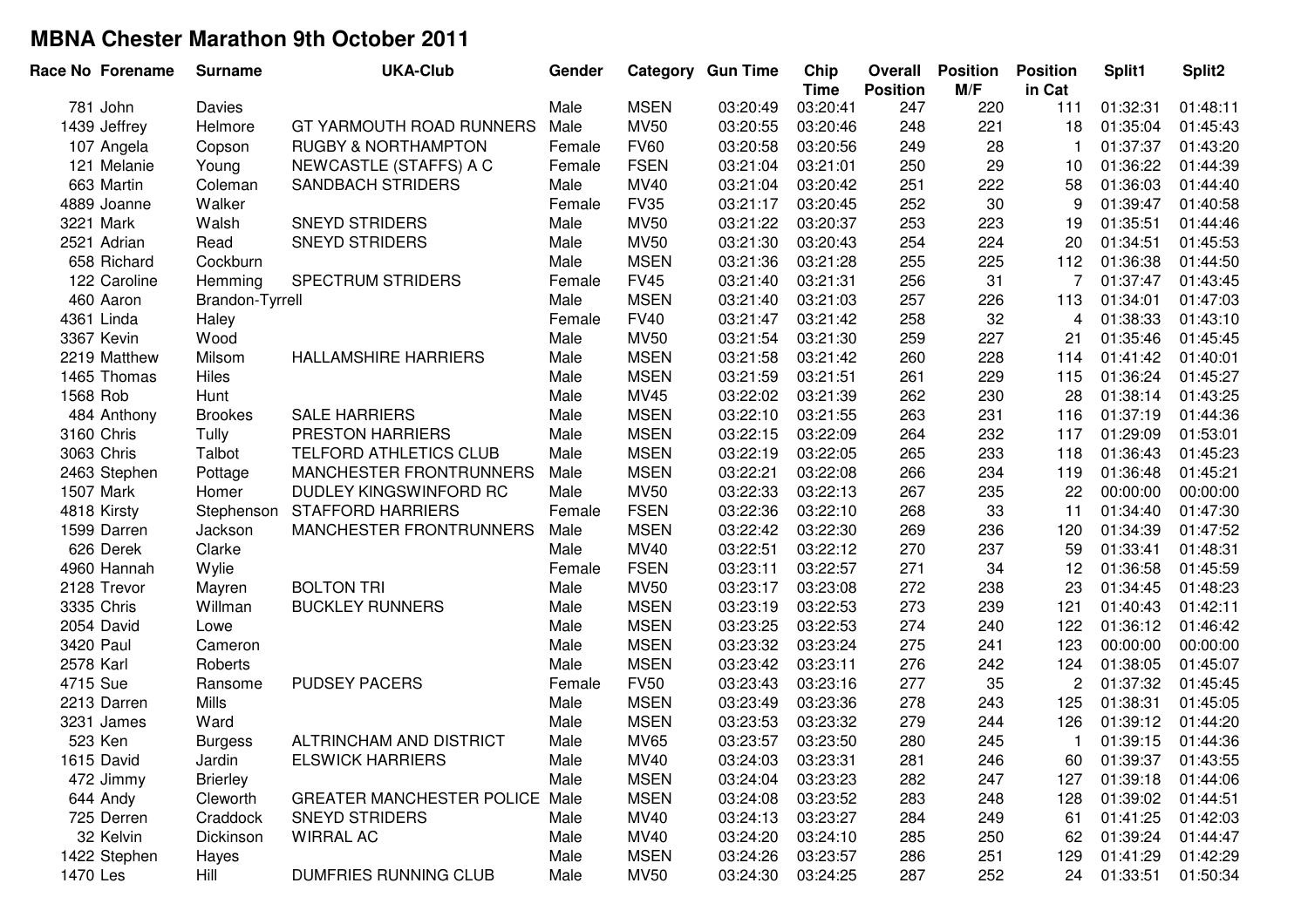| Race No Forename | <b>Surname</b>     | <b>UKA-Club</b>                   | Gender |             | <b>Category Gun Time</b> | Chip<br><b>Time</b> | Overall<br><b>Position</b> | <b>Position</b><br>M/F | <b>Position</b><br>in Cat | Split1   | Split2   |
|------------------|--------------------|-----------------------------------|--------|-------------|--------------------------|---------------------|----------------------------|------------------------|---------------------------|----------|----------|
| 1639 Andrew      | Johnson            | <b>BEVERLEY AC</b>                | Male   | <b>MV40</b> | 03:24:39                 | 03:24:24            | 288                        | 253                    | 63                        | 01:34:54 | 01:49:30 |
| 3064 lan         | Talbot             | <b>STAFFORD HARRIERS</b>          | Male   | MV40        | 03:24:44                 | 03:24:18            | 289                        | 254                    | 64                        | 01:34:40 | 01:49:39 |
| 459 Lee          | <b>Braithwaite</b> | <b>NEWARK AC</b>                  | Male   | MV40        | 03:24:47                 | 03:24:23            | 290                        | 255                    | 65                        | 01:39:35 | 01:44:48 |
| 2798 Brett       | Srawley            |                                   | Male   | <b>MSEN</b> | 03:24:48                 | 03:24:18            | 291                        | 256                    | 130                       | 01:42:42 | 01:41:36 |
| 117 Anne         | Sweeney            | PRESTON HARRIERS                  | Female | <b>FV50</b> | 03:24:51                 | 03:24:48            | 292                        | 36                     | 3                         | 01:37:01 | 01:47:48 |
| 2276 Robin       | Murray             | PENNINE FELL RUNNERS              | Male   | MV45        | 03:24:54                 | 03:24:49            | 293                        | 257                    | 29                        | 01:30:27 | 01:54:22 |
| 4692 Sharon      | Jones              |                                   | Female | <b>FV35</b> | 03:25:00                 | 03:24:08            | 294                        | 37                     | 10                        | 01:41:47 | 01:42:21 |
| 634 Alan         | Clarkson           | <b>CLAYTON-LE-MOORS HARRIERS</b>  | Male   | <b>MV50</b> | 03:25:03                 | 03:24:49            | 295                        | 258                    | 25                        | 00:00:00 | 00:00:00 |
| 4014 Shirley     | Anderson           | SPECTRUM STRIDERS                 | Female | <b>FV40</b> | 03:25:04                 | 03:24:42            | 296                        | 38                     | 5                         | 01:38:30 | 01:46:13 |
| 4974 Jackie      | Winn               |                                   | Male   | <b>MV60</b> | 03:25:07                 | 03:24:58            | 297                        | 259                    | 4                         | 01:29:10 | 01:55:49 |
| 2344 lan         | Ogden              | SPENBOROUGH AC                    | Male   | <b>MSEN</b> | 03:25:08                 | 03:24:58            | 298                        | 260                    | 131                       | 01:39:36 | 01:45:23 |
| 1718 Rob         | Kennard            | DUDLEY KINGSWINFORD RC            | Male   | MV45        | 03:25:10                 | 03:24:50            | 299                        | 261                    | 30                        | 01:38:37 | 01:46:14 |
| 1014 Gary        | Dean               | PENISTONE FOOTPATH RUNNERS Male   |        | MV40        | 03:25:11                 | 03:25:06            | 300                        | 262                    | 66                        | 01:31:42 | 01:53:24 |
| 3133 David Craig | Tipton             | <b>ACKWORTH ROAD RUNNERS</b>      | Male   | MV40        | 03:25:20                 | 03:25:04            | 301                        | 263                    | 67                        | 01:35:35 | 01:49:29 |
| 3406 Mike        | Young              |                                   | Male   | MV45        | 03:25:23                 | 03:24:42            | 302                        | 264                    | 31                        | 01:39:41 | 01:45:02 |
| 426 Michael      | Bonsall            |                                   | Male   | MV45        | 03:25:29                 | 03:25:02            | 303                        | 265                    | 32                        | 01:36:38 | 01:48:25 |
| 3246 Jamie       | Watson             |                                   | Male   | <b>MSEN</b> | 03:25:34                 | 03:25:27            | 304                        | 266                    | 132                       | 01:32:38 | 01:52:50 |
| 429 Russell      | <b>Booth</b>       |                                   | Male   | MV40        | 03:25:42                 | 03:25:16            | 305                        | 267                    | 68                        | 01:36:39 | 01:48:38 |
| 3061 Sean        | Szekely            |                                   | Male   | <b>MSEN</b> | 03:25:51                 | 03:25:27            | 306                        | 268                    | 133                       | 01:39:45 | 01:45:43 |
| 667 Jonathan     | Coles              |                                   | Male   | MV45        | 03:25:51                 | 03:25:08            | 307                        | 269                    | 33                        | 01:39:53 | 01:45:15 |
| 332 John         | Baron              | MANCHESTER FRONTRUNNERS           | Male   | <b>MSEN</b> | 03:25:54                 | 03:25:41            | 308                        | 270                    | 134                       | 01:39:56 | 01:45:46 |
| 2185 Duncan      | Mcnaught           |                                   | Male   | <b>MSEN</b> | 03:25:56                 | 03:25:14            | 309                        | 271                    | 135                       | 01:40:27 | 01:44:48 |
| 2049 Dominic     | Lord               |                                   | Male   | <b>MSEN</b> | 03:26:00                 | 03:25:32            | 310                        | 272                    | 136                       | 01:41:31 | 01:44:01 |
| 3109 Matthys     | Thomas             |                                   | Male   | <b>MSEN</b> | 03:26:06                 | 03:25:36            | 311                        | 273                    | 137                       | 01:34:22 | 01:51:14 |
| 786 Mark         | Davies             |                                   | Male   | MV45        | 03:26:20                 | 03:25:52            | 312                        | 274                    | 34                        | 01:41:42 | 01:44:10 |
| <b>2181 Paul</b> | Mcnall             |                                   | Male   | <b>MSEN</b> | 03:26:21                 | 03:25:53            | 313                        | 275                    | 138                       | 01:42:49 | 01:43:05 |
| 256 Tony         | Armstrong          |                                   | Male   | MV45        | 03:26:23                 | 03:25:41            | 314                        | 276                    | 35                        | 01:42:53 | 01:42:48 |
| 2758 Julian      | Smith              | NEW FOREST RUNNERS                | Male   | <b>MV50</b> | 03:26:23                 | 03:26:08            | 315                        | 277                    | 26                        | 01:36:53 | 01:49:15 |
| 1402 Robert      | Hart               |                                   | Male   | <b>MSEN</b> | 03:26:24                 | 03:25:55            | 316                        | 278                    | 139                       | 00:00:00 | 00:00:00 |
| 610 Laurent      | Choquereau         |                                   | Male   | <b>MSEN</b> | 03:26:27                 | 03:26:15            | 317                        | 279                    | 140                       | 01:33:55 | 01:52:21 |
| 82 Mark          | Humphreys          | CITY OF CHESTER TRIATHLON CL Male |        | MV45        | 03:26:27                 | 03:25:57            | 318                        | 280                    | 36                        | 01:39:00 | 01:46:58 |
| 2647 Paul        | Samat              |                                   | Male   | MV45        | 03:26:33                 | 03:26:06            | 319                        | 281                    | 37                        | 01:30:20 | 01:55:46 |
| 2013 Phil        | Lester             |                                   | Male   | <b>MSEN</b> | 03:26:35                 | 03:26:22            | 320                        | 282                    | 141                       | 01:34:32 | 01:51:51 |
| 185 Zoe          | Gulliver           | <b>CLAPHAM CHASERS</b>            | Female | <b>FV35</b> | 03:26:38                 | 03:26:08            | 321                        | 39                     | 11                        | 01:39:46 | 01:46:23 |
| 3280 Craig       | Whiteley           |                                   | Male   | MV45        | 03:26:52                 | 03:26:31            | 322                        | 283                    | 38                        | 01:36:12 | 01:50:20 |
| 572 Matt         | Cartwright         | <b>DERWENT RUNNERS</b>            | Male   | <b>MSEN</b> | 03:26:58                 | 03:26:47            | 323                        | 284                    | 142                       | 01:30:03 | 01:56:55 |
| 1330 Peter       | Griffiths          | <b>BEXLEY AC</b>                  | Male   | <b>MV50</b> | 03:26:59                 | 03:26:46            | 324                        | 285                    | 27                        | 00:00:00 | 00:00:00 |
| 1009 Jonathan    | Day                |                                   | Male   | <b>MSEN</b> | 03:27:02                 | 03:26:36            | 325                        | 286                    | 143                       | 01:37:56 | 01:48:40 |
| 241 lain         | Andrews            | <b>WETHERBY RUNNERS AC</b>        | Male   | <b>MSEN</b> | 03:27:08                 | 03:26:46            | 326                        | 287                    | 144                       | 00:00:00 | 00:00:00 |
| 3357 Sonny       | Winston            |                                   | Male   | <b>MSEN</b> | 03:27:10                 | 03:26:37            | 327                        | 288                    | 145                       | 01:39:50 | 01:46:48 |
| 4754 Jan         | Rogers             | <b>CHESTER TRIATHLON CLUB</b>     | Female | <b>FV45</b> | 03:27:13                 | 03:26:58            | 328                        | 40                     | 8                         | 01:39:27 | 01:47:32 |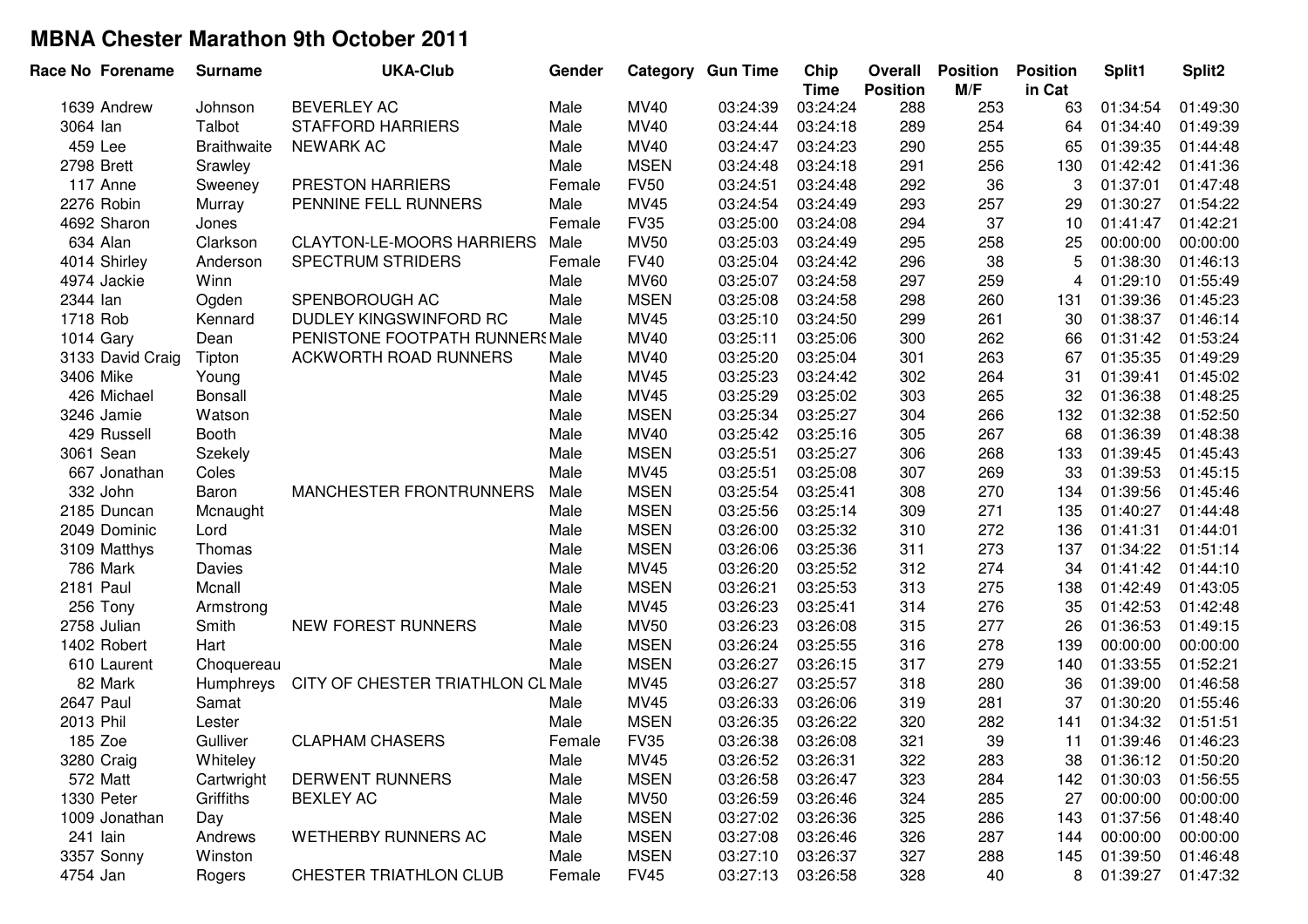|           | Race No Forename           | <b>Surname</b> | <b>UKA-Club</b>                         | Gender |             | <b>Category Gun Time</b> | Chip<br><b>Time</b> | Overall<br><b>Position</b> | <b>Position</b><br>M/F | <b>Position</b><br>in Cat | Split1   | Split <sub>2</sub> |
|-----------|----------------------------|----------------|-----------------------------------------|--------|-------------|--------------------------|---------------------|----------------------------|------------------------|---------------------------|----------|--------------------|
|           | 3592 Robert                | White          | <b>BUXTON AC</b>                        | Male   | <b>MSEN</b> | 03:27:14                 | 03:27:09            | 329                        | 289                    | 146                       | 01:29:43 | 01:57:27           |
|           | 1582 Richard               | Hyder          | MANCHESTER TRIATHLON CLUB               | Male   | <b>MSEN</b> | 03:27:17                 | 03:27:10            | 330                        | 290                    | 147                       | 01:36:31 | 01:50:40           |
|           | 1747 James                 | Kirkland       |                                         | Male   | MV40        | 03:27:21                 | 03:26:32            | 331                        | 291                    | 69                        | 01:43:43 | 01:42:49           |
|           | 294 Nigel                  | <b>Baines</b>  | <b>LANCASHIRE FIRE AND RESCUE SMale</b> |        | <b>MSEN</b> | 03:27:23                 | 03:27:11            | 332                        | 292                    | 148                       | 01:36:45 | 01:50:27           |
|           | 1554 Martin                | Hughes         |                                         | Male   | MV40        | 03:27:33                 | 03:27:07            | 333                        | 293                    | 70                        | 01:39:50 | 01:47:17           |
|           | 203 Stuart                 | Adamson        | ASTLEY & TYLDESLEY ROAD RUN Male        |        | <b>MSEN</b> | 03:27:34                 | 03:26:57            | 334                        | 294                    | 149                       | 01:40:43 | 01:46:15           |
|           | 356 Alan                   | <b>Baxter</b>  | DUMFRIES RUNNING CLUB                   | Male   | <b>MSEN</b> | 03:27:47                 | 03:27:42            | 335                        | 295                    | 150                       | 01:28:55 | 01:58:48           |
| 1619 Ivan |                            | Jeary          | <b>UKNETRUNNER</b>                      | Male   | MV40        | 03:27:53                 | 03:27:17            | 336                        | 296                    | 71                        | 01:40:28 | 01:46:49           |
|           | 2345 Jacek                 | Ogrodniczek    |                                         | Male   | <b>MSEN</b> | 03:27:54                 | 03:27:26            | 337                        | 297                    | 151                       | 01:40:43 | 01:46:43           |
|           | 3340 Andrew                | Wilson         |                                         | Male   | <b>MSEN</b> | 03:27:56                 | 03:27:32            | 338                        | 298                    | 152                       | 01:36:19 | 01:51:13           |
| 2319 Dave |                            | Norman         | DUDLEY KINGSWINFORD RC                  | Male   | MV40        | 03:27:57                 | 03:27:51            | 339                        | 299                    | 72                        | 01:32:53 | 01:54:59           |
| 2635 Ben  |                            | Russell        |                                         | Male   | <b>MSEN</b> | 03:27:59                 | 03:27:59            | 340                        | 300                    | 153                       | 00:00:00 | 00:00:00           |
|           | 1708 William               | Keeling        | <b>HARLOW</b>                           | Male   | MV45        | 03:28:08                 | 03:27:25            | 341                        | 301                    | 39                        | 01:41:42 | 01:45:44           |
| 3430 Jeff |                            | Fidler         | KNUTSFORD TRI CLUB                      | Male   | MV45        | 03:28:09                 | 03:27:47            | 342                        | 302                    | 40                        | 01:39:23 | 01:48:25           |
| 2367 lan  |                            | Owen           |                                         | Male   | <b>MSEN</b> | 03:28:12                 | 03:27:51            | 343                        | 303                    | 154                       | 01:41:07 | 01:46:45           |
|           | 2433 Patrick               | Phelan         |                                         | Male   | MV45        | 03:28:16                 | 03:28:03            | 344                        | 304                    | 41                        | 01:36:09 | 01:51:55           |
|           | 1710 Robert                | Kellett        | ROYTON ROAD RUNNERS                     | Male   | MV40        | 03:28:17                 | 03:27:45            | 345                        | 305                    | 73                        | 01:38:00 | 01:49:45           |
|           | 318 Mark                   | Bareham        |                                         | Male   | MV40        | 03:28:18                 | 03:27:47            | 346                        | 306                    | 74                        | 01:40:44 | 01:47:04           |
|           | 3065 Garry                 | Tann           | <b>ABERGELE HARRIERS</b>                | Male   | <b>MV50</b> | 03:28:24                 | 03:27:18            | 347                        | 307                    | 28                        | 01:41:17 | 01:46:02           |
| 4542 Kate |                            | Litherland     | CHESTER TRIATHLON CLUB                  | Female | <b>FSEN</b> | 03:28:27                 | 03:27:57            | 348                        | 41                     | 13                        | 01:43:30 | 01:44:27           |
|           | 2660 Richard               | Scamans        |                                         | Male   | MV40        | 03:28:44                 | 03:28:14            | 349                        | 308                    | 75                        | 01:40:04 | 01:48:10           |
| 755 Neil  |                            | Curry          |                                         | Male   | <b>MSEN</b> | 03:28:45                 | 03:28:18            | 350                        | 309                    | 155                       | 01:41:21 | 01:46:57           |
| 1738 Paul |                            | King           |                                         | Male   | <b>MSEN</b> | 03:28:48                 | 03:28:14            | 351                        | 310                    | 156                       | 01:42:38 | 01:45:37           |
|           | 1463 Jonathan              | Higson         |                                         | Male   | <b>MSEN</b> | 03:28:51                 | 03:28:24            | 352                        | 311                    | 157                       | 01:39:53 | 01:48:32           |
| 1692 Dave |                            | Joynson        |                                         | Male   | MV45        | 03:28:51                 | 03:28:41            | 353                        | 312                    | 42                        | 01:36:57 | 01:51:44           |
|           | 3291 Stephen               | Wickham        | <b>BEARBROOK RC</b>                     | Male   | <b>MV55</b> | 03:28:57                 | 03:28:40            | 354                        | 313                    | 6                         | 01:38:08 | 01:50:32           |
|           | 1479 James                 | Hinde          |                                         | Male   | <b>MSEN</b> | 03:28:57                 | 03:28:38            | 355                        | 314                    | 158                       | 01:38:16 | 01:50:23           |
|           | 4439 Jaydee                | Hunt           | <b>WOKING</b>                           | Female | <b>FSEN</b> | 03:29:01                 | 03:28:49            | 356                        | 42                     | 14                        | 01:35:10 | 01:53:39           |
|           | 3436 Przemyslaw § Frydrych |                |                                         | Male   | <b>MSEN</b> | 03:29:02                 | 03:28:13            | 357                        | 315                    | 159                       | 01:40:55 | 01:47:19           |
| 1675 Neil |                            | Jones          |                                         | Male   | <b>MSEN</b> | 03:29:04                 | 03:27:54            | 358                        | 316                    | 160                       | 00:00:00 | 00:00:00           |
| 3577 lan  |                            | Joslin         |                                         | Male   | <b>MSEN</b> | 03:29:04                 | 03:28:50            | 359                        | 317                    | 161                       | 01:38:07 | 01:50:43           |
|           | 749 Brian                  | Cumpsty        | THORNTON CLEVELEYS RUNNING Male         |        | MV45        | 03:29:10                 | 03:28:56            | 360                        | 318                    | 43                        | 01:39:04 | 01:49:52           |
|           | 1045 Martyn                | Dodgson        |                                         | Male   | <b>MV40</b> | 03:29:11                 | 03:28:45            | 361                        | 319                    | 76                        | 00:00:00 | 00:00:00           |
| 2453 Mark |                            | Plumb          |                                         | Male   | <b>MSEN</b> | 03:29:11                 | 03:28:15            | 362                        | 320                    | 162                       | 01:39:33 | 01:48:42           |
| 1669 John |                            | Jones          |                                         | Male   | <b>MV40</b> | 03:29:17                 | 03:28:28            | 363                        | 321                    | 77                        | 00:00:00 | 00:00:00           |
| 3307 Andy |                            | Williams       | <b>TIPTON HARRIERS</b>                  | Male   | <b>MV40</b> | 03:29:18                 | 03:28:58            | 364                        | 322                    | 78                        | 01:36:20 | 01:52:39           |
|           | 2255 Steve                 | Moss           | TEESDALE AC                             | Male   | <b>MV50</b> | 03:29:20                 | 03:28:35            | 365                        | 323                    | 29                        | 01:42:35 | 01:46:01           |
|           | 2001 David                 | Leaver         |                                         | Male   | MV45        | 03:29:22                 | 03:28:54            | 366                        | 324                    | 44                        | 01:43:27 | 01:45:28           |
|           | 2009 Danny                 | Leighton       |                                         | Male   | <b>MSEN</b> | 03:29:22                 | 03:28:58            | 367                        | 325                    | 163                       | 01:41:46 | 01:47:12           |
|           | 281 Tony                   | Audenshaw      | <b>STOCKPORT HARRIERS</b>               | Male   | MV45        | 03:29:35                 | 03:28:56            | 368                        | 326                    | 45                        | 01:41:28 | 01:47:29           |
|           | 1364 Lawrence              | Hamilton       |                                         | Male   | <b>MSEN</b> | 03:29:37                 | 03:29:20            | 369                        | 327                    | 164                       | 01:35:50 | 01:53:31           |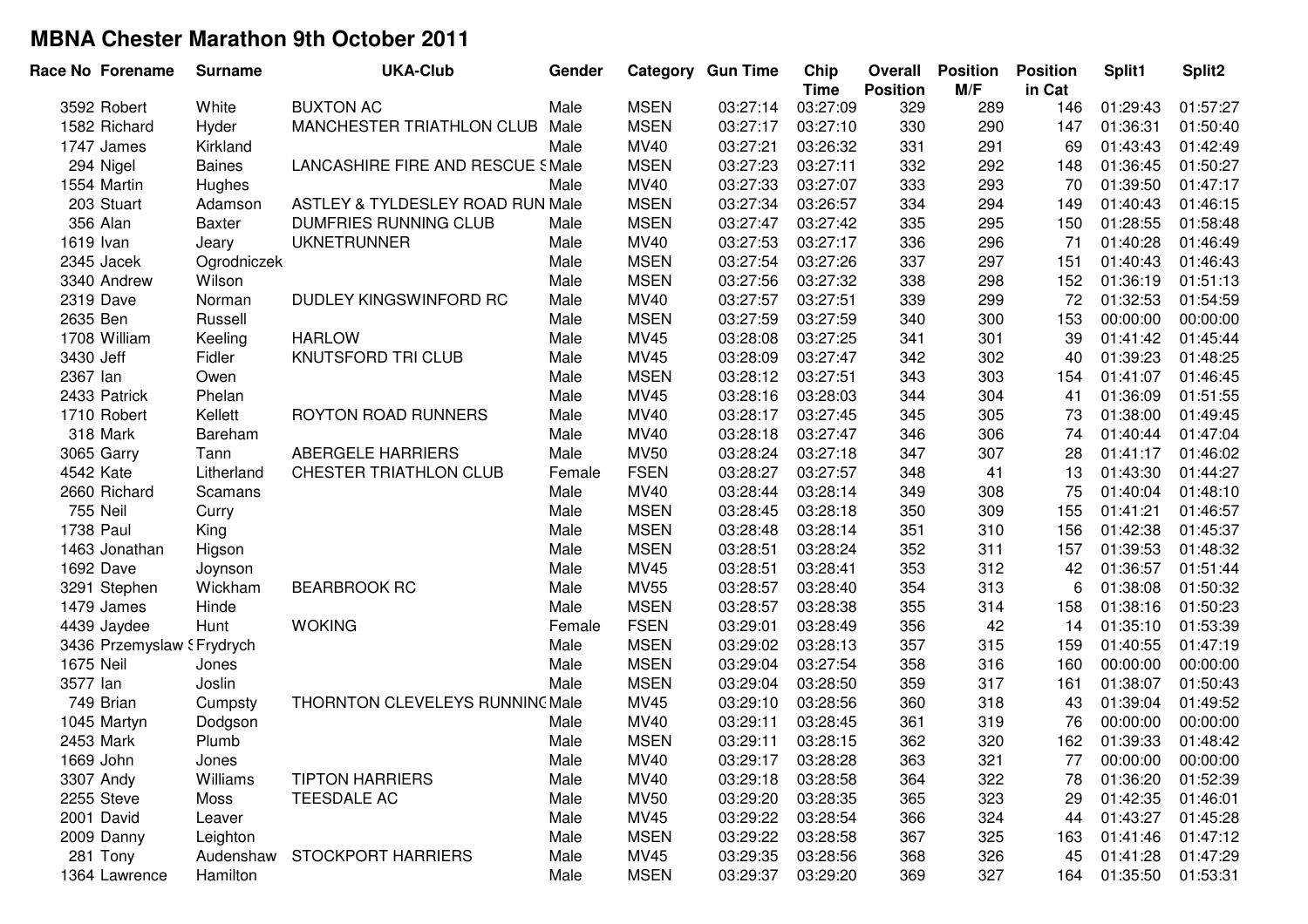| Race No Forename | <b>Surname</b> | <b>UKA-Club</b>                   | Gender |             | <b>Category Gun Time</b> | Chip                    | Overall         | <b>Position</b> | <b>Position</b> | Split1                | Split <sub>2</sub> |
|------------------|----------------|-----------------------------------|--------|-------------|--------------------------|-------------------------|-----------------|-----------------|-----------------|-----------------------|--------------------|
|                  |                |                                   |        |             |                          | <b>Time</b><br>03:28:29 | <b>Position</b> | M/F             | in Cat          |                       |                    |
| 3217 Andrew      | Walsh          |                                   | Male   | <b>MSEN</b> | 03:29:38                 |                         | 370             | 328             | 165             | 01:40:08              | 01:48:22           |
| 1366 Wayne       | Hamilton       |                                   | Male   | MV40        | 03:29:38                 | 03:28:49                | 371             | 329             | 79              | 01:40:08              | 01:48:42           |
| 3287 Jeff        | Whittington    | <b>WIGAN PHOENIX</b>              | Male   | <b>MV60</b> | 03:29:40                 | 03:29:29                | 372             | 330             | 5               | 01:31:21              | 01:58:08           |
| 1556 Peter       | Hughes         | <b>WREXHAM AC</b>                 | Male   | MV40        | 03:29:46                 | 03:28:33                | 373             | 331             | 80              | 01:40:42              | 01:47:51           |
| 2355 Peter       | Openshaw       |                                   | Male   | MV45        | 03:29:48                 | 03:29:25                | 374             | 332             | 46              | 01:43:37              | 01:45:48           |
| 1359 Stuart      | Hambling       | <b>STRAGGLERS</b>                 | Male   | <b>MSEN</b> | 03:29:49                 | 03:29:23                | 375             | 333             | 166             | 01:38:08              | 01:51:15           |
| 2264 Campbell    | Murdoch        | TEAM BATH AC                      | Male   | <b>MSEN</b> | 03:29:52                 | 03:28:45                | 376             | 334             | 167             | 01:40:31              | 01:48:15           |
| 1249 Mark        | Gearing        |                                   | Male   | <b>MSEN</b> | 03:29:59                 | 03:29:32                | 377             | 335             | 168             | 01:39:53              | 01:49:40           |
| 4317 Leann       | Gibbs          | <b>CELTIC TRI</b>                 | Female | <b>FV40</b> | 03:30:09                 | 03:29:36                | 378             | 43              | 6               | 01:40:29              | 01:49:08           |
| 2271 Dave        | Murray         | <b>CLEVELAND TRI CLUB</b>         | Male   | MV40        | 03:30:10                 | 03:29:35                | 379             | 336             | 81              | 01:43:38              | 01:45:58           |
| 1793 David       | Lawson         | <b>NYP TRI</b>                    | Male   | MV40        | 03:30:12                 | 03:29:56                | 380             | 337             | 82              | 01:43:31              | 01:46:25           |
| 1001 lain        |                | Davies-Moore WRECSAM TRI          | Male   | MV40        | 03:30:12                 | 03:29:29                | 381             | 338             | 83              | 01:35:30              | 01:53:59           |
| 1589 Simon       | Illingworth    | 100 MARATHON CLUB                 | Male   | MV45        | 03:30:21                 | 03:29:19                | 382             | 339             | 47              | 01:43:50              | 01:45:30           |
| 2059 Stuart      | Lucas          |                                   | Male   | MV45        | 03:30:28                 | 03:29:45                | 383             | 340             | 48              | 01:39:16              | 01:50:30           |
| 2241 Craig       | Morgan         |                                   | Male   | <b>MSEN</b> | 03:30:31                 | 03:30:07                | 384             | 341             | 169             | 01:39:45              | 01:50:22           |
| 1096 Kevin       | Edwards        | ASTLEY & TYLDESLEY ROAD RUN Male  |        | MV45        | 03:30:36                 | 03:30:00                | 385             | 342             | 49              | 01:36:47              | 01:53:14           |
| 2017 Andy        | Lewis          | <b>REALBUZZ RUN BRITAIN</b>       | Male   | MV45        | 03:30:39                 | 03:30:08                | 386             | 343             | 50              | 01:39:28              | 01:50:41           |
| 3282 Matthew     | Whitfield      | ELLESMERE PORT RC                 | Male   | <b>MV55</b> | 03:30:39                 | 03:30:24                | 387             | 344             | 7               | 01:38:04              | 01:52:20           |
| 2667 Mike        | Scotney        | <b>BOURNEVILLE HARRIERS</b>       | Male   | <b>MSEN</b> | 03:30:40                 | 03:30:12                | 388             | 345             | 170             | 01:40:29              | 01:49:44           |
| 1421 Phil        | Hayes          |                                   | Male   | <b>MSEN</b> | 03:30:49                 | 03:30:30                | 389             | 346             | 171             | 01:38:38              | 01:51:52           |
| 1775 David       | Lang           |                                   | Male   | <b>MV40</b> | 03:30:50                 | 03:29:48                | 390             | 347             | 84              | 01:41:29              | 01:48:19           |
| 4467 Helen       | Jones          |                                   | Female | <b>FV40</b> | 03:30:51                 | 03:30:19                | 391             | 44              | 7               | 01:45:35              | 01:44:45           |
| 328 Rob          | <b>Barnes</b>  |                                   | Male   | MV40        | 03:30:53                 | 03:30:01                | 392             | 348             | 85              | 01:45:10              | 01:44:52           |
| 2329 Craig       | O'Brien        |                                   | Male   | <b>MSEN</b> | 03:30:59                 | 03:30:51                | 393             | 349             | 172             | 01:34:29              | 01:56:22           |
| 2252 Paul        | Morton         |                                   | Male   | MV40        | 03:31:01                 | 03:30:43                | 394             | 350             | 86              | 01:39:03              | 01:51:40           |
| 1635 Mark        | Jex            |                                   | Male   | MV40        | 03:31:03                 | 03:30:07                | 395             | 351             | 87              | 01:43:20              | 01:46:47           |
| 688 Chris        | Cook           | <b>SALE HARRIERS</b>              | Male   | MV40        | 03:31:15                 | 03:30:30                | 396             | 352             | 88              | 01:38:56              | 01:51:35           |
| 1559 Tim         | Hulse          | STONE MASTER MARATHONERS          | Male   | MV40        | 03:31:15                 | 03:31:03                | 397             | 353             | 89              | 01:36:16              | 01:54:47           |
| 2500 Timothy     | Rainey         | <b>SALE HARRIERS</b>              | Male   | MV45        | 03:31:16                 | 03:31:10                | 398             | 354             | 51              | 01:33:58              | 01:57:12           |
| 1665 Hadyn       | Jones          |                                   | Male   | MV45        | 03:31:23                 | 03:31:09                | 399             | 355             | 52              | 01:40:03              | 01:51:07           |
| 4557 Diane       | Macdonald      | KEIGHLEY & CRAVEN AC              | Female | <b>FV40</b> | 03:31:29                 | 03:30:53                | 400             | 45              | 8               | 01:46:10              | 01:44:44           |
| 1780 Richard     | Langton        |                                   | Male   | MV40        | 03:31:33                 | 03:31:05                | 401             | 356             | 90              | 01:42:23              | 01:48:42           |
| <b>330 Paul</b>  | <b>Barnett</b> | <b>SANDBACH STRIDERS</b>          | Male   | <b>MSEN</b> | 03:31:38                 | 03:31:12                | 402             | 357             | 173             | 01:42:53              | 01:48:20           |
| 2465 Chris       | Potts          |                                   | Male   | <b>MSEN</b> | 03:31:41                 | 03:31:04                | 403             | 358             | 174             | 01:40:19              | 01:50:46           |
| 2773 Simon       | Smith          |                                   | Male   | <b>MSEN</b> | 03:31:41                 | 03:30:48                | 404             | 359             |                 | 175 01:35:08 01:55:41 |                    |
| 5007 Anna        | Bergstrom      |                                   | Female | <b>FSEN</b> | 03:31:41                 | 03:31:41                | 405             | 46              | 15              | 00:00:00              | 00:00:00           |
| 2259 Brian       | Mullan         | MANCHESTER TRIATHLON CLUB Male    |        | MV40        | 03:31:42                 | 03:31:35                | 406             | 360             | 91              | 01:29:40              | 02:01:56           |
| 1031 lan         | <b>Dickens</b> | TRIKS (TRIATHLON KIDDERMINST Male |        | MV40        | 03:31:47                 | 03:31:13                | 407             | 361             | 92              | 01:38:05              | 01:53:09           |
| 4800 Michaela    | Sill           | ROTHWELL HARRIERS                 | Female | <b>FV35</b> | 03:31:47                 | 03:31:28                | 408             | 47              | 12              | 01:39:58              | 01:51:30           |
| 601 Stephen      | Cheeseman      |                                   | Male   | <b>MSEN</b> | 03:31:50                 | 03:30:58                | 409             | 362             | 176             | 01:46:04              | 01:44:55           |
| 1632 Sean        | Jermy          | GREAT YARMOUTH ROAD RUNNE Male    |        | <b>MSEN</b> | 03:31:53                 | 03:31:14                | 410             | 363             | 177             | 01:44:20              | 01:46:54           |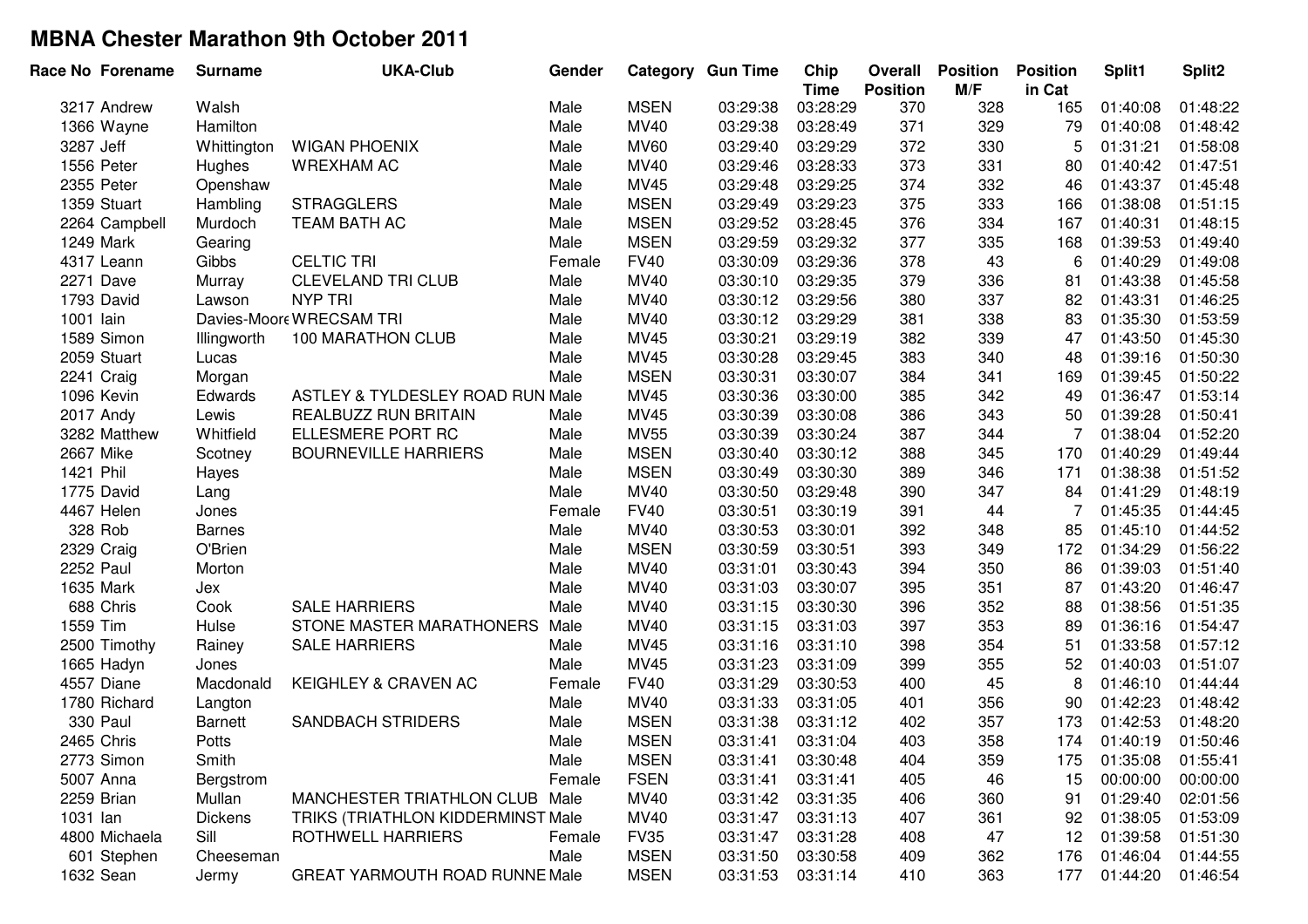| Race No Forename | <b>Surname</b>  | <b>UKA-Club</b>                  | Gender |             | <b>Category Gun Time</b> | Chip<br><b>Time</b> | <b>Overall</b><br><b>Position</b> | <b>Position</b><br>M/F | <b>Position</b><br>in Cat | Split1   | Split2   |
|------------------|-----------------|----------------------------------|--------|-------------|--------------------------|---------------------|-----------------------------------|------------------------|---------------------------|----------|----------|
| 2462 Kevin       | Postins         | <b>SNEYD STRIDERS</b>            | Male   | <b>MV50</b> | 03:31:57                 | 03:30:54            | 411                               | 364                    | 30                        | 00:00:00 | 00:00:00 |
| 3016 Roy         | <b>Stevens</b>  | LYTHAM ST ANNES ROAD RUNNIN Male |        | <b>MV55</b> | 03:31:58                 | 03:31:30            | 412                               | 365                    | 8                         | 01:43:25 | 01:48:05 |
| 4790 Kate        | Sergeant        | <b>CLAREMONT ROAD RUNNERS</b>    | Female | <b>FSEN</b> | 03:32:02                 | 03:31:43            | 413                               | 48                     | 16                        | 01:44:40 | 01:47:03 |
| 2482 Jonathan    | Prichard        | <b>TATTENHALL RUNNERS</b>        | Male   | MV45        | 03:32:03                 | 03:31:38            | 414                               | 366                    | 53                        | 01:37:18 | 01:54:20 |
| 2160 James       | Mcinerney       |                                  | Male   | <b>MSEN</b> | 03:32:06                 | 03:31:43            | 415                               | 367                    | 178                       | 01:39:16 | 01:52:28 |
| 1034 Rob         | Dickinson       |                                  | Male   | MV45        | 03:32:06                 | 03:31:31            | 416                               | 368                    | 54                        | 01:40:42 | 01:50:50 |
| 681 Pete         | Connolly        |                                  | Male   | MV40        | 03:32:08                 | 03:31:35            | 417                               | 369                    | 93                        | 01:44:09 | 01:47:26 |
| 218 Peter        | Allan           |                                  | Male   | <b>MSEN</b> | 03:32:11                 | 03:30:48            | 418                               | 370                    | 179                       | 01:46:51 | 01:43:57 |
| 3227 Nathan      | Walton          | STAFFORDSHIRE MOORLANDS          | Male   | MV40        | 03:32:12                 | 03:31:54            | 419                               | 371                    | 94                        | 01:40:40 | 01:51:14 |
| 4554 Fiona       | Lynch           |                                  | Female | <b>FV35</b> | 03:32:16                 | 03:31:27            | 420                               | 49                     | 13                        | 01:42:26 | 01:49:02 |
| 505 Martyn       | <b>Brumpton</b> |                                  | Male   | MV40        | 03:32:20                 | 03:31:44            | 421                               | 372                    | 95                        | 01:43:06 | 01:48:39 |
| 1148 Xavi        | Fabregas        |                                  | Male   | <b>MSEN</b> | 03:32:21                 | 03:31:47            | 422                               | 373                    | 180                       | 01:35:56 | 01:55:51 |
| 3275 Paul        | White           | KILLAMARSH KESTRELS              | Male   | MV45        | 03:32:25                 | 03:32:07            | 423                               | 374                    | 55                        | 01:34:50 | 01:57:18 |
| 776 Darren       | Davies          |                                  | Male   | <b>MSEN</b> | 03:32:27                 | 03:31:33            | 424                               | 375                    | 181                       | 01:45:11 | 01:46:23 |
| 2045 Michael     | Lomas           |                                  | Male   | <b>MSEN</b> | 03:32:28                 | 03:31:36            | 425                               | 376                    | 182                       | 01:45:07 | 01:46:29 |
| 1273 Keith       | Gilmour         |                                  | Male   | MV45        | 03:32:28                 | 03:31:28            | 426                               | 377                    | 56                        | 01:43:10 | 01:48:18 |
| 1739 Simon       | King            |                                  | Male   | MV45        | 03:32:35                 | 03:32:12            | 427                               | 378                    | 57                        | 01:39:23 | 01:52:50 |
| 1078 Stefan      | Durkin          | YORK KNAVESMIRE HARRIERS         | Male   | MV40        | 03:32:37                 | 03:32:02            | 428                               | 379                    | 96                        | 01:38:59 | 01:53:03 |
| 3198 Howard      | Waite           | <b>WIGAN PHOENIX</b>             | Male   | <b>MV50</b> | 03:32:45                 | 03:32:35            | 429                               | 380                    | 31                        | 01:34:58 | 01:57:37 |
| 3206 Jason       | Walker          | STOWMARKET STRIDERS RC           | Male   | <b>MSEN</b> | 03:32:51                 | 03:32:35            | 430                               | 381                    | 183                       | 01:38:41 | 01:53:54 |
| 3228 Doug        | Warburton       |                                  | Male   | MV45        | 03:32:56                 | 03:32:13            | 431                               | 382                    | 58                        | 01:42:42 | 01:49:31 |
| 635 Peter        | Clarkson        |                                  | Male   | MV45        | 03:32:56                 | 03:32:32            | 432                               | 383                    | 59                        | 01:44:36 | 01:47:56 |
| 672 Malcolm      | Collins         | ASTLEY & TYLDESLEY ROAD RUN Male |        | MV40        | 03:33:02                 | 03:32:11            | 433                               | 384                    | 97                        | 01:46:36 | 01:45:36 |
| 1048 Dan         | Donnelly        | <b>FERC</b>                      | Male   | MV45        | 03:33:02                 | 03:32:43            | 434                               | 385                    | 60                        | 01:41:06 | 01:51:38 |
| 2792 Andrew      | Spooner         |                                  | Male   | <b>MSEN</b> | 03:33:03                 | 03:32:23            | 435                               | 386                    | 184                       | 01:42:14 | 01:50:10 |
| 2291 Richard     | New             |                                  | Male   | <b>MSEN</b> | 03:33:06                 | 03:32:11            | 436                               | 387                    | 185                       | 01:43:58 | 01:48:14 |
| 1019 Chris       | Dellow          | DARTFORD ROAD RUNNERS            | Male   | <b>MV55</b> | 03:33:12                 | 03:32:38            | 437                               | 388                    | 9                         | 00:00:00 | 00:00:00 |
| 613 Danny        | Chrisanthou     |                                  | Male   | MV40        | 03:33:17                 | 03:32:32            | 438                               | 389                    | 98                        | 00:00:00 | 00:00:00 |
| 542 Philip       | <b>Butler</b>   |                                  | Male   | <b>MSEN</b> | 03:33:18                 | 03:32:37            | 439                               | 390                    | 186                       | 01:37:20 | 01:55:58 |
| 2379 Andrew      | Palmer          | POOLE RUNNERS                    | Male   | MV40        | 03:33:28                 | 03:33:08            | 440                               | 391                    | 99                        | 01:39:59 | 01:53:10 |
| 1723 Jamie       | Kerr            |                                  | Male   | <b>MSEN</b> | 03:33:29                 | 03:32:28            | 441                               | 392                    | 187                       | 01:41:20 | 01:51:09 |
| 2633 Mat         | Rushton         | <b>WESTON AC</b>                 | Male   | <b>MSEN</b> | 03:33:32                 | 03:32:54            | 442                               | 393                    | 188                       | 01:39:22 | 01:53:33 |
| 4842 Mary        | Tavener         | VALE ROYAL AC                    | Female | <b>FV45</b> | 03:33:36                 | 03:33:06            | 443                               | 50                     | 9                         | 01:41:33 | 01:51:33 |
| 3002 Thomas      | Stanley         |                                  | Male   | <b>MSEN</b> | 03:33:45                 | 03:32:16            | 444                               | 394                    | 189                       | 01:46:47 | 01:45:29 |
| 797 Spencer      | Davies          |                                  | Male   | <b>MSEN</b> | 03:33:47                 | 03:33:22            | 445                               | 395                    | 190                       | 01:36:29 | 01:56:53 |
| 2796 Phillip     | Spurr           |                                  | Male   | <b>MV40</b> | 03:33:53                 | 03:33:32            | 446                               | 396                    | 100                       | 01:37:42 | 01:55:50 |
| 2078 David       | Magee           | <b>PUDSEY PACERS</b>             | Male   | MV45        | 03:34:00                 | 03:33:28            | 447                               | 397                    | 61                        | 01:44:10 | 01:49:19 |
| 2522 Simon       | Read            |                                  | Male   | MV40        | 03:34:02                 | 03:33:43            | 448                               | 398                    | 101                       | 01:39:16 | 01:54:28 |
| 1355 Rob         | Hall            |                                  | Male   | MV40        | 03:34:03                 | 03:33:55            | 449                               | 399                    | 102                       | 01:35:59 | 01:57:56 |
| 3384 Hefin       | Wright          |                                  | Male   | <b>MSEN</b> | 03:34:09                 | 03:34:09            | 450                               | 400                    | 191                       | 01:38:33 | 01:55:36 |
| 4209 Hannah      | Curtis          |                                  | Female | <b>FV35</b> | 03:34:12                 | 03:33:39            | 451                               | 51                     | 14                        | 01:39:47 | 01:53:52 |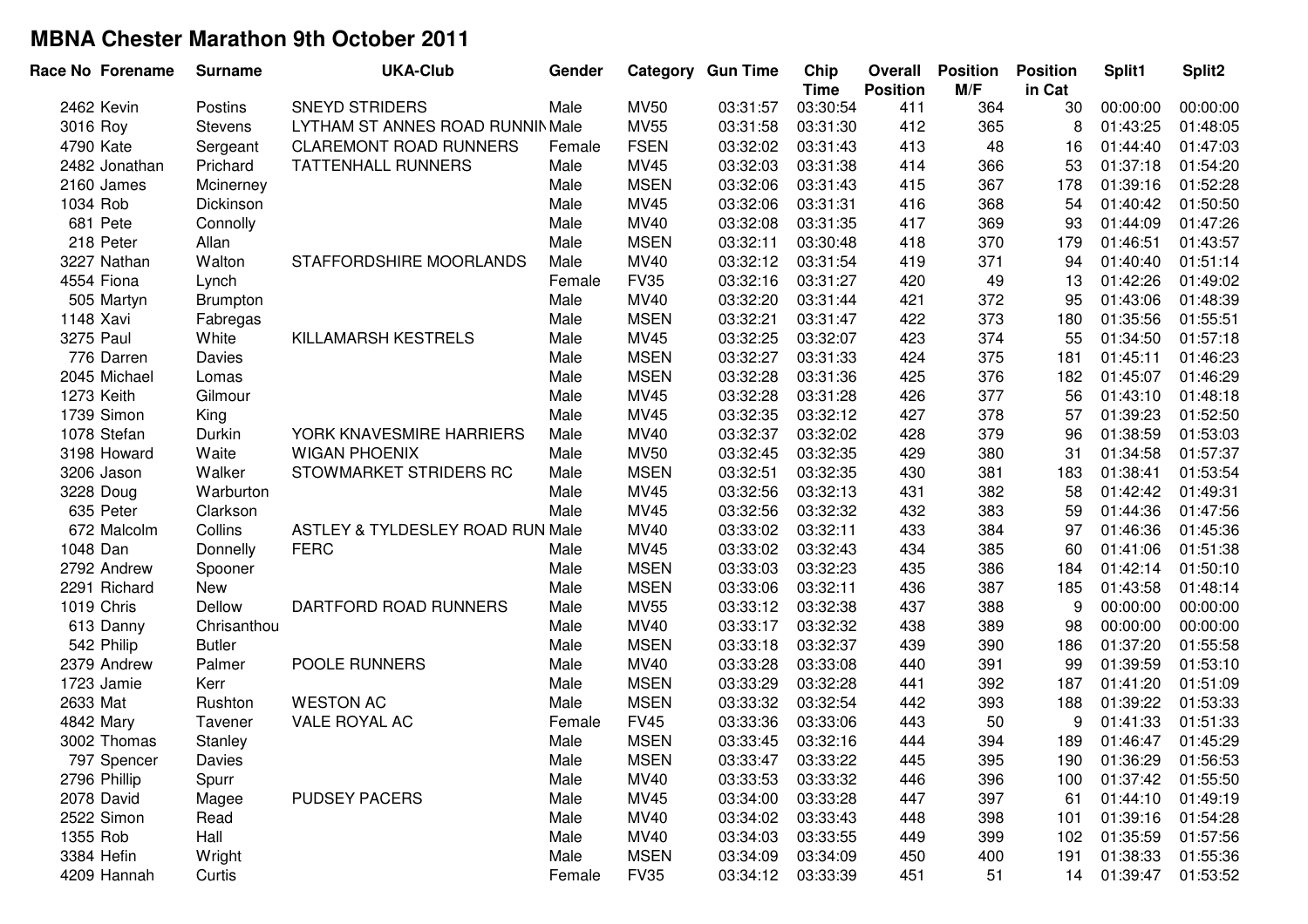| Race No Forename | <b>Surname</b> | <b>UKA-Club</b>                       | Gender |             | <b>Category Gun Time</b> | Chip<br><b>Time</b> | Overall<br><b>Position</b> | <b>Position</b><br>M/F | <b>Position</b><br>in Cat | Split1   | Split <sub>2</sub> |
|------------------|----------------|---------------------------------------|--------|-------------|--------------------------|---------------------|----------------------------|------------------------|---------------------------|----------|--------------------|
| 1704 Adrian      | Kearns         |                                       | Male   | MV45        | 03:34:14                 | 03:33:19            | 452                        | 401                    | 62                        | 01:40:28 | 01:52:52           |
| 418 Kenny        | <b>Blyth</b>   | WARE JOGGERS                          | Male   | <b>MV60</b> | 03:34:19                 | 03:34:01            | 453                        | 402                    | 6                         | 01:38:03 | 01:55:59           |
| 1114 James       | <b>Ellis</b>   | <b>FERC</b>                           | Male   | <b>MSEN</b> | 03:34:21                 | 03:34:02            | 454                        | 403                    | 192                       | 01:37:09 | 01:56:53           |
| 1685 Steven      | Jones          |                                       | Male   | MV40        | 03:34:28                 | 03:33:57            | 455                        | 404                    | 103                       | 01:45:35 | 01:48:23           |
| 2664 Andrew      | Schofield      | <b>ROYTON ROAD RUNNERS</b>            | Male   | MV40        | 03:34:30                 | 03:34:12            | 456                        | 405                    | 104                       | 01:37:37 | 01:56:35           |
| 1671 Martin      | Jones          |                                       | Male   | MV40        | 03:34:31                 | 03:33:39            | 457                        | 406                    | 105                       | 01:42:19 | 01:51:21           |
| 1551 Lee         | Hughes         | <b>LYMM RUNNERS</b>                   | Male   | <b>MSEN</b> | 03:34:32                 | 03:33:50            | 458                        | 407                    | 193                       | 01:39:15 | 01:54:35           |
| 1372 Jon         | Hancock        |                                       | Male   | MV40        | 03:34:34                 | 03:33:04            | 459                        | 408                    | 106                       | 01:43:32 | 01:49:33           |
| 354 Gareth       | Bateson        |                                       | Male   | <b>MSEN</b> | 03:34:35                 | 03:34:06            | 460                        | 409                    | 194                       | 01:38:49 | 01:55:18           |
| 4329 Lisa        | Godwin         | NORWICH ROAD RUNNERS                  | Female | <b>FV40</b> | 03:34:46                 | 03:34:01            | 461                        | 52                     | 9                         | 01:44:38 | 01:49:23           |
| 3211 Steven      | Walker         | CITY OF CHESTER TRIATHLON CL Male     |        | MV45        | 03:34:53                 | 03:34:40            | 462                        | 410                    | 63                        | 01:39:56 | 01:54:44           |
| 91 Magnus        | Walker         | CITY OF CHESTER TRIATHLON CL Male     |        | MV45        | 03:34:54                 | 03:34:25            | 463                        | 411                    | 64                        | 01:40:54 | 01:53:32           |
| 4481 Victoria    | Jones          | <b>BANK OF AMERICA</b>                | Female | <b>FSEN</b> | 03:34:55                 | 03:33:59            | 464                        | 53                     | 17                        | 01:42:11 | 01:51:48           |
| 1432 Simon       | Hedges         |                                       | Male   | <b>MSEN</b> | 03:34:58                 | 03:34:28            | 465                        | 412                    | 195                       | 01:43:44 | 01:50:45           |
| 1157 Peter       | Farnell        | ROTHWELL HARRIERS                     | Male   | MV40        | 03:35:01                 | 03:34:05            | 466                        | 413                    | 107                       | 01:44:22 | 01:49:43           |
| 3009 Stephen     | Wood           | DUDLEY KINGSWINFORD RC                | Male   | MV45        | 03:35:09                 | 03:34:50            | 467                        | 414                    | 65                        | 01:36:11 | 01:58:39           |
| 3607 Joseph      | Kelly          | <b>NORTHBROOK</b>                     | Male   | MV40        | 03:35:24                 | 03:34:20            | 468                        | 417                    | 108                       | 00:00:00 | 00:00:00           |
| 2167 John        | Mckeon         |                                       | Male   | <b>MSEN</b> | 03:35:24                 | 03:34:13            | 469                        | 415                    | 196                       | 00:00:00 | 00:00:00           |
| 2762 Mark        | Smith          |                                       | Male   | MV45        | 03:35:24                 | 03:34:24            | 470                        | 416                    | 66                        | 01:48:08 | 01:46:17           |
| 743 Simon        | Crozier        |                                       | Male   | <b>MV40</b> | 03:35:26                 | 03:34:47            | 471                        | 418                    | 109                       | 01:43:30 | 01:51:17           |
| 4522 Catherine   | Lawson         |                                       | Female | <b>FSEN</b> | 03:35:28                 | 03:35:05            | 472                        | 54                     | 18                        | 01:42:00 | 01:53:06           |
| 2708 Jason       | Sheppard       |                                       | Male   | MV40        | 03:35:27                 | 03:34:38            | 473                        | 419                    | 110                       | 01:45:46 | 01:48:53           |
| 661 Andy         | Cole           |                                       | Male   | <b>MV60</b> | 03:35:28                 | 03:34:59            | 474                        | 420                    | $\overline{7}$            | 01:43:07 | 01:51:52           |
| 2604 Richard     | Rollins        |                                       | Male   | <b>MSEN</b> | 03:35:29                 | 03:34:18            | 475                        | 421                    | 197                       | 01:47:57 | 01:46:21           |
| 3143 Simon       | Towerzey       |                                       | Male   | <b>MSEN</b> | 03:35:32                 | 03:34:38            | 476                        | 422                    | 198                       | 01:42:19 | 01:52:20           |
| 422 John         | Bone           | <b>GREAT YARMOUTH ROAD RUNNE Male</b> |        | <b>MV65</b> | 03:35:36                 | 03:35:09            | 477                        | 423                    | $\overline{c}$            | 01:41:38 | 01:53:31           |
| 659 Paul         | Coggins        |                                       | Male   | <b>MSEN</b> | 03:35:42                 | 03:34:59            | 478                        | 424                    | 199                       | 01:46:00 | 01:48:59           |
| 4918 Niki        | Whitaker       | CITY OF HULL AC                       | Female | <b>FV35</b> | 03:35:45                 | 03:35:08            | 479                        | 55                     | 15                        | 01:45:36 | 01:49:32           |
| 1778 Vincent     | Langdon        | SOUTH DEVON AC                        | Male   | MV40        | 03:35:48                 | 03:35:25            | 480                        | 425                    | 111                       | 01:36:21 | 01:59:05           |
| 1283 Jonathan    | Godfrey        |                                       | Male   | MV40        | 03:35:58                 | 03:35:04            | 481                        | 426                    | 112                       | 01:45:33 | 01:49:32           |
| 1155 Alan        | Farmer         |                                       | Male   | MV40        | 03:36:03                 | 03:35:45            | 482                        | 427                    | 113                       | 01:38:02 | 01:57:44           |
| 1486 Peter       | Hodgkinson     |                                       | Male   | <b>MSEN</b> | 03:36:06                 | 03:35:06            | 483                        | 428                    | 200                       | 01:36:24 | 01:58:43           |
| 2304 George      | Nicholls       | PRESTATYN RC                          | Male   | MV40        | 03:36:06                 | 03:36:01            | 484                        | 429                    | 114                       | 01:28:01 | 02:08:01           |
| 1135 John        | Evans          |                                       | Male   | MV45        | 03:36:07                 | 03:34:58            | 485                        | 430                    | 67                        | 01:43:54 | 01:51:05           |
| 4834 Sue         | Sunderland     | <b>VALLEY STRIDERS</b>                | Female | <b>FV50</b> | 03:36:09                 | 03:35:23            | 486                        | 56                     | 4                         | 01:46:19 | 01:49:05           |
| 4403 Laura       | Hesketh        |                                       | Female | <b>FSEN</b> | 03:36:11                 | 03:35:57            | 487                        | 57                     | 19                        | 01:36:08 | 01:59:49           |
| 1464 Tom         | Higson         |                                       | Male   | <b>MSEN</b> | 03:36:14                 | 03:36:09            | 488                        | 431                    | 201                       | 01:29:30 | 02:06:39           |
| 2361 Nick        | Osborne        |                                       | Male   | <b>MSEN</b> | 03:36:16                 | 03:35:36            | 489                        | 432                    | 202                       | 01:39:19 | 01:56:17           |
| 618 Conor        | Clancy         |                                       | Male   | <b>MSEN</b> | 03:36:22                 | 03:35:51            | 490                        | 433                    | 203                       | 01:39:04 | 01:56:47           |
| 2208 Mil         | Millington     |                                       | Male   | MV45        | 03:36:22                 | 03:35:42            | 491                        | 434                    | 68                        | 01:46:37 | 01:49:05           |
| 648 Gary         | Clifton        | <b>WEST BROMWICH HARRIERS</b>         | Male   | <b>MV45</b> | 03:36:33                 | 03:34:49            | 492                        | 437                    | 69                        | 01:47:15 | 01:47:34           |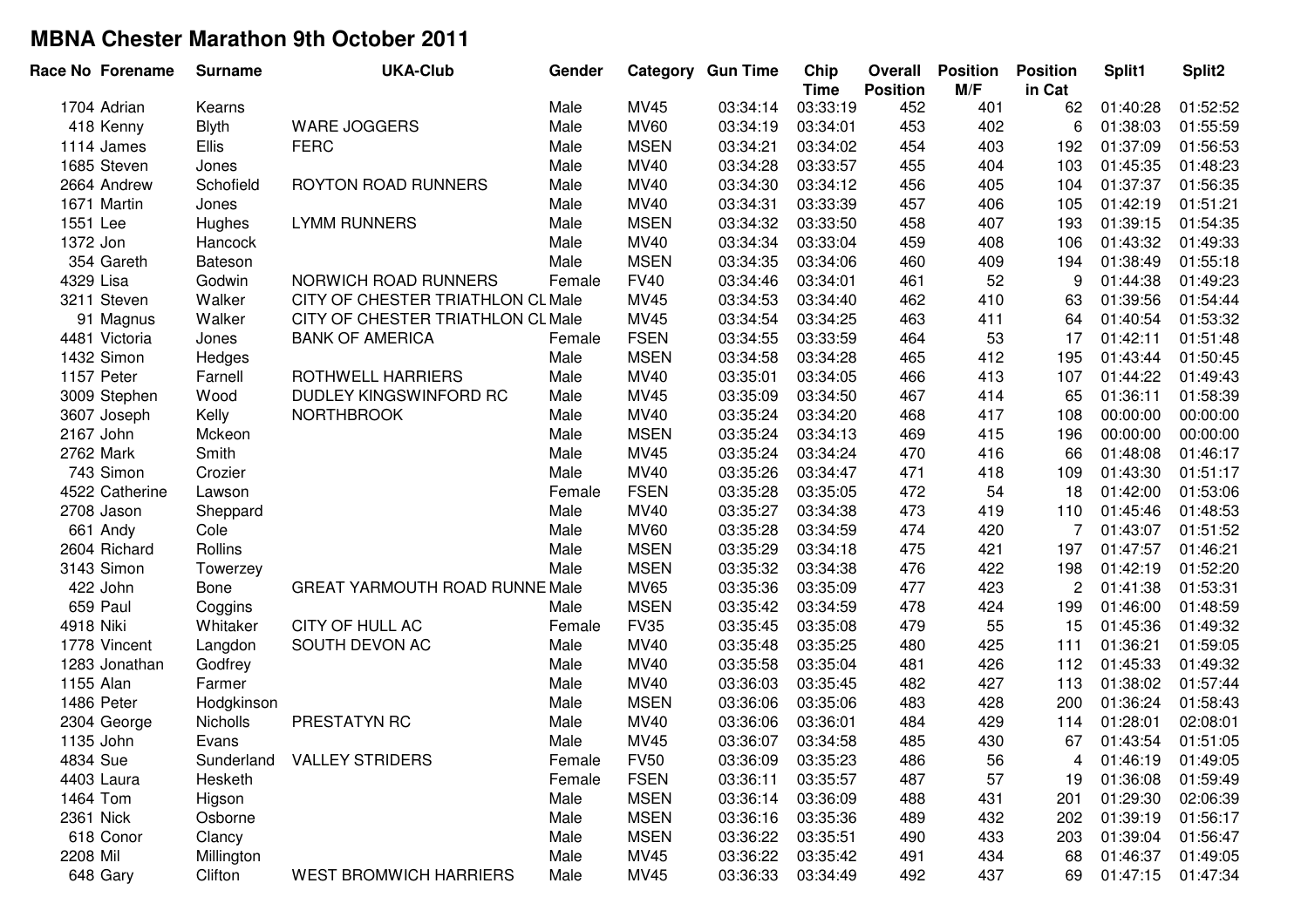| Race No Forename | <b>Surname</b>     | <b>UKA-Club</b>                         | Gender |             | <b>Category Gun Time</b> | Chip<br><b>Time</b> | Overall<br><b>Position</b> | <b>Position</b><br>M/F | <b>Position</b><br>in Cat | Split1   | Split <sub>2</sub> |
|------------------|--------------------|-----------------------------------------|--------|-------------|--------------------------|---------------------|----------------------------|------------------------|---------------------------|----------|--------------------|
| 1053 Scott       | Robertson          |                                         | Male   | <b>MSEN</b> | 03:36:31                 | 03:35:37            | 493                        | 435                    | 204                       | 01:41:55 | 01:53:43           |
| 1666 lan         | Jones              |                                         | Male   | <b>MV50</b> | 03:36:33                 | 03:35:58            | 494                        | 436                    | 32                        | 00:00:00 | 00:00:00           |
| 792 Paul         | Davies             |                                         | Male   | MV40        | 03:36:41                 | 03:35:59            | 495                        | 438                    | 115                       | 01:42:56 | 01:53:04           |
| 1266 Colin       | Gill               |                                         | Male   | MV40        | 03:36:43                 | 03:36:21            | 496                        | 439                    | 116                       | 01:39:14 | 01:57:08           |
| 357 Colin        | <b>Baxter</b>      | <b>WIGSTON PHOENIX RUNNING CLI Male</b> |        | MV40        | 03:36:45                 | 03:36:32            | 497                        | 440                    | 117                       | 01:36:55 | 01:59:37           |
| 1410 Tim         | Hatt               |                                         | Male   | <b>MSEN</b> | 03:36:47                 | 03:35:58            | 498                        | 441                    | 205                       | 01:43:02 | 01:52:57           |
| 2072 Stephen     | Mack               |                                         | Male   | <b>MV40</b> | 03:36:49                 | 03:35:43            | 499                        | 442                    | 118                       | 01:44:30 | 01:51:13           |
| 1316 James       | Greenway           |                                         | Male   | <b>MSEN</b> | 03:36:53                 | 03:35:58            | 500                        | 443                    | 206                       | 01:44:44 | 01:51:15           |
| 4636 Clare       | <b>Nicholls</b>    |                                         | Female | <b>FSEN</b> | 03:36:55                 | 03:36:28            | 501                        | 58                     | 20                        | 01:44:35 | 01:51:54           |
| 4779 Arleen      | Scholten           |                                         | Female | <b>FSEN</b> | 03:36:57                 | 03:36:19            | 502                        | 59                     | 21                        | 01:46:20 | 01:50:00           |
| 1480 Adam        | Hindson            |                                         | Male   | <b>MSEN</b> | 03:36:56                 | 03:36:23            | 503                        | 444                    | 207                       | 01:44:27 | 01:51:56           |
| 1126 Chris       | Enock              |                                         | Male   | <b>MSEN</b> | 03:36:57                 | 03:36:27            | 504                        | 445                    | 208                       | 01:42:41 | 01:53:46           |
| 4123 Lauren      | <b>Buffini</b>     |                                         | Female | <b>FSEN</b> | 03:36:58                 | 03:36:05            | 505                        | 60                     | 22                        | 01:44:29 | 01:51:37           |
| 1744 Pete        | Kirby              | LAUNCESTON ROAD RUNNERS                 | Male   | <b>MV60</b> | 03:37:00                 | 03:36:33            | 506                        | 446                    | 8                         | 01:45:37 | 01:50:56           |
| 1414 Mike        | Hawkins            | <b>VELOCITY MULTISPORT</b>              | Male   | <b>MV55</b> | 03:37:01                 | 03:36:22            | 507                        | 447                    | 10                        | 01:43:25 | 01:52:57           |
| 4737 Emma        | Richardson         | <b>ACCRINGTON ROAD RUNNERS</b>          | Female | <b>FSEN</b> | 03:37:02                 | 03:36:31            | 508                        | 61                     | 23                        | 01:47:19 | 01:49:13           |
| 4137 Melanie     | Carlton            | <b>NEW MARSKE HARRIERS</b>              | Female | <b>FSEN</b> | 03:37:04                 | 03:36:18            | 509                        | 62                     | 24                        | 01:47:05 | 01:49:13           |
| 2440 Stephen     | Pickford           | <b>SPECTRUM STRIDERS</b>                | Male   | <b>MV40</b> | 03:37:05                 | 03:36:44            | 510                        | 448                    | 119                       | 01:40:11 | 01:56:33           |
| 2238 Warren      | Moorfield          |                                         | Male   | MV40        | 03:37:06                 | 03:36:55            | 511                        | 449                    | 120                       | 01:37:02 | 01:59:54           |
| 2599 Fraser      | Rodway             |                                         | Male   | MV40        | 03:37:10                 | 03:36:24            | 512                        | 450                    | 121                       | 01:38:35 | 01:57:49           |
| 2573 Glynn       | Roberts            |                                         | Male   | MV40        | 03:37:12                 | 03:34:28            | 513                        | 451                    | 122                       | 01:47:32 | 01:46:57           |
| 1597 Sayeed      | Islam              | MAIDENHEAD ATHLETICS CLUB               | Male   | MV40        | 03:37:13                 | 03:36:21            | 514                        | 452                    | 123                       | 01:45:08 | 01:51:14           |
| 4988 Alison      | Turner             |                                         | Female | <b>FV35</b> | 03:37:17                 | 03:36:09            | 515                        | 63                     | 16                        | 01:47:32 | 01:48:37           |
| 4521 Nicola      | Lavin              | ROAD RUNNERS CLUB                       | Female | <b>FV35</b> | 03:37:20                 | 03:35:55            | 516                        | 64                     | 17                        | 01:46:17 | 01:49:38           |
| 316 Laurie       | <b>Bantin</b>      |                                         | Male   | <b>MSEN</b> | 03:37:20                 | 03:37:00            | 517                        | 453                    | 209                       | 01:46:17 | 01:50:43           |
| 373 Patrick      | Bennett            |                                         | Male   | MV40        | 03:37:22                 | 03:36:57            | 518                        | 454                    | 124                       | 00:00:00 | 00:00:00           |
| 1022 Simon       | Denye              | LYTHAM ST ANNES ROAD RUNNIN Male        |        | <b>MSEN</b> | 03:37:23                 | 03:37:06            | 519                        | 457                    | 210                       | 01:35:53 | 02:01:14           |
| 1695 John        | Kane               |                                         | Male   | MV40        | 03:37:22                 | 03:36:48            | 520                        | 455                    | 125                       | 00:00:00 | 00:00:00           |
| 290 Graham       | <b>Bailey</b>      |                                         | Male   | MV40        | 03:37:23                 | 03:36:57            | 521                        | 456                    | 126                       | 01:45:17 | 01:51:40           |
| 338 Alastair     | <b>Barrowcliff</b> |                                         | Male   | <b>MSEN</b> | 03:37:28                 | 03:36:10            | 522                        | 458                    | 211                       | 01:47:49 | 01:48:22           |
| 2115 Steve       | Martin             | KNUTSFORD TRI CLUB                      | Male   | <b>MSEN</b> | 03:37:32                 | 03:37:09            | 523                        | 459                    | 212                       | 01:45:40 | 01:51:30           |
| 1002 John        | Davis              |                                         | Male   | MV45        | 03:37:41                 | 03:36:49            | 524                        | 460                    | 70                        | 01:42:22 | 01:54:28           |
| 4572 Karen       | Massey             |                                         | Female | <b>FV35</b> | 03:37:47                 | 03:37:11            | 525                        | 65                     | 18                        | 01:42:09 | 01:55:03           |
| 3132 John        | Tinsley            |                                         | Male   | <b>MSEN</b> | 03:37:51                 | 03:37:22            | 526                        | 461                    | 213                       | 01:38:49 | 01:58:34           |
| 1021 Lee         | Dennis             |                                         | Male   | MV40        | 03:37:51                 | 03:36:57            | 527                        | 462                    | 127                       | 01:47:47 | 01:49:11           |
| 3553 David       | Vaughan            |                                         | Male   | <b>MSEN</b> | 03:37:54                 | 03:37:27            | 528                        | 463                    | 214                       | 01:44:41 | 01:52:47           |
| 1434 Phil        | Heeley             |                                         | Male   | <b>MV50</b> | 03:37:56                 | 03:37:40            | 529                        | 464                    | 33                        | 01:45:20 | 01:52:20           |
| 4311 Bev         | Ganose             | ALTRINCHAM AND DISTRICT                 | Female | <b>FV45</b> | 03:37:58                 | 03:37:51            | 530                        | 66                     | 10                        | 01:43:35 | 01:54:17           |
| 3085 Martyn      | Taylor             |                                         | Male   | <b>MSEN</b> | 03:38:01                 | 03:37:25            | 531                        | 465                    | 215                       | 01:42:10 | 01:55:16           |
| 4251 Sarah       | Eaves              |                                         | Female | <b>FSEN</b> | 03:38:04                 | 03:37:07            | 532                        | 67                     | 25                        | 01:46:20 | 01:50:48           |
| 1664 Glyn        | Jones              |                                         | Male   | <b>MV50</b> | 03:38:11                 | 03:37:10            | 533                        | 466                    | 34                        | 01:43:59 | 01:53:11           |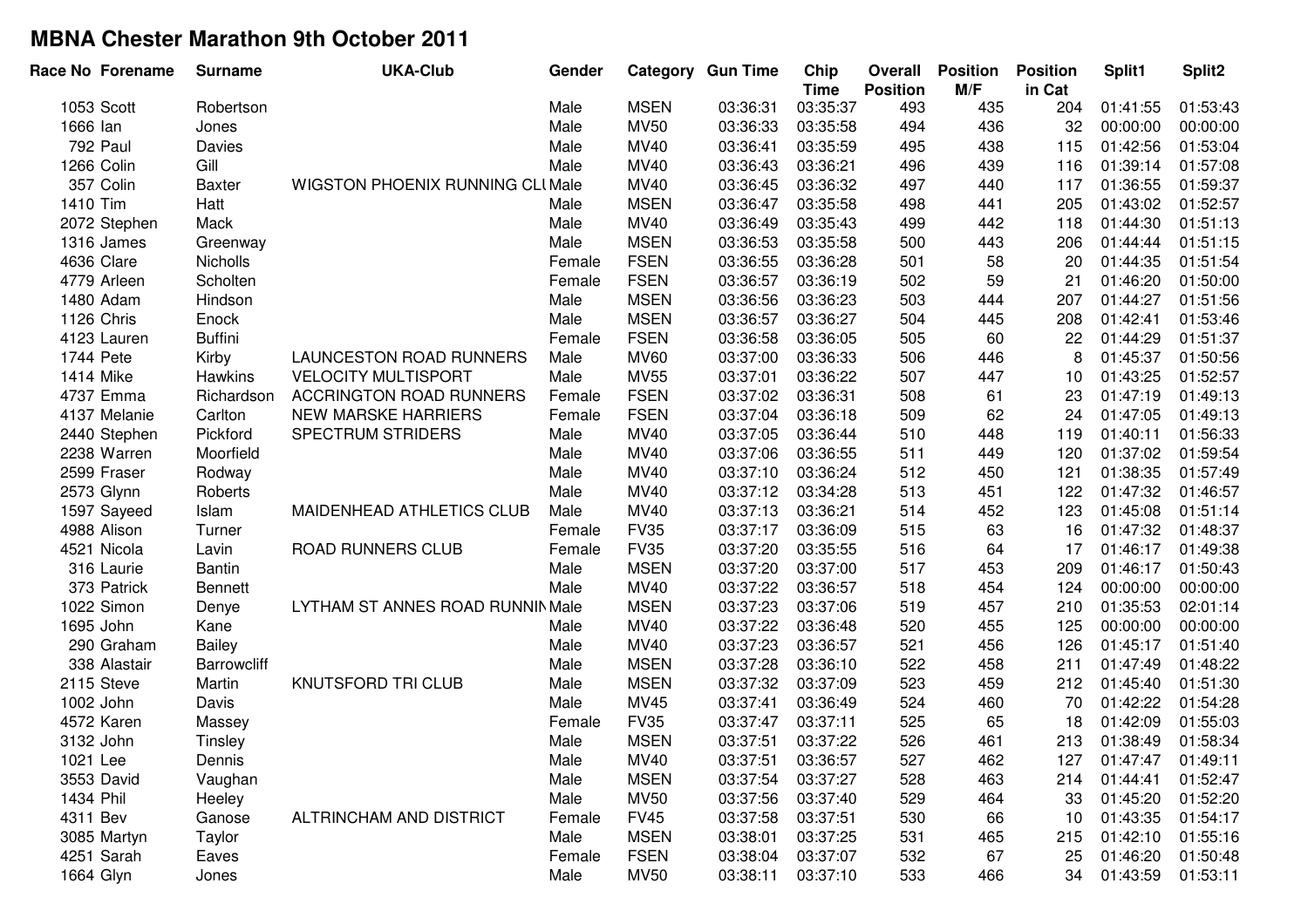| Race No Forename | <b>Surname</b>  | <b>UKA-Club</b>                 | Gender |             | <b>Category Gun Time</b> | Chip<br><b>Time</b> | Overall<br><b>Position</b> | <b>Position</b><br>M/F | <b>Position</b><br>in Cat | Split1   | Split2   |
|------------------|-----------------|---------------------------------|--------|-------------|--------------------------|---------------------|----------------------------|------------------------|---------------------------|----------|----------|
| 1662 David       | Jones           | ABERGELE HARRIERS               | Male   | <b>MV45</b> | 03:38:12                 | 03:37:39            | 534                        | 467                    | 71                        | 01:39:40 | 01:57:59 |
| 2409 Daniel      | Peak            |                                 | Male   | <b>MSEN</b> | 03:38:14                 | 03:37:06            | 535                        | 468                    | 216                       | 01:40:07 | 01:56:59 |
| 4458 Helle       | Jersild         | RUNNYMEDE RUNNERS               | Female | <b>FV45</b> | 03:38:20                 | 03:37:49            | 536                        | 68                     | 11                        | 01:43:29 | 01:54:20 |
| 1208 Stephen     | Fosbrook        |                                 | Male   | <b>MSEN</b> | 03:38:22                 | 03:38:04            | 537                        | 469                    | 217                       | 01:37:36 | 02:00:28 |
| 462 Phil         | Bransby         |                                 | Male   | <b>MV55</b> | 03:38:27                 | 03:38:02            | 538                        | 470                    | 11                        | 01:39:22 | 01:58:41 |
| 288 Ed           | Bailey          | GUILDFORD AND GODALMING AC Male |        | <b>MSEN</b> | 03:38:32                 | 03:37:41            | 539                        | 471                    | 218                       | 01:45:17 | 01:52:24 |
| 4574 Joanne      | Matthews        | <b>GARDEN CITY RUNNERS</b>      | Female | <b>FV40</b> | 03:38:34                 | 03:37:39            | 540                        | 69                     | 10                        | 01:47:03 | 01:50:37 |
| 3475 Neil        | Wyn-Jones       |                                 | Male   | <b>MSEN</b> | 03:38:35                 | 03:37:21            | 541                        | 472                    | 219                       | 01:42:10 | 01:55:12 |
| 4954 Louise      | Worthington     |                                 | Female | <b>FV35</b> | 03:38:36                 | 03:38:24            | 542                        | 70                     | 19                        | 01:44:24 | 01:54:00 |
| 4623 Claire      | Muirhead        |                                 | Female | <b>FSEN</b> | 03:38:38                 | 03:37:33            | 543                        | 71                     | 26                        | 01:45:26 | 01:52:08 |
| 4401 Nikki       | Hendry          | <b>GARSCUBE HARRIERS</b>        | Female | <b>FSEN</b> | 03:38:44                 | 03:37:49            | 544                        | 74                     | 28                        | 01:49:17 | 01:48:33 |
| 4044 Rachel      | Ball            | SUNDERLAND STROLLERS            | Female | <b>FSEN</b> | 03:38:42                 | 03:37:46            | 545                        | 72                     | 27                        | 01:48:57 | 01:48:50 |
| 4199 Hilary      | Hove Duke       | HOLME PIERREPONT RC             | Female | <b>FV50</b> | 03:38:44                 | 03:37:53            | 546                        | 73                     | 5                         | 01:43:32 | 01:54:22 |
| 4919 Susan       | White           | KILLAMARSH KESTRELS             | Female | <b>FV45</b> | 03:38:49                 | 03:37:42            | 547                        | 75                     | 12                        | 01:46:32 | 01:51:11 |
| 2692 Mike        | Sharkey         | <b>MIDDLETON HARRIERS</b>       | Male   | <b>MV50</b> | 03:38:51                 | 03:38:43            | 548                        | 473                    | 35                        | 01:28:12 | 02:10:31 |
| 4387 Melanie     | Hayes           |                                 | Female | <b>FV40</b> | 03:38:59                 | 03:38:19            | 549                        | 76                     | 11                        | 01:45:56 | 01:52:23 |
| 3189 Rik         | Vercoe          |                                 | Male   | MV40        | 03:39:00                 | 03:38:40            | 550                        | 474                    | 128                       | 01:47:28 | 01:51:13 |
| 3286 Robert      | Whittall        |                                 | Male   | MV40        | 03:39:01                 | 03:38:40            | 551                        | 475                    | 129                       | 01:48:30 | 01:50:10 |
| 2778 Alex        | Sobolewski      | <b>KSAC</b>                     | Male   | <b>MSEN</b> | 03:39:04                 | 03:38:52            | 552                        | 476                    | 220                       | 00:00:00 | 00:00:00 |
| 2793 John        | Spooner         | LAN02528                        | Male   | MV40        | 03:39:04                 | 03:37:58            | 553                        | 477                    | 130                       | 01:47:18 | 01:50:40 |
| 612 Chris        | Quirk           |                                 | Male   | MV40        | 03:39:04                 | 03:38:49            | 554                        | 478                    | 131                       | 00:00:00 | 00:00:00 |
| 2279 David       | Nalder          | ELLESMERE PORT RC               | Male   | <b>MV55</b> | 03:39:08                 | 03:38:55            | 555                        | 479                    | 12                        | 01:35:02 | 02:03:53 |
| 2228 Shane       | Mitchell        |                                 | Male   | MV40        | 03:39:22                 | 03:37:39            | 556                        | 480                    | 132                       | 01:44:52 | 01:52:48 |
| 219 Chris        | Allen           | SCARBOROUGH AC                  | Male   | MV40        | 03:39:23                 | 03:38:46            | 557                        | 481                    | 133                       | 01:41:13 | 01:57:33 |
| 4567 Catherine   | Marks           |                                 | Female | <b>FSEN</b> | 03:39:29                 | 03:38:36            | 558                        | 77                     | 29                        | 01:47:45 | 01:50:52 |
| 4142 Heather     | Carter          |                                 | Female | <b>FV35</b> | 03:39:33                 | 03:37:49            | 559                        | 78                     | 20                        | 01:46:55 | 01:50:55 |
| 2391 Paul        | Parkinson       | NEWPORT & DISTRICT RC           | Male   | MV40        | 03:39:45                 | 03:39:36            | 560                        | 482                    | 135                       | 01:31:47 | 02:07:49 |
| 1351 Andrew      | Hall            | <b>LITTLE EATON HORNETS</b>     | Male   | MV40        | 03:39:35                 | 03:38:41            | 561                        | 483                    | 134                       | 01:53:35 | 01:45:06 |
| 3150 Tricia      | <b>Bunn</b>     | PEEL ROAD RUNNERS               | Female | <b>FV35</b> | 03:39:45                 | 03:39:19            | 562                        | 79                     | 21                        | 01:50:09 | 01:49:11 |
| 2258 Chris       | Moulson         |                                 | Male   | <b>MSEN</b> | 03:39:52                 | 03:39:01            | 563                        | 484                    | 221                       | 01:41:39 | 01:57:23 |
| 4336 Mary        | Grady           |                                 | Female | <b>FV45</b> | 03:39:53                 | 03:38:33            | 564                        | 80                     | 13                        | 01:45:06 | 01:53:27 |
| 2419 Andrew      | Peckham         |                                 | Male   | MV45        | 03:39:55                 | 03:39:19            | 565                        | 485                    | 72                        | 01:44:56 | 01:54:24 |
| 3285 Jim         | Whittaker       | <b>ABBEY RUNNERS</b>            | Male   | MV40        | 03:40:00                 | 03:39:07            | 566                        | 486                    | 136                       | 01:43:21 | 01:55:46 |
| 3125 Dom         | Thornton        |                                 | Male   | MV40        | 03:40:05                 | 03:39:23            | 567                        | 487                    | 137                       | 01:51:27 | 01:47:57 |
| 770 Neil         | Davey           |                                 | Male   | MV40        | 03:40:08                 | 03:39:29            | 568                        | 488                    | 138                       | 01:40:59 | 01:58:31 |
| 3351 Lea         | Wilson          |                                 | Male   | <b>MSEN</b> | 03:40:11                 | 03:39:09            | 569                        | 489                    | 222                       | 01:47:40 | 01:51:29 |
| 1205 Chris       | Forrest         |                                 | Male   | <b>MV50</b> | 03:40:18                 | 03:39:52            | 570                        | 490                    | 36                        | 01:42:03 | 01:57:49 |
| 4983 Lorna       | Paice           |                                 | Female | <b>FSEN</b> | 03:40:23                 | 03:39:49            | 571                        | 81                     | 30                        | 01:43:46 | 01:56:03 |
| 1733 Matthew     | Kilburn         | ROYTON ROAD RUNNERS             | Male   | MV40        | 03:40:30                 | 03:40:01            | 572                        | 491                    | 139                       | 01:39:33 | 02:00:29 |
| 4364 Caroline    | Hall            | <b>SUNLIGHT RUNNERS</b>         | Female | <b>FV40</b> | 03:40:32                 | 03:39:23            | 573                        | 82                     | 12                        | 01:50:12 | 01:49:11 |
| 386 David        | <b>Betteley</b> | SOUTH CHESHIRE HARRIERS         | Male   | MV40        | 03:40:37                 | 03:40:11            | 574                        | 492                    | 140                       | 01:34:20 | 02:05:52 |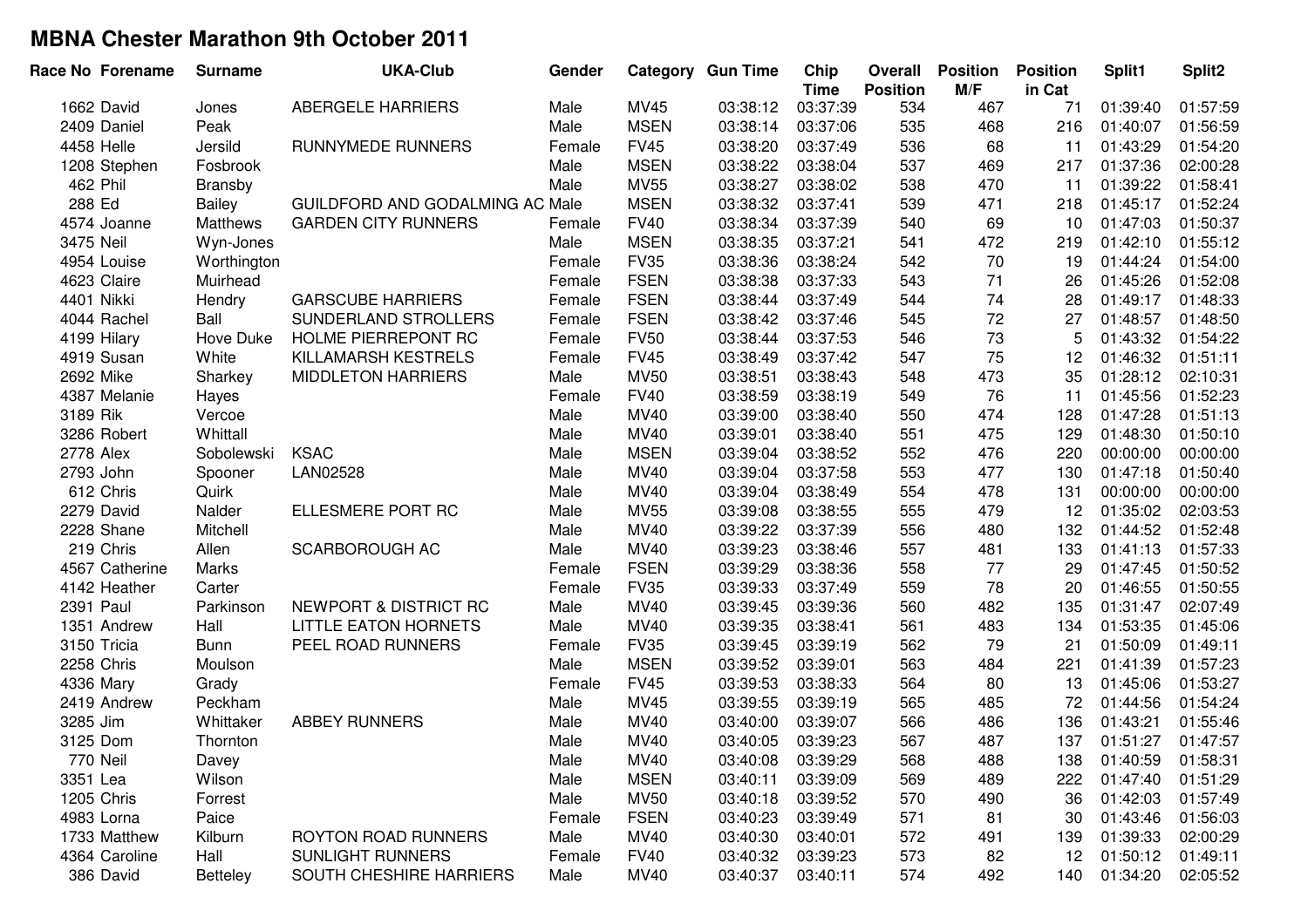| <b>FSEN</b><br>03:40:44<br>575<br>31<br>01:58:47<br>4190 Susan<br>DULWICH RUNNERS AC<br>03:40:24<br>83<br>01:41:37<br>Female<br>Cooper<br><b>MSEN</b><br>576<br>1426 Stephen<br>Male<br>03:40:50<br>03:39:12<br>493<br>223<br>01:42:09<br>01:57:03<br>Healey<br><b>FSEN</b><br>84<br>4654 Charlotte<br><b>Okines</b><br>03:40:57<br>577<br>32<br>00:00:00<br>00:00:00<br>Female<br>03:40:03<br><b>MSEN</b><br>578<br>3086 Rob<br>Taylor<br>Male<br>03:40:54<br>03:40:10<br>494<br>224<br>01:40:48<br>01:59:22<br><b>FV35</b><br>579<br>85<br>01:54:15<br>4055 Julia<br><b>Bartlett</b><br>03:40:57<br>03:40:08<br>22<br>01:45:53<br>Female<br><b>MSEN</b><br>495<br>02:00:41<br>2541 Richard<br><b>Bunn</b><br>PEEL ROAD RUNNERS<br>Male<br>03:41:00<br>03:40:45<br>580<br>225<br>01:40:05<br>MV40<br>581<br>496<br>00:00:00<br>2776 Ben<br>Snelling<br>Male<br>03:41:05<br>03:40:20<br>141<br>00:00:00<br><b>FSEN</b><br>582<br>86<br>01:53:26<br>03:41:16<br>03:40:18<br>33<br>01:46:52<br>4721 Amanda<br>Reader<br>Female<br>497<br>Davies<br>Male<br>MV40<br>03:41:16<br>03:40:55<br>583<br>142<br>01:39:25<br>02:01:31<br>784 Jonathan<br>87<br>4219 Tracy<br><b>FV40</b><br>03:41:22<br>03:40:46<br>584<br>13<br>01:41:46<br>01:59:00<br>Dean<br>Female<br><b>FV35</b><br>585<br>88<br>4294 Liz<br>Fowles<br>03:41:23<br>03:41:01<br>22<br>01:45:19<br>01:55:42<br>Female<br>01:57:35<br>2739 Michael<br>Male<br><b>MV40</b><br>03:41:23<br>586<br>498<br>143<br>01:42:56<br>Skyrme<br>03:40:31<br>Fidler<br>587<br>1178 Mark<br>ELLESMERE PORT RC<br>Male<br><b>MV40</b><br>03:41:25<br>03:40:43<br>499<br>144<br>01:47:07<br>01:53:36<br>588<br>89<br>4220 Claire<br><b>MANCHESTER TRIATHLON CLUB</b><br>Female<br><b>FV40</b><br>03:41:36<br>03:41:08<br>01:44:50<br>01:56:18<br>14<br>Deane<br><b>MSEN</b><br>500<br>STOCKPORT HARRIERS<br>03:41:37<br>589<br>226<br>01:46:28<br>01:54:41<br>88 Wayne<br>Holland<br>Male<br>03:41:09<br><b>MSEN</b><br>03:41:38<br>590<br>501<br>01:34:52<br>02:06:09<br>3126 Adrian<br>Male<br>03:41:01<br>227<br>Thorp<br>Preece<br>MV45<br>03:41:38<br>591<br>502<br>73<br>01:41:13<br>01:59:50<br>2472 Malcolm<br>Male<br>03:41:03<br><b>MSEN</b><br>503<br>03:41:39<br>03:39:20<br>592<br>228<br>01:41:59<br>01:57:21<br>2497 Damien<br>Quigley<br>Male<br><b>MSEN</b><br>593<br>504<br>Newton<br>Male<br>03:41:44<br>03:40:29<br>229<br>01:43:23<br>01:57:06<br>2301 Matt<br>MV40<br>2048 Jon<br>Male<br>03:41:44<br>594<br>505<br>01:44:34<br>01:56:43<br>Longworth<br>03:41:16<br>145<br><b>MSEN</b><br>506<br>2523 Dan<br>ASTLEY & TYLDESLEY ROAD RUN Male<br>03:41:52<br>595<br>230<br>01:41:19<br>02:00:15<br>Reason<br>03:41:33<br><b>MSEN</b><br>507<br>01:37:39<br>02:03:51<br>3033 Mark<br>Stout<br>03:41:57<br>03:41:30<br>596<br>231<br>Male<br><b>MSEN</b><br>03:42:05<br>597<br>508<br>01:59:03<br>1373 Paul<br>Male<br>03:41:23<br>232<br>01:42:20<br>Hancock<br>1532 Phil<br><b>MSEN</b><br>03:42:07<br>02:00:27<br>Male<br>03:41:19<br>598<br>509<br>233<br>01:40:53<br>Howarth<br>MV45<br>510<br>01:57:54<br>1798 Colin<br>YORK KNAVESMIRE HARRIERS<br>Male<br>03:42:09<br>03:41:32<br>599<br>74<br>01:43:39<br>Lea<br><b>MV40</b><br>511<br>374 Pete<br>Male<br>03:42:11<br>03:41:30<br>600<br>146<br>01:42:14<br>01:59:17<br><b>Bennett</b><br>512<br>Male<br><b>MV40</b><br>03:42:19<br>3554 Mike<br><b>BEARBROOK RC</b><br>601<br>147<br>00:00:00<br>00:00:00<br>03:41:41<br>Thompson<br>513<br>3390 Paul<br>Wright<br><b>MANCHESTER TRIATHLON CLUB</b><br>Male<br>MV45<br>03:42:26<br>602<br>75<br>01:44:44<br>01:57:14<br>03:41:58<br>514<br><b>MSEN</b><br>269 Ross<br>Male<br>03:42:28<br>03:40:45<br>603<br>234<br>00:00:00<br>00:00:00<br>Ashmore<br><b>FSEN</b><br>90<br>4061 Danielle<br>ROCHDALE HARRIERS<br>03:42:33<br>03:41:59<br>604<br>34<br>01:42:02<br>01:59:57<br>Beard<br>Female<br>515<br>391 David<br><b>Bibby</b><br><b>MV45</b><br>03:42:34<br>605<br>76<br>01:47:38<br>01:54:10<br>Male<br>03:41:47<br>2321 Pat<br><b>MV40</b><br>516<br>01:47:16<br>01:54:12<br>Norris<br>Male<br>03:42:42<br>03:41:28<br>606<br>148<br>2560 Keith<br>Robbins<br>CHESTER TRIATHLON CLUB<br><b>MV40</b><br>03:42:42<br>607<br>517<br>01:57:15<br>Male<br>03:41:59<br>149<br>01:44:44<br><b>MSEN</b><br>608<br>518<br>02:07:31<br>1350 Rob<br>Male<br>03:42:45<br>03:42:08<br>235<br>01:34:38<br>Halfpenny<br>2269 Pete<br>Murphy<br>Male<br><b>MSEN</b><br>03:42:46<br>03:41:36<br>609<br>519<br>236<br>01:49:26<br>01:52:10<br><b>MSEN</b><br>377 Martin<br>Male<br>03:42:55<br>03:41:39<br>610<br>520<br>237<br>01:52:00<br>01:49:39<br>Bentley<br>SKIPTON AC<br><b>MV50</b><br>611<br>01:47:18<br>1296 David<br>Gorman<br>Male<br>03:42:56<br>03:41:14<br>521<br>37<br>01:53:57<br><b>MSEN</b><br>612<br>522<br>01:35:34<br>02:07:03<br>3379 Paul<br>Worsfold<br>Male<br>03:42:58<br>03:42:37<br>238<br>3473 Colin<br><b>HORWICH RMI HARRIERS</b><br><b>MV50</b><br>03:42:59<br>613<br>523<br>01:43:56<br>Wood<br>Male<br>03:42:22<br>38<br>01:58:27<br>3324 Scott<br>Williams<br><b>MSEN</b><br>03:43:01<br>614<br>Male<br>03:42:12<br>524<br>239<br>01:45:51<br>01:56:21 | Race No Forename | <b>Surname</b> | <b>UKA-Club</b> | Gender |      | <b>Category Gun Time</b> | Chip<br><b>Time</b> | <b>Overall</b><br><b>Position</b> | <b>Position</b><br>M/F | <b>Position</b><br>in Cat | Split1   | Split <sub>2</sub> |
|-----------------------------------------------------------------------------------------------------------------------------------------------------------------------------------------------------------------------------------------------------------------------------------------------------------------------------------------------------------------------------------------------------------------------------------------------------------------------------------------------------------------------------------------------------------------------------------------------------------------------------------------------------------------------------------------------------------------------------------------------------------------------------------------------------------------------------------------------------------------------------------------------------------------------------------------------------------------------------------------------------------------------------------------------------------------------------------------------------------------------------------------------------------------------------------------------------------------------------------------------------------------------------------------------------------------------------------------------------------------------------------------------------------------------------------------------------------------------------------------------------------------------------------------------------------------------------------------------------------------------------------------------------------------------------------------------------------------------------------------------------------------------------------------------------------------------------------------------------------------------------------------------------------------------------------------------------------------------------------------------------------------------------------------------------------------------------------------------------------------------------------------------------------------------------------------------------------------------------------------------------------------------------------------------------------------------------------------------------------------------------------------------------------------------------------------------------------------------------------------------------------------------------------------------------------------------------------------------------------------------------------------------------------------------------------------------------------------------------------------------------------------------------------------------------------------------------------------------------------------------------------------------------------------------------------------------------------------------------------------------------------------------------------------------------------------------------------------------------------------------------------------------------------------------------------------------------------------------------------------------------------------------------------------------------------------------------------------------------------------------------------------------------------------------------------------------------------------------------------------------------------------------------------------------------------------------------------------------------------------------------------------------------------------------------------------------------------------------------------------------------------------------------------------------------------------------------------------------------------------------------------------------------------------------------------------------------------------------------------------------------------------------------------------------------------------------------------------------------------------------------------------------------------------------------------------------------------------------------------------------------------------------------------------------------------------------------------------------------------------------------------------------------------------------------------------------------------------------------------------------------------------------------------------------------------------------------------------------------------------------------------------------------------------------------------------------------------------------------------------------------------------------------------------------------------------------------------------------------------------------------------------------------------------------------------------------------------------------------------------------------------------------------------------------------------------------------------------------------------------------------------------------------------|------------------|----------------|-----------------|--------|------|--------------------------|---------------------|-----------------------------------|------------------------|---------------------------|----------|--------------------|
|                                                                                                                                                                                                                                                                                                                                                                                                                                                                                                                                                                                                                                                                                                                                                                                                                                                                                                                                                                                                                                                                                                                                                                                                                                                                                                                                                                                                                                                                                                                                                                                                                                                                                                                                                                                                                                                                                                                                                                                                                                                                                                                                                                                                                                                                                                                                                                                                                                                                                                                                                                                                                                                                                                                                                                                                                                                                                                                                                                                                                                                                                                                                                                                                                                                                                                                                                                                                                                                                                                                                                                                                                                                                                                                                                                                                                                                                                                                                                                                                                                                                                                                                                                                                                                                                                                                                                                                                                                                                                                                                                                                                                                                                                                                                                                                                                                                                                                                                                                                                                                                                                                                                                           |                  |                |                 |        |      |                          |                     |                                   |                        |                           |          |                    |
|                                                                                                                                                                                                                                                                                                                                                                                                                                                                                                                                                                                                                                                                                                                                                                                                                                                                                                                                                                                                                                                                                                                                                                                                                                                                                                                                                                                                                                                                                                                                                                                                                                                                                                                                                                                                                                                                                                                                                                                                                                                                                                                                                                                                                                                                                                                                                                                                                                                                                                                                                                                                                                                                                                                                                                                                                                                                                                                                                                                                                                                                                                                                                                                                                                                                                                                                                                                                                                                                                                                                                                                                                                                                                                                                                                                                                                                                                                                                                                                                                                                                                                                                                                                                                                                                                                                                                                                                                                                                                                                                                                                                                                                                                                                                                                                                                                                                                                                                                                                                                                                                                                                                                           |                  |                |                 |        |      |                          |                     |                                   |                        |                           |          |                    |
|                                                                                                                                                                                                                                                                                                                                                                                                                                                                                                                                                                                                                                                                                                                                                                                                                                                                                                                                                                                                                                                                                                                                                                                                                                                                                                                                                                                                                                                                                                                                                                                                                                                                                                                                                                                                                                                                                                                                                                                                                                                                                                                                                                                                                                                                                                                                                                                                                                                                                                                                                                                                                                                                                                                                                                                                                                                                                                                                                                                                                                                                                                                                                                                                                                                                                                                                                                                                                                                                                                                                                                                                                                                                                                                                                                                                                                                                                                                                                                                                                                                                                                                                                                                                                                                                                                                                                                                                                                                                                                                                                                                                                                                                                                                                                                                                                                                                                                                                                                                                                                                                                                                                                           |                  |                |                 |        |      |                          |                     |                                   |                        |                           |          |                    |
|                                                                                                                                                                                                                                                                                                                                                                                                                                                                                                                                                                                                                                                                                                                                                                                                                                                                                                                                                                                                                                                                                                                                                                                                                                                                                                                                                                                                                                                                                                                                                                                                                                                                                                                                                                                                                                                                                                                                                                                                                                                                                                                                                                                                                                                                                                                                                                                                                                                                                                                                                                                                                                                                                                                                                                                                                                                                                                                                                                                                                                                                                                                                                                                                                                                                                                                                                                                                                                                                                                                                                                                                                                                                                                                                                                                                                                                                                                                                                                                                                                                                                                                                                                                                                                                                                                                                                                                                                                                                                                                                                                                                                                                                                                                                                                                                                                                                                                                                                                                                                                                                                                                                                           |                  |                |                 |        |      |                          |                     |                                   |                        |                           |          |                    |
|                                                                                                                                                                                                                                                                                                                                                                                                                                                                                                                                                                                                                                                                                                                                                                                                                                                                                                                                                                                                                                                                                                                                                                                                                                                                                                                                                                                                                                                                                                                                                                                                                                                                                                                                                                                                                                                                                                                                                                                                                                                                                                                                                                                                                                                                                                                                                                                                                                                                                                                                                                                                                                                                                                                                                                                                                                                                                                                                                                                                                                                                                                                                                                                                                                                                                                                                                                                                                                                                                                                                                                                                                                                                                                                                                                                                                                                                                                                                                                                                                                                                                                                                                                                                                                                                                                                                                                                                                                                                                                                                                                                                                                                                                                                                                                                                                                                                                                                                                                                                                                                                                                                                                           |                  |                |                 |        |      |                          |                     |                                   |                        |                           |          |                    |
|                                                                                                                                                                                                                                                                                                                                                                                                                                                                                                                                                                                                                                                                                                                                                                                                                                                                                                                                                                                                                                                                                                                                                                                                                                                                                                                                                                                                                                                                                                                                                                                                                                                                                                                                                                                                                                                                                                                                                                                                                                                                                                                                                                                                                                                                                                                                                                                                                                                                                                                                                                                                                                                                                                                                                                                                                                                                                                                                                                                                                                                                                                                                                                                                                                                                                                                                                                                                                                                                                                                                                                                                                                                                                                                                                                                                                                                                                                                                                                                                                                                                                                                                                                                                                                                                                                                                                                                                                                                                                                                                                                                                                                                                                                                                                                                                                                                                                                                                                                                                                                                                                                                                                           |                  |                |                 |        |      |                          |                     |                                   |                        |                           |          |                    |
|                                                                                                                                                                                                                                                                                                                                                                                                                                                                                                                                                                                                                                                                                                                                                                                                                                                                                                                                                                                                                                                                                                                                                                                                                                                                                                                                                                                                                                                                                                                                                                                                                                                                                                                                                                                                                                                                                                                                                                                                                                                                                                                                                                                                                                                                                                                                                                                                                                                                                                                                                                                                                                                                                                                                                                                                                                                                                                                                                                                                                                                                                                                                                                                                                                                                                                                                                                                                                                                                                                                                                                                                                                                                                                                                                                                                                                                                                                                                                                                                                                                                                                                                                                                                                                                                                                                                                                                                                                                                                                                                                                                                                                                                                                                                                                                                                                                                                                                                                                                                                                                                                                                                                           |                  |                |                 |        |      |                          |                     |                                   |                        |                           |          |                    |
|                                                                                                                                                                                                                                                                                                                                                                                                                                                                                                                                                                                                                                                                                                                                                                                                                                                                                                                                                                                                                                                                                                                                                                                                                                                                                                                                                                                                                                                                                                                                                                                                                                                                                                                                                                                                                                                                                                                                                                                                                                                                                                                                                                                                                                                                                                                                                                                                                                                                                                                                                                                                                                                                                                                                                                                                                                                                                                                                                                                                                                                                                                                                                                                                                                                                                                                                                                                                                                                                                                                                                                                                                                                                                                                                                                                                                                                                                                                                                                                                                                                                                                                                                                                                                                                                                                                                                                                                                                                                                                                                                                                                                                                                                                                                                                                                                                                                                                                                                                                                                                                                                                                                                           |                  |                |                 |        |      |                          |                     |                                   |                        |                           |          |                    |
|                                                                                                                                                                                                                                                                                                                                                                                                                                                                                                                                                                                                                                                                                                                                                                                                                                                                                                                                                                                                                                                                                                                                                                                                                                                                                                                                                                                                                                                                                                                                                                                                                                                                                                                                                                                                                                                                                                                                                                                                                                                                                                                                                                                                                                                                                                                                                                                                                                                                                                                                                                                                                                                                                                                                                                                                                                                                                                                                                                                                                                                                                                                                                                                                                                                                                                                                                                                                                                                                                                                                                                                                                                                                                                                                                                                                                                                                                                                                                                                                                                                                                                                                                                                                                                                                                                                                                                                                                                                                                                                                                                                                                                                                                                                                                                                                                                                                                                                                                                                                                                                                                                                                                           |                  |                |                 |        |      |                          |                     |                                   |                        |                           |          |                    |
|                                                                                                                                                                                                                                                                                                                                                                                                                                                                                                                                                                                                                                                                                                                                                                                                                                                                                                                                                                                                                                                                                                                                                                                                                                                                                                                                                                                                                                                                                                                                                                                                                                                                                                                                                                                                                                                                                                                                                                                                                                                                                                                                                                                                                                                                                                                                                                                                                                                                                                                                                                                                                                                                                                                                                                                                                                                                                                                                                                                                                                                                                                                                                                                                                                                                                                                                                                                                                                                                                                                                                                                                                                                                                                                                                                                                                                                                                                                                                                                                                                                                                                                                                                                                                                                                                                                                                                                                                                                                                                                                                                                                                                                                                                                                                                                                                                                                                                                                                                                                                                                                                                                                                           |                  |                |                 |        |      |                          |                     |                                   |                        |                           |          |                    |
|                                                                                                                                                                                                                                                                                                                                                                                                                                                                                                                                                                                                                                                                                                                                                                                                                                                                                                                                                                                                                                                                                                                                                                                                                                                                                                                                                                                                                                                                                                                                                                                                                                                                                                                                                                                                                                                                                                                                                                                                                                                                                                                                                                                                                                                                                                                                                                                                                                                                                                                                                                                                                                                                                                                                                                                                                                                                                                                                                                                                                                                                                                                                                                                                                                                                                                                                                                                                                                                                                                                                                                                                                                                                                                                                                                                                                                                                                                                                                                                                                                                                                                                                                                                                                                                                                                                                                                                                                                                                                                                                                                                                                                                                                                                                                                                                                                                                                                                                                                                                                                                                                                                                                           |                  |                |                 |        |      |                          |                     |                                   |                        |                           |          |                    |
|                                                                                                                                                                                                                                                                                                                                                                                                                                                                                                                                                                                                                                                                                                                                                                                                                                                                                                                                                                                                                                                                                                                                                                                                                                                                                                                                                                                                                                                                                                                                                                                                                                                                                                                                                                                                                                                                                                                                                                                                                                                                                                                                                                                                                                                                                                                                                                                                                                                                                                                                                                                                                                                                                                                                                                                                                                                                                                                                                                                                                                                                                                                                                                                                                                                                                                                                                                                                                                                                                                                                                                                                                                                                                                                                                                                                                                                                                                                                                                                                                                                                                                                                                                                                                                                                                                                                                                                                                                                                                                                                                                                                                                                                                                                                                                                                                                                                                                                                                                                                                                                                                                                                                           |                  |                |                 |        |      |                          |                     |                                   |                        |                           |          |                    |
|                                                                                                                                                                                                                                                                                                                                                                                                                                                                                                                                                                                                                                                                                                                                                                                                                                                                                                                                                                                                                                                                                                                                                                                                                                                                                                                                                                                                                                                                                                                                                                                                                                                                                                                                                                                                                                                                                                                                                                                                                                                                                                                                                                                                                                                                                                                                                                                                                                                                                                                                                                                                                                                                                                                                                                                                                                                                                                                                                                                                                                                                                                                                                                                                                                                                                                                                                                                                                                                                                                                                                                                                                                                                                                                                                                                                                                                                                                                                                                                                                                                                                                                                                                                                                                                                                                                                                                                                                                                                                                                                                                                                                                                                                                                                                                                                                                                                                                                                                                                                                                                                                                                                                           |                  |                |                 |        |      |                          |                     |                                   |                        |                           |          |                    |
|                                                                                                                                                                                                                                                                                                                                                                                                                                                                                                                                                                                                                                                                                                                                                                                                                                                                                                                                                                                                                                                                                                                                                                                                                                                                                                                                                                                                                                                                                                                                                                                                                                                                                                                                                                                                                                                                                                                                                                                                                                                                                                                                                                                                                                                                                                                                                                                                                                                                                                                                                                                                                                                                                                                                                                                                                                                                                                                                                                                                                                                                                                                                                                                                                                                                                                                                                                                                                                                                                                                                                                                                                                                                                                                                                                                                                                                                                                                                                                                                                                                                                                                                                                                                                                                                                                                                                                                                                                                                                                                                                                                                                                                                                                                                                                                                                                                                                                                                                                                                                                                                                                                                                           |                  |                |                 |        |      |                          |                     |                                   |                        |                           |          |                    |
|                                                                                                                                                                                                                                                                                                                                                                                                                                                                                                                                                                                                                                                                                                                                                                                                                                                                                                                                                                                                                                                                                                                                                                                                                                                                                                                                                                                                                                                                                                                                                                                                                                                                                                                                                                                                                                                                                                                                                                                                                                                                                                                                                                                                                                                                                                                                                                                                                                                                                                                                                                                                                                                                                                                                                                                                                                                                                                                                                                                                                                                                                                                                                                                                                                                                                                                                                                                                                                                                                                                                                                                                                                                                                                                                                                                                                                                                                                                                                                                                                                                                                                                                                                                                                                                                                                                                                                                                                                                                                                                                                                                                                                                                                                                                                                                                                                                                                                                                                                                                                                                                                                                                                           |                  |                |                 |        |      |                          |                     |                                   |                        |                           |          |                    |
|                                                                                                                                                                                                                                                                                                                                                                                                                                                                                                                                                                                                                                                                                                                                                                                                                                                                                                                                                                                                                                                                                                                                                                                                                                                                                                                                                                                                                                                                                                                                                                                                                                                                                                                                                                                                                                                                                                                                                                                                                                                                                                                                                                                                                                                                                                                                                                                                                                                                                                                                                                                                                                                                                                                                                                                                                                                                                                                                                                                                                                                                                                                                                                                                                                                                                                                                                                                                                                                                                                                                                                                                                                                                                                                                                                                                                                                                                                                                                                                                                                                                                                                                                                                                                                                                                                                                                                                                                                                                                                                                                                                                                                                                                                                                                                                                                                                                                                                                                                                                                                                                                                                                                           |                  |                |                 |        |      |                          |                     |                                   |                        |                           |          |                    |
|                                                                                                                                                                                                                                                                                                                                                                                                                                                                                                                                                                                                                                                                                                                                                                                                                                                                                                                                                                                                                                                                                                                                                                                                                                                                                                                                                                                                                                                                                                                                                                                                                                                                                                                                                                                                                                                                                                                                                                                                                                                                                                                                                                                                                                                                                                                                                                                                                                                                                                                                                                                                                                                                                                                                                                                                                                                                                                                                                                                                                                                                                                                                                                                                                                                                                                                                                                                                                                                                                                                                                                                                                                                                                                                                                                                                                                                                                                                                                                                                                                                                                                                                                                                                                                                                                                                                                                                                                                                                                                                                                                                                                                                                                                                                                                                                                                                                                                                                                                                                                                                                                                                                                           |                  |                |                 |        |      |                          |                     |                                   |                        |                           |          |                    |
|                                                                                                                                                                                                                                                                                                                                                                                                                                                                                                                                                                                                                                                                                                                                                                                                                                                                                                                                                                                                                                                                                                                                                                                                                                                                                                                                                                                                                                                                                                                                                                                                                                                                                                                                                                                                                                                                                                                                                                                                                                                                                                                                                                                                                                                                                                                                                                                                                                                                                                                                                                                                                                                                                                                                                                                                                                                                                                                                                                                                                                                                                                                                                                                                                                                                                                                                                                                                                                                                                                                                                                                                                                                                                                                                                                                                                                                                                                                                                                                                                                                                                                                                                                                                                                                                                                                                                                                                                                                                                                                                                                                                                                                                                                                                                                                                                                                                                                                                                                                                                                                                                                                                                           |                  |                |                 |        |      |                          |                     |                                   |                        |                           |          |                    |
|                                                                                                                                                                                                                                                                                                                                                                                                                                                                                                                                                                                                                                                                                                                                                                                                                                                                                                                                                                                                                                                                                                                                                                                                                                                                                                                                                                                                                                                                                                                                                                                                                                                                                                                                                                                                                                                                                                                                                                                                                                                                                                                                                                                                                                                                                                                                                                                                                                                                                                                                                                                                                                                                                                                                                                                                                                                                                                                                                                                                                                                                                                                                                                                                                                                                                                                                                                                                                                                                                                                                                                                                                                                                                                                                                                                                                                                                                                                                                                                                                                                                                                                                                                                                                                                                                                                                                                                                                                                                                                                                                                                                                                                                                                                                                                                                                                                                                                                                                                                                                                                                                                                                                           |                  |                |                 |        |      |                          |                     |                                   |                        |                           |          |                    |
|                                                                                                                                                                                                                                                                                                                                                                                                                                                                                                                                                                                                                                                                                                                                                                                                                                                                                                                                                                                                                                                                                                                                                                                                                                                                                                                                                                                                                                                                                                                                                                                                                                                                                                                                                                                                                                                                                                                                                                                                                                                                                                                                                                                                                                                                                                                                                                                                                                                                                                                                                                                                                                                                                                                                                                                                                                                                                                                                                                                                                                                                                                                                                                                                                                                                                                                                                                                                                                                                                                                                                                                                                                                                                                                                                                                                                                                                                                                                                                                                                                                                                                                                                                                                                                                                                                                                                                                                                                                                                                                                                                                                                                                                                                                                                                                                                                                                                                                                                                                                                                                                                                                                                           |                  |                |                 |        |      |                          |                     |                                   |                        |                           |          |                    |
|                                                                                                                                                                                                                                                                                                                                                                                                                                                                                                                                                                                                                                                                                                                                                                                                                                                                                                                                                                                                                                                                                                                                                                                                                                                                                                                                                                                                                                                                                                                                                                                                                                                                                                                                                                                                                                                                                                                                                                                                                                                                                                                                                                                                                                                                                                                                                                                                                                                                                                                                                                                                                                                                                                                                                                                                                                                                                                                                                                                                                                                                                                                                                                                                                                                                                                                                                                                                                                                                                                                                                                                                                                                                                                                                                                                                                                                                                                                                                                                                                                                                                                                                                                                                                                                                                                                                                                                                                                                                                                                                                                                                                                                                                                                                                                                                                                                                                                                                                                                                                                                                                                                                                           |                  |                |                 |        |      |                          |                     |                                   |                        |                           |          |                    |
|                                                                                                                                                                                                                                                                                                                                                                                                                                                                                                                                                                                                                                                                                                                                                                                                                                                                                                                                                                                                                                                                                                                                                                                                                                                                                                                                                                                                                                                                                                                                                                                                                                                                                                                                                                                                                                                                                                                                                                                                                                                                                                                                                                                                                                                                                                                                                                                                                                                                                                                                                                                                                                                                                                                                                                                                                                                                                                                                                                                                                                                                                                                                                                                                                                                                                                                                                                                                                                                                                                                                                                                                                                                                                                                                                                                                                                                                                                                                                                                                                                                                                                                                                                                                                                                                                                                                                                                                                                                                                                                                                                                                                                                                                                                                                                                                                                                                                                                                                                                                                                                                                                                                                           |                  |                |                 |        |      |                          |                     |                                   |                        |                           |          |                    |
|                                                                                                                                                                                                                                                                                                                                                                                                                                                                                                                                                                                                                                                                                                                                                                                                                                                                                                                                                                                                                                                                                                                                                                                                                                                                                                                                                                                                                                                                                                                                                                                                                                                                                                                                                                                                                                                                                                                                                                                                                                                                                                                                                                                                                                                                                                                                                                                                                                                                                                                                                                                                                                                                                                                                                                                                                                                                                                                                                                                                                                                                                                                                                                                                                                                                                                                                                                                                                                                                                                                                                                                                                                                                                                                                                                                                                                                                                                                                                                                                                                                                                                                                                                                                                                                                                                                                                                                                                                                                                                                                                                                                                                                                                                                                                                                                                                                                                                                                                                                                                                                                                                                                                           |                  |                |                 |        |      |                          |                     |                                   |                        |                           |          |                    |
|                                                                                                                                                                                                                                                                                                                                                                                                                                                                                                                                                                                                                                                                                                                                                                                                                                                                                                                                                                                                                                                                                                                                                                                                                                                                                                                                                                                                                                                                                                                                                                                                                                                                                                                                                                                                                                                                                                                                                                                                                                                                                                                                                                                                                                                                                                                                                                                                                                                                                                                                                                                                                                                                                                                                                                                                                                                                                                                                                                                                                                                                                                                                                                                                                                                                                                                                                                                                                                                                                                                                                                                                                                                                                                                                                                                                                                                                                                                                                                                                                                                                                                                                                                                                                                                                                                                                                                                                                                                                                                                                                                                                                                                                                                                                                                                                                                                                                                                                                                                                                                                                                                                                                           |                  |                |                 |        |      |                          |                     |                                   |                        |                           |          |                    |
|                                                                                                                                                                                                                                                                                                                                                                                                                                                                                                                                                                                                                                                                                                                                                                                                                                                                                                                                                                                                                                                                                                                                                                                                                                                                                                                                                                                                                                                                                                                                                                                                                                                                                                                                                                                                                                                                                                                                                                                                                                                                                                                                                                                                                                                                                                                                                                                                                                                                                                                                                                                                                                                                                                                                                                                                                                                                                                                                                                                                                                                                                                                                                                                                                                                                                                                                                                                                                                                                                                                                                                                                                                                                                                                                                                                                                                                                                                                                                                                                                                                                                                                                                                                                                                                                                                                                                                                                                                                                                                                                                                                                                                                                                                                                                                                                                                                                                                                                                                                                                                                                                                                                                           |                  |                |                 |        |      |                          |                     |                                   |                        |                           |          |                    |
|                                                                                                                                                                                                                                                                                                                                                                                                                                                                                                                                                                                                                                                                                                                                                                                                                                                                                                                                                                                                                                                                                                                                                                                                                                                                                                                                                                                                                                                                                                                                                                                                                                                                                                                                                                                                                                                                                                                                                                                                                                                                                                                                                                                                                                                                                                                                                                                                                                                                                                                                                                                                                                                                                                                                                                                                                                                                                                                                                                                                                                                                                                                                                                                                                                                                                                                                                                                                                                                                                                                                                                                                                                                                                                                                                                                                                                                                                                                                                                                                                                                                                                                                                                                                                                                                                                                                                                                                                                                                                                                                                                                                                                                                                                                                                                                                                                                                                                                                                                                                                                                                                                                                                           |                  |                |                 |        |      |                          |                     |                                   |                        |                           |          |                    |
|                                                                                                                                                                                                                                                                                                                                                                                                                                                                                                                                                                                                                                                                                                                                                                                                                                                                                                                                                                                                                                                                                                                                                                                                                                                                                                                                                                                                                                                                                                                                                                                                                                                                                                                                                                                                                                                                                                                                                                                                                                                                                                                                                                                                                                                                                                                                                                                                                                                                                                                                                                                                                                                                                                                                                                                                                                                                                                                                                                                                                                                                                                                                                                                                                                                                                                                                                                                                                                                                                                                                                                                                                                                                                                                                                                                                                                                                                                                                                                                                                                                                                                                                                                                                                                                                                                                                                                                                                                                                                                                                                                                                                                                                                                                                                                                                                                                                                                                                                                                                                                                                                                                                                           |                  |                |                 |        |      |                          |                     |                                   |                        |                           |          |                    |
|                                                                                                                                                                                                                                                                                                                                                                                                                                                                                                                                                                                                                                                                                                                                                                                                                                                                                                                                                                                                                                                                                                                                                                                                                                                                                                                                                                                                                                                                                                                                                                                                                                                                                                                                                                                                                                                                                                                                                                                                                                                                                                                                                                                                                                                                                                                                                                                                                                                                                                                                                                                                                                                                                                                                                                                                                                                                                                                                                                                                                                                                                                                                                                                                                                                                                                                                                                                                                                                                                                                                                                                                                                                                                                                                                                                                                                                                                                                                                                                                                                                                                                                                                                                                                                                                                                                                                                                                                                                                                                                                                                                                                                                                                                                                                                                                                                                                                                                                                                                                                                                                                                                                                           |                  |                |                 |        |      |                          |                     |                                   |                        |                           |          |                    |
|                                                                                                                                                                                                                                                                                                                                                                                                                                                                                                                                                                                                                                                                                                                                                                                                                                                                                                                                                                                                                                                                                                                                                                                                                                                                                                                                                                                                                                                                                                                                                                                                                                                                                                                                                                                                                                                                                                                                                                                                                                                                                                                                                                                                                                                                                                                                                                                                                                                                                                                                                                                                                                                                                                                                                                                                                                                                                                                                                                                                                                                                                                                                                                                                                                                                                                                                                                                                                                                                                                                                                                                                                                                                                                                                                                                                                                                                                                                                                                                                                                                                                                                                                                                                                                                                                                                                                                                                                                                                                                                                                                                                                                                                                                                                                                                                                                                                                                                                                                                                                                                                                                                                                           |                  |                |                 |        |      |                          |                     |                                   |                        |                           |          |                    |
|                                                                                                                                                                                                                                                                                                                                                                                                                                                                                                                                                                                                                                                                                                                                                                                                                                                                                                                                                                                                                                                                                                                                                                                                                                                                                                                                                                                                                                                                                                                                                                                                                                                                                                                                                                                                                                                                                                                                                                                                                                                                                                                                                                                                                                                                                                                                                                                                                                                                                                                                                                                                                                                                                                                                                                                                                                                                                                                                                                                                                                                                                                                                                                                                                                                                                                                                                                                                                                                                                                                                                                                                                                                                                                                                                                                                                                                                                                                                                                                                                                                                                                                                                                                                                                                                                                                                                                                                                                                                                                                                                                                                                                                                                                                                                                                                                                                                                                                                                                                                                                                                                                                                                           |                  |                |                 |        |      |                          |                     |                                   |                        |                           |          |                    |
|                                                                                                                                                                                                                                                                                                                                                                                                                                                                                                                                                                                                                                                                                                                                                                                                                                                                                                                                                                                                                                                                                                                                                                                                                                                                                                                                                                                                                                                                                                                                                                                                                                                                                                                                                                                                                                                                                                                                                                                                                                                                                                                                                                                                                                                                                                                                                                                                                                                                                                                                                                                                                                                                                                                                                                                                                                                                                                                                                                                                                                                                                                                                                                                                                                                                                                                                                                                                                                                                                                                                                                                                                                                                                                                                                                                                                                                                                                                                                                                                                                                                                                                                                                                                                                                                                                                                                                                                                                                                                                                                                                                                                                                                                                                                                                                                                                                                                                                                                                                                                                                                                                                                                           |                  |                |                 |        |      |                          |                     |                                   |                        |                           |          |                    |
|                                                                                                                                                                                                                                                                                                                                                                                                                                                                                                                                                                                                                                                                                                                                                                                                                                                                                                                                                                                                                                                                                                                                                                                                                                                                                                                                                                                                                                                                                                                                                                                                                                                                                                                                                                                                                                                                                                                                                                                                                                                                                                                                                                                                                                                                                                                                                                                                                                                                                                                                                                                                                                                                                                                                                                                                                                                                                                                                                                                                                                                                                                                                                                                                                                                                                                                                                                                                                                                                                                                                                                                                                                                                                                                                                                                                                                                                                                                                                                                                                                                                                                                                                                                                                                                                                                                                                                                                                                                                                                                                                                                                                                                                                                                                                                                                                                                                                                                                                                                                                                                                                                                                                           |                  |                |                 |        |      |                          |                     |                                   |                        |                           |          |                    |
|                                                                                                                                                                                                                                                                                                                                                                                                                                                                                                                                                                                                                                                                                                                                                                                                                                                                                                                                                                                                                                                                                                                                                                                                                                                                                                                                                                                                                                                                                                                                                                                                                                                                                                                                                                                                                                                                                                                                                                                                                                                                                                                                                                                                                                                                                                                                                                                                                                                                                                                                                                                                                                                                                                                                                                                                                                                                                                                                                                                                                                                                                                                                                                                                                                                                                                                                                                                                                                                                                                                                                                                                                                                                                                                                                                                                                                                                                                                                                                                                                                                                                                                                                                                                                                                                                                                                                                                                                                                                                                                                                                                                                                                                                                                                                                                                                                                                                                                                                                                                                                                                                                                                                           |                  |                |                 |        |      |                          |                     |                                   |                        |                           |          |                    |
|                                                                                                                                                                                                                                                                                                                                                                                                                                                                                                                                                                                                                                                                                                                                                                                                                                                                                                                                                                                                                                                                                                                                                                                                                                                                                                                                                                                                                                                                                                                                                                                                                                                                                                                                                                                                                                                                                                                                                                                                                                                                                                                                                                                                                                                                                                                                                                                                                                                                                                                                                                                                                                                                                                                                                                                                                                                                                                                                                                                                                                                                                                                                                                                                                                                                                                                                                                                                                                                                                                                                                                                                                                                                                                                                                                                                                                                                                                                                                                                                                                                                                                                                                                                                                                                                                                                                                                                                                                                                                                                                                                                                                                                                                                                                                                                                                                                                                                                                                                                                                                                                                                                                                           |                  |                |                 |        |      |                          |                     |                                   |                        |                           |          |                    |
|                                                                                                                                                                                                                                                                                                                                                                                                                                                                                                                                                                                                                                                                                                                                                                                                                                                                                                                                                                                                                                                                                                                                                                                                                                                                                                                                                                                                                                                                                                                                                                                                                                                                                                                                                                                                                                                                                                                                                                                                                                                                                                                                                                                                                                                                                                                                                                                                                                                                                                                                                                                                                                                                                                                                                                                                                                                                                                                                                                                                                                                                                                                                                                                                                                                                                                                                                                                                                                                                                                                                                                                                                                                                                                                                                                                                                                                                                                                                                                                                                                                                                                                                                                                                                                                                                                                                                                                                                                                                                                                                                                                                                                                                                                                                                                                                                                                                                                                                                                                                                                                                                                                                                           |                  |                |                 |        |      |                          |                     |                                   |                        |                           |          |                    |
|                                                                                                                                                                                                                                                                                                                                                                                                                                                                                                                                                                                                                                                                                                                                                                                                                                                                                                                                                                                                                                                                                                                                                                                                                                                                                                                                                                                                                                                                                                                                                                                                                                                                                                                                                                                                                                                                                                                                                                                                                                                                                                                                                                                                                                                                                                                                                                                                                                                                                                                                                                                                                                                                                                                                                                                                                                                                                                                                                                                                                                                                                                                                                                                                                                                                                                                                                                                                                                                                                                                                                                                                                                                                                                                                                                                                                                                                                                                                                                                                                                                                                                                                                                                                                                                                                                                                                                                                                                                                                                                                                                                                                                                                                                                                                                                                                                                                                                                                                                                                                                                                                                                                                           |                  |                |                 |        |      |                          |                     |                                   |                        |                           |          |                    |
|                                                                                                                                                                                                                                                                                                                                                                                                                                                                                                                                                                                                                                                                                                                                                                                                                                                                                                                                                                                                                                                                                                                                                                                                                                                                                                                                                                                                                                                                                                                                                                                                                                                                                                                                                                                                                                                                                                                                                                                                                                                                                                                                                                                                                                                                                                                                                                                                                                                                                                                                                                                                                                                                                                                                                                                                                                                                                                                                                                                                                                                                                                                                                                                                                                                                                                                                                                                                                                                                                                                                                                                                                                                                                                                                                                                                                                                                                                                                                                                                                                                                                                                                                                                                                                                                                                                                                                                                                                                                                                                                                                                                                                                                                                                                                                                                                                                                                                                                                                                                                                                                                                                                                           |                  |                |                 |        |      |                          |                     |                                   |                        |                           |          |                    |
|                                                                                                                                                                                                                                                                                                                                                                                                                                                                                                                                                                                                                                                                                                                                                                                                                                                                                                                                                                                                                                                                                                                                                                                                                                                                                                                                                                                                                                                                                                                                                                                                                                                                                                                                                                                                                                                                                                                                                                                                                                                                                                                                                                                                                                                                                                                                                                                                                                                                                                                                                                                                                                                                                                                                                                                                                                                                                                                                                                                                                                                                                                                                                                                                                                                                                                                                                                                                                                                                                                                                                                                                                                                                                                                                                                                                                                                                                                                                                                                                                                                                                                                                                                                                                                                                                                                                                                                                                                                                                                                                                                                                                                                                                                                                                                                                                                                                                                                                                                                                                                                                                                                                                           |                  |                |                 |        |      |                          |                     |                                   |                        |                           |          |                    |
|                                                                                                                                                                                                                                                                                                                                                                                                                                                                                                                                                                                                                                                                                                                                                                                                                                                                                                                                                                                                                                                                                                                                                                                                                                                                                                                                                                                                                                                                                                                                                                                                                                                                                                                                                                                                                                                                                                                                                                                                                                                                                                                                                                                                                                                                                                                                                                                                                                                                                                                                                                                                                                                                                                                                                                                                                                                                                                                                                                                                                                                                                                                                                                                                                                                                                                                                                                                                                                                                                                                                                                                                                                                                                                                                                                                                                                                                                                                                                                                                                                                                                                                                                                                                                                                                                                                                                                                                                                                                                                                                                                                                                                                                                                                                                                                                                                                                                                                                                                                                                                                                                                                                                           |                  |                |                 |        |      |                          |                     |                                   |                        |                           |          |                    |
|                                                                                                                                                                                                                                                                                                                                                                                                                                                                                                                                                                                                                                                                                                                                                                                                                                                                                                                                                                                                                                                                                                                                                                                                                                                                                                                                                                                                                                                                                                                                                                                                                                                                                                                                                                                                                                                                                                                                                                                                                                                                                                                                                                                                                                                                                                                                                                                                                                                                                                                                                                                                                                                                                                                                                                                                                                                                                                                                                                                                                                                                                                                                                                                                                                                                                                                                                                                                                                                                                                                                                                                                                                                                                                                                                                                                                                                                                                                                                                                                                                                                                                                                                                                                                                                                                                                                                                                                                                                                                                                                                                                                                                                                                                                                                                                                                                                                                                                                                                                                                                                                                                                                                           |                  |                |                 |        |      |                          |                     |                                   |                        |                           |          |                    |
|                                                                                                                                                                                                                                                                                                                                                                                                                                                                                                                                                                                                                                                                                                                                                                                                                                                                                                                                                                                                                                                                                                                                                                                                                                                                                                                                                                                                                                                                                                                                                                                                                                                                                                                                                                                                                                                                                                                                                                                                                                                                                                                                                                                                                                                                                                                                                                                                                                                                                                                                                                                                                                                                                                                                                                                                                                                                                                                                                                                                                                                                                                                                                                                                                                                                                                                                                                                                                                                                                                                                                                                                                                                                                                                                                                                                                                                                                                                                                                                                                                                                                                                                                                                                                                                                                                                                                                                                                                                                                                                                                                                                                                                                                                                                                                                                                                                                                                                                                                                                                                                                                                                                                           | 2113 Martin      | Mccormick      |                 | Male   | MV45 | 03:43:10                 | 03:42:24            | 615                               | 525                    | 77                        | 00:00:00 | 00:00:00           |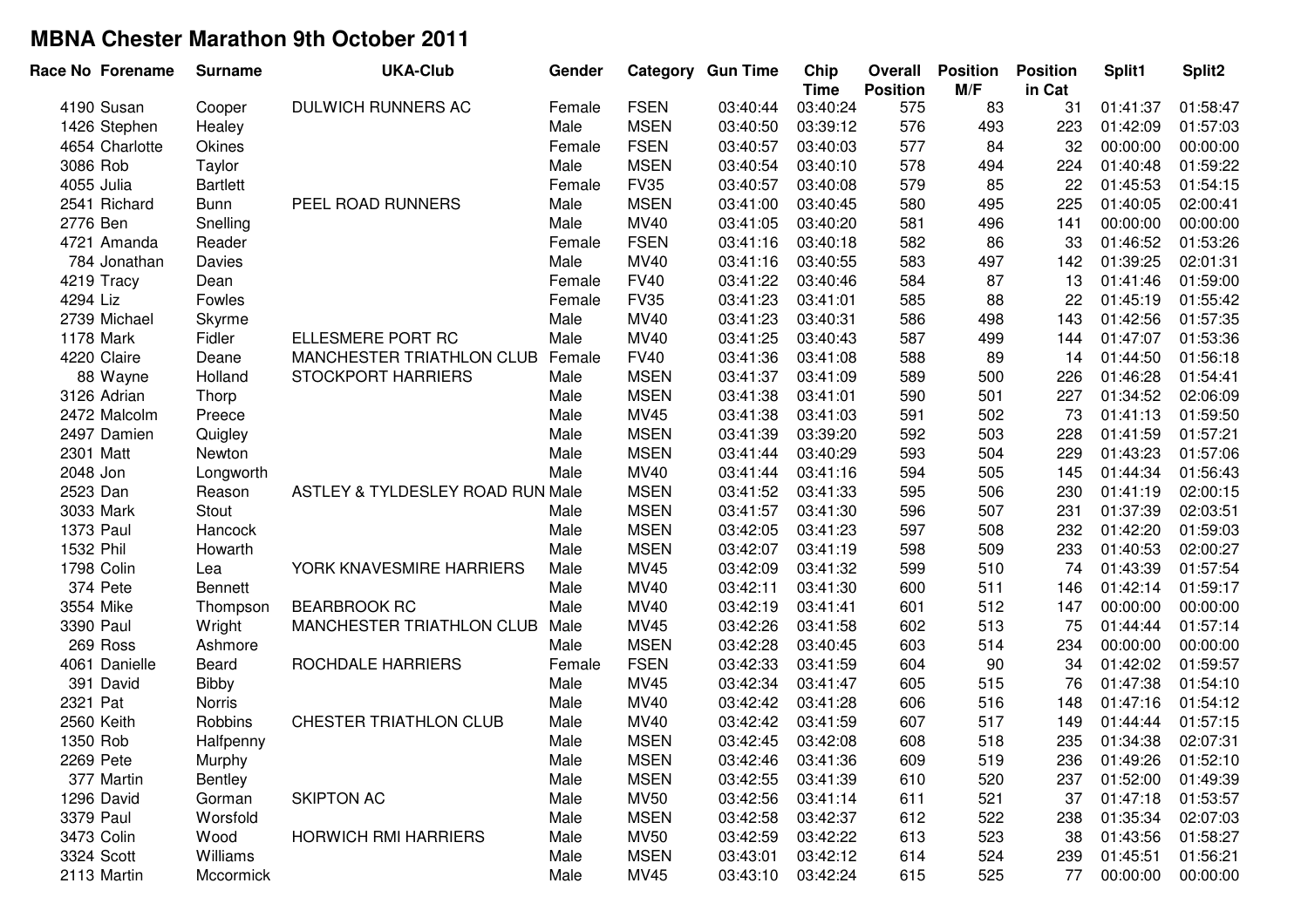| M/F<br><b>Position</b><br>in Cat<br><b>Time</b><br><b>WREXHAM AC</b><br><b>MSEN</b><br>03:43:17<br>03:42:04<br>616<br>Male<br>526<br>240<br>783 Jonathan<br><b>Davies</b><br><b>MSEN</b><br>617<br>Wilmot<br>Male<br>03:42:17<br>527<br>241<br>3338 Nick<br>03:43:22<br><b>MSEN</b><br><b>DULWICH PARK RUNNERS</b><br>618<br>528<br>2471 Tom<br>Poynton<br>Male<br>03:43:22<br>03:42:50<br>242<br>1552 Llyr<br>MANCHESTER TRIATHLON CLUB<br><b>MSEN</b><br>03:43:22<br>03:42:50<br>619<br>529<br>243<br>Hughes<br>Male<br>756 Ben<br><b>MSEN</b><br>03:43:26<br>03:42:40<br>620<br>530<br>244<br>Curson<br>Male<br>3102 Barry<br><b>MV50</b><br>03:43:27<br>03:42:11<br>621<br>531<br>39<br>Thomas<br>Male<br>MV40<br>532<br>3068 Brian<br>Male<br>03:43:32<br>03:43:07<br>622<br>150<br>Tate<br><b>MSEN</b><br>533<br>3001 Edward<br>Standring<br>Male<br>03:43:40<br>623<br>245<br>03:43:16<br><b>MSEN</b><br>534<br>1303 Owen<br>Graham<br>Male<br>03:43:48<br>03:42:06<br>624<br>246<br><b>FV35</b><br>625<br>91<br>4428 Debbie<br><b>DRAGONS RUNNING CLUB</b><br>03:43:53<br>03:43:12<br>23<br>Hoos<br>Female<br>535<br>MV40<br>2772 Robin<br>Smith<br>03:43:55<br>03:42:59<br>626<br>151<br>Male<br>1097 Mark<br>MV45<br>03:43:57<br>03:43:28<br>627<br>536<br>78<br>Edwards<br>Male<br>MV45<br>537<br>2394 Gavin<br>Paskin<br><b>BLACK PEAR JOGGERS</b><br>Male<br>03:43:58<br>03:42:32<br>628<br>79<br>MV45<br>538<br>2783 Chris<br>Male<br>03:43:59<br>03:43:09<br>629<br>80<br>Speed<br><b>MSEN</b><br>539<br>533 Richard<br>Male<br>03:44:00<br>03:42:30<br>630<br>247<br><b>Burnett</b><br>2057 Richard<br>Male<br>MV45<br>03:44:03<br>631<br>540<br>81<br>Lowth<br>03:42:58 | Split1<br>Split <sub>2</sub> |
|------------------------------------------------------------------------------------------------------------------------------------------------------------------------------------------------------------------------------------------------------------------------------------------------------------------------------------------------------------------------------------------------------------------------------------------------------------------------------------------------------------------------------------------------------------------------------------------------------------------------------------------------------------------------------------------------------------------------------------------------------------------------------------------------------------------------------------------------------------------------------------------------------------------------------------------------------------------------------------------------------------------------------------------------------------------------------------------------------------------------------------------------------------------------------------------------------------------------------------------------------------------------------------------------------------------------------------------------------------------------------------------------------------------------------------------------------------------------------------------------------------------------------------------------------------------------------------------------------------------------------------------------------------------------------------------|------------------------------|
|                                                                                                                                                                                                                                                                                                                                                                                                                                                                                                                                                                                                                                                                                                                                                                                                                                                                                                                                                                                                                                                                                                                                                                                                                                                                                                                                                                                                                                                                                                                                                                                                                                                                                          | 01:55:45<br>01:46:20         |
|                                                                                                                                                                                                                                                                                                                                                                                                                                                                                                                                                                                                                                                                                                                                                                                                                                                                                                                                                                                                                                                                                                                                                                                                                                                                                                                                                                                                                                                                                                                                                                                                                                                                                          | 00:00:00<br>00:00:00         |
|                                                                                                                                                                                                                                                                                                                                                                                                                                                                                                                                                                                                                                                                                                                                                                                                                                                                                                                                                                                                                                                                                                                                                                                                                                                                                                                                                                                                                                                                                                                                                                                                                                                                                          | 01:56:20<br>01:46:31         |
|                                                                                                                                                                                                                                                                                                                                                                                                                                                                                                                                                                                                                                                                                                                                                                                                                                                                                                                                                                                                                                                                                                                                                                                                                                                                                                                                                                                                                                                                                                                                                                                                                                                                                          | 01:37:32<br>02:05:19         |
|                                                                                                                                                                                                                                                                                                                                                                                                                                                                                                                                                                                                                                                                                                                                                                                                                                                                                                                                                                                                                                                                                                                                                                                                                                                                                                                                                                                                                                                                                                                                                                                                                                                                                          | 01:48:02<br>01:54:38         |
|                                                                                                                                                                                                                                                                                                                                                                                                                                                                                                                                                                                                                                                                                                                                                                                                                                                                                                                                                                                                                                                                                                                                                                                                                                                                                                                                                                                                                                                                                                                                                                                                                                                                                          | 01:49:11<br>01:53:01         |
|                                                                                                                                                                                                                                                                                                                                                                                                                                                                                                                                                                                                                                                                                                                                                                                                                                                                                                                                                                                                                                                                                                                                                                                                                                                                                                                                                                                                                                                                                                                                                                                                                                                                                          | 01:40:33<br>02:02:35         |
|                                                                                                                                                                                                                                                                                                                                                                                                                                                                                                                                                                                                                                                                                                                                                                                                                                                                                                                                                                                                                                                                                                                                                                                                                                                                                                                                                                                                                                                                                                                                                                                                                                                                                          | 01:44:01<br>01:59:15         |
|                                                                                                                                                                                                                                                                                                                                                                                                                                                                                                                                                                                                                                                                                                                                                                                                                                                                                                                                                                                                                                                                                                                                                                                                                                                                                                                                                                                                                                                                                                                                                                                                                                                                                          | 01:41:31<br>02:00:36         |
|                                                                                                                                                                                                                                                                                                                                                                                                                                                                                                                                                                                                                                                                                                                                                                                                                                                                                                                                                                                                                                                                                                                                                                                                                                                                                                                                                                                                                                                                                                                                                                                                                                                                                          | 01:56:32<br>01:46:40         |
|                                                                                                                                                                                                                                                                                                                                                                                                                                                                                                                                                                                                                                                                                                                                                                                                                                                                                                                                                                                                                                                                                                                                                                                                                                                                                                                                                                                                                                                                                                                                                                                                                                                                                          | 02:02:39<br>01:40:21         |
|                                                                                                                                                                                                                                                                                                                                                                                                                                                                                                                                                                                                                                                                                                                                                                                                                                                                                                                                                                                                                                                                                                                                                                                                                                                                                                                                                                                                                                                                                                                                                                                                                                                                                          | 01:44:21<br>01:59:07         |
|                                                                                                                                                                                                                                                                                                                                                                                                                                                                                                                                                                                                                                                                                                                                                                                                                                                                                                                                                                                                                                                                                                                                                                                                                                                                                                                                                                                                                                                                                                                                                                                                                                                                                          | 01:45:16<br>01:57:17         |
|                                                                                                                                                                                                                                                                                                                                                                                                                                                                                                                                                                                                                                                                                                                                                                                                                                                                                                                                                                                                                                                                                                                                                                                                                                                                                                                                                                                                                                                                                                                                                                                                                                                                                          | 01:45:35<br>01:57:35         |
|                                                                                                                                                                                                                                                                                                                                                                                                                                                                                                                                                                                                                                                                                                                                                                                                                                                                                                                                                                                                                                                                                                                                                                                                                                                                                                                                                                                                                                                                                                                                                                                                                                                                                          | 02:02:41<br>01:39:50         |
|                                                                                                                                                                                                                                                                                                                                                                                                                                                                                                                                                                                                                                                                                                                                                                                                                                                                                                                                                                                                                                                                                                                                                                                                                                                                                                                                                                                                                                                                                                                                                                                                                                                                                          | 00:00:00<br>00:00:00         |
| 541<br>270 Edmund<br>Ashton<br>Male<br>MV45<br>03:44:04<br>03:43:05<br>632<br>82                                                                                                                                                                                                                                                                                                                                                                                                                                                                                                                                                                                                                                                                                                                                                                                                                                                                                                                                                                                                                                                                                                                                                                                                                                                                                                                                                                                                                                                                                                                                                                                                         | 01:49:08<br>01:53:57         |
| 633<br>542<br>Wedderburn<br>MV40<br>03:44:10<br>03:43:29<br>152<br>3254 Matthew<br>Male                                                                                                                                                                                                                                                                                                                                                                                                                                                                                                                                                                                                                                                                                                                                                                                                                                                                                                                                                                                                                                                                                                                                                                                                                                                                                                                                                                                                                                                                                                                                                                                                  | 01:42:29<br>02:01:00         |
| <b>MSEN</b><br>634<br>543<br>1332 Tim<br>Griffiths<br>03:44:19<br>03:42:45<br>248<br>Male                                                                                                                                                                                                                                                                                                                                                                                                                                                                                                                                                                                                                                                                                                                                                                                                                                                                                                                                                                                                                                                                                                                                                                                                                                                                                                                                                                                                                                                                                                                                                                                                | 01:49:59<br>01:52:46         |
| RADCLIFFE AC<br><b>MV50</b><br>03:44:12<br>635<br>544<br>1362 Steve<br>Hamer<br>Male<br>03:43:28<br>40                                                                                                                                                                                                                                                                                                                                                                                                                                                                                                                                                                                                                                                                                                                                                                                                                                                                                                                                                                                                                                                                                                                                                                                                                                                                                                                                                                                                                                                                                                                                                                                   | 01:46:17<br>01:57:12         |
| Griffiths<br><b>SPECTRUM STRIDERS</b><br>MV65<br>03:44:19<br>03:43:47<br>636<br>545<br>1329 Neville<br>Male<br>3                                                                                                                                                                                                                                                                                                                                                                                                                                                                                                                                                                                                                                                                                                                                                                                                                                                                                                                                                                                                                                                                                                                                                                                                                                                                                                                                                                                                                                                                                                                                                                         | 01:43:52<br>01:59:56         |
| <b>MSEN</b><br>2671 Mark<br>03:44:20<br>03:43:29<br>637<br>546<br>Scott<br>Male<br>249                                                                                                                                                                                                                                                                                                                                                                                                                                                                                                                                                                                                                                                                                                                                                                                                                                                                                                                                                                                                                                                                                                                                                                                                                                                                                                                                                                                                                                                                                                                                                                                                   | 01:44:17<br>01:59:13         |
| <b>MSEN</b><br>547<br>3089 Simon<br>Male<br>03:44:22<br>03:42:58<br>638<br>250<br>Taylor                                                                                                                                                                                                                                                                                                                                                                                                                                                                                                                                                                                                                                                                                                                                                                                                                                                                                                                                                                                                                                                                                                                                                                                                                                                                                                                                                                                                                                                                                                                                                                                                 | 01:44:57<br>01:58:01         |
| <b>FV35</b><br>92<br>03:44:31<br>03:43:33<br>639<br>24<br>4132 Brenda<br>Campbell<br>Female                                                                                                                                                                                                                                                                                                                                                                                                                                                                                                                                                                                                                                                                                                                                                                                                                                                                                                                                                                                                                                                                                                                                                                                                                                                                                                                                                                                                                                                                                                                                                                                              | 01:43:49<br>01:59:45         |
| <b>MSEN</b><br>548<br>1342 James<br>Hack<br><b>DELAMERE SPARTANS</b><br>Male<br>03:44:33<br>03:43:20<br>640<br>251                                                                                                                                                                                                                                                                                                                                                                                                                                                                                                                                                                                                                                                                                                                                                                                                                                                                                                                                                                                                                                                                                                                                                                                                                                                                                                                                                                                                                                                                                                                                                                       | 01:45:24<br>01:57:56         |
| <b>MSEN</b><br>549<br>1286 Antony<br>Golding<br><b>SWINTON RUNNING CLUB</b><br>Male<br>03:44:38<br>03:44:20<br>641<br>252                                                                                                                                                                                                                                                                                                                                                                                                                                                                                                                                                                                                                                                                                                                                                                                                                                                                                                                                                                                                                                                                                                                                                                                                                                                                                                                                                                                                                                                                                                                                                                | 02:07:37<br>01:36:44         |
| <b>FSEN</b><br>93<br>113 Catherine<br>DULWICH RUNNERS AC<br>03:44:43<br>03:44:40<br>642<br>35<br>Lee<br>Female                                                                                                                                                                                                                                                                                                                                                                                                                                                                                                                                                                                                                                                                                                                                                                                                                                                                                                                                                                                                                                                                                                                                                                                                                                                                                                                                                                                                                                                                                                                                                                           | 01:31:46<br>02:12:55         |
| 446 Gareth<br><b>MSEN</b><br>550<br><b>HELSBY RUNNING CLUB</b><br>Male<br>03:44:47<br>03:43:04<br>643<br>253<br>Boyd                                                                                                                                                                                                                                                                                                                                                                                                                                                                                                                                                                                                                                                                                                                                                                                                                                                                                                                                                                                                                                                                                                                                                                                                                                                                                                                                                                                                                                                                                                                                                                     | 01:51:21<br>01:51:43         |
| <b>MSEN</b><br>1623 lan<br>Jelley<br>CHESTER TRIATHLON CLUB<br>Male<br>03:44:57<br>03:43:40<br>644<br>551<br>254                                                                                                                                                                                                                                                                                                                                                                                                                                                                                                                                                                                                                                                                                                                                                                                                                                                                                                                                                                                                                                                                                                                                                                                                                                                                                                                                                                                                                                                                                                                                                                         | 01:57:19<br>01:46:21         |
| <b>MSEN</b><br>552<br>1452 Andy<br><b>ACCRINGTON ROAD RUNNERS</b><br>Male<br>03:45:01<br>03:44:34<br>645<br>255<br>Heys                                                                                                                                                                                                                                                                                                                                                                                                                                                                                                                                                                                                                                                                                                                                                                                                                                                                                                                                                                                                                                                                                                                                                                                                                                                                                                                                                                                                                                                                                                                                                                  | 02:01:26<br>01:43:09         |
| MV40<br>553<br>2222 Colin<br>Minshull<br>CITY OF CHESTER TRIATHLON CL Male<br>03:45:02<br>03:44:19<br>646<br>153                                                                                                                                                                                                                                                                                                                                                                                                                                                                                                                                                                                                                                                                                                                                                                                                                                                                                                                                                                                                                                                                                                                                                                                                                                                                                                                                                                                                                                                                                                                                                                         | 01:59:39<br>01:44:40         |
| 94<br>4228 Sarah<br><b>FSEN</b><br>03:45:03<br>647<br>36<br><b>Dines</b><br>03:44:34<br>Female                                                                                                                                                                                                                                                                                                                                                                                                                                                                                                                                                                                                                                                                                                                                                                                                                                                                                                                                                                                                                                                                                                                                                                                                                                                                                                                                                                                                                                                                                                                                                                                           | 01:49:28<br>01:55:06         |
| 3465 Timothy<br>Wade<br><b>MSEN</b><br>03:45:13<br>648<br>554<br>256<br>Male<br>03:44:17                                                                                                                                                                                                                                                                                                                                                                                                                                                                                                                                                                                                                                                                                                                                                                                                                                                                                                                                                                                                                                                                                                                                                                                                                                                                                                                                                                                                                                                                                                                                                                                                 | 01:46:35<br>01:57:42         |
| 95<br>4821 Ami<br><b>FSEN</b><br>649<br>37<br>03:45:17<br>03:43:49<br>Stewart<br>Female                                                                                                                                                                                                                                                                                                                                                                                                                                                                                                                                                                                                                                                                                                                                                                                                                                                                                                                                                                                                                                                                                                                                                                                                                                                                                                                                                                                                                                                                                                                                                                                                  | 01:52:18<br>01:51:32         |
| <b>MSEN</b><br>3312 Dwight<br>Williams<br>555<br>650<br>Male<br>03:45:17<br>03:44:16<br>257                                                                                                                                                                                                                                                                                                                                                                                                                                                                                                                                                                                                                                                                                                                                                                                                                                                                                                                                                                                                                                                                                                                                                                                                                                                                                                                                                                                                                                                                                                                                                                                              | 01:49:26<br>01:54:50         |
| <b>FV45</b><br>651<br>4851 Beth<br>03:45:18<br>03:44:30<br>96<br>14<br>Taylor-Jones<br>Female                                                                                                                                                                                                                                                                                                                                                                                                                                                                                                                                                                                                                                                                                                                                                                                                                                                                                                                                                                                                                                                                                                                                                                                                                                                                                                                                                                                                                                                                                                                                                                                            | 01:47:39<br>01:56:52         |
| <b>MSEN</b><br>3153 Andrew<br>Trodden<br>Male<br>03:45:23<br>03:44:17<br>652<br>556<br>258                                                                                                                                                                                                                                                                                                                                                                                                                                                                                                                                                                                                                                                                                                                                                                                                                                                                                                                                                                                                                                                                                                                                                                                                                                                                                                                                                                                                                                                                                                                                                                                               | 01:43:47<br>02:00:30         |
| <b>MV55</b><br>653<br>2230 Peter<br>Mitchinson<br>Male<br>03:45:27<br>03:45:17<br>557<br>13                                                                                                                                                                                                                                                                                                                                                                                                                                                                                                                                                                                                                                                                                                                                                                                                                                                                                                                                                                                                                                                                                                                                                                                                                                                                                                                                                                                                                                                                                                                                                                                              | 02:01:08<br>01:44:10         |
| 1206 David<br><b>MV40</b><br>03:45:28<br>654<br>Forrester<br>Male<br>03:44:20<br>558<br>154                                                                                                                                                                                                                                                                                                                                                                                                                                                                                                                                                                                                                                                                                                                                                                                                                                                                                                                                                                                                                                                                                                                                                                                                                                                                                                                                                                                                                                                                                                                                                                                              | 01:46:37<br>01:57:44         |
| 1016 Michael<br>MV45<br>03:45:32<br>655<br>83<br>Male<br>03:44:37<br>559<br>Dean                                                                                                                                                                                                                                                                                                                                                                                                                                                                                                                                                                                                                                                                                                                                                                                                                                                                                                                                                                                                                                                                                                                                                                                                                                                                                                                                                                                                                                                                                                                                                                                                         | 01:45:30<br>01:59:07         |
| MV40<br>656<br>560<br>155<br>1072 Anthony<br>Dunn<br>Male<br>03:45:33<br>03:44:21                                                                                                                                                                                                                                                                                                                                                                                                                                                                                                                                                                                                                                                                                                                                                                                                                                                                                                                                                                                                                                                                                                                                                                                                                                                                                                                                                                                                                                                                                                                                                                                                        | 01:50:01<br>01:54:21         |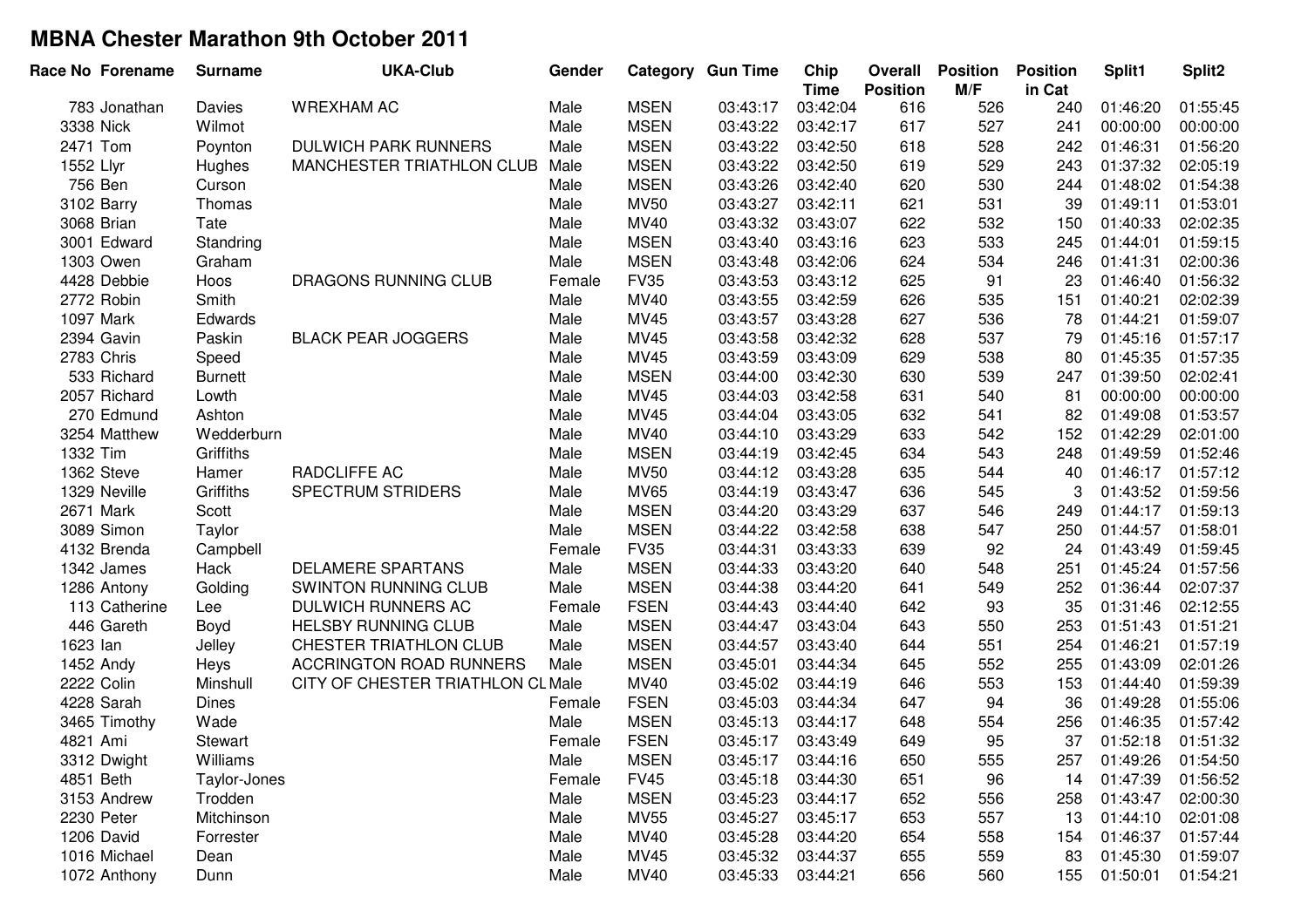| Race No Forename | <b>Surname</b> | <b>UKA-Club</b>                   | Gender |             | <b>Category Gun Time</b> | Chip<br><b>Time</b> | Overall<br><b>Position</b> | <b>Position</b><br>M/F | <b>Position</b><br>in Cat | Split1   | Split <sub>2</sub> |
|------------------|----------------|-----------------------------------|--------|-------------|--------------------------|---------------------|----------------------------|------------------------|---------------------------|----------|--------------------|
| 687 Grant        | Conway         | <b>EAST LONDON RUNNERS</b>        | Male   | <b>MV40</b> | 03:45:34                 | 03:44:49            | 657                        | 561                    | 156                       | 00:00:00 | 00:00:00           |
| 1183 Milton      | Finney         |                                   | Male   | MV40        | 03:45:38                 | 03:44:53            | 658                        | 562                    | 157                       | 01:46:23 | 01:58:30           |
| 3113 Boyd        | Thompson       |                                   | Male   | <b>MSEN</b> | 03:45:40                 | 03:43:56            | 659                        | 563                    | 259                       | 01:51:16 | 01:52:40           |
| 1179 Jamie       | Fielden        |                                   | Male   | MV40        | 03:45:43                 | 03:44:44            | 660                        | 564                    | 158                       | 01:50:42 | 01:54:02           |
| 485 Paul         | <b>Brookes</b> |                                   | Male   | MV45        | 03:45:44                 | 03:45:14            | 661                        | 565                    | 84                        | 01:39:40 | 02:05:35           |
| 3131 Michael     | Tinker         |                                   | Male   | <b>MSEN</b> | 03:45:45                 | 03:44:40            | 662                        | 566                    | 260                       | 01:46:05 | 01:58:36           |
| 3214 Paul        | Waller         | <b>BEDFORD HARRIERS</b>           | Male   | <b>MSEN</b> | 03:45:53                 | 03:45:08            | 663                        | 567                    | 261                       | 01:50:56 | 01:54:13           |
| 1321 Daniel      | Gregorious     |                                   | Male   | <b>MSEN</b> | 03:45:55                 | 03:44:39            | 664                        | 568                    | 262                       | 01:42:03 | 02:02:36           |
| 1584 Chris       | Hyndman        |                                   | Male   | <b>MSEN</b> | 03:46:04                 | 03:44:41            | 665                        | 569                    | 263                       | 01:51:54 | 01:52:48           |
| 511 Ralf         |                | Buckenmaier EYNSHAM ROADRUNNERS   | Male   | <b>MSEN</b> | 03:46:04                 | 03:45:25            | 666                        | 570                    | 264                       | 01:48:02 | 01:57:23           |
| 2099 Richard     | Marciniak      |                                   | Male   | <b>MSEN</b> | 03:46:05                 | 03:44:58            | 667                        | 571                    | 265                       | 01:48:55 | 01:56:03           |
| 2771 Richard     | Smith          | <b>LYMM RUNNERS</b>               | Male   | <b>MSEN</b> | 03:46:11                 | 03:45:28            | 668                        | 572                    | 266                       | 01:44:58 | 02:00:30           |
| 4883 Sharon      | Van Onselen    |                                   | Female | <b>FV40</b> | 03:46:12                 | 03:44:30            | 669                        | 97                     | 15                        | 01:52:18 | 01:52:13           |
| 2118 Mike        | Mason          |                                   | Male   | MV45        | 03:46:13                 | 03:45:40            | 670                        | 573                    | 85                        | 01:46:30 | 01:59:10           |
| 703 Shaun        | Cooper         | SHELTON STRIDERS                  | Male   | <b>MSEN</b> | 03:46:14                 | 03:45:50            | 671                        | 574                    | 267                       | 01:46:34 | 01:59:16           |
| 3216 Alan        | Walsh          |                                   | Male   | <b>MSEN</b> | 03:46:16                 | 03:44:49            | 672                        | 575                    | 269                       | 01:50:28 | 01:54:21           |
| 2142 Michael     | Mccarthy       |                                   | Male   | <b>MSEN</b> | 03:46:15                 | 03:44:28            | 673                        | 576                    | 268                       | 01:39:21 | 02:05:08           |
| 1050 Andy        | Doran          | <b>CHESHIRE POLICE</b>            | Male   | MV40        | 03:46:16                 | 03:45:45            | 674                        | 577                    | 159                       | 00:00:00 | 00:00:00           |
| 360 Richard      | <b>Bayliss</b> |                                   | Male   | <b>MSEN</b> | 03:46:17                 | 03:45:48            | 675                        | 578                    | 270                       | 01:40:48 | 02:05:00           |
| 362 Lee          | Beard          |                                   | Male   | <b>MSEN</b> | 03:46:21                 | 03:45:45            | 676                        | 579                    | 271                       | 01:47:47 | 01:57:58           |
| 2331 Mark        | O'Brien        |                                   | Male   | <b>MSEN</b> | 03:46:31                 | 03:44:29            | 677                        | 580                    | 272                       | 01:51:20 | 01:53:10           |
| 3012 Mark        | Stephenson     | <b>HOGWEED TROTTERS</b>           | Male   | MV45        | 03:46:27                 | 03:45:53            | 678                        | 581                    | 86                        | 01:44:19 | 02:01:35           |
| 700 Darren       | Cooper         |                                   | Male   | MV40        | 03:46:31                 | 03:45:16            | 679                        | 582                    | 160                       | 01:50:11 | 01:55:05           |
| 4770 Jennifer    | Salt           | <b>WESHAM ROAD RUNNERS</b>        | Female | <b>FV35</b> | 03:46:38                 | 03:45:39            | 680                        | 98                     | 25                        | 01:46:49 | 01:58:50           |
| 2767 Ollie       | Smith          | <b>WRECSAM TRI</b>                | Male   | <b>MSEN</b> | 03:46:40                 | 03:46:11            | 681                        | 583                    | 273                       | 01:42:02 | 02:04:09           |
| 1211 Rob         | Foster         | ALDRIDGE RUNNING CLUB             | Male   | <b>MSEN</b> | 03:46:43                 | 03:45:41            | 682                        | 584                    | 274                       | 01:48:54 | 01:56:48           |
| 2402 Tony        | Payne          | <b>CHORLTON RUNNERS</b>           | Male   | <b>MV50</b> | 03:46:48                 | 03:46:01            | 683                        | 585                    | 41                        | 01:46:44 | 01:59:17           |
| 3309 Chris       | Williams       |                                   | Male   | MV40        | 03:46:52                 | 03:46:07            | 684                        | 586                    | 161                       | 01:47:16 | 01:58:52           |
| 2272 John        | Murray         | MANCHESTER TRIATHLON CLUB         | Male   | MV40        | 03:46:52                 | 03:46:44            | 685                        | 587                    | 162                       | 01:40:17 | 02:06:28           |
| 4650 Geraldine   |                | O'Grady-Thor PENNINE FELL RUNNERS | Female | <b>FV40</b> | 03:46:55                 | 03:46:04            | 686                        | 99                     | 16                        | 00:00:00 | 00:00:00           |
| 4863 Sarah       | Timmis         |                                   | Female | <b>FSEN</b> | 03:46:58                 | 03:45:35            | 687                        | 100                    | 38                        | 01:51:04 | 01:54:31           |
| 2755 lan         | Smith          | KEIGHLEY & CRAVEN AC              | Male   | <b>MV50</b> | 03:46:58                 | 03:46:23            | 688                        | 588                    | 42                        | 01:46:23 | 02:00:00           |
| 359 Nadhim       | Bayatti        |                                   | Male   | <b>MSEN</b> | 03:47:00                 | 03:45:44            | 689                        | 589                    | 275                       | 01:52:26 | 01:53:19           |
| 2182 John        | Mcnally        |                                   | Male   | <b>MV40</b> | 03:47:02                 | 03:46:07            | 690                        | 590                    | 163                       | 01:53:34 | 01:52:33           |
| 4848 Laura       | Taylor         |                                   | Female | <b>FSEN</b> | 03:47:05                 | 03:46:11            | 691                        | 101                    | 39                        | 01:53:23 | 01:52:48           |
| 2110 Dean        | Martin         |                                   | Male   | <b>MSEN</b> | 03:47:06                 | 03:45:06            | 692                        | 591                    | 276                       | 01:49:11 | 01:55:56           |
| 2148 Mohammed    | Mcdonald       |                                   | Male   | MV45        | 03:47:11                 | 03:45:39            | 693                        | 592                    | 87                        | 01:47:28 | 01:58:12           |
| 2406 Daren       | Peacock        | <b>WHITCHURCH WHIPPETS</b>        | Male   | MV40        | 03:47:12                 | 03:46:36            | 694                        | 593                    | 164                       | 01:42:14 | 02:04:23           |
| 1128 Michael     | <b>Espley</b>  | LANCASTER & MORECAMBE AC          | Male   | <b>MSEN</b> | 03:47:14                 | 03:45:27            | 695                        | 594                    | 277                       | 01:43:38 | 02:01:50           |
| 3035 Phil        | Strapp         |                                   | Male   | <b>MSEN</b> | 03:47:15                 | 03:44:55            | 696                        | 595                    | 278                       | 01:52:35 | 01:52:20           |
| 1295 Simon       | Gore           | DERBYSHIRE POLICE                 | Male   | <b>MSEN</b> | 03:47:16                 | 03:45:57            | 697                        | 596                    | 279                       | 01:49:52 | 01:56:06           |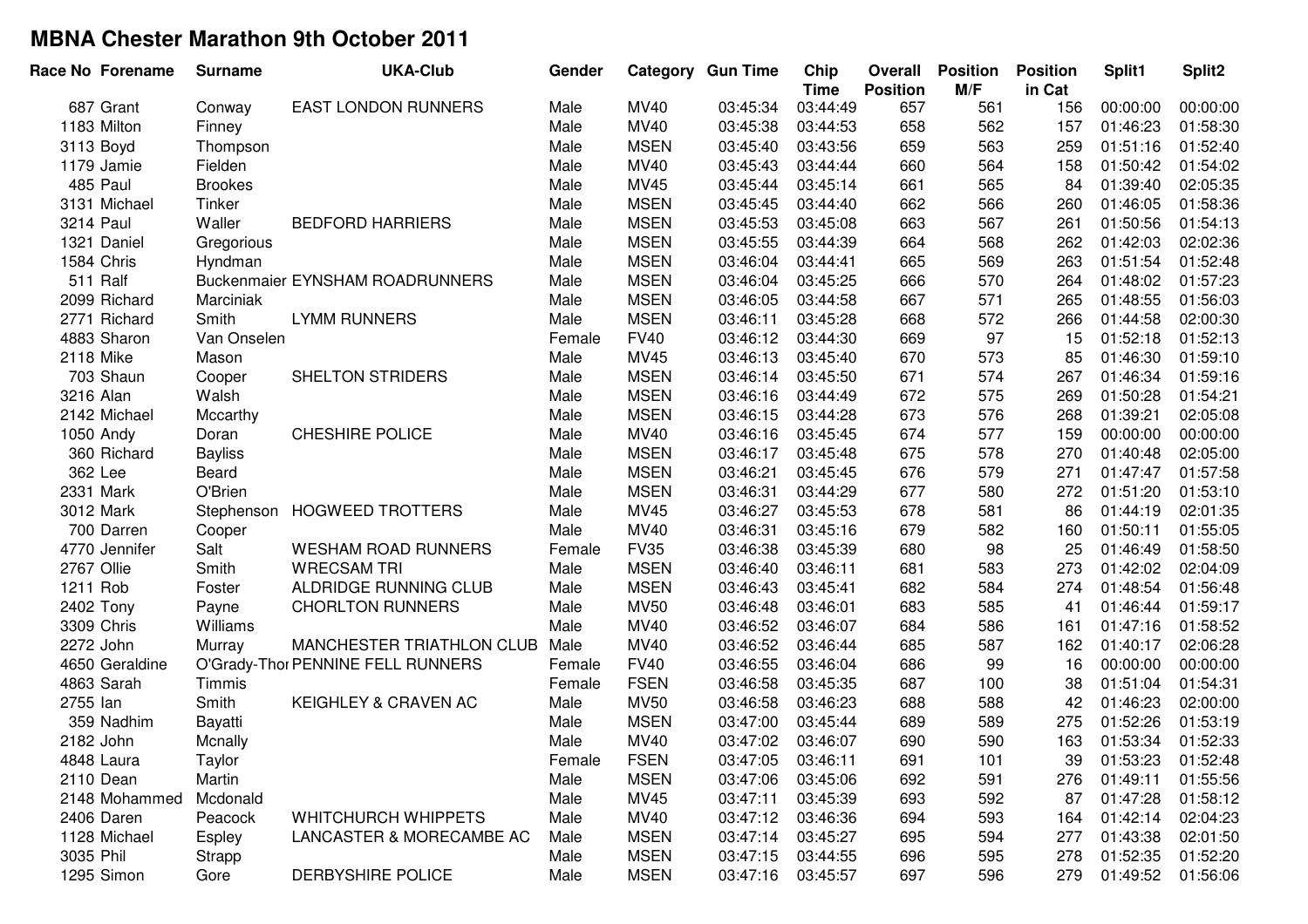| Race No Forename | <b>Surname</b> | <b>UKA-Club</b>                  | Gender |             | <b>Category Gun Time</b> | Chip<br><b>Time</b> | Overall<br><b>Position</b> | <b>Position</b><br>M/F | <b>Position</b><br>in Cat | Split1   | Split <sub>2</sub> |
|------------------|----------------|----------------------------------|--------|-------------|--------------------------|---------------------|----------------------------|------------------------|---------------------------|----------|--------------------|
| 1255 Phil        | Geraghty       |                                  | Male   | <b>MV60</b> | 03:47:17                 | 03:46:26            | 698                        | 597                    | 9                         | 01:46:13 | 02:00:13           |
| 1413 Jon         | Hawker         | ELLESMERE PORT RC                | Male   | MV45        | 03:47:19                 | 03:46:51            | 699                        | 598                    | 88                        | 01:44:33 | 02:02:19           |
| 1225 Paul        | Fretwell       |                                  | Male   | <b>MSEN</b> | 03:47:23                 | 03:45:29            | 700                        | 599                    | 280                       | 01:53:23 | 01:52:06           |
| 3320 Merfyn      | Williams       | <b>CYBI STRIDERS</b>             | Male   | <b>MV50</b> | 03:47:23                 | 03:46:12            | 701                        | 600                    | 43                        | 01:50:42 | 01:55:31           |
| 2378 Alexander   | Palmer         |                                  | Male   | <b>MSEN</b> | 03:47:25                 | 03:46:38            | 702                        | 601                    | 281                       | 01:46:51 | 01:59:47           |
| 3439 Stephen     | Hall           |                                  | Male   | MV40        | 03:47:27                 | 03:46:27            | 703                        | 602                    | 165                       | 01:48:18 | 01:58:09           |
| 4952 Tracy       | Woodward       | <b>HALLAMSHIRE HARRIERS</b>      | Female | <b>FV40</b> | 03:47:28                 | 03:46:15            | 704                        | 102                    | 17                        | 01:54:27 | 01:51:49           |
| 2447 Steven      | Pinch          |                                  | Male   | <b>MSEN</b> | 03:47:28                 | 03:46:40            | 705                        | 603                    | 282                       | 00:00:00 | 00:00:00           |
| 4475 Samantha    | Jones          | <b>STOCKPORT HARRIERS</b>        | Female | <b>FSEN</b> | 03:47:29                 | 03:45:43            | 706                        | 103                    | 40                        | 01:51:54 | 01:53:49           |
| 529 Richard      | <b>Burke</b>   |                                  | Male   | <b>MSEN</b> | 03:47:40                 | 03:46:11            | 707                        | 604                    | 283                       | 01:51:20 | 01:54:51           |
| 2161 Neil        | Mcintyre       | <b>WEST CHESHIRE AC</b>          | Male   | <b>MV50</b> | 03:47:47                 | 03:46:48            | 708                        | 605                    | 44                        | 01:48:35 | 01:58:14           |
| 2297 Geoff       | Newman         | <b>BLACK PEAR JOGGERS</b>        | Male   | <b>MV60</b> | 03:47:56                 | 03:47:23            | 709                        | 606                    | 10                        | 01:40:50 | 02:06:34           |
| 4328 Jo          | Godwin         | NORWICH ROAD RUNNERS             | Female | <b>FV35</b> | 03:47:57                 | 03:47:03            | 710                        | 104                    | 26                        | 01:49:48 | 01:57:16           |
| 3181 Darren      | Varley         |                                  | Male   | <b>MSEN</b> | 03:47:59                 | 03:46:59            | 711                        | 607                    | 284                       | 01:40:32 | 02:06:28           |
| 2619 Mark        | Rothero        |                                  | Male   | <b>MV40</b> | 03:48:00                 | 03:47:24            | 712                        | 608                    | 166                       | 01:41:23 | 02:06:01           |
| 4368 Emma        | Hallas         | <b>HATTON DARTS RC</b>           | Female | <b>FSEN</b> | 03:48:02                 | 03:47:15            | 713                        | 105                    | 41                        | 01:51:25 | 01:55:51           |
| 428 Philip       | <b>Booth</b>   |                                  | Male   | <b>MSEN</b> | 03:48:05                 | 03:47:09            | 714                        | 609                    | 285                       | 01:45:41 | 02:01:28           |
| 5031 Sally       | Hainsworth     |                                  | Female | <b>FSEN</b> | 03:48:08                 | 03:46:13            | 715                        | 106                    | 42                        | 01:49:33 | 01:56:40           |
| 4234 Deborah     | Dorans         |                                  | Female | <b>FV40</b> | 03:48:17                 | 03:46:36            | 716                        | 107                    | 18                        | 01:51:37 | 01:55:00           |
| 1242 Gary        | Williams       |                                  | Male   | <b>MV50</b> | 03:48:10                 | 03:46:55            | 717                        | 610                    | 45                        | 01:40:35 | 02:06:21           |
| 3248 Brian       | Waugh          |                                  | Male   | <b>MV65</b> | 03:48:17                 | 03:46:36            | 718                        | 611                    | 4                         | 01:51:37 | 01:55:00           |
| 2190 Gary        | Meacock        |                                  | Male   | <b>MSEN</b> | 03:48:19                 | 03:46:34            | 719                        | 612                    | 286                       | 01:53:09 | 01:53:26           |
| 4312 Laura       | Gardner        | LANCASTER & MORECAMBE AC         | Female | <b>FSEN</b> | 03:48:20                 | 03:47:54            | 720                        | 108                    | 43                        | 01:42:37 | 02:05:18           |
| 4157 Cass        | Chisholm       | <b>BRAT CLUB</b>                 | Female | <b>FSEN</b> | 03:48:20                 | 03:47:36            | 721                        | 109                    | 44                        | 01:49:59 | 01:57:38           |
| 1612 Stephen     | James          |                                  | Male   | <b>MSEN</b> | 03:48:29                 | 03:47:36            | 722                        | 613                    | 287                       | 01:46:29 | 02:01:07           |
| 3008 Matt        | Stenson        |                                  | Male   | MV45        | 03:48:33                 | 03:47:11            | 723                        | 614                    | 89                        | 01:52:29 | 01:54:43           |
| 2526 Gareth      | Redfern        |                                  | Male   | <b>MSEN</b> | 03:48:34                 | 03:47:40            | 724                        | 615                    | 288                       | 01:39:40 | 02:08:00           |
| 1008 Christopher |                | Pinson-Bradk SNEYD STRIDERS      | Male   | <b>MSEN</b> | 03:48:36                 | 03:47:46            | 725                        | 616                    | 289                       | 01:41:14 | 02:06:33           |
| 2699 Steven      | Shaw           | <b>ROYTON ROAD RUNNERS</b>       | Male   | <b>MV50</b> | 03:48:36                 | 03:48:18            | 726                        | 617                    | 46                        | 01:44:55 | 02:03:24           |
| 2159 Matthew     | Mcguire        |                                  | Male   | <b>MSEN</b> | 03:48:39                 | 03:48:14            | 727                        | 618                    | 290                       | 01:36:41 | 02:11:33           |
| 3103 Cliff       | Thomas         | ABERYSTWYTH AC                   | Male   | <b>MV65</b> | 03:48:41                 | 03:48:08            | 728                        | 619                    | 5                         | 01:47:06 | 02:01:03           |
| 632 Robert       | Clarke         | <b>BLACK PEAR JOGGERS</b>        | Male   | MV40        | 03:48:49                 | 03:47:22            | 729                        | 620                    | 167                       | 01:53:11 | 01:54:11           |
| 3259 Ron         | Westhead       |                                  | Male   | <b>MSEN</b> | 03:48:50                 | 03:47:16            | 730                        | 621                    | 291                       | 01:51:41 | 01:55:36           |
| 238 Steve        | Anderson       | <b>TEWKESBURY AC</b>             | Male   | <b>MV45</b> | 03:48:58                 | 03:47:22            | 731                        | 622                    | 90                        | 02:02:40 | 01:44:42           |
| 3598 Nicholas    | Hockenhall     |                                  | Male   | MV45        | 03:48:59                 | 03:47:14            | 732                        | 623                    | 91                        | 01:51:55 | 01:55:19           |
| 260 Peter        | Ash            | <b>SEVENOAKS AC</b>              | Male   | <b>MV40</b> | 03:49:03                 | 03:48:10            | 733                        | 624                    | 168                       | 01:49:52 | 01:58:18           |
| 1080 Matthew     | Dwire          |                                  | Male   | <b>MSEN</b> | 03:49:04                 | 03:47:56            | 734                        | 625                    | 292                       | 01:43:54 | 02:04:02           |
| 2524 Michael     | Reason         | ASTLEY & TYLDESLEY ROAD RUN Male |        | <b>MSEN</b> | 03:49:04                 | 03:48:46            | 735                        | 626                    | 293                       | 01:39:41 | 02:09:05           |
| 3295 Thomas      | Wild           |                                  | Male   | <b>MSEN</b> | 03:49:07                 | 03:48:07            | 736                        | 627                    | 294                       | 00:00:00 | 00:00:00           |
| 2478 lan         | Preston        |                                  | Male   | <b>MSEN</b> | 03:49:08                 | 03:47:49            | 737                        | 628                    | 295                       | 01:51:20 | 01:56:29           |
| 2535 Gavin       | Reeves         | <b>WREXHAM AC</b>                | Male   | <b>MSEN</b> | 03:49:11                 | 03:47:58            | 738                        | 629                    | 296                       | 01:46:20 | 02:01:38           |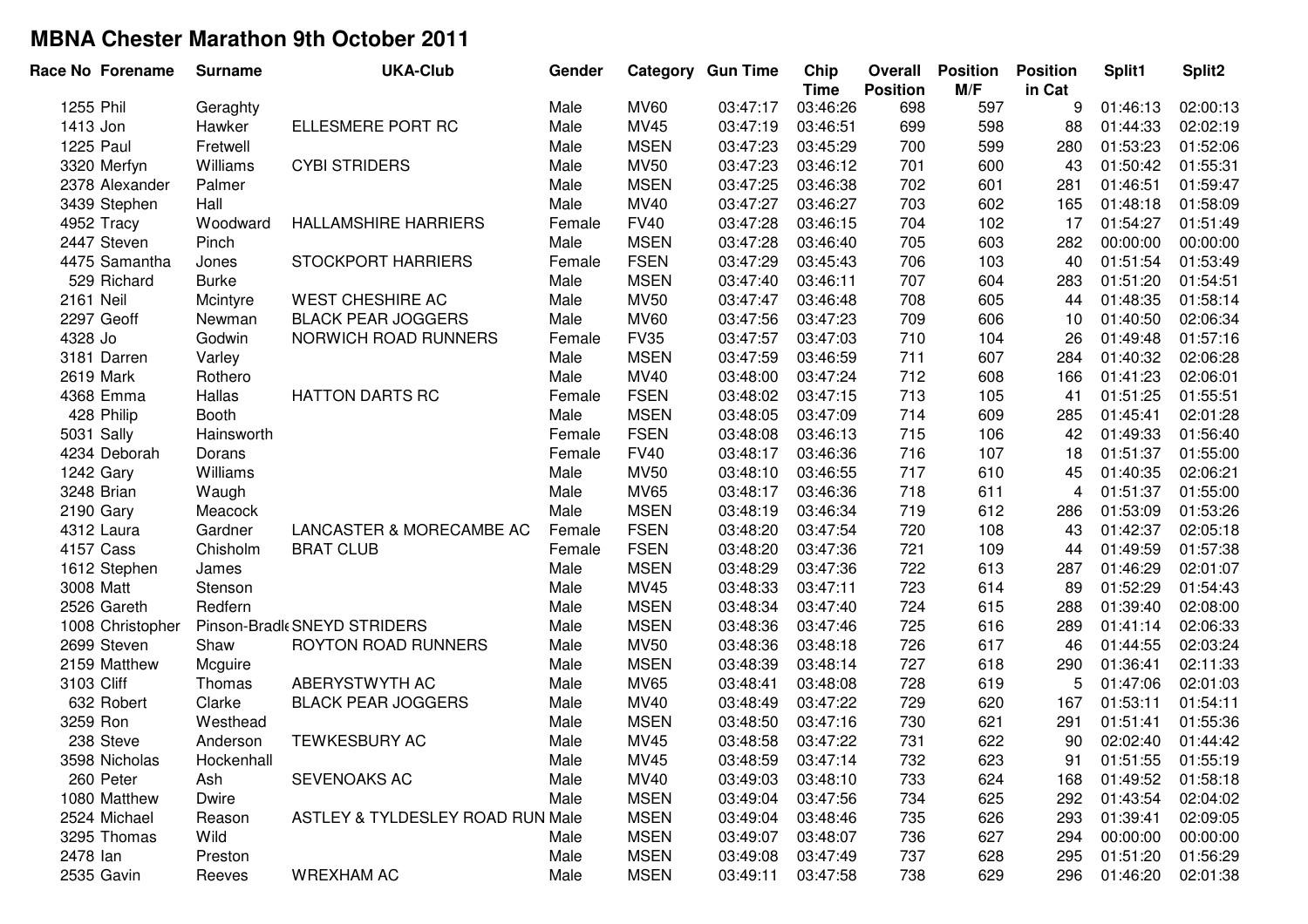|            | Race No Forename | <b>Surname</b>   | <b>UKA-Club</b>               | Gender |             | <b>Category Gun Time</b> | Chip<br><b>Time</b> | Overall<br><b>Position</b> | <b>Position</b><br>M/F | <b>Position</b><br>in Cat | Split1   | Split <sub>2</sub> |
|------------|------------------|------------------|-------------------------------|--------|-------------|--------------------------|---------------------|----------------------------|------------------------|---------------------------|----------|--------------------|
|            | 4661 Clare       | Page             |                               | Female | <b>FSEN</b> | 03:49:14                 | 03:48:02            | 739                        | 110                    | 45                        | 01:51:03 | 01:57:00           |
|            | 777 Eric         | Davies           |                               | Male   | <b>MV50</b> | 03:49:17                 | 03:47:55            | 740                        | 630                    | 47                        | 01:48:08 | 01:59:47           |
|            | 740 Mike         | Cross            |                               | Male   | MV40        | 03:49:18                 | 03:48:24            | 741                        | 631                    | 169                       | 01:50:07 | 01:58:17           |
|            | 2351 Mark        | Oldham           |                               | Male   | <b>MSEN</b> | 03:49:19                 | 03:47:36            | 742                        | 632                    | 297                       | 01:49:20 | 01:58:17           |
| 2031 Neil  |                  | Liptrot          |                               | Male   | <b>MSEN</b> | 03:49:19                 | 03:48:46            | 743                        | 633                    | 298                       | 01:42:56 | 02:05:51           |
|            | 2587 Wyn         | Roberts-Parry    |                               | Male   | <b>MSEN</b> | 03:49:20                 | 03:48:48            | 744                        | 634                    | 299                       | 01:45:08 | 02:03:41           |
|            | 4363 Amanda      | Hall             | <b>STOCKPORT HARRIERS</b>     | Female | <b>FV40</b> | 03:49:24                 | 03:48:27            | 745                        | 111                    | 19                        | 01:53:03 | 01:55:24           |
|            | 2425 Adrian      | Perks            |                               | Male   | MV40        | 03:49:34                 | 03:48:33            | 746                        | 635                    | 170                       | 01:48:14 | 02:00:20           |
|            | 90 Ray           | Tran             |                               | Male   | MV40        | 03:49:35                 | 03:48:59            | 747                        | 636                    | 171                       | 01:46:06 | 02:02:54           |
|            | 2224 Chris       | Mitchell         |                               | Male   | <b>MSEN</b> | 03:49:42                 | 03:48:41            | 748                        | 637                    | 300                       | 01:48:05 | 02:00:37           |
|            | 1235 John        | Gardener         |                               | Male   | <b>MV70</b> | 03:49:43                 | 03:49:18            | 749                        | 638                    | -1                        | 00:00:00 | 00:00:00           |
|            | <b>793 Paul</b>  | Davies           |                               | Male   | MV40        | 03:49:44                 | 03:48:55            | 750                        | 639                    | 172                       | 01:47:50 | 02:01:05           |
|            | 1514 Kenderik    | Horne            |                               | Male   | <b>MSEN</b> | 03:49:46                 | 03:48:28            | 751                        | 640                    | 301                       | 01:52:21 | 01:56:07           |
|            | 1687 Stuart      | Jones            |                               | Male   | <b>MSEN</b> | 03:49:47                 | 03:49:14            | 752                        | 641                    | 302                       | 00:00:00 | 00:00:00           |
|            | 588 Stephen      | Chalkley         | <b>KENILWORTH RUNNERS</b>     | Male   | MV40        | 03:49:50                 | 03:49:07            | 753                        | 642                    | 173                       | 01:54:10 | 01:54:57           |
| 1590 lan   |                  | Ingham           |                               | Male   | MV40        | 03:49:51                 | 03:48:33            | 754                        | 643                    | 174                       | 00:00:00 | 00:00:00           |
|            | 4466 Emma        | Jones            |                               | Female | <b>FSEN</b> | 03:49:56                 | 03:47:49            | 755                        | 112                    | 46                        | 01:54:57 | 01:52:52           |
|            | 2761 Mark        | Smith            | <b>TATTENHALL RUNNERS</b>     | Male   | <b>MSEN</b> | 03:49:57                 | 03:49:22            | 756                        | 644                    | 303                       | 01:43:36 | 02:05:46           |
| 3182 Alan  |                  | Reynolds         |                               | Male   | <b>MSEN</b> | 03:50:02                 | 03:48:49            | 757                        | 645                    | 304                       | 01:47:35 | 02:01:14           |
|            | 4734 Janet       | Richards         | <b>GRIFFITHSTOWN HARRIERS</b> | Female | <b>FV45</b> | 03:50:03                 | 03:49:01            | 758                        | 113                    | 15                        | 01:54:27 | 01:54:35           |
|            | 4073 Fiona       | <b>Betts</b>     |                               | Female | <b>FV35</b> | 03:50:13                 | 03:48:32            | 759                        | 114                    | 27                        | 01:52:35 | 01:55:57           |
|            | 3344 David       | Wilson           |                               | Male   | <b>MSEN</b> | 03:50:13                 | 03:49:03            | 760                        | 646                    | 305                       | 01:48:55 | 02:00:08           |
|            | 1300 Andy        | Gower            | MK LAKESIDE RUNNERS           | Male   | MV40        | 03:50:17                 | 03:49:31            | 761                        | 647                    | 175                       | 01:53:31 | 01:56:01           |
|            | 3299 Pete        | Wilkie           | <b>ROUNDHAY RUNNERS</b>       | Male   | <b>MSEN</b> | 03:50:20                 | 03:48:23            | 762                        | 648                    | 306                       | 01:54:45 | 01:53:38           |
|            | 1261 Michael     | Gibson           |                               | Male   | MV40        | 03:50:22                 | 03:48:44            | 763                        | 649                    | 176                       | 01:51:21 | 01:57:23           |
|            | 2018 Gary        | Lewis            |                               | Male   | <b>MSEN</b> | 03:50:23                 | 03:49:46            | 764                        | 650                    | 307                       | 01:50:46 | 01:59:01           |
|            | 392 Stephen      | <b>Bickerton</b> |                               | Male   | <b>MV55</b> | 03:50:24                 | 03:48:53            | 765                        | 651                    | 14                        | 01:54:09 | 01:54:45           |
|            | 2091 John        | Mann             |                               | Male   | <b>MSEN</b> | 03:50:26                 | 03:47:15            | 766                        | 652                    | 308                       | 01:57:34 | 01:49:42           |
|            | 2396 Chris       | Pattinson        |                               | Male   | <b>MSEN</b> | 03:50:29                 | 03:49:14            | 767                        | 653                    | 309                       | 01:45:12 | 02:04:02           |
|            | 461 Adam         | <b>Brannon</b>   | <b>SNEYD STRIDERS</b>         | Male   | <b>MSEN</b> | 03:50:34                 | 03:49:49            | 768                        | 654                    | 310                       | 01:40:11 | 02:09:38           |
|            | 2457 Craig       | Poppleton        |                               | Male   | <b>MSEN</b> | 03:50:41                 | 03:50:24            | 769                        | 655                    | 311                       | 01:43:20 | 02:07:05           |
| 763 lan    |                  | Dale             |                               | Male   | MV45        | 03:50:44                 | 03:49:32            | 770                        | 656                    | 92                        | 01:47:35 | 02:01:57           |
| 4053 Amy   |                  | Barter           | <b>STOCKPORT HARRIERS</b>     | Female | <b>FSEN</b> | 03:50:45                 | 03:49:47            | 771                        | 115                    | 47                        | 01:53:03 | 01:56:45           |
|            | 2194 Chris       | Melia            | <b>KNUTSFORD TRI CLUB</b>     | Male   | <b>MSEN</b> | 03:50:47                 | 03:50:24            | 772                        | 657                    | 312                       | 01:44:23 | 02:06:01           |
| 4489 Zoe   |                  | Keene            |                               | Female | <b>FSEN</b> | 03:50:55                 | 03:49:57            | 773                        | 116                    | 48                        | 01:50:12 | 01:59:45           |
| 3360 Cliff |                  | Wiseman          |                               | Male   | <b>MSEN</b> | 03:50:55                 | 03:49:53            | 774                        | 658                    | 313                       | 00:00:00 | 00:00:00           |
|            | 4469 Judith      | Jones            |                               | Female | <b>FV45</b> | 03:50:49                 | 03:49:52            | 775                        | 117                    | 16                        | 01:54:55 | 01:54:57           |
|            | 2286 Thomas      | Neeld            |                               | Male   | <b>MSEN</b> | 03:50:55                 | 03:50:24            | 776                        | 659                    | 314                       | 01:40:26 | 02:09:58           |
|            | 4497 Valerie     | Kilburn          | <b>ROYTON ROAD RUNNERS</b>    | Female | <b>FV40</b> | 03:50:58                 | 03:50:29            | 777                        | 118                    | 20                        | 01:48:43 | 02:01:46           |
| 1446 Dan   |                  | Herman           |                               | Male   | <b>MSEN</b> | 03:51:02                 | 03:49:45            | 778                        | 660                    | 315                       | 01:49:51 | 01:59:54           |
|            | 2752 David       | Smith            |                               | Male   | <b>MSEN</b> | 03:51:07                 | 03:49:14            | 779                        | 661                    | 316                       | 01:48:57 | 02:00:17           |
|            |                  |                  |                               |        |             |                          |                     |                            |                        |                           |          |                    |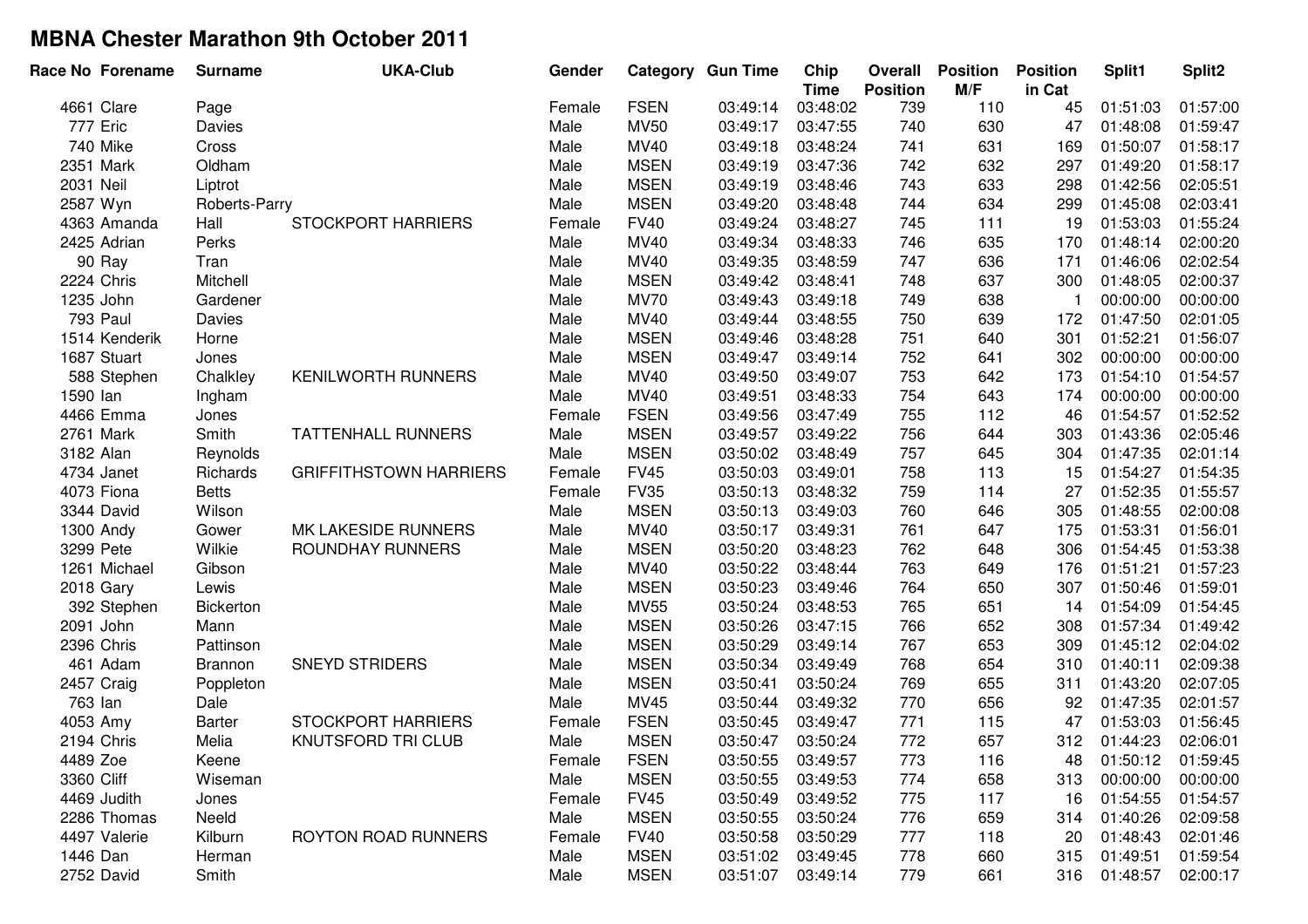| Race No Forename | <b>Surname</b>    | <b>UKA-Club</b>                               | Gender |             | <b>Category Gun Time</b> | Chip<br><b>Time</b> | <b>Overall</b><br><b>Position</b> | <b>Position</b><br>M/F | <b>Position</b><br>in Cat | Split1   | Split <sub>2</sub> |
|------------------|-------------------|-----------------------------------------------|--------|-------------|--------------------------|---------------------|-----------------------------------|------------------------|---------------------------|----------|--------------------|
| 4456 Emma        | Jenkins           |                                               | Female | <b>FSEN</b> | 03:51:11                 | 03:49:56            | 780                               | 119                    | 49                        | 01:47:52 | 02:02:05           |
| 2375 Robert      | Page              | <b>CHORLTON RUNNERS</b>                       | Male   | <b>MV55</b> | 03:51:12                 | 03:50:39            | 781                               | 662                    | 15                        | 01:54:48 | 01:55:52           |
| 1149 James       | Fairfield         | <b>EAST CHESHIRE HARRIERS</b>                 | Male   | MV40        | 03:51:14                 | 03:50:23            | 782                               | 663                    | 177                       | 01:46:31 | 02:03:53           |
| 1020 Gareth      | Denham            |                                               | Male   | <b>MSEN</b> | 03:51:19                 | 03:49:23            | 783                               | 664                    | 317                       | 02:03:42 | 01:45:42           |
| 1462 Tony        | Higgins           |                                               | Male   | <b>MSEN</b> | 03:51:29                 | 03:50:17            | 784                               | 665                    | 318                       | 01:47:52 | 02:02:26           |
| 1577 Gordon      | Hutchins          | <b>SANDBACH STRIDERS</b>                      | Male   | MV45        | 03:51:30                 | 03:50:20            | 785                               | 666                    | 93                        | 01:50:55 | 01:59:26           |
| 483 Gal-On       | <b>Broner</b>     |                                               | Male   | <b>MSEN</b> | 03:51:31                 | 03:50:24            | 786                               | 667                    | 319                       | 00:00:00 | 00:00:00           |
| 4953 Sarah       | Woolley           | MACCLESFIELD HARRIERS                         | Female | <b>FV40</b> | 03:51:36                 | 03:50:15            | 787                               | 120                    | 21                        | 01:52:07 | 01:58:09           |
| 4201 Karen       | Cripps            |                                               | Female | <b>FSEN</b> | 03:51:37                 | 03:50:36            | 788                               | 121                    | 50                        | 01:50:46 | 01:59:51           |
| 444 Adrian       | Boyd              |                                               | Male   | MV40        | 03:51:39                 | 03:51:01            | 789                               | 668                    | 178                       | 01:52:04 | 01:58:57           |
| 2468 Mark        | Povey             | <b>WEST CHESHIRE AC</b>                       | Male   | MV40        | 03:51:45                 | 03:50:52            | 790                               | 669                    | 179                       | 01:45:43 | 02:05:10           |
| 2206 Jonathan    | Miller-Crook      |                                               | Male   | MV40        | 03:51:48                 | 03:50:55            | 791                               | 670                    | 180                       | 00:00:00 | 00:00:00           |
| 1058 Chris       | <b>Drake</b>      |                                               | Male   | <b>MSEN</b> | 03:51:49                 | 03:50:11            | 792                               | 671                    | 320                       | 01:43:21 | 02:06:51           |
| 4350 Sally       | Greenslade        | CITY OF SALISBURY AC & RC                     | Female | <b>FV40</b> | 03:51:53                 | 03:51:22            | 793                               | 122                    | 22                        | 01:51:59 | 01:59:24           |
| 2198 Andrew      | Middleton         | <b>ELSWICK HARRIERS</b>                       | Male   | <b>MSEN</b> | 03:51:54                 | 03:51:22            | 794                               | 672                    | 321                       | 01:49:35 | 02:01:47           |
| 2421 Simon       | Pendleton-Hughes  |                                               | Male   | <b>MV50</b> | 03:51:55                 | 03:50:17            | 795                               | 673                    | 48                        | 01:54:50 | 01:55:28           |
| 4566 Karen       | Manning           | <b>GREAT YARMOUTH ROAD RUNNE Female</b>       |        | <b>FV40</b> | 03:51:57                 | 03:50:50            | 796                               | 123                    | 23                        | 01:54:23 | 01:56:28           |
| 3139 Robert      | Tomlinson         |                                               | Male   | <b>MSEN</b> | 03:51:59                 | 03:50:57            | 797                               | 674                    | 322                       | 01:44:30 | 02:06:28           |
| 696 Paul         | Coombes           |                                               | Male   | <b>MSEN</b> | 03:52:01                 | 03:50:47            | 798                               | 675                    | 323                       | 01:41:16 | 02:09:31           |
| 780 John         | Davies            |                                               | Male   | MV45        | 03:52:04                 | 03:51:07            | 799                               | 676                    | 94                        | 00:00:00 | 00:00:00           |
| <b>1644 Paul</b> |                   | Johnson-Whi CITY OF CHESTER TRIATHLON CL Male |        | <b>MSEN</b> | 03:52:08                 | 03:51:33            | 800                               | 677                    | 324                       | 00:00:00 | 00:00:00           |
| 2114 Rod         | Martin            |                                               | Male   | <b>MSEN</b> | 03:52:12                 | 03:51:39            | 801                               | 678                    | 325                       | 00:00:00 | 00:00:00           |
| 4072 Nicola      | <b>Bettis</b>     | KIPPAX & DISTRICT HARRIERS                    | Female | <b>FSEN</b> | 03:52:20                 | 03:51:29            | 802                               | 124                    | 51                        | 01:53:49 | 01:57:41           |
| 3401 Andrew      | Young             |                                               | Male   | MV45        | 03:52:21                 | 03:51:21            | 803                               | 679                    | 95                        | 01:48:42 | 02:02:40           |
| 2675 Mark        | Scullion          |                                               | Male   | <b>MSEN</b> | 03:52:22                 | 03:51:35            | 804                               | 680                    | 326                       | 01:47:51 | 02:03:44           |
| 1174 Gary        | Fenwick           | LINCOLN WELLINGTON ATHLETIC Male              |        | <b>MV50</b> | 03:52:25                 | 03:51:44            | 805                               | 681                    | 49                        | 01:54:13 | 01:57:31           |
| 3433 Brian       | Fox               | HARTSHOLME LINCOLN                            | Male   | <b>MV50</b> | 03:52:26                 | 03:51:45            | 806                               | 682                    | 50                        | 01:54:13 | 01:57:32           |
| 3467 Bruce       | Walker            |                                               | Male   | MV45        | 03:52:31                 | 03:51:46            | 807                               | 683                    | 96                        | 01:44:00 | 02:07:46           |
| 2549 Scott       | Richards          |                                               | Male   | <b>MSEN</b> | 03:52:34                 | 03:50:40            | 808                               | 684                    | 327                       | 01:57:11 | 01:53:29           |
| 1501 Kevin       | Holmes            |                                               | Male   | MV45        | 03:52:36                 | 03:51:26            | 809                               | 685                    | 97                        | 01:47:02 | 02:04:24           |
| <b>1688 Paul</b> | Jordan            |                                               | Male   | MV40        | 03:52:37                 | 03:51:36            | 810                               | 686                    | 181                       | 01:50:36 | 02:01:00           |
| 479 Paul         | <b>Broadhurst</b> | <b>SNEYD STRIDERS</b>                         | Male   | MV40        | 03:52:40                 | 03:51:37            | 811                               | 687                    | 182                       | 01:41:54 | 02:09:43           |
| 1431 David       | Hedges            |                                               | Male   | <b>MSEN</b> | 03:52:44                 | 03:52:31            | 812                               | 688                    | 328                       | 01:44:02 | 02:08:30           |
| 4030 Joyce       | Atherden          |                                               | Female | <b>FV50</b> | 03:52:45                 | 03:51:46            | 813                               | 125                    | 6                         | 01:46:52 | 02:04:54           |
| 3461 Vassil      | Stamenov          |                                               | Male   | <b>MSEN</b> | 03:52:50                 | 03:51:25            | 814                               | 689                    | 329                       | 01:49:21 | 02:02:05           |
| 1281 Alan        | Goddard           | <b>OWESTRY OLYMPIANS</b>                      | Male   | <b>MV50</b> | 03:52:51                 | 03:51:16            | 815                               | 690                    | 51                        | 01:49:11 | 02:02:05           |
| 4378 Claire      | Harrison          |                                               | Female | <b>FV35</b> | 03:52:53                 | 03:51:09            | 816                               | 126                    | 28                        | 01:53:22 | 01:57:47           |
| 4540 Rebecca     | Lindsay           |                                               | Female | <b>FV35</b> | 03:52:55                 | 03:51:33            | 817                               | 127                    | 29                        | 01:53:13 | 01:58:20           |
| 340 Michael      | Barry             | <b>STOCKPORT HARRIERS</b>                     | Male   | <b>MSEN</b> | 03:52:56                 | 03:51:59            | 818                               | 691                    | 330                       | 01:54:34 | 01:57:25           |
| 1523 Trevor      | Hough             | <b>CHESTER TRIATHLON CLUB</b>                 | Male   | <b>MV50</b> | 03:52:59                 | 03:52:04            | 819                               | 692                    | 52                        | 01:52:34 | 01:59:31           |
| 4203 Sarah       | Crombie           |                                               | Female | <b>FV35</b> | 03:53:01                 | 03:50:39            | 820                               | 128                    | 30                        | 01:48:42 | 02:01:57           |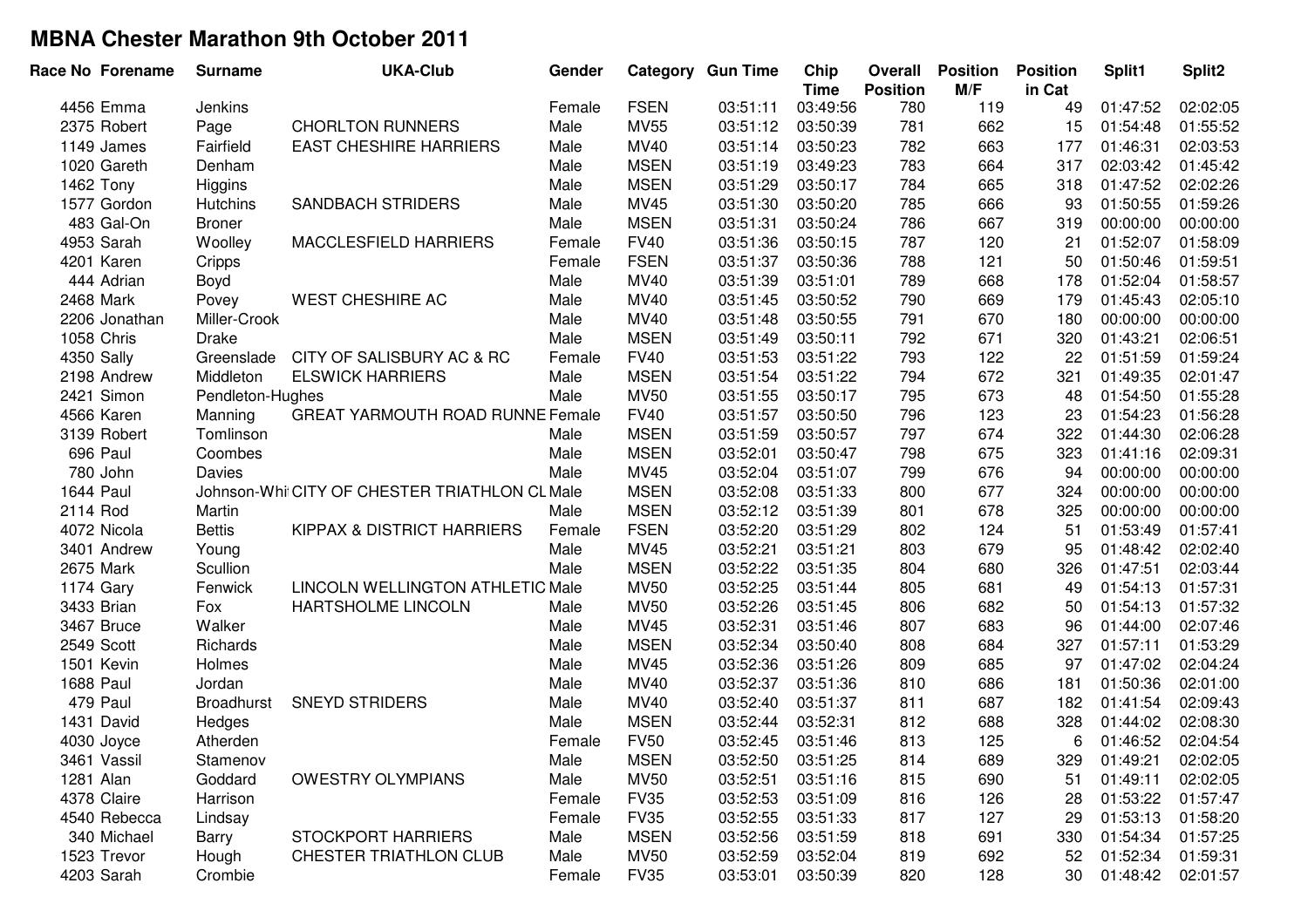| Race No Forename  | <b>Surname</b> | <b>UKA-Club</b>         | Gender |             | <b>Category Gun Time</b> | Chip<br><b>Time</b> | Overall<br><b>Position</b> | <b>Position</b><br>M/F | <b>Position</b><br>in Cat | Split1   | Split <sub>2</sub> |
|-------------------|----------------|-------------------------|--------|-------------|--------------------------|---------------------|----------------------------|------------------------|---------------------------|----------|--------------------|
| 1091 Daniel       | Edwards        | <b>BIG STORAGE</b>      | Male   | <b>MSEN</b> | 03:53:01                 | 03:50:43            | 821                        | 693                    | 331                       | 01:46:59 | 02:03:45           |
| 4891 Michelle     | Wall           |                         | Female | <b>FSEN</b> | 03:53:02                 | 03:51:21            | 822                        | 129                    | 52                        | 01:54:55 | 01:56:27           |
| 3511 Jim          | Greenwood      |                         | Male   | <b>MSEN</b> | 03:53:05                 | 03:51:20            | 823                        | 694                    | 332                       | 00:00:00 | 00:00:00           |
| 3596 Jason        | Jones          |                         | Male   | <b>MSEN</b> | 03:53:08                 | 03:50:54            | 824                        | 695                    | 333                       | 01:52:00 | 01:58:54           |
| 3331 Steve        | Williamson     |                         | Male   | MV40        | 03:53:11                 | 03:52:29            | 825                        | 696                    | 183                       | 01:42:55 | 02:09:35           |
| 1326 Brian Arthur | Griffiths      | ELLESMERE PORT RC       | Male   | <b>MV55</b> | 03:53:14                 | 03:52:33            | 826                        | 697                    | 16                        | 01:44:08 | 02:08:26           |
| 1700 Stephen      | Kavanagh       |                         | Male   | MV45        | 03:53:18                 | 03:52:50            | 827                        | 698                    | 98                        | 01:44:32 | 02:08:18           |
| 2172 Don          | Mcmahon        |                         | Male   | <b>MV60</b> | 03:53:21                 | 03:53:09            | 828                        | 699                    | 11                        | 01:45:34 | 02:07:36           |
| 4193 Katy         | Coton          |                         | Female | <b>FV35</b> | 03:53:23                 | 03:52:13            | 829                        | 130                    | 31                        | 01:52:13 | 02:00:01           |
| 594 Jonathan      | Chambers       |                         | Male   | MV40        | 03:53:23                 | 03:51:46            | 830                        | 700                    | 184                       | 01:52:27 | 01:59:20           |
| 4118 Melissa      | Broughton      |                         | Female | <b>FV40</b> | 03:53:27                 | 03:52:02            | 831                        | 131                    | 24                        | 01:52:48 | 01:59:15           |
| 2277 Stephen      | Murray         |                         | Male   | MV40        | 03:53:26                 | 03:52:14            | 832                        | 701                    | 185                       | 01:53:43 | 01:58:31           |
| 1450 Peter        | Heyes          |                         | Male   | MV40        | 03:53:27                 | 03:52:01            | 833                        | 702                    | 186                       | 01:47:38 | 02:04:24           |
| 573 Nigel         | Cartwright     |                         | Male   | <b>MV50</b> | 03:53:27                 | 03:52:55            | 834                        | 703                    | 53                        | 01:46:28 | 02:06:27           |
| 1774 Tim          | Lanceley       |                         | Male   | MV45        | 03:53:33                 | 03:52:42            | 835                        | 704                    | 99                        | 01:43:18 | 02:09:24           |
| 1679 Peter        | Jones          | <b>LANGPORT RUNNERS</b> | Male   | <b>MV55</b> | 03:53:36                 | 03:52:20            | 836                        | 705                    | 17                        | 01:45:35 | 02:06:46           |
| 4814 Elizabeth    | Sowter         | SWALEDALE ROAD RUNNERS  | Female | <b>FV50</b> | 03:53:44                 | 03:52:55            | 837                        | 132                    | 7                         | 01:49:42 | 02:03:13           |
| 3239 Mike         | Warren         | TEESDALE AC             | Male   | <b>MV50</b> | 03:53:40                 | 03:52:54            | 838                        | 706                    | 54                        | 01:44:38 | 02:08:17           |
| 2399 Mike         | Paxton         | CHESTER TRIATHLON CLUB  | Male   | <b>MV50</b> | 03:53:44                 | 03:53:19            | 839                        | 707                    | 55                        | 01:46:41 | 02:06:38           |
| 2043 Stephen      | Loftus         |                         | Male   | MV45        | 03:53:46                 | 03:52:12            | 840                        | 708                    | 100                       | 01:53:10 | 01:59:02           |
| 1116 Lester       | Ellis          |                         | Male   | MV40        | 03:53:50                 | 03:52:13            | 841                        | 709                    | 187                       | 01:52:25 | 01:59:48           |
| 2358 John         | Oram           | CHAPEL ALLERTON RUNNERS | Male   | <b>MSEN</b> | 03:53:50                 | 03:53:20            | 842                        | 710                    | 335                       | 01:51:33 | 02:01:48           |
| 2066 Philip       | Lynn           |                         | Male   | <b>MSEN</b> | 03:53:48                 | 03:52:57            | 843                        | 711                    | 334                       | 01:44:51 | 02:08:07           |
| 1545 Max          | Hudson         | CHESTER TRIATHLON CLUB  | Male   | MV45        | 03:53:50                 | 03:52:51            | 844                        | 712                    | 101                       | 01:54:53 | 01:57:59           |
| 4434 Paula        | Hughes         |                         | Female | <b>FV50</b> | 03:53:53                 | 03:52:16            | 845                        | 133                    | 8                         | 00:00:00 | 00:00:00           |
| 4015 Rachel       | Anderton       | <b>HORTON HARRIERS</b>  | Female | <b>FV35</b> | 03:53:51                 | 03:52:05            | 846                        | 134                    | 32                        | 01:53:33 | 01:58:32           |
| 3100 Steven       | Thistlethwaite |                         | Male   | <b>MSEN</b> | 03:53:53                 | 03:52:08            | 847                        | 713                    | 336                       | 01:49:21 | 02:02:48           |
| 4973 Gina         | Willis         | <b>CHASE HARRIERS</b>   | Female | <b>FV55</b> | 03:53:54                 | 03:53:00            | 848                        | 135                    | $\overline{1}$            | 01:53:29 | 01:59:31           |
| 85 Daniel         | Farrelly       |                         | Male   | <b>MSEN</b> | 03:53:54                 | 03:52:35            | 849                        | 714                    | 337                       | 01:50:53 | 02:01:43           |
| 4990 Katie        | Quincey        |                         | Female | <b>FSEN</b> | 03:54:00                 | 03:53:03            | 850                        | 136                    | 53                        | 01:50:10 | 02:02:54           |
| 1322 Steven       | Gregory        |                         | Male   | <b>MSEN</b> | 03:54:01                 | 03:52:59            | 851                        | 715                    | 338                       | 01:47:42 | 02:05:17           |
| 3444 Gary         | Kerwin         |                         | Male   | MV45        | 03:54:04                 | 03:53:23            | 852                        | 716                    | 102                       | 01:52:31 | 02:00:53           |
| 1466 Douglas      | Hill           |                         | Male   | MV40        | 03:54:06                 | 03:52:54            | 853                        | 717                    | 188                       | 01:50:52 | 02:02:03           |
| 2157 Neil         | Mcguinness     |                         | Male   | <b>MSEN</b> | 03:54:08                 | 03:53:15            | 854                        | 718                    | 339                       | 01:46:07 | 02:07:09           |
| 3024 Tim          | Stojanov       |                         | Male   | <b>MSEN</b> | 03:54:09                 | 03:53:18            | 855                        | 719                    | 340                       | 01:45:31 | 02:07:48           |
| 1478 James        | Hinchliffe     |                         | Male   | <b>MSEN</b> | 03:54:10                 | 03:52:20            | 856                        | 720                    | 341                       | 01:51:54 | 02:00:26           |
| 4429 Jayne        | Horry          | KILLAMARSH KESTRELS     | Female | <b>FV50</b> | 03:54:12                 | 03:53:06            | 857                        | 137                    | 9                         | 01:45:52 | 02:07:15           |
| 4083 Deborah      | Blakeman       | <b>SNEYD STRIDERS</b>   | Female | <b>FV35</b> | 03:54:13                 | 03:52:31            | 858                        | 138                    | 33                        | 01:49:13 | 02:03:19           |
| 554 Gavin         | Cameron        | <b>CHORLTON RUNNERS</b> | Male   | <b>MSEN</b> | 03:54:18                 | 03:53:58            | 859                        | 721                    | 342                       | 01:43:43 | 02:10:15           |
| 4440 Victoria     | Hunter         |                         | Female | <b>FSEN</b> | 03:54:23                 | 03:53:35            | 860                        | 139                    | 54                        | 01:50:36 | 02:02:59           |
| 4460 Helen        | Johnson        |                         | Female | <b>FV40</b> | 03:54:24                 | 03:52:52            | 861                        | 140                    | 25                        | 01:53:24 | 01:59:28           |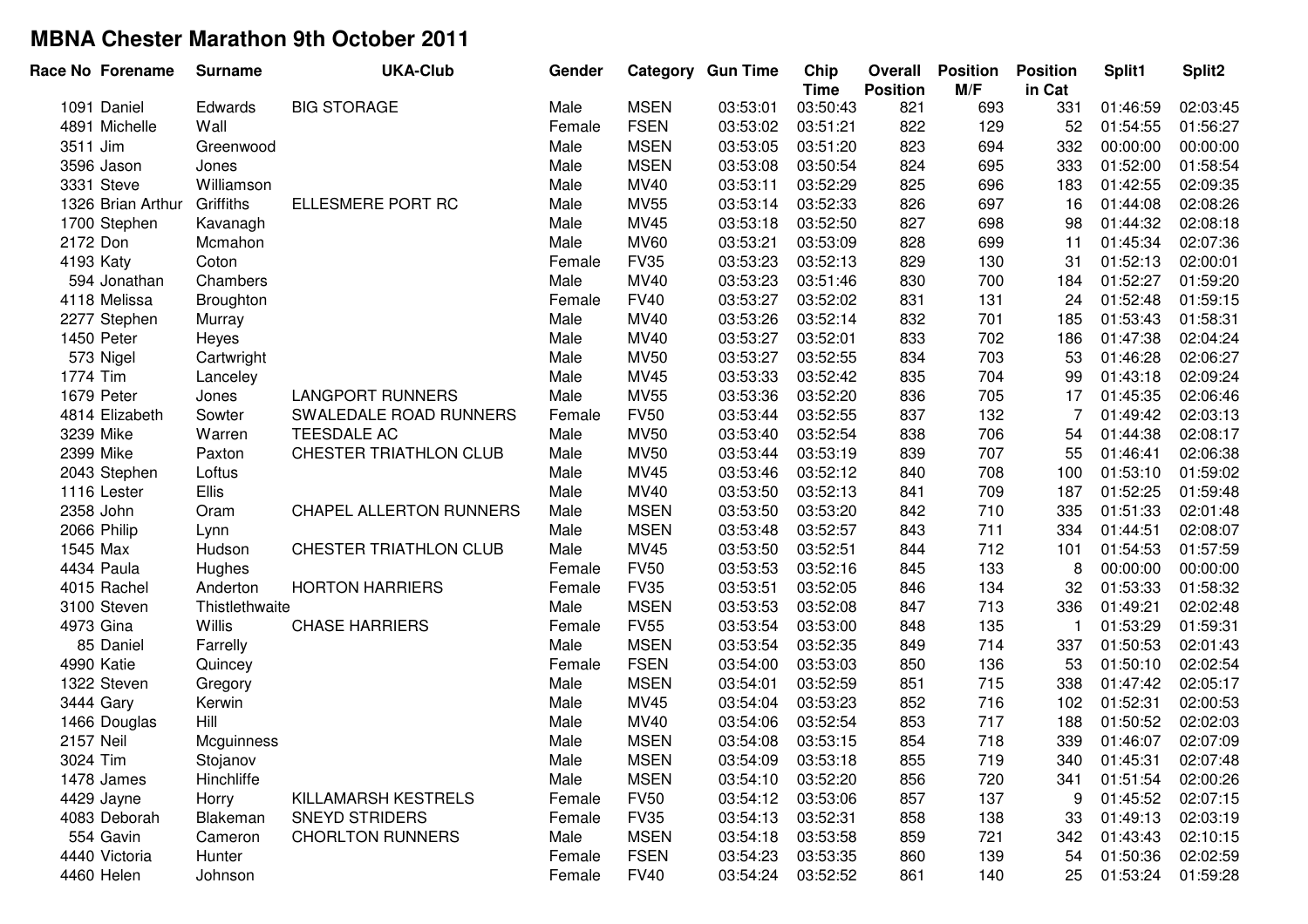| Race No Forename | <b>Surname</b>  | <b>UKA-Club</b>                         | Gender |             | <b>Category Gun Time</b> | Chip<br><b>Time</b> | Overall<br><b>Position</b> | <b>Position</b><br>M/F | <b>Position</b><br>in Cat | Split1   | Split <sub>2</sub> |
|------------------|-----------------|-----------------------------------------|--------|-------------|--------------------------|---------------------|----------------------------|------------------------|---------------------------|----------|--------------------|
| 1477 Simon       | Hilton          | <b>STOCKPORT HARRIERS</b>               | Male   | MV45        | 03:54:28                 | 03:52:55            | 862                        | 722                    | 103                       | 01:52:10 | 02:00:46           |
| 1065 Michael     | <b>Duffield</b> |                                         | Male   | MV40        | 03:54:29                 | 03:52:37            | 863                        | 723                    | 189                       | 01:52:51 | 01:59:46           |
| 2338 Gary        | O'Connor        |                                         | Male   | MV40        | 03:54:30                 | 03:52:50            | 864                        | 724                    | 190                       | 01:54:11 | 01:58:40           |
| 3314 Geraint     | Williams        | <b>CYBI STRIDERS</b>                    | Male   | MV45        | 03:54:33                 | 03:53:22            | 865                        | 725                    | 104                       | 01:50:42 | 02:02:41           |
| 2143 Tim         | Mccarthy        |                                         | Male   | <b>MSEN</b> | 03:54:36                 | 03:52:53            | 866                        | 726                    | 343                       | 01:51:41 | 02:01:13           |
| 3345 David       | Wilson          |                                         | Male   | <b>MSEN</b> | 03:54:39                 | 03:52:56            | 867                        | 727                    | 344                       | 01:48:14 | 02:04:42           |
| 3200 Mike        | Wakefield       |                                         | Male   | <b>MV50</b> | 03:54:47                 | 03:53:57            | 868                        | 728                    | 56                        | 01:46:07 | 02:07:50           |
| 2074 lan         | Maclure         |                                         | Male   | <b>MSEN</b> | 03:54:48                 | 03:54:00            | 869                        | 729                    | 345                       | 01:48:27 | 02:05:34           |
| 4755 Rosemary    | Rogers          | <b>DEESTRIDERS</b>                      | Female | <b>FV60</b> | 03:54:49                 | 03:53:56            | 870                        | 141                    | $\overline{c}$            | 01:47:35 | 02:06:21           |
| 2786 Stephen     | Spence          |                                         | Male   | <b>MV50</b> | 03:54:53                 | 03:53:54            | 871                        | 730                    | 57                        | 01:55:33 | 01:58:22           |
| 2163 lan         | Mcivor          |                                         | Male   | MV45        | 03:54:55                 | 03:52:46            | 872                        | 731                    | 105                       | 01:57:11 | 01:55:35           |
| 3247 Jim         | Watson          |                                         | Male   | <b>MV60</b> | 03:54:55                 | 03:52:28            | 873                        | 732                    | 12                        | 01:50:05 | 02:02:23           |
| 646 Paul         | Clifford        |                                         | Male   | <b>MSEN</b> | 03:54:56                 | 03:54:01            | 874                        | 733                    | 346                       | 01:51:09 | 02:02:53           |
| 1036 Andy        | <b>Dines</b>    |                                         | Male   | MV45        | 03:54:57                 | 03:54:36            | 875                        | 734                    | 106                       | 01:42:00 | 02:12:37           |
| 1529 James       | Howard          |                                         | Male   | <b>MSEN</b> | 03:55:03                 | 03:54:14            | 876                        | 735                    | 347                       | 00:00:00 | 00:00:00           |
| 3579 Barry       | Mills           |                                         | Male   | <b>MV55</b> | 03:55:04                 | 03:54:25            | 877                        | 736                    | 18                        | 00:00:00 | 00:00:00           |
| 2452 Dan         | Platt           |                                         | Male   | <b>MSEN</b> | 03:55:08                 | 03:52:36            | 878                        | 737                    | 348                       | 01:47:14 | 02:05:23           |
| 549 Andrew       | Cairns          |                                         | Male   | <b>MSEN</b> | 03:55:10                 | 03:54:11            | 879                        | 738                    | 349                       | 01:49:08 | 02:05:03           |
| 4559 Samantha    | Maher           |                                         | Female | <b>FSEN</b> | 03:55:12                 | 03:53:46            | 880                        | 142                    | 55                        | 01:53:31 | 02:00:15           |
| 2385 Graham      | Park            | QUAKERS RUNNING CLUB                    | Male   | MV45        | 03:55:13                 | 03:54:31            | 881                        | 739                    | 107                       | 01:50:03 | 02:04:29           |
| 2316 Graham      | Nolan           |                                         | Male   | MV40        | 03:55:15                 | 03:54:33            | 882                        | 740                    | 191                       | 01:49:54 | 02:04:39           |
| 3213 William     | Walker          |                                         | Male   | MV40        | 03:55:15                 | 03:54:32            | 883                        | 741                    | 192                       | 01:49:53 | 02:04:40           |
| 1347 Darren      | Hales           | <b>STOCKPORT HARRIERS</b>               | Male   | MV40        | 03:55:15                 | 03:53:33            | 884                        | 742                    | 193                       | 01:51:32 | 02:02:01           |
| 1641 Gareth      | Johnson         |                                         | Male   | <b>MSEN</b> | 03:55:17                 | 03:53:27            | 885                        | 743                    | 350                       | 01:53:10 | 02:00:17           |
| 2566 Coyle       | Roberts         |                                         | Male   | MV45        | 03:55:18                 | 03:54:50            | 886                        | 744                    | 108                       | 01:43:07 | 02:11:44           |
| 1567 Matthew     | Hunt            |                                         | Male   | MV40        | 03:55:22                 | 03:54:04            | 887                        | 745                    | 194                       | 01:52:09 | 02:01:55           |
| 3122 Andy        | Thorley         |                                         | Male   | MV40        | 03:55:23                 | 03:53:38            | 888                        | 746                    | 195                       | 01:53:12 | 02:00:26           |
| 4843 Alison      | Taylor          |                                         | Female | <b>FSEN</b> | 03:55:24                 | 03:54:53            | 889                        | 143                    | 56                        | 01:54:23 | 02:00:30           |
| 2590 Daniel      | Robinson        | <b>BIRMINGHAM RUNNING ATHLETIC Male</b> |        | <b>MSEN</b> | 03:55:24                 | 03:54:53            | 890                        | 747                    | 351                       | 00:00:00 | 00:00:00           |
| <b>1781 Nick</b> | Lansdale        |                                         | Male   | <b>MSEN</b> | 03:55:25                 | 03:54:43            | 891                        | 748                    | 352                       | 01:50:33 | 02:04:11           |
| 1289 Andrew      | Goldthorpe      |                                         | Male   | <b>MSEN</b> | 03:55:31                 | 03:54:50            | 892                        | 749                    | 353                       | 01:44:58 | 02:09:52           |
| 3245 Lee         | Wassilenko      |                                         | Male   | MV40        | 03:55:35                 | 03:55:01            | 893                        | 750                    | 196                       | 01:40:46 | 02:14:15           |
| 630 Matt         | Clarke          |                                         | Male   | <b>MSEN</b> | 03:55:37                 | 03:54:20            | 894                        | 751                    | 354                       | 01:53:36 | 02:00:45           |
| 1598 David       | <b>Ivinson</b>  |                                         | Male   | <b>MSEN</b> | 03:55:37                 | 03:55:10            | 895                        | 752                    | 355                       | 01:50:25 | 02:04:46           |
| 3263 Graham      | Vickers         |                                         | Male   | MV45        | 03:55:39                 | 03:54:56            | 896                        | 753                    | 109                       | 01:44:53 | 02:10:04           |
| 4731 Amy         | Richards        | KIRKSTALL HARRIERS                      | Female | <b>FSEN</b> | 03:55:43                 | 03:54:12            | 897                        | 144                    | 57                        | 01:54:38 | 01:59:35           |
| 1721 Tony        | Kennedy         | WEST CHESHIRE AC                        | Male   | <b>MV50</b> | 03:55:43                 | 03:54:57            | 898                        | 754                    | 58                        | 01:46:11 | 02:08:47           |
| 1748 Nige        | Kitchen         | <b>WAKEFIELD TRIATHLON CLUB</b>         | Male   | <b>MV40</b> | 03:55:44                 | 03:54:07            | 899                        | 755                    | 197                       | 01:53:09 | 02:00:58           |
| 1177 Gary        | Fernyhough      |                                         | Male   | <b>MSEN</b> | 03:55:45                 | 03:54:39            | 900                        | 756                    | 356                       | 02:00:01 | 01:54:39           |
| 2655 Bryan       | Saunders        |                                         | Male   | <b>MV55</b> | 03:55:47                 | 03:55:01            | 901                        | 757                    | 19                        | 01:54:05 | 02:00:56           |
| 2504 David       | Randall         |                                         | Male   | <b>MSEN</b> | 03:55:48                 | 03:54:29            | 902                        | 758                    | 357                       | 01:49:52 | 02:04:38           |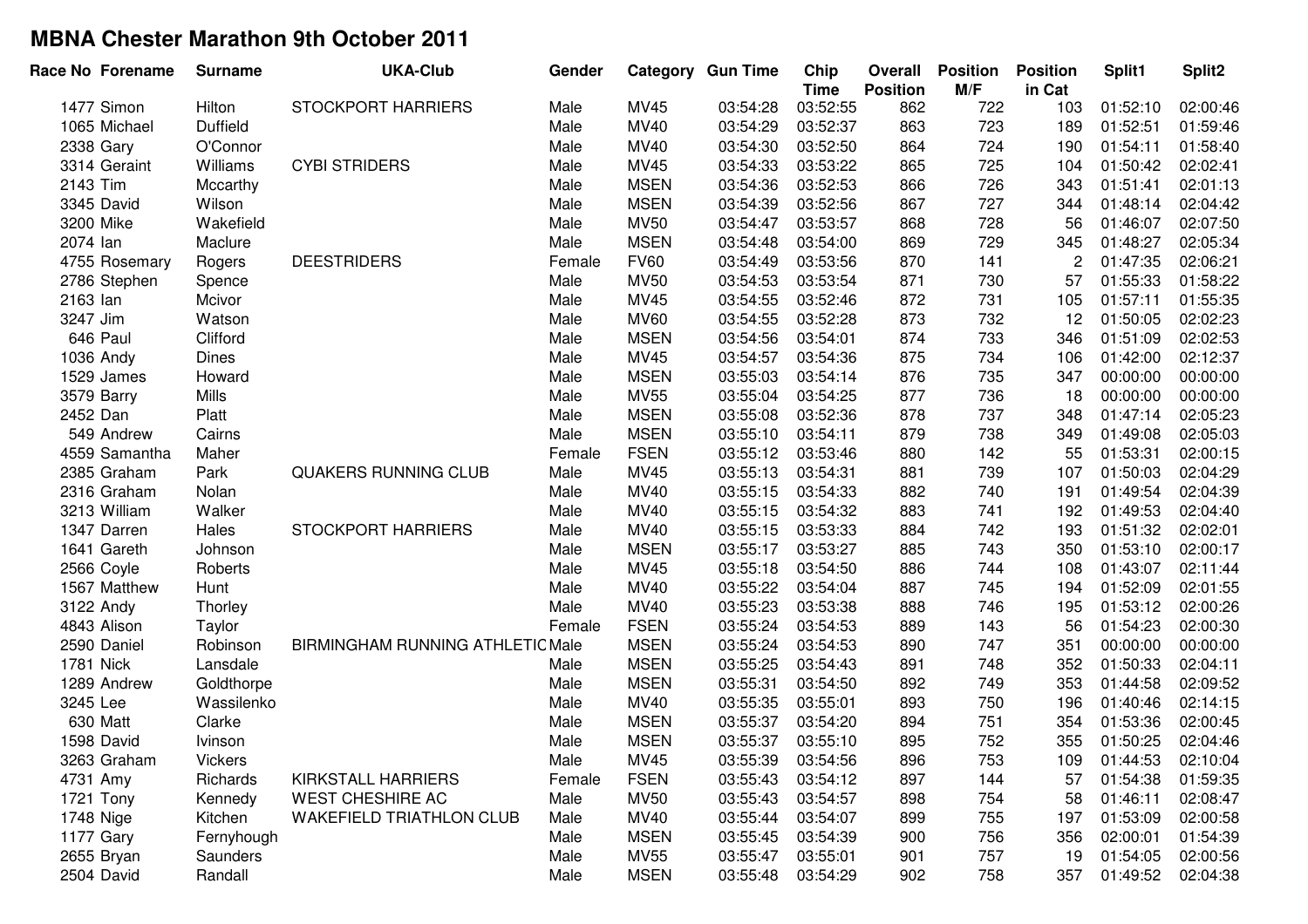| Race No Forename | <b>Surname</b> | <b>UKA-Club</b>             | Gender |             | <b>Category Gun Time</b> | Chip<br><b>Time</b> | Overall<br><b>Position</b> | <b>Position</b><br>M/F | <b>Position</b><br>in Cat | Split1   | Split <sub>2</sub> |
|------------------|----------------|-----------------------------|--------|-------------|--------------------------|---------------------|----------------------------|------------------------|---------------------------|----------|--------------------|
| 722 Richard      | Couzens        |                             | Male   | <b>MSEN</b> | 03:55:49                 | 03:54:40            | 903                        | 759                    | 358                       | 01:53:35 | 02:01:06           |
| 3455 Jean-Loup   | Ravinet        |                             | Male   | <b>MSEN</b> | 03:55:49                 | 03:54:40            | 904                        | 760                    | 359                       | 01:53:35 | 02:01:06           |
| 4948 Lisa        | Wood           | <b>WIMBLEDON WINDMILERS</b> | Female | <b>FSEN</b> | 03:55:53                 | 03:55:12            | 905                        | 145                    | 59                        | 01:49:04 | 02:06:08           |
| 3032 Michael     | Stott          |                             | Male   | MV40        | 03:55:50                 | 03:55:03            | 906                        | 761                    | 198                       | 01:49:31 | 02:05:32           |
| 4520 Michaela    | Lauder         | <b>CYBI STRIDERS</b>        | Female | <b>FSEN</b> | 03:55:53                 | 03:55:22            | 907                        | 146                    | 58                        | 01:45:21 | 02:10:02           |
| 3515 Andy        | <b>Birch</b>   |                             | Male   | <b>MSEN</b> | 03:55:53                 | 03:53:25            | 908                        | 762                    | 360                       | 01:53:04 | 02:00:21           |
| 1378 Karl        | Hannigan       | ELLESMERE PORT RC           | Male   | MV40        | 03:55:54                 | 03:55:12            | 909                        | 763                    | 199                       | 01:47:27 | 02:07:45           |
| 1782 Sergio      | Lara-Bercial   |                             | Male   | <b>MSEN</b> | 03:55:55                 | 03:55:45            | 910                        | 764                    | 361                       | 01:32:50 | 02:22:55           |
| 3591 Nick        | Slade          | <b>WATFORD JOGGERS</b>      | Male   | MV40        | 03:55:57                 | 03:54:39            | 911                        | 765                    | 200                       | 01:52:24 | 02:02:16           |
| 3498 Jamie       | Gray           |                             | Male   | MV40        | 03:55:59                 | 03:54:01            | 912                        | 766                    | 201                       | 01:52:01 | 02:02:00           |
| 627 Ellis        | Clarke         |                             | Male   | MV40        | 03:56:02                 | 03:55:08            | 913                        | 767                    | 202                       | 01:47:56 | 02:07:13           |
| 1588 Joe         | Icke           |                             | Male   | <b>MV50</b> | 03:55:59                 | 03:55:00            | 914                        | 768                    | 59                        | 01:49:57 | 02:05:04           |
| 4689 Sharon      | Plested        | ELLESMERE PORT RC           | Female | <b>FV45</b> | 03:56:03                 | 03:54:30            | 915                        | 147                    | 17                        | 01:56:17 | 01:58:13           |
| 629 Jonathan     | Clarke         | <b>GLOSSOPDALE HARRIERS</b> | Male   | <b>MV45</b> | 03:56:02                 | 03:55:08            | 916                        | 769                    | 110                       | 01:47:56 | 02:07:13           |
| 2071 Lee         | Machell        |                             | Male   | <b>MSEN</b> | 03:56:03                 | 03:53:18            | 917                        | 770                    | 362                       | 01:56:18 | 01:57:01           |
| 3578 Mike        | Larkin         |                             | Male   | <b>MSEN</b> | 03:56:05                 | 03:55:51            | 918                        | 771                    | 363                       | 01:36:51 | 02:19:00           |
| 4194 Jane        | Counsell       |                             | Female | <b>FV35</b> | 03:56:04                 | 03:55:15            | 919                        | 148                    | 34                        | 01:49:16 | 02:05:59           |
| 1498 Andy        | Holmes         |                             | Male   | <b>MSEN</b> | 03:56:06                 | 03:54:47            | 920                        | 772                    | 364                       | 01:49:31 | 02:05:17           |
| 1041 Simon       | Dobson         |                             | Male   | MV40        | 03:56:05                 | 03:55:05            | 921                        | 773                    | 203                       | 01:51:41 | 02:03:25           |
| 2303 David       | Nicholas       |                             | Male   | <b>MV50</b> | 03:56:06                 | 03:55:27            | 922                        | 774                    | 60                        | 01:47:42 | 02:07:46           |
| 2544 lan         | Richards       |                             | Male   | <b>MV50</b> | 03:56:08                 | 03:55:08            | 923                        | 775                    | 61                        | 01:45:38 | 02:09:30           |
| 337 Mark         | Barrow         | <b>CLYDESDALE HARRIERS</b>  | Male   | <b>MSEN</b> | 03:56:09                 | 03:55:14            | 924                        | 776                    | 365                       | 01:50:32 | 02:04:42           |
| 4850 Val         | Taylor         |                             | Female | <b>FV45</b> | 03:56:10                 | 03:54:24            | 925                        | 149                    | 18                        | 01:53:11 | 02:01:14           |
| 1449 Alexander   | Heyes          |                             | Male   | <b>MSEN</b> | 03:56:13                 | 03:54:43            | 926                        | 777                    | 366                       | 01:46:53 | 02:07:50           |
| 4672 Kelly       | Paterson       | MANCHESTER TRIATHLON CLUB   | Female | <b>FSEN</b> | 03:56:14                 | 03:54:57            | 927                        | 150                    | 60                        | 01:59:23 | 01:55:34           |
| 3250 Gareth      | Weaver         | <b>WESTON AC</b>            | Male   | <b>MSEN</b> | 03:56:15                 | 03:54:49            | 928                        | 778                    | 367                       | 01:49:30 | 02:05:20           |
| 4075 Jayne       | Bevan          |                             | Female | <b>FV35</b> | 03:56:17                 | 03:55:08            | 929                        | 151                    | 35                        | 01:52:23 | 02:02:45           |
| 4236 Kate        | Doyle          |                             | Female | <b>FSEN</b> | 03:56:18                 | 03:54:37            | 930                        | 152                    | 61                        | 01:54:24 | 02:00:13           |
| 506 Chris        | <b>Brunton</b> |                             | Male   | MV40        | 03:56:19                 | 03:55:30            | 931                        | 779                    | 204                       | 01:50:07 | 02:05:23           |
| 4740 Lesley      | Richardson     |                             | Female | <b>FV45</b> | 03:56:20                 | 03:54:44            | 932                        | 153                    | 19                        | 01:58:44 | 01:56:01           |
| 1194 Mark        | Fletcher       |                             | Male   | <b>MSEN</b> | 03:56:20                 | 03:54:20            | 933                        | 780                    | 368                       | 01:47:56 | 02:06:24           |
| 3022 John        | Stockley       |                             | Male   | <b>MSEN</b> | 03:56:20                 | 03:55:24            | 934                        | 781                    | 369                       | 01:55:29 | 01:59:55           |
| 200 Martin       | Abell          |                             | Male   | <b>MSEN</b> | 03:56:20                 | 03:55:23            | 935                        | 782                    | 370                       | 01:55:29 | 01:59:55           |
| 705 Rob          | Cope           |                             | Male   | <b>MV40</b> | 03:56:22                 | 03:55:32            | 936                        | 783                    | 205                       | 01:44:46 | 02:10:46           |
| 4116 Sally       | <b>Broom</b>   |                             | Female | <b>FV40</b> | 03:56:27                 | 03:55:30            | 937                        | 154                    | 26                        | 01:54:16 | 02:01:14           |
| 1015 John        | Dean           | <b>TIVERTON HARRIERS</b>    | Male   | <b>MV55</b> | 03:56:31                 | 03:55:27            | 938                        | 784                    | 20                        | 01:52:02 | 02:03:25           |
| 1563 Colin       | Hunt           |                             | Male   | <b>MV55</b> | 03:56:33                 | 03:55:01            | 939                        | 785                    | 21                        | 01:55:04 | 01:59:57           |
| 352 David        | <b>Bastow</b>  |                             | Male   | MV40        | 03:56:35                 | 03:56:18            | 940                        | 786                    | 206                       | 01:45:38 | 02:10:40           |
| 3174 Liam        | Tyrrell        |                             | Male   | <b>MSEN</b> | 03:56:37                 | 03:56:06            | 941                        | 787                    | 371                       | 01:41:32 | 02:14:35           |
| 4276 Lisa        | Fawcett        |                             | Female | <b>FV35</b> | 03:56:38                 | 03:55:16            | 942                        | 155                    | 36                        | 01:54:44 | 02:00:33           |
| 4003 Catherine   | Adamson        |                             | Female | <b>FSEN</b> | 03:56:39                 | 03:55:27            | 943                        | 156                    | 62                        | 01:56:53 | 01:58:35           |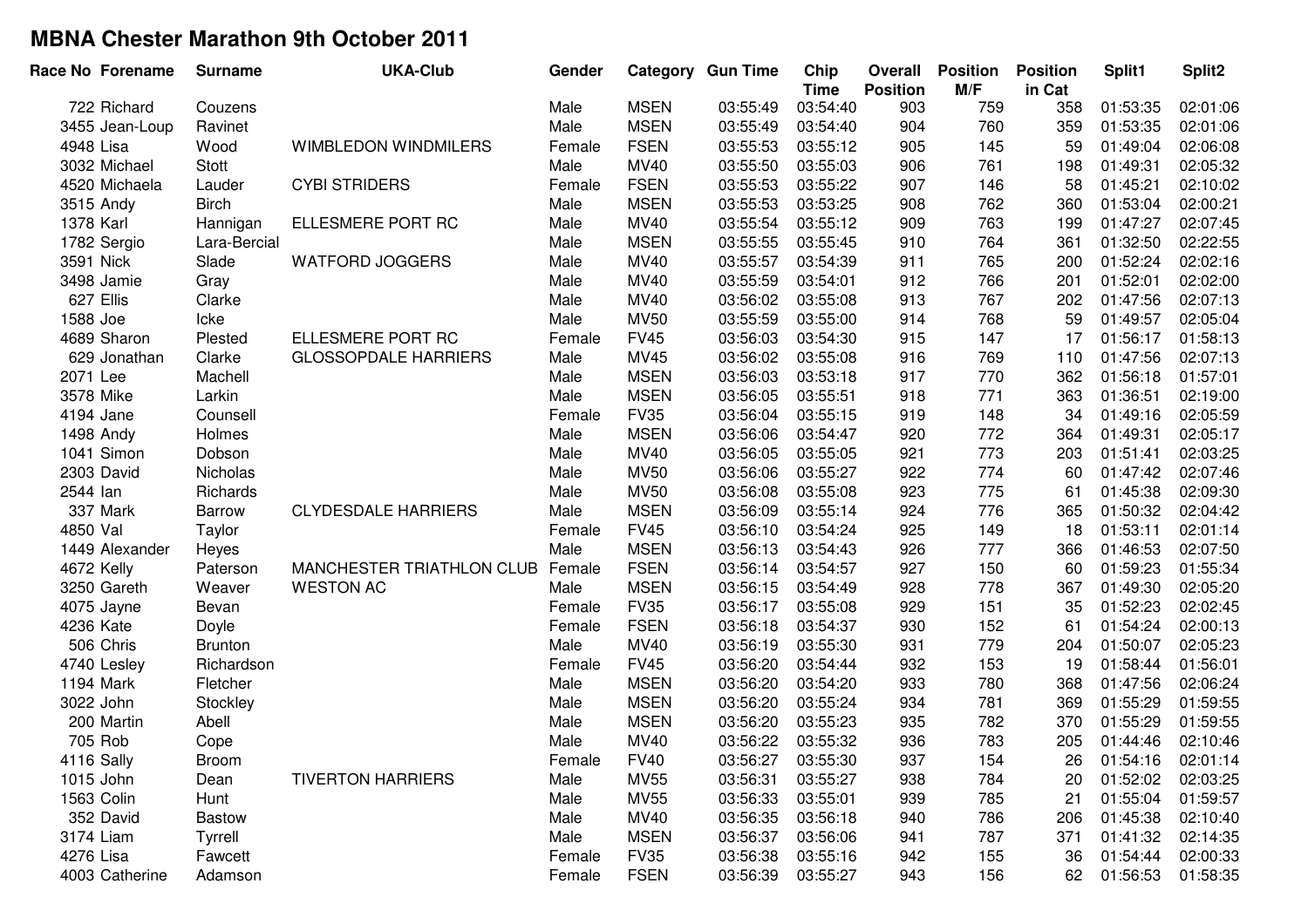| Race No Forename | <b>Surname</b> | <b>UKA-Club</b>                         | Gender |             | <b>Category Gun Time</b> | Chip<br><b>Time</b> | Overall<br><b>Position</b> | <b>Position</b><br>M/F | <b>Position</b><br>in Cat | Split1   | Split <sub>2</sub> |
|------------------|----------------|-----------------------------------------|--------|-------------|--------------------------|---------------------|----------------------------|------------------------|---------------------------|----------|--------------------|
| 2676 Scott       | Sealey         |                                         | Male   | <b>MSEN</b> | 03:56:46                 | 03:55:49            | 944                        | 788                    | 372                       | 01:54:10 | 02:01:40           |
| 2774 Jonathan    | Smithurst      |                                         | Male   | <b>MSEN</b> | 03:56:49                 | 03:55:53            | 945                        | 789                    | 373                       | 01:43:32 | 02:12:21           |
| 662 Jonathan     | Cole           | ELLESMERE PORT RC                       | Male   | <b>MSEN</b> | 03:56:49                 | 03:56:37            | 946                        | 790                    | 374                       | 01:37:09 | 02:19:28           |
| 1353 Chris       | Hall           |                                         | Male   | <b>MSEN</b> | 03:56:49                 | 03:55:12            | 947                        | 791                    | 375                       | 01:53:30 | 02:01:42           |
| 3427 Michael     | Dolan          |                                         | Male   | MV45        | 03:56:52                 | 03:56:11            | 948                        | 792                    | 111                       | 01:41:11 | 02:15:01           |
| 1345 Andrew      | Hackland       | ROYAL NAVY ATHLETICS CLUB               | Male   | <b>MSEN</b> | 03:56:53                 | 03:53:53            | 949                        | 793                    | 376                       | 01:53:55 | 01:59:59           |
| 1453 Chris       | Heys           |                                         | Male   | <b>MSEN</b> | 03:56:54                 | 03:56:15            | 950                        | 794                    | 377                       | 01:43:10 | 02:13:06           |
| 1711 David       | Kelly          | <b>UKNETRUNNER</b>                      | Male   | <b>MSEN</b> | 03:56:54                 | 03:56:10            | 951                        | 795                    | 378                       | 01:43:56 | 02:12:15           |
| 3349 Jason       | Wilson         | SWINTON RUNNING CLUB                    | Male   | <b>MSEN</b> | 03:56:55                 | 03:56:16            | 952                        | 796                    | 379                       | 01:43:18 | 02:12:58           |
| 4338 Hannah      | Graham         |                                         | Female | <b>FSEN</b> | 03:56:59                 | 03:55:29            | 953                        | 157                    | 63                        | 01:50:10 | 02:05:20           |
| 1765 Anthony     | Lalwess        |                                         | Male   | MV40        | 03:56:58                 | 03:56:15            | 954                        | 797                    | 207                       | 01:47:51 | 02:08:24           |
| 3423 Thomas      | Castle         |                                         | Male   | <b>MSEN</b> | 03:56:59                 | 03:55:48            | 955                        | 798                    | 380                       | 01:49:55 | 02:05:53           |
| 2282 Karl        | Nash           |                                         | Male   | <b>MSEN</b> | 03:57:03                 | 03:56:40            | 956                        | 799                    | 381                       | 01:43:36 | 02:13:05           |
| 2342 Martin      | O'Donnell      |                                         | Male   | MV40        | 03:57:01                 | 03:55:36            | 957                        | 800                    | 208                       | 01:50:47 | 02:04:49           |
| 1659 Darrell     | Jones          |                                         | Male   | MV45        | 03:57:03                 | 03:55:24            | 958                        | 801                    | 112                       | 01:51:45 | 02:03:40           |
| 3154 Stephen     | Trotter        |                                         | Male   | <b>MSEN</b> | 03:57:11                 | 03:54:41            | 959                        | 802                    | 382                       | 01:54:05 | 02:00:36           |
| 2412 John        | Peaker         | CHESTER TRIATHLON CLUB                  | Male   | MV45        | 03:57:15                 | 03:56:02            | 960                        | 803                    | 113                       | 01:51:22 | 02:04:40           |
| 616 David        | Churchill      |                                         | Male   | MV45        | 03:57:17                 | 03:56:32            | 961                        | 804                    | 114                       | 01:51:15 | 02:06:02           |
| 2000 Andy        | Leathem        |                                         | Male   | <b>MSEN</b> | 03:57:20                 | 03:56:12            | 962                        | 805                    | 383                       | 00:00:00 | 00:00:00           |
| 2613 Geoff       | Ross           |                                         | Male   | MV40        | 03:57:20                 | 03:56:12            | 963                        | 806                    | 209                       | 01:52:48 | 02:03:24           |
| 1607 Andy        | James          |                                         | Male   | MV40        | 03:57:22                 | 03:56:02            | 964                        | 807                    | 210                       | 01:53:54 | 02:02:08           |
| <b>2600 Paul</b> | Rodway         |                                         | Male   | MV40        | 03:57:22                 | 03:55:19            | 965                        | 808                    | 211                       | 01:49:14 | 02:06:06           |
| 4121 Tracey      | <b>Bruce</b>   | LANCASTER & MORECAMBE AC                | Female | <b>FV40</b> | 03:57:24                 | 03:56:19            | 966                        | 158                    | 27                        | 01:56:36 | 01:59:43           |
| 213 Steven       | Alder          | STONE MASTER MARATHONERS Male           |        | <b>MSEN</b> | 03:57:26                 | 03:56:02            | 967                        | 809                    | 384                       | 01:52:43 | 02:03:19           |
| 4797 Deborah     | Shearsmith     | <b>MARKET DRAYTON RUNNING CLUFemale</b> |        | <b>FV40</b> | 03:57:30                 | 03:56:00            | 968                        | 159                    | 28                        | 01:58:59 | 01:57:02           |
| 2486 Andrew      | Prosser        | SHROPSHIRE SHUFFLERS                    | Male   | MV40        | 03:57:28                 | 03:56:11            | 969                        | 810                    | 212                       | 01:52:13 | 02:03:59           |
| 2296 Benjamin    | Newman         |                                         | Male   | <b>MSEN</b> | 03:57:30                 | 03:55:39            | 970                        | 811                    | 385                       | 01:52:11 | 02:03:29           |
| 4384 Sam         | Hatton         | MARKET DRAYTON RUNNING CLUFemale        |        | <b>FV45</b> | 03:57:31                 | 03:56:00            | 971                        | 160                    | 20                        | 01:58:59 | 01:57:02           |
| 3368 Luke        | Wood           |                                         | Male   | <b>MSEN</b> | 03:57:34                 | 03:55:47            | 972                        | 812                    | 386                       | 01:51:40 | 02:04:08           |
| 4833 Emily       | Sunderland     | ALDERSHOT & FARNHAM                     | Female | <b>FV35</b> | 03:57:33                 | 03:55:00            | 973                        | 161                    | 37                        | 01:54:30 | 02:00:30           |
| 2138 Kenny       | Mccallum       |                                         | Male   | MV40        | 03:57:34                 | 03:57:05            | 974                        | 813                    | 213                       | 01:56:01 | 02:01:04           |
| 327 Jason        | <b>Barnes</b>  |                                         | Male   | MV40        | 03:57:36                 | 03:56:34            | 975                        | 814                    | 214                       | 01:49:26 | 02:07:08           |
| 1719 lan         | Kennedy        |                                         | Male   | <b>MSEN</b> | 03:57:38                 | 03:55:11            | 976                        | 815                    | 387                       | 01:58:05 | 01:57:07           |
| 5008 Julia       | Van Huysstseen |                                         | Female | <b>FSEN</b> | 03:57:41                 | 03:56:55            | 977                        | 162                    | 64                        | 01:51:25 | 02:05:30           |
| 3471 Ross        | Winney         |                                         | Male   | <b>MSEN</b> | 03:57:40                 | 03:57:10            | 978                        | 816                    | 388                       | 01:54:55 | 02:02:15           |
| 3472 Tom         | Winney         |                                         | Male   | <b>MSEN</b> | 03:57:41                 | 03:57:11            | 979                        | 817                    | 389                       | 01:54:56 | 02:02:16           |
| 424 Patrick      | Bonner         |                                         | Male   | <b>MSEN</b> | 03:57:46                 | 03:57:25            | 980                        | 818                    | 390                       | 01:49:27 | 02:07:58           |
| 2050 Matthew     | Lord           |                                         | Male   | <b>MV40</b> | 03:57:50                 | 03:57:13            | 981                        | 819                    | 215                       | 01:46:55 | 02:10:19           |
| 2668 Chris       | Scott          |                                         | Male   | <b>MV45</b> | 03:57:52                 | 03:56:04            | 982                        | 820                    | 115                       | 01:51:42 | 02:04:23           |
| 322 Simon        | Barker         |                                         | Male   | <b>MSEN</b> | 03:57:52                 | 03:56:15            | 983                        | 821                    | 391                       | 01:54:26 | 02:01:50           |
| 1400 Adrian      | Harrop         |                                         | Male   | MV40        | 03:57:50                 | 03:55:44            | 984                        | 822                    | 216                       | 01:58:45 | 01:56:59           |
|                  |                |                                         |        |             |                          |                     |                            |                        |                           |          |                    |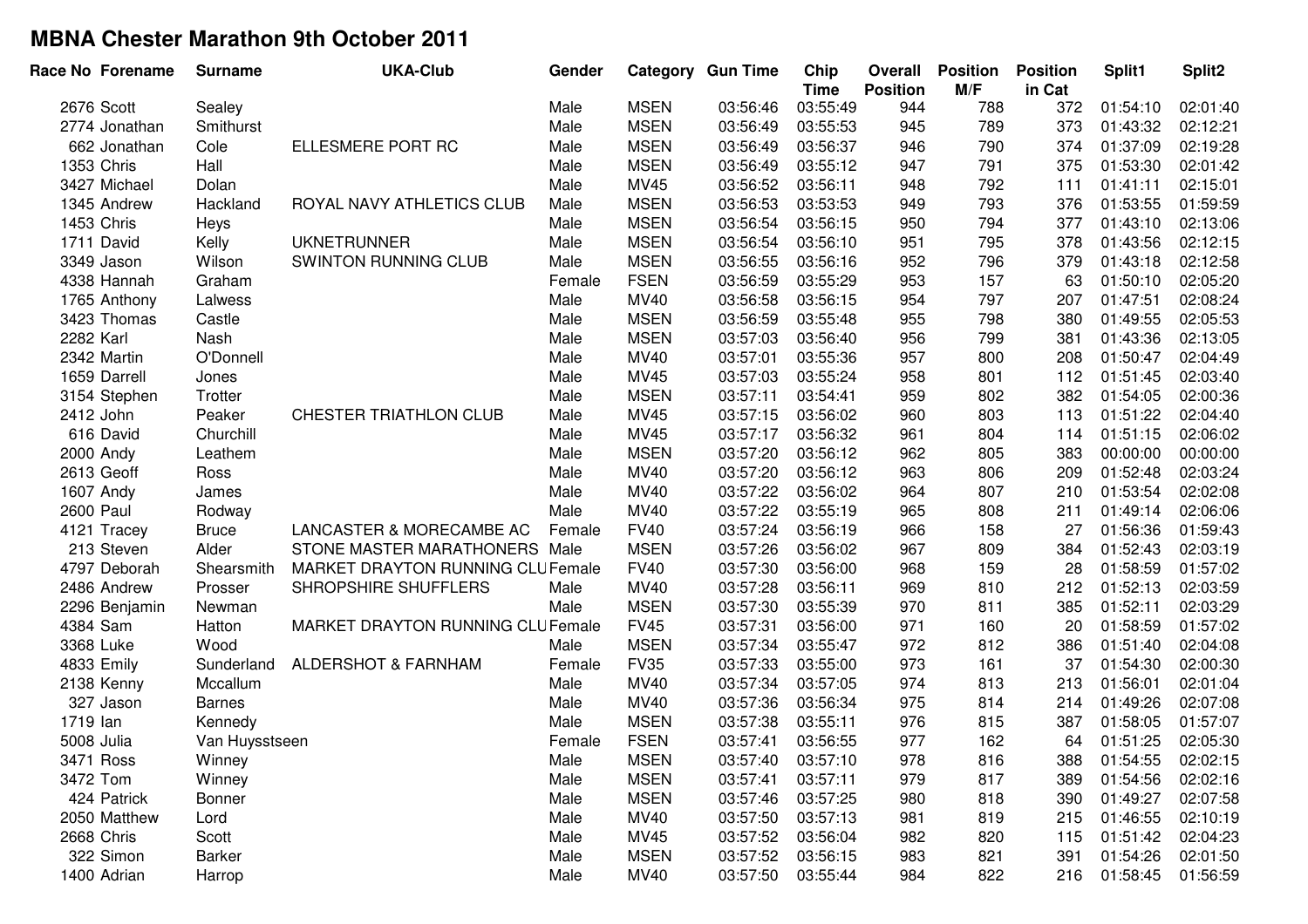| Race No Forename  | <b>Surname</b> | <b>UKA-Club</b>                   | Gender |             | <b>Category Gun Time</b> | Chip<br><b>Time</b> | Overall<br><b>Position</b> | <b>Position</b><br>M/F | <b>Position</b><br>in Cat | Split1   | Split <sub>2</sub> |
|-------------------|----------------|-----------------------------------|--------|-------------|--------------------------|---------------------|----------------------------|------------------------|---------------------------|----------|--------------------|
| 400 Mark          | Bilsborough    | <b>MAIDSTONE HARRIERS</b>         | Male   | <b>MV50</b> | 03:57:52                 | 03:55:49            | 985                        | 823                    | 62                        | 00:00:00 | 00:00:00           |
| 431 Jason         | <b>Bostock</b> |                                   | Male   | <b>MSEN</b> | 03:57:57                 | 03:57:33            | 986                        | 824                    | 392                       | 01:43:45 | 02:13:49           |
| 4726 Rebecca      | Reid           |                                   | Female | <b>FV35</b> | 03:57:53                 | 03:56:13            | 987                        | 163                    | 38                        | 00:00:00 | 00:00:00           |
| 2307 Paul         | <b>Nichols</b> |                                   | Male   | MV40        | 03:57:57                 | 03:57:33            | 988                        | 825                    | 217                       | 00:00:00 | 00:00:00           |
| 3091 Stephen      | Taylor         | <b>CHAPEL ALLERTON RUNNERS</b>    | Male   | MV40        | 03:57:59                 | 03:56:35            | 989                        | 826                    | 218                       | 01:55:09 | 02:01:26           |
| 2179 Dean         | Mcmillan       |                                   | Male   | <b>MSEN</b> | 03:58:01                 | 03:57:41            | 990                        | 827                    | 393                       | 01:40:17 | 02:17:25           |
| 4374 Sarah        | Hargreaves     | POCKLINGTON RUNNERS               | Female | <b>FV45</b> | 03:58:02                 | 03:56:31            | 991                        | 164                    | 21                        | 01:55:36 | 02:00:55           |
| <b>4357 Elliw</b> | Haf            |                                   | Female | <b>FSEN</b> | 03:58:07                 | 03:56:19            | 992                        | 165                    | 65                        | 01:54:25 | 02:01:54           |
| 2543 Gary         | Richards       |                                   | Male   | MV40        | 03:58:03                 | 03:56:00            | 993                        | 828                    | 219                       | 01:57:48 | 01:58:13           |
| 474 S             | <b>Brigham</b> |                                   | Male   | <b>MSEN</b> | 03:58:07                 | 03:57:46            | 994                        | 829                    | 394                       | 01:44:12 | 02:13:34           |
| 2401 Lighty       | Payne          | <b>UK ATHLETICS</b>               | Male   | <b>MSEN</b> | 03:58:09                 | 03:57:48            | 995                        | 830                    | 395                       | 01:44:12 | 02:13:37           |
| 3073 Dave         | Taylor         | CITY OF CHESTER TRIATHLON CL Male |        | <b>MV60</b> | 03:58:09                 | 03:57:35            | 996                        | 831                    | 13                        | 01:45:04 | 02:12:32           |
| 1702 Mick         | Kayley         |                                   | Male   | <b>MV50</b> | 03:58:11                 | 03:56:01            | 997                        | 832                    | 63                        | 00:00:00 | 00:00:00           |
| 2112 Mark         | Martin         |                                   | Male   | <b>MSEN</b> | 03:58:13                 | 03:56:41            | 998                        | 833                    | 396                       | 01:53:19 | 02:03:22           |
| 2621 Alastair     | Rough          | DRAGONS RUNNING CLUB              | Male   | <b>MSEN</b> | 03:58:14                 | 03:57:38            | 999                        | 834                    | 397                       | 01:55:53 | 02:01:45           |
| 2529 Chris        | Reed           |                                   | Male   | <b>MSEN</b> | 03:58:18                 | 03:57:23            | 1000                       | 835                    | 399                       | 01:45:18 | 02:12:06           |
| 1029 Michael      | Devine         |                                   | Male   | <b>MSEN</b> | 03:58:17                 | 03:56:31            | 1001                       | 836                    | 398                       | 01:51:38 | 02:04:53           |
| 1743 Kevin        | Kipp           | <b>BISHOPS STORTFORD RC</b>       | Male   | <b>MV55</b> | 03:58:18                 | 03:57:09            | 1002                       | 837                    | 22                        | 01:51:18 | 02:05:51           |
| 3251 Chris        | Webb           |                                   | Male   | <b>MSEN</b> | 03:58:19                 | 03:57:10            | 1003                       | 838                    | 400                       | 01:46:55 | 02:10:16           |
| 1749 Martin       | Kitson         | <b>TEESDALE TRI</b>               | Male   | MV45        | 03:58:19                 | 03:56:39            | 1004                       | 839                    | 116                       | 01:53:15 | 02:03:25           |
| 1061 Anthony      | Driscoll       |                                   | Male   | MV40        | 03:58:20                 | 03:56:24            | 1005                       | 840                    | 220                       | 01:54:10 | 02:02:15           |
| 2100 Mark         | Mcburnie       | ROCHDALE HARRIERS                 | Male   | MV45        | 03:58:24                 | 03:57:03            | 1006                       | 841                    | 117                       | 01:57:31 | 01:59:33           |
| 2318 Matt         | Norgate        |                                   | Male   | <b>MSEN</b> | 03:58:32                 | 03:55:46            | 1007                       | 842                    | 401                       | 00:00:00 | 00:00:00           |
| 1063 Warren       | D'Rozario      | SANDWELL VALLEY RC                | Male   | <b>MV50</b> | 03:58:34                 | 03:56:36            | 1008                       | 843                    | 64                        | 01:54:07 | 02:02:29           |
| 3026 Ben          | Stoneman       |                                   | Male   | <b>MSEN</b> | 03:58:36                 | 03:57:15            | 1009                       | 844                    | 402                       | 01:57:38 | 01:59:37           |
| 470 David         | <b>Bridges</b> |                                   | Male   | MV40        | 03:58:37                 | 03:56:53            | 1010                       | 845                    | 221                       | 01:55:35 | 02:01:18           |
| 2745 James        | Sloan          |                                   | Male   | <b>MSEN</b> | 03:58:38                 | 03:57:06            | 1011                       | 846                    | 403                       | 01:51:30 | 02:05:37           |
| 267 Mick          | Ashley         |                                   | Male   | MV45        | 03:58:39                 | 03:57:26            | 1012                       | 847                    | 118                       | 01:56:43 | 02:00:43           |
| 4621 Liz          | Moyes          | DRAGONS RUNNING CLUB              | Female | <b>FV45</b> | 03:58:45                 | 03:57:16            | 1013                       | 166                    | 22                        | 01:57:22 | 01:59:54           |
| 2347 Pat          | O'Hagan        |                                   | Male   | <b>MV50</b> | 03:58:43                 | 03:57:46            | 1014                       | 848                    | 65                        | 01:54:32 | 02:03:14           |
| 526 Pete          | Burgham        |                                   | Male   | <b>MSEN</b> | 03:58:45                 | 03:57:42            | 1015                       | 849                    | 404                       | 01:52:26 | 02:05:16           |
| 2103 Justin       | Marrow         |                                   | Male   | <b>MSEN</b> | 03:58:51                 | 03:57:37            | 1016                       | 850                    | 405                       | 01:55:11 | 02:02:26           |
| 2685 lain         | Seville        |                                   | Male   | MV40        | 03:58:52                 | 03:58:32            | 1017                       | 851                    | 222                       | 01:51:49 | 02:06:44           |
| 3594 Kevin        | Evans          |                                   | Male   | <b>MSEN</b> | 03:58:55                 | 03:57:14            | 1018                       | 852                    | 406                       | 01:44:38 | 02:12:36           |
| <b>1107 Paul</b>  | Eilles         | DERWENTSIDE AC                    | Male   | MV40        | 03:58:56                 | 03:58:43            | 1019                       | 853                    | 223                       | 01:41:53 | 02:16:50           |
| 3466 David        | Wakefield      | <b>SERPENTINE</b>                 | Male   | <b>MV40</b> | 03:58:57                 | 03:58:22            | 1020                       | 854                    | 224                       | 01:44:44 | 02:13:39           |
| 2670 Gary         | Scott          |                                   | Male   | <b>MSEN</b> | 03:59:00                 | 03:57:32            | 1021                       | 855                    | 407                       | 00:00:00 | 00:00:00           |
| 453 Stephen       | <b>Bradley</b> | <b>ROAD RUNNERS CLUB</b>          | Male   | <b>MV50</b> | 03:59:01                 | 03:56:38            | 1022                       | 856                    | 66                        | 01:56:23 | 02:00:15           |
| 364 Brian         | Beattie        | <b>WEST CHESHIRE AC</b>           | Male   | <b>MV65</b> | 03:59:01                 | 03:58:14            | 1023                       | 857                    | 6                         | 01:55:33 | 02:02:42           |
| 1127 Michael      | Escolme        | <b>SANDBACH STRIDERS</b>          | Male   | MV40        | 03:59:06                 | 03:57:55            | 1024                       | 858                    | 225                       | 01:48:36 | 02:09:19           |
| 2370 Steffan      | Owen           |                                   | Male   | <b>MSEN</b> | 03:59:07                 | 03:58:33            | 1025                       | 859                    | 408                       | 01:50:58 | 02:07:36           |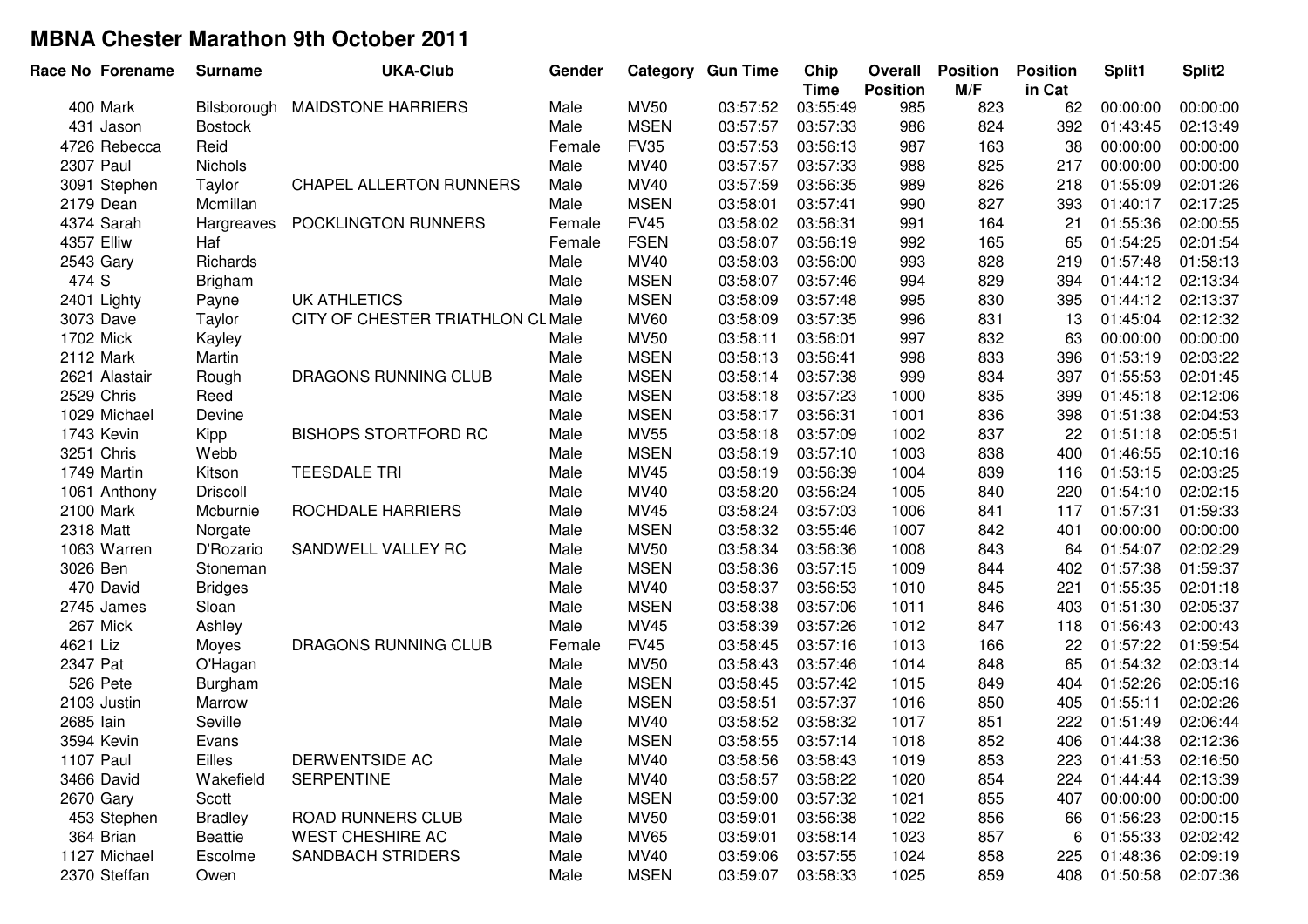| Race No Forename | <b>Surname</b> | <b>UKA-Club</b>                       | Gender |             | <b>Category Gun Time</b> | Chip<br><b>Time</b> | Overall<br><b>Position</b> | <b>Position</b><br>M/F | <b>Position</b><br>in Cat | Split1   | Split <sub>2</sub> |
|------------------|----------------|---------------------------------------|--------|-------------|--------------------------|---------------------|----------------------------|------------------------|---------------------------|----------|--------------------|
| 1401 Richard     | Hart           |                                       | Male   | <b>MSEN</b> | 03:59:08                 | 03:57:21            | 1026                       | 860                    | 409                       | 00:00:00 | 00:00:00           |
| 3093 Nicky       | Teare          |                                       | Male   | <b>MSEN</b> | 03:59:08                 | 03:57:23            | 1027                       | 861                    | 410                       | 01:59:22 | 01:58:01           |
| 2343 Ronan       | O'Driscoll     |                                       | Male   | <b>MV55</b> | 03:59:11                 | 03:57:58            | 1028                       | 862                    | 23                        | 01:52:16 | 02:05:43           |
| 1510 Barrie      | Ainscow        | <b>DRAGONS RUNNING CLUB</b>           | Male   | MV45        | 03:59:13                 | 03:57:34            | 1029                       | 863                    | 119                       | 01:53:56 | 02:03:38           |
| 2212 Brian       | Mills          | 100 MARATHON CLUB                     | Male   | <b>MV55</b> | 03:59:13                 | 03:57:49            | 1030                       | 864                    | 24                        | 00:00:00 | 00:00:00           |
| 2666 David       | Scotcher       | MARKET DRAYTON RUNNING CLUMale        |        | MV40        | 03:59:18                 | 03:58:15            | 1031                       | 865                    | 226                       | 01:46:15 | 02:12:00           |
| 1040 Liam        | Dobbin         |                                       | Male   | <b>MSEN</b> | 03:59:15                 | 03:58:14            | 1032                       | 866                    | 411                       | 01:49:26 | 02:08:48           |
| 4668 Sara        | Parry          |                                       | Female | <b>FSEN</b> | 03:59:20                 | 03:57:59            | 1033                       | 167                    | 66                        | 01:59:16 | 01:58:43           |
| 4696 Sue         | Powell         |                                       | Female | <b>FV40</b> | 03:59:20                 | 03:57:52            | 1034                       | 168                    | 29                        | 01:53:00 | 02:04:52           |
| 4955 Carol       | Wright         |                                       | Female | <b>FV45</b> | 03:59:21                 | 03:58:26            | 1035                       | 169                    | 23                        | 01:57:28 | 02:00:59           |
| 4907 Karen       | Watson         |                                       | Female | <b>FSEN</b> | 03:59:27                 | 03:57:51            | 1036                       | 170                    | 67                        | 01:53:52 | 02:04:00           |
| 3037 Adam        | Strefford      |                                       | Male   | <b>MSEN</b> | 03:59:28                 | 03:58:55            | 1037                       | 867                    | 412                       | 01:42:20 | 02:16:35           |
| 289 Gareth       | Bailey         | PRESTATYN RC                          | Male   | <b>MSEN</b> | 03:59:31                 | 03:58:58            | 1038                       | 868                    | 413                       | 01:40:02 | 02:18:56           |
| 1769 Gregory     | Lambert        | LANCASTER & MORECAMBE AC              | Male   | <b>MV60</b> | 03:59:29                 | 03:57:30            | 1039                       | 869                    | 14                        | 01:55:01 | 02:02:29           |
| 1057 Steve       | Downes         |                                       | Male   | MV45        | 03:59:32                 | 03:58:47            | 1040                       | 870                    | 120                       | 01:46:08 | 02:12:39           |
| 1593 David       | Irvine         |                                       | Male   | <b>MV50</b> | 03:59:32                 | 03:58:42            | 1041                       | 871                    | 67                        | 00:00:00 | 00:00:00           |
| 771 Fidler       | David          |                                       | Male   | <b>MSEN</b> | 03:59:34                 | 03:58:26            | 1042                       | 872                    | 414                       | 01:56:12 | 02:02:15           |
| 3450 Richard     | Morris         |                                       | Male   | MV40        | 03:59:35                 | 03:58:35            | 1043                       | 873                    | 227                       | 01:52:16 | 02:06:19           |
| 2418 Andrew      | Peck           | <b>GREAT YARMOUTH ROAD RUNNE Male</b> |        | MV40        | 03:59:40                 | 03:58:16            | 1044                       | 874                    | 228                       | 01:52:05 | 02:06:12           |
| 308 Neil         | <b>Ballard</b> | <b>OSWESTRY OLYMPIANS</b>             | Male   | <b>MV50</b> | 03:59:43                 | 03:59:04            | 1045                       | 875                    | 68                        | 01:50:56 | 02:08:08           |
| 284 Barry        | Bacon          |                                       | Male   | MV40        | 03:59:44                 | 03:58:23            | 1046                       | 876                    | 229                       | 01:52:08 | 02:06:15           |
| 4062 Lucy        | Beaumont       | <b>KENILWORTH RUNNERS</b>             | Female | <b>FSEN</b> | 03:59:52                 | 03:59:08            | 1047                       | 171                    | 68                        | 01:54:18 | 02:04:51           |
| 4796 Theresa     | Shaw           |                                       | Female | <b>FV40</b> | 03:59:46                 | 03:58:27            | 1048                       | 172                    | 30                        | 01:55:57 | 02:02:31           |
| 654 Andrew       | Coates         |                                       | Male   | <b>MSEN</b> | 03:59:53                 | 03:57:24            | 1049                       | 877                    | 415                       | 01:57:22 | 02:00:02           |
| 2080 George      | Mahood         |                                       | Male   | <b>MSEN</b> | 03:59:54                 | 03:58:22            | 1050                       | 878                    | 416                       | 01:54:09 | 02:04:14           |
| 2422 Alan        | Percival       | <b>HERMITAGE HARRIERS</b>             | Male   | MV45        | 03:59:53                 | 03:58:11            | 1051                       | 879                    | 121                       | 01:56:17 | 02:01:54           |
| 2459 Raymond     | Porter         |                                       | Male   | MV40        | 03:59:55                 | 03:58:35            | 1052                       | 880                    | 230                       | 00:00:00 | 00:00:00           |
| 1284 Keith       | Godfrey        |                                       | Male   | MV40        | 03:59:58                 | 03:58:58            | 1053                       | 881                    | 231                       | 01:46:17 | 02:12:41           |
| 262 Chris        | Ashcroft       |                                       | Male   | <b>MV50</b> | 03:59:55                 | 03:58:27            | 1054                       | 882                    | 69                        | 01:54:32 | 02:03:55           |
| 4310 Claire      | Galt           | <b>GMP</b>                            | Female | <b>FV35</b> | 04:00:00                 | 03:58:57            | 1055                       | 173                    | 39                        | 01:55:36 | 02:03:21           |
| 1232 Roger       | Galt           | <b>GMP</b>                            | Male   | MV45        | 04:00:00                 | 03:58:57            | 1056                       | 883                    | 122                       | 01:55:36 | 02:03:21           |
| 727 Ian          | Craigie        |                                       | Male   | <b>MSEN</b> | 04:00:01                 | 03:58:06            | 1057                       | 884                    | 417                       | 01:53:58 | 02:04:09           |
| 2346 Derek       | O'Hagan        |                                       | Male   | <b>MSEN</b> | 04:00:06                 | 03:58:54            | 1058                       | 885                    | 418                       | 01:57:15 | 02:01:40           |
| 1488 Barry       | Hodgson        | ELLENBOROUGH AC                       | Male   | <b>MV55</b> | 04:00:07                 | 03:59:35            | 1059                       | 886                    | 25                        | 01:41:13 | 02:18:23           |
| 2438 Darryl      | Pickering      | <b>WEST CHESHIRE AC</b>               | Male   | MV45        | 04:00:14                 | 03:58:52            | 1060                       | 887                    | 123                       | 01:49:23 | 02:09:29           |
| 217 Tom          | Alfry          |                                       | Male   | <b>MSEN</b> | 04:00:15                 | 03:59:04            | 1061                       | 888                    | 419                       | 01:57:30 | 02:01:35           |
| 1245 Steve       | Gaskell        |                                       | Male   | <b>MSEN</b> | 04:00:15                 | 03:59:04            | 1062                       | 889                    | 420                       | 01:56:54 | 02:02:10           |
| 4684 Rachel      | Pilling        | KIRKSTALL HARRIERS                    | Female | <b>FSEN</b> | 04:00:17                 | 03:59:48            | 1063                       | 174                    | 69                        | 01:49:21 | 02:10:27           |
| 1163 Martin      | Farrier        |                                       | Male   | MV40        | 04:00:19                 | 03:59:32            | 1064                       | 890                    | 232                       | 01:52:43 | 02:06:49           |
| 2454 Mark        | Pollitt        |                                       | Male   | <b>MSEN</b> | 04:00:20                 | 03:58:54            | 1065                       | 891                    | 421                       | 01:54:36 | 02:04:19           |
| 451 John         | <b>Bradley</b> |                                       | Male   | MV40        | 04:00:22                 | 03:59:32            | 1066                       | 892                    | 233                       | 01:53:21 | 02:06:12           |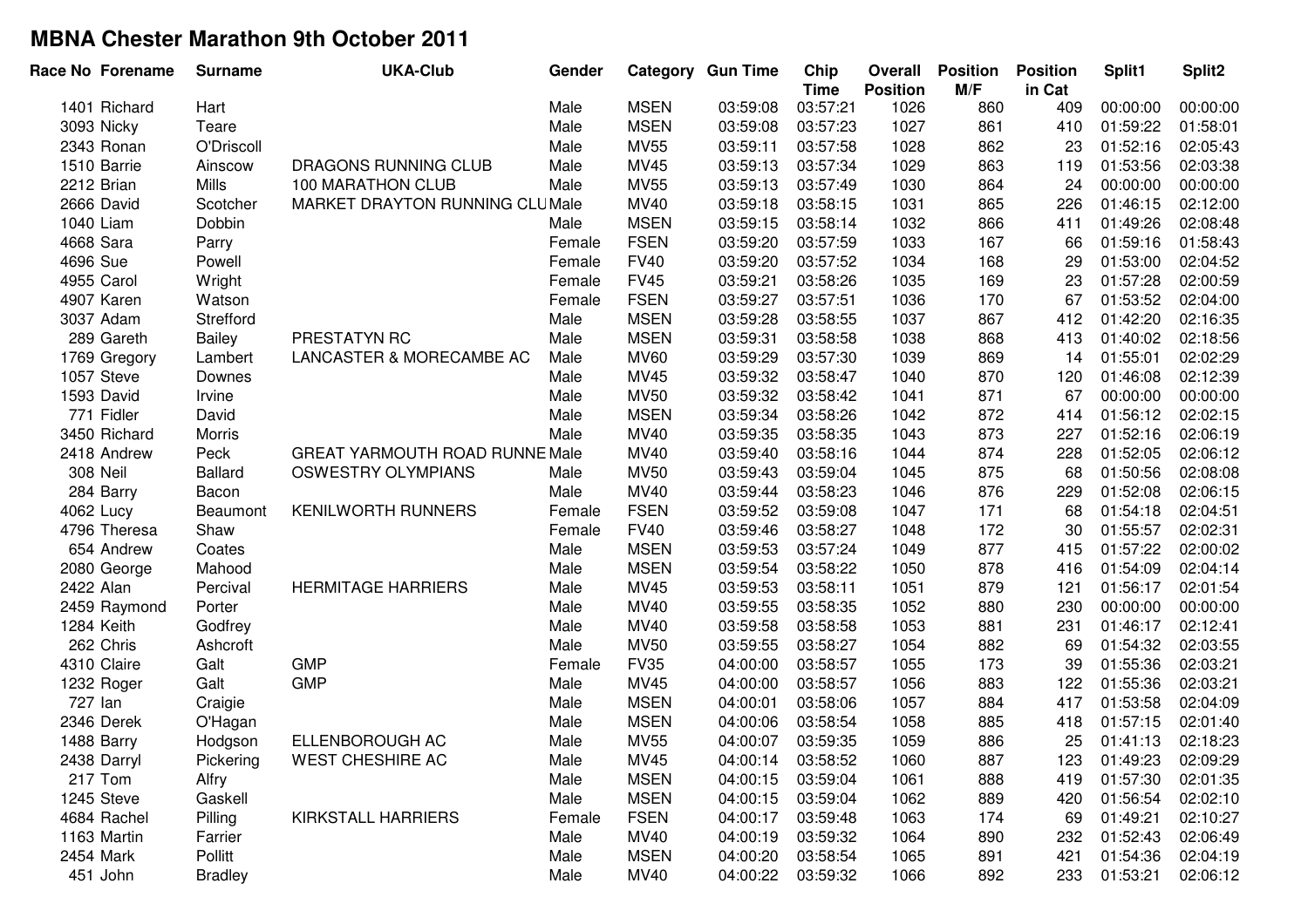| Race No Forename | <b>Surname</b> | <b>UKA-Club</b>                           | Gender |             | <b>Category Gun Time</b> | Chip<br><b>Time</b> | Overall<br><b>Position</b> | <b>Position</b><br>M/F | <b>Position</b><br>in Cat | Split1   | Split <sub>2</sub> |
|------------------|----------------|-------------------------------------------|--------|-------------|--------------------------|---------------------|----------------------------|------------------------|---------------------------|----------|--------------------|
| 4150 Nikki       |                | Chamberlain WARRINGTON ROAD RUNNERS       | Female | <b>FV40</b> | 04:00:23                 | 03:58:30            | 1067                       | 175                    | 31                        | 01:57:43 | 02:00:47           |
| 2489 David       | Pugh           |                                           | Male   | <b>MV50</b> | 04:00:26                 | 03:58:58            | 1068                       | 893                    | 70                        | 00:00:00 | 00:00:00           |
| 3575 Warren      | Bowden         |                                           | Male   | MV40        | 04:00:28                 | 03:58:47            | 1069                       | 894                    | 234                       | 01:52:02 | 02:06:46           |
| 385 Valgard      | Bertschinger   |                                           | Male   | <b>MSEN</b> | 04:00:29                 | 03:59:03            | 1070                       | 895                    | 422                       | 01:53:20 | 02:05:43           |
| 2649 Paul        | Samuels        |                                           | Male   | <b>MSEN</b> | 04:00:30                 | 03:59:13            | 1071                       | 896                    | 423                       | 01:56:59 | 02:02:15           |
| 2605 Mark        | Rooke          |                                           | Male   | MV40        | 04:00:31                 | 03:59:36            | 1072                       | 897                    | 235                       | 01:48:17 | 02:11:19           |
| 2456 James       | Pope           | <b>BRISTLO AND DISTRICT TRI CLUB Male</b> |        | <b>MSEN</b> | 04:00:32                 | 03:59:05            | 1073                       | 898                    | 424                       | 02:00:05 | 01:59:01           |
| 1690 Matthew     | Joslin         |                                           | Male   | MV40        | 04:00:32                 | 03:58:19            | 1074                       | 899                    | 236                       | 01:50:15 | 02:08:05           |
| 2517 Roger       | Rawlinson      |                                           | Male   | <b>MV45</b> | 04:00:34                 | 03:59:26            | 1075                       | 900                    | 124                       | 01:59:22 | 02:00:05           |
| 2070 Roddy       | Macdonald      | <b>ILKLEY HARRIERS AC</b>                 | Male   | <b>MSEN</b> | 04:00:33                 | 04:00:08            | 1076                       | 901                    | 425                       | 01:43:27 | 02:16:41           |
| 409 Rob          | Bishop         | <b>BEDFORD HARRIERS</b>                   | Male   | <b>MV50</b> | 04:00:38                 | 03:58:29            | 1077                       | 902                    | 71                        | 01:55:16 | 02:03:13           |
| 4823 Sara        | Stewart        | ALLEN VALLEY STRIDERS                     | Female | <b>FV40</b> | 04:00:38                 | 03:59:04            | 1078                       | 176                    | 32                        | 01:57:39 | 02:01:25           |
| 4256 Helen       | Edwards        | NEWPORT & DISTRICT RC                     | Female | <b>FV45</b> | 04:00:44                 | 03:59:17            | 1079                       | 177                    | 24                        | 01:52:56 | 02:06:21           |
| 3300 Alan        | Wilkinson      |                                           | Male   | <b>MV50</b> | 04:00:43                 | 03:59:27            | 1080                       | 903                    | 72                        | 01:51:39 | 02:07:48           |
| 1697 Stu         | Kane           |                                           | Male   | <b>MSEN</b> | 04:00:43                 | 03:59:26            | 1081                       | 904                    | 426                       | 01:48:27 | 02:10:59           |
| 1540 David       | Howes          | <b>BARNSLEY HARRIERS</b>                  | Male   | <b>MSEN</b> | 04:00:44                 | 04:00:20            | 1082                       | 905                    | 427                       | 01:44:28 | 02:15:52           |
| 1010 Jonathan    | Day            |                                           | Male   | MV40        | 04:00:44                 | 03:58:40            | 1083                       | 906                    | 237                       | 01:49:44 | 02:08:57           |
| 3092 Peter       | Taylor-Whiffen |                                           | Male   | <b>MV45</b> | 04:00:46                 | 04:00:10            | 1084                       | 907                    | 125                       | 01:42:10 | 02:18:01           |
| 2461 Alistair    | Possoz         |                                           | Male   | <b>MSEN</b> | 04:00:50                 | 03:59:02            | 1085                       | 908                    | 428                       | 01:51:46 | 02:07:16           |
| 2712 Bruce       | Shillitoe      |                                           | Male   | MV45        | 04:00:50                 | 03:59:47            | 1086                       | 909                    | 126                       | 01:53:28 | 02:06:20           |
| 1243 Andrew      | Gaskell        | <b>SPECTRUM STRIDERS</b>                  | Male   | MV40        | 04:00:51                 | 04:00:29            | 1087                       | 910                    | 238                       | 01:41:11 | 02:19:18           |
| 3241 Andrew      | Warrender      |                                           | Male   | MV40        | 04:00:58                 | 03:58:46            | 1088                       | 911                    | 239                       | 01:56:39 | 02:02:08           |
| 1098 Mark        | Edwards        |                                           | Male   | <b>MSEN</b> | 04:01:02                 | 03:59:09            | 1089                       | 912                    | 429                       | 01:57:36 | 02:01:34           |
| 1786 Nick        | Laundy         |                                           | Male   | <b>MSEN</b> | 04:01:11                 | 03:58:53            | 1090                       | 913                    | 430                       | 01:56:03 | 02:02:50           |
| 1093 Gareth      | Edwards        |                                           | Male   | MV40        | 04:01:12                 | 03:59:44            | 1091                       | 914                    | 240                       | 01:55:09 | 02:04:36           |
| 1357 Lee         | Hallmark       |                                           | Male   | <b>MSEN</b> | 04:01:18                 | 04:00:43            | 1092                       | 915                    | 431                       | 01:43:04 | 02:17:40           |
| 2553 Lee         | Rickwood       | <b>CLAYTON-LE-MOORS HARRIERS</b>          | Male   | <b>MSEN</b> | 04:01:19                 | 04:01:05            | 1093                       | 916                    | 432                       | 01:40:17 | 02:20:48           |
| 4298 Kim         | Freeman        | WELLINGBOROUGH & DISTRICT A Female        |        | <b>FV40</b> | 04:01:23                 | 03:59:18            | 1094                       | 178                    | 33                        | 01:54:11 | 02:05:07           |
| 1627 Andrew      | Jenner         |                                           | Male   | <b>MSEN</b> | 04:01:23                 | 03:59:44            | 1095                       | 917                    | 433                       | 01:50:59 | 02:08:45           |
| 234 Geoff        | <b>Alvis</b>   |                                           | Male   | <b>MSEN</b> | 04:01:24                 | 03:59:36            | 1096                       | 918                    | 434                       | 01:53:53 | 02:05:43           |
| 504 Chris        | <b>Brumby</b>  | <b>SANDBACH STRIDERS</b>                  | Male   | MV45        | 04:01:25                 | 04:00:14            | 1097                       | 919                    | 127                       | 01:56:57 | 02:03:18           |
| 3226 Peter       | Walters        |                                           | Male   | <b>MV55</b> | 04:01:29                 | 03:58:54            | 1098                       | 920                    | 26                        | 01:50:18 | 02:08:37           |
| 4196 Helen       | Cowley         | <b>KIPPAX &amp; DISTRICT HARRIERS</b>     | Female | <b>FV35</b> | 04:01:33                 | 04:00:42            | 1099                       | 179                    | 40                        | 01:56:23 | 02:04:20           |
| 759 Kevin        | Curtis         |                                           | Male   | <b>MV55</b> | 04:01:39                 | 03:59:55            | 1100                       | 921                    | 27                        | 00:00:00 | 00:00:00           |
| 1278 Vernon      | Given          |                                           | Male   | <b>MSEN</b> | 04:01:37                 | 04:00:58            | 1101                       | 922                    | 435                       | 00:00:00 | 00:00:00           |
| 3219 David       | Walsh          |                                           | Male   | <b>MSEN</b> | 04:01:40                 | 04:00:07            | 1102                       | 923                    | 436                       | 01:57:20 | 02:02:47           |
| 500 Pete         | <b>Brown</b>   |                                           | Male   | MV40        | 04:01:40                 | 04:01:00            | 1103                       | 924                    | 241                       | 01:49:39 | 02:11:22           |
| 3342 Brian       | Wilson         |                                           | Male   | <b>MSEN</b> | 04:01:41                 | 04:00:59            | 1104                       | 925                    | 437                       | 01:44:12 | 02:16:48           |
| 1229 Dino        | Furio          |                                           | Male   | MV45        | 04:01:40                 | 04:01:00            | 1105                       | 926                    | 128                       | 01:49:38 | 02:11:22           |
| 4104 Jade        | Bressington    |                                           | Female | <b>FSEN</b> | 04:01:45                 | 04:00:13            | 1106                       | 180                    | 70                        | 01:58:21 | 02:01:52           |
| 622 Doug         | Claringbold    |                                           | Male   | MV40        | 04:01:45                 | 03:59:49            | 1107                       | 927                    | 242                       | 01:56:07 | 02:03:43           |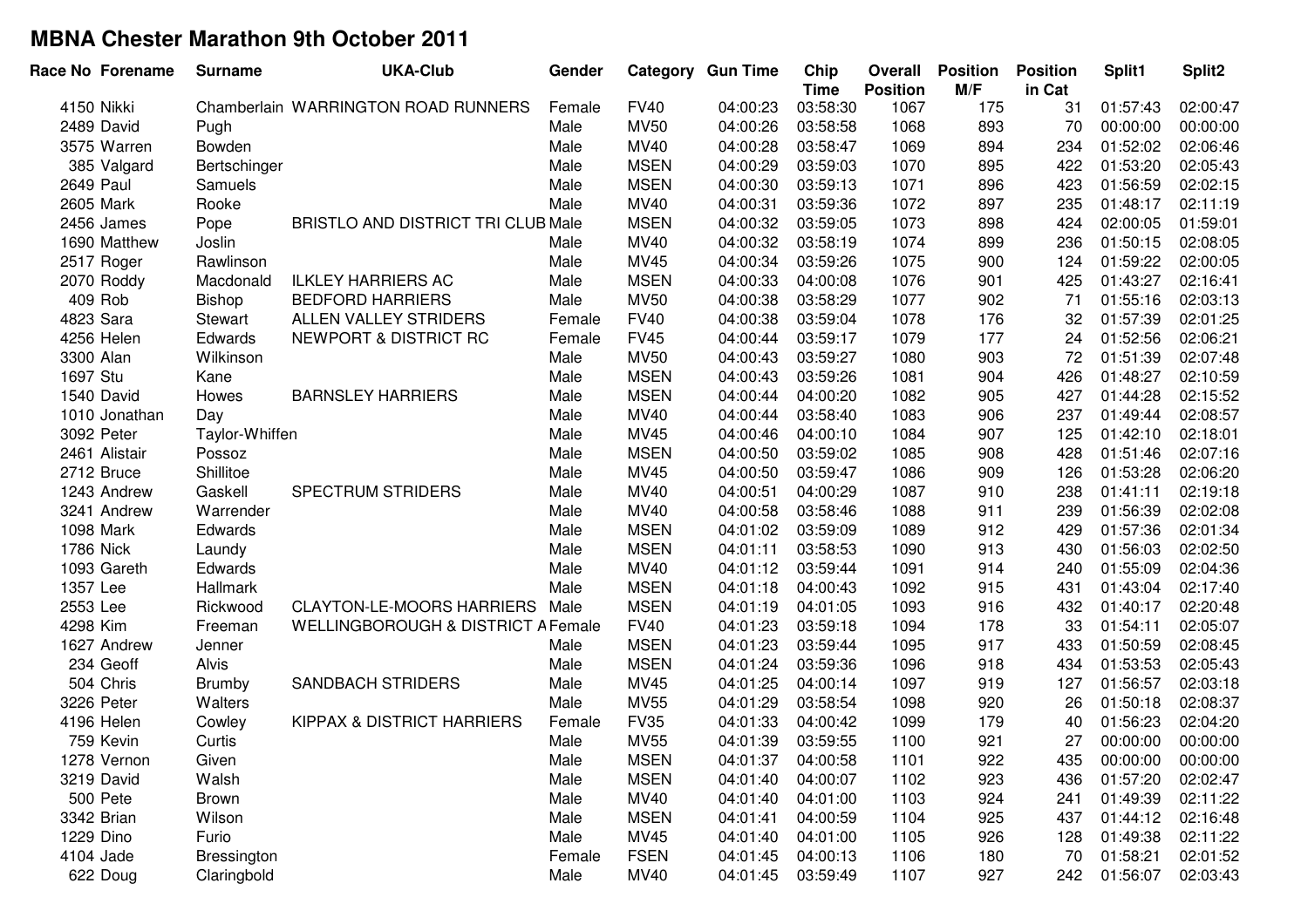| Race No Forename | <b>Surname</b> | <b>UKA-Club</b>               | Gender |             | <b>Category Gun Time</b> | Chip<br><b>Time</b> | Overall<br><b>Position</b> | <b>Position</b><br>M/F | <b>Position</b><br>in Cat | Split1   | Split2   |
|------------------|----------------|-------------------------------|--------|-------------|--------------------------|---------------------|----------------------------|------------------------|---------------------------|----------|----------|
| 3114 Dave        | Thompson       | <b>SPECTRUM STRIDERS</b>      | Male   | <b>MV50</b> | 04:01:52                 | 04:00:42            | 1108                       | 928                    | 73                        | 01:45:03 | 02:15:40 |
| 3328 Steve       | Williams       | <b>GARDEN CITY RUNNERS</b>    | Male   | <b>MV50</b> | 04:01:54                 | 04:01:41            | 1109                       | 929                    | 74                        | 01:42:39 | 02:19:02 |
| 3477 John        | McKeirnan      |                               | Male   | <b>MSEN</b> | 04:02:00                 | 04:01:09            | 1110                       | 930                    | 438                       | 01:52:37 | 02:08:32 |
| 3031 Freddie     | Storrar        |                               | Male   | <b>MSEN</b> | 04:02:03                 | 04:00:29            | 1111                       | 931                    | 439                       | 01:53:50 | 02:06:40 |
| 3190 Gary        | Vernal         | <b>RED ROSE RUNNERS</b>       | Male   | <b>MSEN</b> | 04:02:05                 | 04:00:47            | 1112                       | 932                    | 440                       | 01:57:31 | 02:03:16 |
| 592 Dean         | Chambers       |                               | Male   | MV45        | 04:02:06                 | 04:00:27            | 1113                       | 933                    | 129                       | 01:54:23 | 02:06:05 |
| 4816 Lisa        | <b>Steers</b>  | <b>BARNSLEY HARRIERS</b>      | Female | <b>FV40</b> | 04:02:07                 | 04:00:46            | 1114                       | 181                    | 35                        | 01:58:42 | 02:02:04 |
| 4183 Claire      | Cook           |                               | Female | <b>FV40</b> | 04:02:07                 | 04:01:09            | 1115                       | 182                    | 34                        | 01:54:16 | 02:06:53 |
| 2424 Liam        | Perez          | REDHILL ROAD RUNNERS          | Male   | <b>MSEN</b> | 04:02:15                 | 04:01:15            | 1116                       | 934                    | 441                       | 01:56:00 | 02:05:16 |
| 4551 Amanda      | Lowton         | REDHILL ROAD RUNNERS          | Female | <b>FSEN</b> | 04:02:15                 | 04:01:15            | 1117                       | 183                    | 71                        | 01:55:59 | 02:05:16 |
| 790 Michael      | Davies         |                               | Male   | <b>MSEN</b> | 04:02:17                 | 04:01:22            | 1118                       | 935                    | 442                       | 01:50:28 | 02:10:54 |
| 3394 Perry       | Wyatt          | <b>SANDBACH STRIDERS</b>      | Male   | <b>MV50</b> | 04:02:17                 | 04:01:06            | 1119                       | 936                    | 75                        | 01:50:39 | 02:10:28 |
| 766 Lee          | Darch          |                               | Male   | MV45        | 04:02:25                 | 04:01:55            | 1120                       | 937                    | 130                       | 01:43:06 | 02:18:49 |
| 1170 Doug        | Feasey         |                               | Male   | MV40        | 04:02:32                 | 04:01:31            | 1121                       | 938                    | 243                       | 01:47:38 | 02:13:53 |
| 4885 Caz         | Vaughan        |                               | Female | <b>FSEN</b> | 04:02:42                 | 04:00:42            | 1122                       | 184                    | 72                        | 01:57:18 | 02:03:24 |
| 2024 Ben         | Lewsey         |                               | Male   | <b>MSEN</b> | 04:02:47                 | 04:01:59            | 1123                       | 939                    | 443                       | 01:51:25 | 02:10:35 |
| 2464 Mike        | Potter         | <b>WESTON AC</b>              | Male   | MV45        | 04:02:47                 | 04:01:49            | 1124                       | 940                    | 131                       | 01:58:07 | 02:03:43 |
| 762 Chris        | Dachtler       | <b>WESTON AC</b>              | Male   | <b>MV50</b> | 04:02:47                 | 04:01:49            | 1125                       | 941                    | 76                        | 01:58:07 | 02:03:43 |
| 4827 Elizabeth   | <b>Stokes</b>  | <b>GRIFFITHSTOWN HARRIERS</b> | Female | <b>FV35</b> | 04:02:52                 | 04:01:52            | 1126                       | 185                    | 41                        | 01:50:37 | 02:11:16 |
| 2501 Alastair    | Rainsbury      | <b>STOCKPORT HARRIERS</b>     | Male   | <b>MSEN</b> | 04:02:59                 | 04:01:33            | 1127                       | 942                    | 444                       | 01:54:24 | 02:07:09 |
| 4808 Rebecca     | Smith          | <b>KENILWORTH RUNNERS</b>     | Female | <b>FV40</b> | 04:03:00                 | 04:02:17            | 1128                       | 186                    | 36                        | 01:54:16 | 02:08:01 |
| 2795 Tony        | Spriggs        |                               | Male   | <b>MV50</b> | 04:03:00                 | 04:01:27            | 1129                       | 943                    | 77                        | 01:54:32 | 02:06:56 |
| 1535 Tim         | Howe           |                               | Male   | MV40        | 04:03:12                 | 04:02:14            | 1130                       | 944                    | 244                       | 00:00:00 | 00:00:00 |
| 2788 Jonathan    | Spencer        |                               | Male   | MV40        | 04:03:18                 | 04:01:22            | 1131                       | 945                    | 245                       | 01:56:06 | 02:05:16 |
| 4244 Marissa     | Duggan         |                               | Female | <b>FV35</b> | 04:03:20                 | 04:00:46            | 1132                       | 187                    | 42                        | 01:56:57 | 02:03:49 |
| 2133 Matt        | Mcardle        |                               | Male   | <b>MSEN</b> | 04:03:21                 | 04:01:48            | 1133                       | 946                    | 445                       | 01:47:44 | 02:14:05 |
| 1423 John        | Haynes         |                               | Male   | MV45        | 04:03:22                 | 04:01:12            | 1134                       | 947                    | 132                       | 01:59:29 | 02:01:44 |
| 4597 Sadie       | Mckeand        | LANCASTER & MORECAMBE AC      | Female | <b>FV40</b> | 04:03:26                 | 04:02:17            | 1135                       | 188                    | 37                        | 01:59:04 | 02:03:14 |
| 1301 Chris       | Gower          |                               | Male   | <b>MSEN</b> | 04:03:29                 | 04:01:51            | 1136                       | 948                    | 446                       | 01:54:56 | 02:06:55 |
| 1496 Paul        | Holliday       |                               | Male   | MV40        | 04:03:34                 | 04:02:12            | 1137                       | 949                    | 246                       | 01:54:50 | 02:07:23 |
| 1087 Mark        | Eccleston      | <b>STAFFORD HARRIERS</b>      | Male   | MV40        | 04:03:36                 | 04:03:10            | 1138                       | 950                    | 247                       | 01:40:31 | 02:22:39 |
| 351 Chris        | <b>Bastock</b> |                               | Male   | <b>MSEN</b> | 04:03:45                 | 04:01:56            | 1139                       | 951                    | 447                       | 01:58:46 | 02:03:11 |
| 3443 lan         | Joslin         |                               | Male   | <b>MSEN</b> | 04:03:46                 | 04:03:19            | 1140                       | 952                    | 448                       | 01:42:58 | 02:20:21 |
| 1374 James       | Handley        |                               | Male   | <b>MSEN</b> | 04:03:48                 | 04:03:22            | 1141                       | 953                    | 449                       | 01:41:24 | 02:21:59 |
| 2444 John        | Piggott        |                               | Male   | <b>MSEN</b> | 04:03:48                 | 04:02:42            | 1142                       | 954                    | 450                       | 01:44:56 | 02:17:47 |
| 649 Barnes       | Clinton        | KILLAMARSH KESTRELS           | Male   | MV45        | 04:03:50                 | 04:02:43            | 1143                       | 955                    | 133                       | 01:46:32 | 02:16:11 |
| 2729 Mark        | Simpson        |                               | Male   | MV40        | 04:03:56                 | 04:02:36            | 1144                       | 956                    | 248                       | 01:56:36 | 02:06:01 |
| 4961 Julie       | Yale           | <b>ABERGELE HARRIERS</b>      | Female | <b>FV50</b> | 04:03:58                 | 04:02:52            | 1145                       | 189                    | 10                        | 01:49:40 | 02:13:13 |
| 4468 Judith      | Jones          | <b>ABERGELE HARRIERS</b>      | Female | <b>FV50</b> | 04:03:58                 | 04:02:52            | 1146                       | 190                    | 11                        | 01:49:40 | 02:13:12 |
| 2623 Simon       | Rowe           |                               | Male   | <b>MSEN</b> | 04:04:00                 | 04:02:20            | 1147                       | 957                    | 451                       | 01:56:54 | 02:05:26 |
| 1543 Laurence    | Hudghton       |                               | Male   | MV45        | 04:04:02                 | 04:02:52            | 1148                       | 958                    | 134                       | 00:00:00 | 00:00:00 |
|                  |                |                               |        |             |                          |                     |                            |                        |                           |          |          |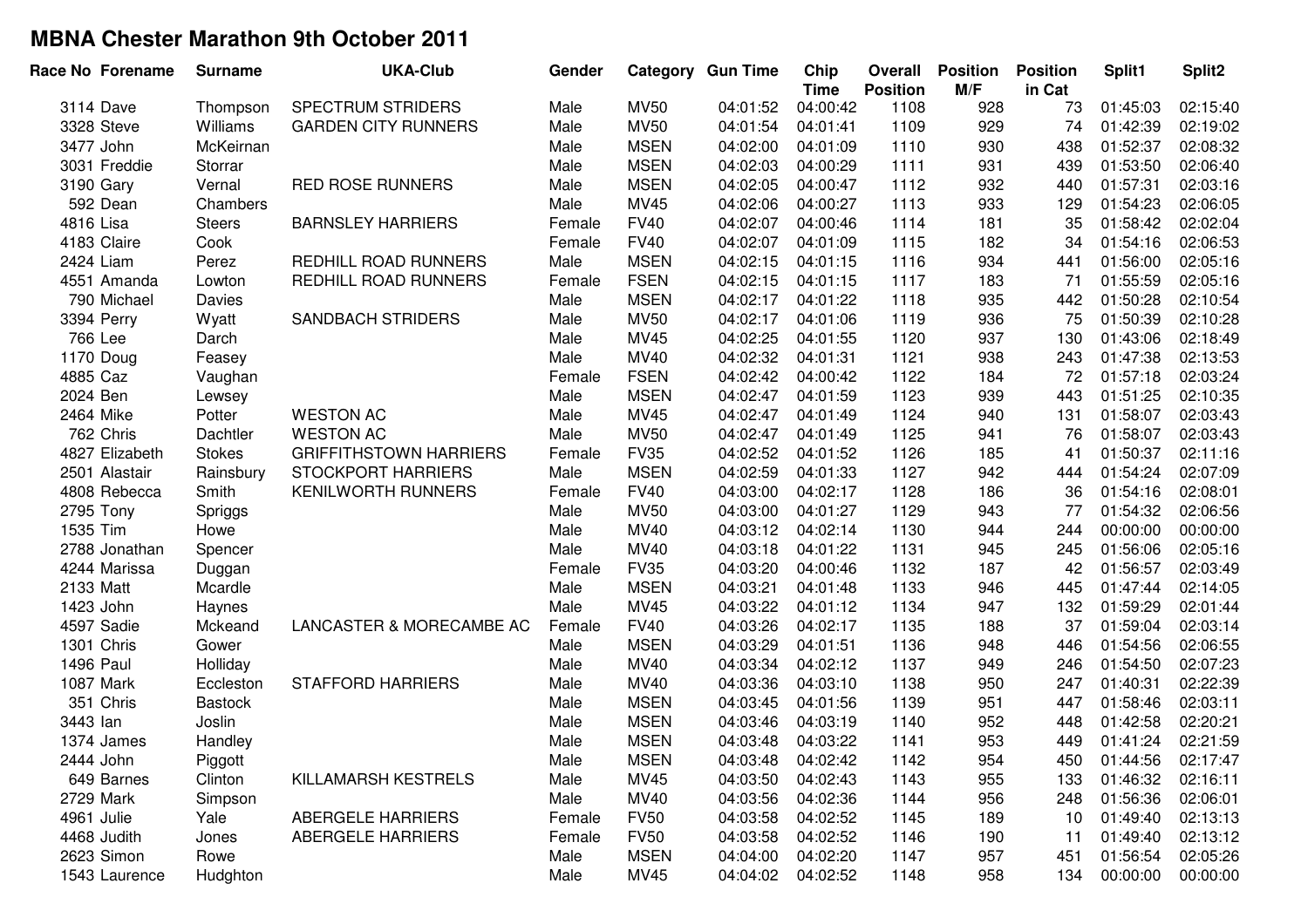| Race No Forename | <b>Surname</b>  | <b>UKA-Club</b>                              | Gender |             | <b>Category Gun Time</b> | Chip<br><b>Time</b> | Overall<br><b>Position</b> | <b>Position</b><br>M/F | <b>Position</b><br>in Cat | Split1   | Split <sub>2</sub> |
|------------------|-----------------|----------------------------------------------|--------|-------------|--------------------------|---------------------|----------------------------|------------------------|---------------------------|----------|--------------------|
| 3399 David       | Yelland         |                                              | Male   | MV45        | 04:04:03                 | 04:03:16            | 1149                       | 959                    | 135                       | 01:52:36 | 02:10:40           |
| 655 Peter        | Cobb            | CHESTER TRIATHLON CLUB                       | Male   | <b>MV45</b> | 04:04:09                 | 04:03:25            | 1150                       | 960                    | 136                       | 01:46:47 | 02:16:39           |
| 1233 Michael     | Gandy           | <b>WEST CHESHIRE AC</b>                      | Male   | <b>MSEN</b> | 04:04:12                 | 04:03:12            | 1151                       | 961                    | 452                       | 01:53:08 | 02:10:04           |
| 3185 Simon       | Vaukins         |                                              | Male   | <b>MSEN</b> | 04:04:22                 | 04:02:44            | 1152                       | 962                    | 453                       | 01:51:39 | 02:11:06           |
| 1731 Peter       | Khoo            | <b>ABBEY RUNNERS</b>                         | Male   | MV45        | 04:04:24                 | 04:02:48            | 1153                       | 963                    | 137                       | 01:58:27 | 02:04:22           |
| 1608 David       | James           |                                              | Male   | MV45        | 04:04:26                 | 04:02:06            | 1154                       | 964                    | 138                       | 01:54:13 | 02:07:54           |
| 3395 Andrew      |                 | Wyganowski CITY OF CHESTER TRIATHLON CL Male |        | MV45        | 04:04:39                 | 04:03:22            | 1155                       | 965                    | 139                       | 01:51:21 | 02:12:02           |
| 1396 Craig       | Harrison        |                                              | Male   | <b>MSEN</b> | 04:04:48                 | 04:03:46            | 1156                       | 966                    | 454                       | 01:52:44 | 02:11:02           |
| 2369 Mark        | Owen            |                                              | Male   | <b>MSEN</b> | 04:04:53                 | 04:03:10            | 1157                       | 967                    | 455                       | 01:51:40 | 02:11:30           |
| 1079 Paul        | Dursley         | <b>LLISWERRY RUNNERS</b>                     | Male   | <b>MV55</b> | 04:04:55                 | 04:04:37            | 1158                       | 968                    | 28                        | 01:51:26 | 02:13:11           |
| 3404 James       | Young           |                                              | Male   | <b>MSEN</b> | 04:04:56                 | 04:02:23            | 1159                       | 969                    | 456                       | 01:58:23 | 02:04:01           |
| 1686 Stuart      | Jones           |                                              | Male   | <b>MV45</b> | 04:04:56                 | 04:04:11            | 1160                       | 970                    | 140                       | 01:54:10 | 02:10:01           |
| 87 Mark          | Bennett         | CITY OF CHESTER TRIATHLON CL Male            |        | MV40        | 04:05:07                 | 04:03:51            | 1161                       | 971                    | 249                       | 01:53:21 | 02:10:31           |
| 2134 John        | Mcarthur        |                                              | Male   | <b>MSEN</b> | 04:05:11                 | 04:03:09            | 1162                       | 972                    | 457                       | 01:53:51 | 02:09:18           |
| 1222 Martin      | Franks          | <b>LYMM RUNNERS</b>                          | Male   | MV45        | 04:05:18                 | 04:03:57            | 1163                       | 973                    | 141                       | 01:51:53 | 02:12:05           |
| 3426 Ivan        | Davies          | <b>HELSBY RUNNING CLUB</b>                   | Male   | <b>MSEN</b> | 04:05:15                 | 04:04:06            | 1164                       | 974                    | 458                       | 01:52:17 | 02:11:49           |
| 3447 David       | Madders         | <b>HELSBY RUNNING CLUB</b>                   | Male   | <b>MSEN</b> | 04:05:19                 | 04:04:10            | 1165                       | 975                    | 459                       | 01:52:17 | 02:11:53           |
| 608 Kevin        | Chilvers        |                                              | Male   | <b>MV60</b> | 04:05:19                 | 04:04:46            | 1166                       | 976                    | 15                        | 01:56:21 | 02:08:26           |
| 456 David        | <b>Bradshaw</b> | PRESTWICH AC                                 | Male   | MV45        | 04:05:21                 | 04:04:30            | 1167                       | 977                    | 142                       | 01:46:33 | 02:17:58           |
| 3072 Antony      | Taylor          |                                              | Male   | <b>MSEN</b> | 04:05:22                 | 04:03:37            | 1168                       | 978                    | 460                       | 01:49:22 | 02:14:15           |
| 2200 Doug        | Middleton       |                                              | Male   | MV40        | 04:05:27                 | 04:04:05            | 1169                       | 979                    | 250                       | 01:57:54 | 02:06:12           |
| 2372 Tim         | Padfield        | LANCASTER & MORECAMBE AC                     | Male   | MV40        | 04:05:28                 | 04:04:23            | 1170                       | 980                    | 251                       | 01:53:23 | 02:11:00           |
| 313 Graham       | <b>Banks</b>    |                                              | Male   | <b>MSEN</b> | 04:05:30                 | 04:04:22            | 1171                       | 981                    | 461                       | 02:01:37 | 02:02:45           |
| 3593 Simon       | Moorhouse       |                                              | Male   | <b>MSEN</b> | 04:05:32                 | 04:04:55            | 1172                       | 982                    | 462                       | 00:00:00 | 00:00:00           |
| 1458 Simon       | Hibbott         | <b>OSWESTRY OLYMPIANS</b>                    | Male   | <b>MV45</b> | 04:05:31                 | 04:04:23            | 1173                       | 983                    | 143                       | 01:52:21 | 02:12:02           |
| 2657 Peter       | Savage          |                                              | Male   | <b>MSEN</b> | 04:05:34                 | 04:03:48            | 1174                       | 984                    | 463                       | 01:54:08 | 02:09:41           |
| 3080 John        | Taylor          |                                              | Male   | MV40        | 04:05:34                 | 04:03:57            | 1175                       | 985                    | 252                       | 01:53:40 | 02:10:18           |
| 3258 Mark        | Westall         |                                              | Male   | MV45        | 04:05:34                 | 04:03:58            | 1176                       | 986                    | 144                       | 01:52:32 | 02:11:26           |
| 4795 Laura       | Shaw            | STONE MASTER MARATHONERS                     | Female | <b>FSEN</b> | 04:05:35                 | 04:03:24            | 1177                       | 191                    | 73                        | 01:59:46 | 02:03:39           |
| 3479 Angus       | Davidson        |                                              | Male   | <b>MSEN</b> | 04:05:42                 | 04:04:38            | 1178                       | 987                    | 464                       | 01:54:56 | 02:09:43           |
| 3385 lan         | Wright          |                                              | Male   | <b>MV60</b> | 04:05:40                 | 04:03:53            | 1179                       | 988                    | 16                        | 01:54:19 | 02:09:34           |
| 548 Alan         | Cairns          |                                              | Male   | <b>MV40</b> | 04:05:47                 | 04:03:57            | 1180                       | 989                    | 253                       | 00:00:00 | 00:00:00           |
| 2253 Andrew      | Moseley         | <b>WEST BROMWICH HARRIERS</b>                | Male   | MV45        | 04:05:47                 | 04:04:02            | 1181                       | 990                    | 145                       | 01:47:28 | 02:16:34           |
| 1004 Phil        | Davis           |                                              | Male   | <b>MSEN</b> | 04:05:48                 | 04:04:33            | 1182                       | 991                    | 465                       | 01:55:49 | 02:08:44           |
| 1030 Steven      | Devonshire      |                                              | Male   | <b>MSEN</b> | 04:05:48                 | 04:04:33            | 1183                       | 992                    | 466                       | 01:55:48 | 02:08:45           |
| 1197 Andy        | Floyd           |                                              | Male   | <b>MSEN</b> | 04:05:49                 | 04:03:33            | 1184                       | 993                    | 467                       | 01:47:43 | 02:15:50           |
| 486 Warren       | <b>Brooks</b>   |                                              | Male   | MV45        | 04:05:50                 | 04:04:37            | 1185                       | 994                    | 146                       | 01:53:16 | 02:11:21           |
| 2081 Peter       | Majer           |                                              | Male   | <b>MSEN</b> | 04:05:51                 | 04:04:03            | 1186                       | 995                    | 468                       | 01:57:15 | 02:06:49           |
| 2293 Paul        | Newbrook        |                                              | Male   | MV40        | 04:05:52                 | 04:04:29            | 1187                       | 996                    | 254                       | 01:53:23 | 02:11:07           |
| 4588 Lyn         | Mcdonald        |                                              | Female | <b>FV35</b> | 04:05:54                 | 04:05:33            | 1188                       | 192                    | 43                        | 01:49:08 | 02:16:25           |
| 4365 Helen       | Hall            | NEWCASTLE (STAFFS) A C                       | Female | <b>FV45</b> | 04:05:54                 | 04:04:26            | 1189                       | 193                    | 25                        | 00:00:00 | 00:00:00           |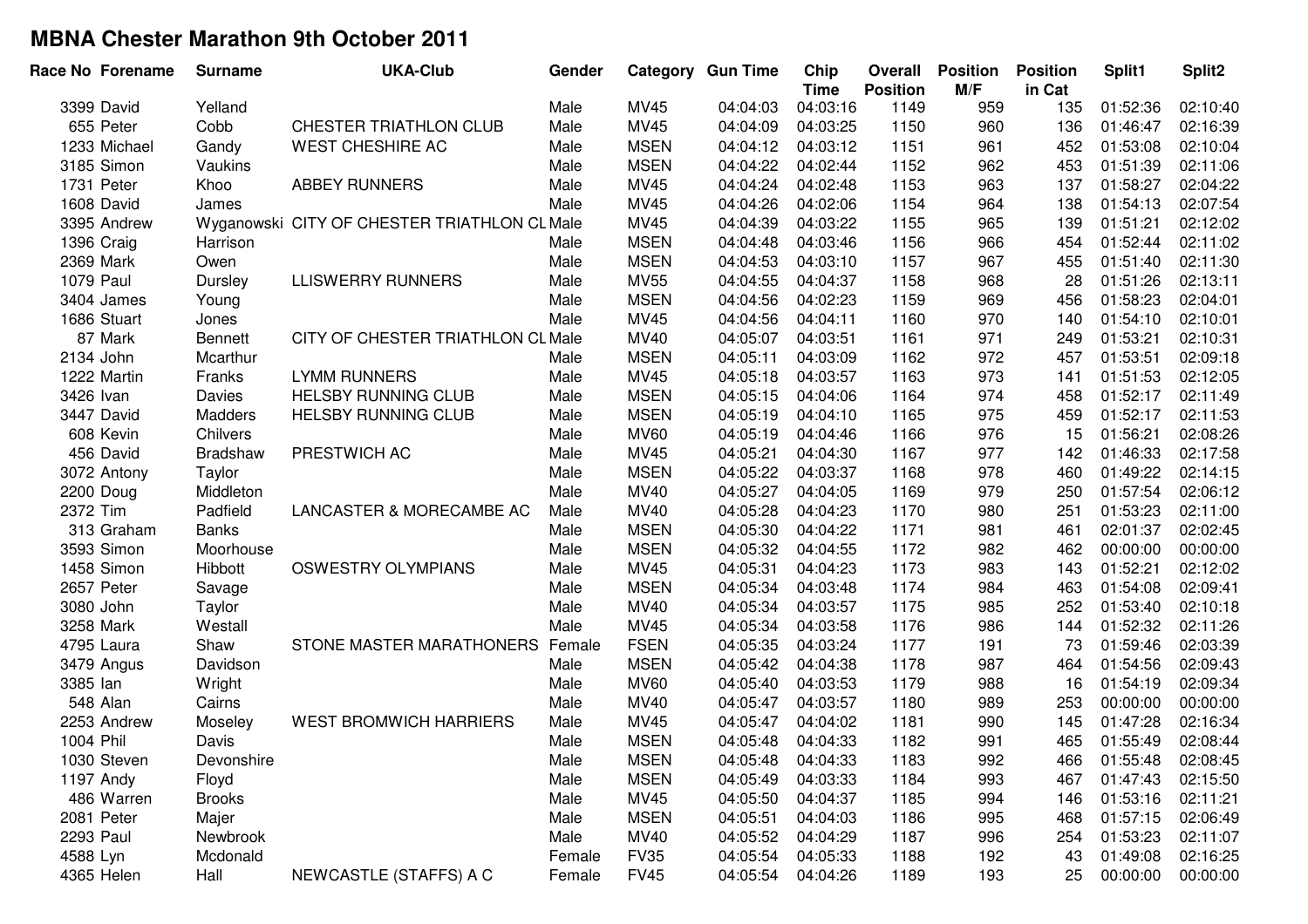| Race No Forename | <b>Surname</b>  | <b>UKA-Club</b>                     | Gender |             | <b>Category Gun Time</b> | Chip<br><b>Time</b> | Overall<br><b>Position</b> | <b>Position</b><br>M/F | <b>Position</b><br>in Cat | Split1   | Split2   |
|------------------|-----------------|-------------------------------------|--------|-------------|--------------------------|---------------------|----------------------------|------------------------|---------------------------|----------|----------|
| 741 Phillip      | Crowe           |                                     | Male   | MV40        | 04:05:55                 | 04:04:53            | 1190                       | 997                    | 255                       | 01:48:25 | 02:16:28 |
| 4182 Angela      | Cook            | <b>WEST CHESHIRE AC</b>             | Female | <b>FSEN</b> | 04:05:58                 | 04:03:35            | 1191                       | 194                    | 74                        | 02:02:33 | 02:01:02 |
| 495 Chris        | <b>Brown</b>    |                                     | Male   | <b>MSEN</b> | 04:06:01                 | 04:05:08            | 1192                       | 998                    | 469                       | 01:59:19 | 02:05:50 |
| 4846 Janet       | Taylor          | CITY OF CHESTER TRIATHLON CL Female |        | <b>FV50</b> | 04:06:00                 | 04:04:20            | 1193                       | 195                    | 12                        | 01:55:19 | 02:09:01 |
| 1583 John        | Hyland          |                                     | Male   | <b>MSEN</b> | 04:06:02                 | 04:04:48            | 1194                       | 999                    | 470                       | 01:57:08 | 02:07:40 |
| 4867 Julie       | Tooth           | <b>CHASE HARRIERS</b>               | Female | <b>FV40</b> | 04:06:02                 | 04:03:38            | 1195                       | 196                    | 38                        | 01:57:09 | 02:06:30 |
| 4036 Jill        | Bailey          | <b>STOCKPORT HARRIERS</b>           | Female | <b>FSEN</b> | 04:06:03                 | 04:04:06            | 1196                       | 197                    | 75                        | 01:58:09 | 02:05:58 |
| 617 Darren       | Churm           |                                     | Male   | <b>MSEN</b> | 04:06:03                 | 04:04:24            | 1197                       | 1000                   | 471                       | 00:00:00 | 00:00:00 |
| 1361 Mark        | Hamer           |                                     | Male   | MV40        | 04:06:12                 | 04:05:24            | 1198                       | 1001                   | 256                       | 01:46:40 | 02:18:45 |
| 4284 Laura       | Fisher          | <b>WHITCHURCH WHIPPETS</b>          | Female | <b>FSEN</b> | 04:06:14                 | 04:04:17            | 1199                       | 198                    | 76                        | 00:00:00 | 00:00:00 |
| 1383 Richard     | Hare            |                                     | Male   | <b>MV50</b> | 04:06:17                 | 04:06:17            | 1200                       | 1002                   | 78                        | 01:53:43 | 02:12:35 |
| 1060 Sam         | <b>Drewett</b>  |                                     | Male   | <b>MSEN</b> | 04:06:19                 | 04:04:38            | 1201                       | 1003                   | 472                       | 01:55:23 | 02:09:15 |
| 2246 David       | Morris          |                                     | Male   | <b>MV55</b> | 04:06:20                 | 04:04:57            | 1202                       | 1004                   | 29                        | 00:00:00 | 00:00:00 |
| 4803 Patricia    | Skilbeck        |                                     | Female | <b>FV50</b> | 04:06:25                 | 04:05:37            | 1203                       | 199                    | 13                        | 01:53:39 | 02:11:59 |
| 2736 Paul        | <b>Skilbeck</b> |                                     | Male   | <b>MV55</b> | 04:06:25                 | 04:05:36            | 1204                       | 1005                   | 30                        | 01:53:37 | 02:11:59 |
| 2564 Arwel       | Roberts         |                                     | Male   | MV40        | 04:06:29                 | 04:04:28            | 1205                       | 1006                   | 257                       | 01:54:52 | 02:09:37 |
| 1054 lan         | Doughty         |                                     | Male   | MV40        | 04:06:34                 | 04:04:09            | 1206                       | 1007                   | 258                       | 01:58:58 | 02:05:12 |
| 4146 Amanda      | Cattell         | <b>STEEL CITY STRIDERS</b>          | Female | <b>FV45</b> | 04:06:37                 | 04:04:43            | 1207                       | 200                    | 26                        | 01:53:58 | 02:10:45 |
| 3027 Richard     | <b>Stones</b>   |                                     | Male   | <b>MSEN</b> | 04:06:51                 | 04:05:31            | 1208                       | 1008                   | 473                       | 01:51:20 | 02:14:12 |
| 2509 Terry       | Ranger          |                                     | Male   | <b>MV50</b> | 04:06:54                 | 04:05:47            | 1209                       | 1009                   | 79                        | 01:51:52 | 02:13:55 |
| 1448 Damon       | Hesford         |                                     | Male   | <b>MSEN</b> | 04:06:58                 | 04:05:13            | 1210                       | 1010                   | 474                       | 01:50:24 | 02:14:49 |
| 4214 Thea        | Davies          |                                     | Female | <b>FSEN</b> | 04:07:01                 | 04:05:22            | 1211                       | 201                    | 77                        | 01:56:31 | 02:08:52 |
| 106 Yvonne       | Cooper          | <b>BUSHFIELD JOGGERS</b>            | Female | <b>FSEN</b> | 04:07:05                 | 04:06:21            | 1212                       | 202                    | 78                        | 01:57:22 | 02:08:59 |
| 2624 William     | Rowe            |                                     | Male   | <b>MSEN</b> | 04:07:11                 | 04:05:20            | 1213                       | 1011                   | 475                       | 01:49:02 | 02:16:18 |
| 1403 Henrik      | Hartmann        | VALE OF AYLESBURY AC                | Male   | <b>MSEN</b> | 04:07:12                 | 04:06:34            | 1214                       | 1012                   | 477                       | 01:50:04 | 02:16:30 |
| 706 Alan         | Copp            |                                     | Male   | <b>MSEN</b> | 04:07:12                 | 04:06:34            | 1215                       | 1013                   | 476                       | 01:50:05 | 02:16:30 |
| 3045 Robert      | Stuchbury       | <b>BIG STORAGE</b>                  | Male   | <b>MSEN</b> | 04:07:13                 | 04:05:15            | 1216                       | 1014                   | 478                       | 01:55:08 | 02:10:07 |
| 3333 Mick        | Willis          | <b>CHASE HARRIERS</b>               | Male   | <b>MV60</b> | 04:07:13                 | 04:06:19            | 1217                       | 1015                   | 17                        | 01:53:30 | 02:12:50 |
| 2662 Dougie      | Scarfe          | <b>ILKLEY HARRIERS AC</b>           | Male   | MV40        | 04:07:16                 | 04:06:34            | 1218                       | 1016                   | 259                       | 01:49:30 | 02:17:04 |
| 569 Mark         | Carter          |                                     | Male   | <b>MSEN</b> | 04:07:30                 | 04:06:56            | 1219                       | 1017                   | 479                       | 01:43:00 | 02:23:56 |
| 1785 Alan        | Lattimer        | <b>ELSWICK HARRIERS</b>             | Male   | MV40        | 04:07:38                 | 04:07:06            | 1220                       | 1018                   | 260                       | 01:56:10 | 02:10:56 |
| 2515 Wayne       | Ratcliffe       |                                     | Male   | <b>MSEN</b> | 04:07:40                 | 04:04:44            | 1221                       | 1019                   | 480                       | 01:50:25 | 02:14:20 |
| 518 Robert       | <b>Bullas</b>   |                                     | Male   | <b>MV40</b> | 04:07:43                 | 04:04:08            | 1222                       | 1020                   | 261                       | 01:56:31 | 02:07:37 |
| 346 Nick         | <b>Barton</b>   | ROCHDALE HARRIERS                   | Male   | <b>MSEN</b> | 04:07:46                 | 04:07:17            | 1223                       | 1021                   | 481                       | 01:44:21 | 02:22:56 |
| 3166 Ben         | Turner          |                                     | Male   | MV40        | 04:07:46                 | 04:06:29            | 1224                       | 1022                   | 262                       | 01:57:03 | 02:09:26 |
| 1435 David       | Heffernan       |                                     | Male   | <b>MSEN</b> | 04:07:49                 | 04:05:25            | 1225                       | 1023                   | 482                       | 02:00:38 | 02:04:48 |
| 2149 Adrian      | Mcdougall       |                                     | Male   | <b>MV50</b> | 04:07:49                 | 04:07:02            | 1226                       | 1024                   | 80                        | 01:43:54 | 02:23:08 |
| 540 Luke         | <b>Bussey</b>   |                                     | Male   | <b>MSEN</b> | 04:07:54                 | 04:06:20            | 1227                       | 1025                   | 483                       | 00:00:00 | 00:00:00 |
| 1369 Phil        | Hammond         | <b>ABBEY RUNNERS</b>                | Male   | <b>MV50</b> | 04:08:09                 | 04:06:34            | 1228                       | 1026                   | 81                        | 01:55:34 | 02:11:01 |
| 2789 Tom         | Spencer         |                                     | Male   | MV45        | 04:08:11                 | 04:07:13            | 1229                       | 1027                   | 147                       | 01:49:47 | 02:17:26 |
| 1534 Simon       | Howe            |                                     | Male   | <b>MSEN</b> | 04:08:12                 | 04:06:49            | 1230                       | 1028                   | 484                       | 02:00:44 | 02:06:05 |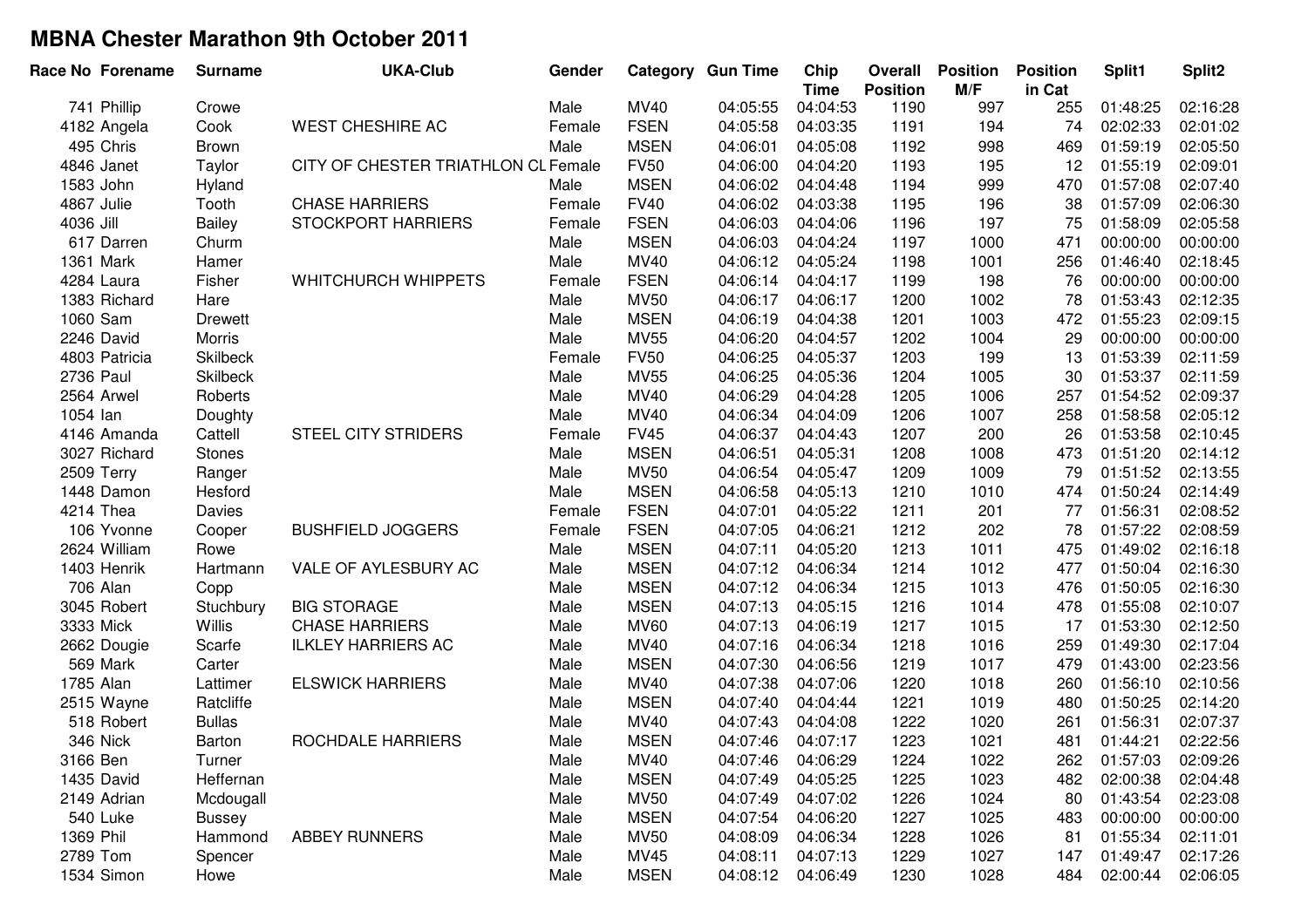| Race No Forename          | <b>Surname</b> | <b>UKA-Club</b>           | Gender |             | <b>Category Gun Time</b> | Chip<br><b>Time</b> | Overall<br><b>Position</b> | <b>Position</b><br>M/F | <b>Position</b><br>in Cat | Split1   | Split2   |
|---------------------------|----------------|---------------------------|--------|-------------|--------------------------|---------------------|----------------------------|------------------------|---------------------------|----------|----------|
| 2382 Garry                | Pankhurst      |                           | Male   | <b>MV40</b> | 04:08:23                 | 04:07:48            | 1231                       | 1029                   | 263                       | 01:44:20 | 02:23:28 |
| 750 Michael               | Cunliffe       | RADCLIFFE AC              | Male   | MV40        | 04:08:34                 | 04:07:50            | 1232                       | 1030                   | 264                       | 00:00:00 | 00:00:00 |
| 1755 Hyun-Jin             | Ko             |                           | Male   | <b>MSEN</b> | 04:08:28                 | 04:05:40            | 1233                       | 1031                   | 485                       | 01:55:28 | 02:10:12 |
| 4733 Deborah              | Richards       |                           | Female | <b>FV50</b> | 04:08:35                 | 04:06:22            | 1234                       | 203                    | 14                        | 02:02:12 | 02:04:10 |
| 2559 Anthony              | Ring           |                           | Male   | <b>MSEN</b> | 04:08:35                 | 04:06:21            | 1235                       | 1032                   | 486                       | 01:57:15 | 02:09:06 |
| 4477 Sharon               | Jones          | PRESTATYN RC              | Female | <b>FV40</b> | 04:08:36                 | 04:06:22            | 1236                       | 204                    | 39                        | 00:00:00 | 00:00:00 |
| 4648 Valerie              | O'Donnell      |                           | Female | <b>FV45</b> | 04:08:38                 | 04:08:01            | 1237                       | 205                    | 27                        | 01:48:41 | 02:19:21 |
| 4380 Laura                | Harrison       | WITHAM RUNNING CLUB       | Female | <b>FSEN</b> | 04:08:44                 | 04:06:59            | 1238                       | 206                    | 79                        | 01:58:04 | 02:08:56 |
| 769 David                 | Darton         | YORK KNAVESMIRE HARRIERS  | Male   | <b>MV50</b> | 04:08:50                 | 04:08:14            | 1239                       | 1033                   | 82                        | 01:46:05 | 02:22:09 |
| 1269 Robert               | Gillan         |                           | Male   | <b>MV50</b> | 04:08:53                 | 04:07:05            | 1240                       | 1034                   | 83                        | 01:59:35 | 02:07:30 |
| 778 Jamie                 | Davies         |                           | Male   | <b>MSEN</b> | 04:08:58                 | 04:06:28            | 1241                       | 1035                   | 487                       | 01:54:06 | 02:12:22 |
| 3405 Matthew              | Young          |                           | Male   | <b>MSEN</b> | 04:08:58                 | 04:08:58            | 1242                       | 1036                   | 488                       | 01:57:16 | 02:11:43 |
| 4784 Alison               | Scott          |                           | Female | <b>FV40</b> | 04:09:02                 | 04:07:08            | 1243                       | 207                    | 40                        | 01:59:52 | 02:07:16 |
| 4727 Adela                | Reperecki      | <b>ILKLEY HARRIERS AC</b> | Female | <b>FV50</b> | 04:09:08                 | 04:08:26            | 1244                       | 208                    | 15                        | 02:01:57 | 02:06:29 |
| 223 Jonathan              | Allen          |                           | Male   | <b>MSEN</b> | 04:09:08                 | 04:07:41            | 1245                       | 1037                   | 489                       | 01:58:10 | 02:09:31 |
| 1640 Dave                 | Johnson        |                           | Male   | <b>MV50</b> | 04:09:09                 | 04:08:06            | 1246                       | 1038                   | 84                        | 01:45:30 | 02:22:36 |
| 3425 Scott                | Crighton       |                           | Male   | <b>MSEN</b> | 04:09:14                 | 04:07:57            | 1247                       | 1039                   | 490                       | 01:48:33 | 02:19:25 |
| 2106 Neil                 | Marshall       |                           | Male   | <b>MSEN</b> | 04:09:15                 | 04:07:24            | 1248                       | 1040                   | 491                       | 01:56:02 | 02:11:22 |
| 4870 Beth                 | Treaddell      |                           | Female | <b>FV40</b> | 04:09:25                 | 04:08:26            | 1249                       | 209                    | 41                        | 01:59:07 | 02:09:20 |
| 1277 Stephen              | Gittins        |                           | Male   | MV40        | 04:09:27                 | 04:08:26            | 1250                       | 1041                   | 265                       | 01:50:28 | 02:17:58 |
| 670 Daniel                | Collins        |                           | Male   | <b>MSEN</b> | 04:09:28                 | 04:07:09            | 1251                       | 1042                   | 492                       | 01:56:10 | 02:11:00 |
| 249 David                 | Appleby        |                           | Male   | <b>MSEN</b> | 04:09:29                 | 04:09:06            | 1252                       | 1043                   | 493                       | 01:50:47 | 02:18:19 |
| 4582 Cheryl               | Mayson         |                           | Female | <b>FV40</b> | 04:09:36                 | 04:08:07            | 1253                       | 210                    | 42                        | 01:59:48 | 02:08:20 |
| 4143 Jacqueline Ar Carter |                | SPENBOROUGH AC            | Female | <b>FV45</b> | 04:09:35                 | 04:08:33            | 1254                       | 211                    | 28                        | 01:53:37 | 02:14:57 |
| 4673 Janet                | Pearce         |                           | Female | <b>FV50</b> | 04:09:38                 | 04:07:36            | 1255                       | 212                    | 16                        | 01:58:42 | 02:08:55 |
| 1147 Simon                | Eyles          |                           | Male   | MV40        | 04:09:41                 | 04:09:41            | 1256                       | 1044                   | 267                       | 01:59:03 | 02:10:39 |
| 2640 Vincenzo             | Safina         |                           | Male   | MV40        | 04:09:38                 | 04:08:14            | 1257                       | 1045                   | 266                       | 01:53:31 | 02:14:44 |
| 1472 Simon                | Hill           |                           | Male   | <b>MSEN</b> | 04:09:55                 | 04:08:27            | 1258                       | 1046                   | 494                       | 01:55:37 | 02:12:50 |
| 1199 Michael              | Forber         |                           | Male   | MV40        | 04:09:55                 | 04:07:36            | 1259                       | 1047                   | 268                       | 01:58:56 | 02:08:41 |
| 2209 Sam                  | Millns         |                           | Male   | <b>MSEN</b> | 04:09:56                 | 04:08:14            | 1260                       | 1048                   | 495                       | 01:49:01 | 02:19:13 |
| 2534 Darren               | Reevell        | <b>STRAGGLERS</b>         | Male   | <b>MV40</b> | 04:09:58                 | 04:09:38            | 1261                       | 1049                   | 269                       | 01:46:54 | 02:22:44 |
| 4533 Debbie               | Lewis          | DRAGONS RUNNING CLUB      | Female | <b>FV50</b> | 04:10:05                 | 04:09:23            | 1262                       | 213                    | 17                        | 01:58:10 | 02:11:14 |
| 4664 Virginia             | Palmer         | POOLE RUNNERS             | Female | <b>FV40</b> | 04:10:09                 | 04:09:19            | 1263                       | 214                    | 43                        | 01:56:58 | 02:12:21 |
| 4411 Janet                | Hill           | SPRINGFIELD STRIDERS      | Female | <b>FV55</b> | 04:10:16                 | 04:08:58            | 1264                       | 215                    | 2                         | 02:00:57 | 02:08:02 |
| 1188 Brian                | Fitton         |                           | Male   | MV50        | 04:10:12                 | 04:09:22            | 1265                       | 1050                   | 85                        | 01:51:11 | 02:18:11 |
| 660 Simon                 | Colbon         |                           | Male   | MV40        | 04:10:17                 | 04:09:03            | 1266                       | 1051                   | 270                       | 00:00:00 | 00:00:00 |
| 2288 Kevin                | Netherway      |                           | Male   | <b>MV50</b> | 04:10:17                 | 04:10:07            | 1267                       | 1052                   | 86                        | 01:33:07 | 02:37:00 |
| 1141 Richard              | Evans          | <b>CORUS</b>              | Male   | MV40        | 04:10:22                 | 04:09:01            | 1268                       | 1053                   | 271                       | 01:55:43 | 02:13:18 |
| 4965 Rona                 | Young          |                           | Female | <b>FSEN</b> | 04:10:23                 | 04:08:44            | 1269                       | 216                    | 80                        | 01:55:44 | 02:13:01 |
| 2673 Martin               | Scourfield     |                           | Male   | <b>MSEN</b> | 04:10:25                 | 04:08:35            | 1270                       | 1054                   | 496                       | 01:54:46 | 02:13:49 |
| 4638 Rosemary             | Nixon          |                           | Female | <b>FV40</b> | 04:10:32                 | 04:08:54            | 1271                       | 217                    | 44                        | 00:00:00 | 00:00:00 |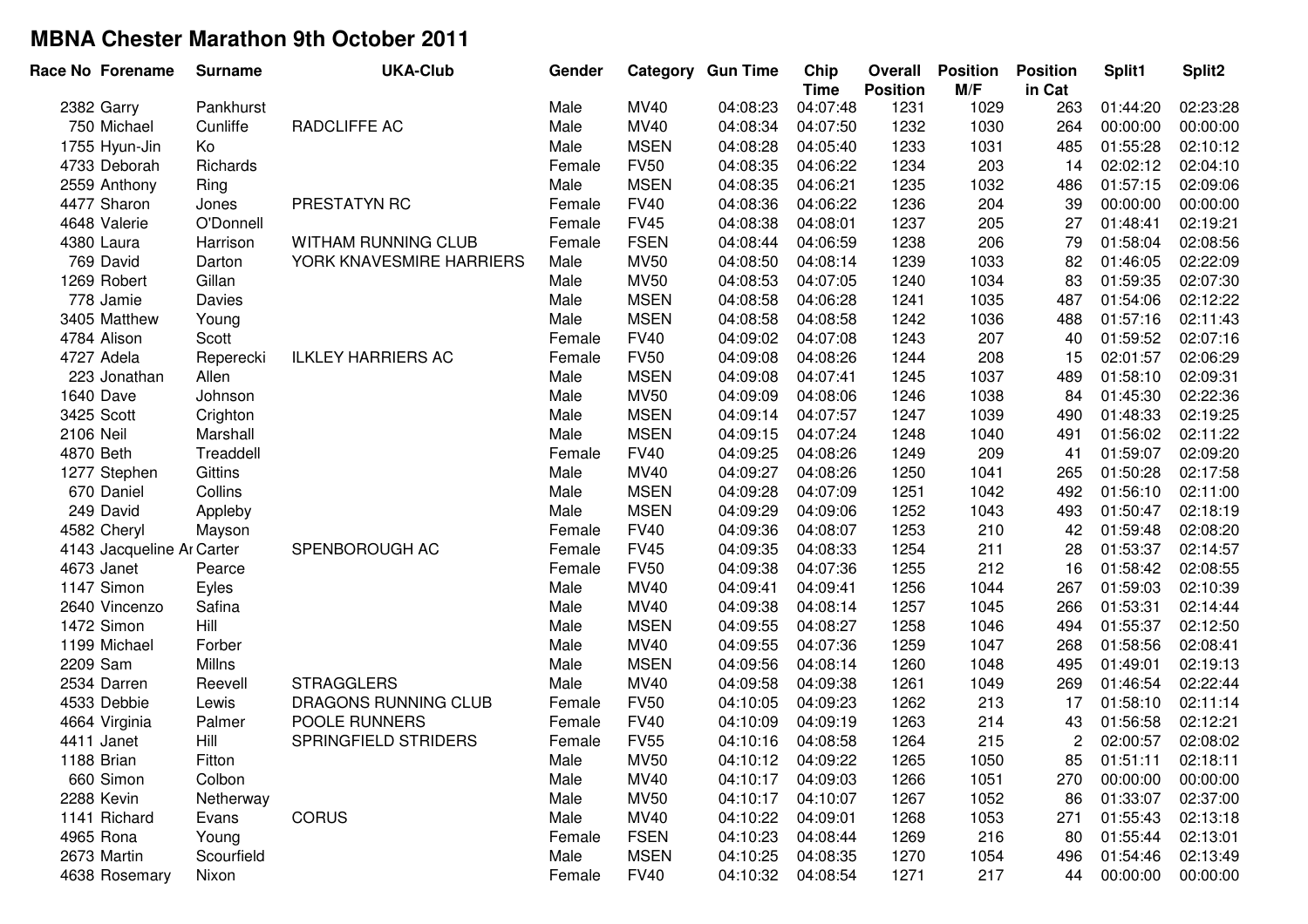|            | Race No Forename          | <b>Surname</b>  | <b>UKA-Club</b>                     | Gender |             | <b>Category Gun Time</b> | Chip<br><b>Time</b> | Overall<br><b>Position</b> | <b>Position</b><br>M/F | <b>Position</b><br>in Cat | Split1   | Split2   |
|------------|---------------------------|-----------------|-------------------------------------|--------|-------------|--------------------------|---------------------|----------------------------|------------------------|---------------------------|----------|----------|
| 2290 Mark  |                           | Nevin           |                                     | Male   | <b>MV40</b> | 04:10:37                 | 04:09:35            | 1272                       | 1055                   | 272                       | 01:48:25 | 02:21:10 |
| 4877 Liz   |                           | Turton          | <b>STOCKPORT HARRIERS</b>           | Female | <b>FV50</b> | 04:10:34                 | 04:10:04            | 1273                       | 218                    | 18                        | 02:01:43 | 02:08:21 |
| 4269 Katie |                           | Evans           | CITY OF CHESTER TRIATHLON CL Female |        | <b>FSEN</b> | 04:10:42                 | 04:09:03            | 1274                       | 219                    | 81                        | 01:54:44 | 02:14:20 |
|            | 580 Norman                | Caughey         | <b>EAST ANTRIM HARRIERS</b>         | Male   | <b>MV60</b> | 04:10:42                 | 04:09:22            | 1275                       | 1056                   | 18                        | 01:54:39 | 02:14:43 |
|            | 3438 Malcolm Jam Gumbrell |                 | WINCHESTER & DISTRICT AC            | Male   | <b>MV60</b> | 04:10:45                 | 04:08:43            | 1276                       | 1057                   | 19                        | 02:03:59 | 02:04:44 |
|            | 4094 Helen                | Bowness-Hughes  |                                     | Female | <b>FV35</b> | 04:10:59                 | 04:08:23            | 1277                       | 220                    | 44                        | 01:56:22 | 02:12:01 |
| 4212 Lyn   |                           | Davies          |                                     | Female | <b>FV50</b> | 04:11:12                 | 04:09:15            | 1278                       | 221                    | 19                        | 01:55:07 | 02:14:08 |
|            | 488 Chris                 | <b>Broome</b>   |                                     | Male   | <b>MSEN</b> | 04:11:14                 | 04:09:50            | 1279                       | 1058                   | 497                       | 01:54:54 | 02:14:56 |
| 4176 Jo    |                           | Combe           |                                     | Female | <b>FSEN</b> | 04:11:18                 | 04:09:41            | 1280                       | 222                    | 82                        | 01:59:12 | 02:10:30 |
|            | 1176 Donald               | Ferguson        |                                     | Male   | <b>MV55</b> | 04:11:20                 | 04:09:36            | 1281                       | 1059                   | 31                        | 01:57:31 | 02:12:06 |
|            | 323 James                 | Barkworth       |                                     | Male   | <b>MSEN</b> | 04:11:23                 | 04:09:48            | 1282                       | 1060                   | 498                       | 01:55:41 | 02:14:08 |
| 477 Rad    |                           | <b>Briscoe</b>  |                                     | Male   | <b>MV60</b> | 04:11:30                 | 04:09:54            | 1283                       | 1061                   | 20                        | 01:58:43 | 02:11:11 |
|            | 1267 Stephen              | Gill            | <b>WREKIN ROAD RUNNERS</b>          | Male   | MV45        | 04:11:35                 | 04:09:47            | 1284                       | 1062                   | 148                       | 01:53:24 | 02:16:24 |
|            | 476 Thomas                | <b>Brindle</b>  | <b>LANCASHIRE POLICE</b>            | Male   | <b>MSEN</b> | 04:11:44                 | 04:10:54            | 1285                       | 1063                   | 499                       | 01:46:06 | 02:24:48 |
| 3400 Alex  |                           | Yendole         | STONE MASTER MARATHONERS            | Male   | <b>MSEN</b> | 04:11:47                 | 04:10:13            | 1286                       | 1064                   | 500                       | 01:52:09 | 02:18:05 |
|            | 707 Terry                 | Coppenhall      | <b>SANDBACH STRIDERS</b>            | Male   | <b>MV45</b> | 04:11:49                 | 04:10:38            | 1287                       | 1065                   | 149                       | 01:48:36 | 02:22:03 |
|            | 4585 Pamela               | Mccaig          | <b>SCOTTISH ATHLETICS</b>           | Female | <b>FSEN</b> | 04:11:52                 | 04:10:47            | 1288                       | 223                    | 83                        | 01:59:39 | 02:11:08 |
|            | 295 Paul                  | <b>Baines</b>   |                                     | Male   | <b>MSEN</b> | 04:12:04                 | 04:10:31            | 1289                       | 1066                   | 501                       | 01:54:36 | 02:15:55 |
| 4043 Kate  |                           | Ball            |                                     | Female | <b>FSEN</b> | 04:12:09                 | 04:10:36            | 1290                       | 224                    | 84                        | 01:58:02 | 02:12:34 |
| 248 Llyr   |                           | Ap Rhobert      |                                     | Male   | <b>MSEN</b> | 04:12:10                 | 04:10:22            | 1291                       | 1067                   | 502                       | 00:00:00 | 00:00:00 |
|            | 4884 Melanie              | Van Oss         | <b>CONGLETON HARRIERS</b>           | Female | <b>FV35</b> | 04:12:17                 | 04:10:17            | 1292                       | 225                    | 45                        | 02:00:10 | 02:10:08 |
|            | 603 John                  | Chester         |                                     | Male   | <b>MSEN</b> | 04:12:19                 | 04:11:07            | 1293                       | 1068                   | 503                       | 01:51:42 | 02:19:26 |
|            | 320 Matthew               | <b>Barker</b>   |                                     | Male   | <b>MSEN</b> | 04:12:20                 | 04:09:58            | 1294                       | 1069                   | 504                       | 01:58:42 | 02:11:16 |
|            | 244 Matthew               | Angus           |                                     | Male   | <b>MSEN</b> | 04:12:23                 | 04:10:09            | 1295                       | 1070                   | 505                       | 00:00:00 | 00:00:00 |
|            | 512 Dave                  | <b>Buckland</b> |                                     | Male   | <b>MSEN</b> | 04:12:24                 | 04:11:14            | 1296                       | 1071                   | 506                       | 00:00:00 | 00:00:00 |
|            | 3058 Tristan              | Swindells       |                                     | Male   | <b>MSEN</b> | 04:12:25                 | 04:10:51            | 1297                       | 1072                   | 507                       | 01:55:43 | 02:15:08 |
|            | 1412 Joseph               | Hawes           |                                     | Male   | <b>MSEN</b> | 04:12:28                 | 04:09:42            | 1298                       | 1073                   | 508                       | 01:59:45 | 02:09:57 |
| 1139 Paul  |                           | Evans           | <b>BEVERLEY AC</b>                  | Male   | <b>MV45</b> | 04:12:31                 | 04:10:26            | 1299                       | 1074                   | 150                       | 01:52:36 | 02:17:50 |
| 1427 Chris |                           | Heaton          |                                     | Male   | <b>MV50</b> | 04:12:38                 | 04:10:49            | 1300                       | 1075                   | 87                        | 01:59:47 | 02:11:02 |
|            | 2733 Trevor               | Skeen           |                                     | Male   | <b>MV45</b> | 04:12:43                 | 04:10:29            | 1301                       | 1076                   | 151                       | 01:55:34 | 02:14:55 |
|            | 4545 Susan                | Lloyd           | PEMBROKESHIRE HARRIER               | Female | <b>FV45</b> | 04:12:44                 | 04:11:39            | 1302                       | 226                    | 29                        | 01:57:56 | 02:13:44 |
| 546 Leo    |                           | Cain            | <b>MIDDLETON HARRIERS</b>           | Male   | <b>MSEN</b> | 04:12:46                 | 04:12:05            | 1303                       | 1077                   | 509                       | 01:47:38 | 02:24:27 |
|            | 4898 Carolyn              | Ward            |                                     | Female | <b>FSEN</b> | 04:12:49                 | 04:11:00            | 1304                       | 227                    | 85                        | 00:00:00 | 00:00:00 |
|            | 293 Michael               | <b>Bailey</b>   |                                     | Male   | <b>MSEN</b> | 04:12:49                 | 04:10:57            | 1305                       | 1078                   | 510                       | 01:56:58 | 02:14:00 |
| 2648 Colin |                           | Sampson         |                                     | Male   | MSEN        | 04:12:50                 | 04:11:58            | 1306                       | 1079                   | 511                       | 01:52:36 | 02:19:22 |
|            | 1264 Stephen              | Giles           |                                     | Male   | <b>MSEN</b> | 04:12:51                 | 04:10:55            | 1307                       | 1080                   | 512                       | 01:55:56 | 02:15:00 |
| 2247 Glyn  |                           | Morris          | <b>GRAVESEND ROAD RUNNERS</b>       | Male   | MV45        | 04:12:59                 | 04:12:22            | 1308                       | 1081                   | 152                       | 01:44:51 | 02:27:31 |
|            | 1343 Simon                | Hack            | ULTRAMARATHON RUNNING CLUIMale      |        | <b>MV40</b> | 04:13:03                 | 04:10:27            | 1309                       | 1082                   | 273                       | 01:54:26 | 02:16:01 |
|            | 677 Andrew                | Conally         |                                     | Male   | <b>MSEN</b> | 04:13:06                 | 04:10:06            | 1310                       | 1083                   | 513                       | 01:54:05 | 02:16:01 |
| 2426 Rod   |                           | Perons          | LES CROUPIERS RC                    | Male   | MV45        | 04:13:08                 | 04:10:44            | 1311                       | 1084                   | 153                       | 00:00:00 | 00:00:00 |
| 1441 Pete  |                           | Henderson       |                                     | Male   | <b>MSEN</b> | 04:13:14                 | 04:11:10            | 1312                       | 1085                   | 514                       | 02:01:18 | 02:09:52 |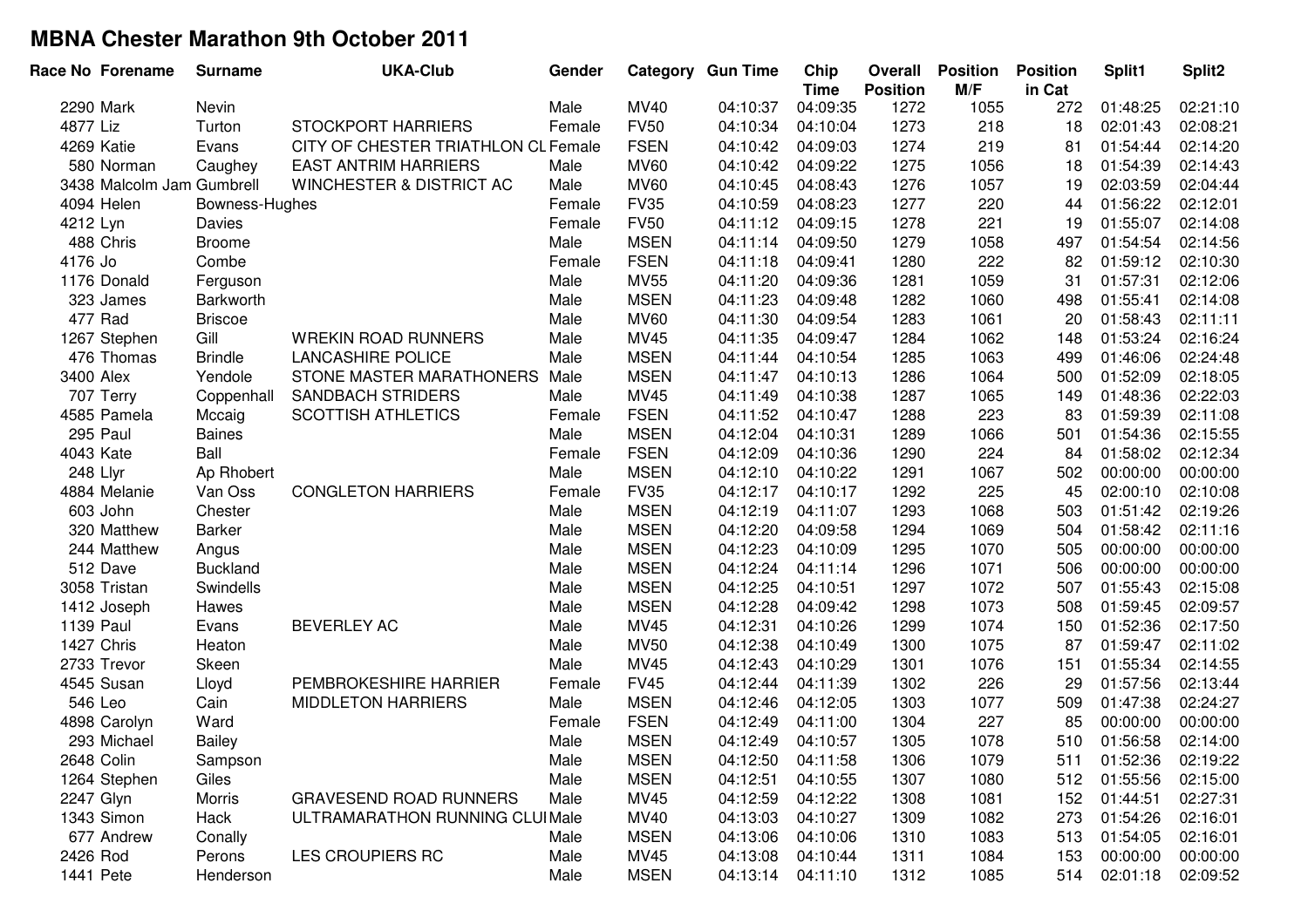|          | Race No Forename | <b>Surname</b>  | <b>UKA-Club</b>                   | Gender |             | <b>Category Gun Time</b> | Chip<br><b>Time</b> | Overall<br><b>Position</b> | <b>Position</b><br>M/F | <b>Position</b><br>in Cat | Split1   | Split2   |
|----------|------------------|-----------------|-----------------------------------|--------|-------------|--------------------------|---------------------|----------------------------|------------------------|---------------------------|----------|----------|
|          | 3199 Simon       | Wake            |                                   | Male   | <b>MV45</b> | 04:13:10                 | 04:12:36            | 1313                       | 1086                   | 154                       | 01:45:58 | 02:26:39 |
|          | 4449 Noreen      | Insley          |                                   | Female | <b>FV45</b> | 04:13:15                 | 04:10:31            | 1314                       | 228                    | 30                        | 02:02:16 | 02:08:16 |
|          | 287 Brett        | <b>Bailey</b>   |                                   | Male   | <b>MSEN</b> | 04:13:21                 | 04:11:38            | 1315                       | 1087                   | 515                       | 01:49:58 | 02:21:40 |
|          | 4225 Catryn      | Devaney         |                                   | Female | <b>FV40</b> | 04:13:21                 | 04:11:34            | 1316                       | 229                    | 45                        | 01:57:52 | 02:13:43 |
|          | 1800 Mark        | Leatham         | <b>BANK OF AMERICA</b>            | Male   | <b>MSEN</b> | 04:13:23                 | 04:11:51            | 1317                       | 1088                   | 516                       | 01:49:06 | 02:22:46 |
|          | 624 Michael      | Clark           |                                   | Male   | <b>MV60</b> | 04:13:24                 | 04:12:09            | 1318                       | 1089                   | 21                        | 02:02:29 | 02:09:41 |
|          | 266 Charles      | Ashley          | <b>WREXHAM AC</b>                 | Male   | <b>MV50</b> | 04:13:24                 | 04:12:12            | 1319                       | 1090                   | 88                        | 01:40:43 | 02:31:29 |
|          | 3487 Jordan      | Halstead        |                                   | Male   | <b>MSEN</b> | 04:13:27                 | 04:11:33            | 1320                       | 1091                   | 517                       | 02:01:07 | 02:10:26 |
|          | 567 David        | Carter          |                                   | Male   | <b>MSEN</b> | 04:13:42                 | 04:11:05            | 1321                       | 1092                   | 518                       | 01:56:45 | 02:14:20 |
|          | 279 Clive        | Attwood         | <b>WESTBURY HARRIERS</b>          | Male   | <b>MV50</b> | 04:13:42                 | 04:13:25            | 1322                       | 1093                   | 89                        | 01:36:21 | 02:37:05 |
|          | 4525 Sarah       | Leah            | <b>STOCKPORT HARRIERS</b>         | Female | <b>FV35</b> | 04:13:46                 | 04:11:57            | 1323                       | 230                    | 46                        | 00:00:00 | 00:00:00 |
|          | 1265 Chris       | Gill            |                                   | Male   | <b>MV50</b> | 04:13:52                 | 04:12:18            | 1324                       | 1094                   | 90                        | 01:56:49 | 02:15:30 |
|          | 3036 Chris       | <b>Street</b>   | <b>IPSWICH JAFFA</b>              | Male   | <b>MV55</b> | 04:14:09                 | 04:13:22            | 1325                       | 1095                   | 32                        | 02:04:02 | 02:09:20 |
|          | 4628 Jasvinder   | Nahal           | <b>CHAPEL ALLERTON RUNNERS</b>    | Female | <b>FV40</b> | 04:14:23                 | 04:12:28            | 1326                       | 231                    | 46                        | 02:01:52 | 02:10:37 |
|          | 701 David        | Cooper          | <b>NORTHBROOK</b>                 | Male   | MV40        | 04:14:24                 | 04:12:20            | 1327                       | 1096                   | 274                       | 01:55:57 | 02:16:23 |
|          | 789 Michael      | Davies          | <b>TATTENHALL RUNNERS</b>         | Male   | <b>MV45</b> | 04:14:24                 | 04:13:11            | 1328                       | 1097                   | 155                       | 01:51:22 | 02:21:50 |
|          | 4210 Kasia       | Czaplinska      |                                   | Female | <b>FSEN</b> | 04:14:32                 | 04:12:51            | 1329                       | 232                    | 86                        | 01:57:59 | 02:14:52 |
|          | 4969 Joanne      | Mcdonnell       |                                   | Female | <b>FV40</b> | 04:14:32                 | 04:12:17            | 1330                       | 233                    | 47                        | 02:04:05 | 02:08:12 |
|          | 2076 Simon       | Maddick         |                                   | Male   | <b>MSEN</b> | 04:14:38                 | 04:12:38            | 1331                       | 1098                   | 519                       | 02:01:45 | 02:10:54 |
|          | 4625 Joanne      | Mulligan        |                                   | Female | <b>FV40</b> | 04:14:39                 | 04:13:56            | 1332                       | 234                    | 48                        | 01:54:01 | 02:19:56 |
|          | 751 Paul         | Cunliffe        |                                   | Male   | MV45        | 04:14:47                 | 04:13:42            | 1333                       | 1099                   | 156                       | 01:58:29 | 02:15:14 |
|          | 748 Simon        | Cummins         | <b>HOWGILL HARRIERS</b>           | Male   | <b>MV45</b> | 04:14:51                 | 04:14:02            | 1334                       | 1100                   | 157                       | 01:50:42 | 02:23:21 |
| 1561 Kim |                  | Humphreys       |                                   | Male   | MV45        | 04:14:53                 | 04:13:29            | 1335                       | 1101                   | 158                       | 01:51:41 | 02:21:48 |
|          | 2742 John        | Slavin          |                                   | Male   | <b>MV50</b> | 04:14:53                 | 04:13:37            | 1336                       | 1102                   | 91                        | 00:00:00 | 00:00:00 |
|          | 1485 Norman      | Hodges          |                                   | Male   | <b>MV60</b> | 04:14:57                 | 04:12:47            | 1337                       | 1103                   | 22                        | 01:54:05 | 02:18:42 |
|          | 4944 Kate        | Wilson          |                                   | Female | <b>FSEN</b> | 04:15:01                 | 04:13:43            | 1338                       | 235                    | 87                        | 01:55:25 | 02:18:19 |
|          | 2437 Marc        | Phipps          |                                   | Male   | <b>MSEN</b> | 04:15:03                 | 04:11:50            | 1339                       | 1104                   | 520                       | 01:55:44 | 02:16:07 |
|          | 4213 Ruth        | Davies          |                                   | Female | <b>FV45</b> | 04:15:04                 | 04:12:51            | 1340                       | 236                    | 31                        | 01:59:54 | 02:12:58 |
|          | 4864 Helen       | Todd            | <b>STOCKPORT HARRIERS</b>         | Female | <b>FV55</b> | 04:15:04                 | 04:12:34            | 1341                       | 237                    | 3                         | 02:07:29 | 02:05:06 |
|          | 3381 Adam        | Wright          |                                   | Male   | <b>MSEN</b> | 04:15:05                 | 04:13:16            | 1342                       | 1105                   | 521                       | 01:54:25 | 02:18:52 |
|          | 344 David        | <b>Bartlett</b> | RADCLIFFE AC                      | Male   | <b>MSEN</b> | 04:15:05                 | 04:14:21            | 1343                       | 1106                   | 522                       | 01:46:05 | 02:28:17 |
|          | 782 Jon          | Davies          |                                   | Male   | <b>MSEN</b> | 04:15:10                 | 04:12:18            | 1344                       | 1107                   | 523                       | 02:01:13 | 02:11:06 |
|          | 4815 Sam         | Staddon         |                                   | Female | <b>FV40</b> | 04:15:08                 | 04:12:59            | 1345                       | 238                    | 49                        | 02:05:24 | 02:07:36 |
|          | 4942 Michelle    |                 | Willocks-Wat TEIGNBRIDGE TROTTERS | Female | <b>FV40</b> | 04:15:13                 | 04:13:44            | 1346                       | 239                    | 50                        | 01:59:48 | 02:13:56 |
|          | 4675 Mimi        | Pearce          |                                   | Female | <b>FSEN</b> | 04:15:15                 | 04:14:03            | 1347                       | 240                    | 88                        | 00:00:00 | 00:00:00 |
|          | 4748 Helen       | Robinson        |                                   | Female | <b>FV45</b> | 04:15:15                 | 04:13:52            | 1348                       | 241                    | 32                        | 02:02:12 | 02:11:40 |
| 4375 Bev |                  | Harlow          | <b>FAIRLANDS VALLEY SPARTANS</b>  | Female | <b>FV50</b> | 04:15:20                 | 04:13:12            | 1349                       | 242                    | 20                        | 02:03:12 | 02:10:01 |
|          | 3422 Joseph      | Carter          |                                   | Male   | <b>MSEN</b> | 04:15:23                 | 04:14:59            | 1350                       | 1108                   | 524                       | 01:55:46 | 02:19:14 |
|          | 4772 Alison      | Sanderson       |                                   | Female | <b>FV35</b> | 04:15:29                 | 04:13:17            | 1351                       | 243                    | 47                        | 01:58:43 | 02:14:35 |
|          | 4032 Bethan      | Aubrey          |                                   | Female | <b>FV40</b> | 04:15:31                 | 04:13:06            | 1352                       | 244                    | 51                        | 02:03:19 | 02:09:48 |
|          | 4058 Sarah       | <b>Bayliss</b>  |                                   | Female | <b>FSEN</b> | 04:15:32                 | 04:13:30            | 1353                       | 245                    | 89                        | 02:02:03 | 02:11:28 |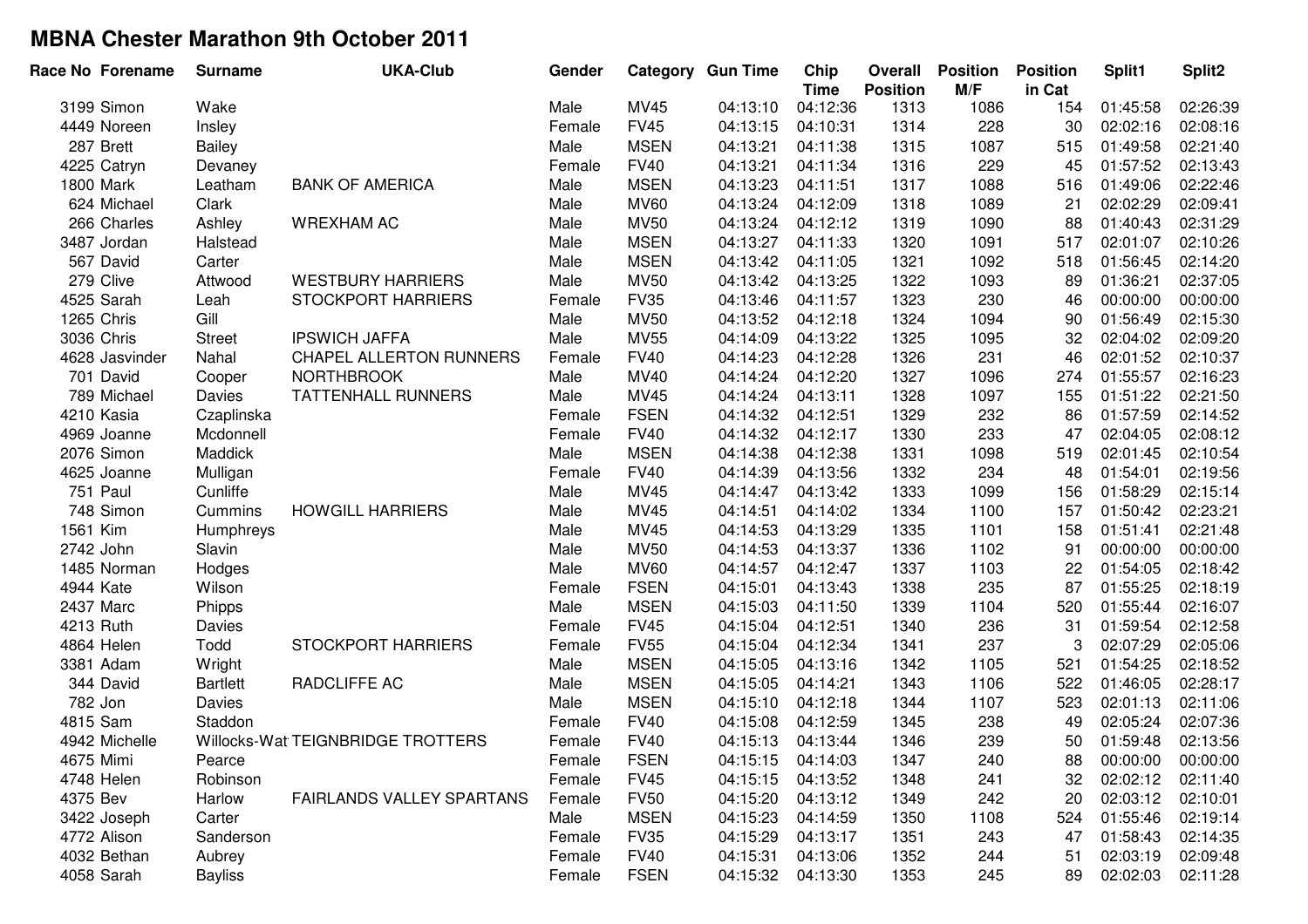|                |                  |                                       |        |             | <b>Category Gun Time</b> | Chip<br><b>Time</b> | Overall<br><b>Position</b> | <b>Position</b><br>M/F | <b>Position</b><br>in Cat | Split1   | Split2   |
|----------------|------------------|---------------------------------------|--------|-------------|--------------------------|---------------------|----------------------------|------------------------|---------------------------|----------|----------|
| 4619 Debbie    | Moss             |                                       | Female | <b>FV40</b> | 04:15:36                 | 04:13:34            | 1354                       | 246                    | 52                        | 02:04:04 | 02:09:31 |
| 3207 John      | Walker           |                                       | Male   | MV45        | 04:15:39                 | 04:13:49            | 1355                       | 1109                   | 159                       | 00:00:00 | 00:00:00 |
| 1276 Dave      | Girling          | <b>GREAT YARMOUTH ROAD RUNNE Male</b> |        | <b>MV50</b> | 04:15:41                 | 04:14:16            | 1356                       | 1110                   | 92                        | 01:56:40 | 02:17:36 |
| 3116 Gavin     | Thompson         |                                       | Male   | <b>MSEN</b> | 04:15:44                 | 04:15:44            | 1357                       | 1111                   | 525                       | 01:56:29 | 02:19:16 |
| 2281 Martin    | Napthine         |                                       | Male   | <b>MSEN</b> | 04:15:45                 | 04:13:29            | 1358                       | 1112                   | 526                       | 00:00:00 | 00:00:00 |
| 272 Matt       | Ashworth         |                                       | Male   | <b>MSEN</b> | 04:15:46                 | 04:14:37            | 1359                       | 1113                   | 527                       | 01:46:08 | 02:28:30 |
| 2439 lan       | Pickford         |                                       | Male   | MV40        | 04:15:48                 | 04:14:22            | 1360                       | 1114                   | 275                       | 01:55:33 | 02:18:49 |
| 2132 Simon     | Mcallister       |                                       | Male   | MV45        | 04:15:54                 | 04:15:10            | 1361                       | 1115                   | 160                       | 01:52:16 | 02:22:54 |
| 2491 Stephen   | Pugh             |                                       | Male   | <b>MSEN</b> | 04:15:58                 | 04:14:15            | 1362                       | 1116                   | 528                       | 01:52:05 | 02:22:11 |
| 3371 Mark      | Woodfield        |                                       | Male   | <b>MV50</b> | 04:15:58                 | 04:14:02            | 1363                       | 1117                   | 93                        | 02:00:05 | 02:13:58 |
| 1737 Joseph    | King             |                                       | Male   | <b>MSEN</b> | 04:15:59                 | 04:14:49            | 1364                       | 1118                   | 529                       | 01:54:54 | 02:19:55 |
| 2747 Rob       | Smart            | <b>READING JOGGERS</b>                | Male   | <b>MSEN</b> | 04:16:00                 | 04:14:22            | 1365                       | 1119                   | 530                       | 01:56:25 | 02:17:57 |
| 637 Jon        | Clayton          |                                       | Male   | <b>MV45</b> | 04:16:01                 | 04:14:07            | 1366                       | 1120                   | 161                       | 00:00:00 | 00:00:00 |
| 620 Adrian     | Clare            |                                       | Male   | MV40        | 04:16:07                 | 04:13:58            | 1367                       | 1121                   | 276                       | 02:03:55 | 02:10:04 |
| 4111 Caroline  | <b>Brockbank</b> | <b>SANDBACH STRIDERS</b>              | Female | <b>FV45</b> | 04:16:09                 | 04:14:02            | 1368                       | 247                    | 33                        | 02:01:48 | 02:12:14 |
| 4024 Angela    | Arundel          |                                       | Female | <b>FV35</b> | 04:16:18                 | 04:14:14            | 1369                       | 248                    | 48                        | 02:01:18 | 02:12:56 |
| 4424 Anita     | Holland          | <b>SNEYD STRIDERS</b>                 | Female | <b>FV45</b> | 04:16:23                 | 04:13:59            | 1370                       | 249                    | 34                        | 01:56:19 | 02:17:40 |
| 1538 Phillip   | Howells          | <b>TEWKESBURY AC</b>                  | Male   | <b>MV60</b> | 04:16:24                 | 04:14:47            | 1371                       | 1122                   | 23                        | 00:00:00 | 00:00:00 |
| 2492 Trevor    | Pugh             |                                       | Male   | <b>MSEN</b> | 04:16:26                 | 04:14:36            | 1372                       | 1123                   | 531                       | 01:54:07 | 02:20:30 |
| 555 lan        | Cameron          |                                       | Male   | <b>MV40</b> | 04:16:28                 | 04:14:39            | 1373                       | 1124                   | 277                       | 01:51:00 | 02:23:39 |
| 1324 Adam      | Griffiths        |                                       | Male   | <b>MSEN</b> | 04:16:29                 | 04:13:47            | 1374                       | 1125                   | 532                       | 01:57:40 | 02:16:08 |
| 2710 Steve     | Sherratt         |                                       | Male   | MV40        | 04:16:33                 | 04:15:30            | 1375                       | 1126                   | 278                       | 01:56:01 | 02:19:29 |
| 4340 Rachel    | Graham           |                                       | Female | <b>FSEN</b> | 04:16:38                 | 04:16:07            | 1376                       | 250                    | 90                        | 02:05:11 | 02:10:56 |
| 4951 Nicole    | Woodward         |                                       | Female | <b>FSEN</b> | 04:16:39                 | 04:15:33            | 1377                       | 251                    | 91                        | 01:56:32 | 02:19:01 |
| 232 Luke       | Almond           |                                       | Male   | <b>MSEN</b> | 04:16:46                 | 04:14:46            | 1378                       | 1127                   | 534                       | 01:58:02 | 02:16:45 |
| 2695 David     | Sharpe           |                                       | Male   | <b>MSEN</b> | 04:16:45                 | 04:15:28            | 1379                       | 1128                   | 533                       | 01:47:57 | 02:27:32 |
| 4841 Janet     | Tate             |                                       | Female | <b>FV40</b> | 04:16:54                 | 04:15:11            | 1380                       | 252                    | 53                        | 01:55:02 | 02:20:10 |
| 4101 Charlotte | Brennan          | ELLEMERE PORT RUNNING CLUB Female     |        | <b>FV35</b> | 04:17:01                 | 04:15:44            | 1381                       | 253                    | 49                        | 01:59:56 | 02:15:48 |
| 3323 Russell   | Williams         |                                       | Male   | <b>MSEN</b> | 04:17:01                 | 04:14:40            | 1382                       | 1129                   | 535                       | 02:02:40 | 02:12:00 |
| 4592 Akua      | Mcgeoch          | <b>CHAPEL ALLERTON RUNNERS</b>        | Female | <b>FSEN</b> | 04:17:06                 | 04:15:53            | 1383                       | 254                    | 92                        | 01:59:07 | 02:16:47 |
| 1565 Gary      | Hunt             |                                       | Male   | <b>MSEN</b> | 04:17:06                 | 04:15:51            | 1384                       | 1130                   | 536                       | 01:52:29 | 02:23:22 |
| 643 Barry      | Cleminson        | TRI PRESTON                           | Male   | <b>MSEN</b> | 04:17:06                 | 04:15:22            | 1385                       | 1131                   | 537                       | 01:47:58 | 02:27:25 |
| 393 Colin      | Bicknell         |                                       | Male   | <b>MV55</b> | 04:17:07                 | 04:16:11            | 1386                       | 1132                   | 33                        | 01:50:44 | 02:25:27 |
| 3158 Nick      | Tucker           |                                       | Male   | <b>MSEN</b> | 04:17:10                 | 04:15:23            | 1387                       | 1133                   | 538                       | 01:58:30 | 02:16:53 |
| 729 John       | Creasy           |                                       | Male   | <b>MV40</b> | 04:17:14                 | 04:14:53            | 1388                       | 1134                   | 279                       | 00:00:00 | 00:00:00 |
| 2632 John      | Rush             |                                       | Male   | MV45        | 04:17:18                 | 04:17:18            | 1389                       | 1135                   | 162                       | 02:09:57 | 02:07:21 |
| 4480 Sue       | Jones            | <b>CYBI STRIDERS</b>                  | Female | <b>FV50</b> | 04:17:26                 | 04:15:50            | 1390                       | 255                    | 21                        | 02:00:38 | 02:15:13 |
| 2469 Chris     | Powell           |                                       | Male   | MV40        | 04:17:32                 | 04:16:54            | 1391                       | 1136                   | 280                       | 01:43:34 | 02:33:21 |
| 401 Pat        | <b>Binding</b>   |                                       | Male   | <b>MSEN</b> | 04:17:40                 | 04:15:42            | 1392                       | 1137                   | 539                       | 01:56:41 | 02:19:02 |
| 1064 David     | Duckworth        |                                       | Male   | <b>MV50</b> | 04:17:44                 | 04:16:49            | 1393                       | 1138                   | 94                        | 01:56:41 | 02:20:08 |
| 3104 Dave      | Thomas           |                                       | Male   | MV45        | 04:17:45                 | 04:16:02            | 1394                       | 1139                   | 163                       | 01:57:23 | 02:18:40 |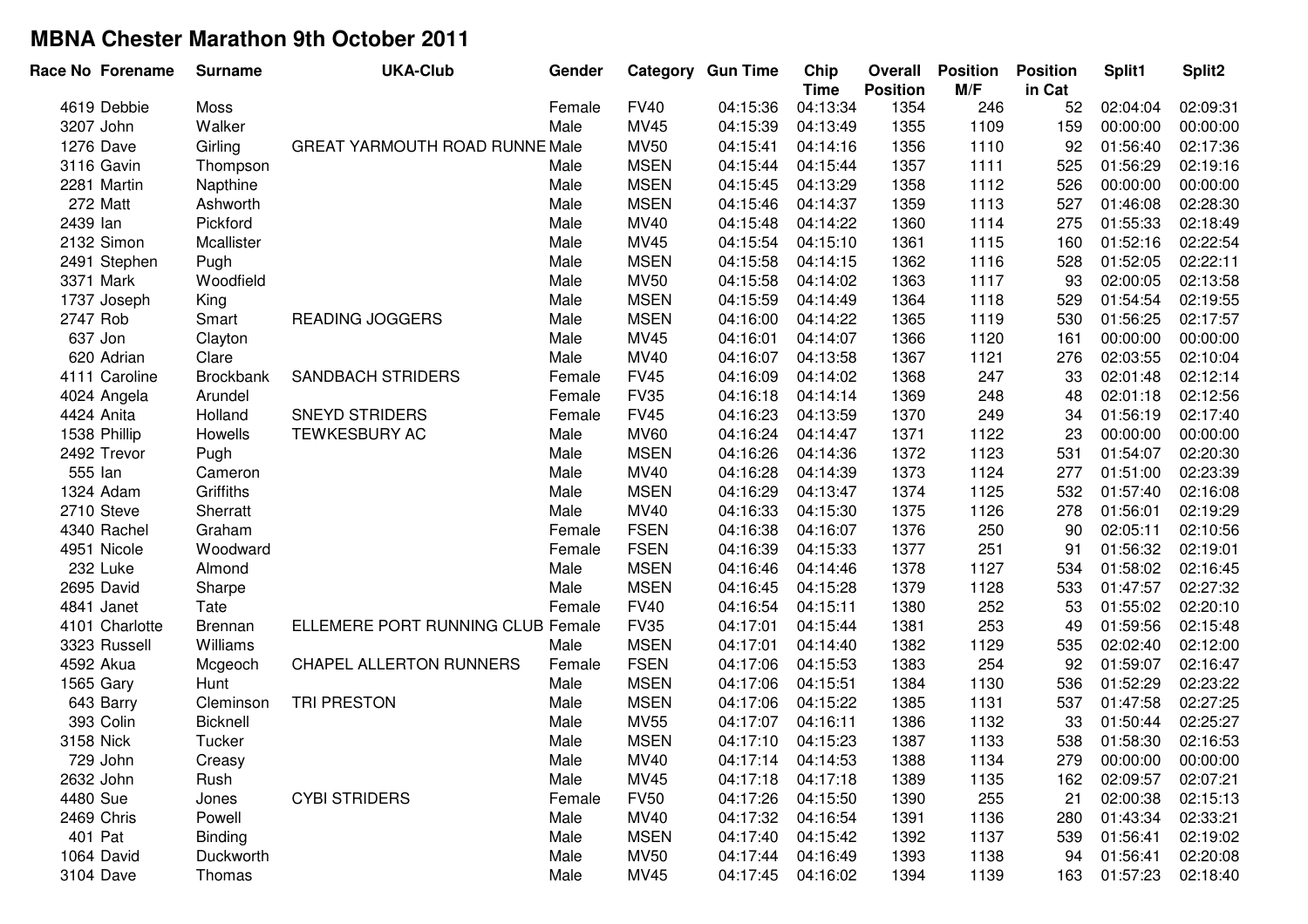| Race No Forename | <b>Surname</b>   | <b>UKA-Club</b>                 | Gender |             | <b>Category Gun Time</b> | Chip<br><b>Time</b> | Overall<br><b>Position</b> | <b>Position</b><br>M/F | <b>Position</b><br>in Cat | Split1   | Split <sub>2</sub> |
|------------------|------------------|---------------------------------|--------|-------------|--------------------------|---------------------|----------------------------|------------------------|---------------------------|----------|--------------------|
| 1768 Chris       | Lambert          |                                 | Male   | <b>MSEN</b> | 04:17:47                 | 04:14:47            | 1395                       | 1140                   | 540                       | 02:09:20 | 02:05:27           |
| 305 Marc         | Balaban          |                                 | Male   | <b>MSEN</b> | 04:17:47                 | 04:16:21            | 1396                       | 1141                   | 541                       | 01:58:46 | 02:17:35           |
| 4007 Carolyn     | Allanson         | <b>BRIDLINGTON ROAD RUNNERS</b> | Female | <b>FV40</b> | 04:17:48                 | 04:15:40            | 1397                       | 256                    | 54                        | 02:05:49 | 02:09:52           |
| 3162 Andrew      | Tunnicliffe      |                                 | Male   | <b>MV45</b> | 04:17:53                 | 04:16:10            | 1398                       | 1142                   | 164                       | 01:59:00 | 02:17:11           |
| 4341 Terri       | Graham           |                                 | Female | <b>FSEN</b> | 04:17:56                 | 04:15:52            | 1399                       | 257                    | 93                        | 01:56:17 | 02:19:35           |
| 1121 Tony        | Elston           |                                 | Male   | <b>MV50</b> | 04:17:54                 | 04:16:37            | 1400                       | 1143                   | 95                        | 01:56:48 | 02:19:50           |
| 2698 Richard     | Shaw             | STONE MASTER MARATHONERS        | Male   | <b>MV60</b> | 04:17:57                 | 04:16:35            | 1401                       | 1144                   | 24                        | 01:53:54 | 02:22:41           |
| 437 Michael      | Bowden           |                                 | Male   | <b>MSEN</b> | 04:17:59                 | 04:15:58            | 1402                       | 1145                   | 542                       | 01:59:50 | 02:16:09           |
| 2390 Eden        | Parkinson        |                                 | Male   | MV40        | 04:17:59                 | 04:16:52            | 1403                       | 1146                   | 281                       | 01:55:50 | 02:21:02           |
| 636 Stephen      | Clay             |                                 | Male   | MV40        | 04:18:00                 | 04:15:52            | 1404                       | 1147                   | 282                       | 01:56:22 | 02:19:31           |
| 2744 Simon       | Slinn            |                                 | Male   | <b>MSEN</b> | 04:18:03                 | 04:16:18            | 1405                       | 1148                   | 543                       | 01:58:31 | 02:17:48           |
| 525 Perry        | <b>Burgess</b>   |                                 | Male   | <b>MV50</b> | 04:18:06                 | 04:16:19            | 1406                       | 1149                   | 96                        | 01:52:28 | 02:23:51           |
| 1075 Tommy       | Dunning          |                                 | Male   | <b>MV45</b> | 04:18:06                 | 04:17:16            | 1407                       | 1150                   | 165                       | 00:00:00 | 00:00:00           |
| 449 Dave         | <b>Bradford</b>  |                                 | Male   | <b>MV45</b> | 04:18:08                 | 04:17:12            | 1408                       | 1151                   | 166                       | 00:00:00 | 00:00:00           |
| 3428 Nitram      | Drofhctar        |                                 | Male   | <b>MSEN</b> | 04:18:13                 | 04:17:07            | 1409                       | 1152                   | 544                       | 02:08:39 | 02:08:29           |
| 2105 Richard     | Marsh            |                                 | Male   | <b>MV40</b> | 04:18:13                 | 04:16:39            | 1410                       | 1153                   | 283                       | 02:00:04 | 02:16:36           |
| 329 Stuart       | <b>Barnes</b>    | DRAGONS RUNNING CLUB            | Male   | MV40        | 04:18:21                 | 04:16:30            | 1411                       | 1154                   | 284                       | 02:00:54 | 02:15:37           |
| 1661 David       | Jones            |                                 | Male   | <b>MV50</b> | 04:18:26                 | 04:17:50            | 1412                       | 1155                   | 97                        | 01:47:20 | 02:30:31           |
| 1625 leuan       | Jenkins          |                                 | Male   | MV45        | 04:18:35                 | 04:16:47            | 1413                       | 1156                   | 167                       | 01:50:40 | 02:26:08           |
| 1228 Jerry       | Furber           | SOUTHVILLE (BRISTOL)            | Male   | <b>MV45</b> | 04:18:39                 | 04:16:44            | 1414                       | 1157                   | 168                       | 02:00:21 | 02:16:23           |
| 4252 Dawn        | Edgerton         |                                 | Female | <b>FV40</b> | 04:18:40                 | 04:18:05            | 1415                       | 258                    | 55                        | 01:59:08 | 02:18:57           |
| 4682 Linda       | Piggott          |                                 | Female | <b>FV50</b> | 04:18:45                 | 04:17:39            | 1416                       | 259                    | 22                        | 01:59:07 | 02:18:33           |
| 1586 Graham      | Ibbetson         |                                 | Male   | MV40        | 04:18:46                 | 04:17:09            | 1417                       | 1158                   | 285                       | 01:55:40 | 02:21:30           |
| 3297 Nigel       | Wiley            |                                 | Male   | MV40        | 04:18:49                 | 04:16:16            | 1418                       | 1159                   | 286                       | 01:53:54 | 02:22:23           |
| 724 Andrew       | Crabtree         |                                 | Male   | <b>MSEN</b> | 04:18:51                 | 04:16:26            | 1419                       | 1160                   | 545                       | 01:54:25 | 02:22:01           |
| 257 Steven       | Arnold           |                                 | Male   | <b>MSEN</b> | 04:18:55                 | 04:17:01            | 1420                       | 1161                   | 546                       | 01:52:15 | 02:24:47           |
| 4707 Katharine   | Puskar           |                                 | Female | <b>FSEN</b> | 04:19:02                 | 04:17:51            | 1421                       | 260                    | 94                        | 01:51:40 | 02:26:12           |
| 1309 David       | Green            | <b>TYNE &amp; WEAR</b>          | Male   | <b>MSEN</b> | 04:18:59                 | 04:17:09            | 1422                       | 1162                   | 547                       | 01:58:43 | 02:20:16           |
| 3151 Gareth      | Trimble          | <b>WILMSLOW RC</b>              | Male   | <b>MSEN</b> | 04:19:02                 | 04:18:03            | 1423                       | 1163                   | 548                       | 01:55:04 | 02:23:00           |
| 4237 Mary        | Doyle            |                                 | Female | <b>FV50</b> | 04:19:03                 | 04:17:07            | 1424                       | 261                    | 23                        | 02:06:50 | 02:10:17           |
| 280 Ben          | Aubrey           |                                 | Male   | MV40        | 04:19:03                 | 04:16:39            | 1425                       | 1164                   | 287                       | 02:03:19 | 02:13:20           |
| 3047 Gary        | Such             |                                 | Male   | MV45        | 04:19:15                 | 04:17:40            | 1426                       | 1165                   | 169                       | 01:50:41 | 02:27:00           |
| 2203 John        | Miller           |                                 | Male   | <b>MSEN</b> | 04:19:19                 | 04:17:08            | 1427                       | 1166                   | 549                       | 02:03:29 | 02:13:39           |
| 4373 Kathy       | Hardy            | <b>SHELTON STRIDERS</b>         | Female | <b>FV40</b> | 04:19:20                 | 04:18:00            | 1428                       | 262                    | 56                        | 02:02:38 | 02:15:23           |
| 4253 Jane        | Edsell           |                                 | Female | <b>FV50</b> | 04:19:26                 | 04:17:18            | 1429                       | 263                    | 24                        | 02:04:10 | 02:13:08           |
| 2365 Peer        | Ovesen           |                                 | Male   | MV40        | 04:19:29                 | 04:17:20            | 1430                       | 1167                   | 288                       | 02:00:28 | 02:16:53           |
| 3327 Stephen     | Williams         |                                 | Male   | <b>MSEN</b> | 04:19:31                 | 04:17:14            | 1431                       | 1168                   | 550                       | 02:00:25 | 02:16:49           |
| 4451 Kerry       | Ismay            |                                 | Female | <b>FV35</b> | 04:19:34                 | 04:18:03            | 1432                       | 264                    | 50                        | 02:03:25 | 02:14:38           |
| 4088 Liz         | <b>Bottomley</b> | SPENBOROUGH AC                  | Female | <b>FV50</b> | 04:19:34                 | 04:18:19            | 1433                       | 265                    | 25                        | 02:01:43 | 02:16:36           |
| 668 David        | Colhoun          | <b>DEREK &amp; HIS BOAT</b>     | Male   | <b>MSEN</b> | 04:19:40                 | 04:19:03            | 1434                       | 1169                   | 552                       | 02:01:35 | 02:17:28           |
| 3051 Terry       | Swaine           | <b>DEREK &amp; HIS BOAT</b>     | Male   | <b>MSEN</b> | 04:19:40                 | 04:19:02            | 1435                       | 1170                   | 551                       | 02:01:34 | 02:17:28           |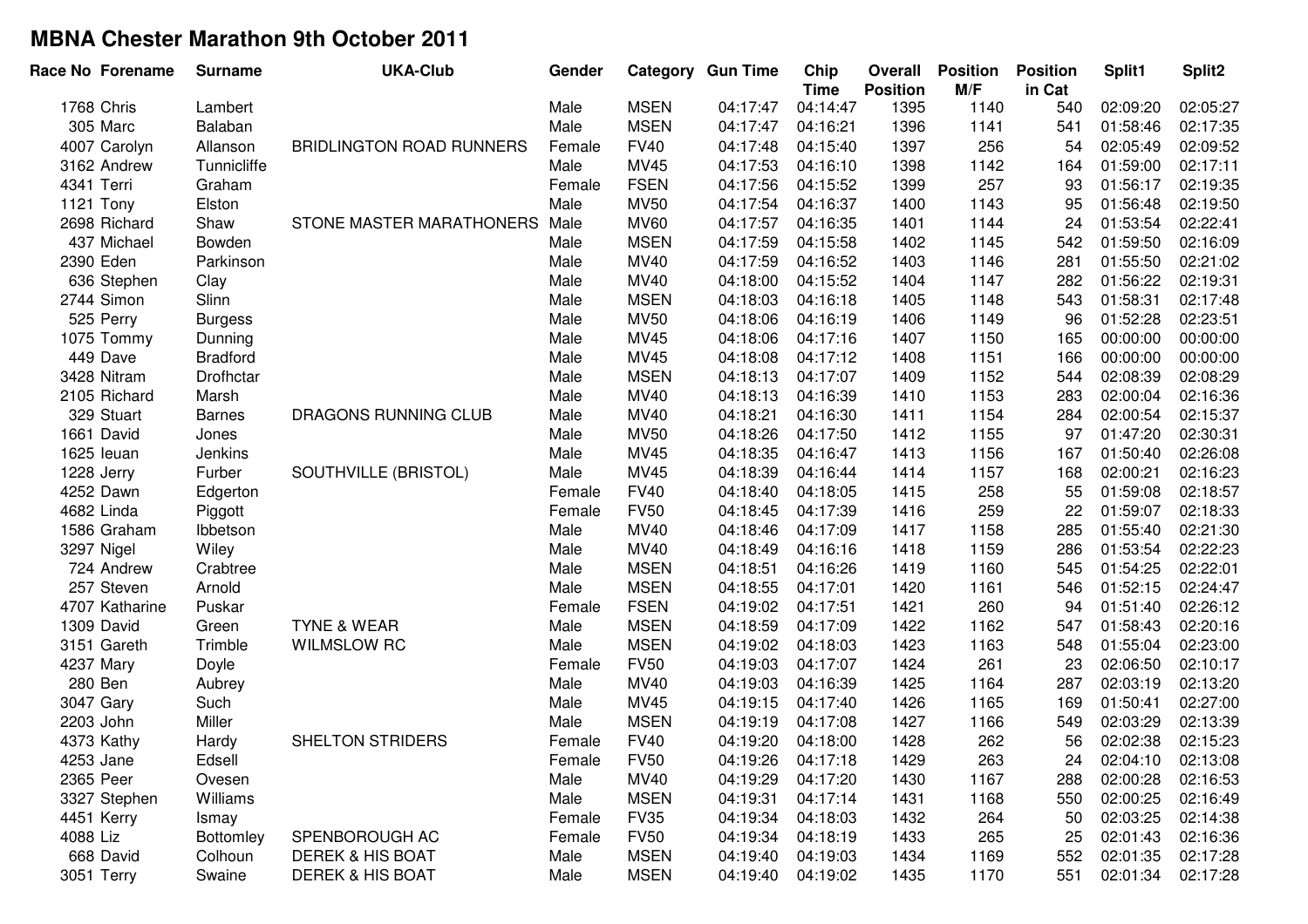| <b>FSEN</b><br>266<br>4426 Tracy<br>Female<br>04:19:44<br>04:18:13<br>1436<br>95<br>01:58:10<br>Holman<br><b>MSEN</b><br>1437<br>1171<br>553<br>01:57:15<br>2147 Mark<br>Mcdonald<br>Male<br>04:19:47<br>04:18:34<br>267<br>4047 Nikki<br><b>GOSPORT ROAD RUNNERS</b><br><b>FV40</b><br>04:19:47<br>1438<br>57<br>02:10:27<br><b>Barnard</b><br>Female<br>04:17:12<br>MV45<br>04:19:49<br>04:18:26<br>1439<br>1172<br>170<br>01:57:29<br>2217 Andrew<br>Milnes<br>Male<br>MV40<br>Male<br>04:19:56<br>1440<br>1173<br>289<br>02:08:59<br>1311 Mark<br>Green<br>04:17:30<br><b>FSEN</b><br>268<br>02:08:59<br>4348 Mara<br>Green<br>Female<br>04:19:56<br>04:17:30<br>1441<br>96<br>269<br>4319 Debbie<br>NIDD VALLEY ROAD RUNNERS<br><b>FV45</b><br>04:19:57<br>1442<br>35<br>01:58:27<br>Gibson<br>Female<br>04:18:28<br><b>MSEN</b><br><b>2610 Paul</b><br><b>WOLVERHAMPTON &amp; BILSTON AC Male</b><br>04:20:06<br>1443<br>1174<br>555<br>02:06:05<br>Rose<br>04:17:16<br>378 Paul<br><b>MV50</b><br>04:20:02<br>01:53:28<br>1444<br>1175<br>Bentley<br>Male<br>04:18:48<br>98<br><b>MSEN</b><br>2019 Gary S<br>04:20:02<br>1445<br>1176<br>554<br>01:56:49<br>Lewis<br>Male<br>04:19:35<br><b>MSEN</b><br>704 Stephen<br>Male<br>04:20:07<br>1446<br>1177<br>556<br>01:58:32<br>04:17:58<br>Cooper<br>MV40<br>2047 lan<br>Male<br>04:20:07<br>1447<br>1178<br>290<br>01:58:32<br>04:17:58<br>Longson<br><b>MV50</b><br>3209 Philip<br>Walker<br>Male<br>04:20:07<br>1448<br>1179<br>01:49:02<br>04:18:36<br>99<br><b>FV35</b><br>270<br>04:20:15<br>1449<br>02:09:13<br>4626 Sheryl<br>Murphy<br>Female<br>04:18:41<br>51<br>Vera Bacallado<br>Male<br>MV40<br>04:20:20<br>1450<br>1180<br>291<br>02:03:07<br>3188 Juan<br>04:18:22<br><b>FSEN</b><br>O'Sullivan<br>04:20:25<br>1451<br>271<br>97<br>01:58:38<br>4659 Lucy<br>Female<br>04:17:54<br><b>MSEN</b><br>Kidd<br>Male<br>04:20:31<br>1452<br>1181<br>557<br>01:54:40<br>1732 David<br>04:18:38<br><b>FSEN</b><br>4474 Rebecca<br>Jones<br>LANCASTER & MORECAMBE AC<br>04:20:34<br>1453<br>272<br>01:47:26<br>Female<br>04:20:08<br>98<br>Mitchell<br>ASHBOURNE RUNNING CLUB<br>MV65<br>04:20:32<br>1454<br>1182<br>7<br>02:07:24<br>2229 William<br>Male<br>04:18:45<br>273<br>4296 Liz<br><b>BLYTHE BRIDGE RC</b><br><b>FV40</b><br>04:20:43<br>1455<br>02:06:11<br>Fox<br>Female<br>04:18:16<br>58<br>274<br><b>FSEN</b><br>04:20:44<br>1456<br>99<br>02:02:58<br>4771 Maxine<br>Sandels<br>Female<br>04:19:00<br>275<br>4267 Elise<br><b>STOCKPORT HARRIERS</b><br><b>FV35</b><br>04:20:44<br>1457<br>52<br>02:05:18<br>Evans<br>Female<br>04:18:11<br>MV45<br>04:20:48<br>1458<br>1183<br>171<br>01:54:53<br>304 Stephen<br>Baker<br>Male<br>04:19:58<br><b>MSEN</b><br>04:20:54<br>2168 Darren<br>Mckie<br>Male<br>1459<br>1184<br>558<br>01:59:38<br>04:19:18<br><b>MSEN</b><br>04:20:57<br>1185<br>01:45:47<br>2226 Daniel<br>Mitchell<br>1460<br>559<br>Male<br>04:19:24<br><b>MSEN</b><br>01:55:21<br>2340 Michael<br>O'Connor<br>04:20:58<br>1461<br>1186<br>Male<br>04:19:32<br>560<br><b>MSEN</b><br>1187<br>2441 Nigel<br>Pickles<br>Male<br>04:21:01<br>04:20:51<br>1462<br>561<br>01:51:13<br>2606 David<br>Male<br><b>MV50</b><br>04:21:03<br>04:19:32<br>1463<br>1188<br>01:54:47<br>100<br>Roper<br>276<br>4807 Michelle<br>Smith<br>NIDD VALLEY ROAD RUNNERS<br><b>FV40</b><br>04:21:08<br>04:19:38<br>1464<br>01:59:37<br>Female<br>59<br>277<br><b>FSEN</b><br>04:21:09<br>1465<br>02:08:25<br>4339 Polly<br>Graham<br>04:18:59<br>100<br>Female<br>2429 lan<br><b>MSEN</b><br>04:21:14<br>1466<br>1189<br>562<br>01:55:29<br>Petch<br>Male<br>04:19:02<br>2769 Ray<br>Smith<br>KIDDERMINSTER AND STOURPOF Male<br>MV45<br>04:21:18<br>1467<br>1190<br>172<br>02:05:16<br>04:19:04<br>278<br>4604 Sarah<br><b>FSEN</b><br>04:21:20<br>1468<br>Miles<br><b>WILMSLOW RC</b><br>04:19:36<br>101<br>02:08:56<br>Female<br>279<br>4860 Christine<br>NORTH NORFOLK BEACH RUNNEI Female<br><b>FV55</b><br>04:21:32<br>04:20:34<br>1469<br>01:56:18<br>Thorne<br>4<br>1192 Mike<br>Flatley<br>Male<br><b>MV50</b><br>04:21:39<br>04:19:39<br>1470<br>1191<br>101<br>01:56:53<br><b>MSEN</b><br>2403 Steve<br>Peace<br>Male<br>04:21:44<br>04:20:31<br>1471<br>1192<br>563<br>01:51:08<br>Kirkby<br>MV40<br>04:22:00<br>1745 Alan<br>Male<br>04:19:55<br>1472<br>1193<br>293<br>01:51:53 | Split2<br>Split1 |
|---------------------------------------------------------------------------------------------------------------------------------------------------------------------------------------------------------------------------------------------------------------------------------------------------------------------------------------------------------------------------------------------------------------------------------------------------------------------------------------------------------------------------------------------------------------------------------------------------------------------------------------------------------------------------------------------------------------------------------------------------------------------------------------------------------------------------------------------------------------------------------------------------------------------------------------------------------------------------------------------------------------------------------------------------------------------------------------------------------------------------------------------------------------------------------------------------------------------------------------------------------------------------------------------------------------------------------------------------------------------------------------------------------------------------------------------------------------------------------------------------------------------------------------------------------------------------------------------------------------------------------------------------------------------------------------------------------------------------------------------------------------------------------------------------------------------------------------------------------------------------------------------------------------------------------------------------------------------------------------------------------------------------------------------------------------------------------------------------------------------------------------------------------------------------------------------------------------------------------------------------------------------------------------------------------------------------------------------------------------------------------------------------------------------------------------------------------------------------------------------------------------------------------------------------------------------------------------------------------------------------------------------------------------------------------------------------------------------------------------------------------------------------------------------------------------------------------------------------------------------------------------------------------------------------------------------------------------------------------------------------------------------------------------------------------------------------------------------------------------------------------------------------------------------------------------------------------------------------------------------------------------------------------------------------------------------------------------------------------------------------------------------------------------------------------------------------------------------------------------------------------------------------------------------------------------------------------------------------------------------------------------------------------------------------------------------------------------------------------------------------------------------------------------------------------------------------------------------------------------------------------------------------------------------------------------------------------------------------------------------------------------------------------------------------------------------------------------------------------------------------------------------------------------------------------------------------------------------------------------------------------------------------------------------------------------------------------------------------------------------|------------------|
|                                                                                                                                                                                                                                                                                                                                                                                                                                                                                                                                                                                                                                                                                                                                                                                                                                                                                                                                                                                                                                                                                                                                                                                                                                                                                                                                                                                                                                                                                                                                                                                                                                                                                                                                                                                                                                                                                                                                                                                                                                                                                                                                                                                                                                                                                                                                                                                                                                                                                                                                                                                                                                                                                                                                                                                                                                                                                                                                                                                                                                                                                                                                                                                                                                                                                                                                                                                                                                                                                                                                                                                                                                                                                                                                                                                                                                                                                                                                                                                                                                                                                                                                                                                                                                                                                                                                                                     | 02:20:04         |
|                                                                                                                                                                                                                                                                                                                                                                                                                                                                                                                                                                                                                                                                                                                                                                                                                                                                                                                                                                                                                                                                                                                                                                                                                                                                                                                                                                                                                                                                                                                                                                                                                                                                                                                                                                                                                                                                                                                                                                                                                                                                                                                                                                                                                                                                                                                                                                                                                                                                                                                                                                                                                                                                                                                                                                                                                                                                                                                                                                                                                                                                                                                                                                                                                                                                                                                                                                                                                                                                                                                                                                                                                                                                                                                                                                                                                                                                                                                                                                                                                                                                                                                                                                                                                                                                                                                                                                     | 02:21:20         |
|                                                                                                                                                                                                                                                                                                                                                                                                                                                                                                                                                                                                                                                                                                                                                                                                                                                                                                                                                                                                                                                                                                                                                                                                                                                                                                                                                                                                                                                                                                                                                                                                                                                                                                                                                                                                                                                                                                                                                                                                                                                                                                                                                                                                                                                                                                                                                                                                                                                                                                                                                                                                                                                                                                                                                                                                                                                                                                                                                                                                                                                                                                                                                                                                                                                                                                                                                                                                                                                                                                                                                                                                                                                                                                                                                                                                                                                                                                                                                                                                                                                                                                                                                                                                                                                                                                                                                                     | 02:06:45         |
|                                                                                                                                                                                                                                                                                                                                                                                                                                                                                                                                                                                                                                                                                                                                                                                                                                                                                                                                                                                                                                                                                                                                                                                                                                                                                                                                                                                                                                                                                                                                                                                                                                                                                                                                                                                                                                                                                                                                                                                                                                                                                                                                                                                                                                                                                                                                                                                                                                                                                                                                                                                                                                                                                                                                                                                                                                                                                                                                                                                                                                                                                                                                                                                                                                                                                                                                                                                                                                                                                                                                                                                                                                                                                                                                                                                                                                                                                                                                                                                                                                                                                                                                                                                                                                                                                                                                                                     | 02:20:57         |
|                                                                                                                                                                                                                                                                                                                                                                                                                                                                                                                                                                                                                                                                                                                                                                                                                                                                                                                                                                                                                                                                                                                                                                                                                                                                                                                                                                                                                                                                                                                                                                                                                                                                                                                                                                                                                                                                                                                                                                                                                                                                                                                                                                                                                                                                                                                                                                                                                                                                                                                                                                                                                                                                                                                                                                                                                                                                                                                                                                                                                                                                                                                                                                                                                                                                                                                                                                                                                                                                                                                                                                                                                                                                                                                                                                                                                                                                                                                                                                                                                                                                                                                                                                                                                                                                                                                                                                     | 02:08:31         |
|                                                                                                                                                                                                                                                                                                                                                                                                                                                                                                                                                                                                                                                                                                                                                                                                                                                                                                                                                                                                                                                                                                                                                                                                                                                                                                                                                                                                                                                                                                                                                                                                                                                                                                                                                                                                                                                                                                                                                                                                                                                                                                                                                                                                                                                                                                                                                                                                                                                                                                                                                                                                                                                                                                                                                                                                                                                                                                                                                                                                                                                                                                                                                                                                                                                                                                                                                                                                                                                                                                                                                                                                                                                                                                                                                                                                                                                                                                                                                                                                                                                                                                                                                                                                                                                                                                                                                                     | 02:08:31         |
|                                                                                                                                                                                                                                                                                                                                                                                                                                                                                                                                                                                                                                                                                                                                                                                                                                                                                                                                                                                                                                                                                                                                                                                                                                                                                                                                                                                                                                                                                                                                                                                                                                                                                                                                                                                                                                                                                                                                                                                                                                                                                                                                                                                                                                                                                                                                                                                                                                                                                                                                                                                                                                                                                                                                                                                                                                                                                                                                                                                                                                                                                                                                                                                                                                                                                                                                                                                                                                                                                                                                                                                                                                                                                                                                                                                                                                                                                                                                                                                                                                                                                                                                                                                                                                                                                                                                                                     | 02:20:01         |
|                                                                                                                                                                                                                                                                                                                                                                                                                                                                                                                                                                                                                                                                                                                                                                                                                                                                                                                                                                                                                                                                                                                                                                                                                                                                                                                                                                                                                                                                                                                                                                                                                                                                                                                                                                                                                                                                                                                                                                                                                                                                                                                                                                                                                                                                                                                                                                                                                                                                                                                                                                                                                                                                                                                                                                                                                                                                                                                                                                                                                                                                                                                                                                                                                                                                                                                                                                                                                                                                                                                                                                                                                                                                                                                                                                                                                                                                                                                                                                                                                                                                                                                                                                                                                                                                                                                                                                     | 02:11:12         |
|                                                                                                                                                                                                                                                                                                                                                                                                                                                                                                                                                                                                                                                                                                                                                                                                                                                                                                                                                                                                                                                                                                                                                                                                                                                                                                                                                                                                                                                                                                                                                                                                                                                                                                                                                                                                                                                                                                                                                                                                                                                                                                                                                                                                                                                                                                                                                                                                                                                                                                                                                                                                                                                                                                                                                                                                                                                                                                                                                                                                                                                                                                                                                                                                                                                                                                                                                                                                                                                                                                                                                                                                                                                                                                                                                                                                                                                                                                                                                                                                                                                                                                                                                                                                                                                                                                                                                                     | 02:25:20         |
|                                                                                                                                                                                                                                                                                                                                                                                                                                                                                                                                                                                                                                                                                                                                                                                                                                                                                                                                                                                                                                                                                                                                                                                                                                                                                                                                                                                                                                                                                                                                                                                                                                                                                                                                                                                                                                                                                                                                                                                                                                                                                                                                                                                                                                                                                                                                                                                                                                                                                                                                                                                                                                                                                                                                                                                                                                                                                                                                                                                                                                                                                                                                                                                                                                                                                                                                                                                                                                                                                                                                                                                                                                                                                                                                                                                                                                                                                                                                                                                                                                                                                                                                                                                                                                                                                                                                                                     | 02:22:46         |
|                                                                                                                                                                                                                                                                                                                                                                                                                                                                                                                                                                                                                                                                                                                                                                                                                                                                                                                                                                                                                                                                                                                                                                                                                                                                                                                                                                                                                                                                                                                                                                                                                                                                                                                                                                                                                                                                                                                                                                                                                                                                                                                                                                                                                                                                                                                                                                                                                                                                                                                                                                                                                                                                                                                                                                                                                                                                                                                                                                                                                                                                                                                                                                                                                                                                                                                                                                                                                                                                                                                                                                                                                                                                                                                                                                                                                                                                                                                                                                                                                                                                                                                                                                                                                                                                                                                                                                     | 02:19:26         |
|                                                                                                                                                                                                                                                                                                                                                                                                                                                                                                                                                                                                                                                                                                                                                                                                                                                                                                                                                                                                                                                                                                                                                                                                                                                                                                                                                                                                                                                                                                                                                                                                                                                                                                                                                                                                                                                                                                                                                                                                                                                                                                                                                                                                                                                                                                                                                                                                                                                                                                                                                                                                                                                                                                                                                                                                                                                                                                                                                                                                                                                                                                                                                                                                                                                                                                                                                                                                                                                                                                                                                                                                                                                                                                                                                                                                                                                                                                                                                                                                                                                                                                                                                                                                                                                                                                                                                                     | 02:19:26         |
|                                                                                                                                                                                                                                                                                                                                                                                                                                                                                                                                                                                                                                                                                                                                                                                                                                                                                                                                                                                                                                                                                                                                                                                                                                                                                                                                                                                                                                                                                                                                                                                                                                                                                                                                                                                                                                                                                                                                                                                                                                                                                                                                                                                                                                                                                                                                                                                                                                                                                                                                                                                                                                                                                                                                                                                                                                                                                                                                                                                                                                                                                                                                                                                                                                                                                                                                                                                                                                                                                                                                                                                                                                                                                                                                                                                                                                                                                                                                                                                                                                                                                                                                                                                                                                                                                                                                                                     | 02:29:35         |
|                                                                                                                                                                                                                                                                                                                                                                                                                                                                                                                                                                                                                                                                                                                                                                                                                                                                                                                                                                                                                                                                                                                                                                                                                                                                                                                                                                                                                                                                                                                                                                                                                                                                                                                                                                                                                                                                                                                                                                                                                                                                                                                                                                                                                                                                                                                                                                                                                                                                                                                                                                                                                                                                                                                                                                                                                                                                                                                                                                                                                                                                                                                                                                                                                                                                                                                                                                                                                                                                                                                                                                                                                                                                                                                                                                                                                                                                                                                                                                                                                                                                                                                                                                                                                                                                                                                                                                     | 02:09:28         |
|                                                                                                                                                                                                                                                                                                                                                                                                                                                                                                                                                                                                                                                                                                                                                                                                                                                                                                                                                                                                                                                                                                                                                                                                                                                                                                                                                                                                                                                                                                                                                                                                                                                                                                                                                                                                                                                                                                                                                                                                                                                                                                                                                                                                                                                                                                                                                                                                                                                                                                                                                                                                                                                                                                                                                                                                                                                                                                                                                                                                                                                                                                                                                                                                                                                                                                                                                                                                                                                                                                                                                                                                                                                                                                                                                                                                                                                                                                                                                                                                                                                                                                                                                                                                                                                                                                                                                                     | 02:15:16         |
|                                                                                                                                                                                                                                                                                                                                                                                                                                                                                                                                                                                                                                                                                                                                                                                                                                                                                                                                                                                                                                                                                                                                                                                                                                                                                                                                                                                                                                                                                                                                                                                                                                                                                                                                                                                                                                                                                                                                                                                                                                                                                                                                                                                                                                                                                                                                                                                                                                                                                                                                                                                                                                                                                                                                                                                                                                                                                                                                                                                                                                                                                                                                                                                                                                                                                                                                                                                                                                                                                                                                                                                                                                                                                                                                                                                                                                                                                                                                                                                                                                                                                                                                                                                                                                                                                                                                                                     | 02:19:17         |
|                                                                                                                                                                                                                                                                                                                                                                                                                                                                                                                                                                                                                                                                                                                                                                                                                                                                                                                                                                                                                                                                                                                                                                                                                                                                                                                                                                                                                                                                                                                                                                                                                                                                                                                                                                                                                                                                                                                                                                                                                                                                                                                                                                                                                                                                                                                                                                                                                                                                                                                                                                                                                                                                                                                                                                                                                                                                                                                                                                                                                                                                                                                                                                                                                                                                                                                                                                                                                                                                                                                                                                                                                                                                                                                                                                                                                                                                                                                                                                                                                                                                                                                                                                                                                                                                                                                                                                     | 02:23:58         |
|                                                                                                                                                                                                                                                                                                                                                                                                                                                                                                                                                                                                                                                                                                                                                                                                                                                                                                                                                                                                                                                                                                                                                                                                                                                                                                                                                                                                                                                                                                                                                                                                                                                                                                                                                                                                                                                                                                                                                                                                                                                                                                                                                                                                                                                                                                                                                                                                                                                                                                                                                                                                                                                                                                                                                                                                                                                                                                                                                                                                                                                                                                                                                                                                                                                                                                                                                                                                                                                                                                                                                                                                                                                                                                                                                                                                                                                                                                                                                                                                                                                                                                                                                                                                                                                                                                                                                                     | 02:32:42         |
|                                                                                                                                                                                                                                                                                                                                                                                                                                                                                                                                                                                                                                                                                                                                                                                                                                                                                                                                                                                                                                                                                                                                                                                                                                                                                                                                                                                                                                                                                                                                                                                                                                                                                                                                                                                                                                                                                                                                                                                                                                                                                                                                                                                                                                                                                                                                                                                                                                                                                                                                                                                                                                                                                                                                                                                                                                                                                                                                                                                                                                                                                                                                                                                                                                                                                                                                                                                                                                                                                                                                                                                                                                                                                                                                                                                                                                                                                                                                                                                                                                                                                                                                                                                                                                                                                                                                                                     | 02:11:22         |
|                                                                                                                                                                                                                                                                                                                                                                                                                                                                                                                                                                                                                                                                                                                                                                                                                                                                                                                                                                                                                                                                                                                                                                                                                                                                                                                                                                                                                                                                                                                                                                                                                                                                                                                                                                                                                                                                                                                                                                                                                                                                                                                                                                                                                                                                                                                                                                                                                                                                                                                                                                                                                                                                                                                                                                                                                                                                                                                                                                                                                                                                                                                                                                                                                                                                                                                                                                                                                                                                                                                                                                                                                                                                                                                                                                                                                                                                                                                                                                                                                                                                                                                                                                                                                                                                                                                                                                     | 02:12:05         |
|                                                                                                                                                                                                                                                                                                                                                                                                                                                                                                                                                                                                                                                                                                                                                                                                                                                                                                                                                                                                                                                                                                                                                                                                                                                                                                                                                                                                                                                                                                                                                                                                                                                                                                                                                                                                                                                                                                                                                                                                                                                                                                                                                                                                                                                                                                                                                                                                                                                                                                                                                                                                                                                                                                                                                                                                                                                                                                                                                                                                                                                                                                                                                                                                                                                                                                                                                                                                                                                                                                                                                                                                                                                                                                                                                                                                                                                                                                                                                                                                                                                                                                                                                                                                                                                                                                                                                                     | 02:16:03         |
|                                                                                                                                                                                                                                                                                                                                                                                                                                                                                                                                                                                                                                                                                                                                                                                                                                                                                                                                                                                                                                                                                                                                                                                                                                                                                                                                                                                                                                                                                                                                                                                                                                                                                                                                                                                                                                                                                                                                                                                                                                                                                                                                                                                                                                                                                                                                                                                                                                                                                                                                                                                                                                                                                                                                                                                                                                                                                                                                                                                                                                                                                                                                                                                                                                                                                                                                                                                                                                                                                                                                                                                                                                                                                                                                                                                                                                                                                                                                                                                                                                                                                                                                                                                                                                                                                                                                                                     | 02:12:53         |
|                                                                                                                                                                                                                                                                                                                                                                                                                                                                                                                                                                                                                                                                                                                                                                                                                                                                                                                                                                                                                                                                                                                                                                                                                                                                                                                                                                                                                                                                                                                                                                                                                                                                                                                                                                                                                                                                                                                                                                                                                                                                                                                                                                                                                                                                                                                                                                                                                                                                                                                                                                                                                                                                                                                                                                                                                                                                                                                                                                                                                                                                                                                                                                                                                                                                                                                                                                                                                                                                                                                                                                                                                                                                                                                                                                                                                                                                                                                                                                                                                                                                                                                                                                                                                                                                                                                                                                     | 02:25:06         |
|                                                                                                                                                                                                                                                                                                                                                                                                                                                                                                                                                                                                                                                                                                                                                                                                                                                                                                                                                                                                                                                                                                                                                                                                                                                                                                                                                                                                                                                                                                                                                                                                                                                                                                                                                                                                                                                                                                                                                                                                                                                                                                                                                                                                                                                                                                                                                                                                                                                                                                                                                                                                                                                                                                                                                                                                                                                                                                                                                                                                                                                                                                                                                                                                                                                                                                                                                                                                                                                                                                                                                                                                                                                                                                                                                                                                                                                                                                                                                                                                                                                                                                                                                                                                                                                                                                                                                                     | 02:19:40         |
|                                                                                                                                                                                                                                                                                                                                                                                                                                                                                                                                                                                                                                                                                                                                                                                                                                                                                                                                                                                                                                                                                                                                                                                                                                                                                                                                                                                                                                                                                                                                                                                                                                                                                                                                                                                                                                                                                                                                                                                                                                                                                                                                                                                                                                                                                                                                                                                                                                                                                                                                                                                                                                                                                                                                                                                                                                                                                                                                                                                                                                                                                                                                                                                                                                                                                                                                                                                                                                                                                                                                                                                                                                                                                                                                                                                                                                                                                                                                                                                                                                                                                                                                                                                                                                                                                                                                                                     | 02:33:37         |
|                                                                                                                                                                                                                                                                                                                                                                                                                                                                                                                                                                                                                                                                                                                                                                                                                                                                                                                                                                                                                                                                                                                                                                                                                                                                                                                                                                                                                                                                                                                                                                                                                                                                                                                                                                                                                                                                                                                                                                                                                                                                                                                                                                                                                                                                                                                                                                                                                                                                                                                                                                                                                                                                                                                                                                                                                                                                                                                                                                                                                                                                                                                                                                                                                                                                                                                                                                                                                                                                                                                                                                                                                                                                                                                                                                                                                                                                                                                                                                                                                                                                                                                                                                                                                                                                                                                                                                     | 02:24:11         |
|                                                                                                                                                                                                                                                                                                                                                                                                                                                                                                                                                                                                                                                                                                                                                                                                                                                                                                                                                                                                                                                                                                                                                                                                                                                                                                                                                                                                                                                                                                                                                                                                                                                                                                                                                                                                                                                                                                                                                                                                                                                                                                                                                                                                                                                                                                                                                                                                                                                                                                                                                                                                                                                                                                                                                                                                                                                                                                                                                                                                                                                                                                                                                                                                                                                                                                                                                                                                                                                                                                                                                                                                                                                                                                                                                                                                                                                                                                                                                                                                                                                                                                                                                                                                                                                                                                                                                                     | 02:29:38         |
|                                                                                                                                                                                                                                                                                                                                                                                                                                                                                                                                                                                                                                                                                                                                                                                                                                                                                                                                                                                                                                                                                                                                                                                                                                                                                                                                                                                                                                                                                                                                                                                                                                                                                                                                                                                                                                                                                                                                                                                                                                                                                                                                                                                                                                                                                                                                                                                                                                                                                                                                                                                                                                                                                                                                                                                                                                                                                                                                                                                                                                                                                                                                                                                                                                                                                                                                                                                                                                                                                                                                                                                                                                                                                                                                                                                                                                                                                                                                                                                                                                                                                                                                                                                                                                                                                                                                                                     | 02:24:46         |
|                                                                                                                                                                                                                                                                                                                                                                                                                                                                                                                                                                                                                                                                                                                                                                                                                                                                                                                                                                                                                                                                                                                                                                                                                                                                                                                                                                                                                                                                                                                                                                                                                                                                                                                                                                                                                                                                                                                                                                                                                                                                                                                                                                                                                                                                                                                                                                                                                                                                                                                                                                                                                                                                                                                                                                                                                                                                                                                                                                                                                                                                                                                                                                                                                                                                                                                                                                                                                                                                                                                                                                                                                                                                                                                                                                                                                                                                                                                                                                                                                                                                                                                                                                                                                                                                                                                                                                     | 02:20:02         |
|                                                                                                                                                                                                                                                                                                                                                                                                                                                                                                                                                                                                                                                                                                                                                                                                                                                                                                                                                                                                                                                                                                                                                                                                                                                                                                                                                                                                                                                                                                                                                                                                                                                                                                                                                                                                                                                                                                                                                                                                                                                                                                                                                                                                                                                                                                                                                                                                                                                                                                                                                                                                                                                                                                                                                                                                                                                                                                                                                                                                                                                                                                                                                                                                                                                                                                                                                                                                                                                                                                                                                                                                                                                                                                                                                                                                                                                                                                                                                                                                                                                                                                                                                                                                                                                                                                                                                                     | 02:10:34         |
|                                                                                                                                                                                                                                                                                                                                                                                                                                                                                                                                                                                                                                                                                                                                                                                                                                                                                                                                                                                                                                                                                                                                                                                                                                                                                                                                                                                                                                                                                                                                                                                                                                                                                                                                                                                                                                                                                                                                                                                                                                                                                                                                                                                                                                                                                                                                                                                                                                                                                                                                                                                                                                                                                                                                                                                                                                                                                                                                                                                                                                                                                                                                                                                                                                                                                                                                                                                                                                                                                                                                                                                                                                                                                                                                                                                                                                                                                                                                                                                                                                                                                                                                                                                                                                                                                                                                                                     | 02:23:34         |
|                                                                                                                                                                                                                                                                                                                                                                                                                                                                                                                                                                                                                                                                                                                                                                                                                                                                                                                                                                                                                                                                                                                                                                                                                                                                                                                                                                                                                                                                                                                                                                                                                                                                                                                                                                                                                                                                                                                                                                                                                                                                                                                                                                                                                                                                                                                                                                                                                                                                                                                                                                                                                                                                                                                                                                                                                                                                                                                                                                                                                                                                                                                                                                                                                                                                                                                                                                                                                                                                                                                                                                                                                                                                                                                                                                                                                                                                                                                                                                                                                                                                                                                                                                                                                                                                                                                                                                     | 02:13:48         |
|                                                                                                                                                                                                                                                                                                                                                                                                                                                                                                                                                                                                                                                                                                                                                                                                                                                                                                                                                                                                                                                                                                                                                                                                                                                                                                                                                                                                                                                                                                                                                                                                                                                                                                                                                                                                                                                                                                                                                                                                                                                                                                                                                                                                                                                                                                                                                                                                                                                                                                                                                                                                                                                                                                                                                                                                                                                                                                                                                                                                                                                                                                                                                                                                                                                                                                                                                                                                                                                                                                                                                                                                                                                                                                                                                                                                                                                                                                                                                                                                                                                                                                                                                                                                                                                                                                                                                                     | 02:10:41         |
|                                                                                                                                                                                                                                                                                                                                                                                                                                                                                                                                                                                                                                                                                                                                                                                                                                                                                                                                                                                                                                                                                                                                                                                                                                                                                                                                                                                                                                                                                                                                                                                                                                                                                                                                                                                                                                                                                                                                                                                                                                                                                                                                                                                                                                                                                                                                                                                                                                                                                                                                                                                                                                                                                                                                                                                                                                                                                                                                                                                                                                                                                                                                                                                                                                                                                                                                                                                                                                                                                                                                                                                                                                                                                                                                                                                                                                                                                                                                                                                                                                                                                                                                                                                                                                                                                                                                                                     | 02:24:17         |
|                                                                                                                                                                                                                                                                                                                                                                                                                                                                                                                                                                                                                                                                                                                                                                                                                                                                                                                                                                                                                                                                                                                                                                                                                                                                                                                                                                                                                                                                                                                                                                                                                                                                                                                                                                                                                                                                                                                                                                                                                                                                                                                                                                                                                                                                                                                                                                                                                                                                                                                                                                                                                                                                                                                                                                                                                                                                                                                                                                                                                                                                                                                                                                                                                                                                                                                                                                                                                                                                                                                                                                                                                                                                                                                                                                                                                                                                                                                                                                                                                                                                                                                                                                                                                                                                                                                                                                     | 02:22:47         |
|                                                                                                                                                                                                                                                                                                                                                                                                                                                                                                                                                                                                                                                                                                                                                                                                                                                                                                                                                                                                                                                                                                                                                                                                                                                                                                                                                                                                                                                                                                                                                                                                                                                                                                                                                                                                                                                                                                                                                                                                                                                                                                                                                                                                                                                                                                                                                                                                                                                                                                                                                                                                                                                                                                                                                                                                                                                                                                                                                                                                                                                                                                                                                                                                                                                                                                                                                                                                                                                                                                                                                                                                                                                                                                                                                                                                                                                                                                                                                                                                                                                                                                                                                                                                                                                                                                                                                                     | 02:29:24         |
|                                                                                                                                                                                                                                                                                                                                                                                                                                                                                                                                                                                                                                                                                                                                                                                                                                                                                                                                                                                                                                                                                                                                                                                                                                                                                                                                                                                                                                                                                                                                                                                                                                                                                                                                                                                                                                                                                                                                                                                                                                                                                                                                                                                                                                                                                                                                                                                                                                                                                                                                                                                                                                                                                                                                                                                                                                                                                                                                                                                                                                                                                                                                                                                                                                                                                                                                                                                                                                                                                                                                                                                                                                                                                                                                                                                                                                                                                                                                                                                                                                                                                                                                                                                                                                                                                                                                                                     | 02:28:03         |
| <b>MANCHESTER HARRIERS</b><br>MV40<br>04:21:54<br>1473<br>481 Jason<br>Brogan<br>Male<br>04:20:08<br>1194<br>292<br>01:51:54                                                                                                                                                                                                                                                                                                                                                                                                                                                                                                                                                                                                                                                                                                                                                                                                                                                                                                                                                                                                                                                                                                                                                                                                                                                                                                                                                                                                                                                                                                                                                                                                                                                                                                                                                                                                                                                                                                                                                                                                                                                                                                                                                                                                                                                                                                                                                                                                                                                                                                                                                                                                                                                                                                                                                                                                                                                                                                                                                                                                                                                                                                                                                                                                                                                                                                                                                                                                                                                                                                                                                                                                                                                                                                                                                                                                                                                                                                                                                                                                                                                                                                                                                                                                                                        | 02:28:14         |
| <b>SNEYD STRIDERS</b><br><b>MV50</b><br>1474<br>1397 Keith<br>Harrison<br>Male<br>04:22:02<br>04:21:11<br>1195<br>102<br>01:43:56                                                                                                                                                                                                                                                                                                                                                                                                                                                                                                                                                                                                                                                                                                                                                                                                                                                                                                                                                                                                                                                                                                                                                                                                                                                                                                                                                                                                                                                                                                                                                                                                                                                                                                                                                                                                                                                                                                                                                                                                                                                                                                                                                                                                                                                                                                                                                                                                                                                                                                                                                                                                                                                                                                                                                                                                                                                                                                                                                                                                                                                                                                                                                                                                                                                                                                                                                                                                                                                                                                                                                                                                                                                                                                                                                                                                                                                                                                                                                                                                                                                                                                                                                                                                                                   | 02:37:15         |
| <b>FSEN</b><br>04:22:03<br>1475<br>280<br>01:55:12<br>4247 Charlotte<br>Durand<br>Female<br>04:20:22<br>102                                                                                                                                                                                                                                                                                                                                                                                                                                                                                                                                                                                                                                                                                                                                                                                                                                                                                                                                                                                                                                                                                                                                                                                                                                                                                                                                                                                                                                                                                                                                                                                                                                                                                                                                                                                                                                                                                                                                                                                                                                                                                                                                                                                                                                                                                                                                                                                                                                                                                                                                                                                                                                                                                                                                                                                                                                                                                                                                                                                                                                                                                                                                                                                                                                                                                                                                                                                                                                                                                                                                                                                                                                                                                                                                                                                                                                                                                                                                                                                                                                                                                                                                                                                                                                                         | 02:25:11         |
| 355 Gavin<br><b>MSEN</b><br>04:22:03<br>02:11:05<br>Batman<br>Male<br>04:19:28<br>1476<br>1196<br>564                                                                                                                                                                                                                                                                                                                                                                                                                                                                                                                                                                                                                                                                                                                                                                                                                                                                                                                                                                                                                                                                                                                                                                                                                                                                                                                                                                                                                                                                                                                                                                                                                                                                                                                                                                                                                                                                                                                                                                                                                                                                                                                                                                                                                                                                                                                                                                                                                                                                                                                                                                                                                                                                                                                                                                                                                                                                                                                                                                                                                                                                                                                                                                                                                                                                                                                                                                                                                                                                                                                                                                                                                                                                                                                                                                                                                                                                                                                                                                                                                                                                                                                                                                                                                                                               | 02:08:23         |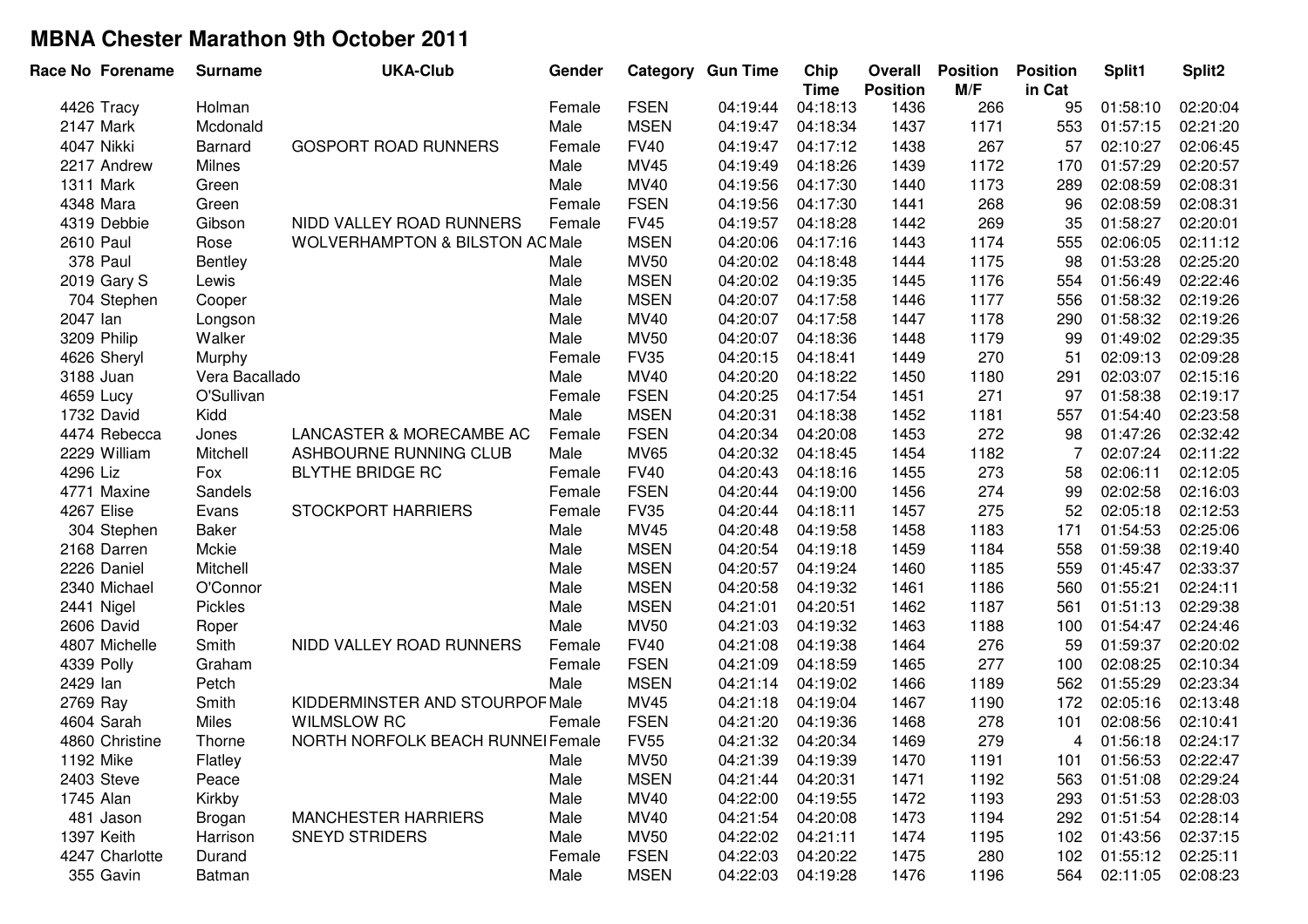| <b>FV35</b><br>04:22:06<br>04:20:37<br>1477<br>53<br>02:20:49<br>4902 Karen<br>281<br>01:59:48<br>Warner<br>Female<br>282<br><b>BEARBROOK RC</b><br><b>FV35</b><br>04:22:06<br>1478<br>02:14:14<br>4383 Nicolette<br>Hatton<br>Female<br>04:19:29<br>54<br>02:05:16<br><b>MSEN</b><br>04:22:13<br>1197<br>01:55:35<br>02:25:32<br>1258 Michael<br>Ghattas<br>Male<br>04:21:06<br>1479<br>567<br>1363 Edward<br>Hamilton<br><b>MSEN</b><br>04:22:08<br>04:21:00<br>1480<br>1198<br>565<br>02:01:39<br>02:19:21<br>Male<br>Howard<br><b>MSEN</b><br>04:22:10<br>1481<br>1199<br>566<br>01:54:56<br>02:24:49<br>1531 Tom<br>Male<br>04:19:45<br>02:31:39<br>551 Larry<br>MV40<br>04:22:15<br>04:21:58<br>1482<br>1200<br>294<br>01:50:20<br>Callary<br>Male<br>MV40<br>3571 William<br>Male<br>04:22:15<br>04:20:15<br>1483<br>1201<br>295<br>01:57:57<br>02:22:18<br><b>Baines</b><br>625 Craig<br>02:31:39<br>Clarke<br>Male<br>MV45<br>04:22:15<br>1202<br>01:50:20<br>04:21:58<br>1484<br>173<br><b>FV35</b><br>283<br>4739 Julie<br>Richardson<br>04:22:16<br>04:20:10<br>1485<br>55<br>02:05:47<br>02:14:23<br>Female<br><b>MV55</b><br>04:22:17<br>02:07:09<br>02:12:27<br>3177 Ken<br>Upshall<br>Male<br>1486<br>1203<br>34<br>04:19:36<br><b>MSEN</b><br>04:22:22<br>01:50:39<br>02:31:03<br>3361 Richard<br>Witty<br>04:21:42<br>1487<br>1204<br>568<br>Male<br>2354 Gary<br>04:22:24<br>O'Neill<br><b>SALFORD HARRIERS</b><br>MV45<br>04:22:24<br>1488<br>1205<br>174<br>02:06:06<br>02:16:19<br>Male<br>04:22:27<br>2766 Mike<br>Smith<br>Male<br>MV45<br>04:19:59<br>1489<br>1206<br>175<br>01:59:10<br>02:20:50<br><b>MSEN</b><br>04:22:29<br>02:23:38<br>2127 Ben<br><b>SYTRI</b><br>Male<br>04:20:34<br>1490<br>1207<br>569<br>01:56:56<br>Mayho<br>MV40<br>04:22:36<br>02:27:44<br>2413 David<br>MAIDENHEAD ATHLETICS CLUB<br>Male<br>04:21:44<br>1491<br>1208<br>296<br>01:54:01<br>Pearce<br>02:22:45<br>208 Alan<br>Aitchison<br>PORTOBELLO RUNNING CLUB<br>Male<br>MV40<br>04:22:37<br>04:21:04<br>1492<br>1209<br>297<br>01:58:19<br>2187 David<br>Mcneil<br>Male<br>MV40<br>04:22:41<br>04:20:57<br>1493<br>1210<br>298<br>01:54:51<br>02:26:06<br>04:22:42<br>Male<br><b>MSEN</b><br>04:21:37<br>1494<br>1211<br>570<br>00:00:00<br>00:00:00<br>365 Nick<br><b>Beckett</b><br>04:22:44<br>284<br>ORPINGTON ROAD RUNNERS<br><b>FV50</b><br>1495<br>26<br>02:06:03<br>02:14:44<br>4153 Ling<br>Chan<br>Female<br>04:20:46<br><b>FV40</b><br>04:22:50<br>285<br>02:04:36<br>02:15:59<br>4776 Marie<br>Female<br>04:20:35<br>1496<br>60<br>Savage<br>1203 John<br><b>MV45</b><br>04:22:55<br>04:21:20<br>1497<br>1212<br>176<br>02:03:38<br>02:17:43<br>Foreman<br>Male<br>04:23:11<br>286<br>4473 Paula<br><b>FV40</b><br>04:21:12<br>1498<br>61<br>02:04:02<br>02:17:11<br>Jones<br>Female<br>04:23:16<br>1213<br>Gilbert<br><b>BLACK PEAR JOGGERS</b><br>Male<br><b>MV60</b><br>1499<br>25<br>02:05:33<br>02:15:23<br>1263 Peter<br>04:20:55<br><b>FV45</b><br>287<br>4669 Sue<br>04:23:11<br>1500<br>36<br>02:04:03<br>02:17:10<br>Parry<br>Female<br>04:21:13<br>288<br>02:11:36<br>4839 Sarah<br>ROAD RUNNERS CLUB<br><b>FV35</b><br>04:23:18<br>04:20:08<br>1501<br>56<br>02:08:32<br>Swaysland<br>Female<br>04:23:18<br>02:08:32<br>325 Andy<br>ROAD RUNNERS CLUB<br>Male<br><b>MV50</b><br>04:20:09<br>1502<br>1214<br>103<br>02:11:37<br><b>Barnes</b><br>MV40<br>04:23:18<br>02:01:23<br>2108 Andrew<br>Male<br>04:20:56<br>1503<br>1215<br>299<br>02:19:33<br>Marson<br><b>MSEN</b><br>04:23:19<br>01:53:11<br>02:29:01<br>1725 David<br>Male<br>04:22:11<br>1504<br>1216<br>571<br>Kerrigan<br>04:23:21<br>289<br>02:13:55<br>4052 Sarah<br><b>FV35</b><br>04:20:54<br>1505<br>57<br>02:06:59<br>Female<br><b>Barry</b><br>342 Sean<br>04:23:21<br>Male<br><b>MSEN</b><br>04:20:54<br>1506<br>1217<br>572<br>02:06:59<br>02:13:56<br>Barry<br><b>MSEN</b><br>04:23:23<br>02:29:11<br>1027 Marcus<br>Male<br>04:21:52<br>1507<br>1218<br>573<br>01:52:41<br>Devin<br>1240 Simon<br>Male<br>MV45<br>04:23:30<br>04:20:54<br>1508<br>1219<br>177<br>02:05:27<br>02:15:28<br>Garrington<br>466 Thomas<br>Male<br>MV40<br>04:23:41<br>1509<br>1220<br>300<br>02:04:29<br>02:16:08<br>04:20:36<br><b>Brennan</b><br>2411 Stan<br><b>HOOK NORTON HARRIERS</b><br><b>MV45</b><br>04:23:34<br>1510<br>1221<br>01:56:19<br>02:25:36<br>Peake<br>Male<br>04:21:54<br>178<br>233 Nephi<br>1511<br><b>MV45</b><br>1222<br>Alty<br>Male<br>04:23:42<br>04:23:04<br>179<br>00:00:00<br>00:00:00<br><b>FV60</b><br>04:23:45<br>1512<br>3<br>4548 Penelope<br>04:21:42<br>290<br>02:05:53<br>02:15:50<br>Lovegrove<br>Female<br>01:58:04<br>539 Matthew<br><b>Burton</b><br>Male<br><b>MSEN</b><br>04:23:45<br>04:21:04<br>1513<br>1223<br>574<br>02:23:00<br><b>ALTON RUNNERS</b><br><b>FV60</b><br>02:03:24<br>02:18:38<br>4824 Sandie<br>Stidwill<br>Female<br>04:23:50<br>04:22:02<br>1514<br>291<br>4<br>4446 Sarah<br><b>FSEN</b><br>04:23:47<br>1515<br>01:50:35<br>02:31:25<br>Illidge<br>Female<br>04:22:00<br>292<br>103<br>3495 Saso<br><b>MSEN</b><br>04:23:53<br>1516<br>575<br>Tomev<br>Male<br>04:22:30<br>1224<br>01:54:13<br>02:28:17 | Race No Forename | <b>Surname</b> | <b>UKA-Club</b> | Gender |             | <b>Category Gun Time</b> | Chip<br><b>Time</b> | Overall<br><b>Position</b> | <b>Position</b><br>M/F | <b>Position</b><br>in Cat | Split1   | Split <sub>2</sub> |
|---------------------------------------------------------------------------------------------------------------------------------------------------------------------------------------------------------------------------------------------------------------------------------------------------------------------------------------------------------------------------------------------------------------------------------------------------------------------------------------------------------------------------------------------------------------------------------------------------------------------------------------------------------------------------------------------------------------------------------------------------------------------------------------------------------------------------------------------------------------------------------------------------------------------------------------------------------------------------------------------------------------------------------------------------------------------------------------------------------------------------------------------------------------------------------------------------------------------------------------------------------------------------------------------------------------------------------------------------------------------------------------------------------------------------------------------------------------------------------------------------------------------------------------------------------------------------------------------------------------------------------------------------------------------------------------------------------------------------------------------------------------------------------------------------------------------------------------------------------------------------------------------------------------------------------------------------------------------------------------------------------------------------------------------------------------------------------------------------------------------------------------------------------------------------------------------------------------------------------------------------------------------------------------------------------------------------------------------------------------------------------------------------------------------------------------------------------------------------------------------------------------------------------------------------------------------------------------------------------------------------------------------------------------------------------------------------------------------------------------------------------------------------------------------------------------------------------------------------------------------------------------------------------------------------------------------------------------------------------------------------------------------------------------------------------------------------------------------------------------------------------------------------------------------------------------------------------------------------------------------------------------------------------------------------------------------------------------------------------------------------------------------------------------------------------------------------------------------------------------------------------------------------------------------------------------------------------------------------------------------------------------------------------------------------------------------------------------------------------------------------------------------------------------------------------------------------------------------------------------------------------------------------------------------------------------------------------------------------------------------------------------------------------------------------------------------------------------------------------------------------------------------------------------------------------------------------------------------------------------------------------------------------------------------------------------------------------------------------------------------------------------------------------------------------------------------------------------------------------------------------------------------------------------------------------------------------------------------------------------------------------------------------------------------------------------------------------------------------------------------------------------------------------------------------------------------------------------------------------------------------------------------------------------------------------------------------------------------------------------------------------------------------------------------------------------------------------------------------------------------------------------------------------------------|------------------|----------------|-----------------|--------|-------------|--------------------------|---------------------|----------------------------|------------------------|---------------------------|----------|--------------------|
|                                                                                                                                                                                                                                                                                                                                                                                                                                                                                                                                                                                                                                                                                                                                                                                                                                                                                                                                                                                                                                                                                                                                                                                                                                                                                                                                                                                                                                                                                                                                                                                                                                                                                                                                                                                                                                                                                                                                                                                                                                                                                                                                                                                                                                                                                                                                                                                                                                                                                                                                                                                                                                                                                                                                                                                                                                                                                                                                                                                                                                                                                                                                                                                                                                                                                                                                                                                                                                                                                                                                                                                                                                                                                                                                                                                                                                                                                                                                                                                                                                                                                                                                                                                                                                                                                                                                                                                                                                                                                                                                                                                                                                                                                                                                                                                                                                                                                                                                                                                                                                                                                                                                                                     |                  |                |                 |        |             |                          |                     |                            |                        |                           |          |                    |
|                                                                                                                                                                                                                                                                                                                                                                                                                                                                                                                                                                                                                                                                                                                                                                                                                                                                                                                                                                                                                                                                                                                                                                                                                                                                                                                                                                                                                                                                                                                                                                                                                                                                                                                                                                                                                                                                                                                                                                                                                                                                                                                                                                                                                                                                                                                                                                                                                                                                                                                                                                                                                                                                                                                                                                                                                                                                                                                                                                                                                                                                                                                                                                                                                                                                                                                                                                                                                                                                                                                                                                                                                                                                                                                                                                                                                                                                                                                                                                                                                                                                                                                                                                                                                                                                                                                                                                                                                                                                                                                                                                                                                                                                                                                                                                                                                                                                                                                                                                                                                                                                                                                                                                     |                  |                |                 |        |             |                          |                     |                            |                        |                           |          |                    |
|                                                                                                                                                                                                                                                                                                                                                                                                                                                                                                                                                                                                                                                                                                                                                                                                                                                                                                                                                                                                                                                                                                                                                                                                                                                                                                                                                                                                                                                                                                                                                                                                                                                                                                                                                                                                                                                                                                                                                                                                                                                                                                                                                                                                                                                                                                                                                                                                                                                                                                                                                                                                                                                                                                                                                                                                                                                                                                                                                                                                                                                                                                                                                                                                                                                                                                                                                                                                                                                                                                                                                                                                                                                                                                                                                                                                                                                                                                                                                                                                                                                                                                                                                                                                                                                                                                                                                                                                                                                                                                                                                                                                                                                                                                                                                                                                                                                                                                                                                                                                                                                                                                                                                                     |                  |                |                 |        |             |                          |                     |                            |                        |                           |          |                    |
|                                                                                                                                                                                                                                                                                                                                                                                                                                                                                                                                                                                                                                                                                                                                                                                                                                                                                                                                                                                                                                                                                                                                                                                                                                                                                                                                                                                                                                                                                                                                                                                                                                                                                                                                                                                                                                                                                                                                                                                                                                                                                                                                                                                                                                                                                                                                                                                                                                                                                                                                                                                                                                                                                                                                                                                                                                                                                                                                                                                                                                                                                                                                                                                                                                                                                                                                                                                                                                                                                                                                                                                                                                                                                                                                                                                                                                                                                                                                                                                                                                                                                                                                                                                                                                                                                                                                                                                                                                                                                                                                                                                                                                                                                                                                                                                                                                                                                                                                                                                                                                                                                                                                                                     |                  |                |                 |        |             |                          |                     |                            |                        |                           |          |                    |
|                                                                                                                                                                                                                                                                                                                                                                                                                                                                                                                                                                                                                                                                                                                                                                                                                                                                                                                                                                                                                                                                                                                                                                                                                                                                                                                                                                                                                                                                                                                                                                                                                                                                                                                                                                                                                                                                                                                                                                                                                                                                                                                                                                                                                                                                                                                                                                                                                                                                                                                                                                                                                                                                                                                                                                                                                                                                                                                                                                                                                                                                                                                                                                                                                                                                                                                                                                                                                                                                                                                                                                                                                                                                                                                                                                                                                                                                                                                                                                                                                                                                                                                                                                                                                                                                                                                                                                                                                                                                                                                                                                                                                                                                                                                                                                                                                                                                                                                                                                                                                                                                                                                                                                     |                  |                |                 |        |             |                          |                     |                            |                        |                           |          |                    |
|                                                                                                                                                                                                                                                                                                                                                                                                                                                                                                                                                                                                                                                                                                                                                                                                                                                                                                                                                                                                                                                                                                                                                                                                                                                                                                                                                                                                                                                                                                                                                                                                                                                                                                                                                                                                                                                                                                                                                                                                                                                                                                                                                                                                                                                                                                                                                                                                                                                                                                                                                                                                                                                                                                                                                                                                                                                                                                                                                                                                                                                                                                                                                                                                                                                                                                                                                                                                                                                                                                                                                                                                                                                                                                                                                                                                                                                                                                                                                                                                                                                                                                                                                                                                                                                                                                                                                                                                                                                                                                                                                                                                                                                                                                                                                                                                                                                                                                                                                                                                                                                                                                                                                                     |                  |                |                 |        |             |                          |                     |                            |                        |                           |          |                    |
|                                                                                                                                                                                                                                                                                                                                                                                                                                                                                                                                                                                                                                                                                                                                                                                                                                                                                                                                                                                                                                                                                                                                                                                                                                                                                                                                                                                                                                                                                                                                                                                                                                                                                                                                                                                                                                                                                                                                                                                                                                                                                                                                                                                                                                                                                                                                                                                                                                                                                                                                                                                                                                                                                                                                                                                                                                                                                                                                                                                                                                                                                                                                                                                                                                                                                                                                                                                                                                                                                                                                                                                                                                                                                                                                                                                                                                                                                                                                                                                                                                                                                                                                                                                                                                                                                                                                                                                                                                                                                                                                                                                                                                                                                                                                                                                                                                                                                                                                                                                                                                                                                                                                                                     |                  |                |                 |        |             |                          |                     |                            |                        |                           |          |                    |
|                                                                                                                                                                                                                                                                                                                                                                                                                                                                                                                                                                                                                                                                                                                                                                                                                                                                                                                                                                                                                                                                                                                                                                                                                                                                                                                                                                                                                                                                                                                                                                                                                                                                                                                                                                                                                                                                                                                                                                                                                                                                                                                                                                                                                                                                                                                                                                                                                                                                                                                                                                                                                                                                                                                                                                                                                                                                                                                                                                                                                                                                                                                                                                                                                                                                                                                                                                                                                                                                                                                                                                                                                                                                                                                                                                                                                                                                                                                                                                                                                                                                                                                                                                                                                                                                                                                                                                                                                                                                                                                                                                                                                                                                                                                                                                                                                                                                                                                                                                                                                                                                                                                                                                     |                  |                |                 |        |             |                          |                     |                            |                        |                           |          |                    |
|                                                                                                                                                                                                                                                                                                                                                                                                                                                                                                                                                                                                                                                                                                                                                                                                                                                                                                                                                                                                                                                                                                                                                                                                                                                                                                                                                                                                                                                                                                                                                                                                                                                                                                                                                                                                                                                                                                                                                                                                                                                                                                                                                                                                                                                                                                                                                                                                                                                                                                                                                                                                                                                                                                                                                                                                                                                                                                                                                                                                                                                                                                                                                                                                                                                                                                                                                                                                                                                                                                                                                                                                                                                                                                                                                                                                                                                                                                                                                                                                                                                                                                                                                                                                                                                                                                                                                                                                                                                                                                                                                                                                                                                                                                                                                                                                                                                                                                                                                                                                                                                                                                                                                                     |                  |                |                 |        |             |                          |                     |                            |                        |                           |          |                    |
|                                                                                                                                                                                                                                                                                                                                                                                                                                                                                                                                                                                                                                                                                                                                                                                                                                                                                                                                                                                                                                                                                                                                                                                                                                                                                                                                                                                                                                                                                                                                                                                                                                                                                                                                                                                                                                                                                                                                                                                                                                                                                                                                                                                                                                                                                                                                                                                                                                                                                                                                                                                                                                                                                                                                                                                                                                                                                                                                                                                                                                                                                                                                                                                                                                                                                                                                                                                                                                                                                                                                                                                                                                                                                                                                                                                                                                                                                                                                                                                                                                                                                                                                                                                                                                                                                                                                                                                                                                                                                                                                                                                                                                                                                                                                                                                                                                                                                                                                                                                                                                                                                                                                                                     |                  |                |                 |        |             |                          |                     |                            |                        |                           |          |                    |
|                                                                                                                                                                                                                                                                                                                                                                                                                                                                                                                                                                                                                                                                                                                                                                                                                                                                                                                                                                                                                                                                                                                                                                                                                                                                                                                                                                                                                                                                                                                                                                                                                                                                                                                                                                                                                                                                                                                                                                                                                                                                                                                                                                                                                                                                                                                                                                                                                                                                                                                                                                                                                                                                                                                                                                                                                                                                                                                                                                                                                                                                                                                                                                                                                                                                                                                                                                                                                                                                                                                                                                                                                                                                                                                                                                                                                                                                                                                                                                                                                                                                                                                                                                                                                                                                                                                                                                                                                                                                                                                                                                                                                                                                                                                                                                                                                                                                                                                                                                                                                                                                                                                                                                     |                  |                |                 |        |             |                          |                     |                            |                        |                           |          |                    |
|                                                                                                                                                                                                                                                                                                                                                                                                                                                                                                                                                                                                                                                                                                                                                                                                                                                                                                                                                                                                                                                                                                                                                                                                                                                                                                                                                                                                                                                                                                                                                                                                                                                                                                                                                                                                                                                                                                                                                                                                                                                                                                                                                                                                                                                                                                                                                                                                                                                                                                                                                                                                                                                                                                                                                                                                                                                                                                                                                                                                                                                                                                                                                                                                                                                                                                                                                                                                                                                                                                                                                                                                                                                                                                                                                                                                                                                                                                                                                                                                                                                                                                                                                                                                                                                                                                                                                                                                                                                                                                                                                                                                                                                                                                                                                                                                                                                                                                                                                                                                                                                                                                                                                                     |                  |                |                 |        |             |                          |                     |                            |                        |                           |          |                    |
|                                                                                                                                                                                                                                                                                                                                                                                                                                                                                                                                                                                                                                                                                                                                                                                                                                                                                                                                                                                                                                                                                                                                                                                                                                                                                                                                                                                                                                                                                                                                                                                                                                                                                                                                                                                                                                                                                                                                                                                                                                                                                                                                                                                                                                                                                                                                                                                                                                                                                                                                                                                                                                                                                                                                                                                                                                                                                                                                                                                                                                                                                                                                                                                                                                                                                                                                                                                                                                                                                                                                                                                                                                                                                                                                                                                                                                                                                                                                                                                                                                                                                                                                                                                                                                                                                                                                                                                                                                                                                                                                                                                                                                                                                                                                                                                                                                                                                                                                                                                                                                                                                                                                                                     |                  |                |                 |        |             |                          |                     |                            |                        |                           |          |                    |
|                                                                                                                                                                                                                                                                                                                                                                                                                                                                                                                                                                                                                                                                                                                                                                                                                                                                                                                                                                                                                                                                                                                                                                                                                                                                                                                                                                                                                                                                                                                                                                                                                                                                                                                                                                                                                                                                                                                                                                                                                                                                                                                                                                                                                                                                                                                                                                                                                                                                                                                                                                                                                                                                                                                                                                                                                                                                                                                                                                                                                                                                                                                                                                                                                                                                                                                                                                                                                                                                                                                                                                                                                                                                                                                                                                                                                                                                                                                                                                                                                                                                                                                                                                                                                                                                                                                                                                                                                                                                                                                                                                                                                                                                                                                                                                                                                                                                                                                                                                                                                                                                                                                                                                     |                  |                |                 |        |             |                          |                     |                            |                        |                           |          |                    |
|                                                                                                                                                                                                                                                                                                                                                                                                                                                                                                                                                                                                                                                                                                                                                                                                                                                                                                                                                                                                                                                                                                                                                                                                                                                                                                                                                                                                                                                                                                                                                                                                                                                                                                                                                                                                                                                                                                                                                                                                                                                                                                                                                                                                                                                                                                                                                                                                                                                                                                                                                                                                                                                                                                                                                                                                                                                                                                                                                                                                                                                                                                                                                                                                                                                                                                                                                                                                                                                                                                                                                                                                                                                                                                                                                                                                                                                                                                                                                                                                                                                                                                                                                                                                                                                                                                                                                                                                                                                                                                                                                                                                                                                                                                                                                                                                                                                                                                                                                                                                                                                                                                                                                                     |                  |                |                 |        |             |                          |                     |                            |                        |                           |          |                    |
|                                                                                                                                                                                                                                                                                                                                                                                                                                                                                                                                                                                                                                                                                                                                                                                                                                                                                                                                                                                                                                                                                                                                                                                                                                                                                                                                                                                                                                                                                                                                                                                                                                                                                                                                                                                                                                                                                                                                                                                                                                                                                                                                                                                                                                                                                                                                                                                                                                                                                                                                                                                                                                                                                                                                                                                                                                                                                                                                                                                                                                                                                                                                                                                                                                                                                                                                                                                                                                                                                                                                                                                                                                                                                                                                                                                                                                                                                                                                                                                                                                                                                                                                                                                                                                                                                                                                                                                                                                                                                                                                                                                                                                                                                                                                                                                                                                                                                                                                                                                                                                                                                                                                                                     |                  |                |                 |        |             |                          |                     |                            |                        |                           |          |                    |
|                                                                                                                                                                                                                                                                                                                                                                                                                                                                                                                                                                                                                                                                                                                                                                                                                                                                                                                                                                                                                                                                                                                                                                                                                                                                                                                                                                                                                                                                                                                                                                                                                                                                                                                                                                                                                                                                                                                                                                                                                                                                                                                                                                                                                                                                                                                                                                                                                                                                                                                                                                                                                                                                                                                                                                                                                                                                                                                                                                                                                                                                                                                                                                                                                                                                                                                                                                                                                                                                                                                                                                                                                                                                                                                                                                                                                                                                                                                                                                                                                                                                                                                                                                                                                                                                                                                                                                                                                                                                                                                                                                                                                                                                                                                                                                                                                                                                                                                                                                                                                                                                                                                                                                     |                  |                |                 |        |             |                          |                     |                            |                        |                           |          |                    |
|                                                                                                                                                                                                                                                                                                                                                                                                                                                                                                                                                                                                                                                                                                                                                                                                                                                                                                                                                                                                                                                                                                                                                                                                                                                                                                                                                                                                                                                                                                                                                                                                                                                                                                                                                                                                                                                                                                                                                                                                                                                                                                                                                                                                                                                                                                                                                                                                                                                                                                                                                                                                                                                                                                                                                                                                                                                                                                                                                                                                                                                                                                                                                                                                                                                                                                                                                                                                                                                                                                                                                                                                                                                                                                                                                                                                                                                                                                                                                                                                                                                                                                                                                                                                                                                                                                                                                                                                                                                                                                                                                                                                                                                                                                                                                                                                                                                                                                                                                                                                                                                                                                                                                                     |                  |                |                 |        |             |                          |                     |                            |                        |                           |          |                    |
|                                                                                                                                                                                                                                                                                                                                                                                                                                                                                                                                                                                                                                                                                                                                                                                                                                                                                                                                                                                                                                                                                                                                                                                                                                                                                                                                                                                                                                                                                                                                                                                                                                                                                                                                                                                                                                                                                                                                                                                                                                                                                                                                                                                                                                                                                                                                                                                                                                                                                                                                                                                                                                                                                                                                                                                                                                                                                                                                                                                                                                                                                                                                                                                                                                                                                                                                                                                                                                                                                                                                                                                                                                                                                                                                                                                                                                                                                                                                                                                                                                                                                                                                                                                                                                                                                                                                                                                                                                                                                                                                                                                                                                                                                                                                                                                                                                                                                                                                                                                                                                                                                                                                                                     |                  |                |                 |        |             |                          |                     |                            |                        |                           |          |                    |
|                                                                                                                                                                                                                                                                                                                                                                                                                                                                                                                                                                                                                                                                                                                                                                                                                                                                                                                                                                                                                                                                                                                                                                                                                                                                                                                                                                                                                                                                                                                                                                                                                                                                                                                                                                                                                                                                                                                                                                                                                                                                                                                                                                                                                                                                                                                                                                                                                                                                                                                                                                                                                                                                                                                                                                                                                                                                                                                                                                                                                                                                                                                                                                                                                                                                                                                                                                                                                                                                                                                                                                                                                                                                                                                                                                                                                                                                                                                                                                                                                                                                                                                                                                                                                                                                                                                                                                                                                                                                                                                                                                                                                                                                                                                                                                                                                                                                                                                                                                                                                                                                                                                                                                     |                  |                |                 |        |             |                          |                     |                            |                        |                           |          |                    |
|                                                                                                                                                                                                                                                                                                                                                                                                                                                                                                                                                                                                                                                                                                                                                                                                                                                                                                                                                                                                                                                                                                                                                                                                                                                                                                                                                                                                                                                                                                                                                                                                                                                                                                                                                                                                                                                                                                                                                                                                                                                                                                                                                                                                                                                                                                                                                                                                                                                                                                                                                                                                                                                                                                                                                                                                                                                                                                                                                                                                                                                                                                                                                                                                                                                                                                                                                                                                                                                                                                                                                                                                                                                                                                                                                                                                                                                                                                                                                                                                                                                                                                                                                                                                                                                                                                                                                                                                                                                                                                                                                                                                                                                                                                                                                                                                                                                                                                                                                                                                                                                                                                                                                                     |                  |                |                 |        |             |                          |                     |                            |                        |                           |          |                    |
|                                                                                                                                                                                                                                                                                                                                                                                                                                                                                                                                                                                                                                                                                                                                                                                                                                                                                                                                                                                                                                                                                                                                                                                                                                                                                                                                                                                                                                                                                                                                                                                                                                                                                                                                                                                                                                                                                                                                                                                                                                                                                                                                                                                                                                                                                                                                                                                                                                                                                                                                                                                                                                                                                                                                                                                                                                                                                                                                                                                                                                                                                                                                                                                                                                                                                                                                                                                                                                                                                                                                                                                                                                                                                                                                                                                                                                                                                                                                                                                                                                                                                                                                                                                                                                                                                                                                                                                                                                                                                                                                                                                                                                                                                                                                                                                                                                                                                                                                                                                                                                                                                                                                                                     |                  |                |                 |        |             |                          |                     |                            |                        |                           |          |                    |
|                                                                                                                                                                                                                                                                                                                                                                                                                                                                                                                                                                                                                                                                                                                                                                                                                                                                                                                                                                                                                                                                                                                                                                                                                                                                                                                                                                                                                                                                                                                                                                                                                                                                                                                                                                                                                                                                                                                                                                                                                                                                                                                                                                                                                                                                                                                                                                                                                                                                                                                                                                                                                                                                                                                                                                                                                                                                                                                                                                                                                                                                                                                                                                                                                                                                                                                                                                                                                                                                                                                                                                                                                                                                                                                                                                                                                                                                                                                                                                                                                                                                                                                                                                                                                                                                                                                                                                                                                                                                                                                                                                                                                                                                                                                                                                                                                                                                                                                                                                                                                                                                                                                                                                     |                  |                |                 |        |             |                          |                     |                            |                        |                           |          |                    |
|                                                                                                                                                                                                                                                                                                                                                                                                                                                                                                                                                                                                                                                                                                                                                                                                                                                                                                                                                                                                                                                                                                                                                                                                                                                                                                                                                                                                                                                                                                                                                                                                                                                                                                                                                                                                                                                                                                                                                                                                                                                                                                                                                                                                                                                                                                                                                                                                                                                                                                                                                                                                                                                                                                                                                                                                                                                                                                                                                                                                                                                                                                                                                                                                                                                                                                                                                                                                                                                                                                                                                                                                                                                                                                                                                                                                                                                                                                                                                                                                                                                                                                                                                                                                                                                                                                                                                                                                                                                                                                                                                                                                                                                                                                                                                                                                                                                                                                                                                                                                                                                                                                                                                                     |                  |                |                 |        |             |                          |                     |                            |                        |                           |          |                    |
|                                                                                                                                                                                                                                                                                                                                                                                                                                                                                                                                                                                                                                                                                                                                                                                                                                                                                                                                                                                                                                                                                                                                                                                                                                                                                                                                                                                                                                                                                                                                                                                                                                                                                                                                                                                                                                                                                                                                                                                                                                                                                                                                                                                                                                                                                                                                                                                                                                                                                                                                                                                                                                                                                                                                                                                                                                                                                                                                                                                                                                                                                                                                                                                                                                                                                                                                                                                                                                                                                                                                                                                                                                                                                                                                                                                                                                                                                                                                                                                                                                                                                                                                                                                                                                                                                                                                                                                                                                                                                                                                                                                                                                                                                                                                                                                                                                                                                                                                                                                                                                                                                                                                                                     |                  |                |                 |        |             |                          |                     |                            |                        |                           |          |                    |
|                                                                                                                                                                                                                                                                                                                                                                                                                                                                                                                                                                                                                                                                                                                                                                                                                                                                                                                                                                                                                                                                                                                                                                                                                                                                                                                                                                                                                                                                                                                                                                                                                                                                                                                                                                                                                                                                                                                                                                                                                                                                                                                                                                                                                                                                                                                                                                                                                                                                                                                                                                                                                                                                                                                                                                                                                                                                                                                                                                                                                                                                                                                                                                                                                                                                                                                                                                                                                                                                                                                                                                                                                                                                                                                                                                                                                                                                                                                                                                                                                                                                                                                                                                                                                                                                                                                                                                                                                                                                                                                                                                                                                                                                                                                                                                                                                                                                                                                                                                                                                                                                                                                                                                     |                  |                |                 |        |             |                          |                     |                            |                        |                           |          |                    |
|                                                                                                                                                                                                                                                                                                                                                                                                                                                                                                                                                                                                                                                                                                                                                                                                                                                                                                                                                                                                                                                                                                                                                                                                                                                                                                                                                                                                                                                                                                                                                                                                                                                                                                                                                                                                                                                                                                                                                                                                                                                                                                                                                                                                                                                                                                                                                                                                                                                                                                                                                                                                                                                                                                                                                                                                                                                                                                                                                                                                                                                                                                                                                                                                                                                                                                                                                                                                                                                                                                                                                                                                                                                                                                                                                                                                                                                                                                                                                                                                                                                                                                                                                                                                                                                                                                                                                                                                                                                                                                                                                                                                                                                                                                                                                                                                                                                                                                                                                                                                                                                                                                                                                                     |                  |                |                 |        |             |                          |                     |                            |                        |                           |          |                    |
|                                                                                                                                                                                                                                                                                                                                                                                                                                                                                                                                                                                                                                                                                                                                                                                                                                                                                                                                                                                                                                                                                                                                                                                                                                                                                                                                                                                                                                                                                                                                                                                                                                                                                                                                                                                                                                                                                                                                                                                                                                                                                                                                                                                                                                                                                                                                                                                                                                                                                                                                                                                                                                                                                                                                                                                                                                                                                                                                                                                                                                                                                                                                                                                                                                                                                                                                                                                                                                                                                                                                                                                                                                                                                                                                                                                                                                                                                                                                                                                                                                                                                                                                                                                                                                                                                                                                                                                                                                                                                                                                                                                                                                                                                                                                                                                                                                                                                                                                                                                                                                                                                                                                                                     |                  |                |                 |        |             |                          |                     |                            |                        |                           |          |                    |
|                                                                                                                                                                                                                                                                                                                                                                                                                                                                                                                                                                                                                                                                                                                                                                                                                                                                                                                                                                                                                                                                                                                                                                                                                                                                                                                                                                                                                                                                                                                                                                                                                                                                                                                                                                                                                                                                                                                                                                                                                                                                                                                                                                                                                                                                                                                                                                                                                                                                                                                                                                                                                                                                                                                                                                                                                                                                                                                                                                                                                                                                                                                                                                                                                                                                                                                                                                                                                                                                                                                                                                                                                                                                                                                                                                                                                                                                                                                                                                                                                                                                                                                                                                                                                                                                                                                                                                                                                                                                                                                                                                                                                                                                                                                                                                                                                                                                                                                                                                                                                                                                                                                                                                     |                  |                |                 |        |             |                          |                     |                            |                        |                           |          |                    |
|                                                                                                                                                                                                                                                                                                                                                                                                                                                                                                                                                                                                                                                                                                                                                                                                                                                                                                                                                                                                                                                                                                                                                                                                                                                                                                                                                                                                                                                                                                                                                                                                                                                                                                                                                                                                                                                                                                                                                                                                                                                                                                                                                                                                                                                                                                                                                                                                                                                                                                                                                                                                                                                                                                                                                                                                                                                                                                                                                                                                                                                                                                                                                                                                                                                                                                                                                                                                                                                                                                                                                                                                                                                                                                                                                                                                                                                                                                                                                                                                                                                                                                                                                                                                                                                                                                                                                                                                                                                                                                                                                                                                                                                                                                                                                                                                                                                                                                                                                                                                                                                                                                                                                                     |                  |                |                 |        |             |                          |                     |                            |                        |                           |          |                    |
|                                                                                                                                                                                                                                                                                                                                                                                                                                                                                                                                                                                                                                                                                                                                                                                                                                                                                                                                                                                                                                                                                                                                                                                                                                                                                                                                                                                                                                                                                                                                                                                                                                                                                                                                                                                                                                                                                                                                                                                                                                                                                                                                                                                                                                                                                                                                                                                                                                                                                                                                                                                                                                                                                                                                                                                                                                                                                                                                                                                                                                                                                                                                                                                                                                                                                                                                                                                                                                                                                                                                                                                                                                                                                                                                                                                                                                                                                                                                                                                                                                                                                                                                                                                                                                                                                                                                                                                                                                                                                                                                                                                                                                                                                                                                                                                                                                                                                                                                                                                                                                                                                                                                                                     |                  |                |                 |        |             |                          |                     |                            |                        |                           |          |                    |
|                                                                                                                                                                                                                                                                                                                                                                                                                                                                                                                                                                                                                                                                                                                                                                                                                                                                                                                                                                                                                                                                                                                                                                                                                                                                                                                                                                                                                                                                                                                                                                                                                                                                                                                                                                                                                                                                                                                                                                                                                                                                                                                                                                                                                                                                                                                                                                                                                                                                                                                                                                                                                                                                                                                                                                                                                                                                                                                                                                                                                                                                                                                                                                                                                                                                                                                                                                                                                                                                                                                                                                                                                                                                                                                                                                                                                                                                                                                                                                                                                                                                                                                                                                                                                                                                                                                                                                                                                                                                                                                                                                                                                                                                                                                                                                                                                                                                                                                                                                                                                                                                                                                                                                     |                  |                |                 |        |             |                          |                     |                            |                        |                           |          |                    |
|                                                                                                                                                                                                                                                                                                                                                                                                                                                                                                                                                                                                                                                                                                                                                                                                                                                                                                                                                                                                                                                                                                                                                                                                                                                                                                                                                                                                                                                                                                                                                                                                                                                                                                                                                                                                                                                                                                                                                                                                                                                                                                                                                                                                                                                                                                                                                                                                                                                                                                                                                                                                                                                                                                                                                                                                                                                                                                                                                                                                                                                                                                                                                                                                                                                                                                                                                                                                                                                                                                                                                                                                                                                                                                                                                                                                                                                                                                                                                                                                                                                                                                                                                                                                                                                                                                                                                                                                                                                                                                                                                                                                                                                                                                                                                                                                                                                                                                                                                                                                                                                                                                                                                                     |                  |                |                 |        |             |                          |                     |                            |                        |                           |          |                    |
|                                                                                                                                                                                                                                                                                                                                                                                                                                                                                                                                                                                                                                                                                                                                                                                                                                                                                                                                                                                                                                                                                                                                                                                                                                                                                                                                                                                                                                                                                                                                                                                                                                                                                                                                                                                                                                                                                                                                                                                                                                                                                                                                                                                                                                                                                                                                                                                                                                                                                                                                                                                                                                                                                                                                                                                                                                                                                                                                                                                                                                                                                                                                                                                                                                                                                                                                                                                                                                                                                                                                                                                                                                                                                                                                                                                                                                                                                                                                                                                                                                                                                                                                                                                                                                                                                                                                                                                                                                                                                                                                                                                                                                                                                                                                                                                                                                                                                                                                                                                                                                                                                                                                                                     |                  |                |                 |        |             |                          |                     |                            |                        |                           |          |                    |
|                                                                                                                                                                                                                                                                                                                                                                                                                                                                                                                                                                                                                                                                                                                                                                                                                                                                                                                                                                                                                                                                                                                                                                                                                                                                                                                                                                                                                                                                                                                                                                                                                                                                                                                                                                                                                                                                                                                                                                                                                                                                                                                                                                                                                                                                                                                                                                                                                                                                                                                                                                                                                                                                                                                                                                                                                                                                                                                                                                                                                                                                                                                                                                                                                                                                                                                                                                                                                                                                                                                                                                                                                                                                                                                                                                                                                                                                                                                                                                                                                                                                                                                                                                                                                                                                                                                                                                                                                                                                                                                                                                                                                                                                                                                                                                                                                                                                                                                                                                                                                                                                                                                                                                     |                  |                |                 |        |             |                          |                     |                            |                        |                           |          |                    |
|                                                                                                                                                                                                                                                                                                                                                                                                                                                                                                                                                                                                                                                                                                                                                                                                                                                                                                                                                                                                                                                                                                                                                                                                                                                                                                                                                                                                                                                                                                                                                                                                                                                                                                                                                                                                                                                                                                                                                                                                                                                                                                                                                                                                                                                                                                                                                                                                                                                                                                                                                                                                                                                                                                                                                                                                                                                                                                                                                                                                                                                                                                                                                                                                                                                                                                                                                                                                                                                                                                                                                                                                                                                                                                                                                                                                                                                                                                                                                                                                                                                                                                                                                                                                                                                                                                                                                                                                                                                                                                                                                                                                                                                                                                                                                                                                                                                                                                                                                                                                                                                                                                                                                                     |                  |                |                 |        |             |                          |                     |                            |                        |                           |          |                    |
|                                                                                                                                                                                                                                                                                                                                                                                                                                                                                                                                                                                                                                                                                                                                                                                                                                                                                                                                                                                                                                                                                                                                                                                                                                                                                                                                                                                                                                                                                                                                                                                                                                                                                                                                                                                                                                                                                                                                                                                                                                                                                                                                                                                                                                                                                                                                                                                                                                                                                                                                                                                                                                                                                                                                                                                                                                                                                                                                                                                                                                                                                                                                                                                                                                                                                                                                                                                                                                                                                                                                                                                                                                                                                                                                                                                                                                                                                                                                                                                                                                                                                                                                                                                                                                                                                                                                                                                                                                                                                                                                                                                                                                                                                                                                                                                                                                                                                                                                                                                                                                                                                                                                                                     |                  |                |                 |        |             |                          |                     |                            |                        |                           |          |                    |
|                                                                                                                                                                                                                                                                                                                                                                                                                                                                                                                                                                                                                                                                                                                                                                                                                                                                                                                                                                                                                                                                                                                                                                                                                                                                                                                                                                                                                                                                                                                                                                                                                                                                                                                                                                                                                                                                                                                                                                                                                                                                                                                                                                                                                                                                                                                                                                                                                                                                                                                                                                                                                                                                                                                                                                                                                                                                                                                                                                                                                                                                                                                                                                                                                                                                                                                                                                                                                                                                                                                                                                                                                                                                                                                                                                                                                                                                                                                                                                                                                                                                                                                                                                                                                                                                                                                                                                                                                                                                                                                                                                                                                                                                                                                                                                                                                                                                                                                                                                                                                                                                                                                                                                     |                  |                |                 |        |             |                          |                     |                            |                        |                           |          |                    |
|                                                                                                                                                                                                                                                                                                                                                                                                                                                                                                                                                                                                                                                                                                                                                                                                                                                                                                                                                                                                                                                                                                                                                                                                                                                                                                                                                                                                                                                                                                                                                                                                                                                                                                                                                                                                                                                                                                                                                                                                                                                                                                                                                                                                                                                                                                                                                                                                                                                                                                                                                                                                                                                                                                                                                                                                                                                                                                                                                                                                                                                                                                                                                                                                                                                                                                                                                                                                                                                                                                                                                                                                                                                                                                                                                                                                                                                                                                                                                                                                                                                                                                                                                                                                                                                                                                                                                                                                                                                                                                                                                                                                                                                                                                                                                                                                                                                                                                                                                                                                                                                                                                                                                                     |                  |                |                 |        |             |                          |                     |                            |                        |                           |          |                    |
|                                                                                                                                                                                                                                                                                                                                                                                                                                                                                                                                                                                                                                                                                                                                                                                                                                                                                                                                                                                                                                                                                                                                                                                                                                                                                                                                                                                                                                                                                                                                                                                                                                                                                                                                                                                                                                                                                                                                                                                                                                                                                                                                                                                                                                                                                                                                                                                                                                                                                                                                                                                                                                                                                                                                                                                                                                                                                                                                                                                                                                                                                                                                                                                                                                                                                                                                                                                                                                                                                                                                                                                                                                                                                                                                                                                                                                                                                                                                                                                                                                                                                                                                                                                                                                                                                                                                                                                                                                                                                                                                                                                                                                                                                                                                                                                                                                                                                                                                                                                                                                                                                                                                                                     |                  |                |                 |        |             |                          |                     |                            |                        |                           |          |                    |
|                                                                                                                                                                                                                                                                                                                                                                                                                                                                                                                                                                                                                                                                                                                                                                                                                                                                                                                                                                                                                                                                                                                                                                                                                                                                                                                                                                                                                                                                                                                                                                                                                                                                                                                                                                                                                                                                                                                                                                                                                                                                                                                                                                                                                                                                                                                                                                                                                                                                                                                                                                                                                                                                                                                                                                                                                                                                                                                                                                                                                                                                                                                                                                                                                                                                                                                                                                                                                                                                                                                                                                                                                                                                                                                                                                                                                                                                                                                                                                                                                                                                                                                                                                                                                                                                                                                                                                                                                                                                                                                                                                                                                                                                                                                                                                                                                                                                                                                                                                                                                                                                                                                                                                     | 2442 David       | Piercy         |                 | Male   | <b>MSEN</b> | 04:23:54                 | 04:22:04            | 1517                       | 1225                   | 576                       | 01:59:00 | 02:23:05           |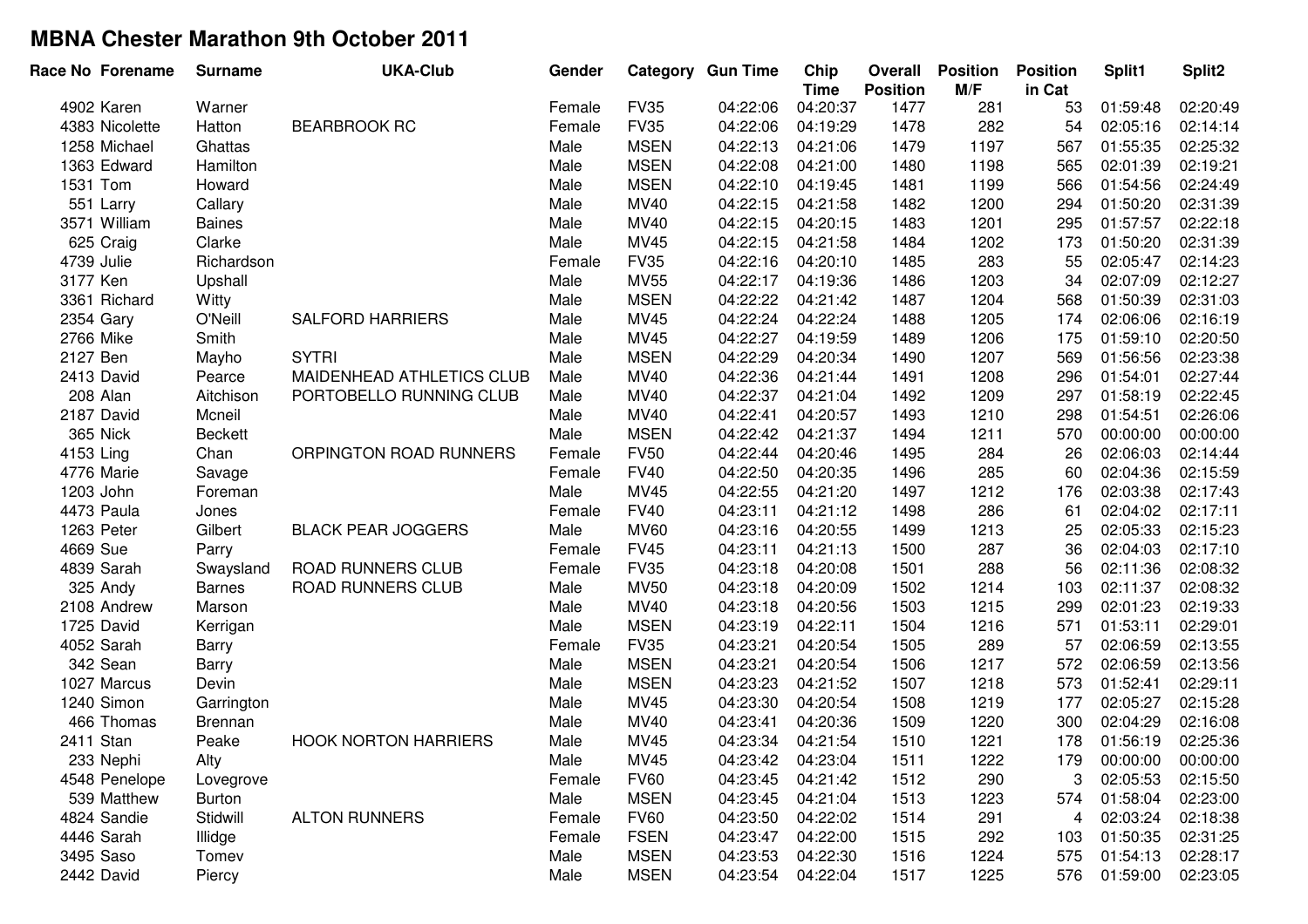| Race No Forename | <b>Surname</b> | <b>UKA-Club</b>                               | Gender |             | <b>Category Gun Time</b> | Chip<br><b>Time</b> | Overall<br><b>Position</b> | <b>Position</b><br>M/F | <b>Position</b><br>in Cat | Split1   | Split <sub>2</sub> |
|------------------|----------------|-----------------------------------------------|--------|-------------|--------------------------|---------------------|----------------------------|------------------------|---------------------------|----------|--------------------|
| 2443 Mark        | Piercy         |                                               | Male   | <b>MV40</b> | 04:23:54                 | 04:22:03            | 1518                       | 1226                   | 301                       | 01:59:00 | 02:23:04           |
| 1187 Leigh       | Fishwick       |                                               | Male   | <b>MSEN</b> | 04:23:56                 | 04:21:49            | 1519                       | 1227                   | 577                       | 01:57:21 | 02:24:29           |
| 735 Philip       | Croft          |                                               | Male   | MV40        | 04:23:58                 | 04:22:18            | 1520                       | 1228                   | 302                       | 02:00:04 | 02:22:15           |
| 2237 Danny       | Moores         |                                               | Male   | MV40        | 04:23:58                 | 04:21:26            | 1521                       | 1229                   | 303                       | 02:03:03 | 02:18:23           |
| 747 Michael      | Cummins        |                                               | Male   | MV40        | 04:23:59                 | 04:22:26            | 1522                       | 1230                   | 304                       | 01:56:12 | 02:26:15           |
| 4064 Victoria    | Begent         | <b>LYMM RUNNERS</b>                           | Female | <b>FSEN</b> | 04:24:01                 | 04:22:29            | 1523                       | 293                    | 104                       | 02:03:20 | 02:19:09           |
| 2518 David       | Rawson         |                                               | Male   | <b>MSEN</b> | 04:24:06                 | 04:21:38            | 1524                       | 1231                   | 578                       | 02:05:39 | 02:16:00           |
| 1587 Chris       | Ibbitson       |                                               | Male   | <b>MSEN</b> | 04:24:09                 | 04:22:21            | 1525                       | 1232                   | 579                       | 01:53:28 | 02:28:54           |
| 508 Jonathan     | <b>Bryant</b>  |                                               | Male   | <b>MSEN</b> | 04:24:10                 | 04:21:34            | 1526                       | 1233                   | 580                       | 02:01:18 | 02:20:16           |
| 1515 Jim         | Horrigan       |                                               | Male   | MV40        | 04:24:09                 | 04:22:12            | 1527                       | 1234                   | 305                       | 02:03:41 | 02:18:32           |
| 3159 Ed          | Tudor          |                                               | Male   | <b>MSEN</b> | 04:24:11                 | 04:21:55            | 1528                       | 1235                   | 581                       | 02:00:47 | 02:21:08           |
| 4391 Yvonne      | Healing        |                                               | Female | <b>FV50</b> | 04:24:15                 | 04:21:50            | 1529                       | 294                    | 27                        | 02:00:47 | 02:21:04           |
| 1629 Mark        | Jenner         |                                               | Male   | <b>MSEN</b> | 04:24:15                 | 04:22:36            | 1530                       | 1236                   | 582                       | 01:52:03 | 02:30:33           |
| 4539 Elin        | Lindqvist      |                                               | Female | <b>FSEN</b> | 04:24:16                 | 04:21:52            | 1531                       | 295                    | 105                       | 02:03:25 | 02:18:28           |
| 1340 Carl        | Guy            |                                               | Male   | <b>MSEN</b> | 04:24:25                 | 04:21:44            | 1532                       | 1237                   | 583                       | 01:56:37 | 02:25:08           |
| 1299 Harvey      | Gould          | SHROPSHIRE SHUFFLERS                          | Male   | MV40        | 04:24:29                 | 04:23:22            | 1533                       | 1238                   | 306                       | 02:05:48 | 02:17:34           |
| 2284 Clive       | Naylor         |                                               | Male   | <b>MV50</b> | 04:24:31                 | 04:23:04            | 1534                       | 1239                   | 104                       | 01:58:41 | 02:24:23           |
| 4165 Sam         | Clarke         | <b>WELLINGBOROUGH &amp; DISTRICT A Female</b> |        | <b>FV35</b> | 04:24:38                 | 04:22:33            | 1535                       | 296                    | 58                        | 02:02:24 | 02:20:09           |
| 3414 Israel      | Archuletta     | <b>WELLINGBOROUGH &amp; DISTRICT A Male</b>   |        | <b>MSEN</b> | 04:24:39                 | 04:22:33            | 1536                       | 1240                   | 584                       | 02:02:23 | 02:20:11           |
| 2540 Simon       | Rice           |                                               | Male   | MV40        | 04:24:39                 | 04:23:02            | 1537                       | 1241                   | 307                       | 01:56:42 | 02:26:20           |
| 3500 Simon       | Wilkey         |                                               | Male   | <b>MSEN</b> | 04:24:42                 | 04:22:06            | 1538                       | 1242                   | 585                       | 01:54:44 | 02:27:22           |
| 3060 Nigel       | Syrett         |                                               | Male   | <b>MSEN</b> | 04:24:44                 | 04:22:39            | 1539                       | 1243                   | 587                       | 02:03:17 | 02:19:23           |
| 530 John         |                | Burke-Tomlin ACKWORTH ROAD RUNNERS            | Male   | MV45        | 04:24:45                 | 04:22:16            | 1540                       | 1244                   | 180                       | 02:07:57 | 02:14:19           |
| 283 Stefan       | Backeljauw     |                                               | Male   | <b>MSEN</b> | 04:24:43                 | 04:22:20            | 1541                       | 1245                   | 586                       | 02:07:59 | 02:14:21           |
| 2584 Phillip     | Roberts        |                                               | Male   | <b>MSEN</b> | 04:24:51                 | 04:23:11            | 1542                       | 1246                   | 588                       | 01:51:44 | 02:31:28           |
| 619 Bruce        | Clapton        |                                               | Male   | MV40        | 04:24:51                 | 04:22:43            | 1543                       | 1247                   | 308                       | 02:01:26 | 02:21:17           |
| 543 Stephen      | <b>Byrne</b>   |                                               | Male   | MV45        | 04:24:51                 | 04:23:44            | 1544                       | 1248                   | 181                       | 00:00:00 | 00:00:00           |
| 4367 Sharon      | Hall           |                                               | Female | <b>FV50</b> | 04:24:54                 | 04:22:46            | 1545                       | 297                    | 28                        | 02:03:37 | 02:19:10           |
| 4177 Claudie     | Combelas       | <b>NORTHBROOK</b>                             | Female | <b>FV50</b> | 04:25:01                 | 04:22:42            | 1546                       | 298                    | 29                        | 02:07:11 | 02:15:31           |
| 4634 Sally       | Newman-Carter  |                                               | Female | <b>FSEN</b> | 04:24:56                 | 04:23:32            | 1547                       | 299                    | 106                       | 01:56:22 | 02:27:11           |
| 2245 Andrew      | Morris         |                                               | Male   | <b>MV50</b> | 04:25:03                 | 04:23:08            | 1548                       | 1249                   | 105                       | 00:00:00 | 00:00:00           |
| 3142 Stewart     | Tossell        |                                               | Male   | <b>MSEN</b> | 04:25:04                 | 04:23:35            | 1549                       | 1250                   | 589                       | 01:59:22 | 02:24:13           |
| 1334 Clive       | Grist          |                                               | Male   | <b>MV55</b> | 04:25:04                 | 04:23:35            | 1550                       | 1251                   | 35                        | 01:59:21 | 02:24:14           |
| 1491 Paul        | Holden         |                                               | Male   | <b>MSEN</b> | 04:25:08                 | 04:24:32            | 1551                       | 1252                   | 590                       | 01:46:47 | 02:37:45           |
| 3308 Antony      | Williams       |                                               | Male   | <b>MV45</b> | 04:25:09                 | 04:21:53            | 1552                       | 1253                   | 182                       | 01:59:23 | 02:22:31           |
| 2195 Jim         | Melling        |                                               | Male   | <b>MSEN</b> | 04:25:12                 | 04:22:56            | 1553                       | 1254                   | 591                       | 01:59:28 | 02:23:29           |
| 679 lan          | Coney          |                                               | Male   | <b>MV40</b> | 04:25:16                 | 04:23:32            | 1554                       | 1255                   | 309                       | 01:59:33 | 02:23:59           |
| 1698 Ernest      | Karatysz       |                                               | Male   | <b>MSEN</b> | 04:25:20                 | 04:23:38            | 1555                       | 1256                   | 592                       | 01:58:00 | 02:25:39           |
| 4989 Kathleen    | Osborne        | <b>WEST CHESHIRE AC</b>                       | Female | <b>FV60</b> | 04:25:27                 | 04:23:02            | 1556                       | 300                    | 5                         | 02:07:30 | 02:15:33           |
| 2651 Paul        | Sanderson      | <b>VALLEY STRIDERS</b>                        | Male   | <b>MV40</b> | 04:25:29                 | 04:24:06            | 1557                       | 1257                   | 310                       | 01:57:30 | 02:26:37           |
| 4894 Wendy       | Walsh          |                                               | Female | <b>FV45</b> | 04:25:31                 | 04:22:37            | 1558                       | 301                    | 37                        | 02:11:23 | 02:11:14           |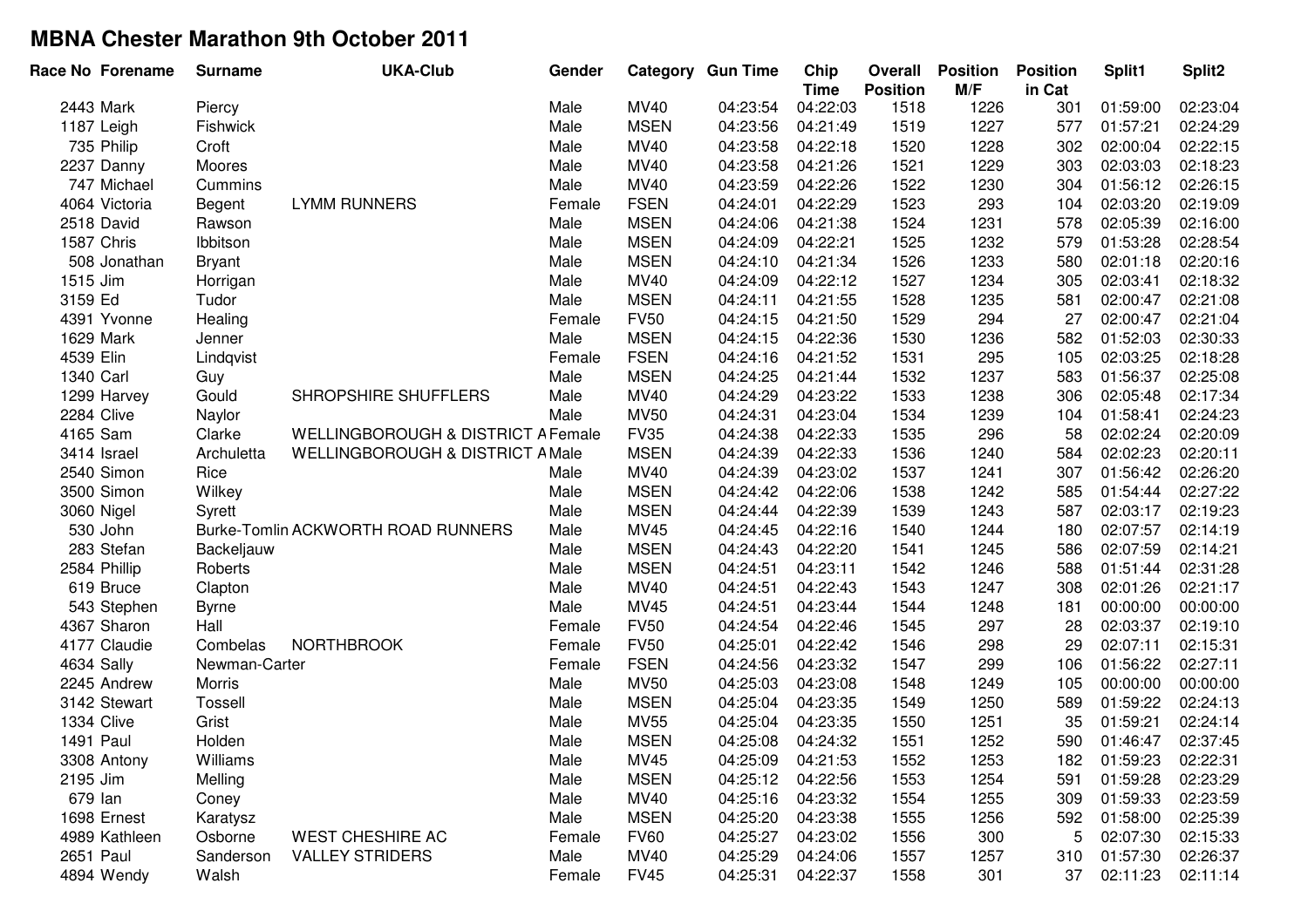| Race No Forename | <b>Surname</b> | <b>UKA-Club</b>                       | Gender |             | <b>Category Gun Time</b> | Chip<br><b>Time</b> | Overall<br><b>Position</b> | <b>Position</b><br>M/F | <b>Position</b><br>in Cat | Split1   | Split <sub>2</sub> |
|------------------|----------------|---------------------------------------|--------|-------------|--------------------------|---------------------|----------------------------|------------------------|---------------------------|----------|--------------------|
| 1239 Shane       | Garrett        |                                       | Male   | <b>MV40</b> | 04:25:37                 | 04:22:56            | 1559                       | 1258                   | 311                       | 00:00:00 | 00:00:00           |
| 4493 Debbie      | Kennard        |                                       | Female | <b>FV45</b> | 04:25:38                 | 04:22:50            | 1560                       | 302                    | 38                        | 02:05:50 | 02:17:00           |
| 2177 Steven      | Mcmenemy       |                                       | Male   | <b>MSEN</b> | 04:25:42                 | 04:24:36            | 1561                       | 1259                   | 593                       | 01:51:27 | 02:33:10           |
| 3397 Simon       | Wynne          |                                       | Male   | <b>MSEN</b> | 04:25:44                 | 04:23:52            | 1562                       | 1260                   | 594                       | 01:59:22 | 02:24:30           |
| 1653 Ben         | Jones          |                                       | Male   | MV40        | 04:25:47                 | 04:24:00            | 1563                       | 1261                   | 312                       | 01:55:30 | 02:28:30           |
| 1776 Geoff       | Lang           |                                       | Male   | MV45        | 04:25:49                 | 04:23:29            | 1564                       | 1262                   | 183                       | 02:02:41 | 02:20:48           |
| 1120 John        | Elmer          | <b>VERCO JOGGERS</b>                  | Male   | MV40        | 04:25:55                 | 04:24:15            | 1565                       | 1263                   | 313                       | 01:59:15 | 02:25:00           |
| 538 Jason        | <b>Burton</b>  |                                       | Male   | MV40        | 04:26:01                 | 04:24:21            | 1566                       | 1264                   | 314                       | 01:59:12 | 02:25:09           |
| 230 David        | Allison        | <b>NYMAC</b>                          | Male   | MV45        | 04:26:11                 | 04:24:06            | 1567                       | 1265                   | 184                       | 01:59:55 | 02:24:12           |
| 674 James        | Collinson      |                                       | Male   | <b>MSEN</b> | 04:26:08                 | 04:23:40            | 1568                       | 1266                   | 595                       | 02:03:24 | 02:20:17           |
| 4693 Emma        | Porter         |                                       | Female | <b>FSEN</b> | 04:26:13                 | 04:24:02            | 1569                       | 303                    | 107                       | 02:04:36 | 02:19:26           |
| 4025 Kirsty      | Ash            |                                       | Female | <b>FV35</b> | 04:26:15                 | 04:24:07            | 1570                       | 304                    | 59                        | 02:05:41 | 02:18:27           |
| 2582 Michael     | Roberts        | PENNY LANE STRIDERS                   | Male   | <b>MV50</b> | 04:26:15                 | 04:25:01            | 1571                       | 1267                   | 106                       | 01:58:10 | 02:26:52           |
| 1315 Terence     | Greene         | <b>PICKERING</b>                      | Male   | <b>MV60</b> | 04:26:18                 | 04:23:24            | 1572                       | 1268                   | 26                        | 02:10:45 | 02:12:40           |
| 2520 Mohsin      | Raza           |                                       | Male   | <b>MSEN</b> | 04:26:19                 | 04:24:12            | 1573                       | 1269                   | 596                       | 01:57:53 | 02:26:20           |
| 675 Bruce        | Combe          |                                       | Male   | <b>MSEN</b> | 04:26:20                 | 04:24:43            | 1574                       | 1270                   | 597                       | 01:59:12 | 02:25:31           |
| 3134 Dave        | Toft           |                                       | Male   | MV40        | 04:26:22                 | 04:26:11            | 1575                       | 1271                   | 315                       | 01:48:52 | 02:37:20           |
| 1500 Geoff       | Holmes         |                                       | Male   | <b>MSEN</b> | 04:26:29                 | 04:25:12            | 1576                       | 1272                   | 598                       | 01:55:00 | 02:30:12           |
| 3201 Simon       | Waldeck        |                                       | Male   | <b>MSEN</b> | 04:26:30                 | 04:25:14            | 1577                       | 1273                   | 599                       | 00:00:00 | 00:00:00           |
| 4370 Rachel      | Hallett        | HINCKLEY RUNNING CLUB                 | Female | <b>FV40</b> | 04:26:34                 | 04:23:42            | 1578                       | 305                    | 62                        | 02:10:35 | 02:13:07           |
| 4570 Lisa        | Martin         |                                       | Female | <b>FV35</b> | 04:26:42                 | 04:24:11            | 1579                       | 306                    | 60                        | 02:08:52 | 02:15:20           |
| 4584 Jan         | Mccabe         | WHITE HORSE HARRIERS                  | Female | <b>FV45</b> | 04:26:42                 | 04:24:07            | 1580                       | 307                    | 39                        | 02:08:49 | 02:15:18           |
| 3208 Peter       | Walker         |                                       | Male   | <b>MV55</b> | 04:26:44                 | 04:23:45            | 1581                       | 1274                   | 36                        | 02:07:12 | 02:16:34           |
| 1626 Sion        | Jenkins        |                                       | Male   | <b>MSEN</b> | 04:26:45                 | 04:24:54            | 1582                       | 1275                   | 600                       | 01:55:22 | 02:29:32           |
| 1162 Fin         | Farrelly       |                                       | Male   | <b>MSEN</b> | 04:26:54                 | 04:25:42            | 1583                       | 1276                   | 601                       | 01:50:41 | 02:35:02           |
| 1268 Wayne       | Gillam         |                                       | Male   | <b>MV50</b> | 04:26:48                 | 04:25:14            | 1584                       | 1277                   | 107                       | 01:54:38 | 02:30:36           |
| 1073 Jonathan    | Dunn           |                                       | Male   | MV40        | 04:26:59                 | 04:24:57            | 1585                       | 1278                   | 316                       | 01:53:08 | 02:31:49           |
| 607 Andrei       | Chilie         |                                       | Male   | <b>MSEN</b> | 04:27:02                 | 04:25:41            | 1586                       | 1279                   | 602                       | 01:55:43 | 02:29:59           |
| 3429 Steve       | Eastwood       | CITY OF CHESTER TRIATHLON CL Male     |        | <b>MV50</b> | 04:27:09                 | 04:26:25            | 1587                       | 1280                   | 108                       | 01:52:15 | 02:34:11           |
| 516 David        | <b>Bull</b>    |                                       | Male   | MV40        | 04:27:02                 | 04:25:11            | 1588                       | 1281                   | 317                       | 01:57:55 | 02:27:16           |
| 3074 David       | Taylor         | <b>RUGELEY RUNNERS</b>                | Male   | MV40        | 04:27:11                 | 04:24:57            | 1589                       | 1282                   | 318                       | 02:14:31 | 02:10:27           |
| 1051 Simon       | Dorey          |                                       | Male   | <b>MSEN</b> | 04:27:15                 | 04:26:25            | 1590                       | 1283                   | 603                       | 01:52:04 | 02:34:22           |
| 730 Alan         | Creighton      | <b>ADAC</b>                           | Male   | <b>MV55</b> | 04:27:15                 | 04:24:59            | 1591                       | 1284                   | 37                        | 02:06:32 | 02:18:28           |
| 4658 Robina      | Osbourne       |                                       | Female | <b>FSEN</b> | 04:27:21                 | 04:26:04            | 1592                       | 308                    | 108                       | 01:59:58 | 02:26:06           |
| 1047 Chris       | Done           |                                       | Male   | MV40        | 04:27:16                 | 04:25:45            | 1593                       | 1285                   | 319                       | 01:54:47 | 02:30:59           |
| 3059 Nicos       | Symeou         | <b>GREAT YARMOUTH ROAD RUNNE Male</b> |        | <b>MV55</b> | 04:27:25                 | 04:26:33            | 1594                       | 1286                   | 38                        | 01:52:12 | 02:34:22           |
| 1672 Michael     | Jones          |                                       | Male   | <b>MSEN</b> | 04:27:27                 | 04:26:19            | 1595                       | 1287                   | 604                       | 01:48:22 | 02:37:57           |
| 2111 Francis     | Martin         |                                       | Male   | <b>MV50</b> | 04:27:27                 | 04:26:47            | 1596                       | 1288                   | 109                       | 02:06:51 | 02:19:57           |
| 4837 Belinda     | Swain          |                                       | Female | <b>FV45</b> | 04:27:32                 | 04:25:17            | 1597                       | 309                    | 40                        | 02:09:01 | 02:16:17           |
| 1385 Owen        | Harkin         |                                       | Male   | MV40        | 04:27:33                 | 04:26:27            | 1598                       | 1289                   | 320                       | 01:59:16 | 02:27:12           |
| 4500 Jennifer    | King           |                                       | Female | <b>FSEN</b> | 04:27:36                 | 04:25:14            | 1599                       | 310                    | 109                       | 02:04:00 | 02:21:14           |
|                  |                |                                       |        |             |                          |                     |                            |                        |                           |          |                    |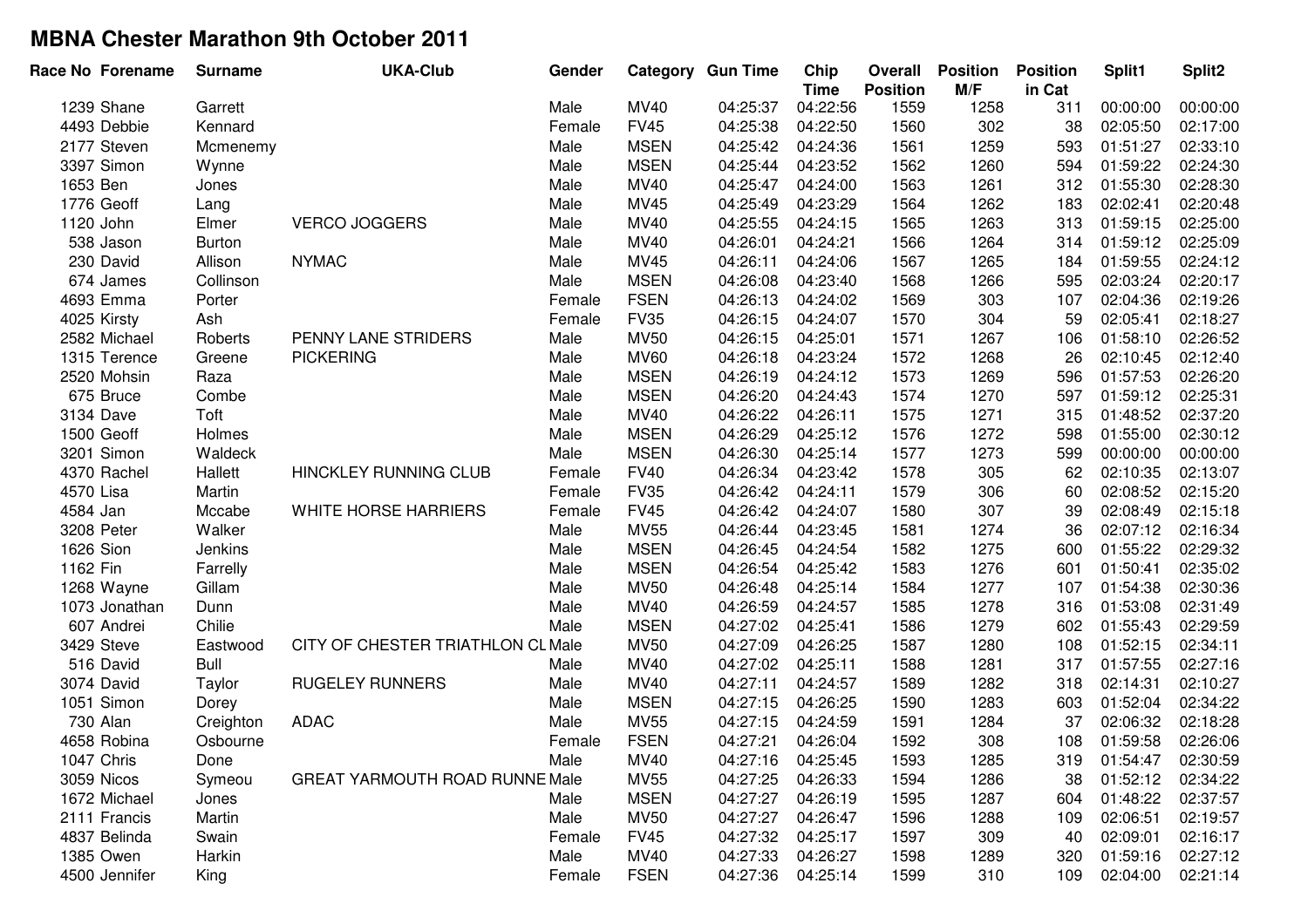| Race No Forename | <b>Surname</b>   | <b>UKA-Club</b>               | Gender |             | <b>Category Gun Time</b> | Chip<br><b>Time</b> | Overall<br><b>Position</b> | <b>Position</b><br>M/F | <b>Position</b><br>in Cat | Split1   | Split2   |
|------------------|------------------|-------------------------------|--------|-------------|--------------------------|---------------------|----------------------------|------------------------|---------------------------|----------|----------|
| 1158 Steve       | Farnell          |                               | Male   | <b>MSEN</b> | 04:27:38                 | 04:26:10            | 1600                       | 1290                   | 605                       | 01:55:06 | 02:31:04 |
| 4316 Ericka      | Genge            |                               | Female | <b>FV40</b> | 04:27:41                 | 04:26:09            | 1601                       | 311                    | 63                        | 01:51:59 | 02:34:11 |
| 1356 Robert      | Hall             |                               | Male   | MV40        | 04:27:41                 | 04:26:43            | 1602                       | 1291                   | 321                       | 01:54:52 | 02:31:52 |
| 448 Tom          | <b>Bradberry</b> |                               | Male   | MV40        | 04:27:43                 | 04:26:24            | 1603                       | 1292                   | 322                       | 01:53:17 | 02:33:08 |
| 468 Chris        | <b>Breslin</b>   |                               | Male   | <b>MSEN</b> | 04:27:45                 | 04:26:53            | 1604                       | 1293                   | 606                       | 01:53:42 | 02:33:11 |
| 2479 Mike        | Preston          |                               | Male   | <b>MSEN</b> | 04:27:48                 | 04:26:52            | 1605                       | 1294                   | 607                       | 02:03:04 | 02:23:48 |
| 3273 Stuart      | Whitby           |                               | Male   | <b>MV50</b> | 04:27:52                 | 04:25:27            | 1606                       | 1295                   | 110                       | 01:57:49 | 02:27:38 |
| 2480 Rob         | Preston          | LANCASTER & MORECAMBE AC      | Male   | <b>MSEN</b> | 04:27:53                 | 04:25:46            | 1607                       | 1296                   | 608                       | 02:12:22 | 02:13:24 |
| 350 Andy         | <b>Bassett</b>   |                               | Male   | MV40        | 04:27:59                 | 04:24:38            | 1608                       | 1297                   | 323                       | 01:58:01 | 02:26:37 |
| 314 Mark         | <b>Banks</b>     |                               | Male   | MV45        | 04:28:04                 | 04:25:45            | 1609                       | 1298                   | 185                       | 02:19:04 | 02:06:41 |
| 4333 Rachel      | Gorajala         | <b>MANCHESTER HARRIERS</b>    | Female | <b>FV35</b> | 04:28:07                 | 04:26:26            | 1610                       | 312                    | 61                        | 02:05:53 | 02:20:34 |
| 4637 Jen         | <b>Nicholls</b>  | <b>WREXHAM AC</b>             | Female | <b>FSEN</b> | 04:28:10                 | 04:26:18            | 1611                       | 313                    | 111                       | 02:01:05 | 02:25:13 |
| 4372 Zoe         | Hancock          |                               | Female | <b>FSEN</b> | 04:28:08                 | 04:26:27            | 1612                       | 314                    | 110                       | 02:01:14 | 02:25:13 |
| 3290 Michael     | Whitty           |                               | Male   | <b>MSEN</b> | 04:28:21                 | 04:25:45            | 1613                       | 1299                   | 609                       | 02:00:19 | 02:25:26 |
| 4704 April       | Proffitt         |                               | Female | <b>FV40</b> | 04:28:24                 | 04:25:44            | 1614                       | 315                    | 64                        | 02:03:52 | 02:21:53 |
| 3178 Craig       | Usher            |                               | Male   | <b>MSEN</b> | 04:28:24                 | 04:26:37            | 1615                       | 1300                   | 610                       | 01:58:21 | 02:28:17 |
| 4453 Faye        | Jackson          |                               | Female | <b>FV35</b> | 04:28:30                 | 04:25:32            | 1616                       | 316                    | 62                        | 02:07:36 | 02:17:57 |
| 3574 David       | Jowett           |                               | Male   | <b>MSEN</b> | 04:28:34                 | 04:26:21            | 1617                       | 1301                   | 611                       | 02:02:52 | 02:23:30 |
| 4524 Ellie       | Layton           |                               | Female | <b>FSEN</b> | 04:28:43                 | 04:26:01            | 1618                       | 317                    | 112                       | 02:11:05 | 02:14:57 |
| 1701 Matthew     | Kaye             |                               | Male   | <b>MSEN</b> | 04:28:55                 | 04:26:41            | 1619                       | 1302                   | 612                       | 01:58:34 | 02:28:08 |
| 3088 Scott       | Taylor           |                               | Male   | <b>MSEN</b> | 04:29:05                 | 04:27:16            | 1620                       | 1303                   | 613                       | 01:53:31 | 02:33:45 |
| 2095 Paul        | Mansell          | <b>WEST BROMWICH HARRIERS</b> | Male   | <b>MV40</b> | 04:29:04                 | 04:27:19            | 1621                       | 1304                   | 324                       | 01:57:08 | 02:30:12 |
| 4629 Helen       | Nance            | <b>RANELAGH HARRIERS</b>      | Female | <b>FV55</b> | 04:29:13                 | 04:26:41            | 1622                       | 318                    | 5                         | 02:12:09 | 02:14:33 |
| 1104 Richard     | Edwardson        |                               | Male   | <b>MSEN</b> | 04:29:14                 | 04:26:57            | 1623                       | 1305                   | 614                       | 01:56:04 | 02:30:53 |
| 3106 Desmond     | Thomas           |                               | Male   | <b>MV50</b> | 04:29:14                 | 04:27:38            | 1624                       | 1306                   | 111                       | 01:58:57 | 02:28:42 |
| 2628 Gary        | Royce            |                               | Male   | <b>MSEN</b> | 04:29:16                 | 04:26:38            | 1625                       | 1307                   | 615                       | 01:58:14 | 02:28:25 |
| 4092 Nichola     | <b>Bowness</b>   |                               | Female | <b>FSEN</b> | 04:29:19                 | 04:26:25            | 1626                       | 319                    | 113                       | 02:06:07 | 02:20:18 |
| 4185 Jane        | Cooke            |                               | Female | <b>FV40</b> | 04:29:19                 | 04:26:54            | 1627                       | 320                    | 65                        | 02:05:54 | 02:21:01 |
| 4895 Louise      | Walton           | SHROPSHIRE SHUFFLERS          | Female | <b>FV40</b> | 04:29:20                 | 04:26:56            | 1628                       | 321                    | 66                        | 02:05:54 | 02:21:02 |
| <b>1207 Nick</b> | Forsyth          |                               | Male   | <b>MSEN</b> | 04:29:27                 | 04:27:02            | 1629                       | 1308                   | 617                       | 01:59:27 | 02:27:35 |
| 742 Peter        | Crowther         |                               | Male   | <b>MSEN</b> | 04:29:25                 | 04:27:58            | 1630                       | 1309                   | 616                       | 02:00:54 | 02:27:05 |
| 1528 James       | Howard           |                               | Male   | <b>MSEN</b> | 04:29:27                 | 04:27:02            | 1631                       | 1310                   | 618                       | 01:54:56 | 02:32:06 |
| 4881 Claire      | Valentine        | STONE MASTER MARATHONERS      | Female | <b>FSEN</b> | 04:29:32                 | 04:27:21            | 1632                       | 322                    | 114                       | 02:11:50 | 02:15:31 |
| 2184 Steve       | Mcnamara         | VALE ROYAL AC                 | Male   | MV40        | 04:29:32                 | 04:27:35            | 1633                       | 1311                   | 325                       | 02:02:48 | 02:24:47 |
| 4934 Laura       | Williams         |                               | Female | <b>FV40</b> | 04:29:34                 | 04:27:05            | 1634                       | 323                    | 67                        | 02:00:41 | 02:26:25 |
| 2581 Michael     | Roberts          |                               | Male   | <b>MSEN</b> | 04:29:37                 | 04:28:22            | 1635                       | 1312                   | 619                       | 01:55:40 | 02:32:42 |
| 2481 Andrew      | Price            |                               | Male   | <b>MSEN</b> | 04:29:38                 | 04:27:19            | 1636                       | 1313                   | 620                       | 02:07:32 | 02:19:48 |
| 3172 David       | Turton           | <b>STOCKPORT HARRIERS</b>     | Male   | <b>MV55</b> | 04:29:38                 | 04:29:09            | 1637                       | 1314                   | 39                        | 01:49:44 | 02:39:26 |
| 2493 Alan        | Purcell          | DELAMERE SPARTANS             | Male   | MV45        | 04:29:40                 | 04:28:02            | 1638                       | 1315                   | 186                       | 01:55:04 | 02:32:58 |
| 1011 Mark        | Day              |                               | Male   | <b>MSEN</b> | 04:29:41                 | 04:29:41            | 1639                       | 1316                   | 621                       | 02:08:04 | 02:21:38 |
| 557 Norman       | Cameron          | JOG SCOTLAND DUFFTOWN         | Male   | <b>MV50</b> | 04:29:41                 | 04:27:03            | 1640                       | 1317                   | 112                       | 02:00:15 | 02:26:49 |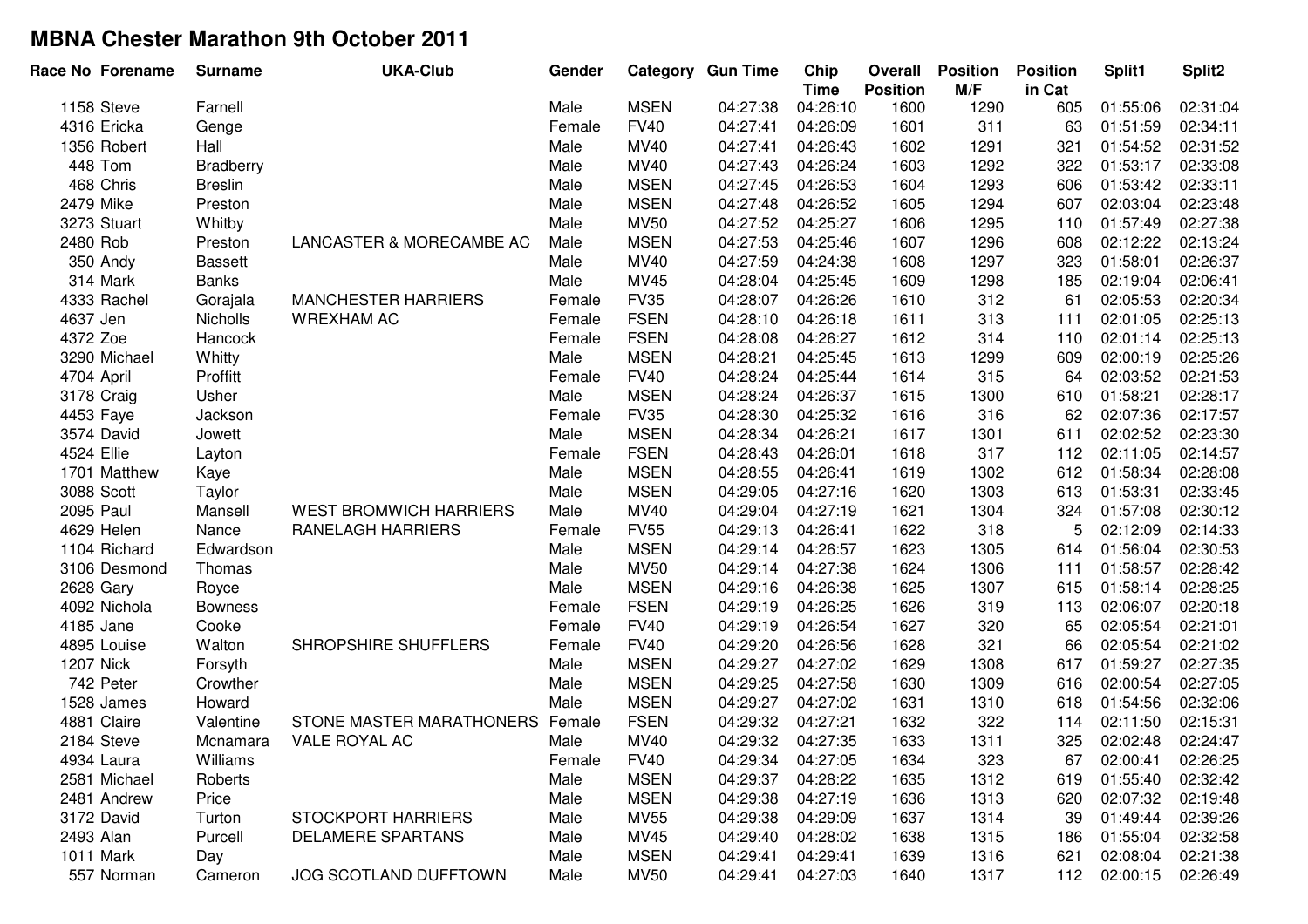| Race No Forename |                 | <b>Surname</b> | <b>UKA-Club</b>             | Gender |             | <b>Category Gun Time</b> | Chip<br><b>Time</b> | Overall<br><b>Position</b> | <b>Position</b><br>M/F | <b>Position</b><br>in Cat | Split1   | Split <sub>2</sub> |
|------------------|-----------------|----------------|-----------------------------|--------|-------------|--------------------------|---------------------|----------------------------|------------------------|---------------------------|----------|--------------------|
| 1210 Graeme      |                 | Foster         |                             | Male   | MV45        | 04:29:42                 | 04:28:33            | 1641                       | 1318                   | 187                       | 01:54:51 | 02:33:42           |
| 2765 Mike        |                 | Smith          |                             | Male   | <b>MSEN</b> | 04:29:43                 | 04:27:36            | 1642                       | 1319                   | 622                       | 01:55:59 | 02:31:38           |
| 2530 Aeron       |                 | Rees           |                             | Male   | <b>MV75</b> | 04:29:49                 | 04:27:37            | 1643                       | 1320                   |                           | 02:07:22 | 02:20:16           |
|                  | 4620 Anne-Marie | Mountford      | STONE MASTER MARATHONERS    | Female | <b>FV35</b> | 04:29:53                 | 04:29:53            | 1644                       | 324                    | 63                        | 00:00:00 | 00:00:00           |
| 2254 Paul        |                 | Moss           |                             | Male   | <b>MV50</b> | 04:30:00                 | 04:27:41            | 1645                       | 1321                   | 113                       | 02:00:50 | 02:26:52           |
| 3055 John        |                 | Swift          |                             | Male   | <b>MV50</b> | 04:30:00                 | 04:27:30            | 1646                       | 1322                   | 114                       | 02:09:40 | 02:17:51           |
|                  | 4002 Rebecca    | Adams          |                             | Female | <b>FSEN</b> | 04:30:04                 | 04:29:00            | 1647                       | 325                    | 115                       | 02:00:23 | 02:28:38           |
| 3354 Paul        |                 | Wilson         |                             | Male   | <b>MSEN</b> | 04:30:06                 | 04:27:53            | 1648                       | 1323                   | 623                       | 01:53:49 | 02:34:04           |
| 1352 Bruce       |                 | Hall           |                             | Male   | MV45        | 04:30:05                 | 04:29:01            | 1649                       | 1324                   | 188                       | 02:00:23 | 02:28:38           |
| 1287 Tony        |                 | Golding        |                             | Male   | MV40        | 04:30:09                 | 04:27:31            | 1650                       | 1325                   | 326                       | 02:01:51 | 02:25:40           |
| 4012 Janette     |                 | Amos           | WOMENS RUNNING NETWORK      | Female | <b>FV40</b> | 04:30:10                 | 04:27:02            | 1651                       | 326                    | 68                        | 02:15:28 | 02:11:34           |
| 1581 Dan         |                 | Hyde           |                             | Male   | <b>MSEN</b> | 04:30:10                 | 04:28:16            | 1652                       | 1326                   | 624                       | 01:57:11 | 02:31:06           |
| 1150 Mark        |                 | Fairfield      |                             | Male   | <b>MSEN</b> | 04:30:15                 | 04:28:27            | 1653                       | 1327                   | 625                       | 02:08:49 | 02:19:39           |
| 1291 Stephen     |                 | Goodwin        |                             | Male   | <b>MSEN</b> | 04:30:16                 | 04:29:02            | 1654                       | 1328                   | 626                       | 01:56:15 | 02:32:47           |
| 2073 Ranald      |                 | Mackay         | SPECTRUM STRIDERS           | Male   | MV40        | 04:30:16                 | 04:29:07            | 1655                       | 1329                   | 327                       | 01:51:19 | 02:37:49           |
| 4337 Estelle     |                 | Graham         |                             | Female | <b>FV40</b> | 04:30:17                 | 04:27:53            | 1656                       | 327                    | 69                        | 02:07:58 | 02:19:56           |
| 3252 Mark        |                 | Webb           |                             | Male   | <b>MSEN</b> | 04:30:20                 | 04:28:02            | 1657                       | 1330                   | 627                       | 02:05:32 | 02:22:30           |
| 1455 Phil        |                 | Heywood        |                             | Male   | MV45        | 04:30:22                 | 04:28:36            | 1658                       | 1331                   | 189                       | 01:51:56 | 02:36:40           |
| 1693 Peter       |                 | Julyan         |                             | Male   | MV40        | 04:30:23                 | 04:27:16            | 1659                       | 1332                   | 328                       | 02:09:34 | 02:17:43           |
| 4794 Laura       |                 | Shaw           |                             | Female | <b>FSEN</b> | 04:30:25                 | 04:27:22            | 1660                       | 328                    | 116                       | 02:11:21 | 02:16:01           |
| 4438 Amelia      |                 | Hunt           |                             | Female | <b>FV40</b> | 04:30:30                 | 04:28:26            | 1661                       | 329                    | 70                        | 02:08:34 | 02:19:52           |
| 261 Gary         |                 | Ashbrooke      |                             | Male   | MV40        | 04:30:35                 | 04:27:58            | 1662                       | 1333                   | 329                       | 02:00:22 | 02:27:37           |
| 2309 Kevin       |                 | Nicklin        | NEWPORT & DISTRICT RC       | Male   | MV40        | 04:30:36                 | 04:28:57            | 1663                       | 1334                   | 330                       | 01:59:01 | 02:29:57           |
| 4681 Katy        |                 | Pickup         |                             | Female | <b>FSEN</b> | 04:30:38                 | 04:28:38            | 1664                       | 330                    | 117                       | 02:05:50 | 02:22:49           |
| 4066 Emma        |                 | Bennett        |                             | Female | <b>FV45</b> | 04:30:38                 | 04:28:38            | 1665                       | 331                    | 41                        | 02:05:50 | 02:22:49           |
| 3369 Martin      |                 | Wood           | <b>HOGWEED TROTTERS</b>     | Male   | <b>MV45</b> | 04:30:43                 | 04:29:05            | 1666                       | 1335                   | 190                       | 01:57:07 | 02:31:58           |
| 438 Neil         |                 | Bowden         |                             | Male   | MV45        | 04:30:43                 | 04:28:46            | 1667                       | 1336                   | 191                       | 02:11:49 | 02:16:57           |
| 4431 Lorna       |                 | Hubbard        |                             | Female | <b>FSEN</b> | 04:30:44                 | 04:29:08            | 1668                       | 332                    | 118                       | 02:00:26 | 02:28:43           |
| 4667 Clare       |                 | Parry          |                             | Female | <b>FV40</b> | 04:30:52                 | 04:28:18            | 1669                       | 333                    | 71                        | 02:09:24 | 02:18:54           |
| 2328 lan         |                 | Oates          | <b>GLOSSOPDALE HARRIERS</b> | Male   | MV45        | 04:30:55                 | 04:29:54            | 1670                       | 1337                   | 192                       | 01:59:23 | 02:30:31           |
| 2732 Paul        |                 | Sinclair       |                             | Male   | MV40        | 04:31:02                 | 04:29:14            | 1671                       | 1338                   | 331                       | 01:56:48 | 02:32:27           |
| 1306 Neil        |                 | Grant          |                             | Male   | <b>MV50</b> | 04:31:07                 | 04:29:10            | 1672                       | 1339                   | 115                       | 00:00:00 | 00:00:00           |
| 3389 Martin      |                 | Wright         | <b>ILKLEY HARRIERS AC</b>   | Male   | MV45        | 04:31:10                 | 04:29:35            | 1673                       | 1340                   | 193                       | 01:54:07 | 02:35:29           |
| 4716 Lucy        |                 | Ratcliffe      |                             | Female | <b>FSEN</b> | 04:31:08                 | 04:28:10            | 1674                       | 334                    | 119                       | 02:16:51 | 02:11:20           |
| 4180 Rachel      |                 | Condliffe      | NEWCASTLE (STAFFS) A C      | Female | <b>FV40</b> | 04:31:11                 | 04:29:44            | 1675                       | 335                    | 72                        | 02:00:45 | 02:29:00           |
| 4423 Imogen      |                 | Holden Gill    |                             | Female | <b>FSEN</b> | 04:31:16                 | 04:29:18            | 1676                       | 336                    | 120                       | 02:09:17 | 02:20:02           |
| 4422 Ursula      |                 | Holden - Gill  |                             | Female | <b>FV35</b> | 04:31:16                 | 04:29:18            | 1677                       | 337                    | 64                        | 02:09:17 | 02:20:01           |
| 4852 Heidi       |                 | Tchahariwskij  |                             | Female | <b>FV45</b> | 04:31:19                 | 04:28:36            | 1678                       | 338                    | 42                        | 02:12:57 | 02:15:40           |
| 2784 Andrew      |                 | Spence         |                             | Male   | <b>MSEN</b> | 04:31:25                 | 04:29:23            | 1679                       | 1341                   | 628                       | 00:00:00 | 00:00:00           |
|                  | 4381 Rebecca    | Harte          |                             | Female | <b>FSEN</b> | 04:31:30                 | 04:29:27            | 1680                       | 339                    | 121                       | 02:11:12 | 02:18:15           |
| 1741 John        |                 | Kinnersley     |                             | Male   | <b>MSEN</b> | 04:31:31                 | 04:28:43            | 1681                       | 1342                   | 629                       | 02:09:13 | 02:19:31           |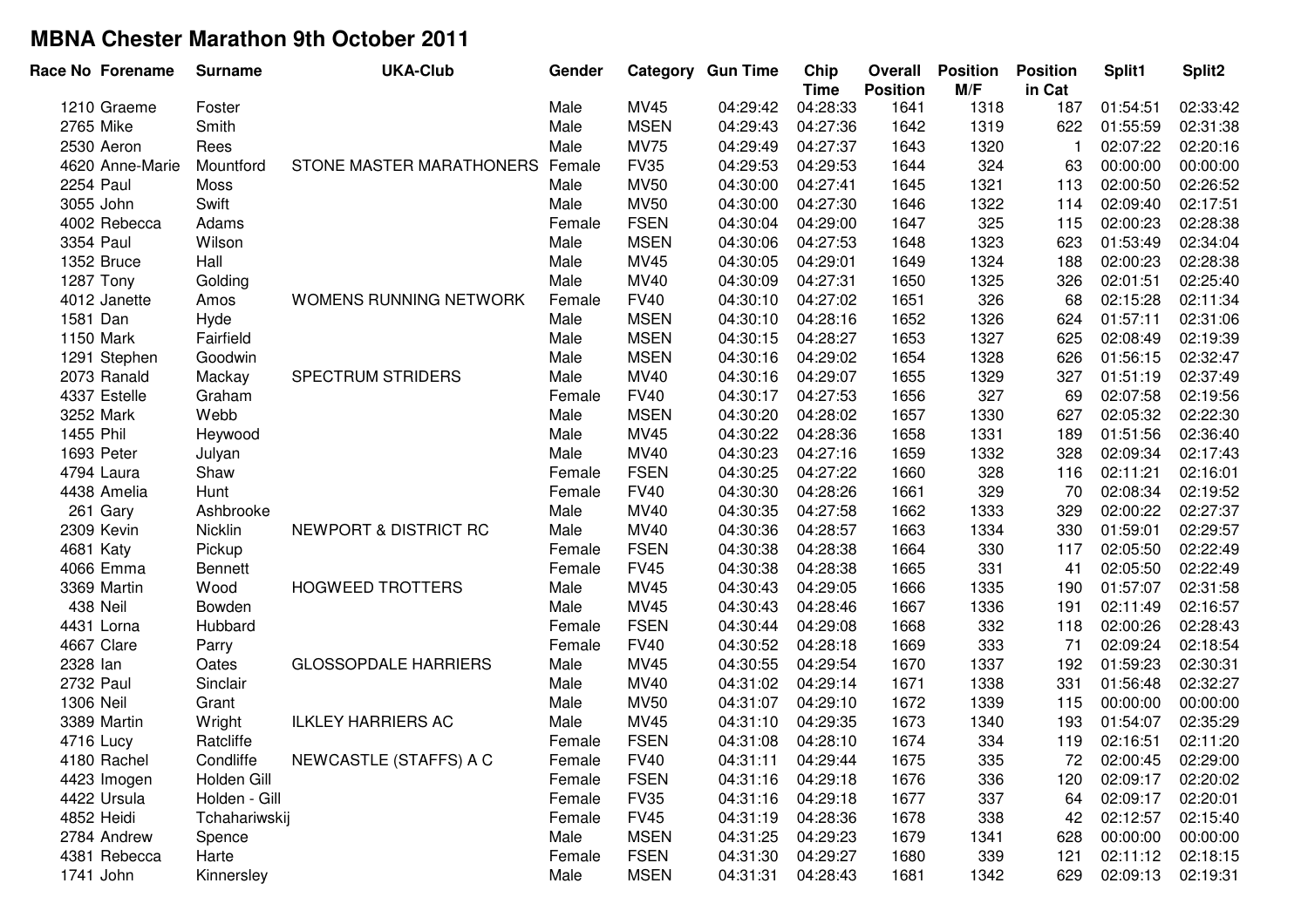| Race No Forename | <b>Surname</b> | <b>UKA-Club</b>          | Gender |             | <b>Category Gun Time</b> | Chip<br><b>Time</b> | Overall<br><b>Position</b> | <b>Position</b><br>M/F | <b>Position</b><br>in Cat | Split1   | Split2   |
|------------------|----------------|--------------------------|--------|-------------|--------------------------|---------------------|----------------------------|------------------------|---------------------------|----------|----------|
| 4912 Alison      | Weeks          |                          | Female | <b>FSEN</b> | 04:31:30                 | 04:29:28            | 1682                       | 340                    | 122                       | 02:11:12 | 02:18:16 |
| 2505 Karl        | Randall        |                          | Male   | <b>MV40</b> | 04:31:33                 | 04:29:07            | 1683                       | 1343                   | 332                       | 02:10:48 | 02:18:19 |
| 3319 Marc        | Williams       |                          | Male   | <b>MSEN</b> | 04:31:36                 | 04:30:34            | 1684                       | 1344                   | 630                       | 01:59:49 | 02:30:45 |
| 1271 Mark        | Gillett        |                          | Male   | MV40        | 04:31:36                 | 04:29:24            | 1685                       | 1345                   | 333                       | 02:07:45 | 02:21:39 |
| 2693 Kevin       | Sharley        |                          | Male   | <b>MSEN</b> | 04:31:39                 | 04:30:46            | 1686                       | 1346                   | 631                       | 01:57:56 | 02:32:50 |
| 2718 Ray         | Shooter        |                          | Male   | <b>MV65</b> | 04:31:41                 | 04:31:01            | 1687                       | 1347                   | 8                         | 02:10:57 | 02:20:05 |
| 1134 Hiram       | Evans          |                          | Male   | MV40        | 04:31:48                 | 04:29:11            | 1688                       | 1348                   | 334                       | 00:00:00 | 00:00:00 |
| 4947 Emily       | Wood           |                          | Female | <b>FSEN</b> | 04:31:54                 | 04:30:23            | 1689                       | 341                    | 123                       | 02:02:36 | 02:27:48 |
| 3448 Kevin       | Mainwaring     |                          | Male   | <b>MSEN</b> | 04:31:57                 | 04:29:30            | 1690                       | 1349                   | 632                       | 02:07:38 | 02:21:52 |
| 2410 Graham      | Peak           |                          | Male   | <b>MV65</b> | 04:32:01                 | 04:31:27            | 1691                       | 1350                   | 9                         | 01:59:11 | 02:32:16 |
| 4506 Claire      | Knight         |                          | Female | <b>FV35</b> | 04:31:59                 | 04:29:26            | 1692                       | 342                    | 65                        | 02:11:22 | 02:18:05 |
| 4616 Sophie      | Morgan         |                          | Female | <b>FSEN</b> | 04:32:07                 | 04:30:44            | 1693                       | 343                    | 124                       | 01:57:37 | 02:33:08 |
| 3017 Alex        | Stevenson      |                          | Male   | MV40        | 04:32:05                 | 04:30:04            | 1694                       | 1351                   | 335                       | 01:55:14 | 02:34:50 |
| 3464 Andrew      | Upton          |                          | Male   | <b>MSEN</b> | 04:32:07                 | 04:29:24            | 1695                       | 1352                   | 633                       | 02:09:00 | 02:20:25 |
| 4899 Jacqueline  | Ward           |                          | Female | <b>FV45</b> | 04:32:11                 | 04:30:04            | 1696                       | 344                    | 43                        | 02:07:39 | 02:22:26 |
| 1787 Jeanpierre  | Laurent        |                          | Male   | <b>MV55</b> | 04:32:11                 | 04:31:23            | 1697                       | 1353                   | 40                        | 00:00:00 | 00:00:00 |
| 3161 Daniel      | Tunbridge      |                          | Male   | <b>MSEN</b> | 04:32:12                 | 04:29:39            | 1698                       | 1354                   | 634                       | 00:00:00 | 00:00:00 |
| 2313 Mark        | Nixon          |                          | Male   | <b>MSEN</b> | 04:32:14                 | 04:31:46            | 1699                       | 1355                   | 635                       | 01:50:25 | 02:41:21 |
| 4332 Wendy       | Goodwin        |                          | Female | <b>FV50</b> | 04:32:15                 | 04:29:23            | 1700                       | 345                    | 30                        | 02:03:11 | 02:26:12 |
| 3003 Grant       | Stanning       | <b>SANDBACH STRIDERS</b> | Male   | <b>MV50</b> | 04:32:15                 | 04:29:28            | 1701                       | 1356                   | 116                       | 02:04:53 | 02:24:36 |
| 1025 Jim         | Devaney        |                          | Male   | MV45        | 04:32:17                 | 04:31:16            | 1702                       | 1357                   | 194                       | 01:47:32 | 02:43:45 |
| 4202 Pam         | Crisp          |                          | Female | <b>FV35</b> | 04:32:18                 | 04:29:20            | 1703                       | 346                    | 66                        | 02:07:35 | 02:21:45 |
| 1476 Kristofer   | Hilley         |                          | Male   | <b>MSEN</b> | 04:32:18                 | 04:31:03            | 1704                       | 1358                   | 636                       | 00:00:00 | 00:00:00 |
| 1218 Robin       | Fox            |                          | Male   | MV40        | 04:32:19                 | 04:30:15            | 1705                       | 1359                   | 336                       | 02:07:20 | 02:22:55 |
| 614 Winston      | Christan       |                          | Male   | <b>MV50</b> | 04:32:20                 | 04:31:16            | 1706                       | 1360                   | 117                       | 00:00:00 | 00:00:00 |
| 502 Martin       | <b>Browne</b>  | <b>ABBEY RUNNERS</b>     | Male   | MV45        | 04:32:26                 | 04:31:32            | 1707                       | 1361                   | 195                       | 01:59:42 | 02:31:51 |
| 2188 David       | Mcneil         |                          | Male   | <b>MSEN</b> | 04:32:34                 | 04:30:39            | 1708                       | 1362                   | 637                       | 02:01:42 | 02:28:58 |
| 1100 Rob         | Edwards        |                          | Male   | MV40        | 04:32:32                 | 04:30:08            | 1709                       | 1363                   | 337                       | 02:04:04 | 02:26:04 |
| 4941 Liz         | Willis         | <b>ABBEY RUNNERS</b>     | Female | <b>FV45</b> | 04:32:29                 | 04:30:33            | 1710                       | 347                    | 44                        | 02:03:31 | 02:27:02 |
| 4171 Carol       | Clulow         |                          | Female | <b>FV50</b> | 04:32:38                 | 04:30:46            | 1711                       | 348                    | 31                        | 02:04:43 | 02:26:03 |
| 3551 Nigel       | Seddon         |                          | Male   | MV45        | 04:32:38                 | 04:30:45            | 1712                       | 1364                   | 196                       | 00:00:00 | 00:00:00 |
| 2107 Peter       | Marshall       |                          | Male   | <b>MV70</b> | 04:32:38                 | 04:30:45            | 1713                       | 1365                   | $\overline{c}$            | 02:04:42 | 02:26:03 |
| 302 Richard      | Baker          |                          | Male   | MV45        | 04:32:42                 | 04:30:34            | 1714                       | 1366                   | 197                       | 02:01:39 | 02:28:56 |
| 2408 Mark        | Peacock        |                          | Male   | <b>MSEN</b> | 04:32:45                 | 04:30:28            | 1715                       | 1367                   | 638                       | 02:02:26 | 02:28:03 |
| 4229 Hira        | Diwan          |                          | Female | <b>FSEN</b> | 04:32:46                 | 04:30:29            | 1716                       | 349                    | 125                       | 02:13:38 | 02:16:52 |
| 1720 Michael     | Kennedy        |                          | Male   | <b>MV55</b> | 04:32:51                 | 04:32:11            | 1717                       | 1368                   | 41                        | 02:13:34 | 02:18:38 |
| 274 Craig        | Aspinall       |                          | Male   | MV40        | 04:32:52                 | 04:30:14            | 1718                       | 1369                   | 338                       | 02:07:22 | 02:22:52 |
| 4890 Michelle    | Walkey         |                          | Female | <b>FV40</b> | 04:32:55                 | 04:29:51            | 1719                       | 350                    | 73                        | 02:10:39 | 02:19:13 |
| 3222 Neil        | Walsh          |                          | Male   | <b>MSEN</b> | 04:33:04                 | 04:30:48            | 1720                       | 1370                   | 639                       | 01:54:14 | 02:36:34 |
| 1558 Tim         | Hughes         |                          | Male   | <b>MSEN</b> | 04:33:05                 | 04:30:47            | 1721                       | 1371                   | 640                       | 02:11:23 | 02:19:24 |
| 1055 Mike        | Down           |                          | Male   | <b>MSEN</b> | 04:33:07                 | 04:30:30            | 1722                       | 1372                   | 641                       | 02:01:17 | 02:29:13 |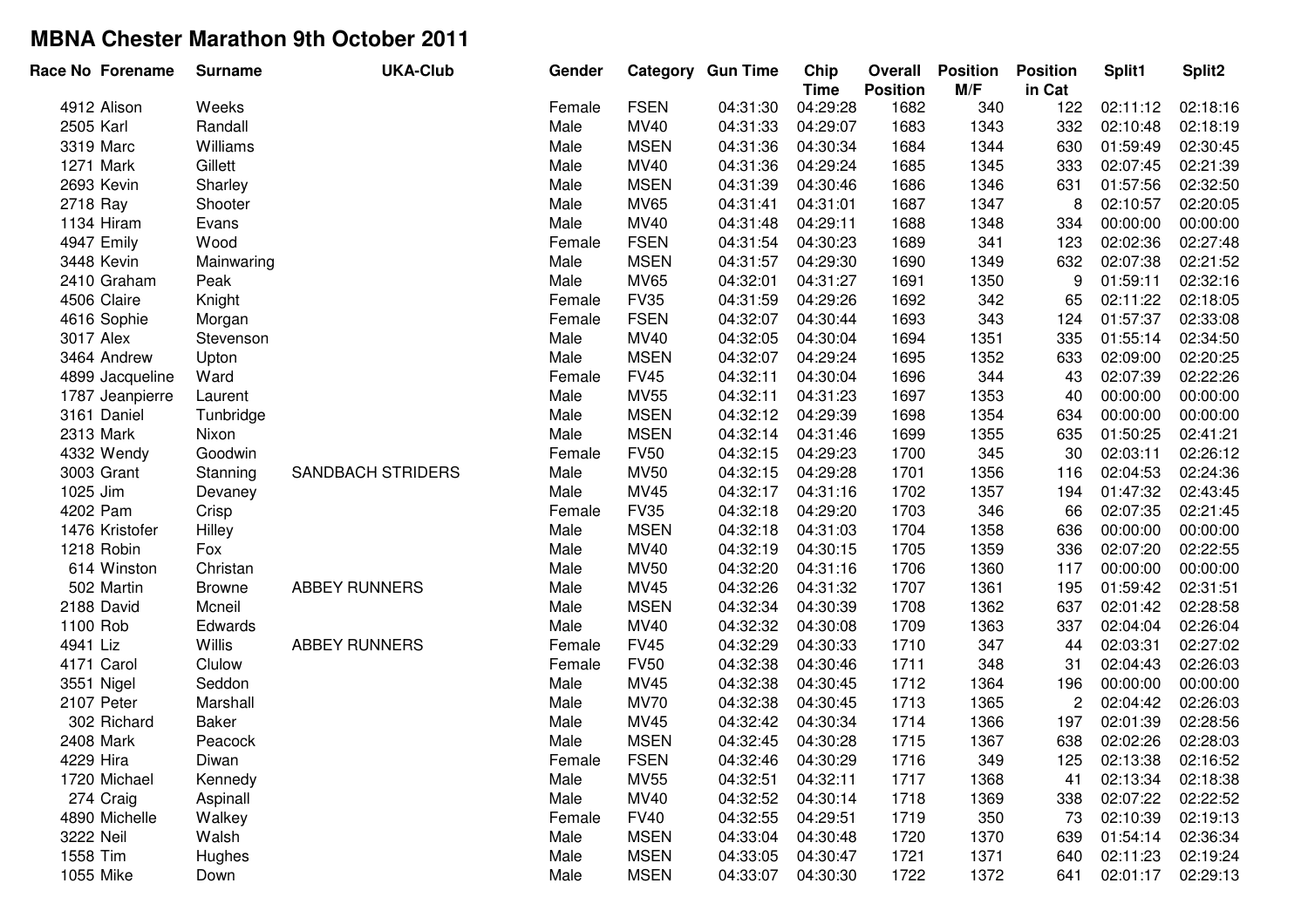| Race No Forename | <b>Surname</b> | <b>UKA-Club</b>                | Gender |             | <b>Category Gun Time</b> | Chip<br><b>Time</b> | Overall<br><b>Position</b> | <b>Position</b><br>M/F | <b>Position</b><br>in Cat | Split1   | Split2   |
|------------------|----------------|--------------------------------|--------|-------------|--------------------------|---------------------|----------------------------|------------------------|---------------------------|----------|----------|
| 4788 Annie       | Scudds         |                                | Female | <b>FV40</b> | 04:33:11                 | 04:30:55            | 1723                       | 351                    | 74                        | 02:13:49 | 02:17:07 |
| 4089 Julie       | Bouchard       |                                | Female | <b>FV40</b> | 04:33:11                 | 04:30:55            | 1724                       | 352                    | 75                        | 02:02:55 | 02:28:00 |
| 1736 Gary        | Kindon         |                                | Male   | <b>MSEN</b> | 04:33:13                 | 04:31:44            | 1725                       | 1373                   | 642                       | 01:48:49 | 02:42:55 |
| 2068 Mark        | Lyon           |                                | Male   | <b>MV40</b> | 04:33:14                 | 04:32:28            | 1726                       | 1374                   | 339                       | 01:59:22 | 02:33:06 |
| 4646 Susan       | Odai           |                                | Female | <b>FV45</b> | 04:33:16                 | 04:30:59            | 1727                       | 353                    | 45                        | 02:12:24 | 02:18:35 |
| 3431 Matthew     | Fitton         |                                | Male   | <b>MSEN</b> | 04:33:22                 | 04:31:16            | 1728                       | 1375                   | 643                       | 02:01:16 | 02:30:00 |
| 1406 David       | Harvey         |                                | Male   | MV40        | 04:33:22                 | 04:31:15            | 1729                       | 1376                   | 340                       | 02:01:17 | 02:29:58 |
| 4537 Adele       | Liddle         |                                | Female | <b>FV40</b> | 04:33:26                 | 04:31:13            | 1730                       | 354                    | 76                        | 02:04:45 | 02:26:29 |
| 3322 Nick        | Williams       |                                | Male   | <b>MSEN</b> | 04:33:34                 | 04:31:11            | 1731                       | 1377                   | 644                       | 02:03:17 | 02:27:54 |
| 3456 Andy        | Reid           | ELLENBOROUGH AC                | Male   | <b>MV50</b> | 04:33:38                 | 04:33:06            | 1732                       | 1378                   | 118                       | 01:57:00 | 02:36:07 |
| 4218 Monica      | Dean           |                                | Female | <b>FV40</b> | 04:33:39                 | 04:31:12            | 1733                       | 355                    | 77                        | 02:13:56 | 02:17:17 |
| 721 Peter        | Cousins        |                                | Male   | MV45        | 04:33:40                 | 04:30:56            | 1734                       | 1379                   | 198                       | 02:04:46 | 02:26:11 |
| 4512 Paula       | Laing          |                                | Female | <b>FV35</b> | 04:33:41                 | 04:30:13            | 1735                       | 356                    | 67                        | 02:13:12 | 02:17:01 |
| 2026 Michael     | Liddle         |                                | Male   | <b>MSEN</b> | 04:33:41                 | 04:31:29            | 1736                       | 1380                   | 645                       | 02:04:45 | 02:26:44 |
| 1770 Guy         | Lambert        | SPECTRUM STRIDERS              | Male   | <b>MSEN</b> | 04:33:42                 | 04:32:12            | 1737                       | 1381                   | 646                       | 01:55:16 | 02:36:57 |
| 4853 Nicola      | Theo           |                                | Female | <b>FV40</b> | 04:33:45                 | 04:30:53            | 1738                       | 357                    | 78                        | 00:00:00 | 00:00:00 |
| 1191 Mark        | Flatley        |                                | Male   | MV45        | 04:33:50                 | 04:31:49            | 1739                       | 1382                   | 199                       | 01:56:53 | 02:34:57 |
| 1310 John        | Green          |                                | Male   | <b>MV40</b> | 04:33:51                 | 04:31:05            | 1740                       | 1383                   | 341                       | 02:12:36 | 02:18:29 |
| 4353 Rachel      | Griffith       |                                | Female | <b>FV45</b> | 04:33:54                 | 04:31:53            | 1741                       | 358                    | 46                        | 02:04:37 | 02:27:17 |
| 4599 Lisa        | Mckeown        |                                | Female | <b>FV40</b> | 04:33:56                 | 04:31:12            | 1742                       | 359                    | 79                        | 02:17:31 | 02:13:41 |
| 1520 Michael     | Horton         | SWINTON RUNNING CLUB           | Male   | <b>MSEN</b> | 04:34:07                 | 04:33:06            | 1743                       | 1384                   | 647                       | 01:57:29 | 02:35:38 |
| 3513 Mathew      | Lucas          |                                | Male   | <b>MSEN</b> | 04:34:07                 | 04:32:13            | 1744                       | 1385                   | 648                       | 01:57:36 | 02:34:38 |
| 1521 Richard     | Horwood        | <b>SALE HARRIERS</b>           | Male   | MV40        | 04:34:08                 | 04:32:36            | 1745                       | 1386                   | 342                       | 02:02:24 | 02:30:13 |
| 2356 Dean        | Oram           |                                | Male   | MV45        | 04:34:13                 | 04:32:47            | 1746                       | 1387                   | 200                       | 01:55:22 | 02:37:26 |
| 1386 Mark        | Harney         |                                | Male   | MV45        | 04:34:16                 | 04:31:33            | 1747                       | 1388                   | 201                       | 02:04:23 | 02:27:11 |
| 2680 Andy        | Selway         |                                | Male   | <b>MSEN</b> | 04:34:18                 | 04:33:10            | 1748                       | 1389                   | 649                       | 02:04:18 | 02:28:53 |
| 4900 Lucy        | Ward           | <b>BRAT CLUB</b>               | Female | <b>FSEN</b> | 04:34:22                 | 04:31:53            | 1749                       | 360                    | 126                       | 02:04:49 | 02:27:04 |
| 1508 Matthew     | Honeyborne     |                                | Male   | <b>MSEN</b> | 04:34:25                 | 04:32:07            | 1750                       | 1390                   | 650                       | 02:10:58 | 02:21:09 |
| 3463 Maurice     | Timmins        |                                | Male   | <b>MV65</b> | 04:34:26                 | 04:33:36            | 1751                       | 1391                   | 10                        | 02:19:44 | 02:13:53 |
| 3353 Neil        | Wilson         |                                | Male   | <b>MSEN</b> | 04:34:27                 | 04:32:23            | 1752                       | 1392                   | 651                       | 02:09:21 | 02:23:02 |
| 1707 Oliver      | Keeble         |                                | Male   | <b>MSEN</b> | 04:34:28                 | 04:32:33            | 1753                       | 1393                   | 652                       | 02:01:42 | 02:30:52 |
| 4975 Kiera       | Carters        |                                | Female | <b>FSEN</b> | 04:34:29                 | 04:32:09            | 1754                       | 361                    | 127                       | 02:04:03 | 02:28:07 |
| 3435 Craig       | Francis        |                                | Male   | <b>MSEN</b> | 04:34:32                 | 04:32:56            | 1755                       | 1394                   | 653                       | 01:56:06 | 02:36:50 |
| 3218 Chris       | Walsh          |                                | Male   | <b>MSEN</b> | 04:34:34                 | 04:31:41            | 1756                       | 1395                   | 654                       | 02:11:23 | 02:20:18 |
| 1062 John        | Droog          |                                | Male   | MV45        | 04:34:35                 | 04:32:11            | 1757                       | 1396                   | 202                       | 02:11:38 | 02:20:34 |
| 4078 Alison      | Billingham     |                                | Female | <b>FV35</b> | 04:34:41                 | 04:32:02            | 1758                       | 362                    | 68                        | 02:09:38 | 02:22:24 |
| 4655 Liz         | Oldfield       |                                | Female | <b>FV40</b> | 04:34:38                 | 04:32:16            | 1759                       | 363                    | 80                        | 02:07:22 | 02:24:54 |
| 410 Tony         | <b>Bishop</b>  |                                | Male   | MV45        | 04:34:41                 | 04:32:02            | 1760                       | 1397                   | 203                       | 02:09:38 | 02:22:24 |
| 4409 Lynne       | Higgins        | <b>MIDDLETON HARRIERS</b>      | Female | <b>FSEN</b> | 04:34:46                 | 04:33:36            | 1761                       | 364                    | 128                       | 01:57:15 | 02:36:21 |
| 2405 Mark        | Peach          | GREAT YARMOUTH ROAD RUNNE Male |        | <b>MSEN</b> | 04:34:46                 | 04:33:22            | 1762                       | 1398                   | 655                       | 01:57:02 | 02:36:20 |
| 3469 lain        | Wilcox         |                                | Male   | MV40        | 04:34:47                 | 04:33:07            | 1763                       | 1399                   | 343                       | 02:06:54 | 02:26:14 |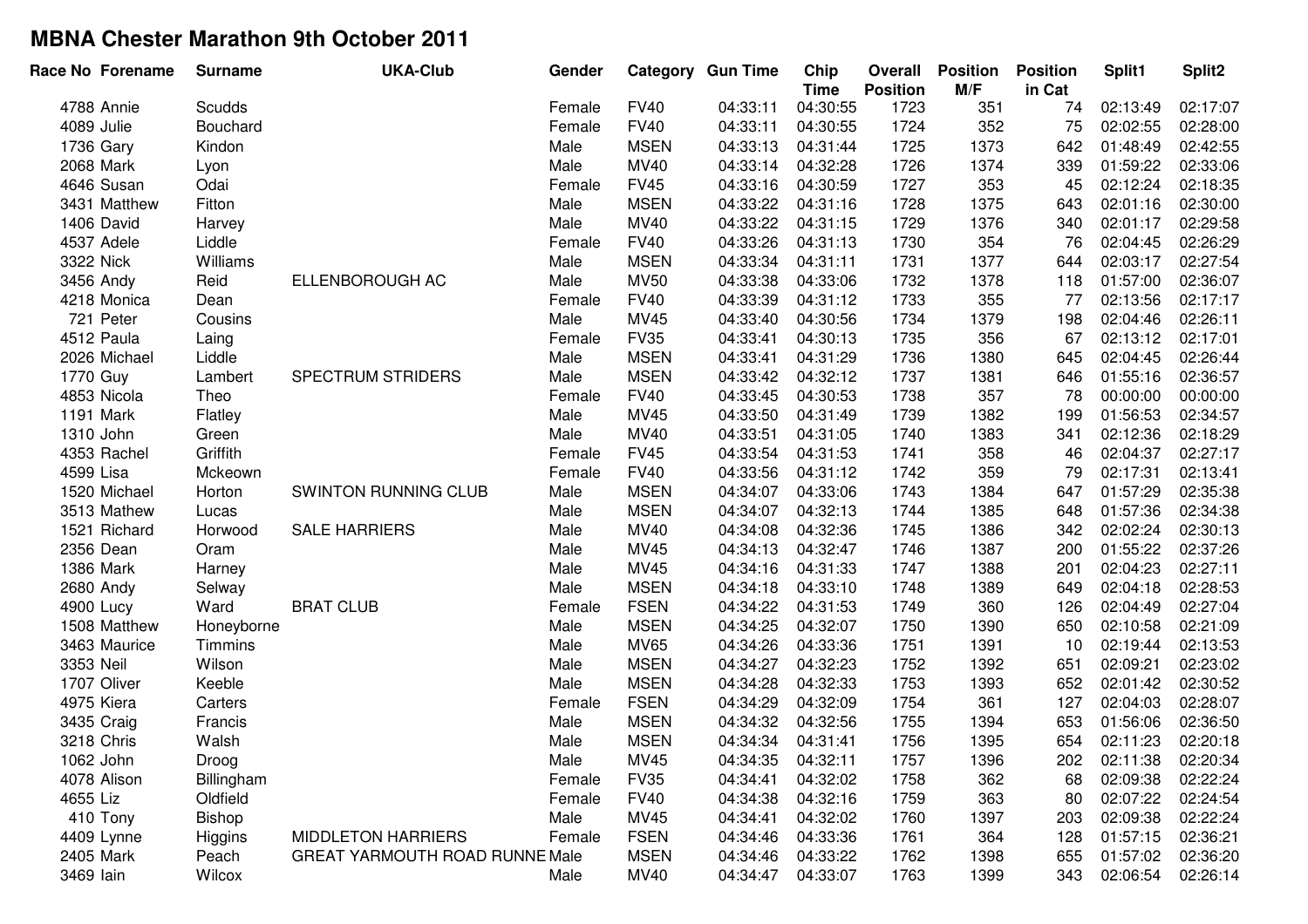|           | Race No Forename | <b>Surname</b>  | <b>UKA-Club</b>                     | Gender |             | <b>Category Gun Time</b> | Chip<br><b>Time</b> | Overall<br><b>Position</b> | <b>Position</b><br>M/F | <b>Position</b><br>in Cat | Split1   | Split <sub>2</sub> |
|-----------|------------------|-----------------|-------------------------------------|--------|-------------|--------------------------|---------------------|----------------------------|------------------------|---------------------------|----------|--------------------|
|           | 4178 Christine   | Comerford       | <b>MIDDLETON HARRIERS</b>           | Female | <b>FV50</b> | 04:34:49                 | 04:33:38            | 1764                       | 365                    | 32                        | 02:04:51 | 02:28:48           |
|           | 2380 Anthony     | Palmer          |                                     | Male   | MV40        | 04:34:54                 | 04:32:43            | 1765                       | 1400                   | 344                       | 02:05:23 | 02:27:20           |
|           | 631 Paul         | Clarke          |                                     | Male   | <b>MSEN</b> | 04:34:57                 | 04:32:52            | 1766                       | 1401                   | 656                       | 02:04:39 | 02:28:14           |
|           | 430 Martin       | Boothman        |                                     | Male   | <b>MSEN</b> | 04:34:57                 | 04:33:27            | 1767                       | 1402                   | 657                       | 01:51:19 | 02:42:09           |
|           | 2661 John        |                 | Scarborough DIDCOT RUNNERS          | Male   | <b>MV60</b> | 04:34:59                 | 04:32:18            | 1768                       | 1403                   | 27                        | 02:10:51 | 02:21:28           |
|           | 2004 Andrew      | Lees            | <b>GOYT VALLEY STRIDERS</b>         | Male   | MV40        | 04:35:03                 | 04:32:18            | 1769                       | 1404                   | 345                       | 02:07:52 | 02:24:27           |
|           | 1024 Brian       | Devaney         |                                     | Male   | MV45        | 04:35:04                 | 04:32:50            | 1770                       | 1405                   | 204                       | 02:02:44 | 02:30:06           |
| 3038 Guy  |                  | Strefford       |                                     | Male   | <b>MSEN</b> | 04:35:08                 | 04:34:26            | 1771                       | 1406                   | 658                       | 01:53:49 | 02:40:38           |
| 3416 Paul |                  | Boyle           |                                     | Male   | <b>MSEN</b> | 04:35:32                 | 04:32:49            | 1772                       | 1407                   | 659                       | 02:09:22 | 02:23:27           |
|           | 2294 Michael     | Newell          | <b>RED ROSE RUNNERS</b>             | Male   | <b>MSEN</b> | 04:35:34                 | 04:33:49            | 1773                       | 1408                   | 660                       | 01:56:53 | 02:36:56           |
| 2388 Josh |                  | Parker          |                                     | Male   | <b>MSEN</b> | 04:35:38                 | 04:33:27            | 1774                       | 1409                   | 661                       | 02:04:56 | 02:28:32           |
|           | 3242 Richard     | Warrilow        |                                     | Male   | <b>MSEN</b> | 04:35:40                 | 04:34:01            | 1775                       | 1410                   | 662                       | 00:00:00 | 00:00:00           |
| 1035 Paul |                  | Diegnan         |                                     | Male   | <b>MV50</b> | 04:35:41                 | 04:33:00            | 1776                       | 1411                   | 119                       | 02:05:48 | 02:27:13           |
|           | 4856 Genevieve   | Thompson        | STAINLAND LIONS RUNNING CLUI Female |        | <b>FV40</b> | 04:35:45                 | 04:32:53            | 1777                       | 366                    | 81                        | 02:15:36 | 02:17:17           |
|           | 3260 David       | Weston          |                                     | Male   | <b>MSEN</b> | 04:35:55                 | 04:34:00            | 1778                       | 1412                   | 663                       | 02:12:04 | 02:21:57           |
|           | 2703 Graham      | Sheen           | <b>CLOWNE ROAD RUNNERS</b>          | Male   | <b>MV60</b> | 04:36:00                 | 04:34:05            | 1779                       | 1413                   | 28                        | 02:01:37 | 02:32:28           |
|           | 4575 Sarah       | Mattingly       |                                     | Female | <b>FV40</b> | 04:36:05                 | 04:33:04            | 1780                       | 367                    | 82                        | 02:12:05 | 02:21:00           |
|           | 1788 Phillip     | Laurier         | LOWESTOFT ROAD RUNNERS              | Male   | <b>MV60</b> | 04:36:08                 | 04:34:11            | 1781                       | 1414                   | 29                        | 02:09:15 | 02:24:57           |
|           | 2484 Kevin       | Proctor         |                                     | Male   | <b>MSEN</b> | 04:36:18                 | 04:33:43            | 1782                       | 1415                   | 664                       | 02:12:53 | 02:20:50           |
|           | 709 Bob          | Corinaldi       | <b>VALE ROYAL SENIORS</b>           | Male   | MV40        | 04:36:18                 | 04:34:21            | 1783                       | 1416                   | 346                       | 02:02:48 | 02:31:33           |
|           | 4388 Sarah       | Hayes           | NORTHERN VETERANS                   | Female | <b>FV50</b> | 04:36:19                 | 04:33:59            | 1784                       | 368                    | 33                        | 02:09:52 | 02:24:08           |
| 3030 Jon  |                  | Storey          | <b>GOYT VALLEY STRIDERS</b>         | Male   | <b>MSEN</b> | 04:36:23                 | 04:33:38            | 1785                       | 1417                   | 665                       | 02:07:51 | 02:25:47           |
|           | 2214 Jeremy      | <b>Mills</b>    |                                     | Male   | MV45        | 04:36:24                 | 04:33:51            | 1786                       | 1418                   | 205                       | 02:14:28 | 02:19:24           |
|           | 2620 Richard     | Rothery         |                                     | Male   | <b>MSEN</b> | 04:36:27                 | 04:34:38            | 1787                       | 1419                   | 666                       | 02:03:25 | 02:31:13           |
|           | 4606 Adele       | Minshall        | <b>WHITCHURCH WHIPPETS</b>          | Female | <b>FV50</b> | 04:36:31                 | 04:34:01            | 1788                       | 369                    | 34                        | 02:12:10 | 02:21:51           |
|           | 1175 James       | Fergus          |                                     | Male   | <b>MSEN</b> | 04:36:45                 | 04:34:23            | 1789                       | 1420                   | 667                       | 02:00:40 | 02:33:43           |
|           | 1544 Damon       | Hudson          |                                     | Male   | <b>MSEN</b> | 04:36:46                 | 04:34:42            | 1790                       | 1421                   | 668                       | 01:59:25 | 02:35:18           |
|           | 3313 Gary        | Williams        |                                     | Male   | MV45        | 04:36:53                 | 04:34:17            | 1791                       | 1422                   | 206                       | 02:08:47 | 02:25:30           |
|           | 1302 Emmett      | Graham          |                                     | Male   | <b>MV50</b> | 04:36:48                 | 04:33:16            | 1792                       | 1423                   | 120                       | 02:11:40 | 02:21:36           |
| 4596 Val  |                  | Mcintosh        | <b>BIRCHFIELD HARRIERS</b>          | Female | <b>FV50</b> | 04:36:54                 | 04:35:13            | 1793                       | 370                    | 35                        | 01:59:19 | 02:35:54           |
|           | 3306 Alwyn       | Williams        | <b>ERYRI HARRIERS</b>               | Male   | <b>MSEN</b> | 04:37:03                 | 04:34:34            | 1794                       | 1424                   | 669                       | 00:00:00 | 00:00:00           |
|           | 3050 Andrew      | Sumner          |                                     | Male   | MV40        | 04:37:03                 | 04:34:41            | 1795                       | 1425                   | 347                       | 01:59:54 | 02:34:47           |
|           | 1678 Peter       | Jones           |                                     | Male   | <b>MSEN</b> | 04:37:09                 | 04:34:17            | 1796                       | 1426                   | 670                       | 02:01:14 | 02:33:03           |
|           | 1390 Wayne       | Harrington      |                                     | Male   | <b>MSEN</b> | 04:37:09                 | 04:35:47            | 1797                       | 1427                   | 671                       | 01:54:31 | 02:41:16           |
|           | 1143 Colin       | Everest         |                                     | Male   | <b>MV50</b> | 04:37:13                 | 04:35:44            | 1798                       | 1428                   | 121                       | 01:59:39 | 02:36:05           |
|           | 1160 Craig       | Farrall         |                                     | Male   | <b>MSEN</b> | 04:37:20                 | 04:35:39            | 1799                       | 1429                   | 672                       | 02:02:37 | 02:33:03           |
| 4809 Tink |                  | Smith           |                                     | Female | <b>FV40</b> | 04:37:32                 | 04:35:22            | 1800                       | 371                    | 83                        | 02:06:07 | 02:29:15           |
|           | 4054 Claire      | Bartimote       |                                     | Female | <b>FSEN</b> | 04:37:31                 | 04:35:38            | 1801                       | 372                    | 129                       | 02:01:27 | 02:34:11           |
|           | 469 Andy         | <b>Brettell</b> |                                     | Male   | <b>MV45</b> | 04:37:25                 | 04:35:29            | 1802                       | 1430                   | 207                       | 02:01:47 | 02:33:43           |
|           | 2151 Alastair    | Mcgeoch         |                                     | Male   | <b>MSEN</b> | 04:37:36                 | 04:36:24            | 1803                       | 1431                   | 673                       | 01:59:08 | 02:37:17           |
|           | 3451 Richard     | <b>Nock</b>     |                                     | Male   | <b>MV40</b> | 04:37:36                 | 04:36:24            | 1804                       | 1432                   | 348                       | 02:05:02 | 02:31:22           |
|           |                  |                 |                                     |        |             |                          |                     |                            |                        |                           |          |                    |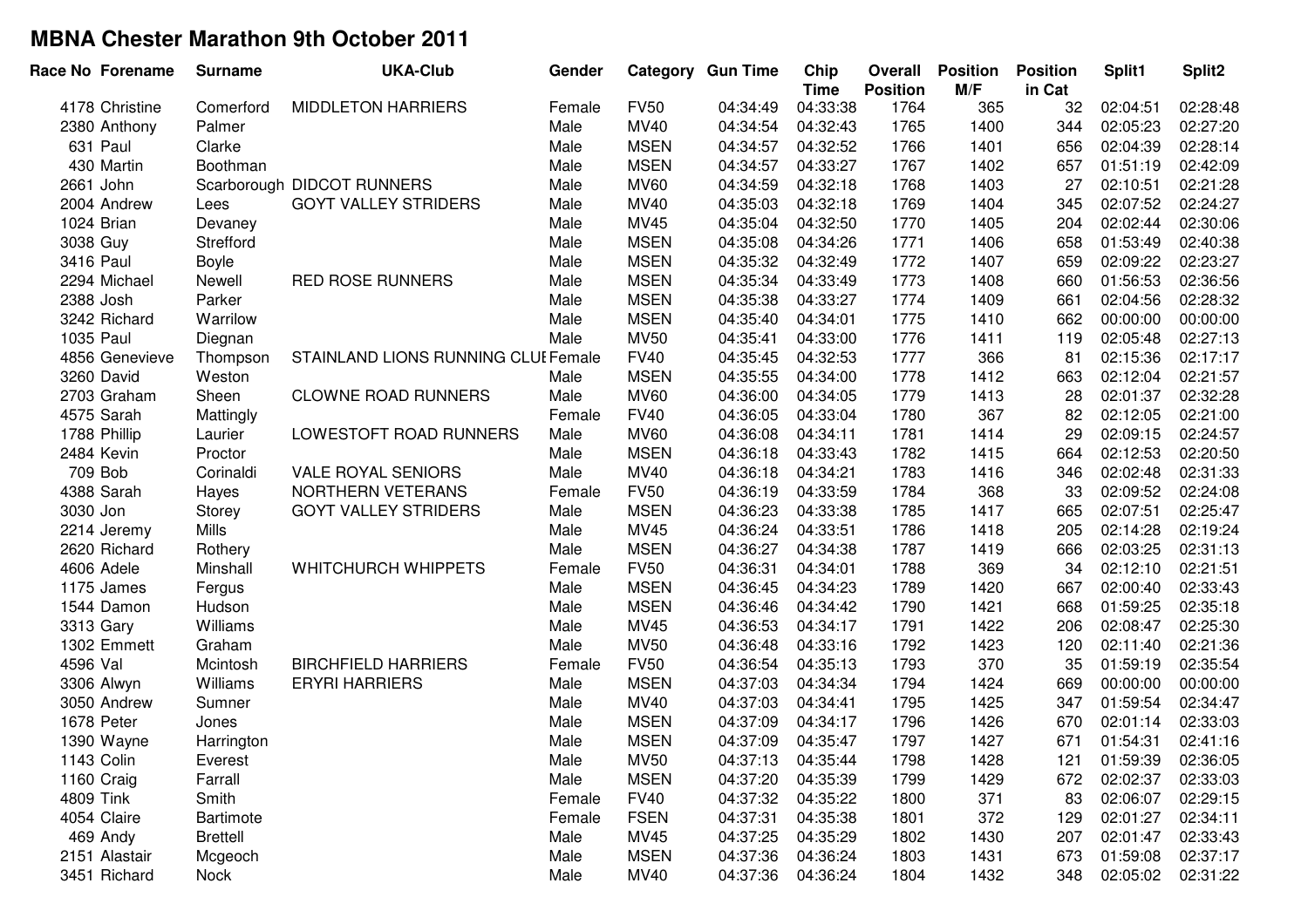| Race No Forename | <b>Surname</b> | <b>UKA-Club</b>                            | Gender |             | <b>Category Gun Time</b> | Chip<br><b>Time</b> | <b>Overall</b><br><b>Position</b> | <b>Position</b><br>M/F | <b>Position</b><br>in Cat | Split1   | Split <sub>2</sub> |
|------------------|----------------|--------------------------------------------|--------|-------------|--------------------------|---------------------|-----------------------------------|------------------------|---------------------------|----------|--------------------|
| 2315 Martyn      | Nock           |                                            | Male   | <b>MV45</b> | 04:37:36                 | 04:36:24            | 1805                              | 1433                   | 208                       | 02:05:09 | 02:31:16           |
| 4987 Claire      | Trinder        | <b>STOCKPORT HARRIERS</b>                  | Female | <b>FV35</b> | 04:37:43                 | 04:35:36            | 1806                              | 373                    | 69                        | 02:14:34 | 02:21:03           |
| 4830 Lisa        | <b>Stubbs</b>  | <b>ELMBRIDGE ROAD RUNNERS</b>              | Female | <b>FV35</b> | 04:37:49                 | 04:35:32            | 1807                              | 374                    | 70                        | 00:00:00 | 00:00:00           |
| <b>2498 Paul</b> | Quigley        | PONTELAND RUNNERS                          | Male   | MV45        | 04:37:53                 | 04:35:56            | 1808                              | 1434                   | 209                       | 02:03:46 | 02:32:11           |
| 2152 William     | Mcgillivray    |                                            | Male   | MV40        | 04:38:00                 | 04:35:54            | 1809                              | 1435                   | 349                       | 02:02:54 | 02:33:00           |
| 4508 Heather     | Knoll          |                                            | Female | <b>FSEN</b> | 04:38:02                 | 04:35:45            | 1810                              | 375                    | 130                       | 02:11:47 | 02:23:58           |
| 2243 lan         | Morgan         |                                            | Male   | MV45        | 04:38:16                 | 04:35:58            | 1811                              | 1436                   | 210                       | 02:09:11 | 02:26:47           |
| 2242 Howard      | Morgan         |                                            | Male   | MV40        | 04:38:25                 | 04:36:06            | 1812                              | 1437                   | 350                       | 02:09:11 | 02:26:56           |
| 2392 John        | Parry          |                                            | Male   | MV45        | 04:38:27                 | 04:35:53            | 1813                              | 1438                   | 211                       | 02:09:23 | 02:26:30           |
| 4750 Vivien      | Robinson       |                                            | Female | <b>FV45</b> | 04:38:30                 | 04:36:03            | 1814                              | 376                    | 47                        | 02:14:22 | 02:21:41           |
| 2781 Ben         | Speed          |                                            | Male   | <b>MSEN</b> | 04:38:32                 | 04:37:40            | 1815                              | 1439                   | 674                       | 01:55:43 | 02:41:57           |
| 4662 Xana        | Page           | <b>BANK OF AMERICA</b>                     | Female | <b>FSEN</b> | 04:38:35                 | 04:36:36            | 1816                              | 377                    | 131                       | 02:11:35 | 02:25:02           |
| 4589 Pam         | Mcentee        |                                            | Female | <b>FV45</b> | 04:38:39                 | 04:36:58            | 1817                              | 378                    | 48                        | 02:05:50 | 02:31:09           |
| 2189 Michael     | Mcshane        | <b>HELSBY RUNNING CLUB</b>                 | Male   | <b>MV60</b> | 04:38:40                 | 04:37:14            | 1818                              | 1440                   | 30                        | 00:00:00 | 00:00:00           |
| 2202 David       | Millard        |                                            | Male   | MV45        | 04:38:47                 | 04:37:21            | 1819                              | 1441                   | 212                       | 01:56:49 | 02:40:32           |
| 1049 Gary        | Donovan        |                                            | Male   | MV45        | 04:38:53                 | 04:36:38            | 1820                              | 1442                   | 213                       | 02:03:48 | 02:32:50           |
| 3269 Stuart      | Wheelwright    |                                            | Male   | <b>MSEN</b> | 04:38:57                 | 04:36:20            | 1821                              | 1443                   | 675                       | 02:08:39 | 02:27:42           |
| 4782 Deborah     | Scotcher       | MARKET DRAYTON RUNNING CLUFemale           |        | <b>FV35</b> | 04:38:56                 | 04:36:49            | 1822                              | 379                    | 71                        | 02:04:23 | 02:32:26           |
| 4271 Rhian       | Evans          |                                            | Female | <b>FSEN</b> | 04:39:09                 | 04:37:38            | 1823                              | 380                    | 132                       | 02:16:58 | 02:20:41           |
| 3167 Col         | Turner         |                                            | Male   | <b>MSEN</b> | 04:38:59                 | 04:35:26            | 1824                              | 1444                   | 676                       | 02:07:50 | 02:27:37           |
| 4151 Jaki        | Chambers       | POTTERS TROTTERS                           | Female | <b>FV35</b> | 04:39:14                 | 04:36:16            | 1825                              | 381                    | 72                        | 02:13:31 | 02:22:45           |
| 2591 Lee         | Robinson       |                                            | Male   | MV45        | 04:39:13                 | 04:37:28            | 1826                              | 1445                   | 214                       | 02:01:35 | 02:35:54           |
| 2636 William     | Ryan           |                                            | Male   | <b>MSEN</b> | 04:39:09                 | 04:37:37            | 1827                              | 1446                   | 677                       | 02:16:57 | 02:20:40           |
| 2782 Chris       | Speed          |                                            | Male   | <b>MSEN</b> | 04:39:13                 | 04:38:15            | 1828                              | 1447                   | 678                       | 01:52:57 | 02:45:19           |
| 4840 Mandy       | Swift          | POTTERS TROTTERS                           | Female | <b>FV35</b> | 04:39:14                 | 04:36:17            | 1829                              | 382                    | 73                        | 02:13:31 | 02:22:46           |
| 2757 Jim         | Smith          | <b>WOLVERHAMPTON &amp; BILSTON AC Male</b> |        | <b>MV40</b> | 04:39:14                 | 04:36:25            | 1830                              | 1448                   | 351                       | 02:12:25 | 02:24:00           |
| 1609 Gwyn        | James          | <b>WOLVERHAMPTON &amp; BILSTON AC Male</b> |        | <b>MV50</b> | 04:39:14                 | 04:36:31            | 1831                              | 1449                   | 122                       | 02:06:12 | 02:30:20           |
| 565 James        | Carroll        |                                            | Male   | <b>MSEN</b> | 04:39:18                 | 04:38:11            | 1832                              | 1450                   | 679                       | 02:00:17 | 02:37:54           |
| 4304 Roz         | Fullylove      | <b>WATFORD JOGGERS</b>                     | Female | <b>FV40</b> | 04:39:19                 | 04:37:29            | 1833                              | 383                    | 84                        | 02:06:07 | 02:31:22           |
| 4713 Anna        | Ramsden        |                                            | Female | <b>FSEN</b> | 04:39:24                 | 04:36:59            | 1834                              | 384                    | 133                       | 02:15:38 | 02:21:22           |
| 507 Phil         | <b>Bryan</b>   | <b>CHORLTON RUNNERS</b>                    | Male   | <b>MSEN</b> | 04:39:26                 | 04:37:37            | 1835                              | 1451                   | 680                       | 02:09:11 | 02:28:27           |
| 3240 Neil        | Warren         | <b>ACKWORTH ROAD RUNNERS</b>               | Male   | MV40        | 04:39:28                 | 04:36:51            | 1836                              | 1452                   | 352                       | 00:00:00 | 00:00:00           |
| 2139 Carl        | Mccann         |                                            | Male   | <b>MSEN</b> | 04:39:33                 | 04:38:12            | 1837                              | 1453                   | 681                       | 01:59:39 | 02:38:34           |
| 2602 Alan        | Rogers         |                                            | Male   | <b>MV40</b> | 04:39:34                 | 04:37:52            | 1838                              | 1454                   | 353                       | 00:00:00 | 00:00:00           |
| 4550 Jess        | Lowry          |                                            | Female | <b>FSEN</b> | 04:39:44                 | 04:36:35            | 1839                              | 385                    | 134                       | 00:00:00 | 00:00:00           |
| 515 Barry        | <b>Bugg</b>    | DRAGONS RUNNING CLUB                       | Male   | <b>MSEN</b> | 04:39:38                 | 04:37:57            | 1840                              | 1455                   | 682                       | 01:56:54 | 02:41:04           |
| 3099 Paul        | Thistlethwaite |                                            | Male   | MV40        | 04:39:43                 | 04:36:44            | 1841                              | 1456                   | 354                       | 02:09:20 | 02:27:24           |
| 4687 Katie       | Pipe           |                                            | Female | <b>FSEN</b> | 04:39:54                 | 04:37:15            | 1842                              | 386                    | 135                       | 02:21:45 | 02:15:30           |
| 4686 Clare       | Pipe           |                                            | Female | <b>FSEN</b> | 04:39:54                 | 04:37:15            | 1843                              | 387                    | 136                       | 02:21:45 | 02:15:30           |
| 3311 David       | Williams       |                                            | Male   | <b>MSEN</b> | 04:39:54                 | 04:38:02            | 1844                              | 1457                   | 683                       | 01:58:09 | 02:39:54           |
| 4609 Gill        | Mitchell       |                                            | Female | <b>FV40</b> | 04:39:58                 | 04:37:53            | 1845                              | 388                    | 85                        | 02:08:41 | 02:29:12           |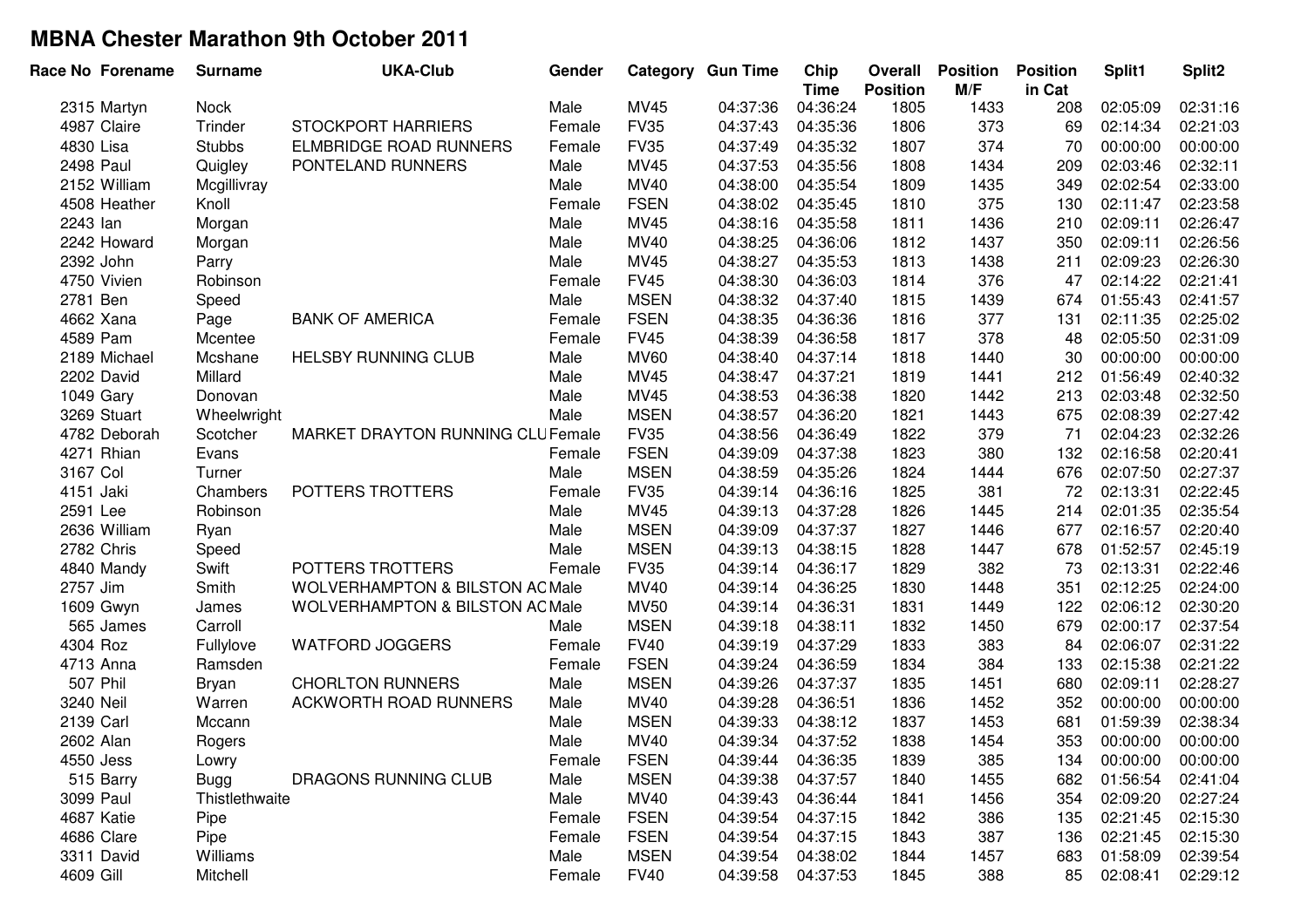| Race No Forename | <b>Surname</b>  | <b>UKA-Club</b>             | Gender |             | <b>Category Gun Time</b> | Chip<br><b>Time</b> | Overall<br><b>Position</b> | <b>Position</b><br>M/F | <b>Position</b><br>in Cat | Split1   | Split2   |
|------------------|-----------------|-----------------------------|--------|-------------|--------------------------|---------------------|----------------------------|------------------------|---------------------------|----------|----------|
| 2033 Stephen     | Lively          |                             | Male   | <b>MSEN</b> | 04:40:04                 | 04:37:52            | 1846                       | 1458                   | 684                       | 02:11:17 | 02:26:36 |
| 399 Ben          | Billington      |                             | Male   | <b>MSEN</b> | 04:40:06                 | 04:37:12            | 1847                       | 1459                   | 685                       | 02:22:10 | 02:15:02 |
| 4459 Gillian     | Johnson         |                             | Female | <b>FV55</b> | 04:40:17                 | 04:37:20            | 1848                       | 389                    | 6                         | 02:08:22 | 02:28:59 |
| 4245 Catherine   | Duke            |                             | Female | <b>FSEN</b> | 04:40:18                 | 04:37:34            | 1849                       | 390                    | 137                       | 02:06:55 | 02:30:39 |
| 4138 Julie       | Carr            |                             | Female | <b>FV45</b> | 04:40:26                 | 04:37:50            | 1850                       | 391                    | 49                        | 02:15:06 | 02:22:45 |
| 4499 Catherine   | King            |                             | Female | <b>FV40</b> | 04:40:35                 | 04:39:03            | 1851                       | 392                    | 86                        | 02:02:26 | 02:36:37 |
| 690 lan          | Cook            |                             | Male   | MV45        | 04:40:37                 | 04:37:58            | 1852                       | 1460                   | 215                       | 02:02:15 | 02:35:44 |
| 1338 Steven      | Gunn            |                             | Male   | <b>MV45</b> | 04:40:45                 | 04:37:42            | 1853                       | 1461                   | 216                       | 02:11:51 | 02:25:51 |
| 2250 Gareth      | Morrlle         |                             | Male   | <b>MSEN</b> | 04:40:52                 | 04:39:19            | 1854                       | 1462                   | 686                       | 02:05:03 | 02:34:17 |
| 1542 Stephen     | Hubbard         | <b>GMP</b>                  | Male   | <b>MV45</b> | 04:40:50                 | 04:39:21            | 1855                       | 1463                   | 217                       | 01:54:33 | 02:44:48 |
| 3075 David       | Taylor          | PETERSFIELD TRIATHLON CLUB  | Male   | MV40        | 04:40:52                 | 04:38:37            | 1856                       | 1464                   | 355                       | 02:01:20 | 02:37:18 |
| 4318 Claire      | Gibson          |                             | Female | <b>FSEN</b> | 04:40:58                 | 04:40:28            | 1857                       | 393                    | 138                       | 02:01:48 | 02:38:40 |
| 2035 Damion      | Liversidge      |                             | Male   | <b>MSEN</b> | 04:40:58                 | 04:39:59            | 1858                       | 1465                   | 687                       | 01:56:25 | 02:43:35 |
| <b>2704 Paul</b> | Sheerin         |                             | Male   | MV40        | 04:40:58                 | 04:38:09            | 1859                       | 1466                   | 356                       | 02:01:19 | 02:36:51 |
| 4397 Cathy       | Hemingbrough    |                             | Female | <b>FV40</b> | 04:41:00                 | 04:38:15            | 1860                       | 394                    | 87                        | 02:04:21 | 02:33:55 |
| 2557 David       | Rimmer          |                             | Male   | MV40        | 04:41:01                 | 04:38:37            | 1861                       | 1467                   | 357                       | 02:07:33 | 02:31:05 |
| 1799 Bernie      | Leadbeater      |                             | Male   | <b>MV55</b> | 04:41:05                 | 04:38:12            | 1862                       | 1468                   | 42                        | 02:03:50 | 02:34:23 |
| 2687 John        | Shakos          |                             | Male   | <b>MSEN</b> | 04:41:09                 | 04:39:03            | 1863                       | 1469                   | 688                       | 02:02:28 | 02:36:36 |
| 1642 Matt        | Johnson         |                             | Male   | <b>MV45</b> | 04:41:11                 | 04:38:03            | 1864                       | 1470                   | 218                       | 02:07:30 | 02:33:41 |
| 1399 Simon       | Harrison        | LITTLEDALE HARRIERS         | Male   | <b>MSEN</b> | 04:41:14                 | 04:38:56            | 1865                       | 1471                   | 689                       | 02:09:03 | 02:29:54 |
| 699 Colin        | Cooper          |                             | Male   | MV40        | 04:41:16                 | 04:40:11            | 1866                       | 1472                   | 358                       | 01:59:16 | 02:40:56 |
| 1136 Jonathon    | Evans           |                             | Male   | <b>MSEN</b> | 04:41:17                 | 04:38:26            | 1867                       | 1473                   | 690                       | 02:11:54 | 02:26:33 |
| 1682 Ross        | Jones           |                             | Male   | <b>MSEN</b> | 04:41:22                 | 04:39:11            | 1868                       | 1474                   | 691                       | 01:57:57 | 02:41:15 |
| 3062 Oliver      | Tagg            |                             | Male   | <b>MSEN</b> | 04:41:24                 | 04:39:45            | 1869                       | 1475                   | 692                       | 01:50:34 | 02:49:12 |
| 694 Alan         | Cookson         |                             | Male   | <b>MV50</b> | 04:41:24                 | 04:40:45            | 1870                       | 1476                   | 123                       | 01:55:39 | 02:45:06 |
| 1137 Kevin       | Evans           |                             | Male   | MV40        | 04:41:25                 | 04:38:50            | 1871                       | 1477                   | 359                       | 02:12:09 | 02:26:41 |
| 4487 Linda       | Keelan          |                             | Female | <b>FV45</b> | 04:41:32                 | 04:39:20            | 1872                       | 395                    | 50                        | 02:10:39 | 02:28:41 |
| 2643 Carl        | Salisbury       |                             | Male   | MV45        | 04:41:47                 | 04:40:58            | 1873                       | 1478                   | 219                       | 01:57:33 | 02:43:25 |
| 1394 Keith       | Harris          |                             | Male   | MV40        | 04:41:49                 | 04:39:32            | 1874                       | 1479                   | 360                       | 02:02:41 | 02:36:52 |
| 423 Simon        | <b>Bonfield</b> |                             | Male   | MV40        | 04:41:55                 | 04:40:00            | 1875                       | 1480                   | 361                       | 00:00:00 | 00:00:00 |
| 3380 Duncan      | Worth           | SALFORD METROPOLITAN A/C    | Male   | <b>MV50</b> | 04:41:55                 | 04:38:45            | 1876                       | 1481                   | 124                       | 02:05:34 | 02:33:12 |
| 795 Rob          | Davies          | <b>BUCKLEY RUNNERS</b>      | Male   | <b>MV50</b> | 04:41:55                 | 04:38:46            | 1877                       | 1482                   | 125                       | 02:05:35 | 02:33:11 |
| 4917 Kate        | Wheatcroft      | <b>CYBI STRIDERS</b>        | Female | <b>FV35</b> | 04:41:56                 | 04:39:44            | 1878                       | 396                    | 74                        | 02:10:42 | 02:29:02 |
| 1643 Tim         | Johnson         |                             | Male   | MV45        | 04:42:07                 | 04:40:52            | 1879                       | 1483                   | 220                       | 02:07:31 | 02:33:21 |
| 2215 Simon       | Mills           |                             | Male   | <b>MV45</b> | 04:42:09                 | 04:39:33            | 1880                       | 1484                   | 221                       | 01:57:55 | 02:41:39 |
| 1735 David       | Kimber          |                             | Male   | MV40        | 04:42:16                 | 04:40:26            | 1881                       | 1485                   | 362                       | 00:00:00 | 00:00:00 |
| 2436 Luke        | Phillpott       |                             | Male   | <b>MSEN</b> | 04:42:17                 | 04:39:31            | 1882                       | 1486                   | 693                       | 02:12:17 | 02:27:15 |
| 1428 Mark        | Anderson        | <b>DRAGONS RUNNING CLUB</b> | Male   | <b>MSEN</b> | 04:42:22                 | 04:40:40            | 1883                       | 1487                   | 694                       | 02:02:27 | 02:38:13 |
| 4806 Kate        | Smith           | <b>WHITCHURCH WHIPPETS</b>  | Female | <b>FV35</b> | 04:42:26                 | 04:39:51            | 1884                       | 397                    | 75                        | 02:14:06 | 02:25:46 |
| 4479 Sue         | Jones           |                             | Female | <b>FV50</b> | 04:42:28                 | 04:40:05            | 1885                       | 398                    | 36                        | 02:09:13 | 02:30:52 |
| 4057 Angela      | Batman          | PFLEET FEET RUNNING CLUB    | Female | <b>FSEN</b> | 04:42:32                 | 04:39:58            | 1886                       | 399                    | 139                       | 02:13:09 | 02:26:50 |
|                  |                 |                             |        |             |                          |                     |                            |                        |                           |          |          |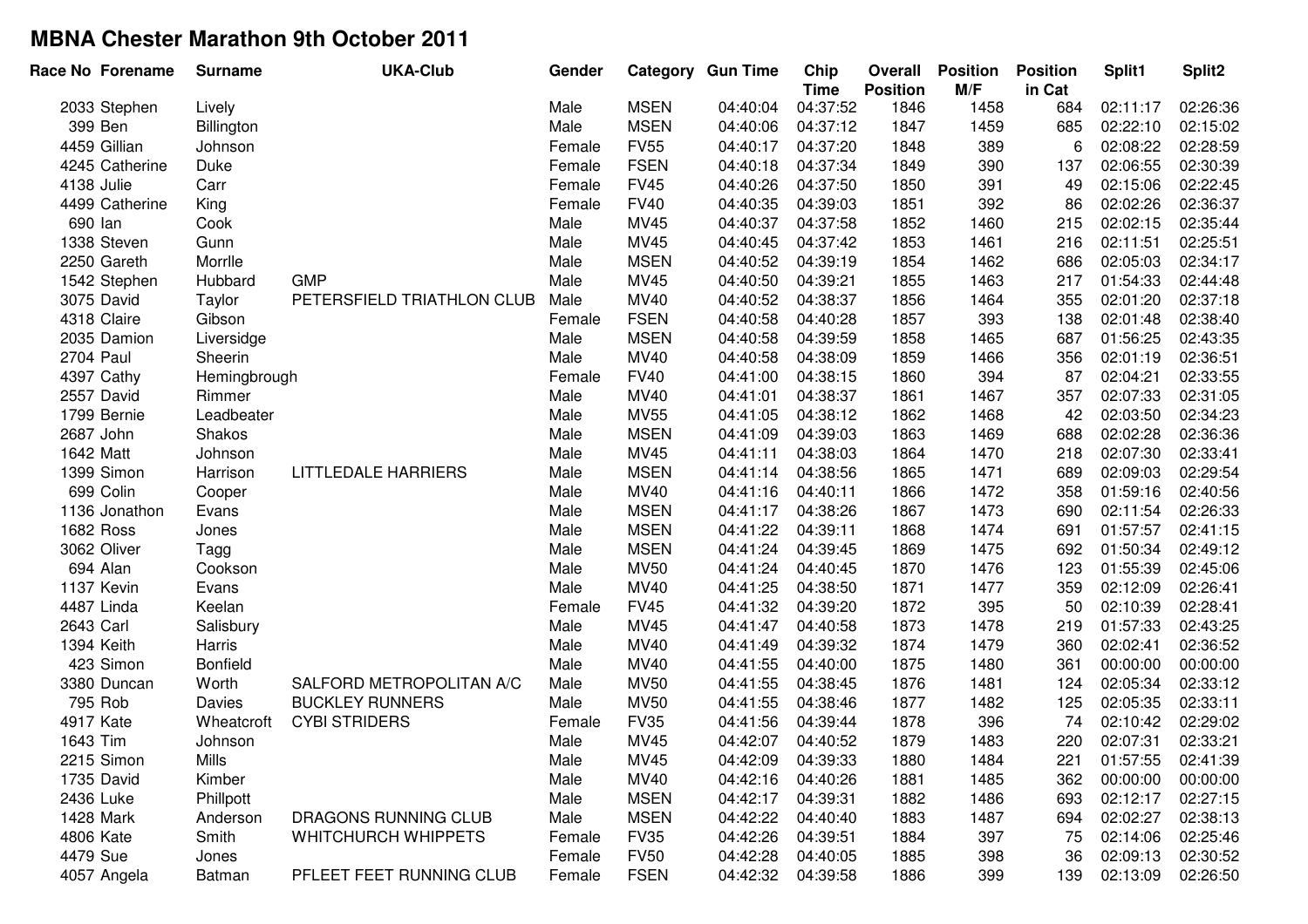|            | Race No Forename | <b>Surname</b> | <b>UKA-Club</b>                           | Gender |             | <b>Category Gun Time</b> | Chip<br><b>Time</b> | Overall<br><b>Position</b> | <b>Position</b><br>M/F | <b>Position</b><br>in Cat | Split1   | Split2   |
|------------|------------------|----------------|-------------------------------------------|--------|-------------|--------------------------|---------------------|----------------------------|------------------------|---------------------------|----------|----------|
|            | 1596 Amos        | Isherwood      |                                           | Male   | <b>MV40</b> | 04:42:35                 | 04:40:49            | 1887                       | 1488                   | 363                       | 02:02:12 | 02:38:38 |
| 4470 Julie |                  | Jones          |                                           | Female | <b>FV40</b> | 04:42:37                 | 04:39:57            | 1888                       | 400                    | 88                        | 00:00:00 | 00:00:00 |
| 1254 Rich  |                  | George-Higgins |                                           | Male   | MV40        | 04:42:42                 | 04:40:27            | 1889                       | 1489                   | 364                       | 02:01:59 | 02:38:28 |
|            | 2090 Daniel      | Manley         |                                           | Male   | <b>MSEN</b> | 04:42:43                 | 04:39:52            | 1890                       | 1490                   | 695                       | 02:09:08 | 02:30:45 |
|            | 4908 Louise      | Watson         |                                           | Female | <b>FSEN</b> | 04:42:46                 | 04:41:09            | 1891                       | 401                    | 140                       | 02:10:48 | 02:30:21 |
| 4871 Ruth  |                  | <b>Trinick</b> |                                           | Female | <b>FSEN</b> | 04:42:46                 | 04:41:09            | 1892                       | 402                    | 141                       | 02:10:49 | 02:30:20 |
|            | 4020 Emily       | Armitage       |                                           | Female | <b>FSEN</b> | 04:42:46                 | 04:40:20            | 1893                       | 403                    | 142                       | 02:15:43 | 02:24:38 |
|            | 3421 Andrew      | Cardwell       |                                           | Male   | <b>MSEN</b> | 04:42:47                 | 04:41:42            | 1894                       | 1491                   | 696                       | 02:08:40 | 02:33:03 |
| 4119 Una   |                  | <b>Brown</b>   |                                           | Female | <b>FSEN</b> | 04:42:47                 | 04:40:21            | 1895                       | 404                    | 143                       | 02:15:43 | 02:24:38 |
|            | 4504 Andrea      | Kirkham        |                                           | Female | <b>FV40</b> | 04:42:55                 | 04:40:16            | 1896                       | 405                    | 89                        | 00:00:00 | 00:00:00 |
|            | 3039 Vaclav      | Stribrsky      |                                           | Male   | <b>MSEN</b> | 04:43:08                 | 04:41:42            | 1897                       | 1492                   | 697                       | 01:53:50 | 02:47:53 |
| 1313 Paul  |                  | Green          |                                           | Male   | MV40        | 04:43:08                 | 04:40:58            | 1898                       | 1493                   | 365                       | 01:59:09 | 02:41:49 |
|            | 4896 Ka Man      | Wan            |                                           | Female | <b>FSEN</b> | 04:43:09                 | 04:40:58            | 1899                       | 406                    | 144                       | 02:11:33 | 02:29:26 |
| 4702 Lisa  |                  | Preston        | LANCASTER & MORECAMBE AC                  | Female | <b>FV40</b> | 04:43:11                 | 04:41:04            | 1900                       | 407                    | 90                        | 02:13:08 | 02:27:57 |
|            | 1379 Jonathan    | Hardman        | <b>SALE HARRIERS</b>                      | Male   | <b>MSEN</b> | 04:43:13                 | 04:40:55            | 1901                       | 1494                   | 698                       | 02:10:24 | 02:30:31 |
|            | 4645 Sarah       | Chidgey        |                                           | Female | <b>FSEN</b> | 04:43:20                 | 04:41:24            | 1902                       | 408                    | 145                       | 02:20:37 | 02:20:47 |
| 4156 Vicky |                  | Chidgey        | <b>SOLE SISTERS</b>                       | Female | <b>FV35</b> | 04:43:20                 | 04:41:24            | 1903                       | 409                    | 76                        | 02:20:37 | 02:20:48 |
|            | 621 Sam          | Clare          | <b>WOLVERHAMPTON &amp; BILSTON ACMale</b> |        | <b>MSEN</b> | 04:43:21                 | 04:40:38            | 1904                       | 1495                   | 699                       | 02:06:13 | 02:34:26 |
|            | 395 Mark         | Bielby         | TORO CSC TRI CLUB                         | Male   | MV45        | 04:43:26                 | 04:41:02            | 1905                       | 1496                   | 222                       | 02:03:22 | 02:37:40 |
|            | 4708 Sarah       | Quinlan        | <b>TATTENHALL RUNNERS</b>                 | Female | <b>FSEN</b> | 04:43:29                 | 04:41:40            | 1906                       | 410                    | 146                       | 02:00:42 | 02:40:58 |
|            | 4161 Hazel       | Clark          | WARE JOGGERS                              | Female | <b>FSEN</b> | 04:43:30                 | 04:42:07            | 1907                       | 411                    | 147                       | 01:55:57 | 02:46:11 |
| 2586 Sean  |                  | Robertson      |                                           | Male   | MV40        | 04:43:33                 | 04:41:12            | 1908                       | 1497                   | 366                       | 02:04:16 | 02:36:56 |
|            | 4287 Paula       | Fletcher       |                                           | Female | <b>FV40</b> | 04:43:34                 | 04:41:02            | 1909                       | 412                    | 91                        | 02:17:43 | 02:23:19 |
|            | 2256 William     | Moss           |                                           | Male   | <b>MV45</b> | 04:43:37                 | 04:40:41            | 1910                       | 1498                   | 223                       | 02:09:14 | 02:31:28 |
|            | 1339 William     | Guthrie        |                                           | Male   | <b>MSEN</b> | 04:43:40                 | 04:41:59            | 1911                       | 1499                   | 700                       | 01:58:02 | 02:43:58 |
| 1461 John  |                  | Higgins        |                                           | Male   | <b>MSEN</b> | 04:43:41                 | 04:41:12            | 1912                       | 1500                   | 701                       | 02:10:29 | 02:30:43 |
|            | 2366 Andrew      | Owen           |                                           | Male   | <b>MSEN</b> | 04:43:41                 | 04:41:12            | 1913                       | 1501                   | 702                       | 02:10:29 | 02:30:43 |
|            | 3302 Donald      | Wilkinson      |                                           | Male   | <b>MV45</b> | 04:43:42                 | 04:41:10            | 1914                       | 1502                   | 224                       | 02:08:51 | 02:32:20 |
| 3288 Chris |                  | Whittle        |                                           | Male   | <b>MSEN</b> | 04:43:45                 | 04:40:52            | 1915                       | 1503                   | 703                       | 02:19:34 | 02:21:19 |
|            | 1628 Anthony     | Jenner         |                                           | Male   | <b>MSEN</b> | 04:43:45                 | 04:40:53            | 1916                       | 1504                   | 704                       | 02:19:34 | 02:21:19 |
|            | 2040 Robert      | Lloyd          |                                           | Male   | MV45        | 04:43:53                 | 04:41:22            | 1917                       | 1505                   | 225                       | 02:03:34 | 02:37:49 |
|            | 2751 Darren      | Smith          |                                           | Male   | MV40        | 04:44:02                 | 04:42:29            | 1918                       | 1506                   | 367                       | 02:16:56 | 02:25:33 |
|            | 4495 Angela      | Kerslake       | <b>OLDHAM &amp; ROYTON HARRIERS</b>       | Female | <b>FV40</b> | 04:44:06                 | 04:41:50            | 1919                       | 413                    | 92                        | 02:11:29 | 02:30:22 |
| 2548 Paul  |                  | Richards       | CHESTER TRIATHLON CLUB                    | Male   | <b>MSEN</b> | 04:44:12                 | 04:42:29            | 1920                       | 1507                   | 705                       | 02:02:03 | 02:40:26 |
| 1699 Paul  |                  | Kavanagh       |                                           | Male   | MV40        | 04:44:18                 | 04:42:15            | 1921                       | 1508                   | 368                       | 02:00:55 | 02:41:21 |
|            | 307 Lance        | Ball           | <b>WRECSAM TRI</b>                        | Male   | MV40        | 04:44:22                 | 04:42:21            | 1922                       | 1509                   | 369                       | 02:05:40 | 02:36:41 |
| 3117 John  |                  | Thompson       |                                           | Male   | MV40        | 04:44:22                 | 04:41:54            | 1923                       | 1510                   | 370                       | 02:13:59 | 02:27:55 |
| 2537 Dave  |                  | Reid           | CHESTER TRIATHLON CLUB                    | Male   | <b>MV50</b> | 04:44:32                 | 04:42:02            | 1924                       | 1511                   | 126                       | 02:08:46 | 02:33:17 |
|            | 2398 James       | Pattison       |                                           | Male   | <b>MSEN</b> | 04:44:34                 | 04:43:19            | 1925                       | 1512                   | 706                       | 01:58:09 | 02:45:11 |
|            | 577 Gavin        | Cass           |                                           | Male   | <b>MSEN</b> | 04:44:52                 | 04:42:12            | 1926                       | 1513                   | 707                       | 02:08:07 | 02:34:06 |
|            | 2003 Michael     | Leedham        |                                           | Male   | MV40        | 04:44:35                 | 04:41:44            | 1927                       | 1514                   | 371                       | 02:06:30 | 02:35:15 |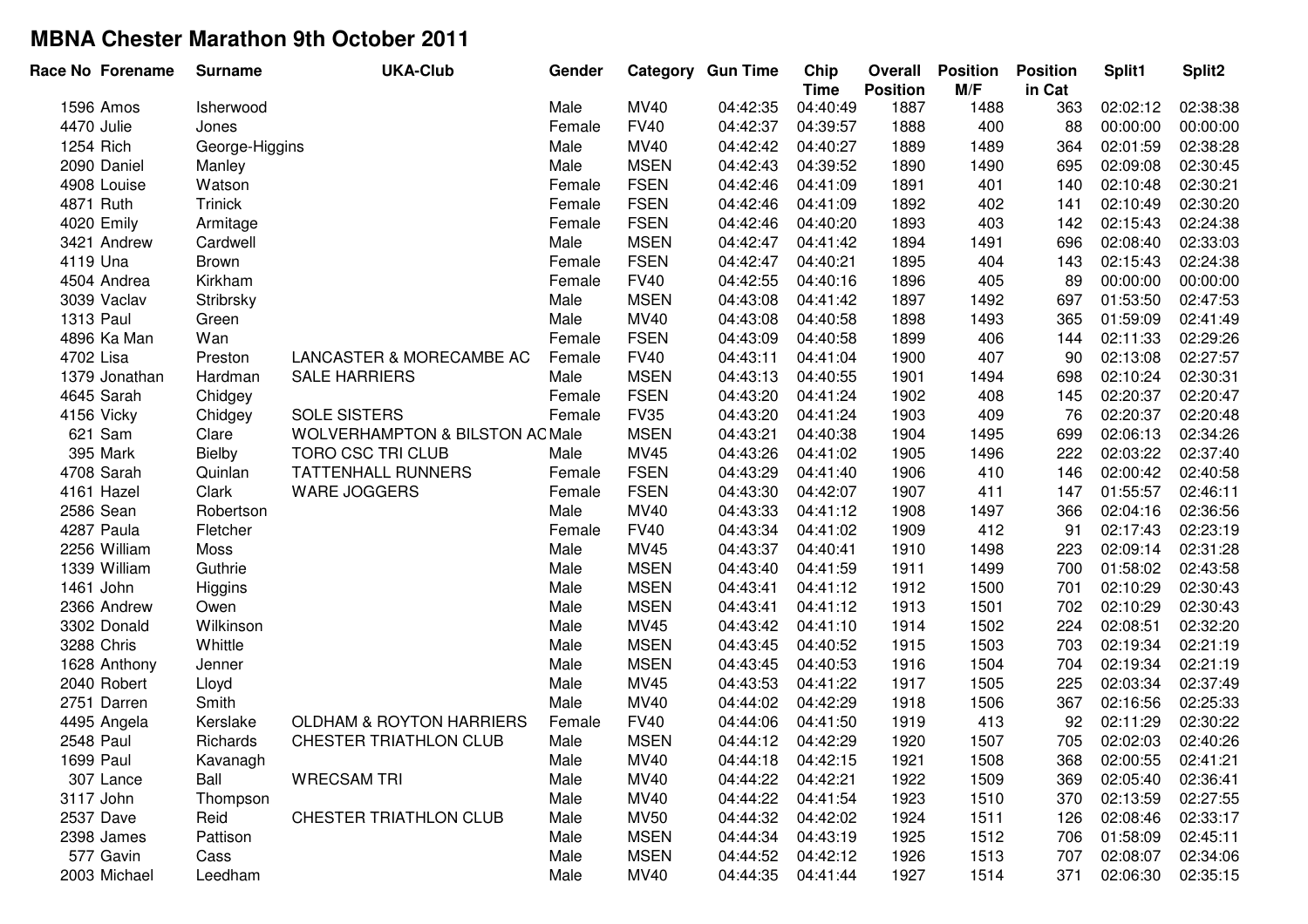| Race No Forename | <b>Surname</b> | <b>UKA-Club</b>                | Gender |             | <b>Category Gun Time</b> | Chip<br><b>Time</b> | Overall<br><b>Position</b> | <b>Position</b><br>M/F | <b>Position</b><br>in Cat | Split1   | Split2   |
|------------------|----------------|--------------------------------|--------|-------------|--------------------------|---------------------|----------------------------|------------------------|---------------------------|----------|----------|
| 3146 lan         | Travis         |                                | Male   | MV45        | 04:44:57                 | 04:43:38            | 1928                       | 1515                   | 226                       | 01:58:03 | 02:45:35 |
| 4192 Victoria    | Cormicle       |                                | Female | <b>FV35</b> | 04:45:12                 | 04:42:04            | 1929                       | 414                    | 77                        | 02:19:14 | 02:22:51 |
| 541 Kent         | <b>Butcher</b> |                                | Male   | <b>MSEN</b> | 04:45:12                 | 04:42:03            | 1930                       | 1516                   | 708                       | 00:00:00 | 00:00:00 |
| 2551 Mike        | Richardson     | DARTFORD ROAD RUNNERS          | Male   | <b>MV60</b> | 04:45:17                 | 04:43:01            | 1931                       | 1517                   | 31                        | 02:11:09 | 02:31:53 |
| 4301 Lynne       | Frith          | NEWCASTLE (STAFFS) A C         | Female | <b>FV45</b> | 04:45:20                 | 04:42:47            | 1932                       | 415                    | 51                        | 02:12:55 | 02:29:52 |
| 4385 Debbie      | Hawker         | ELLESMERE PORT RC              | Female | <b>FV40</b> | 04:45:28                 | 04:43:53            | 1933                       | 416                    | 93                        | 00:00:00 | 00:00:00 |
| 2473 Simon       | Prescott       |                                | Male   | <b>MSEN</b> | 04:45:28                 | 04:43:54            | 1934                       | 1518                   | 709                       | 00:00:00 | 00:00:00 |
| 4514 Tracey      | Lancaster      |                                | Female | <b>FV40</b> | 04:45:35                 | 04:42:27            | 1935                       | 417                    | 94                        | 02:23:36 | 02:18:51 |
| 4683 Nadine      | Pilkington     |                                | Female | <b>FSEN</b> | 04:45:30                 | 04:43:36            | 1936                       | 418                    | 148                       | 02:11:53 | 02:31:43 |
| 1734 Jonathan    | Killick        |                                | Male   | <b>MSEN</b> | 04:45:37                 | 04:43:35            | 1937                       | 1519                   | 710                       | 02:05:16 | 02:38:20 |
| 4257 Jacqueline  | Edwards        | SPRINGFIELD STRIDERS           | Female | <b>FV35</b> | 04:45:38                 | 04:42:42            | 1938                       | 419                    | 78                        | 02:11:20 | 02:31:22 |
| 2507 Phil        | Randerson      |                                | Male   | <b>MSEN</b> | 04:45:38                 | 04:43:58            | 1939                       | 1520                   | 711                       | 02:07:24 | 02:36:35 |
| 414 Geraint      | Blackwell      |                                | Male   | MV40        | 04:45:41                 | 04:42:27            | 1940                       | 1521                   | 372                       | 02:14:47 | 02:27:40 |
| 4758 Leonora     | Rose           |                                | Female | <b>FV40</b> | 04:45:47                 | 04:43:25            | 1941                       | 420                    | 95                        | 02:07:59 | 02:35:26 |
| 1168 Gary        | Fazackerley    |                                | Male   | MV40        | 04:45:54                 | 04:43:44            | 1942                       | 1522                   | 373                       | 00:00:00 | 00:00:00 |
| 4295 Jo          | Fox            |                                | Female | <b>FV40</b> | 04:46:06                 | 04:43:00            | 1943                       | 421                    | 96                        | 02:22:22 | 02:20:39 |
| 1572 Andrew      | Hurley         |                                | Male   | <b>MSEN</b> | 04:46:08                 | 04:44:33            | 1944                       | 1523                   | 712                       | 02:13:51 | 02:30:42 |
| 452 Mark         | <b>Bradley</b> |                                | Male   | MV45        | 04:46:11                 | 04:43:15            | 1945                       | 1524                   | 227                       | 02:18:24 | 02:24:51 |
| 4849 Lynn        | Taylor         | <b>ABBEY RUNNERS</b>           | Female | <b>FV45</b> | 04:46:12                 | 04:43:10            | 1946                       | 422                    | 52                        | 02:14:36 | 02:28:34 |
| 4051 Jill        | Barrow         |                                | Female | <b>FSEN</b> | 04:46:23                 | 04:43:17            | 1947                       | 423                    | 149                       | 02:15:09 | 02:28:08 |
| 579 Tom          | Casserley      | <b>GARDEN CITY RUNNERS</b>     | Male   | <b>MV70</b> | 04:46:23                 | 04:45:17            | 1948                       | 1525                   | 3                         | 01:56:05 | 02:49:13 |
| 578 Robert       | Casserley      | <b>GARDEN CITY RUNNERS</b>     | Male   | <b>MSEN</b> | 04:46:24                 | 04:45:17            | 1949                       | 1526                   | 713                       | 01:56:04 | 02:49:13 |
| 2577 John        | Roberts        |                                | Male   | <b>MV45</b> | 04:46:24                 | 04:44:09            | 1950                       | 1527                   | 228                       | 02:02:14 | 02:41:55 |
| 4399 Christine   | Henderson      | <b>WHITCHURCH WHIPPETS</b>     | Female | <b>FV60</b> | 04:46:29                 | 04:43:25            | 1951                       | 424                    | 6                         | 02:14:14 | 02:29:12 |
| 2257 Dave        | Mottershead    |                                | Male   | <b>MV45</b> | 04:46:32                 | 04:44:26            | 1952                       | 1528                   | 229                       | 02:02:55 | 02:41:32 |
| 4186 June        | Cooke          | PRESTATYN RC                   | Female | <b>FV55</b> | 04:46:38                 | 04:44:06            | 1953                       | 425                    | 7                         | 02:13:40 | 02:30:27 |
| 695 Mark         | Beaton         |                                | Male   | <b>MSEN</b> | 04:46:39                 | 04:45:46            | 1954                       | 1529                   | 714                       | 01:53:30 | 02:52:17 |
| 5020 Claire      | Hutchinson     |                                | Female | <b>FSEN</b> | 04:46:41                 | 04:43:34            | 1955                       | 426                    | 150                       | 02:23:36 | 02:19:58 |
| 4905 Kate        |                | Waterhouse WHITCHURCH WHIPPETS | Female | <b>FSEN</b> | 04:46:44                 | 04:43:39            | 1956                       | 427                    | 151                       | 02:17:10 | 02:26:30 |
| 1617 Peter       | Jay            | ST EDMUNDS PACERS              | Male   | <b>MV50</b> | 04:46:47                 | 04:44:39            | 1957                       | 1530                   | 127                       | 02:11:05 | 02:33:35 |
| 520 Martin       | <b>Bullock</b> |                                | Male   | MV40        | 04:46:52                 | 04:44:52            | 1958                       | 1531                   | 374                       | 00:00:00 | 00:00:00 |
| 3053 David       | Sweeney        |                                | Male   | MV40        | 04:46:57                 | 04:44:52            | 1959                       | 1532                   | 375                       | 02:11:37 | 02:33:15 |
| 581 David        | Caulfield      |                                | Male   | <b>MV40</b> | 04:47:01                 | 04:45:25            | 1960                       | 1533                   | 376                       | 02:04:07 | 02:41:18 |
| 4179 Lynne       | Compton        | WYE VALLEY RUNNERS             | Female | <b>FV45</b> | 04:47:10                 | 04:44:19            | 1961                       | 428                    | 53                        | 02:28:23 | 02:15:56 |
| 4857 Rachael     | Thompson       |                                | Female | <b>FV40</b> | 04:47:17                 | 04:45:39            | 1962                       | 429                    | 97                        | 02:02:35 | 02:43:05 |
| 1241 Martin      | Garrow         |                                | Male   | <b>MSEN</b> | 04:47:23                 | 04:45:13            | 1963                       | 1534                   | 715                       | 02:05:25 | 02:39:48 |
| 4306 Donna       | Gadsby         |                                | Female | <b>FV35</b> | 04:47:36                 | 04:45:13            | 1964                       | 430                    | 79                        | 02:11:22 | 02:33:51 |
| 4398 Amanda      | Hemming        |                                | Female | <b>FV45</b> | 04:47:38                 | 04:44:36            | 1965                       | 431                    | 54                        | 02:14:44 | 02:29:52 |
| 4346 Debbie      | Green          |                                | Female | <b>FV45</b> | 04:47:39                 | 04:44:34            | 1966                       | 432                    | 55                        | 02:20:37 | 02:23:58 |
| 3452 Rafal       | Pasko          |                                | Male   | <b>MSEN</b> | 04:47:45                 | 04:45:31            | 1967                       | 1535                   | 716                       | 00:00:00 | 00:00:00 |
| 1680 Rawdon      | Jones          |                                | Male   | <b>MSEN</b> | 04:47:47                 | 04:46:43            | 1968                       | 1536                   | 717                       | 01:59:10 | 02:47:33 |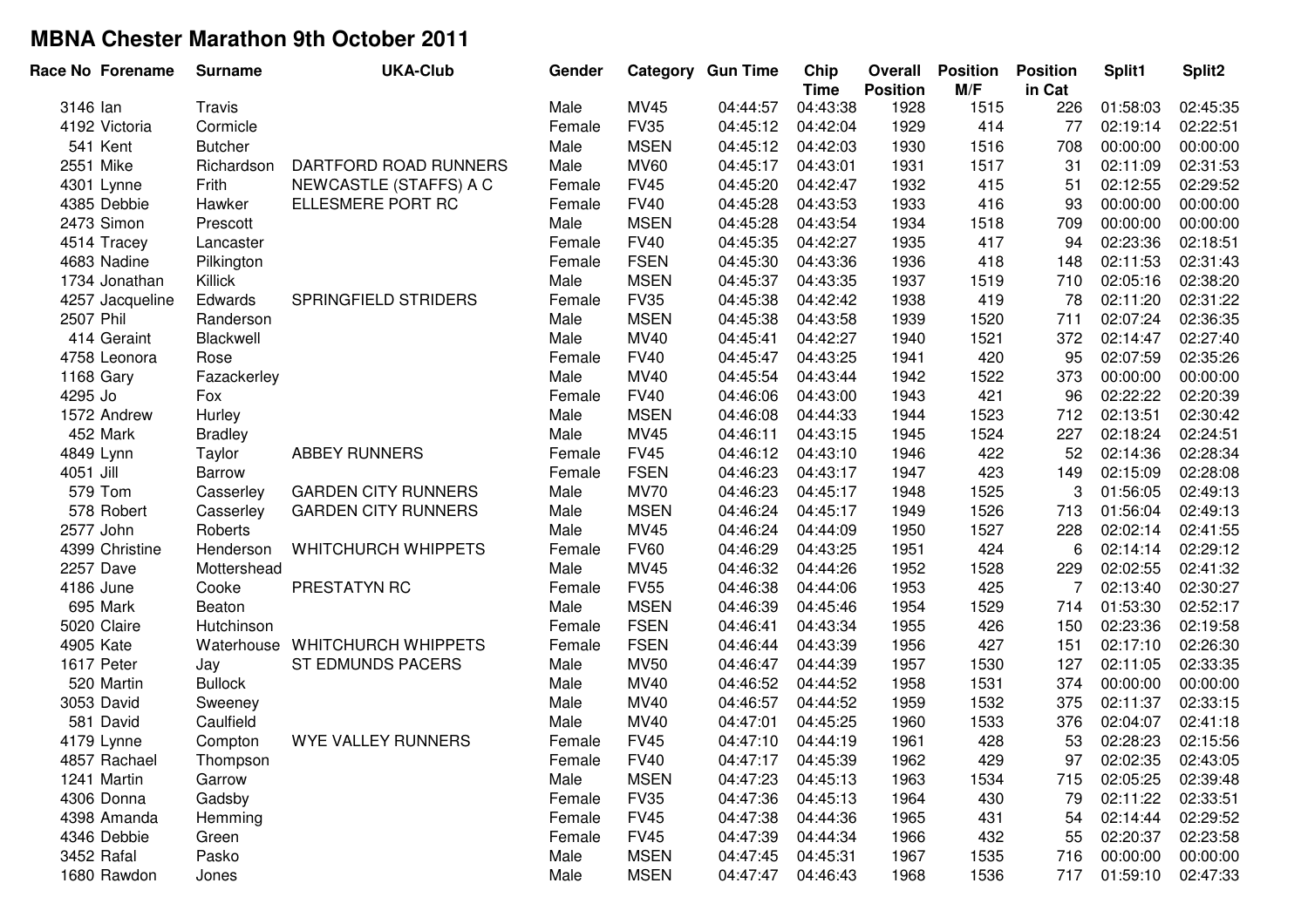| Race No Forename | <b>Surname</b> | <b>UKA-Club</b>                  | Gender |             | Category Gun Time | Chip<br><b>Time</b> | Overall<br><b>Position</b> | <b>Position</b><br>M/F | <b>Position</b><br>in Cat | Split1   | Split2   |
|------------------|----------------|----------------------------------|--------|-------------|-------------------|---------------------|----------------------------|------------------------|---------------------------|----------|----------|
| 2556 David       | Rimington      |                                  | Male   | <b>MSEN</b> | 04:47:47          | 04:45:41            | 1969                       | 1537                   | 718                       | 00:00:00 | 00:00:00 |
| 1376 Simon       | Hannan         |                                  | Male   | <b>MSEN</b> | 04:47:48          | 04:45:09            | 1970                       | 1538                   | 719                       | 02:03:31 | 02:41:38 |
| 3056 Peter       | Swift          |                                  | Male   | <b>MSEN</b> | 04:48:00          | 04:46:08            | 1971                       | 1539                   | 720                       | 02:04:15 | 02:41:54 |
| 394 Jack         | Bicknell       |                                  | Male   | <b>MSEN</b> | 04:48:05          | 04:47:09            | 1972                       | 1540                   | 721                       | 02:00:39 | 02:46:31 |
| 1489 David       | Potts          |                                  | Male   | <b>MSEN</b> | 04:48:06          | 04:45:38            | 1973                       | 1541                   | 722                       | 02:12:20 | 02:33:18 |
| 4112 Diana       | <b>Brooke</b>  |                                  | Female | <b>FV40</b> | 04:48:16          | 04:45:19            | 1974                       | 433                    | 98                        | 02:19:20 | 02:25:59 |
| 5006 Emily       | Maxfield       |                                  | Female | <b>FSEN</b> | 04:48:19          | 04:46:04            | 1975                       | 434                    | 152                       | 02:14:28 | 02:31:36 |
| 2278 Tom         | Murray         |                                  | Male   | <b>MV55</b> | 04:48:20          | 04:45:48            | 1976                       | 1542                   | 43                        | 02:11:14 | 02:34:34 |
| 4098 Roberta     | <b>Bradley</b> |                                  | Female | <b>FSEN</b> | 04:48:29          | 04:47:32            | 1977                       | 435                    | 153                       | 02:08:12 | 02:39:20 |
| 1038 Gareth      | Dixon          |                                  | Male   | <b>MSEN</b> | 04:48:30          | 04:47:05            | 1978                       | 1543                   | 723                       | 01:56:31 | 02:50:34 |
| 1013 Christian   | De Goede       |                                  | Male   | MV40        | 04:48:41          | 04:46:51            | 1979                       | 1544                   | 377                       | 02:05:00 | 02:41:52 |
| 563 Michael      | Carr           |                                  | Male   | <b>MSEN</b> | 04:48:44          | 04:47:19            | 1980                       | 1545                   | 724                       | 02:04:01 | 02:43:19 |
| 2063 Dominic     | Lyes           | ALMOST ATHLETES (CHELTENHAI Male |        | MV45        | 04:48:47          | 04:46:50            | 1981                       | 1546                   | 230                       | 00:00:00 | 00:00:00 |
| 2084 John        | Mallon         |                                  | Male   | <b>MV55</b> | 04:48:47          | 04:45:54            | 1982                       | 1547                   | 44                        | 02:11:12 | 02:34:43 |
| 3076 Edward      | Taylor         | <b>RUGELEY RUNNERS</b>           | Male   | <b>MV65</b> | 04:48:48          | 04:46:33            | 1983                       | 1548                   | 11                        | 02:14:30 | 02:32:04 |
| 2298 Michael     | Newman         |                                  | Male   | <b>MSEN</b> | 04:48:55          | 04:47:33            | 1984                       | 1549                   | 725                       | 02:05:48 | 02:41:45 |
| 4246 Elisa       | Dunbar         |                                  | Female | <b>FSEN</b> | 04:49:04          | 04:46:00            | 1985                       | 436                    | 154                       | 02:23:54 | 02:22:06 |
| 719 Mike         | Counsell       |                                  | Male   | <b>MSEN</b> | 04:49:04          | 04:47:43            | 1986                       | 1550                   | 726                       | 01:57:25 | 02:50:19 |
| 450 Clifford     | <b>Bradley</b> |                                  | Male   | <b>MV55</b> | 04:49:04          | 04:46:24            | 1987                       | 1551                   | 45                        | 02:05:41 | 02:40:43 |
| 2308 David       | Nicholson      |                                  | Male   | <b>MSEN</b> | 04:49:07          | 04:45:54            | 1988                       | 1552                   | 727                       | 02:02:04 | 02:43:50 |
| 4211 Jane        | Davies         |                                  | Female | <b>FV40</b> | 04:49:09          | 04:46:54            | 1989                       | 437                    | 99                        | 02:14:28 | 02:32:26 |
| 2368 Julian      | Owen           |                                  | Male   | <b>MSEN</b> | 04:49:18          | 04:46:51            | 1990                       | 1553                   | 728                       | 02:08:53 | 02:37:59 |
| 367 Danny        | Bee            |                                  | Male   | <b>MSEN</b> | 04:49:22          | 04:46:57            | 1991                       | 1554                   | 729                       | 00:00:00 | 00:00:00 |
| 3573 Paul        | Lei            |                                  | Male   | MV40        | 04:49:28          | 04:46:27            | 1992                       | 1555                   | 378                       | 02:15:35 | 02:30:53 |
| 3021 Mike        | Stirrup        |                                  | Male   | <b>MSEN</b> | 04:49:30          | 04:46:47            | 1993                       | 1556                   | 730                       | 00:00:00 | 00:00:00 |
| 4309 Sue         | Gallogly       |                                  | Female | <b>FV40</b> | 04:49:32          | 04:46:32            | 1994                       | 438                    | 100                       | 02:18:09 | 02:28:24 |
| 2311 Edward      | Nix            |                                  | Male   | MV40        | 04:49:36          | 04:47:56            | 1995                       | 1557                   | 379                       | 02:07:43 | 02:40:14 |
| 2779 Peter       | Spandler       | GREAT YARMOUTH ROAD RUNNE Male   |        | <b>MV50</b> | 04:49:37          | 04:48:12            | 1996                       | 1558                   | 128                       | 02:12:55 | 02:35:18 |
| 4632 Sophie      | Nendick        |                                  | Female | <b>FSEN</b> | 04:49:46          | 04:47:13            | 1997                       | 439                    | 155                       | 02:05:49 | 02:41:25 |
| 606 Davy         | Chilakalaka    |                                  | Male   | <b>MSEN</b> | 04:49:54          | 04:47:04            | 1998                       | 1559                   | 731                       | 02:02:33 | 02:44:32 |
| 89 David         | Deane          |                                  | Male   | <b>MSEN</b> | 04:50:15          | 04:48:59            | 1999                       | 1560                   | 733                       | 02:05:57 | 02:43:02 |
| 1384 Joe         | Harkin         |                                  | Male   | <b>MSEN</b> | 04:50:19          | 04:47:19            | 2000                       | 1561                   | 734                       | 02:23:27 | 02:23:52 |
| 3417 Robert      | Bradshaw       |                                  | Male   | <b>MSEN</b> | 04:50:13          | 04:48:18            | 2001                       | 1562                   | 732                       | 01:57:04 | 02:51:14 |
| 4133 Sally       | Campton        |                                  | Female | <b>FSEN</b> | 04:50:20          | 04:48:07            | 2002                       | 440                    | 156                       | 02:17:43 | 02:30:25 |
| 4924 Samantha    | Wilde          |                                  | Female | <b>FV40</b> | 04:50:20          | 04:48:07            | 2003                       | 441                    | 101                       | 02:17:43 | 02:30:25 |
| 222 John         | Allen          |                                  | Male   | MV40        | 04:50:20          | 04:47:41            | 2004                       | 1563                   | 380                       | 02:17:28 | 02:30:14 |
| 4553 Victoria    | Lyle           |                                  | Female | <b>FSEN</b> | 04:50:21          | 04:47:38            | 2005                       | 442                    | 157                       | 02:25:32 | 02:22:07 |
| 2656 Richard     | Saunders       | <b>EYNSHAM ROADRUNNERS</b>       | Male   | <b>MV40</b> | 04:50:22          | 04:50:00            | 2006                       | 1564                   | 381                       | 01:48:29 | 03:01:32 |
| 1236 Mark        | Gardner        | <b>UKNETRUNNER</b>               | Male   | <b>MSEN</b> | 04:50:25          | 04:48:04            | 2007                       | 1565                   | 735                       | 02:06:36 | 02:41:28 |
| 4097 Amanda      | <b>Bradley</b> |                                  | Female | <b>FV35</b> | 04:50:27          | 04:49:41            | 2008                       | 443                    | 80                        | 02:17:57 | 02:31:45 |
| 2234 Simon       | Molyneux       |                                  | Male   | MV40        | 04:50:27          | 04:49:41            | 2009                       | 1566                   | 382                       | 02:17:57 | 02:31:45 |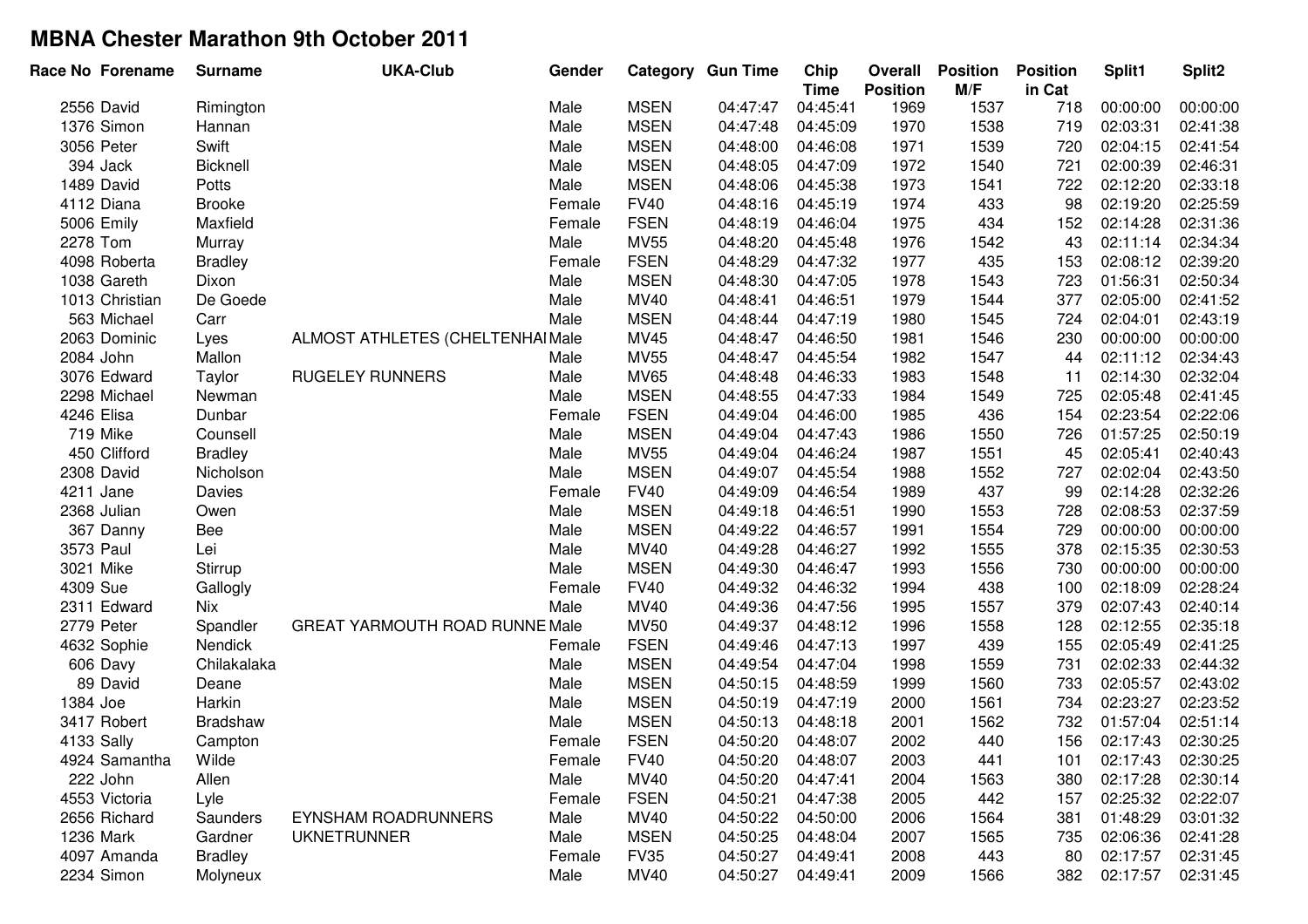| Race No Forename | <b>Surname</b> | <b>UKA-Club</b>                   | Gender |             | <b>Category Gun Time</b> | Chip<br><b>Time</b> | Overall<br><b>Position</b> | <b>Position</b><br>M/F | <b>Position</b><br>in Cat | Split1   | Split2   |
|------------------|----------------|-----------------------------------|--------|-------------|--------------------------|---------------------|----------------------------|------------------------|---------------------------|----------|----------|
| 4503 Kathryn     | Kinsey         |                                   | Female | <b>FSEN</b> | 04:50:28                 | 04:47:17            | 2010                       | 444                    | 158                       | 02:13:42 | 02:33:35 |
| 4402 Andrea      | Henson         | PENISTONE FOOTPATH RUNNERS Female |        | <b>FV40</b> | 04:51:02                 | 04:49:03            | 2011                       | 445                    | 102                       | 02:05:09 | 02:43:55 |
| 2088 Chi         | Man            |                                   | Male   | MV45        | 04:51:31                 | 04:48:56            | 2012                       | 1567                   | 231                       | 02:06:16 | 02:42:41 |
| 4040 Louise      | <b>Baker</b>   |                                   | Female | <b>FV45</b> | 04:51:41                 | 04:48:36            | 2013                       | 446                    | 56                        | 02:17:30 | 02:31:06 |
| 527 Andrew       | <b>Burke</b>   |                                   | Male   | MV40        | 04:51:38                 | 04:48:20            | 2014                       | 1568                   | 383                       | 02:16:43 | 02:31:37 |
| 1118 Robert      | Ellis          |                                   | Male   | <b>MSEN</b> | 04:51:58                 | 04:49:19            | 2015                       | 1569                   | 736                       | 02:03:22 | 02:45:58 |
| 5000 James       | Stanford       |                                   | Male   | <b>MSEN</b> | 04:52:00                 | 04:50:28            | 2016                       | 1570                   | 737                       | 02:12:20 | 02:38:09 |
| 2609 Neil        | Rose           |                                   | Male   | MV40        | 04:52:00                 | 04:49:52            | 2017                       | 1571                   | 384                       | 02:06:40 | 02:43:13 |
| 4766 Helen       | Ryan           | <b>NICSAC</b>                     | Female | <b>FSEN</b> | 04:52:23                 | 04:49:57            | 2018                       | 447                    | 159                       | 02:12:20 | 02:37:38 |
| 1173 Simon       | Fenton         |                                   | Male   | <b>MSEN</b> | 04:52:02                 | 04:50:27            | 2019                       | 1572                   | 738                       | 02:16:21 | 02:34:06 |
| 4607 Adele       | Mitchell       |                                   | Female | <b>FV35</b> | 04:52:22                 | 04:50:18            | 2020                       | 448                    | 81                        | 02:14:43 | 02:35:36 |
| 4326 Hayley      | Goddard        | <b>CHORLTON RUNNERS</b>           | Female | <b>FSEN</b> | 04:52:36                 | 04:50:07            | 2021                       | 449                    | 160                       | 02:12:30 | 02:37:38 |
| 4327 Sue         | Goddard        | <b>CHORLTON RUNNERS</b>           | Female | <b>FV50</b> | 04:52:36                 | 04:50:07            | 2022                       | 450                    | 37                        | 02:07:55 | 02:42:12 |
| 1433 Simon       | Hedges         |                                   | Male   | MV40        | 04:52:36                 | 04:50:07            | 2023                       | 1573                   | 385                       | 02:09:07 | 02:41:01 |
| 4593 Julie       | Mcgrath        |                                   | Female | <b>FV40</b> | 04:52:38                 | 04:50:00            | 2024                       | 451                    | 103                       | 02:11:26 | 02:38:34 |
| 4765 Zoe         | Rutherford     |                                   | Female | <b>FSEN</b> | 04:52:47                 | 04:50:09            | 2025                       | 452                    | 161                       | 02:12:12 | 02:37:58 |
| 4528 Catherine   | Lee            |                                   | Female | <b>FSEN</b> | 04:52:47                 | 04:50:02            | 2026                       | 453                    | 162                       | 02:15:47 | 02:34:15 |
| 4149 Fiona       | Challinor      | WHITCHURCH WHIPPETS               | Female | <b>FV40</b> | 04:52:59                 | 04:49:54            | 2027                       | 454                    | 104                       | 02:19:38 | 02:30:17 |
| 1494 Brian       | Holland        |                                   | Male   | <b>MSEN</b> | 04:52:59                 | 04:51:21            | 2028                       | 1574                   | 739                       | 02:05:02 | 02:46:19 |
| 2579 Lee         | Roberts        |                                   | Male   | <b>MSEN</b> | 04:53:02                 | 04:51:11            | 2029                       | 1575                   | 740                       | 02:04:56 | 02:46:15 |
| 4079 Karen       | Billingsley    | <b>WEST CHESHIRE AC</b>           | Female | <b>FV45</b> | 04:53:06                 | 04:51:33            | 2030                       | 455                    | 57                        | 02:14:47 | 02:36:47 |
| 761 Jon          | Cuthbert       |                                   | Male   | MV40        | 04:53:20                 | 04:50:35            | 2031                       | 1576                   | 386                       | 02:09:30 | 02:41:05 |
| 3141 Duncan      | Tootill        |                                   | Male   | <b>MSEN</b> | 04:53:22                 | 04:50:16            | 2032                       | 1577                   | 741                       | 02:09:59 | 02:40:18 |
| 4427 Jo          | Hooper         | <b>BLACK PEAR JOGGERS</b>         | Female | <b>FV40</b> | 04:53:34                 | 04:50:26            | 2033                       | 456                    | 105                       | 02:22:23 | 02:28:04 |
| 3203 Chris       | Walker         |                                   | Male   | <b>MV55</b> | 04:53:49                 | 04:51:28            | 2034                       | 1578                   | 46                        | 02:14:29 | 02:37:00 |
| 4936 Rachel      | Williams       |                                   | Female | <b>FV40</b> | 04:53:54                 | 04:50:40            | 2035                       | 457                    | 106                       | 02:18:31 | 02:32:10 |
| 4741 Belinda     | Riley          | NEWCASTLE (STAFFS) A C            | Female | <b>FV50</b> | 04:53:56                 | 04:52:31            | 2036                       | 458                    | 38                        | 02:00:38 | 02:51:53 |
| 656 lain         | Cochrane       |                                   | Male   | <b>MSEN</b> | 04:54:08                 | 04:50:40            | 2037                       | 1579                   | 742                       | 02:28:44 | 02:21:56 |
| 2719 Clayton     | Shore          |                                   | Male   | MV40        | 04:54:27                 | 04:52:16            | 2038                       | 1580                   | 387                       | 02:04:33 | 02:47:43 |
| 4086 Parris      | Bond           |                                   | Female | <b>FV40</b> | 04:54:13                 | 04:51:16            | 2039                       | 459                    | 107                       | 02:19:42 | 02:31:34 |
| 1367 Gareth      | Hamm           |                                   | Male   | <b>MSEN</b> | 04:54:28                 | 04:51:18            | 2040                       | 1581                   | 743                       | 01:55:50 | 02:55:28 |
| 4549 Jane        | Lowes          |                                   | Female | <b>FV40</b> | 04:54:29                 | 04:52:43            | 2041                       | 460                    | 108                       | 02:15:32 | 02:37:12 |
| 2576 John        | Roberts        |                                   | Male   | <b>MSEN</b> | 04:54:29                 | 04:52:27            | 2042                       | 1582                   | 744                       | 01:54:46 | 02:57:41 |
| 4447 Avril       | Illingworth    | <b>ABBEY RUNNERS</b>              | Female | <b>FV35</b> | 04:54:35                 | 04:51:32            | 2043                       | 461                    | 82                        | 02:14:36 | 02:36:56 |
| 4004 Leighmarie  | Ainsworth      | QUAKERS RUNNING CLUB              | Female | <b>FV40</b> | 04:54:36                 | 04:52:09            | 2044                       | 462                    | 109                       | 00:00:00 | 00:00:00 |
| 2550 David       | Richardson     |                                   | Male   | <b>MSEN</b> | 04:54:43                 | 04:53:25            | 2045                       | 1583                   | 745                       | 02:09:18 | 02:44:08 |
| 1152 Michael     | Fairley        |                                   | Male   | <b>MSEN</b> | 04:54:44                 | 04:53:26            | 2046                       | 1584                   | 746                       | 02:09:18 | 02:44:08 |
| 2153 Brian       | Mcginn         |                                   | Male   | <b>MSEN</b> | 04:54:47                 | 04:53:48            | 2047                       | 1585                   | 747                       | 01:52:06 | 03:01:43 |
| 4425 Shelagh     | Hollowood      |                                   | Female | <b>FV50</b> | 04:54:56                 | 04:52:00            | 2048                       | 463                    | 40                        | 02:20:28 | 02:31:32 |
| 4976 Jacqueline  | Consterdine    |                                   | Female | <b>FV50</b> | 04:54:55                 | 04:52:04            | 2049                       | 464                    | 39                        | 02:31:56 | 02:20:08 |
| 4805 Helen       | Smith          |                                   | Female | <b>FV40</b> | 04:55:04                 | 04:52:05            | 2050                       | 465                    | 110                       | 02:17:48 | 02:34:17 |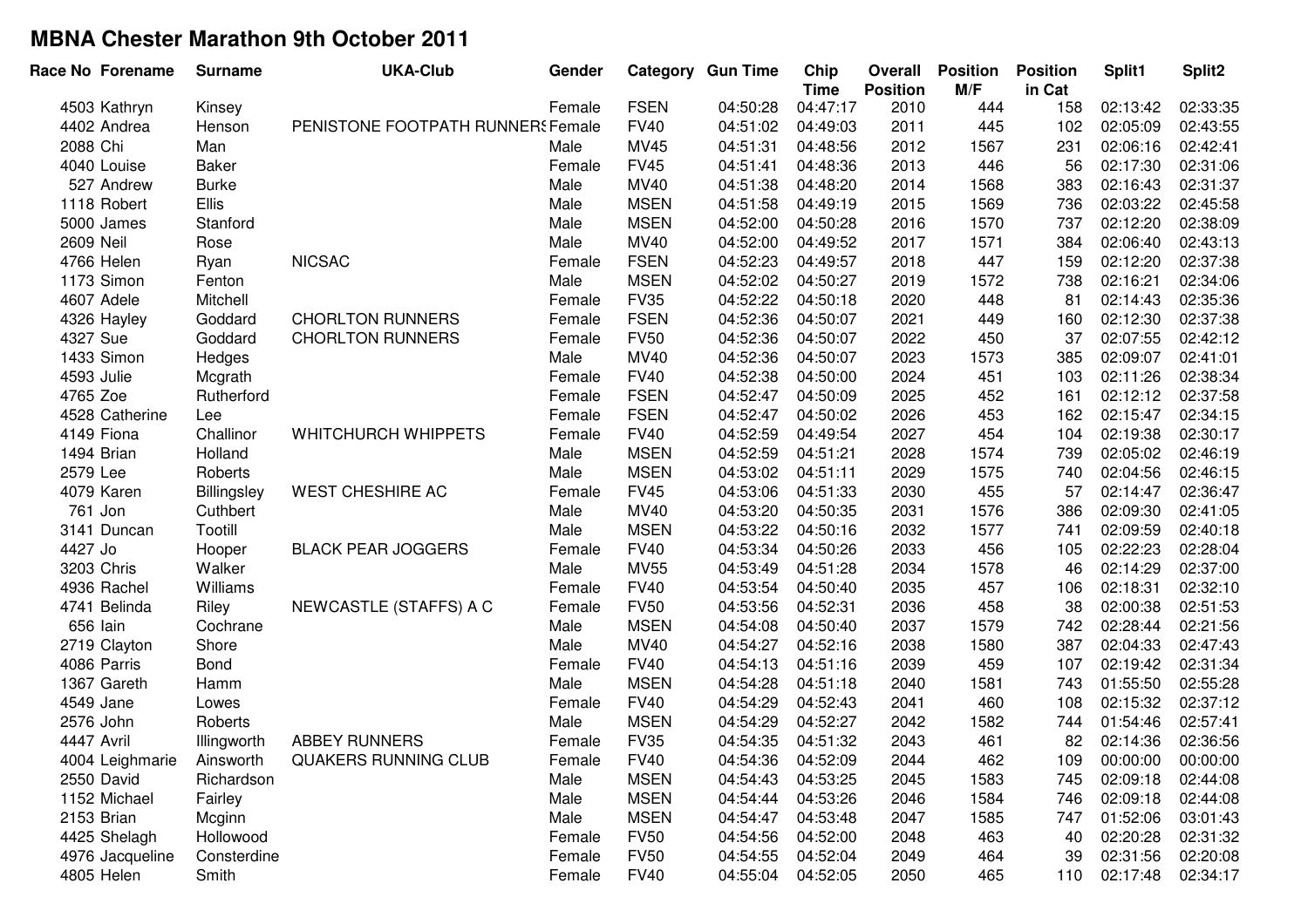|            | Race No Forename | <b>Surname</b>  | <b>UKA-Club</b>            | Gender |             | <b>Category Gun Time</b> | Chip<br><b>Time</b> | Overall<br><b>Position</b> | <b>Position</b><br>M/F | <b>Position</b><br>in Cat | Split1   | Split2   |
|------------|------------------|-----------------|----------------------------|--------|-------------|--------------------------|---------------------|----------------------------|------------------------|---------------------------|----------|----------|
|            | 4127 Amanda      | <b>Burnhill</b> |                            | Female | <b>FV40</b> | 04:55:05                 | 04:53:38            | 2051                       | 466                    | 111                       | 02:03:48 | 02:49:50 |
|            | 534 Craig        | <b>Burnhill</b> |                            | Male   | MV40        | 04:55:05                 | 04:53:37            | 2052                       | 1586                   | 388                       | 02:03:48 | 02:49:50 |
|            | 1492 Peter       | Holden          |                            | Male   | MV40        | 04:55:06                 | 04:52:06            | 2053                       | 1587                   | 389                       | 02:19:29 | 02:32:37 |
|            | 4023 Nancy       | Artell          |                            | Female | <b>FV45</b> | 04:55:14                 | 04:52:17            | 2054                       | 467                    | 58                        | 02:20:28 | 02:31:50 |
|            | 3386 Jeremy      | Wright          |                            | Male   | <b>MSEN</b> | 04:55:15                 | 04:51:45            | 2055                       | 1588                   | 748                       | 02:10:33 | 02:41:13 |
|            | 3434 Colin       | France          |                            | Male   | <b>MV50</b> | 04:55:15                 | 04:52:17            | 2056                       | 1589                   | 129                       | 02:18:56 | 02:33:22 |
|            | 2306 Steve       | Nicholls        |                            | Male   | MV45        | 04:55:17                 | 04:53:24            | 2057                       | 1590                   | 232                       | 02:13:03 | 02:40:22 |
| 3321 Mike  |                  | Williams        |                            | Male   | <b>MSEN</b> | 04:55:28                 | 04:53:36            | 2058                       | 1591                   | 749                       | 02:05:34 | 02:48:03 |
|            | 2171 Dean        | Mcleod          |                            | Male   | <b>MSEN</b> | 04:55:29                 | 04:52:23            | 2059                       | 1592                   | 750                       | 02:20:42 | 02:31:42 |
|            | 389 Nick         | Bezuidenhout    |                            | Male   | MV40        | 04:55:33                 | 04:54:12            | 2060                       | 1593                   | 390                       | 00:00:00 | 00:00:00 |
|            | 1594 Reece       | Isaac           | KIPPAX & DISTRICT HARRIERS | Male   | <b>MSEN</b> | 04:55:42                 | 04:55:17            | 2061                       | 1594                   | 751                       | 02:12:48 | 02:42:29 |
|            | 2325 Antoni      | Nowakowski      |                            | Male   | <b>MV45</b> | 04:55:43                 | 04:52:55            | 2062                       | 1595                   | 233                       | 02:17:16 | 02:35:39 |
|            | 3366 David       | Wood            | WIMBLEDON WINDMILERS       | Male   | <b>MSEN</b> | 04:55:46                 | 04:54:25            | 2063                       | 1596                   | 752                       | 02:10:41 | 02:43:44 |
| 417 Tim    |                  | Blakeley        |                            | Male   | MV40        | 04:55:46                 | 04:55:22            | 2064                       | 1597                   | 391                       | 02:05:58 | 02:49:24 |
|            | 3243 Nigel       | Warrington      | DUDLEY KINGSWINFORD RC     | Male   | <b>MV50</b> | 04:55:47                 | 04:53:30            | 2065                       | 1598                   | 130                       | 02:05:56 | 02:47:34 |
| 1760 lan   |                  | Kulkowski       |                            | Male   | <b>MSEN</b> | 04:55:50                 | 04:53:04            | 2066                       | 1599                   | 753                       | 02:12:17 | 02:40:47 |
| 4264 Lisa  |                  | Ellerbrock      |                            | Female | <b>FV45</b> | 04:56:09                 | 04:54:04            | 2067                       | 468                    | 59                        | 02:18:03 | 02:36:01 |
|            | 1226 Martin      | Frisher         |                            | Male   | MV45        | 04:56:11                 | 04:53:50            | 2068                       | 1600                   | 234                       | 02:11:34 | 02:42:16 |
|            | 291 Matthew      | <b>Bailey</b>   |                            | Male   | <b>MSEN</b> | 04:56:16                 | 04:55:12            | 2069                       | 1601                   | 754                       | 02:13:00 | 02:42:12 |
|            | 4732 Deborah     | Richards        |                            | Female | <b>FV35</b> | 04:56:21                 | 04:54:19            | 2070                       | 469                    | 83                        | 02:15:07 | 02:39:12 |
|            | 509 Stuart       | Buchanan        |                            | Male   | <b>MV50</b> | 04:56:22                 | 04:54:23            | 2071                       | 1602                   | 131                       | 02:09:35 | 02:44:48 |
|            | 4943 Jessica     | Wilson          |                            | Female | <b>FSEN</b> | 04:56:23                 | 04:54:14            | 2072                       | 470                    | 163                       | 02:13:37 | 02:40:38 |
|            | 595 Robert       | Chaplin         | SPENBOROUGH AC             | Male   | MV40        | 04:56:26                 | 04:55:10            | 2073                       | 1603                   | 392                       | 02:05:34 | 02:49:37 |
|            | 3084 Mark        | Taylor          |                            | Male   | <b>MSEN</b> | 04:56:27                 | 04:54:00            | 2074                       | 1604                   | 755                       | 02:05:42 | 02:48:19 |
|            | 4738 Helen       | Richardson      |                            | Female | <b>FV40</b> | 04:56:34                 | 04:54:19            | 2075                       | 471                    | 112                       | 02:14:22 | 02:39:58 |
|            | 4605 Sarah       | Millington      |                            | Female | <b>FSEN</b> | 04:56:37                 | 04:53:42            | 2076                       | 472                    | 164                       | 02:16:39 | 02:37:04 |
|            | 4491 Lesley      | Keighley        | <b>MASSEY FERGUSON</b>     | Female | <b>FV55</b> | 04:56:38                 | 04:55:08            | 2077                       | 473                    | 8                         | 02:15:16 | 02:39:53 |
|            | 4764 Natalie     | Rushton         |                            | Female | <b>FSEN</b> | 04:56:39                 | 04:53:46            | 2078                       | 474                    | 165                       | 02:28:11 | 02:25:36 |
|            | 4204 Gillian     | Cromie          |                            | Female | <b>FV45</b> | 04:56:39                 | 04:53:39            | 2079                       | 475                    | 60                        | 02:14:39 | 02:39:01 |
|            | 4926 Annette     | Williams        |                            | Female | <b>FV40</b> | 04:56:45                 | 04:54:33            | 2080                       | 476                    | 113                       | 00:00:00 | 00:00:00 |
|            | 712 Peter        | Cosgrove        |                            | Male   | MV45        | 04:56:45                 | 04:54:26            | 2081                       | 1605                   | 235                       | 02:18:52 | 02:35:35 |
|            | 1018 James       | Delafaille      |                            | Male   | MV40        | 04:57:00                 | 04:54:45            | 2082                       | 1606                   | 393                       | 02:19:15 | 02:35:30 |
|            | 1026 Mark        | Devaney         |                            | Male   | MV40        | 04:57:17                 | 04:55:03            | 2083                       | 1607                   | 394                       | 02:04:05 | 02:50:59 |
|            | 4222 Natalie     | Delafaille      |                            | Female | <b>FV40</b> | 04:57:01                 | 04:54:45            | 2084                       | 477                    | 114                       | 02:19:16 | 02:35:29 |
| 2748 John  |                  | Smelt           |                            | Male   | <b>MV55</b> | 04:57:19                 | 04:54:31            | 2085                       | 1608                   | 47                        | 02:12:56 | 02:41:36 |
| 4307 Kelly |                  | Gaffney         | <b>LLISWERRY RUNNERS</b>   | Female | <b>FSEN</b> | 04:57:22                 | 04:54:28            | 2086                       | 478                    | 166                       | 02:22:34 | 02:31:55 |
| 4376 Mary  |                  | Harris          | <b>LLISWERRY RUNNERS</b>   | Female | <b>FV45</b> | 04:57:22                 | 04:54:28            | 2087                       | 479                    | 61                        | 02:22:33 | 02:31:56 |
|            | 1084 Stephen     | Eaton           | LICHFIELD RUNNING CLUB     | Male   | <b>MV55</b> | 04:57:39                 | 04:55:13            | 2088                       | 1609                   | 48                        | 02:23:13 | 02:32:01 |
|            | 2760 Kevin       | Smith           |                            | Male   | <b>MSEN</b> | 04:57:44                 | 04:54:50            | 2089                       | 1610                   | 756                       | 02:06:33 | 02:48:18 |
|            | 1089 David       | Ede             |                            | Male   | MV40        | 04:57:46                 | 04:55:05            | 2090                       | 1611                   | 395                       | 02:08:34 | 02:46:31 |
| 1371 Aron  |                  | Hancock         |                            | Male   | <b>MSEN</b> | 04:57:55                 | 04:55:42            | 2091                       | 1612                   | 757                       | 00:00:00 | 00:00:00 |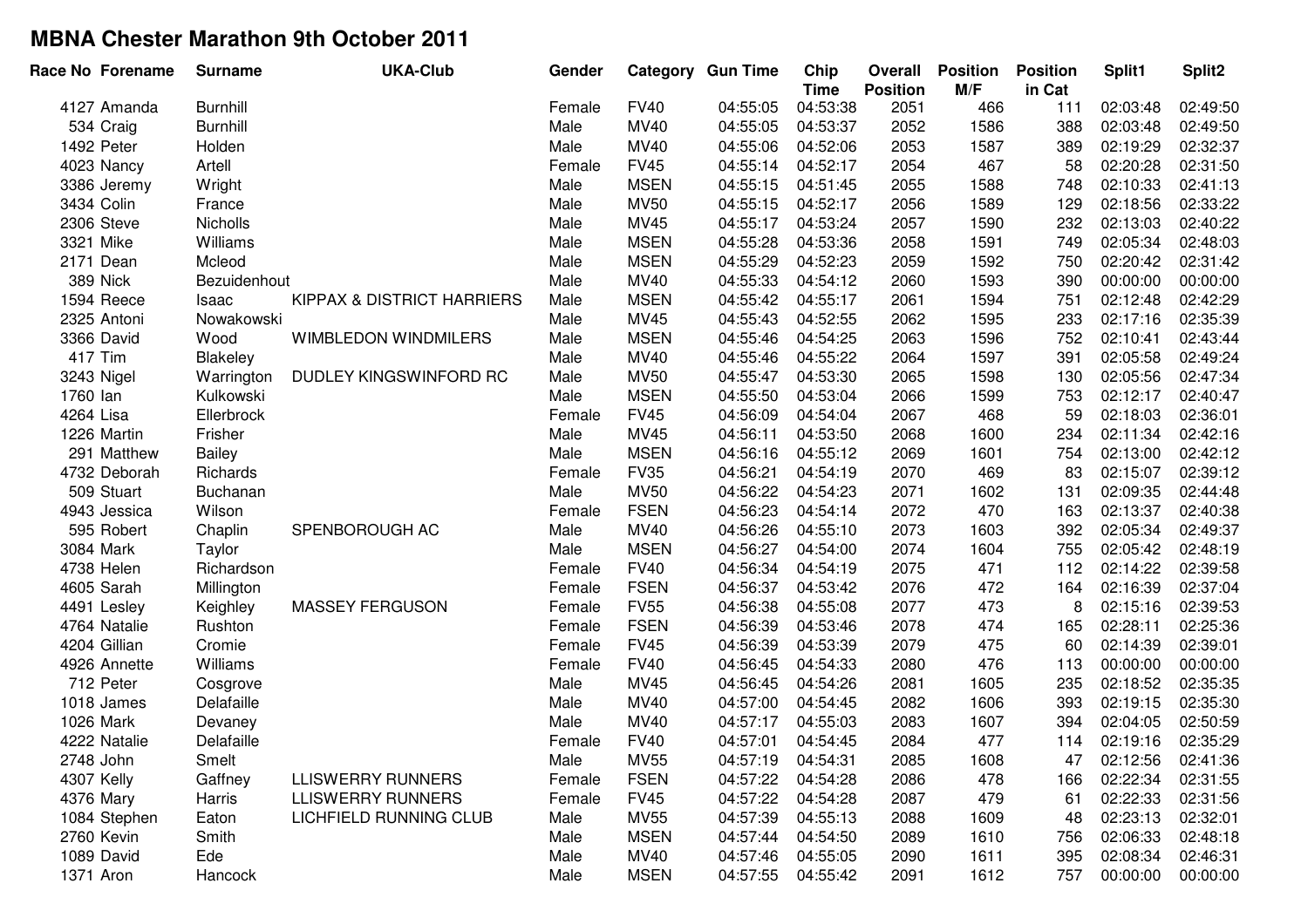| Race No Forename | <b>Surname</b>  | <b>UKA-Club</b>           | Gender |             | Category Gun Time | Chip<br><b>Time</b> | Overall<br><b>Position</b> | <b>Position</b><br>M/F | <b>Position</b><br>in Cat | Split1   | Split2   |
|------------------|-----------------|---------------------------|--------|-------------|-------------------|---------------------|----------------------------|------------------------|---------------------------|----------|----------|
| 2046 Daniel      | Loney           |                           | Male   | <b>MSEN</b> | 04:58:05          | 04:55:55            | 2092                       | 1613                   | 758                       | 02:10:57 | 02:44:59 |
| 1611 Mike        | James           |                           | Male   | <b>MV40</b> | 04:58:18          | 04:56:23            | 2093                       | 1614                   | 397                       | 02:03:42 | 02:52:41 |
| 1548 Dave        | Hughes          |                           | Male   | MV40        | 04:58:17          | 04:56:20            | 2094                       | 1615                   | 396                       | 02:10:30 | 02:45:50 |
| 788 Matthew      | Davies          |                           | Male   | <b>MSEN</b> | 04:58:24          | 04:55:14            | 2095                       | 1616                   | 759                       | 02:20:10 | 02:35:04 |
| 3284 Jason       | Whittaker       |                           | Male   | MV40        | 04:58:21          | 04:55:17            | 2096                       | 1617                   | 398                       | 02:15:41 | 02:39:36 |
| 791 Neil         | Davies          |                           | Male   | <b>MV50</b> | 04:58:24          | 04:55:13            | 2097                       | 1618                   | 132                       | 02:20:10 | 02:35:04 |
| 4845 Angie       | Taylor          |                           | Female | <b>FV35</b> | 04:58:28          | 04:55:34            | 2098                       | 480                    | 84                        | 02:27:33 | 02:28:01 |
| 752 Duncan       | Cunningham      |                           | Male   | <b>MSEN</b> | 04:58:28          | 04:55:40            | 2099                       | 1619                   | 760                       | 02:10:11 | 02:45:29 |
| 2007 Scott       | Legge           |                           | Male   | <b>MSEN</b> | 04:58:29          | 04:56:22            | 2100                       | 1620                   | 761                       | 00:00:00 | 00:00:00 |
| 1012 Matthew     | Day             |                           | Male   | <b>MSEN</b> | 04:58:40          | 04:56:36            | 2101                       | 1621                   | 762                       | 02:02:19 | 02:54:18 |
| 1094 James       | Edwards         | <b>BIG STORAGE</b>        | Male   | <b>MSEN</b> | 04:58:40          | 04:56:21            | 2102                       | 1622                   | 763                       | 02:02:04 | 02:54:18 |
| 4324 Rachel      | Gilliland       |                           | Female | <b>FV40</b> | 04:58:44          | 04:56:16            | 2103                       | 481                    | 115                       | 02:14:02 | 02:42:15 |
| 4174 Odette      | Collard-Woolmer |                           | Female | <b>FSEN</b> | 04:58:53          | 04:56:20            | 2104                       | 482                    | 167                       | 02:17:33 | 02:38:47 |
| 1676 Nick        | Jones           |                           | Male   | MV40        | 04:58:57          | 04:56:40            | 2105                       | 1623                   | 399                       | 02:19:09 | 02:37:32 |
| 3014 James       | <b>Stevens</b>  |                           | Male   | <b>MSEN</b> | 04:58:58          | 04:56:41            | 2106                       | 1624                   | 764                       | 02:19:09 | 02:37:32 |
| 550 Chris        | Callaghan       |                           | Male   | <b>MSEN</b> | 04:59:00          | 04:56:50            | 2107                       | 1625                   | 765                       | 02:18:46 | 02:38:04 |
| 4819 Louise      | <b>Stevens</b>  |                           | Female | <b>FV45</b> | 04:59:10          | 04:57:03            | 2108                       | 483                    | 62                        | 02:19:48 | 02:37:16 |
| 547 Stuart       | Caines          |                           | Male   | MV45        | 04:59:15          | 04:57:22            | 2109                       | 1626                   | 236                       | 02:04:03 | 02:53:20 |
| 1230 Peter       | Gahan           |                           | Male   | MV45        | 04:59:18          | 04:57:05            | 2110                       | 1627                   | 237                       | 02:00:27 | 02:56:39 |
| 4302 Germaine    | Fryer           |                           | Female | <b>FV35</b> | 04:59:23          | 04:56:42            | 2111                       | 484                    | 85                        | 02:17:30 | 02:39:13 |
| 4600 Jean        | Mcmeakin        |                           | Female | <b>FV50</b> | 04:59:24          | 04:56:42            | 2112                       | 485                    | 41                        | 02:17:29 | 02:39:14 |
| 2707 Simon       | Shepherd        |                           | Male   | <b>MV50</b> | 04:59:37          | 04:57:36            | 2113                       | 1628                   | 133                       | 02:08:08 | 02:49:28 |
| 487 Gary         | Brookshaw       |                           | Male   | MV40        | 04:59:47          | 04:57:48            | 2114                       | 1629                   | 400                       | 02:09:11 | 02:48:37 |
| 2265 Dean        | Murley          |                           | Male   | <b>MSEN</b> | 04:59:59          | 04:57:54            | 2115                       | 1630                   | 766                       | 02:23:41 | 02:34:14 |
| 4594 Maria       | Mcgrath         |                           | Female | <b>FV50</b> | 05:00:01          | 04:57:29            | 2116                       | 486                    | 42                        | 02:18:47 | 02:38:42 |
| 2022 Matthew     | Lewis           |                           | Male   | <b>MSEN</b> | 05:00:02          | 04:57:26            | 2117                       | 1631                   | 767                       | 00:00:00 | 00:00:00 |
| 3098 Michael     | <b>Thirsk</b>   | <b>STOCKPORT HARRIERS</b> | Male   | <b>MV55</b> | 05:00:16          | 04:57:43            | 2118                       | 1632                   | 49                        | 02:09:20 | 02:48:24 |
| 4280 Niki        | Fieldhouse      |                           | Female | <b>FV40</b> | 05:00:15          | 04:57:56            | 2119                       | 487                    | 116                       | 02:23:28 | 02:34:29 |
| 4297 Vivianne    | Fraser          | YORK KNAVESMIRE HARRIERS  | Female | <b>FV45</b> | 05:00:25          | 04:58:05            | 2120                       | 488                    | 63                        | 02:21:22 | 02:36:44 |
| 2568 David       | Roberts         |                           | Male   | MV45        | 05:00:26          | 04:58:28            | 2121                       | 1633                   | 238                       | 02:12:42 | 02:45:46 |
| 3137 Michael     | Tomkinson       |                           | Male   | <b>MV60</b> | 05:00:26          | 04:58:07            | 2122                       | 1634                   | 32                        | 02:04:57 | 02:53:11 |
| 4775 Louise      | Saunders        |                           | Female | <b>FSEN</b> | 05:00:32          | 04:58:27            | 2123                       | 489                    | 168                       | 02:16:18 | 02:42:09 |
| 4603 Diane       | Enolerby        |                           | Female | <b>FSEN</b> | 05:00:34          | 04:58:05            | 2124                       | 490                    | 169                       | 02:08:42 | 02:49:24 |
| 3046 Paul        | <b>Stuffins</b> |                           | Male   | <b>MSEN</b> | 05:00:36          | 04:59:10            | 2125                       | 1635                   | 768                       | 01:58:16 | 03:00:54 |
| 465 Mark         | <b>Brennan</b>  | FELL RUNNERS ASSOCIATION  | Male   | MV50        | 05:00:37          | 04:59:45            | 2126                       | 1636                   | 134                       | 00:00:00 | 00:00:00 |
| 201 Paul         | Ackers          |                           | Male   | <b>MSEN</b> | 05:00:42          | 04:58:12            | 2127                       | 1637                   | 769                       | 02:06:05 | 02:52:08 |
| 693 Paul         | Cooke           |                           | Male   | <b>MV55</b> | 05:00:52          | 04:58:18            | 2128                       | 1638                   | 50                        | 02:13:07 | 02:45:11 |
| 2317 Craig       | Noone           |                           | Male   | <b>MSEN</b> | 05:01:18          | 04:59:36            | 2129                       | 1639                   | 770                       | 02:02:14 | 02:57:22 |
| 4653 Elizabeth   | O'Keeffe        | <b>SANDBACH STRIDERS</b>  | Female | <b>FV55</b> | 05:01:21          | 05:00:09            | 2130                       | 491                    | 9                         | 02:08:14 | 02:51:56 |
| 4729 Marla       | Reyzer          |                           | Female | <b>FSEN</b> | 05:01:37          | 04:58:29            | 2131                       | 492                    | 170                       | 02:21:01 | 02:37:29 |
| 2231 David       | Moles           | 100 MARATHON CLUB         | Male   | <b>MV55</b> | 05:01:28          | 04:59:03            | 2132                       | 1640                   | 51                        | 02:24:58 | 02:34:05 |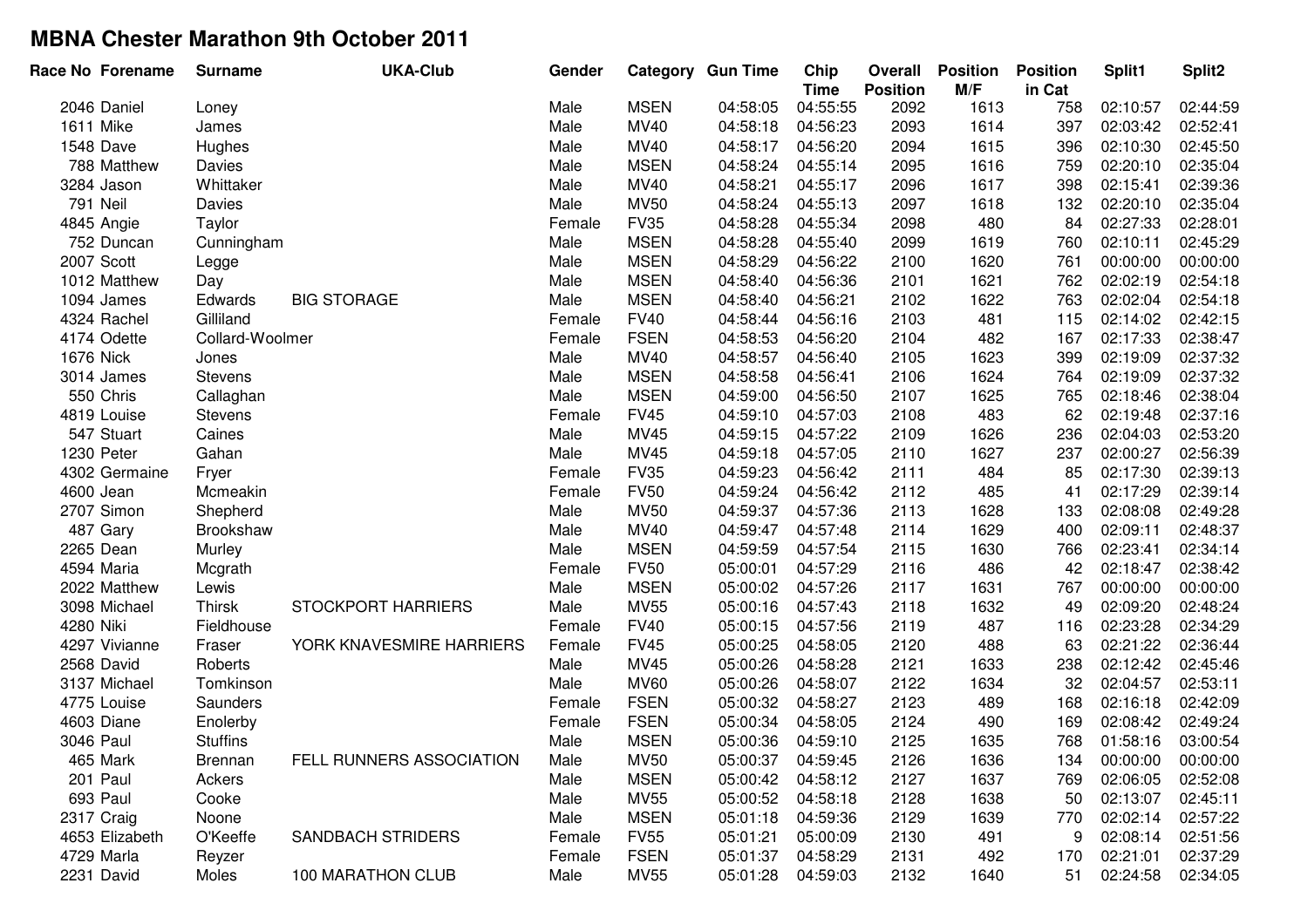|            | Race No Forename | <b>Surname</b>       | <b>UKA-Club</b>                     | Gender |             | <b>Category Gun Time</b> | Chip<br><b>Time</b> | Overall<br><b>Position</b> | <b>Position</b><br>M/F | <b>Position</b><br>in Cat | Split1   | Split2   |
|------------|------------------|----------------------|-------------------------------------|--------|-------------|--------------------------|---------------------|----------------------------|------------------------|---------------------------|----------|----------|
| 2129 Alex  |                  | Mayrick              |                                     | Male   | <b>MSEN</b> | 05:01:38                 | 04:58:44            | 2133                       | 1641                   | 771                       | 00:00:00 | 00:00:00 |
|            | 4405 Elizabeth   | Hext                 | <b>STAFFORD HARRIERS</b>            | Female | <b>FSEN</b> | 05:01:39                 | 04:58:56            | 2134                       | 493                    | 171                       | 02:25:32 | 02:33:25 |
|            | 2554 Aaron       | Rider                |                                     | Male   | <b>MSEN</b> | 05:01:39                 | 04:59:08            | 2135                       | 1642                   | 772                       | 02:26:53 | 02:32:15 |
| 1133 Gary  |                  | Evans                |                                     | Male   | <b>MSEN</b> | 05:01:59                 | 04:59:46            | 2136                       | 1643                   | 773                       | 02:02:52 | 02:56:55 |
|            | 3268 Thomas      | Wheeler              |                                     | Male   | <b>MSEN</b> | 05:02:06                 | 05:00:00            | 2137                       | 1644                   | 774                       | 02:10:59 | 02:49:02 |
| 4984 Niki  |                  | Papadimitriou        |                                     | Female | <b>FSEN</b> | 05:02:09                 | 04:59:47            | 2138                       | 494                    | 172                       | 02:13:56 | 02:45:52 |
| 3476 Tim   |                  | Lloyd                |                                     | Male   | <b>MSEN</b> | 05:02:09                 | 04:59:48            | 2139                       | 1645                   | 775                       | 02:13:56 | 02:45:52 |
|            | 3442 Chris       | Igoe                 | <b>HELSBY RUNNING CLUB</b>          | Male   | <b>MV45</b> | 05:03:46                 | 05:00:59            | 2140                       | 1646                   | 239                       | 02:19:06 | 02:41:53 |
|            | 1606 Benjamin    | Jacks-Robson         |                                     | Male   | <b>MSEN</b> | 05:02:15                 | 05:00:39            | 2141                       | 1647                   | 776                       | 01:59:01 | 03:01:39 |
| 4735 Amy   |                  | Richardson           |                                     | Female | <b>FSEN</b> | 05:03:59                 | 05:01:25            | 2142                       | 495                    | 173                       | 02:25:34 | 02:35:51 |
|            | 4091 Sarah       | Aston                | <b>WREKIN ROAD RUNNERS</b>          | Female | <b>FV45</b> | 05:04:22                 | 05:01:15            | 2143                       | 496                    | 64                        | 02:18:36 | 02:42:39 |
|            | 4045 Paula       | Barcroft             |                                     | Female | <b>FV40</b> | 05:04:27                 | 05:01:55            | 2144                       | 497                    | 117                       | 02:18:42 | 02:43:13 |
|            | 4496 Pauline     | Kesek                | <b>WREKIN ROAD RUNNERS</b>          | Female | <b>FV50</b> | 05:04:22                 | 05:01:14            | 2145                       | 498                    | 43                        | 02:18:36 | 02:42:39 |
|            | 4778 Birgit      | Schalow              | CITY OF CHESTER TRIATHLON CL Female |        | <b>FV45</b> | 05:04:28                 | 05:01:56            | 2146                       | 499                    | 65                        | 02:12:15 | 02:49:41 |
|            | 4093 Rebecca     | <b>Bowness Smith</b> |                                     | Female | <b>FSEN</b> | 05:04:42                 | 05:01:41            | 2147                       | 500                    | 174                       | 02:17:08 | 02:44:34 |
|            | 4152 Laura       | Chambers             | SOUTH CHESHIRE HARRIERS             | Female | <b>FV35</b> | 05:04:42                 | 05:02:04            | 2148                       | 501                    | 86                        | 02:17:24 | 02:44:41 |
|            | 4013 Sarah       | Anderson             |                                     | Female | <b>FV40</b> | 05:04:44                 | 05:02:01            | 2149                       | 502                    | 118                       | 02:28:46 | 02:33:15 |
|            | 4085 Tryphena    | Bolton               |                                     | Female | <b>FSEN</b> | 05:04:49                 | 05:02:07            | 2150                       | 503                    | 175                       | 02:21:44 | 02:40:24 |
| 1059 Alec  |                  | Drew                 |                                     | Male   | <b>MSEN</b> | 05:04:49                 | 05:02:07            | 2151                       | 1648                   | 777                       | 02:21:44 | 02:40:24 |
| 2067 Alan  |                  | Lynott               |                                     | Male   | <b>MSEN</b> | 05:04:54                 | 05:02:42            | 2152                       | 1649                   | 778                       | 02:20:14 | 02:42:28 |
|            | 4835 Tracey      | Sutherland           |                                     | Female | <b>FV50</b> | 05:05:19                 | 05:02:13            | 2153                       | 504                    | 44                        | 02:20:12 | 02:42:01 |
|            | 2323 Matthew     | Norton               |                                     | Male   | <b>MSEN</b> | 05:05:37                 | 05:02:35            | 2154                       | 1650                   | 779                       | 02:12:01 | 02:50:35 |
|            | 4757 Catherine   | Rooke                |                                     | Female | <b>FV40</b> | 05:05:39                 | 05:03:21            | 2155                       | 505                    | 119                       | 02:11:55 | 02:51:26 |
|            | 4027 Karen       | Ashton               |                                     | Female | <b>FSEN</b> | 05:06:25                 | 05:03:29            | 2156                       | 506                    | 176                       | 02:21:30 | 02:41:59 |
|            | 312 Gary         | Bankhead             | FIRE SERVICE SPORTS & ATHLET Male   |        | <b>MV45</b> | 05:06:09                 | 05:03:45            | 2157                       | 1651                   | 240                       | 02:05:11 | 02:58:34 |
|            | 4799 Vivienne    | Sherry               |                                     | Female | <b>FSEN</b> | 05:06:25                 | 05:03:29            | 2158                       | 507                    | 177                       | 02:21:30 | 02:41:59 |
| 4230 Dee   |                  | Dixon                |                                     | Female | <b>FV35</b> | 05:06:29                 | 05:04:39            | 2159                       | 508                    | 87                        | 01:58:52 | 03:05:47 |
| 676 Ali    |                  | Combes               |                                     | Male   | <b>MSEN</b> | 05:06:29                 | 05:05:19            | 2160                       | 1652                   | 780                       | 00:00:00 | 00:00:00 |
| 3407 Ste   |                  | Yoxall               |                                     | Male   | MV40        | 05:06:45                 | 05:03:40            | 2161                       | 1653                   | 401                       | 02:23:49 | 02:39:52 |
|            | 1200 Peter       | Forbes               |                                     | Male   | <b>MSEN</b> | 05:06:57                 | 05:04:08            | 2162                       | 1654                   | 781                       | 02:12:57 | 02:51:11 |
|            | 1354 Phillip     | Hall                 |                                     | Male   | <b>MSEN</b> | 05:07:04                 | 05:05:17            | 2163                       | 1655                   | 782                       | 01:59:44 | 03:05:33 |
|            | 3499 Mario       | Posada               |                                     | Male   | <b>MV50</b> | 05:07:06                 | 05:04:35            | 2164                       | 1656                   | 135                       | 02:20:55 | 02:43:41 |
|            | 2449 Albert      | Pitcher              |                                     | Male   | <b>MV50</b> | 05:07:11                 | 05:04:12            | 2165                       | 1657                   | 136                       | 02:23:53 | 02:40:20 |
|            | 3042 Jonny       | <b>Stubbs</b>        | <b>DELAMERE SPARTANS</b>            | Male   | <b>MSEN</b> | 05:07:18                 | 05:04:49            | 2166                       | 1658                   | 783                       | 02:21:52 | 02:42:58 |
|            | 2612 Andrew      | Ross                 |                                     | Male   | <b>MSEN</b> | 05:07:18                 | 05:04:16            | 2167                       | 1659                   | 784                       | 02:17:14 | 02:47:03 |
| 4552 Anita |                  | Lumbis               |                                     | Female | <b>FV40</b> | 05:07:23                 | 05:04:18            | 2168                       | 509                    | 120                       | 02:31:43 | 02:32:36 |
|            | 1524 Simon       | Hourican             |                                     | Male   | <b>MSEN</b> | 05:07:35                 | 05:04:29            | 2169                       | 1660                   | 785                       | 02:14:27 | 02:50:02 |
|            | 2525 Robert      | Reay                 |                                     | Male   | <b>MSEN</b> | 05:07:35                 | 05:04:28            | 2170                       | 1661                   | 786                       | 02:14:27 | 02:50:02 |
| 4541 Jo    |                  | Linwood              |                                     | Female | <b>FV35</b> | 05:07:43                 | 05:05:06            | 2171                       | 510                    | 88                        | 02:20:17 | 02:44:50 |
|            | 4099 Vicky       | <b>Bramley</b>       | <b>ROYTON ROAD RUNNERS</b>          | Female | <b>FV45</b> | 05:07:48                 | 05:05:42            | 2172                       | 511                    | 66                        | 02:19:44 | 02:45:59 |
| 2201 Matt  |                  | <b>Milkins</b>       |                                     | Male   | MV40        | 05:08:11                 | 05:05:50            | 2173                       | 1662                   | 402                       | 02:04:35 | 03:01:15 |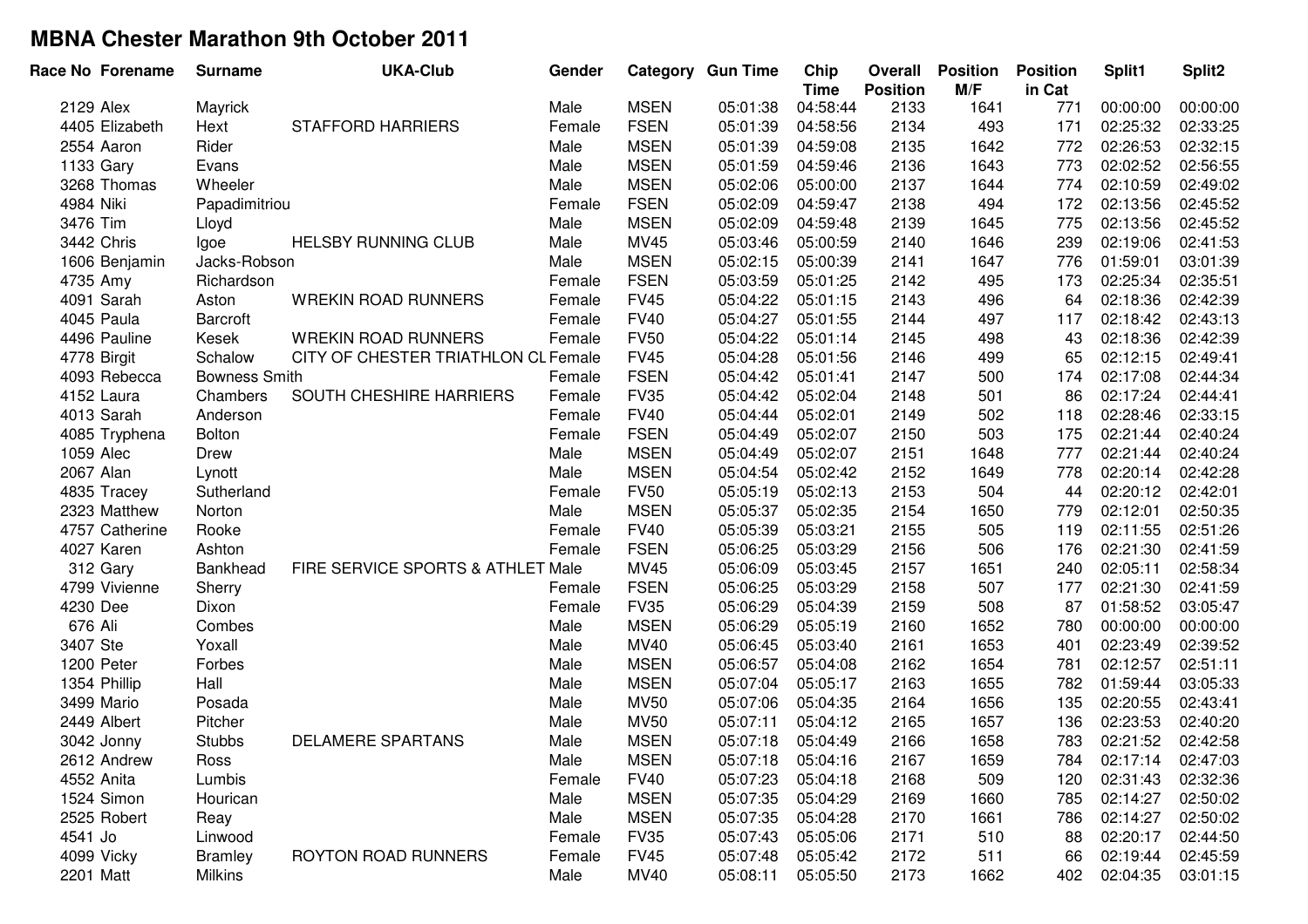| Race No Forename | <b>Surname</b>   | <b>UKA-Club</b>           | Gender |             | <b>Category Gun Time</b> | Chip<br><b>Time</b> | Overall<br><b>Position</b> | <b>Position</b><br>M/F | <b>Position</b><br>in Cat | Split1   | Split2   |
|------------------|------------------|---------------------------|--------|-------------|--------------------------|---------------------|----------------------------|------------------------|---------------------------|----------|----------|
| 3294 Stuart      | Wild             | <b>BLACK PEAR JOGGERS</b> | Male   | <b>MV60</b> | 05:08:13                 | 05:05:05            | 2174                       | 1663                   | 33                        | 02:22:23 | 02:42:43 |
| 3237 Glen        | Wareing          |                           | Male   | MV45        | 05:08:16                 | 05:05:15            | 2175                       | 1664                   | 241                       | 02:22:02 | 02:43:13 |
| 221 John         | Allen            |                           | Male   | <b>MSEN</b> | 05:08:23                 | 05:06:22            | 2176                       | 1665                   | 787                       | 02:04:46 | 03:01:36 |
| 1509 Mark        | Hooks            |                           | Male   | MV45        | 05:08:25                 | 05:04:56            | 2177                       | 1666                   | 242                       | 02:39:51 | 02:25:05 |
| 4471 Karen       | Jones            |                           | Female | <b>FV45</b> | 05:08:48                 | 05:06:05            | 2178                       | 512                    | 67                        | 02:20:52 | 02:45:13 |
| 4349 Carol       | Greenhalgh       |                           | Female | <b>FV35</b> | 05:08:54                 | 05:06:09            | 2179                       | 513                    | 89                        | 02:18:29 | 02:47:40 |
| 669 Hugo         | Collingridge     |                           | Male   | <b>MSEN</b> | 05:09:00                 | 05:05:52            | 2180                       | 1667                   | 788                       | 02:28:21 | 02:37:32 |
| 4049 Anne        | Barnicoat        | <b>BEDFORD HARRIERS</b>   | Female | <b>FV60</b> | 05:09:18                 | 05:06:17            | 2181                       | 514                    | 7                         | 02:22:37 | 02:43:41 |
| 1092 Gareth      | Edwards          | <b>TELFORD HARRIERS</b>   | Male   | <b>MV60</b> | 05:09:25                 | 05:05:52            | 2182                       | 1668                   | 34                        | 02:29:36 | 02:36:17 |
| 242 Jim          | Andrews          |                           | Male   | MV45        | 05:09:42                 | 05:06:54            | 2183                       | 1669                   | 243                       | 02:25:05 | 02:41:49 |
| 4303 Sonia       | Fuins            |                           | Female | <b>FSEN</b> | 05:09:51                 | 05:07:02            | 2184                       | 515                    | 178                       | 02:16:28 | 02:50:34 |
| 3041 Vince       | <b>Struelens</b> | <b>BANK OF AMERICA</b>    | Male   | MV40        | 05:09:53                 | 05:08:25            | 2185                       | 1670                   | 403                       | 02:25:28 | 02:42:58 |
| 1511 Adam        | Hope             |                           | Male   | <b>MSEN</b> | 05:10:02                 | 05:06:46            | 2186                       | 1671                   | 789                       | 02:18:47 | 02:48:00 |
| 2053 Chris       | Lowe             |                           | Male   | <b>MSEN</b> | 05:10:04                 | 05:07:14            | 2187                       | 1672                   | 790                       | 02:26:43 | 02:40:32 |
| 1129 Andrew      | Essom            |                           | Male   | MV40        | 05:10:11                 | 05:07:25            | 2188                       | 1673                   | 404                       | 02:20:25 | 02:47:01 |
| 4366 Kathryn     | Hall             | <b>ST ALBANS STRIDERS</b> | Female | <b>FV45</b> | 05:10:15                 | 05:07:46            | 2189                       | 516                    | 68                        | 02:18:59 | 02:48:47 |
| 647 Peter        | Clift            |                           | Male   | <b>MSEN</b> | 05:10:21                 | 05:07:40            | 2190                       | 1674                   | 791                       | 02:17:25 | 02:50:16 |
| 4873 Elizabeth   | Tunna            | ELLESMERE PORT RC         | Female | <b>FSEN</b> | 05:10:25                 | 05:07:16            | 2191                       | 517                    | 179                       | 02:22:09 | 02:45:07 |
| 4321 Sarah       | Gilbert          |                           | Female | <b>FV35</b> | 05:10:29                 | 05:07:54            | 2192                       | 518                    | 90                        | 02:28:52 | 02:39:03 |
| 1519 David       | Horton           |                           | Male   | <b>MV65</b> | 05:10:32                 | 05:07:45            | 2193                       | 1675                   | 12                        | 02:26:26 | 02:41:20 |
| 3396 Philip      | Wylde            |                           | Male   | <b>MV55</b> | 05:10:38                 | 05:07:50            | 2194                       | 1676                   | 52                        | 02:22:39 | 02:45:11 |
| 1601 Michael     | Jackson          |                           | Male   | <b>MSEN</b> | 05:10:39                 | 05:08:07            | 2195                       | 1677                   | 792                       | 02:15:37 | 02:52:31 |
| 1256 Jon         | Gerrard          |                           | Male   | <b>MSEN</b> | 05:10:52                 | 05:07:40            | 2196                       | 1678                   | 793                       | 00:00:00 | 00:00:00 |
| 2178 Damian      | Mcmillan         |                           | Male   | <b>MSEN</b> | 05:10:56                 | 05:07:25            | 2197                       | 1679                   | 794                       | 02:22:19 | 02:45:06 |
| 4787 Louise      | Scott            |                           | Female | <b>FV40</b> | 05:11:02                 | 05:08:34            | 2198                       | 519                    | 121                       | 02:20:10 | 02:48:25 |
| 4239 Rachael     | <b>Drake</b>     |                           | Female | <b>FSEN</b> | 05:11:08                 | 05:08:44            | 2199                       | 520                    | 180                       | 02:19:29 | 02:49:16 |
| 4564 Fiona       | Manley           |                           | Female | <b>FSEN</b> | 05:11:08                 | 05:08:45            | 2200                       | 521                    | 181                       | 02:19:29 | 02:49:16 |
| 4939 Louise      | Williment        |                           | Female | <b>FSEN</b> | 05:11:48                 | 05:09:09            | 2201                       | 522                    | 182                       | 02:21:40 | 02:47:29 |
| 3332 Mark        | Williment        |                           | Male   | <b>MSEN</b> | 05:11:48                 | 05:09:09            | 2202                       | 1680                   | 795                       | 02:21:40 | 02:47:29 |
| 3470 Garry       | Williams         |                           | Male   | <b>MV50</b> | 05:11:58                 | 05:09:12            | 2203                       | 1681                   | 137                       | 00:00:00 | 00:00:00 |
| 2183 Richard     | Mcnally          |                           | Male   | <b>MSEN</b> | 05:12:13                 | 05:10:05            | 2204                       | 1682                   | 796                       | 02:00:03 | 03:10:02 |
| 4783 Emma        | Scotford-Sneezum |                           | Female | <b>FSEN</b> | 05:12:25                 | 05:11:10            | 2205                       | 523                    | 183                       | 02:16:48 | 02:54:23 |
| 184 Carrie-Ann   | Price            |                           | Female | <b>FV35</b> | 05:12:27                 | 05:10:45            | 2206                       | 524                    | 91                        | 02:22:24 | 02:48:22 |
| 4633 Caroline    | <b>Ness</b>      |                           | Female | <b>FV45</b> | 05:12:30                 | 05:09:20            | 2207                       | 525                    | 69                        | 02:29:38 | 02:39:42 |
| 692 Mike         | Cooke            |                           | Male   | <b>MSEN</b> | 05:12:47                 | 05:11:20            | 2208                       | 1683                   | 797                       | 02:15:56 | 02:55:24 |
| 3437 John        | Gartland         |                           | Male   | <b>MSEN</b> | 05:12:49                 | 05:11:49            | 2209                       | 1684                   | 798                       | 02:19:14 | 02:52:36 |
| 4113 Gillian     | <b>Brooker</b>   |                           | Female | <b>FV40</b> | 05:12:51                 | 05:11:21            | 2210                       | 526                    | 122                       | 02:13:11 | 02:58:10 |
| 2292 Richard     | Newbigin         |                           | Male   | <b>MSEN</b> | 05:13:01                 | 05:09:45            | 2211                       | 1685                   | 799                       | 02:15:46 | 02:54:00 |
| 1122 lan         | Emery            |                           | Male   | <b>MSEN</b> | 05:13:37                 | 05:10:27            | 2212                       | 1686                   | 800                       | 02:27:10 | 02:43:17 |
| 2583 Neil        | Roberts          |                           | Male   | MV40        | 05:13:47                 | 05:10:53            | 2213                       | 1687                   | 405                       | 02:19:11 | 02:51:43 |
| 2061 Richard     | Lusher           |                           | Male   | <b>MV50</b> | 05:13:58                 | 05:11:22            | 2214                       | 1688                   | 138                       | 02:11:26 | 02:59:56 |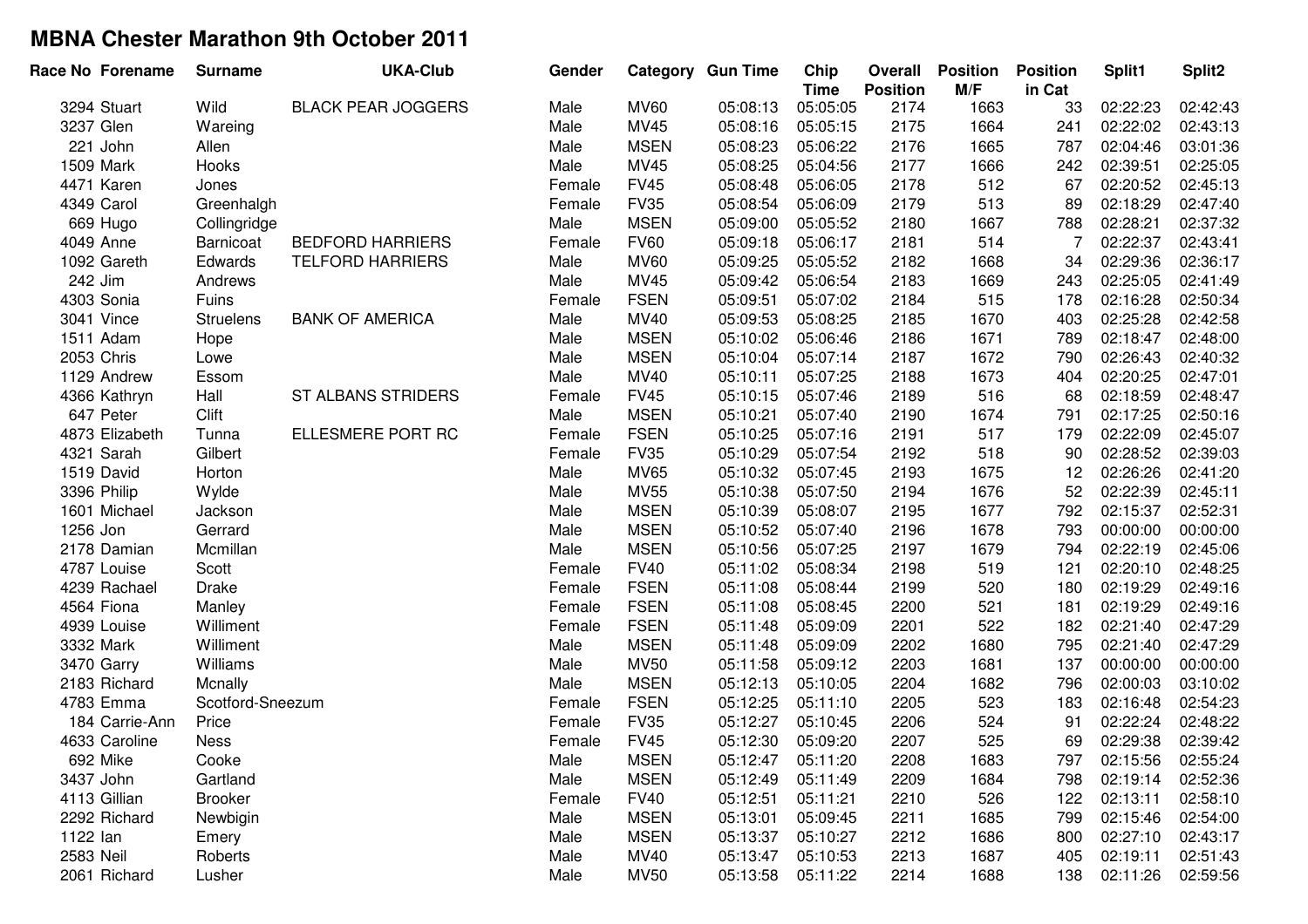| Race No Forename | <b>Surname</b>     | <b>UKA-Club</b>                              | Gender |             | <b>Category Gun Time</b> | Chip<br><b>Time</b> | Overall<br><b>Position</b> | <b>Position</b><br>M/F | <b>Position</b><br>in Cat | Split1   | Split <sub>2</sub> |
|------------------|--------------------|----------------------------------------------|--------|-------------|--------------------------|---------------------|----------------------------|------------------------|---------------------------|----------|--------------------|
| 310 Keith        | Bancroft           | <b>FERC</b>                                  | Male   | <b>MV40</b> | 05:14:22                 | 05:11:32            | 2215                       | 1689                   | 406                       | 02:19:52 | 02:51:41           |
| 1670 Mark        | Jones              |                                              | Male   | MV40        | 05:14:34                 | 05:12:17            | 2216                       | 1690                   | 407                       | 02:13:59 | 02:58:19           |
| 416 lan          |                    | Blakebrough CHESHIRE HASH HOUSE HARRIEF Male |        | <b>MV60</b> | 05:14:52                 | 05:13:15            | 2217                       | 1691                   | 35                        | 02:08:57 | 03:04:18           |
| 2642 Shahzad     | Saleem             |                                              | Male   | MV40        | 05:14:53                 | 05:13:13            | 2218                       | 1692                   | 408                       | 00:00:00 | 00:00:00           |
| 4016 Hilary      | Andrews            |                                              | Female | <b>FV50</b> | 05:14:57                 | 05:12:11            | 2219                       | 527                    | 45                        | 02:15:08 | 02:57:03           |
| 4513 Marney      | Lamb               | SPRINGFIELD STRIDERS                         | Female | <b>FSEN</b> | 05:15:00                 | 05:12:04            | 2220                       | 528                    | 184                       | 02:27:06 | 02:44:58           |
| <b>2104 Paul</b> | Marsden            |                                              | Male   | <b>MSEN</b> | 05:15:02                 | 05:11:18            | 2221                       | 1693                   | 801                       | 02:20:01 | 02:51:18           |
| 2204 Kevin       | Miller             |                                              | Male   | <b>MSEN</b> | 05:15:14                 | 05:12:13            | 2222                       | 1694                   | 802                       | 02:17:03 | 02:55:10           |
| 2532 James       | Rees               |                                              | Male   | <b>MSEN</b> | 05:15:14                 | 05:12:26            | 2223                       | 1695                   | 803                       | 02:11:55 | 03:00:31           |
| 3424 Dominic     | Collins            |                                              | Male   | <b>MSEN</b> | 05:15:20                 | 05:14:52            | 2224                       | 1696                   | 804                       | 02:10:51 | 03:04:02           |
| 3412 Anthony     | Zuk                |                                              | Male   | <b>MSEN</b> | 05:15:26                 | 05:13:19            | 2225                       | 1697                   | 805                       | 02:14:27 | 02:58:52           |
| 4838 Abbie       | Swancott           |                                              | Female | <b>FSEN</b> | 05:15:42                 | 05:13:01            | 2226                       | 529                    | 185                       | 02:31:15 | 02:41:47           |
| 326 Dave         | <b>Barnes</b>      |                                              | Male   | MV45        | 05:15:29                 | 05:12:40            | 2227                       | 1698                   | 244                       | 02:19:24 | 02:53:17           |
| 589 Robin        | Challand           |                                              | Male   | <b>MV40</b> | 05:16:04                 | 05:13:56            | 2228                       | 1699                   | 409                       | 02:10:35 | 03:03:21           |
| 2800 Matthew     | <b>Staff</b>       |                                              | Male   | <b>MSEN</b> | 05:16:12                 | 05:13:07            | 2229                       | 1700                   | 806                       | 02:17:43 | 02:55:25           |
| 2305 Paul        | <b>Nicholls</b>    | <b>SANDBACH STRIDERS</b>                     | Male   | MV40        | 05:16:12                 | 05:16:12            | 2230                       | 1701                   | 410                       | 02:22:43 | 02:53:30           |
| 1773 Mark        | Lancaster          |                                              | Male   | <b>MSEN</b> | 05:16:22                 | 05:13:32            | 2231                       | 1702                   | 807                       | 02:15:25 | 02:58:07           |
| 566 Alex         | Carter             |                                              | Male   | <b>MSEN</b> | 05:16:28                 | 05:13:49            | 2232                       | 1703                   | 808                       | 02:11:02 | 03:02:48           |
| 4694 Shirley     | Porter             | <b>STOURBRIDGE RC</b>                        | Female | <b>FV50</b> | 05:16:30                 | 05:13:26            | 2233                       | 530                    | 46                        | 02:17:16 | 02:56:10           |
| 2154 Mark        | Mcgonigle          |                                              | Male   | <b>MSEN</b> | 05:16:31                 | 05:13:53            | 2234                       | 1704                   | 809                       | 02:13:43 | 03:00:10           |
| 2435 Robin       | Phillips           | AVON VALLEY RUNNERS                          | Male   | <b>MV45</b> | 05:16:38                 | 05:14:04            | 2235                       | 1705                   | 245                       | 02:13:44 | 03:00:20           |
| 3094 Simon       | Temple             |                                              | Male   | <b>MV60</b> | 05:16:54                 | 05:14:32            | 2236                       | 1706                   | 36                        | 00:00:00 | 00:00:00           |
| 517 Richard      | <b>Bull</b>        |                                              | Male   | <b>MV50</b> | 05:16:55                 | 05:14:32            | 2237                       | 1707                   | 139                       | 02:21:09 | 02:53:24           |
| 4041 Christa     | <b>Baldwin</b>     |                                              | Female | <b>FSEN</b> | 05:17:35                 | 05:16:22            | 2238                       | 531                    | 186                       | 02:25:32 | 02:50:51           |
| 4356 Safieh      | Habibi             |                                              | Female | <b>FV35</b> | 05:17:44                 | 05:15:13            | 2239                       | 532                    | 92                        | 02:20:40 | 02:54:33           |
| 4060 Susan       | Bean               | SWINTON RUNNING CLUB                         | Female | <b>FV60</b> | 05:17:49                 | 05:14:52            | 2240                       | 533                    | 8                         | 02:17:01 | 02:57:51           |
| 4221 Jenny       | De'Ath             |                                              | Female | <b>FV45</b> | 05:17:55                 | 05:14:42            | 2241                       | 534                    | 70                        | 02:28:53 | 02:45:50           |
| 4986 Ann         | Spencer-Dowdeswell |                                              | Female | <b>FV45</b> | 05:17:56                 | 05:14:44            | 2242                       | 535                    | 71                        | 02:28:58 | 02:45:46           |
| 2150 Andrew      | Mcevoy             | <b>FERC</b>                                  | Male   | MV45        | 05:17:56                 | 05:14:45            | 2243                       | 1708                   | 246                       | 02:28:58 | 02:45:47           |
| 4105 Joan        | <b>Brett</b>       |                                              | Female | <b>FV45</b> | 05:17:57                 | 05:14:43            | 2244                       | 536                    | 72                        | 02:29:00 | 02:45:44           |
| 2197 Mark        | Metcalfe           |                                              | Male   | MV40        | 05:18:05                 | 05:15:10            | 2245                       | 1709                   | 411                       | 02:27:05 | 02:48:06           |
| 503 Jon          | Brownley           |                                              | Male   | <b>MSEN</b> | 05:18:10                 | 05:16:17            | 2246                       | 1710                   | 810                       | 02:20:41 | 02:55:36           |
| 4601 Debra       | Mcquair            | <b>WEST CHESHIRE AC</b>                      | Female | <b>FV40</b> | 05:18:42                 | 05:17:08            | 2247                       | 537                    | 123                       | 02:21:13 | 02:55:56           |
| 1566 Jason       | Hunt               |                                              | Male   | <b>MSEN</b> | 05:18:29                 | 05:16:26            | 2248                       | 1711                   | 811                       | 02:20:38 | 02:55:48           |
| 4615 Cathy       | Morgan             | WYE VALLEY RUNNERS                           | Female | <b>FV50</b> | 05:18:53                 | 05:16:01            | 2249                       | 538                    | 47                        | 02:28:28 | 02:47:34           |
| 1517 Stephen     | Horsman            |                                              | Male   | MV45        | 05:19:18                 | 05:16:27            | 2250                       | 1712                   | 247                       | 02:25:20 | 02:51:07           |
| 4147 Amanda      | Caulfield          |                                              | Female | <b>FV35</b> | 05:19:18                 | 05:16:13            | 2251                       | 539                    | 93                        | 02:23:36 | 02:52:38           |
| 3358 Adam        | Winter             |                                              | Male   | <b>MSEN</b> | 05:19:22                 | 05:16:39            | 2252                       | 1713                   | 812                       | 02:35:31 | 02:41:09           |
| 2715 Nandeesha   |                    | Shirugunda Nanjunde Gowda                    | Male   | <b>MSEN</b> | 05:19:25                 | 05:18:05            | 2253                       | 1714                   | 813                       | 02:23:14 | 02:54:51           |
| 1648 Ivor        | Johnstone          | <b>HELSBY RUNNING CLUB</b>                   | Male   | MV40        | 05:19:25                 | 05:16:38            | 2254                       | 1715                   | 412                       | 02:19:06 | 02:57:32           |
| 1113 David       | Elliott            |                                              | Male   | MV40        | 05:19:41                 | 05:17:09            | 2255                       | 1716                   | 413                       | 02:18:51 | 02:58:18           |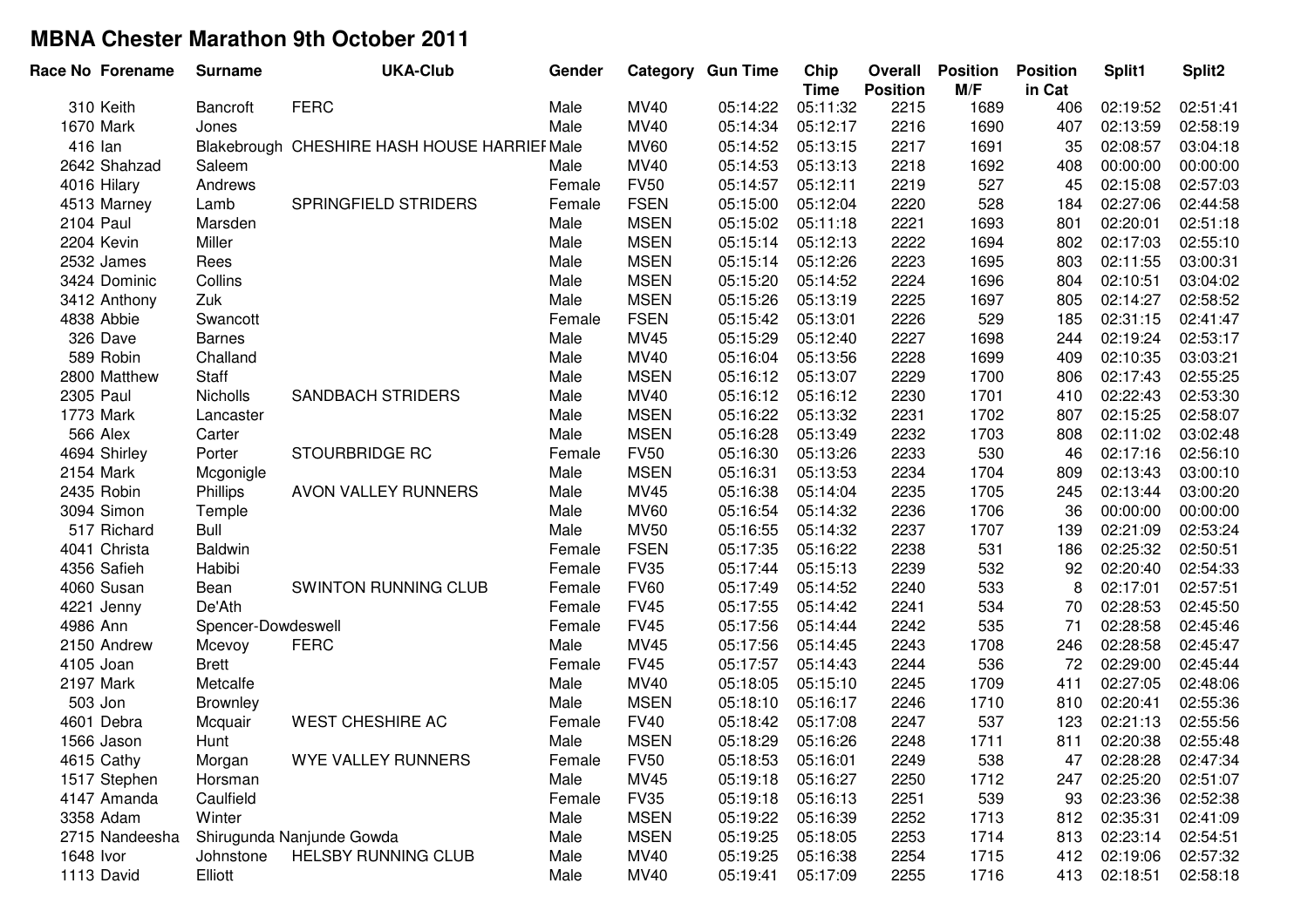| Race No Forename | <b>Surname</b> | <b>UKA-Club</b>             | Gender |             | <b>Category Gun Time</b> | Chip<br><b>Time</b> | Overall<br><b>Position</b> | <b>Position</b><br>M/F | <b>Position</b><br>in Cat | Split1   | Split <sub>2</sub> |
|------------------|----------------|-----------------------------|--------|-------------|--------------------------|---------------------|----------------------------|------------------------|---------------------------|----------|--------------------|
| 1631 Peter       | Jensen         |                             | Male   | <b>MV40</b> | 05:19:47                 | 05:16:42            | 2256                       | 1717                   | 414                       | 02:23:29 | 02:53:14           |
| 1536 Darren      | Howells        |                             | Male   | MV40        | 05:20:06                 | 05:17:46            | 2257                       | 1718                   | 415                       | 02:31:56 | 02:45:50           |
| 235 Colin        | Ambury         |                             | Male   | <b>MV50</b> | 05:20:07                 | 05:17:46            | 2258                       | 1719                   | 140                       | 02:31:56 | 02:45:51           |
| 4874 Alison      | Turner         |                             | Female | <b>FV35</b> | 05:20:30                 | 05:17:39            | 2259                       | 540                    | 94                        | 02:24:29 | 02:53:10           |
| 321 Neil         | Barker         | ROYTON ROAD RUNNERS         | Male   | <b>MV45</b> | 05:20:46                 | 05:18:03            | 2260                       | 1720                   | 248                       | 02:18:23 | 02:59:40           |
| 584 Paul         | Cawley         |                             | Male   | <b>MV50</b> | 05:20:51                 | 05:19:21            | 2261                       | 1721                   | 141                       | 02:19:27 | 02:59:54           |
| 4981 Eleanor     | Mathieson      |                             | Female | <b>FV40</b> | 05:20:56                 | 05:17:56            | 2262                       | 541                    | 124                       | 02:17:33 | 03:00:23           |
| 2395 Tim         | Patston        |                             | Male   | <b>MSEN</b> | 05:21:12                 | 05:19:09            | 2263                       | 1722                   | 814                       | 02:21:37 | 02:57:32           |
| 4268 Gabby       | Evans          |                             | Female | <b>FSEN</b> | 05:21:17                 | 05:18:13            | 2264                       | 542                    | 187                       | 02:30:44 | 02:47:29           |
| 4581 Emma        | Mayles         | <b>LEIGHTON FUN RUNNERS</b> | Female | <b>FV40</b> | 05:21:17                 | 05:18:06            | 2265                       | 543                    | 125                       | 02:30:12 | 02:47:54           |
| 4169 Susan       | Clement        |                             | Female | <b>FV40</b> | 05:21:41                 | 05:19:25            | 2266                       | 544                    | 126                       | 02:26:47 | 02:52:39           |
| 376 Jeremy       | Bentham        |                             | Male   | MV40        | 05:21:52                 | 05:19:31            | 2267                       | 1723                   | 416                       | 00:00:00 | 00:00:00           |
| 2794 David       | Spowart        |                             | Male   | <b>MSEN</b> | 05:22:14                 | 05:19:14            | 2268                       | 1724                   | 815                       | 02:10:13 | 03:09:01           |
| 1430 Jason       | Heavey         |                             | Male   | MV40        | 05:22:15                 | 05:19:55            | 2269                       | 1725                   | 417                       | 02:18:35 | 03:01:20           |
| 2014 Paul        | Lethbridge     |                             | Male   | MV40        | 05:22:28                 | 05:19:21            | 2270                       | 1726                   | 418                       | 02:23:05 | 02:56:16           |
| 4753 Lyndsey     | Roe            |                             | Female | <b>FSEN</b> | 05:22:34                 | 05:19:30            | 2271                       | 545                    | 188                       | 02:31:51 | 02:47:40           |
| 4279 Helen       | Ferguson       |                             | Female | <b>FV35</b> | 05:22:35                 | 05:19:45            | 2272                       | 546                    | 95                        | 02:26:31 | 02:53:15           |
| 3170 Robert      | Turner         |                             | Male   | <b>MV40</b> | 05:22:35                 | 05:19:44            | 2273                       | 1727                   | 419                       | 00:00:00 | 00:00:00           |
| 1613 Stuart      | James          |                             | Male   | <b>MSEN</b> | 05:22:44                 | 05:19:37            | 2274                       | 1728                   | 816                       | 02:13:16 | 03:06:22           |
| 2516 John        | Rawlinson      |                             | Male   | MV40        | 05:23:01                 | 05:20:21            | 2275                       | 1729                   | 420                       | 02:17:04 | 03:03:18           |
| 276 Tim          | Astle          |                             | Male   | MV40        | 05:23:01                 | 05:20:25            | 2276                       | 1730                   | 421                       | 02:28:43 | 02:51:43           |
| 3595 Carl        | Page           |                             | Male   | <b>MSEN</b> | 05:23:31                 | 05:21:45            | 2277                       | 1731                   | 817                       | 02:17:23 | 03:04:23           |
| 3474 Dave        | Wright         |                             | Male   | <b>MSEN</b> | 05:23:51                 | 05:20:08            | 2278                       | 1732                   | 818                       | 02:28:37 | 02:51:32           |
| 4421 Laura       | Holden         | <b>TEAM CW&amp;C</b>        | Female | <b>FV40</b> | 05:24:02                 | 05:21:33            | 2279                       | 547                    | 127                       | 02:34:33 | 02:47:01           |
| 4128 Claire      | <b>Burr</b>    |                             | Female | <b>FV40</b> | 05:24:02                 | 05:20:53            | 2280                       | 548                    | 128                       | 02:41:01 | 02:39:53           |
| 4437 Kerry       | Humphreys      |                             | Female | <b>FV40</b> | 05:24:16                 | 05:20:58            | 2281                       | 549                    | 129                       | 02:27:24 | 02:53:35           |
| 2639 Carlo       | Safina         |                             | Male   | <b>MSEN</b> | 05:24:29                 | 05:23:06            | 2282                       | 1733                   | 819                       | 02:29:57 | 02:53:10           |
| 4046 Rhona       | <b>Barker</b>  |                             | Female | <b>FV40</b> | 05:24:32                 | 05:21:29            | 2283                       | 550                    | 130                       | 02:22:34 | 02:58:55           |
| 4005 Donna       | Airlie         |                             | Female | <b>FV40</b> | 05:24:46                 | 05:21:18            | 2284                       | 551                    | 131                       | 00:00:00 | 00:00:00           |
| 576 Chris        | Cash           | <b>DARWEN DASHERS</b>       | Male   | <b>MV50</b> | 05:24:50                 | 05:22:31            | 2285                       | 1734                   | 142                       | 02:22:58 | 02:59:34           |
| 2034 Stephen     | Lively         |                             | Male   | MV45        | 05:25:00                 | 05:22:48            | 2286                       | 1735                   | 249                       | 02:11:59 | 03:10:49           |
| 432 Paul         | Bosworth       |                             | Male   | <b>MSEN</b> | 05:25:18                 | 05:22:33            | 2287                       | 1736                   | 820                       | 02:24:28 | 02:58:05           |
| 3283 Paul        | Whitford       |                             | Male   | <b>MV45</b> | 05:25:06                 | 05:22:20            | 2288                       | 1737                   | 250                       | 02:26:46 | 02:55:35           |
| 1110 Jonathan    | Elias          |                             | Male   | <b>MSEN</b> | 05:25:24                 | 05:22:09            | 2289                       | 1738                   | 821                       | 02:20:44 | 03:01:25           |
| 4282 Diane       | Fish           |                             | Female | <b>FV50</b> | 05:25:48                 | 05:22:51            | 2290                       | 552                    | 48                        | 02:33:00 | 02:49:52           |
| 1184 Rory        | Fish           |                             | Male   | <b>MV50</b> | 05:25:48                 | 05:22:51            | 2291                       | 1739                   | 143                       | 00:00:00 | 00:00:00           |
| 1562 Phillip     | Humphreys      | <b>BANK OF AMERICA</b>      | Male   | <b>MSEN</b> | 05:26:11                 | 05:23:52            | 2292                       | 1740                   | 822                       | 02:13:40 | 03:10:12           |
| 4643 Karen       | Nuttall        |                             | Female | <b>FSEN</b> | 05:26:19                 | 05:24:02            | 2293                       | 553                    | 189                       | 02:18:34 | 03:05:28           |
| 2039 James       | Lloyd          |                             | Male   | <b>MSEN</b> | 05:26:41                 | 05:24:03            | 2294                       | 1741                   | 823                       | 02:15:59 | 03:08:05           |
| 1595 Vince       | Isaac          |                             | Male   | <b>MSEN</b> | 05:26:45                 | 05:26:19            | 2295                       | 1742                   | 824                       | 02:26:46 | 02:59:33           |
| 5049 Kellie      | Lee            | <b>STAFFORD HARRIERS</b>    | Female | <b>FV35</b> | 05:26:56                 | 05:24:56            | 2296                       | 554                    | 96                        | 00:00:00 | 00:00:00           |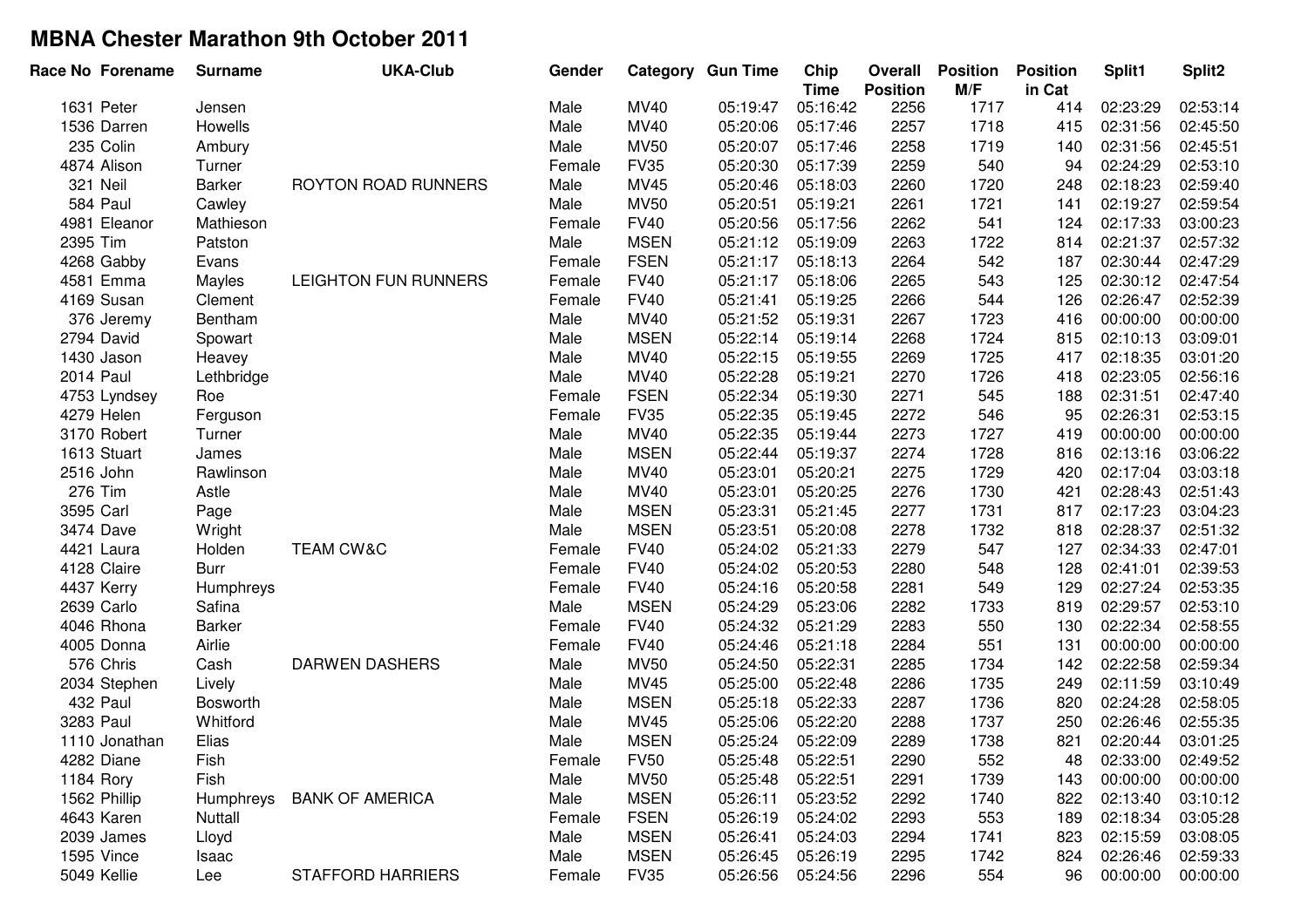|                  | Race No Forename         | <b>Surname</b> | <b>UKA-Club</b>                   | Gender |             | <b>Category Gun Time</b> | Chip<br><b>Time</b> | Overall<br><b>Position</b> | <b>Position</b><br>M/F | <b>Position</b><br>in Cat | Split1   | Split2   |
|------------------|--------------------------|----------------|-----------------------------------|--------|-------------|--------------------------|---------------------|----------------------------|------------------------|---------------------------|----------|----------|
|                  | 2123 Malcolm             | Matthews       |                                   | Male   | <b>MV55</b> | 05:27:12                 | 05:23:59            | 2297                       | 1743                   | 53                        | 02:25:48 | 02:58:12 |
|                  | 4509 Gillian             | Koltuniak      |                                   | Female | <b>FSEN</b> | 05:27:30                 | 05:24:32            | 2298                       | 555                    | 190                       | 02:22:33 | 03:01:59 |
|                  | 1518 Collin              | Horton         |                                   | Male   | <b>MSEN</b> | 05:27:30                 | 05:24:32            | 2299                       | 1744                   | 825                       | 02:22:14 | 03:02:18 |
|                  | 1077 Kieron              | Durkan         |                                   | Male   | <b>MSEN</b> | 05:27:36                 | 05:26:16            | 2300                       | 1745                   | 826                       | 02:18:02 | 03:08:15 |
|                  | 4569 Jenny               | Martin         | PRESTATYN RC                      | Female | <b>FV60</b> | 05:27:50                 | 05:25:19            | 2301                       | 556                    | 9                         | 02:26:06 | 02:59:13 |
|                  | 4906 Andrea              | Waterman       |                                   | Female | <b>FV40</b> | 05:28:08                 | 05:25:37            | 2302                       | 557                    | 132                       | 02:26:37 | 02:59:01 |
|                  | 4227 Emma                | Dillon         | LEEDS AND BRADFORD TRIATHL(Female |        | <b>FSEN</b> | 05:28:20                 | 05:25:30            | 2303                       | 558                    | 191                       | 02:18:14 | 03:07:17 |
|                  | 4931 Karen               | Williams       |                                   | Female | <b>FV35</b> | 05:28:20                 | 05:25:17            | 2304                       | 559                    | 97                        | 02:24:18 | 03:00:59 |
|                  | 633 Tony                 | Clarke         |                                   | Male   | <b>MSEN</b> | 05:28:30                 | 05:25:48            | 2305                       | 1746                   | 827                       | 02:30:25 | 02:55:24 |
|                  | 4254 Elspeth             | Edwards        |                                   | Female | <b>FSEN</b> | 05:28:33                 | 05:28:33            | 2306                       | 560                    | 192                       | 00:00:00 | 00:00:00 |
|                  | 715 Eric                 | Cottrell       |                                   | Male   | <b>MV65</b> | 05:28:34                 | 05:25:28            | 2307                       | 1747                   | 13                        | 02:31:21 | 02:54:08 |
| <b>2218 Paul</b> |                          | Milroy         |                                   | Male   | MV40        | 05:29:07                 | 05:26:04            | 2308                       | 1748                   | 422                       | 02:40:05 | 02:46:00 |
|                  | 4979 Katie Anna-LoJayden |                |                                   | Female | <b>FSEN</b> | 05:29:41                 | 05:26:36            | 2309                       | 561                    | 193                       | 02:30:14 | 02:56:22 |
|                  | 1056 Benjamin            | Downes         |                                   | Male   | MV40        | 05:29:42                 | 05:26:40            | 2310                       | 1749                   | 423                       | 02:15:47 | 03:10:53 |
|                  | 571 Paul                 | Carter         | <b>WESHAM ROAD RUNNERS</b>        | Male   | MV40        | 05:29:47                 | 05:28:04            | 2311                       | 1750                   | 424                       | 02:19:21 | 03:08:43 |
|                  | 4831 Rebbeca             | <b>Styles</b>  |                                   | Female | <b>FV35</b> | 05:30:17                 | 05:27:12            | 2312                       | 562                    | 98                        | 02:32:23 | 02:54:49 |
| 4463 Cath        |                          | Jones          |                                   | Female | <b>FV50</b> | 05:30:18                 | 05:27:13            | 2313                       | 563                    | 49                        | 02:32:24 | 02:54:50 |
|                  | 1028 Chris               | Devine         |                                   | Male   | <b>MSEN</b> | 05:30:37                 | 05:28:37            | 2314                       | 1751                   | 828                       | 02:25:55 | 03:02:42 |
|                  | 3372 Peter               | Wooding        |                                   | Male   | <b>MV40</b> | 05:30:52                 | 05:30:20            | 2315                       | 1752                   | 425                       | 02:24:44 | 03:05:36 |
|                  | 4647 Grace               | Oddie          |                                   | Female | <b>FSEN</b> | 05:31:02                 | 05:28:03            | 2316                       | 564                    | 194                       | 02:36:32 | 02:51:31 |
|                  | 2414 Steven              | Pearce         |                                   | Male   | <b>MSEN</b> | 05:32:15                 | 05:30:43            | 2317                       | 1753                   | 829                       | 02:19:06 | 03:11:38 |
|                  | 3191 Kelvin              | Vernon         |                                   | Male   | <b>MSEN</b> | 05:32:35                 | 05:29:21            | 2318                       | 1754                   | 830                       | 00:00:00 | 00:00:00 |
| 4369 Gail        |                          | Hallas         | ROBERTTOWN ROAD RUNNERS           | Female | <b>FV50</b> | 05:33:26                 | 05:30:33            | 2319                       | 565                    | 50                        | 02:28:04 | 03:02:29 |
|                  | 4935 Mandy               | Williams       |                                   | Female | <b>FV45</b> | 05:33:44                 | 05:30:39            | 2320                       | 566                    | 73                        | 02:33:30 | 02:57:09 |
|                  | 4039 Karen               | <b>Baker</b>   |                                   | Female | <b>FV45</b> | 05:33:44                 | 05:30:39            | 2321                       | 567                    | 74                        | 02:33:29 | 02:57:10 |
|                  | 3576 Runner              | 3576           |                                   | Male   | <b>MSEN</b> | 05:34:14                 | 05:30:59            | 2322                       | 1755                   | 832                       | 02:20:44 | 03:10:15 |
|                  | 1408 Miles               | Haslam         |                                   | Male   | <b>MSEN</b> | 05:33:59                 | 05:30:57            | 2323                       | 1756                   | 831                       | 02:28:52 | 03:02:06 |
|                  | 3516 Robert              | Mcmillan       |                                   | Male   | <b>MSEN</b> | 05:34:19                 | 05:32:52            | 2324                       | 1757                   | 833                       | 02:30:58 | 03:01:54 |
|                  | 3440 John                | Humphreys      |                                   | Male   | <b>MSEN</b> | 05:34:55                 | 05:32:44            | 2325                       | 1758                   | 834                       | 02:13:16 | 03:19:29 |
|                  | 4526 Sarah               | Leary          |                                   | Female | <b>FSEN</b> | 05:35:06                 | 05:32:00            | 2326                       | 568                    | 195                       | 00:00:00 | 00:00:00 |
|                  | 1557 Stuart              | Hughes         |                                   | Male   | <b>MSEN</b> | 05:35:06                 | 05:32:55            | 2327                       | 1759                   | 835                       | 00:00:00 | 00:00:00 |
|                  | 1522 Darren              | Hoskins        | WYE VALLEY RUNNERS                | Male   | <b>MV40</b> | 05:35:13                 | 05:32:22            | 2328                       | 1760                   | 426                       | 02:28:28 | 03:03:54 |
|                  | 702 John                 | Cooper         |                                   | Male   | <b>MV40</b> | 05:36:12                 | 05:34:21            | 2329                       | 1761                   | 427                       | 02:24:35 | 03:09:47 |
|                  | 531 Tony                 | <b>Burkitt</b> |                                   | Male   | <b>MV70</b> | 05:36:47                 | 05:34:37            | 2330                       | 1762                   | 4                         | 02:12:27 | 03:22:11 |
|                  | 3236 Brian               | Wareing        |                                   | Male   | MV65        | 05:36:58                 | 05:33:52            | 2331                       | 1763                   | 14                        | 02:36:46 | 02:57:07 |
|                  | 3277 Dave                | Whitehead      | <b>BANK OF AMERICA</b>            | Male   | <b>MSEN</b> | 05:37:42                 | 05:34:42            | 2332                       | 1764                   | 836                       | 00:00:00 | 00:00:00 |
|                  | 4543 Claire              | Livesey        |                                   | Female | <b>FV35</b> | 05:37:52                 | 05:34:40            | 2333                       | 569                    | 99                        | 02:43:14 | 02:51:27 |
|                  | 4886 Nadine              | Vernon         |                                   | Female | <b>FSEN</b> | 05:37:59                 | 05:34:45            | 2334                       | 570                    | 196                       | 02:39:33 | 02:55:13 |
|                  | 4325 Katherine           | Gledhill       |                                   | Female | <b>FSEN</b> | 05:37:59                 | 05:34:52            | 2335                       | 571                    | 197                       | 02:26:47 | 03:08:05 |
|                  | 4639 Louise              | Noden          |                                   | Female | <b>FSEN</b> | 05:37:59                 | 05:35:13            | 2336                       | 572                    | 198                       | 02:22:12 | 03:13:01 |
|                  | 4946 Clare               | Witty          |                                   | Female | <b>FSEN</b> | 05:38:24                 | 05:35:53            | 2337                       | 573                    | 199                       | 02:35:21 | 03:00:33 |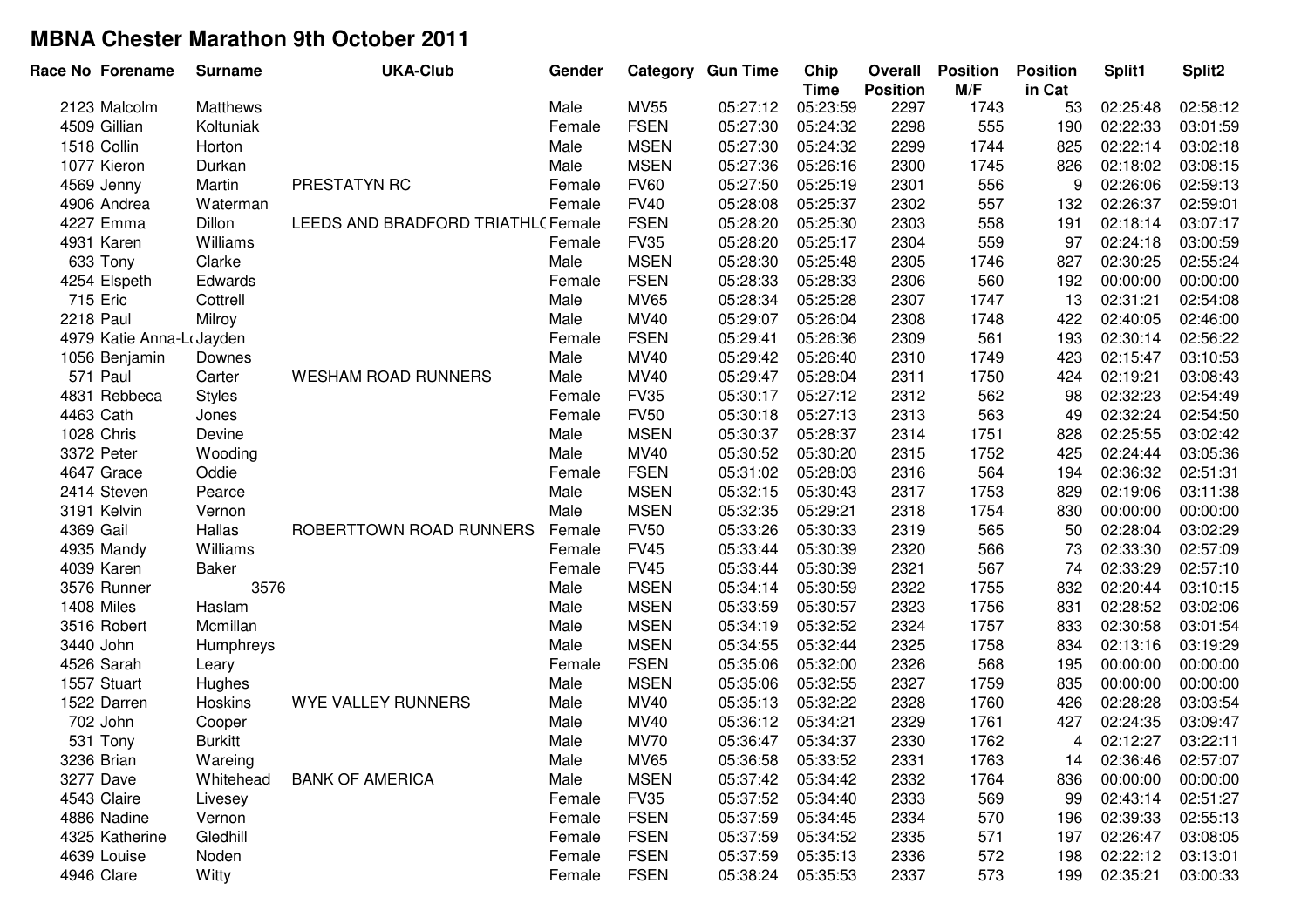| Race No Forename | <b>Surname</b> | <b>UKA-Club</b>                              | Gender |             | <b>Category Gun Time</b> | Chip<br><b>Time</b> | Overall<br><b>Position</b> | <b>Position</b><br>M/F | <b>Position</b><br>in Cat | Split1   | Split2   |
|------------------|----------------|----------------------------------------------|--------|-------------|--------------------------|---------------------|----------------------------|------------------------|---------------------------|----------|----------|
| 1456 Daniel      | Hibbert        |                                              | Male   | <b>MSEN</b> | 05:38:25                 | 05:35:58            | 2338                       | 1765                   | 838                       | 02:18:04 | 03:17:54 |
| 464 Daniel       | <b>Bray</b>    |                                              | Male   | <b>MSEN</b> | 05:38:24                 | 05:35:54            | 2339                       | 1766                   | 837                       | 02:35:22 | 03:00:33 |
| 3597 Sean        | <b>Burns</b>   |                                              | Male   | <b>MSEN</b> | 05:38:37                 | 05:34:53            | 2340                       | 1767                   | 839                       | 02:48:35 | 02:46:18 |
| 4742 Carole      | Rimmington     | <b>EAST HULL HARRIERS</b>                    | Female | <b>FV50</b> | 05:39:00                 | 05:37:35            | 2341                       | 574                    | 51                        | 02:32:00 | 03:05:36 |
| 1425 Mark        | Hayward        |                                              | Male   | <b>MSEN</b> | 05:39:01                 | 05:36:40            | 2342                       | 1768                   | 840                       | 02:37:38 | 02:59:03 |
| 2679 Martin      | Sellers        | <b>EAST HULL HARRIERS</b>                    | Male   | <b>MV50</b> | 05:39:01                 | 05:37:36            | 2343                       | 1769                   | 144                       | 00:00:00 | 00:00:00 |
| 602 John         | Cheltnam       |                                              | Male   | <b>MV60</b> | 05:39:15                 | 05:36:15            | 2344                       | 1770                   | 37                        | 02:27:00 | 03:09:15 |
| 4189 Rachel      | Cooper         |                                              | Female | <b>FSEN</b> | 05:39:33                 | 05:37:33            | 2345                       | 575                    | 200                       | 02:33:06 | 03:04:27 |
| 1752 Alan        | Knell          |                                              | Male   | <b>MSEN</b> | 05:39:53                 | 05:37:19            | 2346                       | 1771                   | 841                       | 02:25:01 | 03:12:18 |
| 1796 Andrew      | Le Chevalier   |                                              | Male   | <b>MSEN</b> | 05:40:00                 | 05:37:39            | 2347                       | 1772                   | 842                       | 02:27:48 | 03:09:51 |
| 4314 Susan       | Gardner        |                                              | Female | <b>FV40</b> | 05:40:05                 | 05:36:56            | 2348                       | 576                    | 133                       | 02:41:01 | 02:55:55 |
| 2716 Michael     | Shone          |                                              | Male   | <b>MSEN</b> | 05:40:13                 | 05:37:04            | 2349                       | 1773                   | 843                       | 02:32:55 | 03:04:09 |
| 1227 Gareth      | Fuins          |                                              | Male   | <b>MSEN</b> | 05:40:16                 | 05:37:27            | 2350                       | 1774                   | 844                       | 02:16:28 | 03:21:00 |
| 3453 Karl        | Prince         |                                              | Male   | <b>MSEN</b> | 05:40:27                 | 05:37:17            | 2351                       | 1775                   | 845                       | 02:23:07 | 03:14:11 |
| 757 Craig        | Curtis         |                                              | Male   | <b>MSEN</b> | 05:40:41                 | 05:37:46            | 2352                       | 1776                   | 846                       | 02:33:34 | 03:04:12 |
| 1405 Donal       | Hartnett       |                                              | Male   | <b>MSEN</b> | 05:42:00                 | 05:38:59            | 2353                       | 1777                   | 847                       | 02:37:39 | 03:01:20 |
| 1404 Declan      | Hartnett       |                                              | Male   | MV40        | 05:42:00                 | 05:38:59            | 2354                       | 1778                   | 428                       | 02:37:40 | 03:01:19 |
| 4167 Sian        | Clayton        | <b>WRECSAM TRI</b>                           | Female | <b>FSEN</b> | 05:42:12                 | 05:39:03            | 2355                       | 577                    | 201                       | 02:44:27 | 02:54:36 |
| 4248 Anya        | <b>Dykins</b>  |                                              | Female | <b>FV35</b> | 05:42:18                 | 05:39:32            | 2356                       | 578                    | 100                       | 02:42:49 | 02:56:44 |
| 2494 Matthew     | Puskar         |                                              | Male   | <b>MSEN</b> | 05:43:00                 | 05:39:54            | 2357                       | 1779                   | 848                       | 02:47:52 | 02:52:02 |
| 3264 Ben         | Whale          |                                              | Male   | <b>MSEN</b> | 05:44:19                 | 05:41:13            | 2358                       | 1780                   | 849                       | 00:00:00 | 00:00:00 |
| 3415 David       | Berkley        |                                              | Male   | <b>MV55</b> | 05:44:37                 | 05:42:14            | 2359                       | 1781                   | 54                        | 00:00:00 | 00:00:00 |
| 2295 Simon       | Newell         |                                              | Male   | <b>MSEN</b> | 05:45:04                 | 05:43:44            | 2360                       | 1782                   | 850                       | 02:27:07 | 03:16:38 |
| 3234 Stephen     | Ward           |                                              | Male   | MV40        | 05:46:02                 | 05:42:49            | 2361                       | 1783                   | 429                       | 02:28:01 | 03:14:48 |
| 1070 lan         | Dufield        |                                              | Male   | <b>MV50</b> | 05:46:23                 | 05:44:51            | 2362                       | 1784                   | 145                       | 02:28:17 | 03:16:34 |
| 4009 Rachael     | Allen          |                                              | Female | <b>FV35</b> | 05:46:43                 | 05:43:34            | 2363                       | 579                    | 101                       | 02:35:44 | 03:07:51 |
| 1724 Martin      | Kerridge       |                                              | Male   | <b>MSEN</b> | 05:46:43                 | 05:43:34            | 2364                       | 1785                   | 851                       | 02:35:44 | 03:07:51 |
| 1437 Chris       | Helm           |                                              | Male   | <b>MSEN</b> | 05:46:59                 | 05:43:51            | 2365                       | 1786                   | 852                       | 02:38:28 | 03:05:24 |
| 253 Matthew      | Armstrong      |                                              | Male   | <b>MSEN</b> | 05:47:26                 | 05:45:16            | 2366                       | 1787                   | 854                       | 02:31:14 | 03:14:02 |
| 2261 Martin      | Mullen         |                                              | Male   | <b>MSEN</b> | 05:47:25                 | 05:43:53            | 2367                       | 1788                   | 853                       | 02:31:32 | 03:12:22 |
| 4008 Elizabeth   | Allen          |                                              | Female | <b>FSEN</b> | 05:47:41                 | 05:44:12            | 2368                       | 580                    | 202                       | 02:39:51 | 03:04:21 |
| 4728 Abi         | Reynolds       | <b>WOLVERHAMPTON &amp; BILSTON AC Female</b> |        | <b>FV35</b> | 05:47:49                 | 05:44:59            | 2369                       | 581                    | 102                       | 02:35:12 | 03:09:48 |
| 1068 Mike        | Duffy          |                                              | Male   | <b>MSEN</b> | 05:48:03                 | 05:45:10            | 2370                       | 1789                   | 855                       | 02:33:48 | 03:11:23 |
| 1066 Arthur      | Duffy          |                                              | Male   | <b>MV50</b> | 05:48:03                 | 05:45:10            | 2371                       | 1790                   | 146                       | 02:33:48 | 03:11:22 |
| 1578 Eddy        | Hutchinson     |                                              | Male   | <b>MSEN</b> | 05:48:15                 | 05:46:39            | 2372                       | 1791                   | 856                       | 02:09:12 | 03:37:28 |
| 2768 Paul        | Smith          | <b>NSRRA</b>                                 | Male   | <b>MV45</b> | 05:48:48                 | 05:46:23            | 2373                       | 1792                   | 251                       | 02:12:17 | 03:34:07 |
| 2352 Michael     | Oliff          |                                              | Male   | <b>MSEN</b> | 05:49:48                 | 05:46:21            | 2374                       | 1793                   | 857                       | 02:32:03 | 03:14:18 |
| 4725 Janet       | Redpath        | <b>SPECTRUM STRIDERS</b>                     | Female | <b>FV60</b> | 05:50:06                 | 05:47:36            | 2375                       | 582                    | 10                        | 02:27:23 | 03:20:13 |
| 4876 Sarah       | Turner         | <b>WREKIN ROAD RUNNERS</b>                   | Female | <b>FV35</b> | 05:50:15                 | 05:47:07            | 2376                       | 583                    | 103                       | 02:44:17 | 03:02:50 |
| 4081 Kirsty      | <b>Birkett</b> |                                              | Female | <b>FV40</b> | 05:50:15                 | 05:47:06            | 2377                       | 584                    | 134                       | 02:53:03 | 02:54:03 |
| 383 John         | Aston          | <b>WREKIN ROAD RUNNERS</b>                   | Male   | MV45        | 05:50:26                 | 05:47:19            | 2378                       | 1794                   | 252                       | 02:44:18 | 03:03:02 |